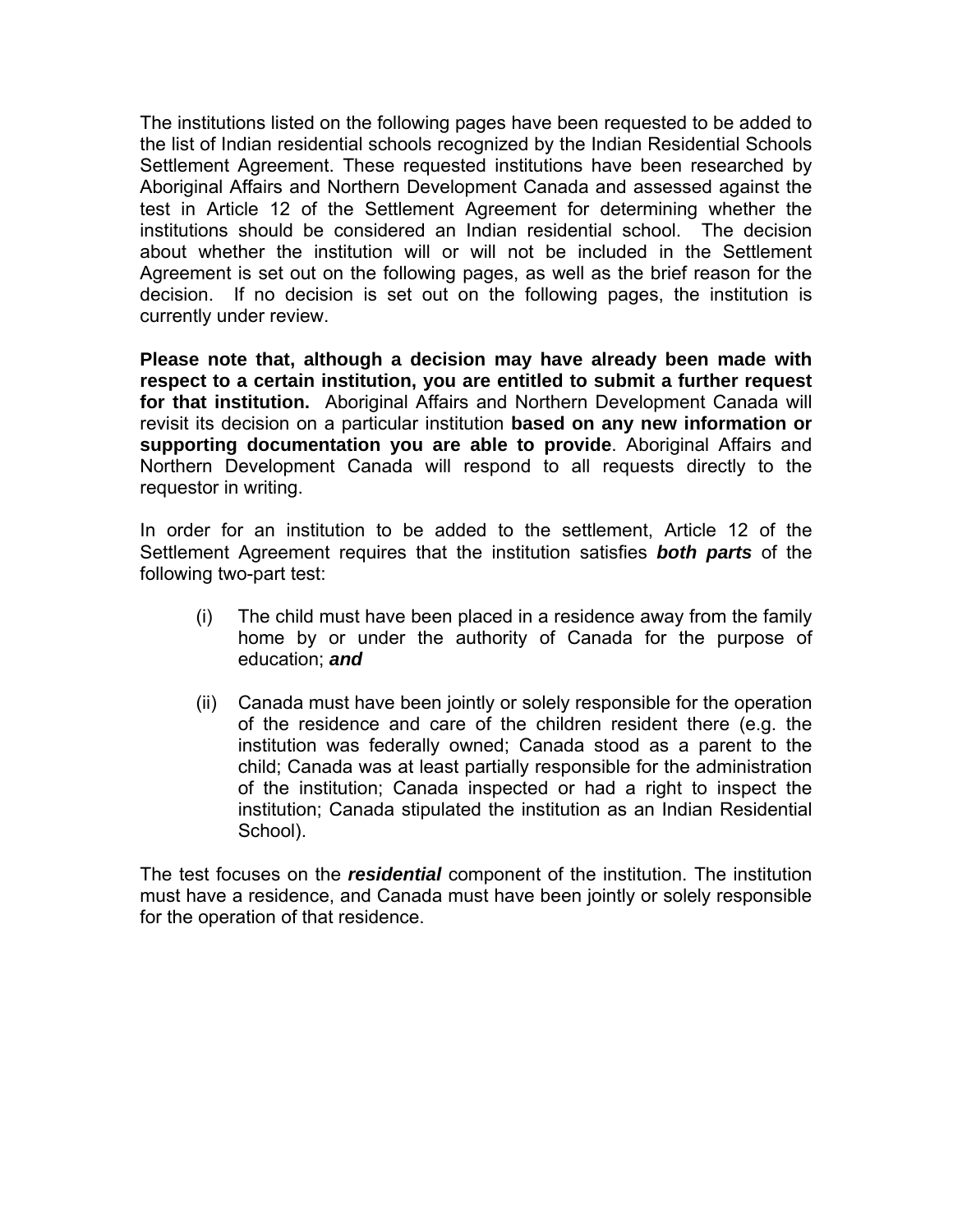#### March 2012

#### **Two Institutions Added to the List of Indian Residential Schools**

The Court has determined that two institutions in northwestern Ontario meet the eligibility criteria set out in Article 12 of the Indian Residential Schools Settlement Agreement and are now considered Indian Residential Schools under the Agreement:

- Stirland Lake High School (Wahbon Bay Academy)
	- o (for the period September 1, 1971 to June 30, 1991)
- Cristal Lake High School
	- o (for the period September 1, 1976 to June 30, 1986)

The addition of these institutions brings the total number of Indian Residential Schools recognized in the Settlement Agreement to 138. As class members of the Settlement Agreement, former residents of these institutions can apply for the Common Experience Payment (CEP) until September 19, 2012 (this date was set by the Court). Former students and residents may also make an Independent Assessment Process (IAP) claim for compensation for sexual or serious physical abuse suffered at these schools. The deadline for submitting an IAP claim is September 19, 2012.

#### **Background**

**Stirland Lake High School** (also known as Wahbon Bay Academy) opened as a boys residential high school in 1971 at the request of local First Nations who did not want their youth being sent away to attend high school in urban centres. It was established by the Northern Youth Programs Inc., a non-profit organization established to provide assistance to Aboriginal youth.

Northern Youth Programs Inc. later opened the **Cristal Lake High School**, located 74 kilometres away, as a girls residential high school in 1976. Starting in 1983, the schools operated with assistance from the Northern Nishnawbe Education Council. In 1986, the Cristal Lake High School merged with the Stirland Lake High School to become one coeducational high school. Stirland Lake High School closed in 1991.

For more information about the Settlement Agreement, visit www.residentialschoolsettlement.ca or call 1-866-879-4913.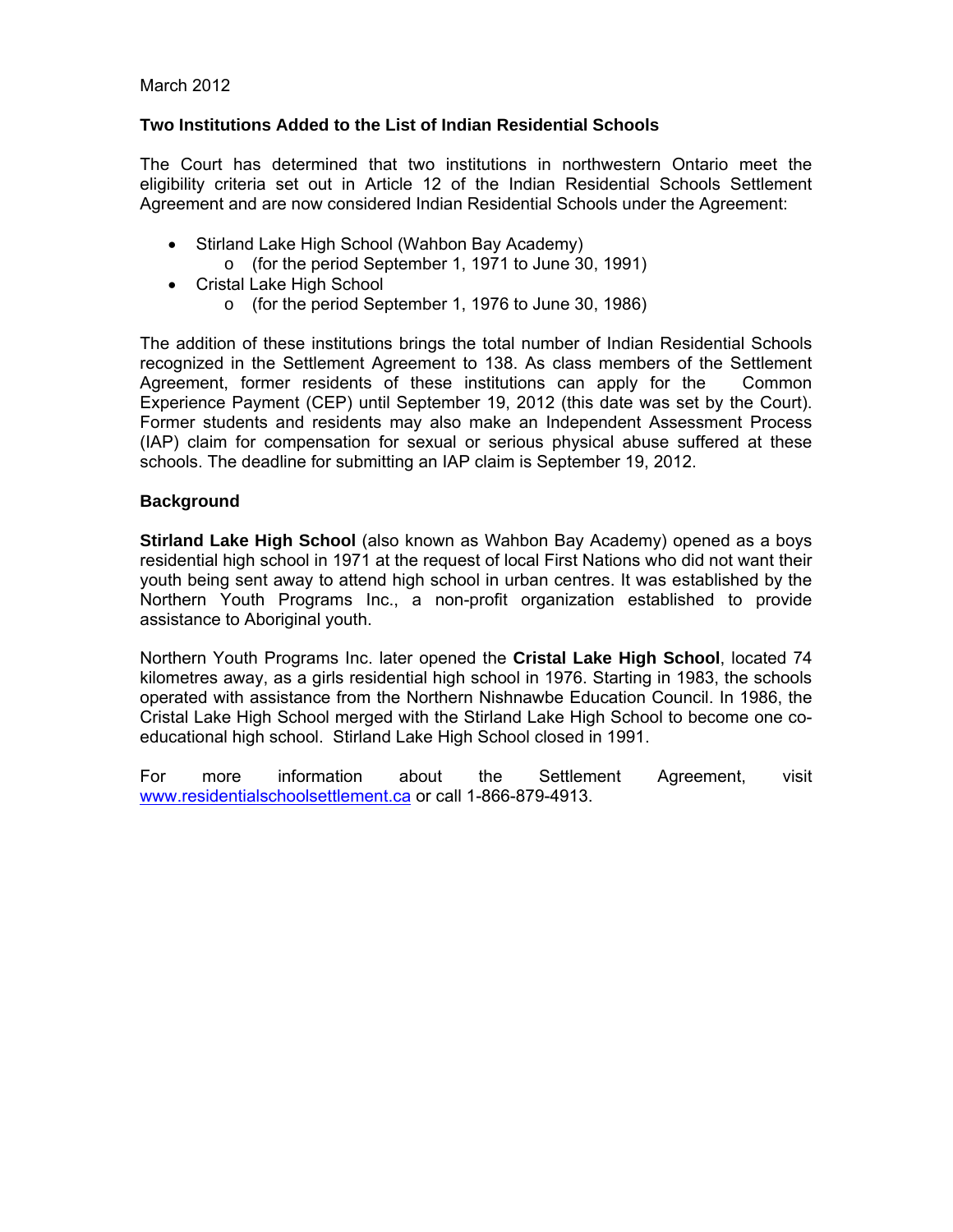| <b>STANDARD NAME OF REQUESTED</b><br><b>INSTITUTION</b> | <b>OTHER NAMES USED TO</b><br><b>REQUEST THE SAME</b><br><b>INSTITUTION</b>                                                                                                                                                                                                                                                        | <b>PROVINCE</b><br><b>TERRITORY</b> | <b>LOCATION</b> | <b>CANADA'S DECISION</b>           | <b>REASON FOR DECISION</b>                           |
|---------------------------------------------------------|------------------------------------------------------------------------------------------------------------------------------------------------------------------------------------------------------------------------------------------------------------------------------------------------------------------------------------|-------------------------------------|-----------------|------------------------------------|------------------------------------------------------|
| Alberta College                                         | The Alberta College                                                                                                                                                                                                                                                                                                                | Alberta                             | Edmonton        | Do Not Add To Settlement Agreement | Operated by Religious Organization and<br>Province   |
| Alberta Institute for Girls                             | Alberta Institution For Girls<br>Alberta Institute For Girls<br>Alberta Institute for Girls (Belmont<br>Institution for Girls)                                                                                                                                                                                                     | Alberta                             | Belmont         | Do Not Add To Settlement Agreement | <b>Provincially Operated</b>                         |
| Alberta School for the Deaf                             | Edmonton School For The Deaf<br>Alberta School for the Deaf<br>Edmonton School for the Deaf                                                                                                                                                                                                                                        | Alberta                             | Edmonton        | Do Not Add To Settlement Agreement | <b>Provincially Operated</b>                         |
| Alexander Indian Day School                             | Alexander Indian Day School                                                                                                                                                                                                                                                                                                        | Alberta                             | Edmonton        | Do Not Add To Settlement Agreement | Day School                                           |
| Anjack (Anzac School/Dormitory)                         | Anjack<br>Boarding School in Anzac<br>Anzac Dormitory                                                                                                                                                                                                                                                                              | Alberta                             | Lac la Biche    | Do Not Add To Settlement Agreement | Insufficient Information                             |
| Anzac Dormitory/School                                  | Anzac IRS<br>Gregoire Lake Residential School<br><b>Anzac Dormitory</b><br>Anzac School<br>Anzac Provincial School<br>Anjack                                                                                                                                                                                                       | Alberta                             | Anzac           | Do Not Add To Settlement Agreement | <b>Provincially Operated</b>                         |
| <b>Ashmont School</b>                                   | <b>Ashmont School</b><br><b>Ashmont Public School</b>                                                                                                                                                                                                                                                                              | Alberta                             | Ashmont         | Do Not Add To Settlement Agreement | <b>Provincially Operated</b>                         |
| Athabasca Public School                                 | Athabasca Public School<br>Edwin Parr Composite High School                                                                                                                                                                                                                                                                        | Alberta                             | Athabasca       | Do Not Add To Settlement Agreement | <b>Provincially Operated</b>                         |
| <b>Atonement Home</b>                                   | <b>Atonement Home</b><br>Convent of the Tonement Home<br>Atonement Home (Orphanage)<br>Atonement Convent<br><b>Atonement Centre</b><br><b>Edmonton Atonement Home</b><br>Atonement Convenent (Home)<br>Atonement Home/Convent<br>Atonement Home School<br><b>Sisters of Atonement</b><br><b>Atonement Home</b><br>Sisters of Atone | Alberta                             | Edmonton        | Do Not Add To Settlement Agreement | No Federal Involvement Identified                    |
| Bethany Home for Children                               | Bethany Homes for Children                                                                                                                                                                                                                                                                                                         | Alberta                             | Wetaskiwin      | Do Not Add To Settlement Agreement | Operated by Private/Non-Governmental<br>Organization |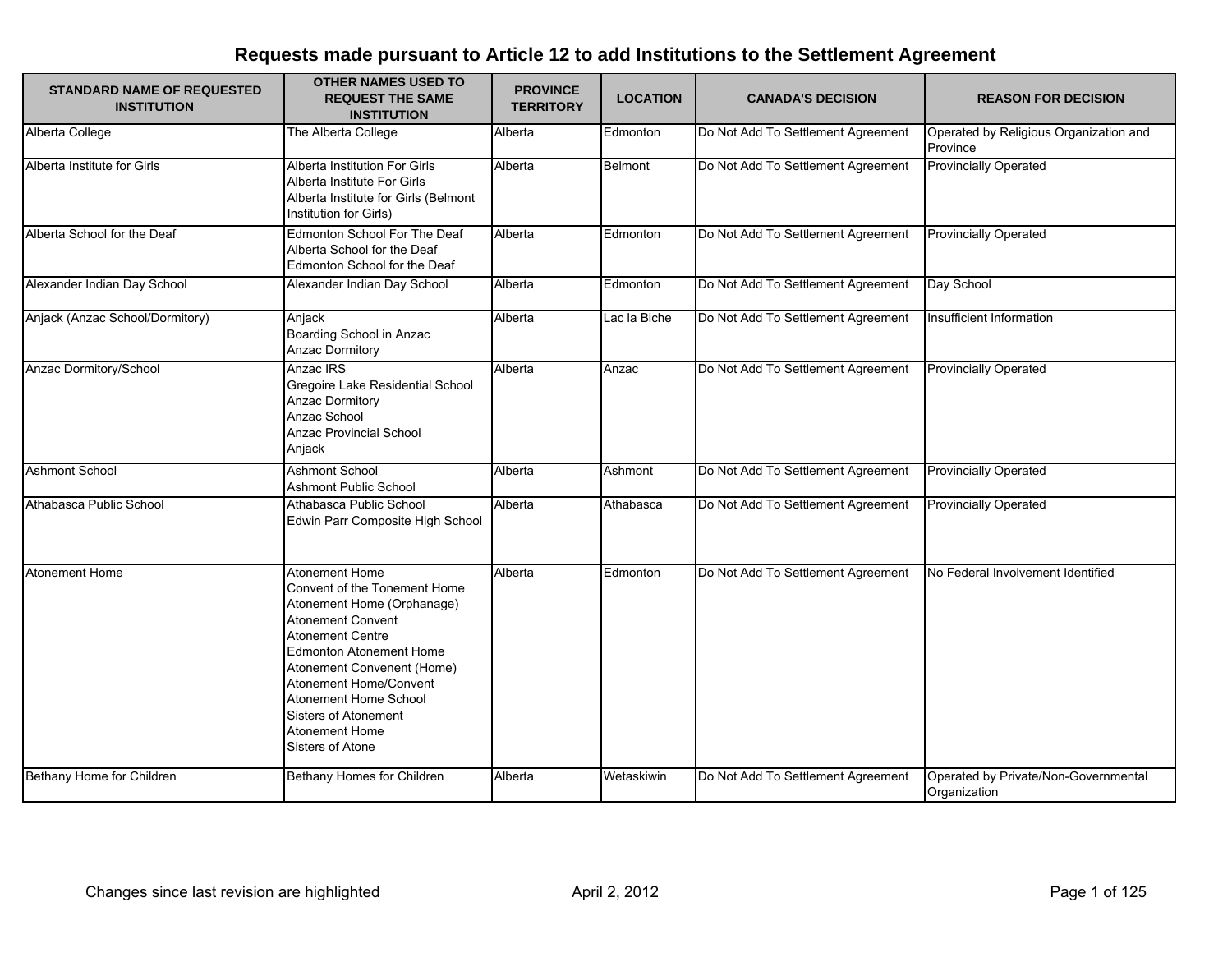| <b>STANDARD NAME OF REQUESTED</b><br><b>INSTITUTION</b>           | <b>OTHER NAMES USED TO</b><br><b>REQUEST THE SAME</b><br><b>INSTITUTION</b>                                                                    | <b>PROVINCE</b><br><b>TERRITORY</b> | <b>LOCATION</b>                           | <b>CANADA'S DECISION</b>                           | <b>REASON FOR DECISION</b>                    |
|-------------------------------------------------------------------|------------------------------------------------------------------------------------------------------------------------------------------------|-------------------------------------|-------------------------------------------|----------------------------------------------------|-----------------------------------------------|
| <b>Bishop Piché School</b>                                        | <b>Bishop Piche School</b><br>Fort Chipewyan Indian Day School<br>Fort Chipewyan RC Separate<br>School                                         | Alberta                             |                                           | Fort Chipewyan Do Not Add To Settlement Agreement  | Day School                                    |
| Blue Quills (Saddle Lake, Sacred Heart,<br>formerly Lac la Biche) | <b>Blue Quills Native Education Centre</b><br>Blue Quills Residential School/High<br>School<br><b>Blue Quills</b><br><b>Blue Quills School</b> | Alberta                             | St. Paul                                  | Already Included in Settlement<br>Agreement        | Identified as IRS #50 on CEP and IAP<br>Forms |
| <b>Bonnyville Elementary School</b>                               | <b>Bonnyville Elementary School</b><br>Bonnyville Public School                                                                                | Alberta                             | Bonnyville                                | Do Not Add To Settlement Agreement                 | <b>Provincially Operated</b>                  |
| <b>Bowden Institution</b>                                         |                                                                                                                                                | Alberta                             | Between<br>Innisfail and<br><b>Bowden</b> | Do Not Add To Settlement Agreement                 | Penitentiary                                  |
| Boyer River Residential Indian Day School                         | Boyer River Residential Indian Day<br>School                                                                                                   | Alberta                             | <b>Boyer River</b>                        | Do Not Add To Settlement Agreement                 | Day School                                    |
| Britannia Junior High School                                      | Britannia and Stratford Junior High<br>School                                                                                                  | Alberta                             | Edmonton                                  | Do Not Add To Settlement Agreement                 | <b>Provincially Operated</b>                  |
| Canadian Union College                                            | Canadian Union College<br>Parkview Advantist Academy                                                                                           | Alberta                             |                                           | College Heights Do Not Add To Settlement Agreement | Operated by Private Organization              |
| Cardston Day School                                               |                                                                                                                                                | Alberta                             | Cardston                                  | Do Not Add To Settlement Agreement                 | Insufficient Information                      |
| <b>Carol Banister School</b>                                      |                                                                                                                                                | Alberta                             | Faust                                     | Do Not Add To Settlement Agreement                 | Insufficient Information                      |
| Catholic Day School - Manning                                     | Rosary School<br>Rosary Separate School<br>Manning Separate School<br><b>Manning School</b>                                                    | Alberta                             | Manning                                   | Do Not Add To Settlement Agreement                 | Day School                                    |
| Cayley School                                                     | Cayley School                                                                                                                                  | Alberta                             | Cayley                                    | Do Not Add To Settlement Agreement                 | <b>Provincially Operated</b>                  |
| Charles Camsell Provincial Hospital                               | <b>Charles Camsell Provincial Hospital</b><br><b>Charles Campsell Hospital</b><br>Campeville Hospital<br><b>Charles Camsell Hospital</b>       | Alberta                             | Edmonton                                  | Do Not Add To Settlement Agreement                 | Hospital                                      |
| Clarence Jaycox Mission                                           | Clarence Jaycox Mission<br>Loon Lake Mission School of the<br>Christian and Missionary Alliance<br>Loon Lake School                            | Alberta                             | Loon River                                | Do Not Add To Settlement Agreement                 | <b>Provincially Operated</b>                  |
| Cochrane High School                                              | Cochrane<br>Cochrane High School                                                                                                               | Alberta                             | Cochrane                                  | Do Not Add To Settlement Agreement                 | <b>Provincially Operated</b>                  |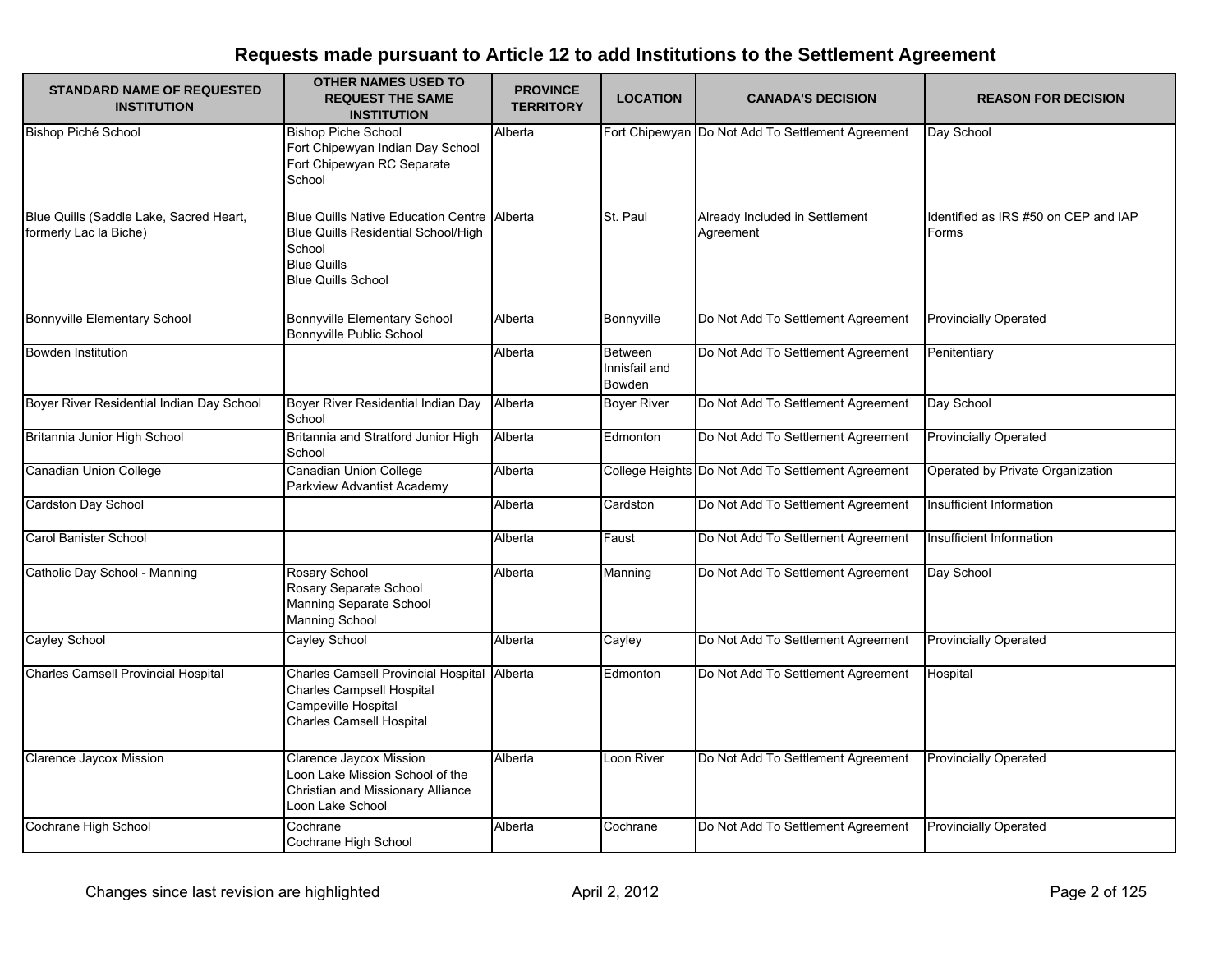| <b>STANDARD NAME OF REQUESTED</b><br><b>INSTITUTION</b>                  | <b>OTHER NAMES USED TO</b><br><b>REQUEST THE SAME</b><br><b>INSTITUTION</b>                                                                                                                                                              | <b>PROVINCE</b><br><b>TERRITORY</b> | <b>LOCATION</b>       | <b>CANADA'S DECISION</b>                    | <b>REASON FOR DECISION</b>                    |
|--------------------------------------------------------------------------|------------------------------------------------------------------------------------------------------------------------------------------------------------------------------------------------------------------------------------------|-------------------------------------|-----------------------|---------------------------------------------|-----------------------------------------------|
| Couvent des Soeurs de Sainte-Croix (École<br>des Soeurs de Sainte-Croix) | Convent St. Croix<br>St. Croix (it was a convent)<br>L'École des Soeurs Ste. Croix /<br>School of the Sisters of Holy Cross                                                                                                              | Alberta                             | Donnelly              | Do Not Add To Settlement Agreement          | Operated by Religious Organization            |
| Crowfoot (St. Joseph's, Ste. Trinité)                                    | Crowfoot<br>St. Trinite<br>Ste. Trinité<br>St. Joseph's<br>Blackfoot                                                                                                                                                                     | Alberta                             | Cluny                 | Already Included in Settlement<br>Agreement | Identified as IRS #51 on CEP and IAP<br>Forms |
| Desmarais (St. Martin's, Wabasca Roman<br>Catholic)                      | Desmarais<br>Desmarais St. Martin's Wabasca<br>Roman Catholic                                                                                                                                                                            | Alberta                             | Desmarais-<br>Wabasca | Already Included in Settlement<br>Agreement | Identified as IRS #52 on CEP and IAP<br>Forms |
| Detention and Compulsory Care                                            | Detention and Compulsory Care                                                                                                                                                                                                            | Alberta                             | Calgary               | Do Not Add To Settlement Agreement          | Insufficient Information                      |
| Don Bosco Home - Calgary                                                 | Don Bosco Home<br>Don Bosco Home for Boys<br>Don Bosco House                                                                                                                                                                             | Alberta                             | Calgary               | Do Not Add To Settlement Agreement          | Operated by Religious Organization            |
| <b>Driftpile Church School</b>                                           | Driftpile Church School                                                                                                                                                                                                                  | Alberta                             | <b>Driftpile</b>      | Do Not Add To Settlement Agreement          | Day School                                    |
| Drumheller Composite High School                                         | Drumheller<br>Drumheller Composite High School<br>and Boarding Dormitory<br>Drumheller Composite High<br>Drumheller Composite High School<br><b>Drumheller Vocational School</b><br>Drumheller Vocational-Academic<br><b>High School</b> | Alberta                             | Drumheller            | Do Not Add To Settlement Agreement          | <b>Provincially Operated</b>                  |
| Drumheller Institution                                                   |                                                                                                                                                                                                                                          | Alberta                             | Drumheller            | Do Not Add To Settlement Agreement          | Penitentiary                                  |
| <b>Duclos Residential School</b>                                         | <b>Duclos Residential School</b><br>Duclos Hospital                                                                                                                                                                                      | Alberta                             | Bonnyville            | Do Not Add To Settlement Agreement          | Insufficient Information                      |
| <b>Eberhardt Hospital</b>                                                | <b>Eberhardt Hospital</b>                                                                                                                                                                                                                | Alberta                             | Rae Edzo              | Do Not Add To Settlement Agreement          | Insufficient Information                      |
| École Joussard School (St. Anne's School)                                | Joussard School<br>Joussard Public School<br><b>Joussard Mission School</b><br>St. Ann (Anne's) School                                                                                                                                   | Alberta                             | Joussard              | Do Not Add To Settlement Agreement          | Day School                                    |
| École Mallaig School                                                     | School in Malliag<br>Ecole Mallaig Community School                                                                                                                                                                                      | Alberta                             | Mallaig               | Do Not Add To Settlement Agreement          | <b>Provincially Operated</b>                  |
| Ecole Plamondon School                                                   | Plamondon School                                                                                                                                                                                                                         | Alberta                             | Plamondon             | Do Not Add To Settlement Agreement          | <b>Provincially Operated</b>                  |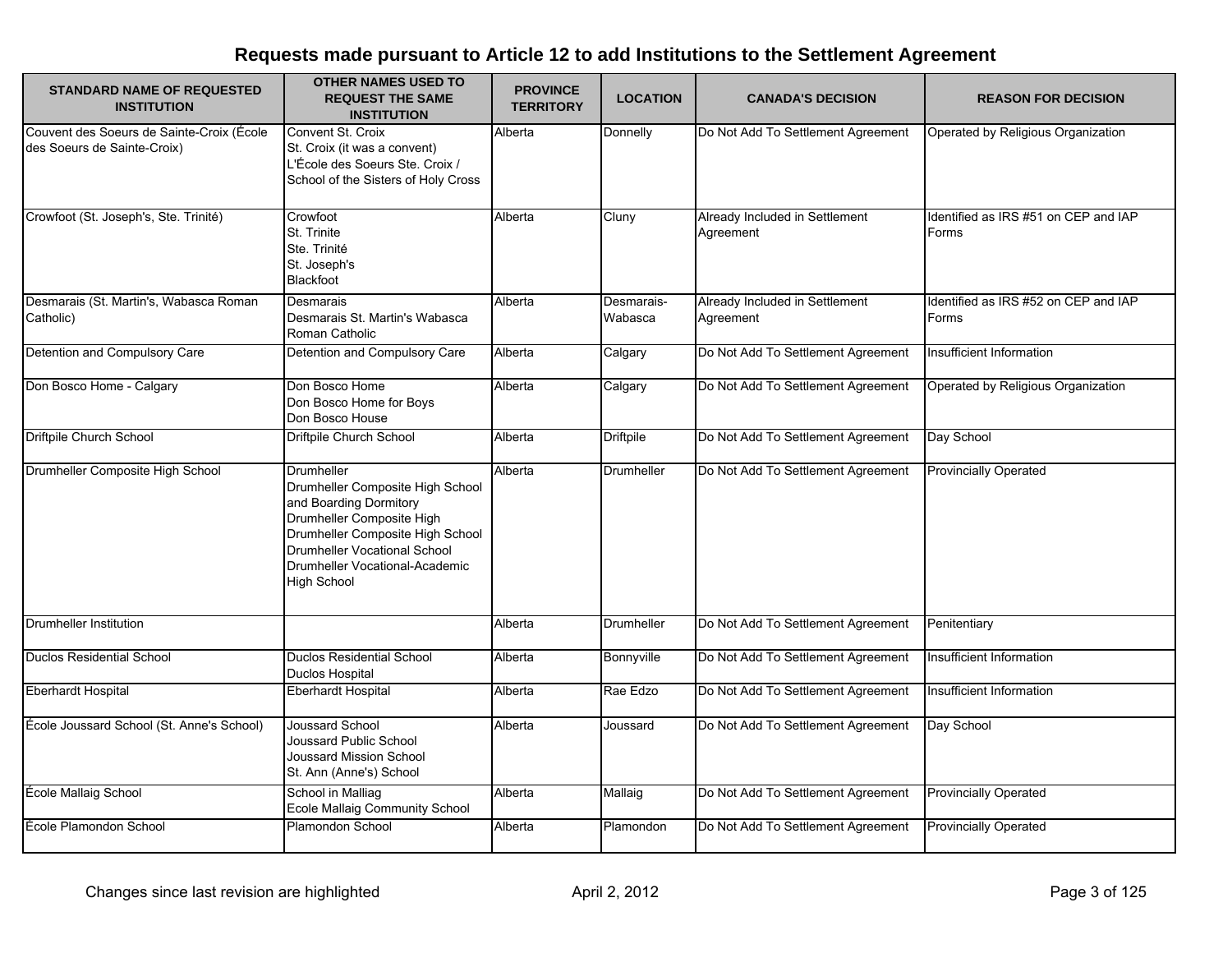| <b>STANDARD NAME OF REQUESTED</b><br><b>INSTITUTION</b> | <b>OTHER NAMES USED TO</b><br><b>REQUEST THE SAME</b><br><b>INSTITUTION</b>                                   | <b>PROVINCE</b><br><b>TERRITORY</b> | <b>LOCATION</b>             | <b>CANADA'S DECISION</b>                    | <b>REASON FOR DECISION</b>                    |
|---------------------------------------------------------|---------------------------------------------------------------------------------------------------------------|-------------------------------------|-----------------------------|---------------------------------------------|-----------------------------------------------|
| Eden Valley School                                      | Eden Valley School                                                                                            | Alberta                             | Longview                    | Do Not Add To Settlement Agreement          | Day School                                    |
| Edmonton (formerly Red Deer Industrial)                 | <b>Edmonton Residential School</b><br>Red Deer Indian Industrial School<br>Edmonton Indian Residential School | Alberta                             | St. Albert                  | Already Included in Settlement<br>Agreement | Identified as IRS #53 on CEP and IAP<br>Forms |
| <b>Edmonton General Hospital</b>                        | <b>Edmonton General Hospital</b>                                                                              | Alberta                             | Edmonton                    | Do Not Add To Settlement Agreement          | Hospital                                      |
| <b>Edmonton Maximum Security</b>                        | <b>Edmonton Institution</b>                                                                                   | Alberta                             | Edmonton                    | Do Not Add To Settlement Agreement          | Penitentiary                                  |
| Ermineskin                                              | Erminskin Residential School                                                                                  | Alberta                             | Hobbema                     | Already Included in Settlement<br>Agreement | Identified as IRS #54 on CEP and IAP<br>Forms |
| Ermineskin High School                                  | Ermineskin High School                                                                                        | Alberta                             | Hobbema                     | Do Not Add To Settlement Agreement          | <b>Provincially Operated</b>                  |
| Ermineskin School                                       | Ermineskin School (Hobbema)<br>Ermineskin School                                                              | Alberta                             | Hobbema                     | Do Not Add To Settlement Agreement          | <b>Provincially Operated</b>                  |
| <b>Exerment Children Home</b>                           |                                                                                                               | Alberta                             | Edmonton                    | <b>Decision Pending</b>                     | <b>Research and Assessment Incomplete</b>     |
| Fairview                                                | Fairview                                                                                                      | Alberta                             | Unknown                     | Do Not Add To Settlement Agreement          | Insufficient Information                      |
| Faithful Companions of Jesus Convent                    | <b>FCJ Convent</b>                                                                                            | Alberta                             | Edmonton                    | Do Not Add To Settlement Agreement          | Operated by Religious Organization            |
| <b>Father Begin</b>                                     | <b>Father Begin</b>                                                                                           | Alberta                             | Fort McKay                  | Do Not Add To Settlement Agreement          | Insufficient Information                      |
| Father R. Parent School                                 | <b>Father R Parent School</b><br>Father R. Perin School                                                       | Alberta                             | Chard                       | Do Not Add To Settlement Agreement          | <b>Provincially Operated</b>                  |
| Fishing Lake Métis Settlement                           | Fishing Lake Metis Settlement<br>Fishing Lake School<br>J.F. Dion School                                      | Alberta                             | Sputinow                    | Do Not Add To Settlement Agreement          | <b>Provincially Operated</b>                  |
| Fort McKay Indian Day School                            | Fort Mckay Indian Day School                                                                                  | Alberta                             | Fort McKay                  | Do Not Add To Settlement Agreement          | Day School                                    |
| Fort McMurray (St. John's Separate School)              | Fort McMurray<br>St. John's Separate School                                                                   | Alberta                             | St. John's/Fort<br>McMurray | Do Not Add To Settlement Agreement          | <b>Provincially Operated</b>                  |
| Fort Vermilion (St. Henry's)                            | St. Henry Mission School<br>St Henry's Mission                                                                | Alberta                             | Fort Vermillion             | Already Included in Settlement<br>Agreement | Identified as IRS #55 on CEP and IAP<br>Forms |
| Friedenstal (Résidence Sainte-Thérèse)                  | Résidence Ste-Thérèse<br>(Friedenstal)<br>École Ste-Thérèse de l'Enfant Jésus<br>Friedinstal<br>Friedenstal   | Alberta                             | Friedenstal                 | Do Not Add To Settlement Agreement          | Operated by Religious Organization            |
| Friends of Jesus Christ Convent                         | <b>FCJ Convent</b>                                                                                            | Alberta                             | Calgary                     | Do Not Add To Settlement Agreement          | Insufficient Information                      |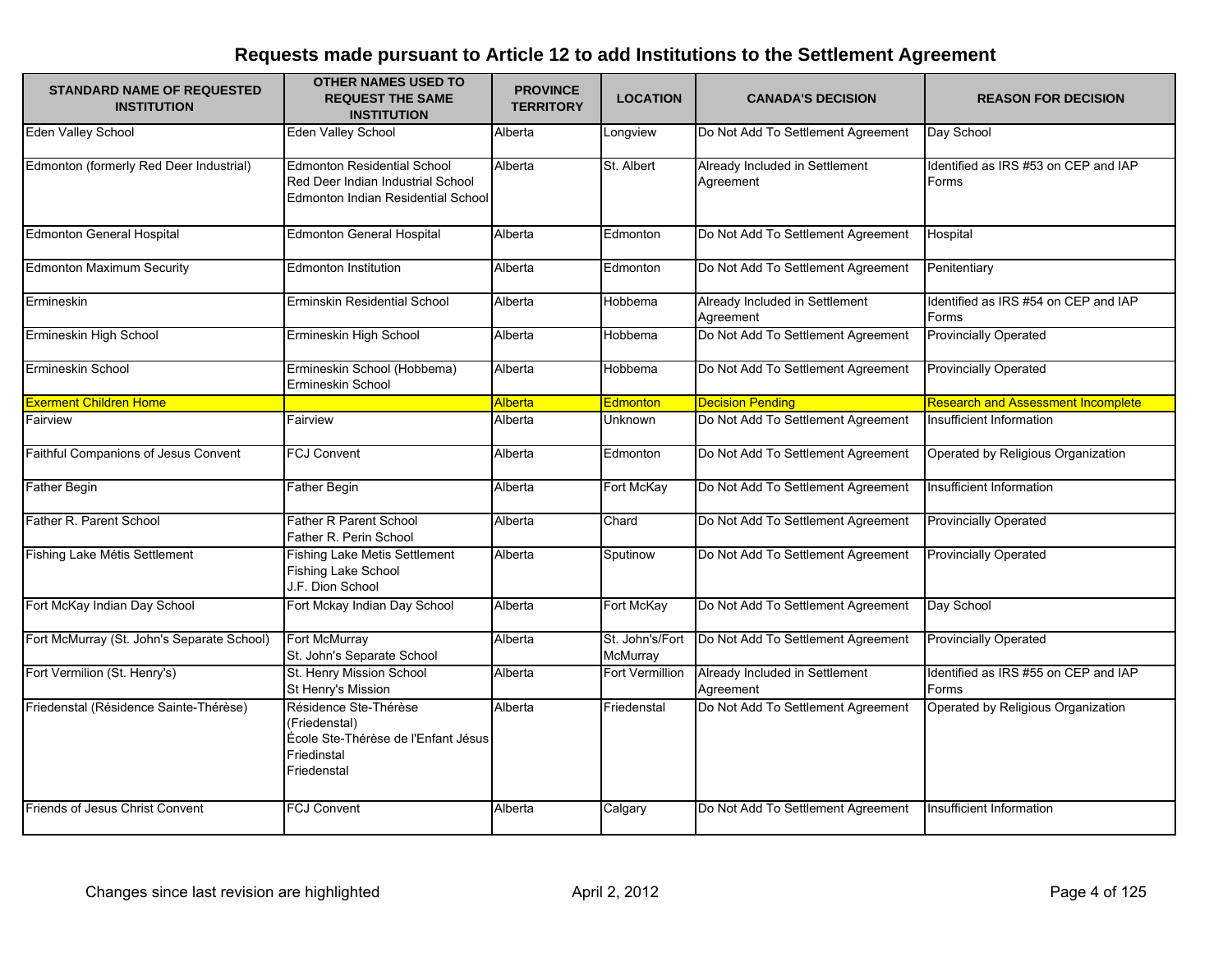| <b>STANDARD NAME OF REQUESTED</b><br><b>INSTITUTION</b>          | <b>OTHER NAMES USED TO</b><br><b>REQUEST THE SAME</b><br><b>INSTITUTION</b>                                                                                                                                                  | <b>PROVINCE</b><br><b>TERRITORY</b> | <b>LOCATION</b> | <b>CANADA'S DECISION</b>           | <b>REASON FOR DECISION</b>         |
|------------------------------------------------------------------|------------------------------------------------------------------------------------------------------------------------------------------------------------------------------------------------------------------------------|-------------------------------------|-----------------|------------------------------------|------------------------------------|
| Frog Lake Anglican School                                        | Frog Lake Anglican Catholic School Alberta<br>Frog Lake Indian Day School<br>Frog Lake Anglican School<br>Frog Lake Anglican Church                                                                                          |                                     | Frog Lake       | Do Not Add To Settlement Agreement | Day School                         |
| Frog Lake Roman Catholic School                                  | Frog Lake Sacred Heart Day School<br>Frog Lake Roman Catholic School<br>Frog Lake R.C. Indian Day School<br>Frog Lake RC Day School<br>Roman Catholic Indian Residential<br>Day Schools<br>Frog Lake South Indian Day School | Alberta                             | Frog Lake       | Do Not Add To Settlement Agreement | Day School                         |
| Glenrose Hospital                                                | Glenrose Hospital<br>Glenrose School Hospital<br>Glenrose Elementary/Junoir High<br>School                                                                                                                                   | Alberta                             | Edmonton        | Do Not Add To Settlement Agreement | <b>Provincially Operated</b>       |
| Good Shepherd Home/School                                        | The Home of the Good Shepherd<br>Good Shepherd School<br>Good Shepherd School for Girls<br>Convent of Our Lady of Charity<br>School of Charity                                                                               | Alberta                             | Edmonton        | Do Not Add To Settlement Agreement | Operated by Religious Organization |
| Goodfish Lake Protestant Day School (Pakan<br>Indian Day School) | Goodfish Lake Protestant Day<br>School<br>Goodfish Lake UC Day School<br>Goodfish Lake Protestant Day<br>School<br>Good Fish Lake Day School<br>Good Fish Day School                                                         | Alberta                             | Goodfish Lake   | Do Not Add To Settlement Agreement | Day School                         |
| Goodfish Lake Roman Catholic Day School                          | Goodfish Lake Roman Catholic Day Alberta<br>School<br>Goodfish Roman Catholic dayschool<br>RC Good Fish Day School<br>Good Fish Lake Day School                                                                              |                                     | Goodfish Lake   | Do Not Add To Settlement Agreement | Day School                         |
| Grey Nuns Sacred Heart                                           | <b>Gray Nuns Sacred Heart</b>                                                                                                                                                                                                | Alberta                             | Edmonton        | Do Not Add To Settlement Agreement | Insufficient Information           |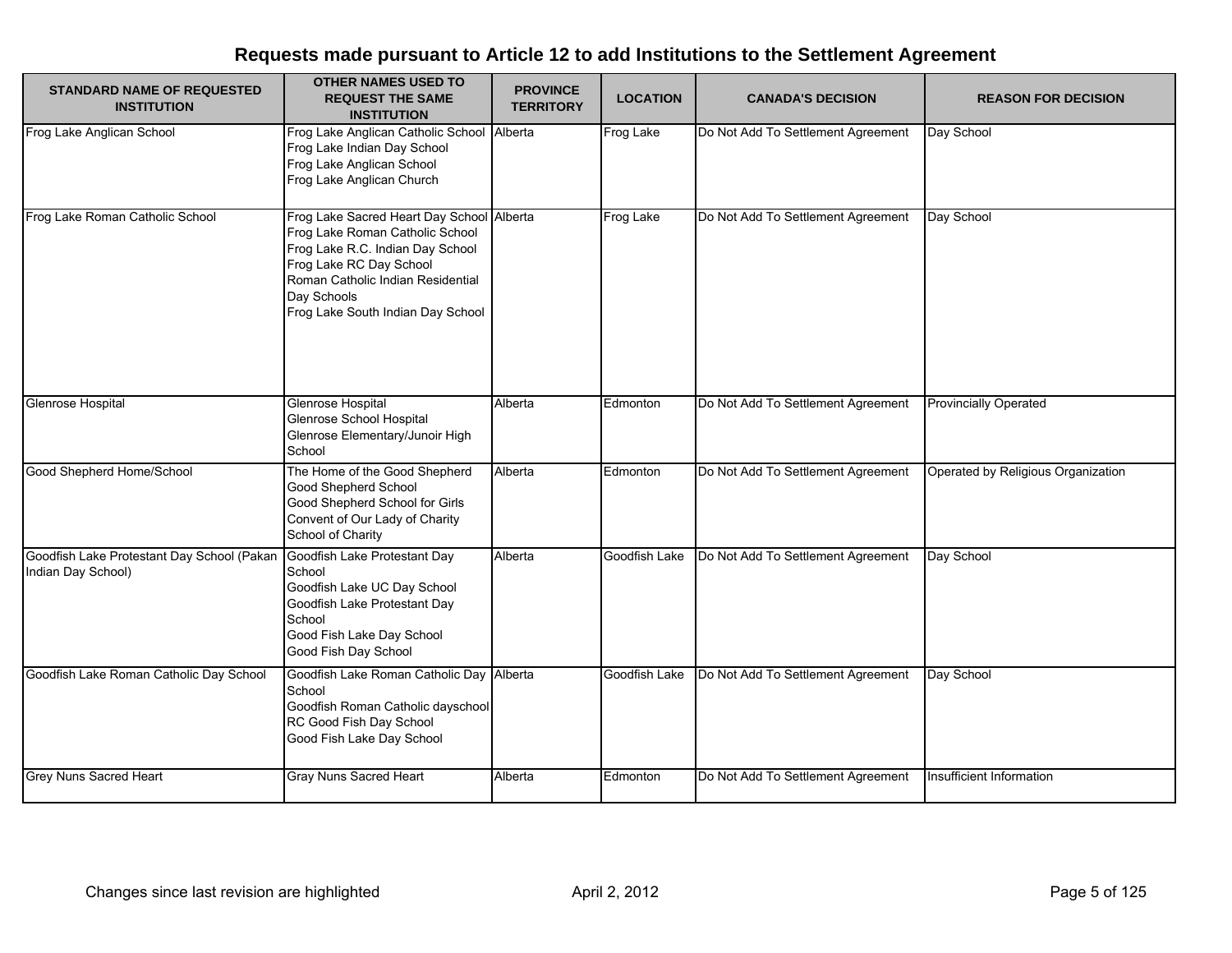| <b>STANDARD NAME OF REQUESTED</b><br><b>INSTITUTION</b>      | <b>OTHER NAMES USED TO</b><br><b>REQUEST THE SAME</b><br><b>INSTITUTION</b>                                                                                                                                                                              | <b>PROVINCE</b><br><b>TERRITORY</b> | <b>LOCATION</b>       | <b>CANADA'S DECISION</b>                                   | <b>REASON FOR DECISION</b>                    |
|--------------------------------------------------------------|----------------------------------------------------------------------------------------------------------------------------------------------------------------------------------------------------------------------------------------------------------|-------------------------------------|-----------------------|------------------------------------------------------------|-----------------------------------------------|
| Grouard (St. Bernard's, Lesser Slave Lake<br>Roman Catholic) | Gourard<br><b>St Bernard Mission Residential</b><br>School<br>Grouard<br>Grouard (St. Bernards)                                                                                                                                                          | Alberta                             | Grouard               | Already Included in Settlement<br>Agreement                | Identified as IRS #56 on CEP and IAP<br>Forms |
| <b>Grouard Vocational High School</b>                        | <b>Grouard Vocational High School</b><br><b>Grouard Vocational School</b><br><b>Grouard Vocation High School</b>                                                                                                                                         | Alberta                             | Grouard               | Do Not Add To Settlement Agreement                         | <b>Provincially Operated</b>                  |
| Hay Lakes School                                             | Hay Lakes Central School                                                                                                                                                                                                                                 | Alberta                             | <b>Hay Lakes</b>      | Do Not Add To Settlement Agreement                         | <b>Provincially Operated</b>                  |
| <b>Heart River School</b>                                    | <b>Heart River School</b>                                                                                                                                                                                                                                | Alberta                             | <b>Imperial Mills</b> | Do Not Add To Settlement Agreement                         | <b>Provincially Operated</b>                  |
| Holy Angels (Fort Chipewyan, École des<br>Saints-Anges)      | The New Church Of Navtivity of the<br><b>Blessed Virgin</b><br>Holy Angels Residential School<br>Holy Angel Indian Residential<br>School<br>Holy Angels (Fort Chipewyan, École<br>des Saints-Anges, The New Church<br>of Nativity of the Blessed Virgin) | Alberta                             |                       | Fort Chipewyan Already Included in Settlement<br>Agreement | Identified as IRS #57 on CEP and IAP<br>Forms |
| Holy Cross Convent - Falher                                  | Routhier Public School - Holy Cross Alberta<br>Convent                                                                                                                                                                                                   |                                     | Falher                | Do Not Add To Settlement Agreement                         | Operated by Religious Organization            |
| Holy Cross Convent - Spirit River                            | <b>Holy Cross Convent</b><br><b>Holly Cross Convent</b><br>Ste. Marie Roman Catholic School<br>Ste. Marie's School                                                                                                                                       | Alberta                             | <b>Spirit River</b>   | Do Not Add To Settlement Agreement                         | Operated by Religious Organization            |
| Horse Lake Reserve School                                    | Horse Lake Reserve School<br>Horse Lake Indian Day School                                                                                                                                                                                                | Alberta                             | <b>Horse Lake</b>     | Do Not Add To Settlement Agreement                         | Day School                                    |
| Jasper Place Composite High School                           | Jasper Place Composite High<br>School<br>Jasper Residential School<br>Jaspar Residential School                                                                                                                                                          | Alberta                             | Edmonton              | Do Not Add To Settlement Agreement                         | <b>Provincially Operated</b>                  |
| Joussard (St. Bruno's)                                       | St. Bruno's Residental School<br>Joussard School                                                                                                                                                                                                         | Alberta                             | Joussard              | Already Included in Settlement<br>Agreement                | Identified as IRS #58 on CEP and IAP<br>Forms |
| Joussard (St. Bruno's) - Day School                          |                                                                                                                                                                                                                                                          | Alberta                             | Joussard              | Do Not Add To Settlement Agreement                         | Day School                                    |
| Kateri School                                                | Katari School<br>Kateri School                                                                                                                                                                                                                           | Alberta                             | Trout Lake            | Do Not Add To Settlement Agreement                         | <b>Provincially Operated</b>                  |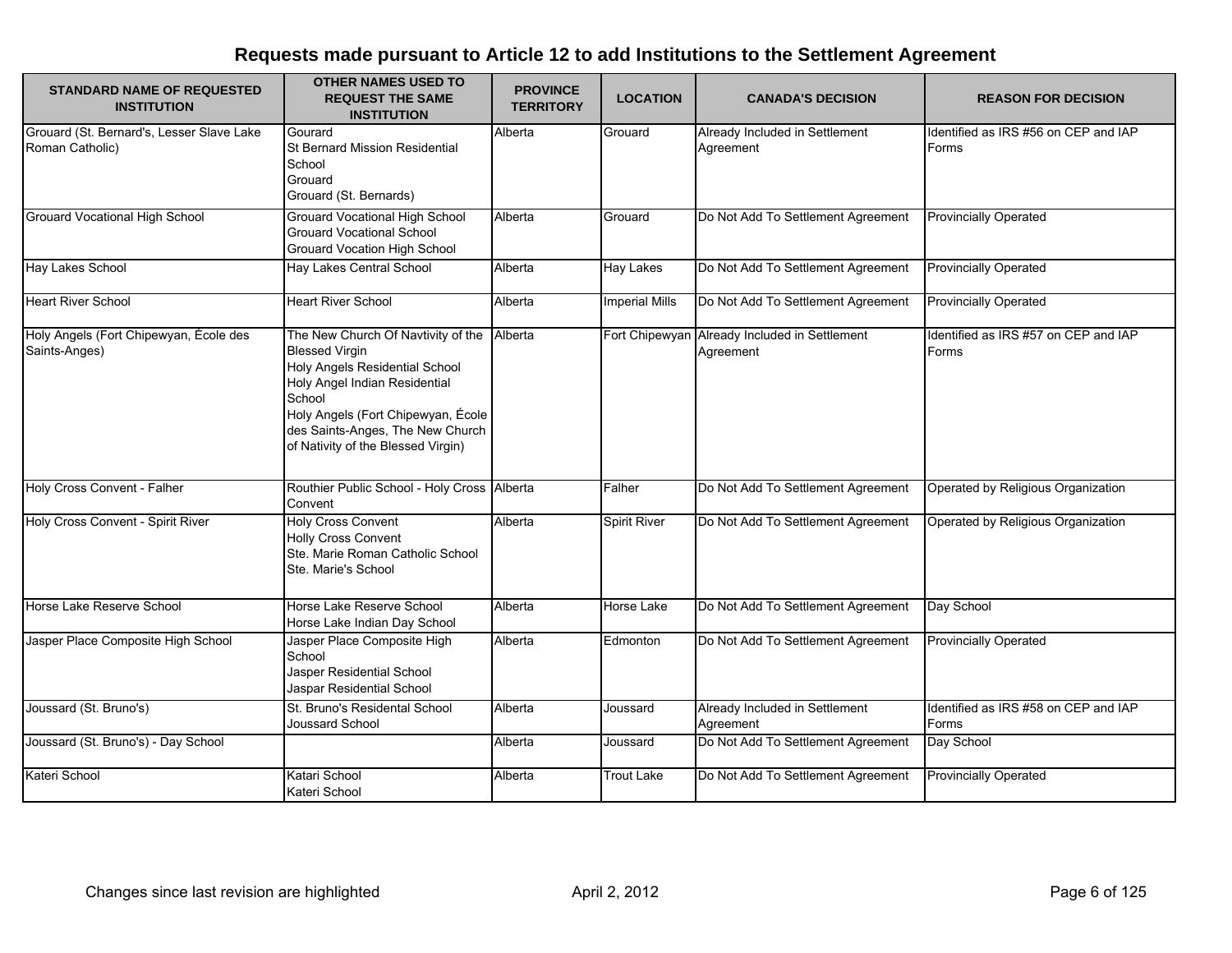| <b>STANDARD NAME OF REQUESTED</b><br><b>INSTITUTION</b>                                    | <b>OTHER NAMES USED TO</b><br><b>REQUEST THE SAME</b><br><b>INSTITUTION</b>                                                                                                                                                                                                                      | <b>PROVINCE</b><br><b>TERRITORY</b> | <b>LOCATION</b>      | <b>CANADA'S DECISION</b>                    | <b>REASON FOR DECISION</b>                                                   |
|--------------------------------------------------------------------------------------------|--------------------------------------------------------------------------------------------------------------------------------------------------------------------------------------------------------------------------------------------------------------------------------------------------|-------------------------------------|----------------------|---------------------------------------------|------------------------------------------------------------------------------|
| Kehewin Day School (Long Lake Day School) Kehewin Day School                               | Blue Quills Residential School/High<br>School<br>Long Lake (Kahwin) Day School<br>Long Lake (Kehiwin) Day School                                                                                                                                                                                 | Alberta                             | Kehewin              | Do Not Add To Settlement Agreement          | Day School                                                                   |
| Ker Maria Convent                                                                          | Kermara<br>Kermaria Convent<br>Kermaria<br>Ker Maria Convent                                                                                                                                                                                                                                     | Alberta                             | <b>Pincher Creek</b> | Do Not Add To Settlement Agreement          | Operated by Religious Organization                                           |
| Kiwanis Children's Aid Home (Kiwanis Place)                                                |                                                                                                                                                                                                                                                                                                  | Alberta                             | Edmonton             | Do Not Add To Settlement Agreement          | Operated by Private/Non-Governmental Orga                                    |
| Koinonia Christian School                                                                  | Koinonian Christian School                                                                                                                                                                                                                                                                       | Alberta                             | Cremona              | Do Not Add To Settlement Agreement          | Operated by Private Organization                                             |
| Lac la Biche (Notre Dame des Victoire,<br>predecessor to Blue Quills)                      | Lac la Biche Indian Residential<br>School                                                                                                                                                                                                                                                        | Alberta                             | Lac La Biche         | Already Included in Settlement<br>Agreement | Identified as IRS #59 on CEP and IAP<br>Forms. Lac La Biche closed June 1898 |
| Lac La Biche Mission School                                                                | <b>Mission School</b><br>Lac La Biche Mission<br>Notre Dame School(Blue Quills)<br>Lac la Biche Residential School<br>Lac La Biche (Notre Dame des<br>Victoire, predecessor to Blue Quills)<br>Lac la biche Mission<br>The Mission - Lac La Biche<br>Notre-Dame-des-Victoire School<br>Lac la Bi | Alberta                             | Lac La Biche         | Do Not Add To Settlement Agreement          | Operated by Religious Organization                                           |
| Lacombe Orphanage/Home (Father Lacombe Lacombe Home<br>Home, Midnapour Residential School) | Father Lacombe Home<br>Lacombe Orphanage (Home)<br>Locombe Home Residential School<br>Midnapour Residential School<br>Lacomp Orphanage Home<br><b>Father Lacombe</b><br>Father Lacombe Home<br>Father Lacombe Orphanage (Care<br>Centre / Home)<br>Father Lacombe residential Schoo              | Alberta                             | Midnapore            | Do Not Add To Settlement Agreement          | Operated by Religious Organization                                           |
| Lakedell School                                                                            | Lake Dell School<br>Lake Dell School                                                                                                                                                                                                                                                             | Alberta                             | Westerose            | Do Not Add To Settlement Agreement          | <b>Provincially Operated</b>                                                 |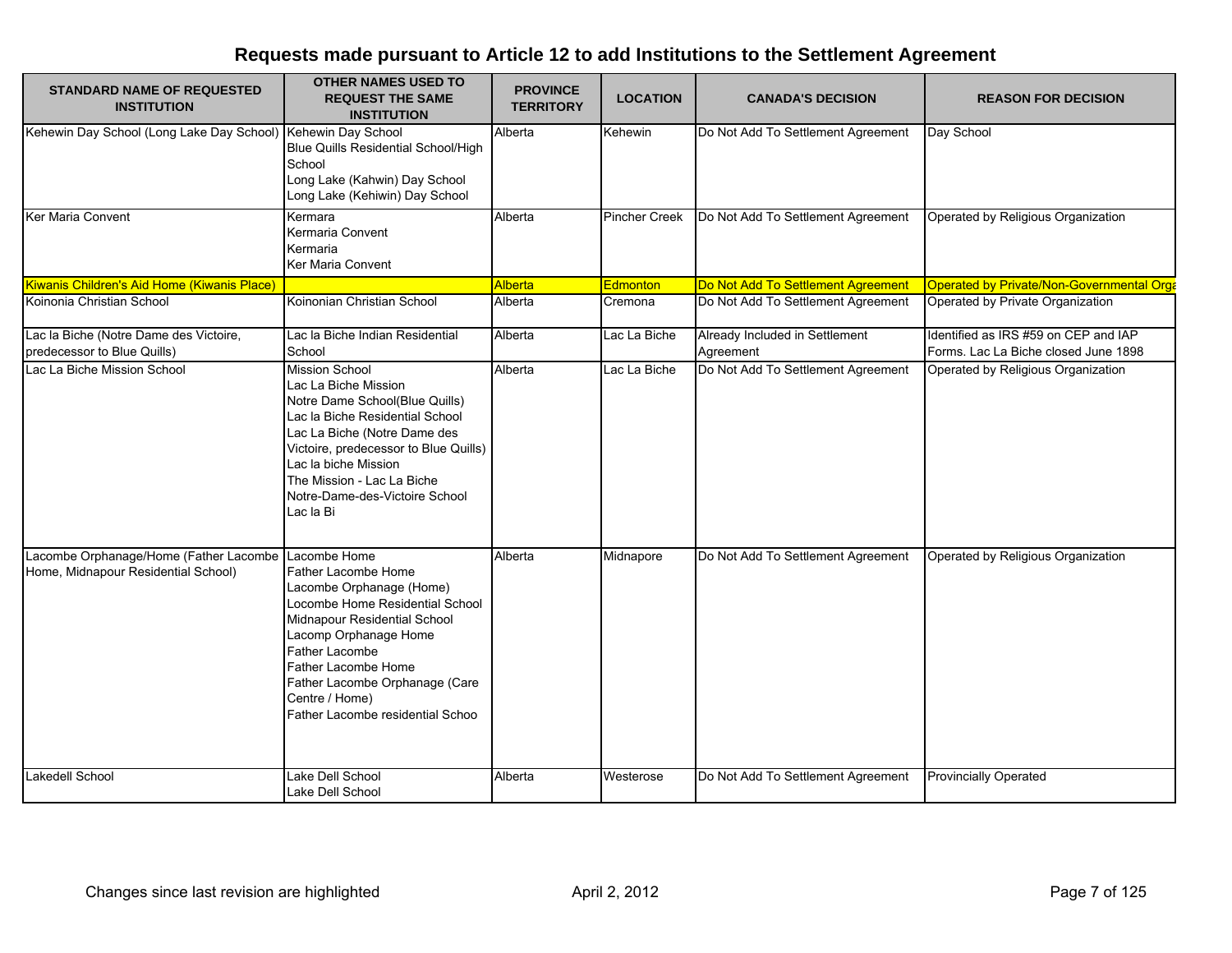| <b>STANDARD NAME OF REQUESTED</b><br><b>INSTITUTION</b>           | <b>OTHER NAMES USED TO</b><br><b>REQUEST THE SAME</b><br><b>INSTITUTION</b>                                                                                                                                                                                                                | <b>PROVINCE</b><br><b>TERRITORY</b> | <b>LOCATION</b>                | <b>CANADA'S DECISION</b>           | <b>REASON FOR DECISION</b>                           |
|-------------------------------------------------------------------|--------------------------------------------------------------------------------------------------------------------------------------------------------------------------------------------------------------------------------------------------------------------------------------------|-------------------------------------|--------------------------------|------------------------------------|------------------------------------------------------|
| LeGoff Day School (Cold Lake Day School)                          | LeGoff Day School<br>Legoff Day School<br>Legoff School (also known as Cold<br>Lake)<br>Legoss Day School                                                                                                                                                                                  | Alberta                             | <b>Cold Lake</b>               | Do Not Add To Settlement Agreement | Day School                                           |
| Leverne                                                           | Levern Day School<br>Levern Elementary School<br>Laverne Day School                                                                                                                                                                                                                        | Alberta                             | Standoff/Glenw<br>ood/Cardston | Do Not Add To Settlement Agreement | Day School                                           |
| Life Values School (Mannawanis Life Values<br>School)             | <b>Life Values School</b><br>Life Values Residential School<br>Life Value School<br>Mannawanis Life Values School                                                                                                                                                                          | Alberta                             | St. Paul                       | Do Not Add To Settlement Agreement | Operated by Private/Non-Governmental<br>Organization |
| Little Buffalo Mission/Lubicon Lake Mission                       | Little Buffalo, or Labocan Lake<br>mission school<br>Little Buffalo School<br>Lubicon Mission School<br>Little Buffalo Mission School<br>Little Buffalo Mission<br>Little Buffalo Residential School<br>Lubicon Lake Mission<br>Lubicon Mission School<br>Little Buffalo Mission School (a | Alberta                             | Little Buffalo                 | Do Not Add To Settlement Agreement | Operated by Religious Organization and<br>Province   |
| Little Flower Mission/School (Jean Baptiste<br>Sewepagham School) | Little Flower School<br>Little Flower Mission<br>Little Flower School/Mission<br>little flower mission day school                                                                                                                                                                          | Alberta                             | <b>Fox Lake</b>                | Do Not Add To Settlement Agreement | <b>Provincially Operated</b>                         |
| Long Lake Day School                                              | Long Lake Day School                                                                                                                                                                                                                                                                       | Alberta                             | Kehewin                        | Do Not Add To Settlement Agreement | Day School                                           |
| Martin River School                                               | Marten River School                                                                                                                                                                                                                                                                        | Alberta                             | <b>Martin River</b>            | Do Not Add To Settlement Agreement | <b>Provincially Operated</b>                         |
| Mary Mount School for Girls - Midnapore                           | Mary Mount Boarding School<br>Marymount Academy                                                                                                                                                                                                                                            | Alberta                             | Midnapore                      | Do Not Add To Settlement Agreement | Operated by Religious Organization                   |
| Matomid Home                                                      | <b>Matomid Home</b>                                                                                                                                                                                                                                                                        | Alberta                             | Edmonton                       | Do Not Add To Settlement Agreement | Insufficient Information                             |
| McCoy High                                                        | McCoy High                                                                                                                                                                                                                                                                                 | Alberta                             | <b>Medicine Hat</b>            | Do Not Add To Settlement Agreement | <b>Provincially Operated</b>                         |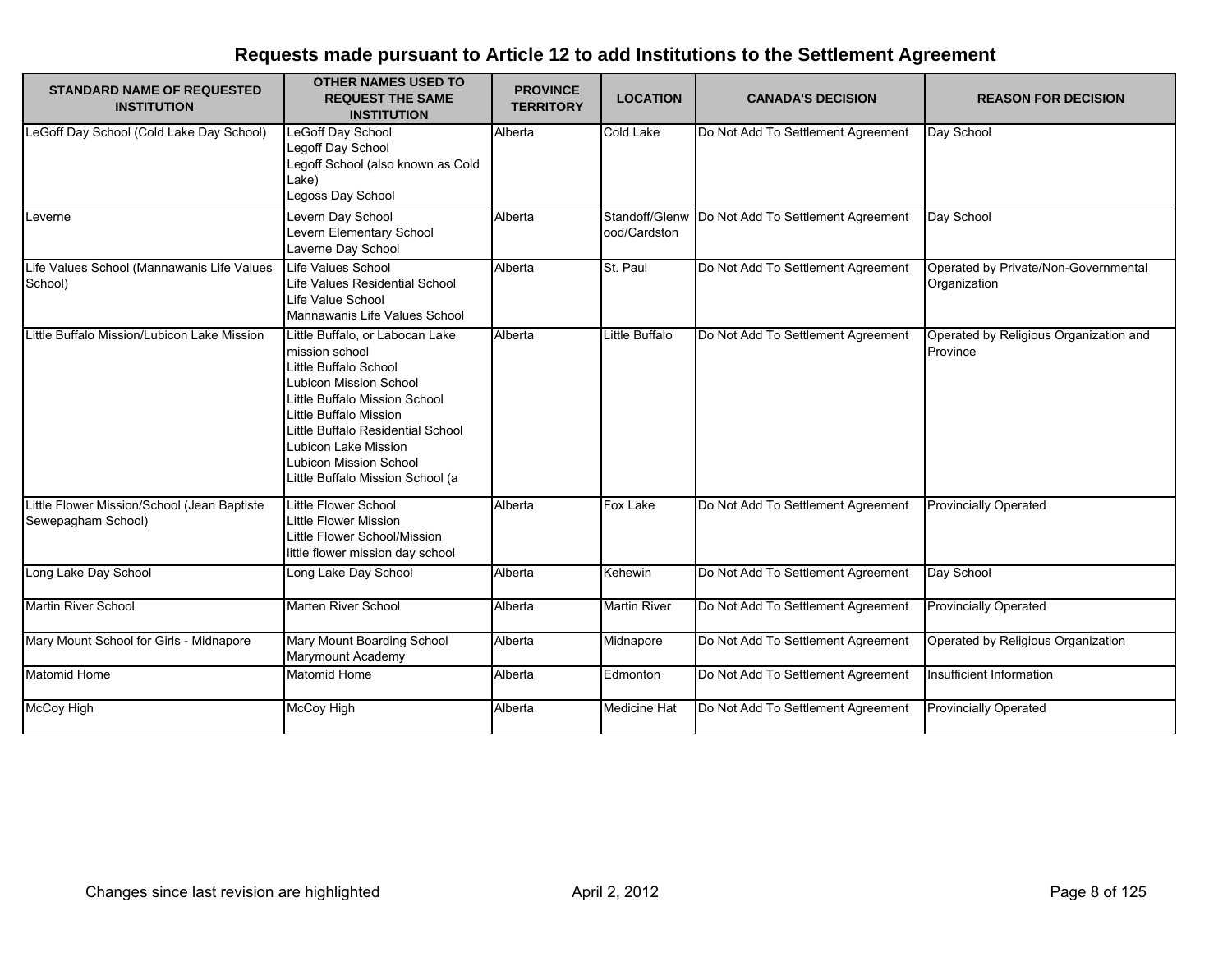| <b>STANDARD NAME OF REQUESTED</b><br><b>INSTITUTION</b>                                                                                | <b>OTHER NAMES USED TO</b><br><b>REQUEST THE SAME</b><br><b>INSTITUTION</b>                                                                                                                                                                                            | <b>PROVINCE</b><br><b>TERRITORY</b> | <b>LOCATION</b>       | <b>CANADA'S DECISION</b>                    | <b>REASON FOR DECISION</b>                         |
|----------------------------------------------------------------------------------------------------------------------------------------|------------------------------------------------------------------------------------------------------------------------------------------------------------------------------------------------------------------------------------------------------------------------|-------------------------------------|-----------------------|---------------------------------------------|----------------------------------------------------|
| McLennan Mission (St. John Baptist Dormitory McLennan Mission<br>- McLennan, Providence School, Sisters of the MaClenan<br>Providence) | St John the Baptist Dormitory<br>St John Baptist Dorm<br>McMclennan<br>St Jean Baptiste School and<br>convent<br>Couvent Saint Jean Baptiste<br>St. Jean Baptiste<br>McLennan<br>St John Baptist Dormatory<br>Sisters of providence<br>St. John the Baptist<br>St.Jean | Alberta                             | McLennan              | Do Not Add To Settlement Agreement          | Operated by Religious Organization                 |
| Medicine Hat High                                                                                                                      | Medicine Hat High                                                                                                                                                                                                                                                      | Alberta                             | <b>Medicine Hat</b>   | Do Not Add To Settlement Agreement          | <b>Provincially Operated</b>                       |
| <b>Mistassiniy School</b>                                                                                                              | <b>Misstassinity School</b>                                                                                                                                                                                                                                            | Alberta                             | Wabasca-<br>Desmarais | Do Not Add To Settlement Agreement          | <b>Provincially Operated</b>                       |
| Montana Day School                                                                                                                     | Montana Day School<br>Seventh Day Adventist School<br>Montana Indian Day School                                                                                                                                                                                        | Alberta                             | Ponoka                | Do Not Add To Settlement Agreement          | Day School                                         |
| Moosehorn Lodge                                                                                                                        | Moosehorn Lodge<br>Moose Horn Lodge Student<br>Resident<br>Moosehorn Lodge Grouard<br>Moose Horn Lodge                                                                                                                                                                 | Alberta                             | Grouard               | Do Not Add To Settlement Agreement          | <b>Provincially Operated</b>                       |
| Morinville Convent                                                                                                                     | Morinville Convent (Le Convent<br>Morinville), (aka Notre Dame)<br>Provincial House of the<br>Congregation of the Daughters of<br>Jesus for the West<br>Notre Dame School                                                                                              | Alberta                             | Morinville            | Do Not Add To Settlement Agreement          | Operated by Religious Organization and<br>Province |
| Morley (Stony)                                                                                                                         | Morley Residential School<br><b>Mosley IRS</b>                                                                                                                                                                                                                         | Alberta                             | Morley                | Already Included in Settlement<br>Agreement | Identified as IRS #61 on CEP and IAP<br>Forms      |
| Mossleigh School                                                                                                                       | <b>Mosley IRS</b><br>Mossly<br>Mossleigh<br>Mossleigh School                                                                                                                                                                                                           | Alberta                             | <b>Vulcan County</b>  | Do Not Add To Settlement Agreement          | <b>Provincially Operated</b>                       |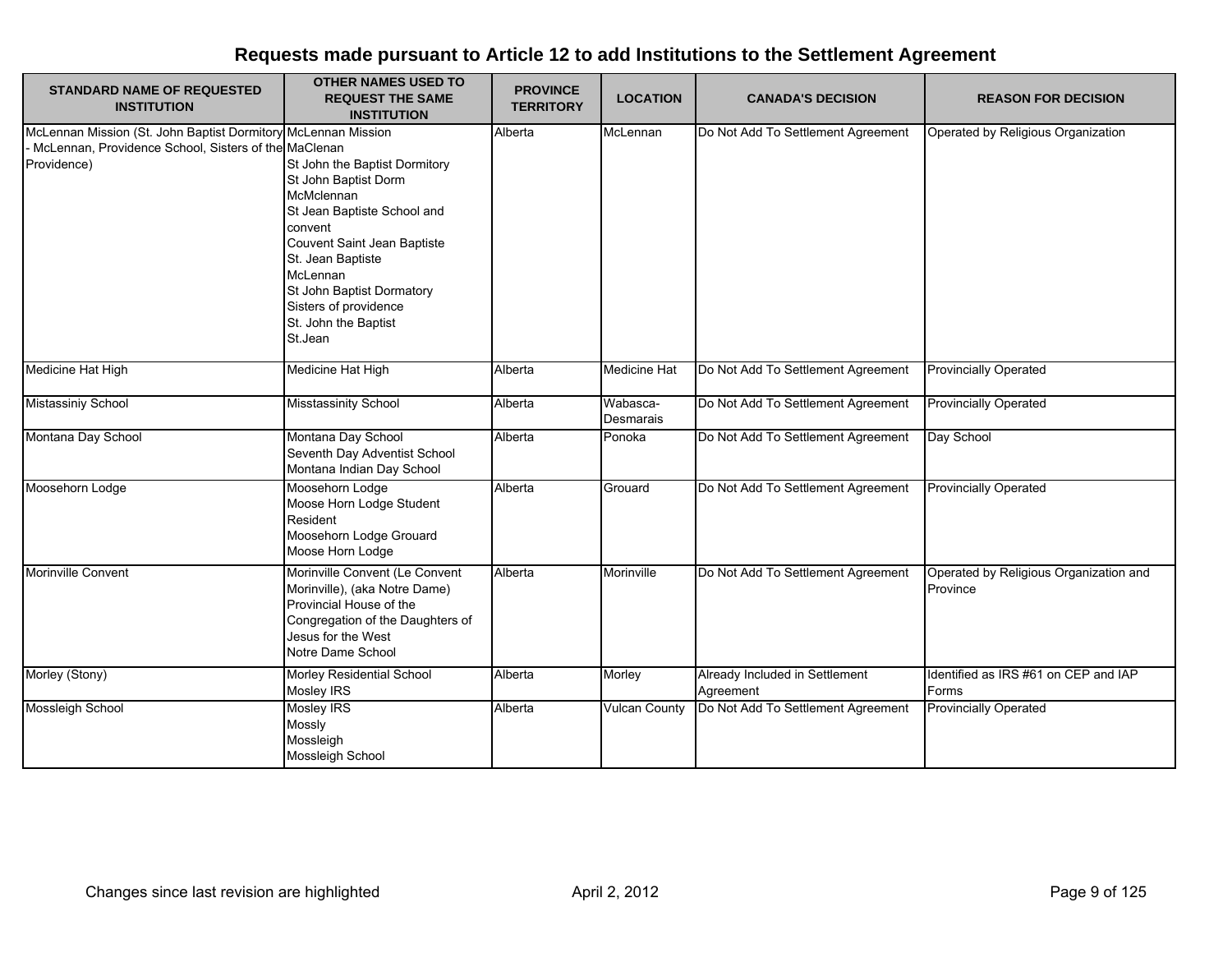| <b>STANDARD NAME OF REQUESTED</b><br><b>INSTITUTION</b>                         | <b>OTHER NAMES USED TO</b><br><b>REQUEST THE SAME</b><br><b>INSTITUTION</b>                                                                                                                                                     | <b>PROVINCE</b><br><b>TERRITORY</b> | <b>LOCATION</b>           | <b>CANADA'S DECISION</b>                          | <b>REASON FOR DECISION</b>                           |
|---------------------------------------------------------------------------------|---------------------------------------------------------------------------------------------------------------------------------------------------------------------------------------------------------------------------------|-------------------------------------|---------------------------|---------------------------------------------------|------------------------------------------------------|
| Namew Lake Mission/School                                                       | Menew school<br>Nanew Lake Mission Day School<br>Nanew Lake Mission School<br>Namew Day School<br>Namew Lake Mission<br>Namew Lake Mission Day School<br>Namew Lake School<br><b>Menew Mission</b>                              | Alberta                             | Sturgeon<br>Lake/Brocket  | Do Not Add To Settlement Agreement                | Day School                                           |
| Nampa Protestant School Board                                                   | Nampa School                                                                                                                                                                                                                    | Alberta                             | Nampa                     | Do Not Add To Settlement Agreement                | <b>Provincially Operated</b>                         |
| Nanton Junior and Senior High School (J.T.<br>Foster School, A.B. Daley School) | Nanton Junior and Senior High<br>School                                                                                                                                                                                         | Alberta                             | Nanton                    | Do Not Add To Settlement Agreement                | <b>Provincially Operated</b>                         |
| Nasa Group Home                                                                 | Nasa Group Home                                                                                                                                                                                                                 | Alberta                             | Calgary                   | Do Not Add To Settlement Agreement                | Insufficient Information                             |
| No Institution Name Provided - Carston                                          | No Institution Name Provided                                                                                                                                                                                                    | Alberta                             | Carston                   | Do Not Add To Settlement Agreement                | Insufficient Information                             |
| <b>Nordic Flats</b>                                                             | <b>Nordic Flats</b>                                                                                                                                                                                                             | Alberta                             | House/O'Chiese<br>Reserve | Rocky Mountain Do Not Add To Settlement Agreement | Insufficient Information                             |
| Oak Hill Boys Ranch                                                             | Oakhill Boys Ranch<br>Oak Hill Ranch<br>Oak Hill School                                                                                                                                                                         | Alberta                             | <b>Bon Accord</b>         | Do Not Add To Settlement Agreement                | Operated by Private/Non-Governmental<br>Organization |
| O'Connell Institute                                                             | O'Connell Institute<br>O'Connell<br>O'Connell School<br>Mapleridge<br>O, Connell Convent<br>O'Connell Institute (Mapleridge)<br>O'Connell School or Convent<br>(Institute)<br>Mapleridge girls home<br>Mapleridge Institution f | Alberta                             | Edmonton                  | Do Not Add To Settlement Agreement                | Operated by Religious Organization                   |
| Old Sun                                                                         | Old Sun School<br>Old Sun Residential School                                                                                                                                                                                    | Alberta                             | Gleichen                  | Already Included in Settlement<br>Agreement       | Identified as IRS #62 on CEP and IAP<br>Forms        |
| Our Lady of Peace                                                               | Our Lady of Peace                                                                                                                                                                                                               | Alberta                             | Edmonton                  | Do Not Add To Settlement Agreement                | <b>Provincially Operated</b>                         |
| Pakan School                                                                    | Pakan School<br>Goodfish Lake Pakan School                                                                                                                                                                                      | Alberta                             | Goodfish Lake             | Do Not Add To Settlement Agreement                | Day School                                           |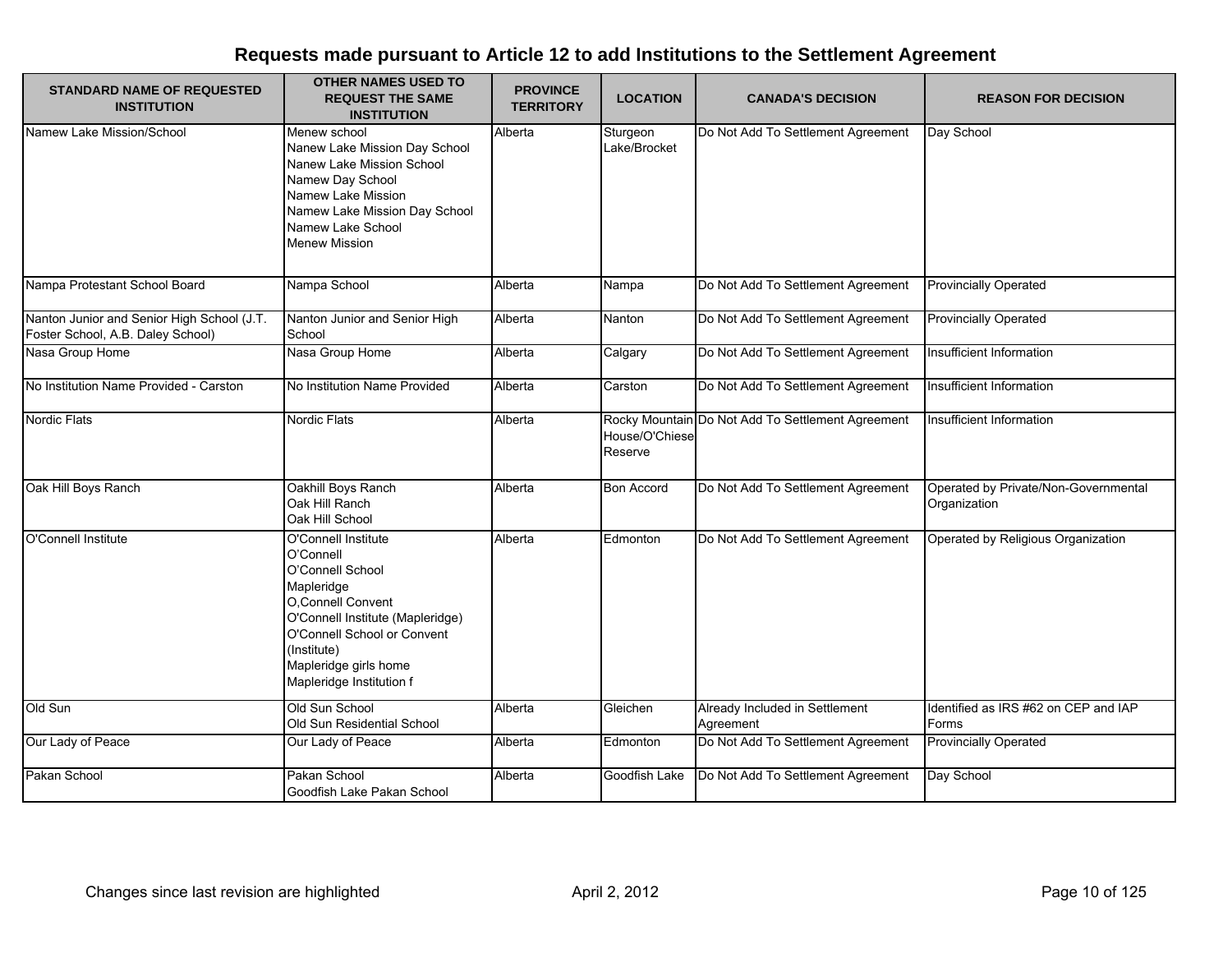| <b>STANDARD NAME OF REQUESTED</b><br><b>INSTITUTION</b> | <b>OTHER NAMES USED TO</b><br><b>REQUEST THE SAME</b><br><b>INSTITUTION</b>                                                                             | <b>PROVINCE</b><br><b>TERRITORY</b> | <b>LOCATION</b> | <b>CANADA'S DECISION</b>                          | <b>REASON FOR DECISION</b>                                                |
|---------------------------------------------------------|---------------------------------------------------------------------------------------------------------------------------------------------------------|-------------------------------------|-----------------|---------------------------------------------------|---------------------------------------------------------------------------|
| Peigan Day School (Brocket Day School)                  | <b>Brocket Day School</b><br>Peigan Day School<br><b>Brocket Day School</b><br>Peigan School<br>Brocket Day School (Peigan)                             | Alberta                             | <b>Brocket</b>  | Do Not Add To Settlement Agreement                | Day School                                                                |
| Pensionnat Notre-Dame de Fatima                         | Notre Dame De Fatima<br>Pensionnat Notre Dame de Fatima                                                                                                 | Alberta                             | Guy             | Do Not Add To Settlement Agreement                | Insufficient Information                                                  |
| Pioneer School                                          | Pioneer Jr. High                                                                                                                                        | Alberta                             | House           | Rocky Mountain Do Not Add To Settlement Agreement | <b>Provincially Operated</b>                                              |
| Poundmaker                                              | Poundmaker (Red Deer Industrial,<br>Youville)                                                                                                           | Alberta                             | St. Albert      | Do Not Add To Settlement Agreement                | Operated by Private Organization                                          |
| <b>Prince Rupert School</b>                             | <b>Prince Rupter</b>                                                                                                                                    | Alberta                             | Edmonton        | Do Not Add To Settlement Agreement                | <b>Provincially Operated</b>                                              |
| Providence Crèche                                       | Providence Creche                                                                                                                                       | Alberta                             | Calgary         | Do Not Add To Settlement Agreement                | Operated by Religious<br>Organization/Operated by Private<br>Organization |
| R. B. Steinhauer School                                 | RB Steinhaur Protestant Day School Alberta<br><b>RB Stienhauer School</b>                                                                               |                                     | Saddle Lake     | Do Not Add To Settlement Agreement                | Day School                                                                |
| Roman Catholic Boarding School                          | Roman Catholic Boarding School                                                                                                                          | Alberta                             | Tangent         | Do Not Add To Settlement Agreement                | Insufficient Information                                                  |
| Rosary Hall Hostel                                      | Rosary Hall                                                                                                                                             | Alberta                             | Edmonton        | Do Not Add To Settlement Agreement                | Operated by Religious Organization                                        |
| Routhier Public School                                  | Routhier Public School<br><b>Bishop Routhier School</b><br>École Routhier School                                                                        | Alberta                             | Falher          | Do Not Add To Settlement Agreement                | <b>Provincially Operated</b>                                              |
| Sacred Heart Convent - Falher                           | <b>Sacred Heart Convent</b>                                                                                                                             | Alberta                             | Falher          | Do Not Add To Settlement Agreement                | Operated by Religious Organization                                        |
| Sacred Heart School - Edmonton                          | Sacred Heart of Atonement<br>School/Convent<br>Sacred Heart<br>Sacred Heart of Atonement Convent<br>Sacred Heart School<br>Faithful Companions of Jesus | Alberta                             | Edmonton        | Do Not Add To Settlement Agreement                | Insufficient Information                                                  |
| Saddle Lake Day School                                  | Sadle Lake Catholic School<br>Saddle Lake Sacred Heart Day<br>School                                                                                    | Alberta                             | Saddle Lake     | Do Not Add To Settlement Agreement                | Day School                                                                |
| Samson Cree Nation Private School                       |                                                                                                                                                         | Alberta                             | Hobbema         | Do Not Add To Settlement Agreement                | Insufficient Information                                                  |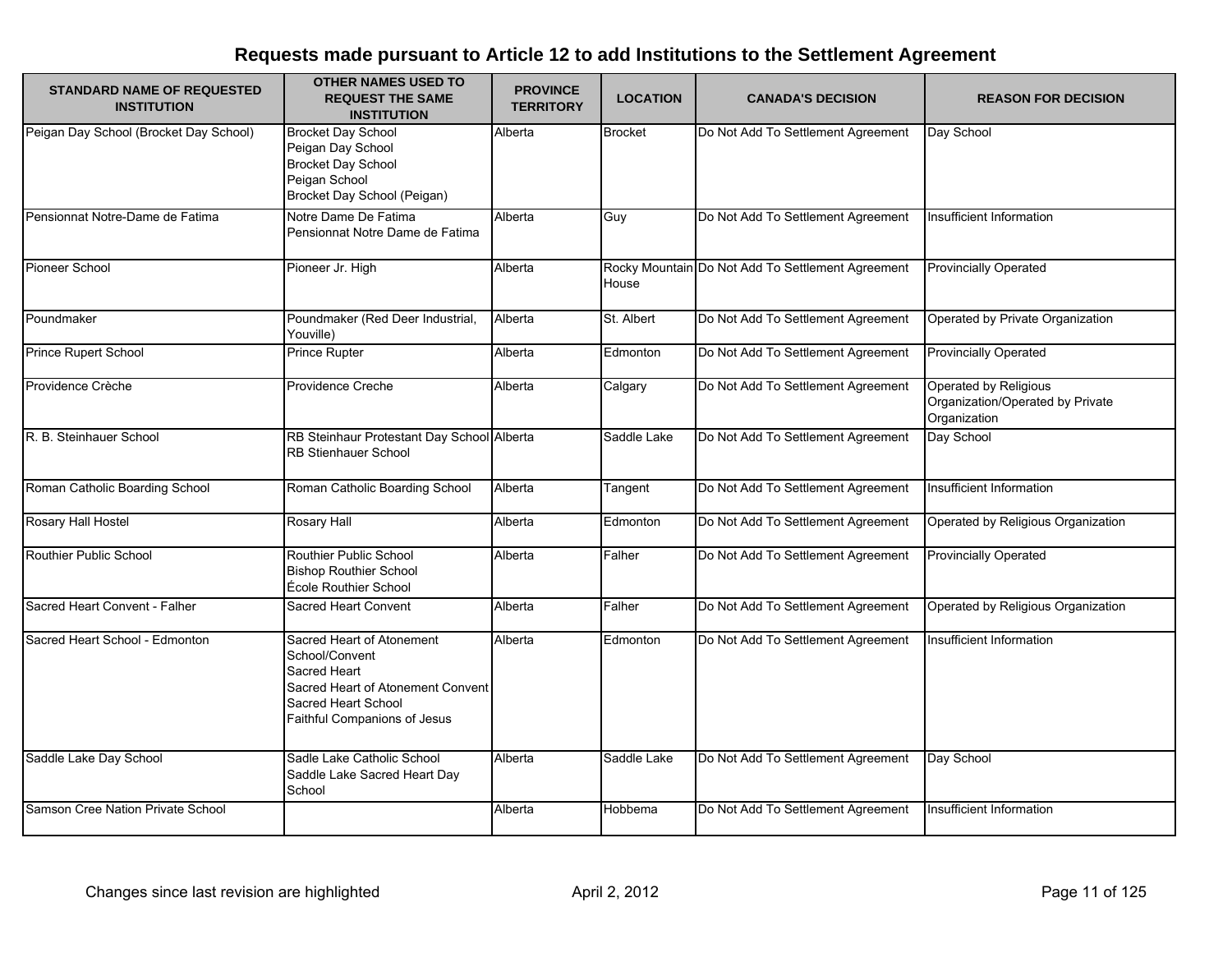| <b>STANDARD NAME OF REQUESTED</b><br><b>INSTITUTION</b>                | <b>OTHER NAMES USED TO</b><br><b>REQUEST THE SAME</b><br><b>INSTITUTION</b>                                                                                                | <b>PROVINCE</b><br><b>TERRITORY</b> | <b>LOCATION</b>            | <b>CANADA'S DECISION</b>                            | <b>REASON FOR DECISION</b>                                                     |
|------------------------------------------------------------------------|----------------------------------------------------------------------------------------------------------------------------------------------------------------------------|-------------------------------------|----------------------------|-----------------------------------------------------|--------------------------------------------------------------------------------|
| Samson Day School                                                      | Samson Day School<br>Samson Indian Day School<br>Samson                                                                                                                    | Alberta                             | Hobbema                    | Do Not Add To Settlement Agreement                  | Day School                                                                     |
| Sapoyi                                                                 | Sapoyi                                                                                                                                                                     | Alberta                             | Standoff                   | Do Not Add To Settlement Agreement                  | Insufficient Information                                                       |
| Sarcee Day School (Bull Head Day School)                               | Sarcee Indian Day School                                                                                                                                                   | Alberta                             | Reserve                    | Calgary/Sarcee   Do Not Add To Settlement Agreement | Day School                                                                     |
| Sisters of the Atonement Home School                                   | Sister Atomia<br>Sisters of the Atonement Home<br>School                                                                                                                   | Alberta                             | Lac Ste. Anne              | Do Not Add To Settlement Agreement                  | <b>Insufficient Information</b>                                                |
| South Side Boys Home                                                   | Southside Boys Home<br>Southside Home for Boys<br>South Side Detention Home<br>South Side Boys Home<br><b>Boys Detention Home</b>                                          | Alberta                             | Edmonton                   | Do Not Add To Settlement Agreement                  | Insufficient Information                                                       |
| Southern Alberta Institute of Technology and<br>Art (SAIT Polytechnic) | Southern Albert Institute of<br>Technology and Art                                                                                                                         | Alberta                             | Calgary                    | Do Not Add To Settlement Agreement                  | <b>Provincially Operated</b>                                                   |
| St. Albert (Youville)                                                  | St. Alberts Youville School<br>St. Alberts (Youville)                                                                                                                      | Alberta                             | Youville                   | Already Included in Settlement<br>Agreement         | Identified as IRS #64 on CEP and IAP<br>Forms                                  |
| St. Albert (Youville) Day School                                       | St. Alberts Youville School<br>St. Alberts (Youville)                                                                                                                      | Alberta                             | Youville                   | Do Not Add To Settlement Agreement                  | <b>Provincially Operated</b>                                                   |
| St. Anthony's College                                                  | St. Anthony's Seraphic College<br>Franciscan Friary                                                                                                                        | Alberta                             | Edmonton                   | Do Not Add To Settlement Agreement                  | Operated by Religious Organization                                             |
| St. Augustine Indian Residential School                                | Peace River Mission, St. Augusta<br>Mission, St. Augustine Peace River,<br>St. Augustine                                                                                   | Alberta                             | Peace River                | Already Included in Settlement<br>Agreement         | Identified as IRS #65 on CEP and IAP<br>Forms from September 1898 to June 1908 |
| St. Augustine Mission                                                  | St. Augustine's Mission<br><b>St Augustine Mission</b><br>St. Augusta Mission<br><b>Forks Mission</b><br>St. Augustine Mission Boarding<br>School<br>School at Smoky Forks | Alberta                             | Peace River                | Do Not Add To Settlement Agreement                  | Operated by Religious Organization                                             |
| St. Benedict's School (Sovereign School)                               | St Benedicts School (Sovereign<br>School)                                                                                                                                  | Alberta                             | Whitefish<br>Lake/Atikameg | Do Not Add To Settlement Agreement                  | Day School                                                                     |
| St. John's (Wabasca Anglican/Church of<br>England)                     | Anglican/Church of England (St<br>John's)                                                                                                                                  | Alberta                             | Wabasca                    | Already Included in Settlement<br>Agreement         | Identified as IRS #72 on CEP and IAP<br>Forms                                  |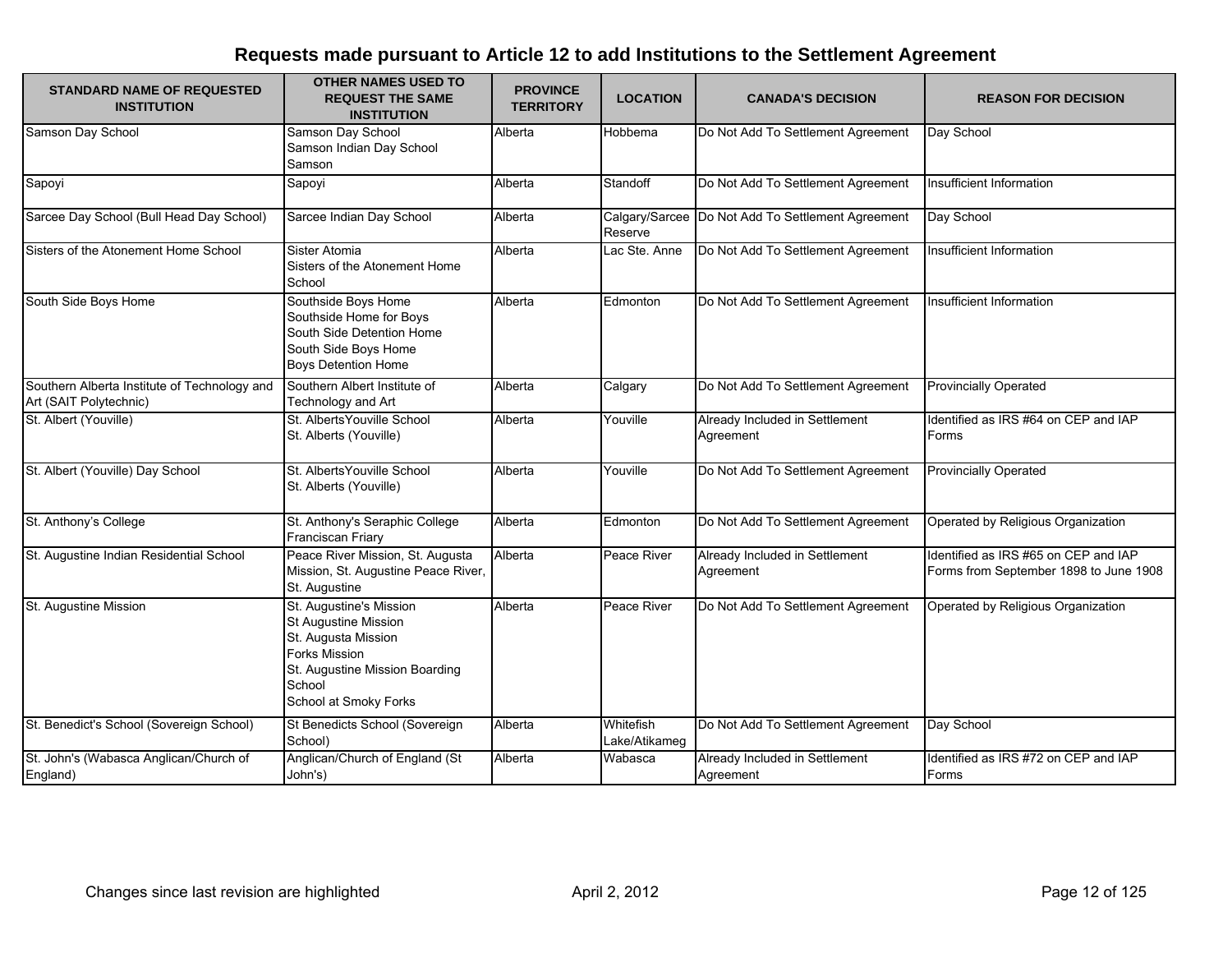| <b>STANDARD NAME OF REQUESTED</b><br><b>INSTITUTION</b>           | <b>OTHER NAMES USED TO</b><br><b>REQUEST THE SAME</b><br><b>INSTITUTION</b>                                                                                                                                                                                                      | <b>PROVINCE</b><br><b>TERRITORY</b> | <b>LOCATION</b>      | <b>CANADA'S DECISION</b>           | <b>REASON FOR DECISION</b>         |
|-------------------------------------------------------------------|----------------------------------------------------------------------------------------------------------------------------------------------------------------------------------------------------------------------------------------------------------------------------------|-------------------------------------|----------------------|------------------------------------|------------------------------------|
| St. John's Boys School - Stony Plain                              | St Johns Boys School<br>St John Anglican Boys School<br>St. Johns School<br>St. John's School of Alberta<br>St. John Boys School (St. Johns<br>School of Alberta)<br>St. John Boys School<br>St John's Boys School<br>St Johns Boys School of Alberta<br>St. John's Boy's School | Alberta                             | <b>Stony Plain</b>   | Do Not Add To Settlement Agreement | Operated by Private Organization   |
| St. John's School - Fort McMurray                                 | St. John's School<br>St John School                                                                                                                                                                                                                                              | Alberta                             | Fort McMurray        | Do Not Add To Settlement Agreement | <b>Provincially Operated</b>       |
| St. John's School - Unknown                                       |                                                                                                                                                                                                                                                                                  | Alberta                             | Unknown              | Do Not Add To Settlement Agreement | Insufficient Information           |
| St. Joseph Parish School - John D'Or Prairie                      | John D'Or School<br>St. Joseph's Parish<br>St. Joseph Parish School                                                                                                                                                                                                              | Alberta                             | John D'Or<br>Prairie | Do Not Add To Settlement Agreement | <b>Provincially Operated</b>       |
| St. Joseph's Academy (Académie Saint-<br>Joseph) - Grande Prairie | St. Joseph's Academy<br>St. Joseph's Residential<br>St Joseph's Catholic High School -<br>Academy ("St Joseph's")                                                                                                                                                                | Alberta                             | Grande Prairie       | Do Not Add To Settlement Agreement | Operated by Religious Organization |
| St. Joseph's Convent - Red Deer                                   | St Joseph Convent<br>Saint Joseph's Convent                                                                                                                                                                                                                                      | Alberta                             | <b>Red Deer</b>      | Do Not Add To Settlement Agreement | Operated by Religious Organization |
| St. Joseph's Home/School - Mundare                                | St Joseph's Home<br>Mundare School<br>Mundare School (St Joseph's)<br>St. Joseph's convent                                                                                                                                                                                       | Alberta                             | Mundare              | Do Not Add To Settlement Agreement | Operated by Religious Organization |
| St. Joseph's Mission - Fort McMurray                              | St Joseph's Mission<br>St Joseph's School<br>St. Joseph's Mission                                                                                                                                                                                                                | Alberta                             | Fort McMurray        | Do Not Add To Settlement Agreement | Insufficient Information           |
| St. Joseph's School - Edmonton                                    | St. Joseph's School                                                                                                                                                                                                                                                              | Alberta                             | Edmonton             | Do Not Add To Settlement Agreement | <b>Provincially Operated</b>       |
| St. Kevin's                                                       | <b>St Kevins</b>                                                                                                                                                                                                                                                                 | Alberta                             | Edmonton             | Do Not Add To Settlement Agreement | <b>Provincially Operated</b>       |
| St. Linus School (St. Limas)                                      |                                                                                                                                                                                                                                                                                  | Alberta                             | <b>Driftpile</b>     | Do Not Add To Settlement Agreement | Insufficient Information           |
| St. Mary's Girls Home - Edmonton                                  | St. Mary's Girls Home                                                                                                                                                                                                                                                            | Alberta                             | Edmonton             | Do Not Add to Settlement Agreement | Insufficient Information           |
| St. Mary's - Standoff                                             | St. Marys<br>St. Mary's Day school<br>St. Mary's IRS<br>St Mary's Standoff Day School                                                                                                                                                                                            | Alberta                             | Standoff             | Do Not Add To Settlement Agreement | Insufficient Information           |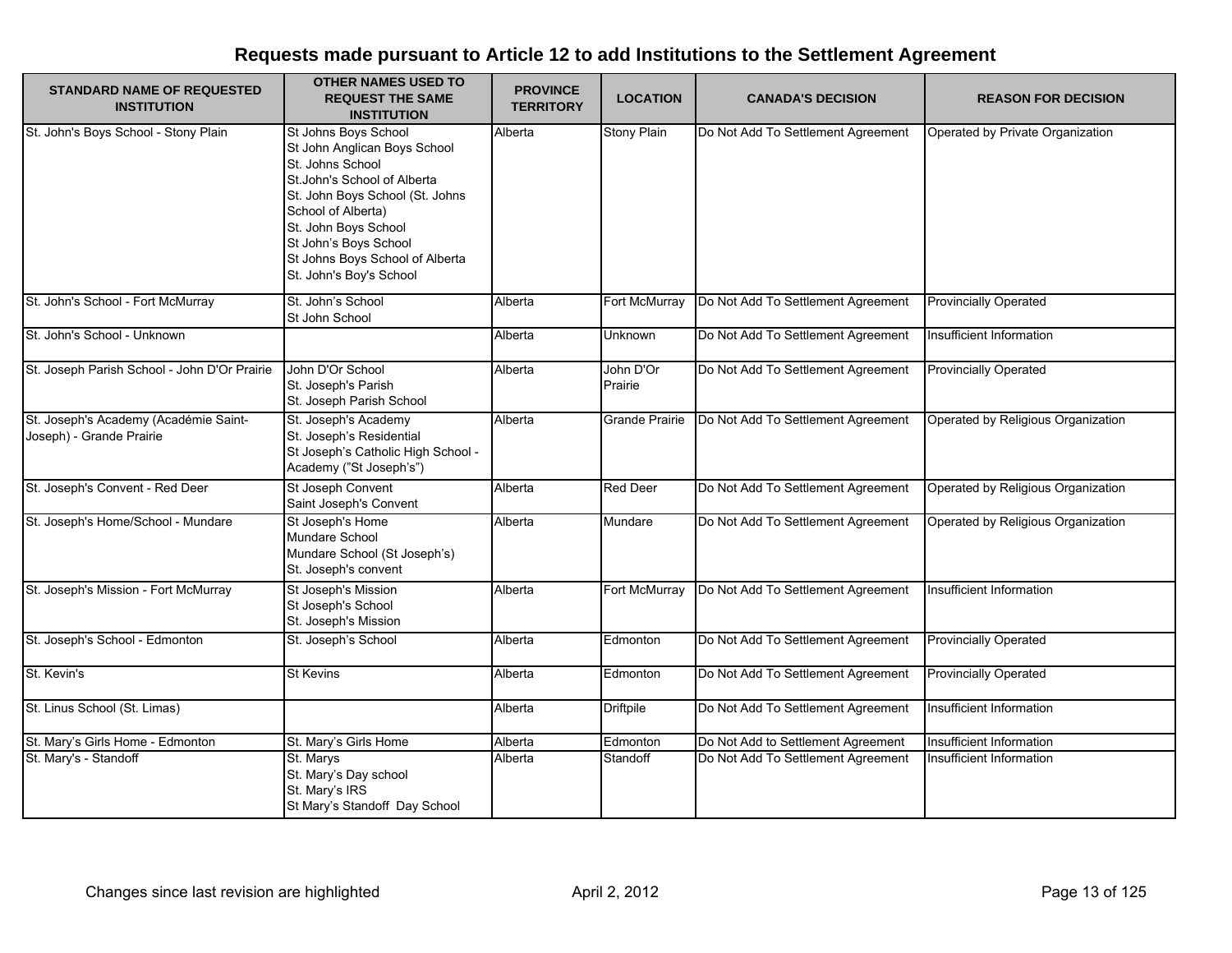| <b>STANDARD NAME OF REQUESTED</b><br><b>INSTITUTION</b>             | <b>OTHER NAMES USED TO</b><br><b>REQUEST THE SAME</b><br><b>INSTITUTION</b>                                                                                                                         | <b>PROVINCE</b><br><b>TERRITORY</b> | <b>LOCATION</b> | <b>CANADA'S DECISION</b>                    | <b>REASON FOR DECISION</b>                    |
|---------------------------------------------------------------------|-----------------------------------------------------------------------------------------------------------------------------------------------------------------------------------------------------|-------------------------------------|-----------------|---------------------------------------------|-----------------------------------------------|
| St. Mary's (Blood, Immaculate Conception)                           | St. Mary's Roman Catholic School<br>St. Mary's Residential School<br><b>St.Marys Residential School</b><br>St. Mary's Immaculate Conception<br><b>IRS</b><br>St Mary's High School<br>St Mary's IRS | Alberta                             | Cardston        | Already Included in Settlement<br>Agreement | Identified as IRS #68 on CEP and IAP<br>Forms |
| St. Mary's Boys School - Edmonton                                   | St Mary's Home for Boys<br>St. Mary's Boys School<br>St. Marys<br>St Mary's Boys Home<br>St. Mary's Home for Boys<br>St Mary's Boys School Edmonton<br>St. Mary's Boys School/Home                  | Alberta                             | Edmonton        | Do Not Add To Settlement Agreement          | Insufficient Information                      |
| St. Mary's Catholic School - Beaverlodge                            | St Mary's Catholic School<br>St. Mary's Catholic School<br>St Marys Catholic School<br>St. Marys<br>St. Mary's school                                                                               | Alberta                             | Beaverlodge     | Do Not Add To Settlement Agreement          | <b>Provincially Operated</b>                  |
| St. Mary's Catholic/Separate School - Fort<br>Vermilion             | St. Marys Seperate School<br>St Marys Catholic School<br>St. Marys Separate Indian School<br>St Marys Catholic School for Girls<br>Fort Vermillion Separate School                                  | Alberta                             | Fort Vermilion  | Do Not Add to Settlement Agreement          | <b>Provincially Operated</b>                  |
| St. Mary's Girls Hostel (Athabasca Dormitory) St Marys Girls Hostel | St. Mary's Girl's Hostel                                                                                                                                                                            | Alberta                             | Athabasca       | Do Not Add To Settlement Agreement          | Operated by Religious Organization            |
| St. Michael's - Edmonton                                            | St Michael's<br>St Micheals (Fransiscan Sisters of<br>Atolment) School<br>St. Michael School<br>St. Michael's School<br>St. Michael's                                                               | Alberta                             | Edmonton        | Do Not Add To Settlement Agreement          | Operated by Private Organization              |
| St. Paul's (Blood, Anglican/Church of<br>England)                   | St Paul Indian Residential School                                                                                                                                                                   | Alberta                             | Cardston        | Already Included in Settlement<br>Agreement | Identified as IRS #69 on CEP and IAP<br>Forms |
| St. Rose School                                                     | St. Rose School                                                                                                                                                                                     | Alberta                             | Falher          | Do Not Add to Settlement Agreement          | Insufficient Information                      |
| St. Stephen's Catholic School                                       | Valleyview Separate School<br>Valleyview (St. Steven's)                                                                                                                                             | Alberta                             | Valleyview      | Do Not Add To Settlement Agreement          | <b>Provincially Operated</b>                  |
| St. Theresa School - Edmonton                                       | St. Teresa's<br>St. Theresa School<br>St Theresa's                                                                                                                                                  | Alberta                             | Edmonton        | Do Not Add To Settlement Agreement          | Insufficient Information                      |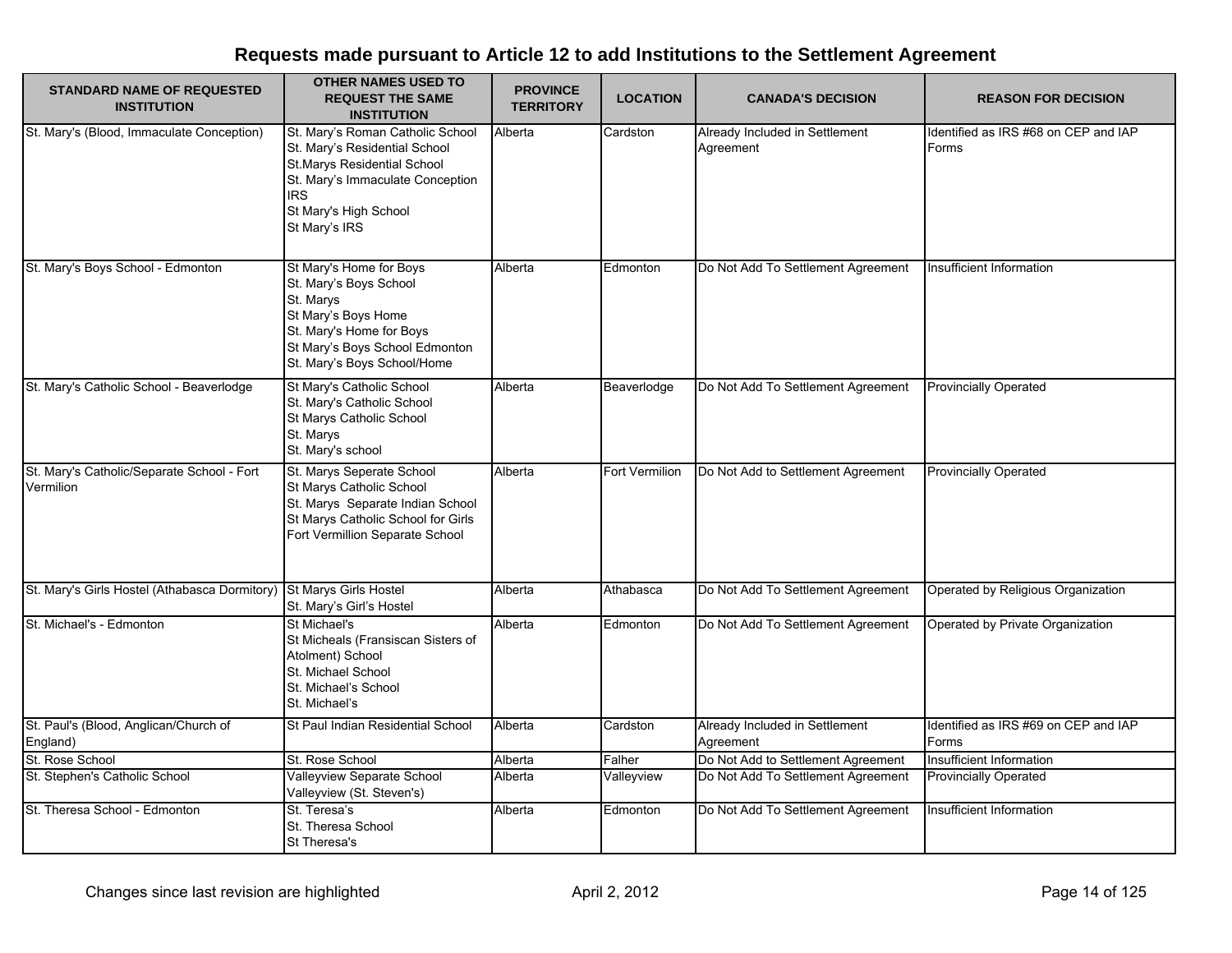| <b>STANDARD NAME OF REQUESTED</b><br><b>INSTITUTION</b>                                       | <b>OTHER NAMES USED TO</b><br><b>REQUEST THE SAME</b><br><b>INSTITUTION</b>                                                                                                                           | <b>PROVINCE</b><br><b>TERRITORY</b> | <b>LOCATION</b>    | <b>CANADA'S DECISION</b>                    | <b>REASON FOR DECISION</b>                                                             |
|-----------------------------------------------------------------------------------------------|-------------------------------------------------------------------------------------------------------------------------------------------------------------------------------------------------------|-------------------------------------|--------------------|---------------------------------------------|----------------------------------------------------------------------------------------|
| St. Theresa School - Slave Lake                                                               | St. Theresa School                                                                                                                                                                                    | Alberta                             | Slave Lake         | Do Not Add To Settlement Agreement          | Insufficient Information                                                               |
| St. Theresa School - Wabasca                                                                  | St. Charles Catholic School<br>St Charles<br>St. Theresa<br>St. Theresa School<br>St Theresa's School<br>St Theresa Day School<br>St Johns (or St Theresa)                                            | Alberta                             | Wabasca            | Do Not Add To Settlement Agreement          | Day School                                                                             |
| St. Theresa's - La Corey                                                                      | St. Theresa's                                                                                                                                                                                         | Alberta                             | La Corey           | Do Not Add To Settlement Agreement          | No Residence Identified/Operated by<br>Religious Organization/Provincially<br>Operated |
| St. Vincent's (Conklin)                                                                       |                                                                                                                                                                                                       | Alberta                             | Conklin            | Do Not Add To Settlement Agreement          | Insufficient Information                                                               |
| Standoff Day School                                                                           | Stand Off Day School<br>Standoff Day School<br>Standoff                                                                                                                                               | Alberta                             | Standoff           | Do Not Add To Settlement Agreement          | Day School                                                                             |
| Stirling School (Sterling Elementary)                                                         | <b>Sterling Elementary</b><br><b>Sterling Elementary School</b><br><b>Stirling School</b><br>Sterling School                                                                                          | Alberta                             | Stirling           | Do Not Add to Settlement Agreement          | <b>Provincially Operated</b>                                                           |
| Stony Plain Indian Day School                                                                 | Stony Plain Indian Day School<br>Stony Plain Indian Day School<br>(Winterburn School)<br>Stoney Plain Indian Day School<br>The Stony Plain Indian Day School                                          | Alberta                             | <b>Stony Plain</b> | Do Not Add To Settlement Agreement          | Day School                                                                             |
| <b>Stratford Junior High School</b>                                                           | Britannia and Stratford Junior High<br>School                                                                                                                                                         | Alberta                             | Edmonton           | Do Not Add To Settlement Agreement          | <b>Provincially Operated</b>                                                           |
| Sturgeon Lake (St. Francis Xavier)                                                            | St. Francis Xavier<br>Sturgeon Lake Indian Residential<br>School                                                                                                                                      | Alberta                             | Calais             | Already Included in Settlement<br>Agreement | Identified as IRS #71 on CEP and IAP<br>Forms                                          |
| Sunchild Mission                                                                              | Sunchild Mission<br>Sunchild Mission School<br>School in Sunchild First Nation<br>Reserve                                                                                                             | Alberta                             | Sunchild           | Do Not Add To Settlement Agreement          | Day School                                                                             |
| Tangent Convent (St. Martyr's Canadian<br>Parish, St. Thérèse de l'Enfant Jesus -<br>Tangent) | Saint Therese de L'Infant Jesus<br><b>Tangent Convent</b><br><b>Tangen Convent</b><br>St. Martyr's Canadian Parish<br><b>Tangent School</b><br>St. Martins Parish School<br><b>Holy Cross Convent</b> | Alberta                             | Tangent            | Do Not Add To Settlement Agreement          | Operated by Religious Organization                                                     |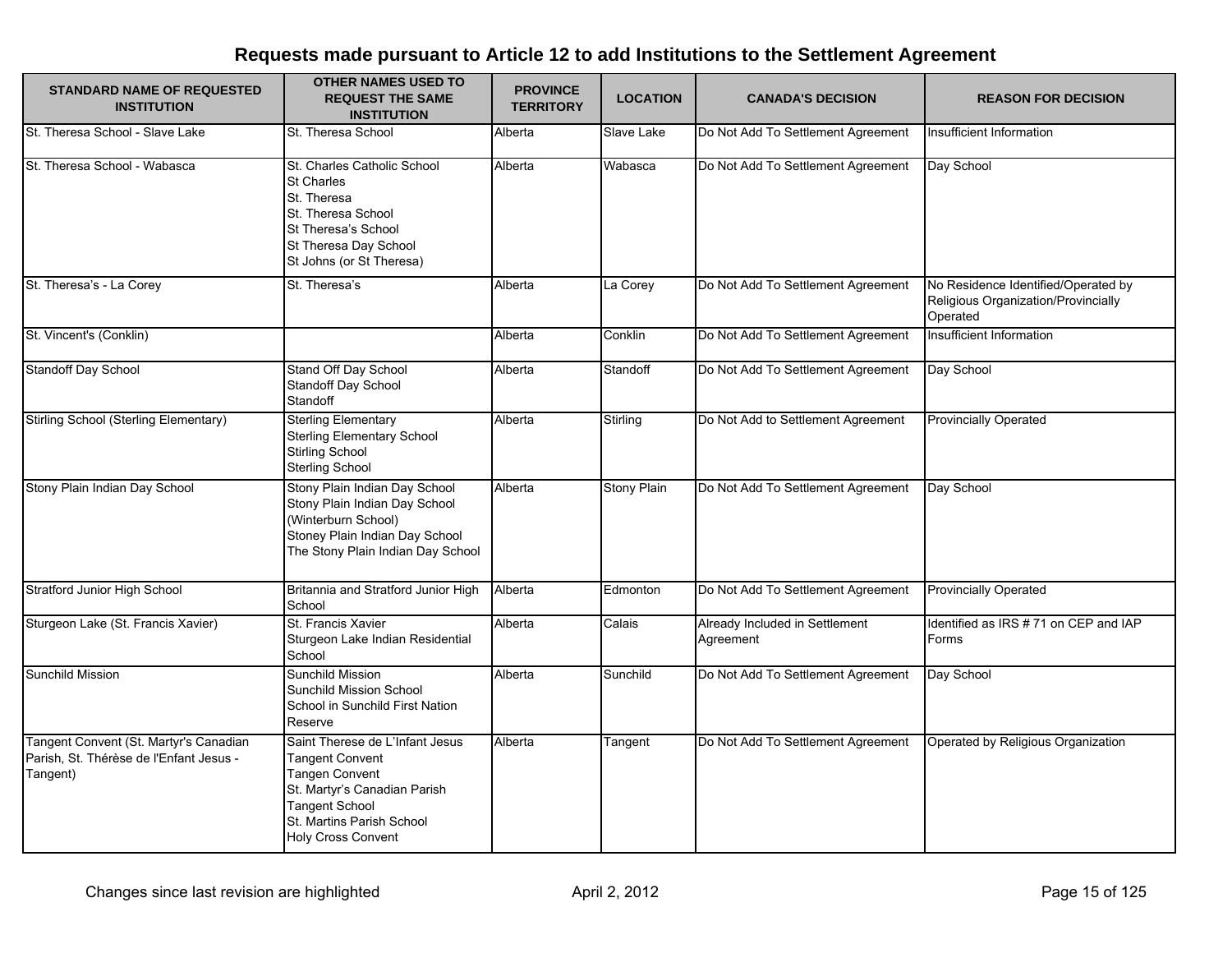| <b>STANDARD NAME OF REQUESTED</b><br><b>INSTITUTION</b> | <b>OTHER NAMES USED TO</b><br><b>REQUEST THE SAME</b><br><b>INSTITUTION</b>                                                                                         | <b>PROVINCE</b><br><b>TERRITORY</b> | <b>LOCATION</b>               | <b>CANADA'S DECISION</b>                    | <b>REASON FOR DECISION</b>                       |
|---------------------------------------------------------|---------------------------------------------------------------------------------------------------------------------------------------------------------------------|-------------------------------------|-------------------------------|---------------------------------------------|--------------------------------------------------|
| University of Alberta                                   |                                                                                                                                                                     | Alberta                             | Edmonton                      | Do Not Add To Settlement Agreement          | <b>Provincially Operated</b>                     |
| Upper Hay River Indian Day School                       |                                                                                                                                                                     | Alberta                             | Hay<br>River/Meander<br>River | Do Not Add to Settlement Agreement          | Day School                                       |
| Utikuma School (Peavine Métis Settlement)               | Atikamet School<br>Peavine School<br>Pevyne Matis Colony<br>Utikama School, Matis Settlement<br>Colony<br>Utikuma School<br>Utikama School (Pevyne Metis<br>Colony) | Alberta                             | Peavine Métis<br>Settlement   | Do Not Add To Settlement Agreement          | <b>Provincially Operated</b>                     |
| Vermilion Agricultural School (Lakeland<br>College)     | Vermilion Agricultural School<br>Vermilion School of Agriculture<br>Lakeland College                                                                                | Alberta                             | Vermilion                     | Do Not Add To Settlement Agreement          | <b>Provincially Operated</b>                     |
| Victoria Composite High School                          | Victoria Composite High School                                                                                                                                      | Alberta                             | Edmonton                      | Do Not Add To Settlement Agreement          | Provincially Operated/No Residence<br>Identified |
| Villa Maria Girls Home                                  | Villa Maria Girls Home                                                                                                                                              | Alberta                             | Calgary                       | Do Not Add To Settlement Agreement          | Insufficient Information                         |
| Wabasca Day School                                      | Wabasca School                                                                                                                                                      | Alberta                             | Wabasca                       | Do Not Add To Settlement Agreement          | Day School                                       |
| Whitefish Lake (St. Andrew's)                           | <b>St Andrews</b>                                                                                                                                                   | Alberta                             | <b>Whitefish Lake</b>         | Already Included in Settlement<br>Agreement | Identified as IRS #73 on CEP and IAP<br>Forms    |
| William Roper Hull Home                                 | William Roper Hall Home<br>William Roper Hall<br>William Roper Hull Home                                                                                            | Alberta                             | Calgary                       | Do Not Add To Settlement Agreement          | Operated by Private Organization                 |
| Woods Children's Home                                   | Woods Children Home<br>Woods Christain Home                                                                                                                         | Alberta                             | Calgary                       | Do Not Add To Settlement Agreement          | Operated by Private Organization                 |
| A.D. Rundle School                                      | AD Rundle School<br>AD Rundle Junior High School<br>AD Rundle Middle School                                                                                         | <b>British Columbia</b>             | Chilliwack                    | Do Not Add To Settlement Agreement          | <b>Provincially Operated</b>                     |
| Abbotsford Jr. Secondary School                         | Abbotsford Jr. Secondary School<br>Abby Jr. High<br>Abby Junior<br>Abbotsford Middle School                                                                         | <b>British Columbia</b>             | Abbotsford                    | Do Not Add To Settlement Agreement          | <b>Provincially Operated</b>                     |
| Adams Lake Day School                                   | Adams Lake Reserve<br>Adams Lake Day School                                                                                                                         | <b>British Columbia</b>             | Adams Lake                    | Do Not Add To Settlement Agreement          | Day School                                       |
| Agassiz Elementary-Secondary School                     | Aggasiz Secondary                                                                                                                                                   | <b>British Columbia</b>             | Agassiz                       | Do Not Add To Settlement Agreement          | <b>Provincially Operated</b>                     |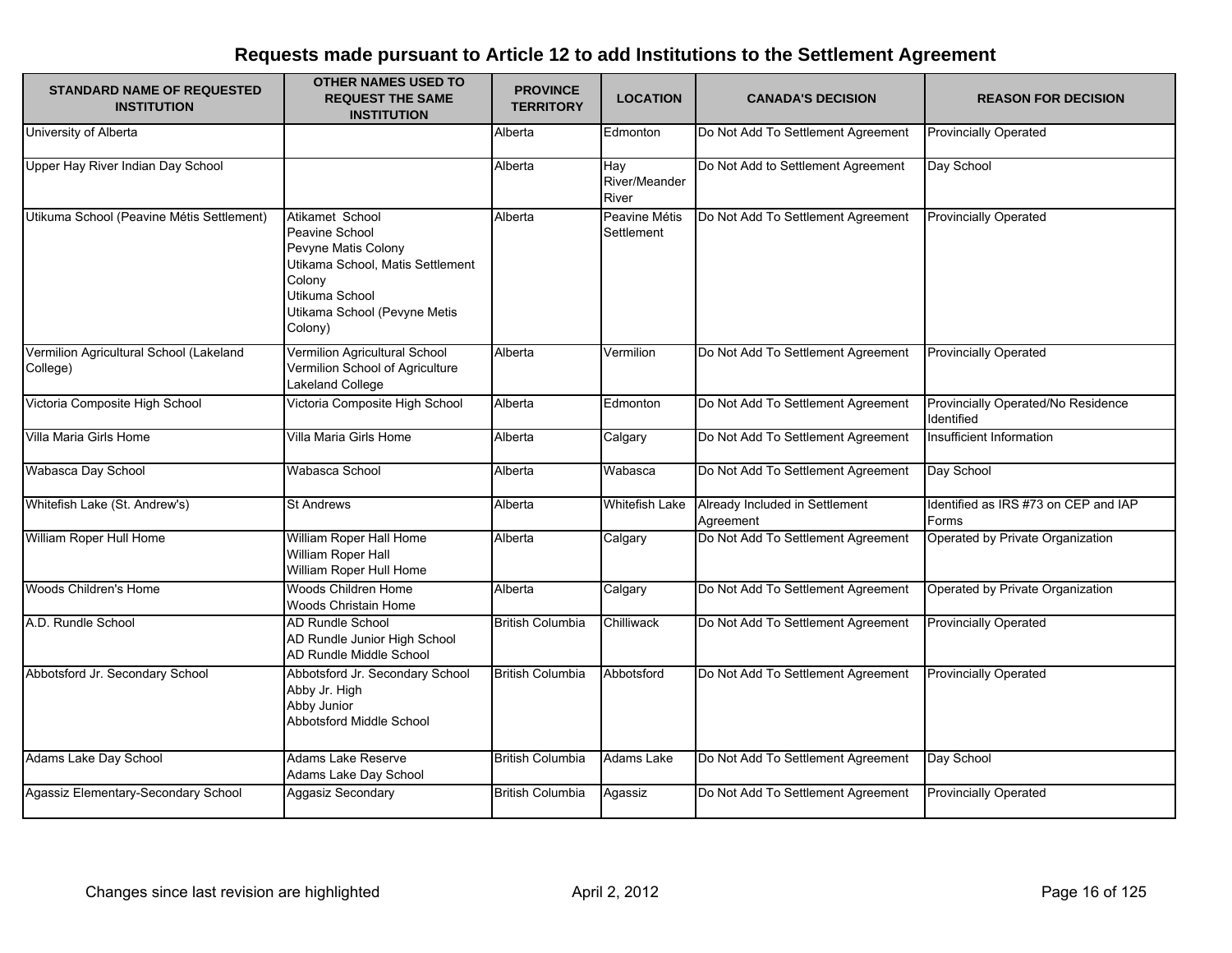| <b>STANDARD NAME OF REQUESTED</b><br><b>INSTITUTION</b> | <b>OTHER NAMES USED TO</b><br><b>REQUEST THE SAME</b><br><b>INSTITUTION</b>                                                                                                                                                                                                                                | <b>PROVINCE</b><br><b>TERRITORY</b> | <b>LOCATION</b>                   | <b>CANADA'S DECISION</b>                                                                                                           | <b>REASON FOR DECISION</b>                                    |
|---------------------------------------------------------|------------------------------------------------------------------------------------------------------------------------------------------------------------------------------------------------------------------------------------------------------------------------------------------------------------|-------------------------------------|-----------------------------------|------------------------------------------------------------------------------------------------------------------------------------|---------------------------------------------------------------|
| Ahousat Indian Day School                               | Ahousat Day School<br>Ahousat Indian Day School<br>Ahousaht Day School<br>Ahousat IRS<br>Ahousat School<br>Ahousat                                                                                                                                                                                         | <b>British Columbia</b>             | Ahousat                           | Do Not Add To Settlement Agreement                                                                                                 | Day School                                                    |
| Alberni                                                 | Albernie Residential School<br>Port Alberni Residential School                                                                                                                                                                                                                                             | <b>British Columbia</b>             | Port Alberni                      | Already Included in Settlement<br>Agreement                                                                                        | Identified as IRS #33 on CEP and IAP<br>Forms                 |
| <b>Aldergrove Senior Secondary</b>                      | Aldergroug Senior Secondary<br>Aldergouve Senoir Secondary<br>School                                                                                                                                                                                                                                       | <b>British Columbia</b>             | Aldergrove                        | Do Not Add To Settlement Agreement                                                                                                 | <b>Provincially Operated</b>                                  |
| Alert Bay Day School                                    | Alert Bay Day School<br>Alert Bay Indian Day School<br>Alert Bay Day School<br>Alert Bay School                                                                                                                                                                                                            | <b>British Columbia</b>             | Alert Bay                         | Do Not Add To Settlement Agreement                                                                                                 | Day School                                                    |
| Anaham Reserve Convent Dormitory                        |                                                                                                                                                                                                                                                                                                            | <b>British Columbia</b>             | Anaham<br>Reserve/Alexis<br>Creek | Do Not Add To Settlement Agreement                                                                                                 | No Residence Identified/Operated by<br>Religious Organization |
| Anahim Lake Day School                                  | Anaham Day School (Tl'etinqox-t'in<br>Chilcotin School)<br>Anaham Day School<br>Anahim Lake Day School<br>Anaham Indian Day School<br>Ahousat School<br>Ulkaccho Day School<br>Anaheim Reserve                                                                                                             | <b>British Columbia</b>             | Anahim Lake                       | Do Not Add To Settlement Agreement                                                                                                 | Day School                                                    |
| Anahim Lake Dormitory                                   | Anahim Lake Mission<br>Annaheim Lake Residential School<br>Anaham Reserve Convent<br>Domatory<br>Ulchoto School<br>Anahim Lake Roman Catholic<br>School<br>Anahim Lake Dormitory<br>Anahim Lake Dorm<br>Anahim Lake<br><b>Ulkatcho Residential School</b><br>Anahim Resdiential School<br>Aniham Lake Dorm | <b>British Columbia</b>             | Anahim Lake                       | Add to the Settlement Agreement for the Identified as IRS #132 on CEP and IAP<br>time period September 1, 1968 to June<br>30, 1977 | Forms                                                         |
| <b>Annunciation School</b>                              | <b>Prince Rupert Anunciation School</b><br><b>Annunciation School</b>                                                                                                                                                                                                                                      | <b>British Columbia</b>             | Prince Rupert                     | Do Not Add To Settlement Agreement                                                                                                 | Operated by Private Organization                              |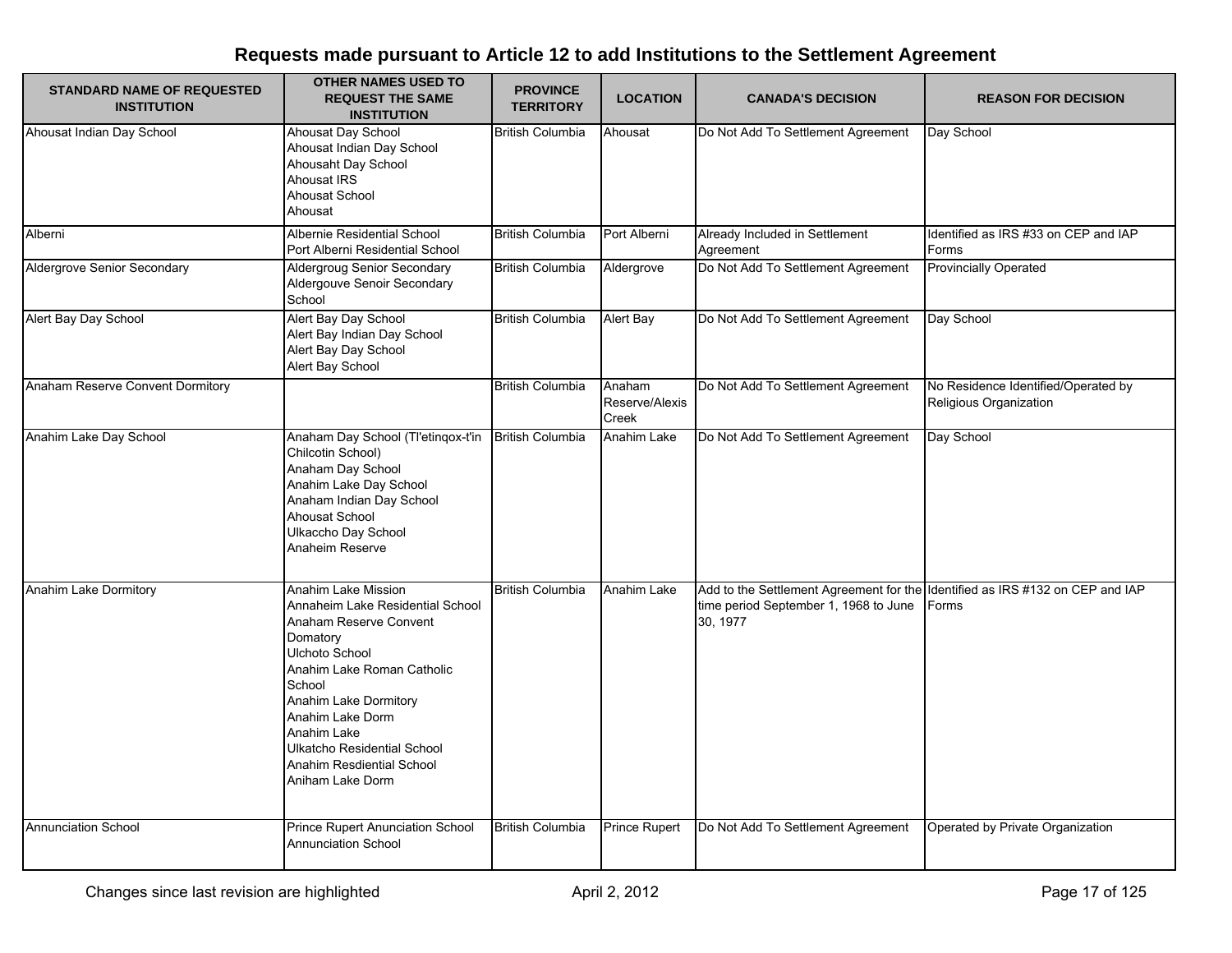| <b>STANDARD NAME OF REQUESTED</b><br><b>INSTITUTION</b> | <b>OTHER NAMES USED TO</b><br><b>REQUEST THE SAME</b><br><b>INSTITUTION</b>           | <b>PROVINCE</b><br><b>TERRITORY</b> | <b>LOCATION</b>    | <b>CANADA'S DECISION</b>                          | <b>REASON FOR DECISION</b>       |
|---------------------------------------------------------|---------------------------------------------------------------------------------------|-------------------------------------|--------------------|---------------------------------------------------|----------------------------------|
| <b>Assumption School</b>                                | <b>Assumption School</b><br><b>Assumption Catholic School</b>                         | <b>British Columbia</b>             | Powell River       | Do Not Add To Settlement Agreement                | Operated by Private Organization |
| <b>Babine Elementary School</b>                         | <b>Babine Elementary School</b>                                                       | <b>British Columbia</b>             | Granisle           | Do Not Add To Settlement Agreement                | <b>Provincially Operated</b>     |
| Bella Bella Day School                                  | Bella Bella Day School                                                                | <b>British Columbia</b>             | Bella Bella        | Do Not Add To Settlement Agreement                | Day School                       |
| Bella Coola Seventh Day Adventist School                | Bella Coola Seventh Day Adventist<br>School                                           | <b>British Columbia</b>             | <b>Bella Coola</b> | Do Not Add To Settlement Agreement                | Operated by Private Organization |
| Boarding Home - Port Alberni                            | <b>Boarding Homes</b>                                                                 | <b>British Columbia</b>             | Port Alberni       | Do Not Add To Settlement Agreement                | Home Placement                   |
| Boarding Home - Terrace                                 | <b>Boarding Homes</b>                                                                 | <b>British Columbia</b>             | Terrace            | Do Not Add To Settlement Agreement                | Home Placement                   |
| <b>Boarding School</b>                                  | <b>Boarding School Vancouver</b>                                                      | <b>British Columbia</b>             | Vancouver          | Do Not Add To Settlement Agreement                | Insufficient Information         |
| Booth Memorial High School                              | Booth Memorial High School                                                            | <b>British Columbia</b>             | Prince Rupert      | Do Not Add To Settlement Agreement                | <b>Provincially Operated</b>     |
| Brannen Lake Reform School for Boys                     | Brandon Lake Reform School for<br>Boys<br>Brannen (Brandon) Lake School               | <b>British Columbia</b>             | Nanaimo            | Do Not Add To Settlement Agreement                | <b>Provincially Operated</b>     |
| <b>Burns Lake District School</b>                       | Burns Lake District School (St.<br>Francis Lake)<br><b>Burns Lake District School</b> | <b>British Columbia</b>             | St. Francis        | Do Not Add To Settlement Agreement                | <b>Provincially Operated</b>     |
| Caledonia College                                       | Calidonia College                                                                     | <b>British Columbia</b>             | Prince George      | Do Not Add To Settlement Agreement                | <b>Provincially Operated</b>     |
| Camosun College                                         | Camonsen College                                                                      | <b>British Columbia</b>             | Victoria           | Do Not Add To Settlement Agreement                | <b>Provincially Operated</b>     |
| Campbell River Indian Day School                        | Campbell River Indian Day School                                                      | <b>British Columbia</b>             |                    | Campbell River Do Not Add To Settlement Agreement | Day School                       |
| Campbell River Junior Secondary School                  | <b>Campbell River Junior Secondary</b><br>School                                      | <b>British Columbia</b>             |                    | Campbell River Do Not Add To Settlement Agreement | <b>Provincially Operated</b>     |
| Canadian Forces Base Chilliwack                         | Military Camp Chilliwack<br>Camp Chilliwack<br>Area Support Unit Chilliwack           | <b>British Columbia</b>             | Chilliwack         | Do Not Add To Settlement Agreement                | Non-Educational Institution      |
| Canim Lake Day School                                   | Canim Lake Day School                                                                 | <b>British Columbia</b>             | Canim Lake         | Do Not Add To Settlement Agreement                | Day School                       |
| Canoe Creek Indian Day School                           | Canoe Creek Indian Day School                                                         | <b>British Columbia</b>             | Canoe Creek        | Do Not Add To Settlement Agreement                | Day School                       |
| Canyon City Indian Day School<br>(Gitwinksihlkw)        | Gitwinksihlkw<br>Canyon City Indian Day School<br>Gitlaxdamix                         | <b>British Columbia</b>             | Canyon City        | Do Not Add To Settlement Agreement                | Day School                       |
| Cape Mudge Indian Day School                            | Cape Mudge Indian day school<br>Cape Mudge                                            | <b>British Columbia</b>             | Quadra Island      | Do Not Add To Settlement Agreement                | Day School                       |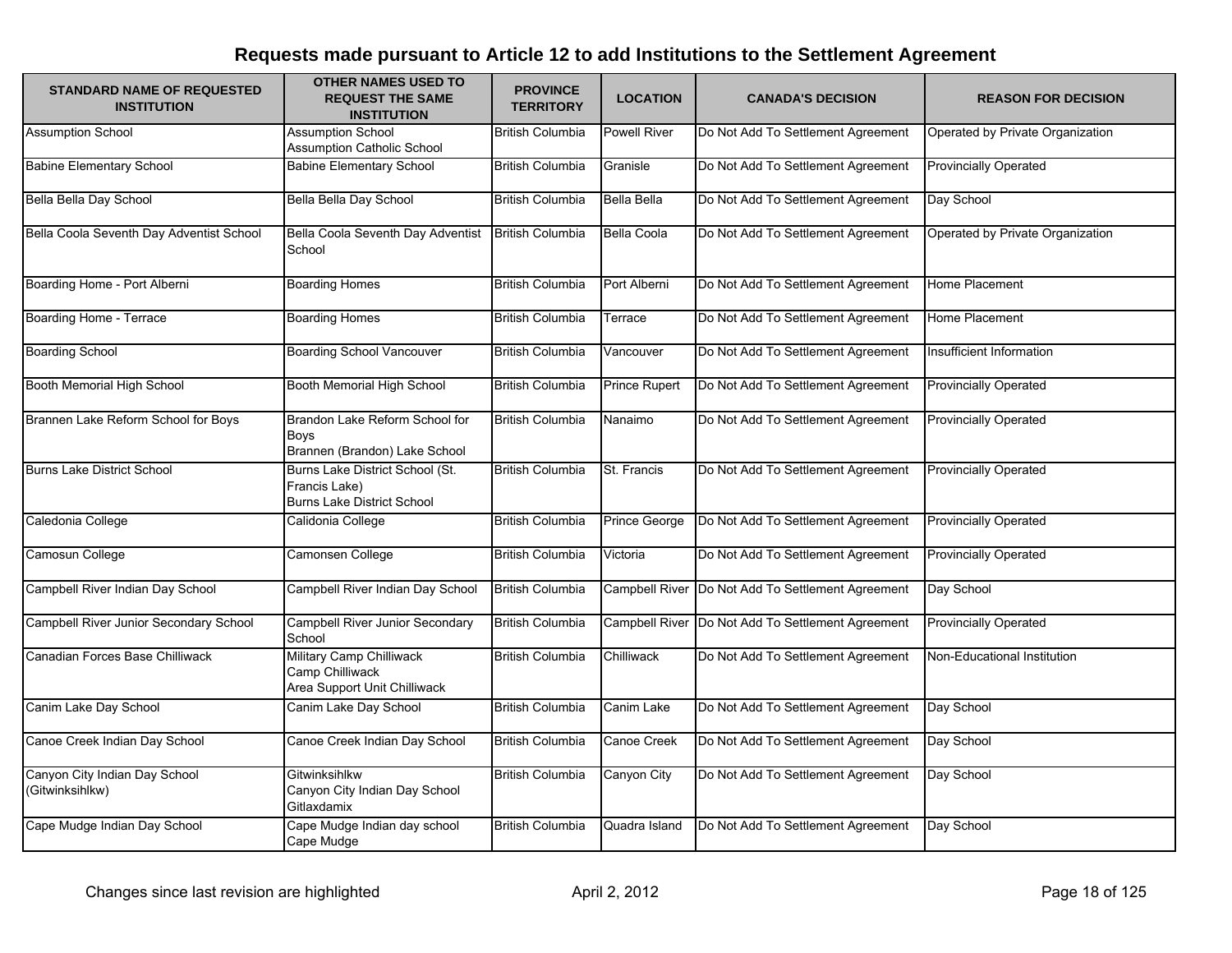| <b>STANDARD NAME OF REQUESTED</b><br><b>INSTITUTION</b> | <b>OTHER NAMES USED TO</b><br><b>REQUEST THE SAME</b><br><b>INSTITUTION</b>                                                                                                | <b>PROVINCE</b><br><b>TERRITORY</b> | <b>LOCATION</b>      | <b>CANADA'S DECISION</b>                                     | <b>REASON FOR DECISION</b>                    |
|---------------------------------------------------------|----------------------------------------------------------------------------------------------------------------------------------------------------------------------------|-------------------------------------|----------------------|--------------------------------------------------------------|-----------------------------------------------|
| Cariboo (St. Joseph's, Williams Lake)                   | St. Joseph's Mission<br>Cariboo St. Joseph's (Mission)<br>CARIBOO-ST. JOESPH'S                                                                                             | <b>British Columbia</b>             | <b>Williams Lake</b> | Already Included in Settlement<br>Agreement                  | Identified as IRS #34 on CEP and IAP<br>Forms |
| Carson Graham                                           | Carson Graham                                                                                                                                                              | <b>British Columbia</b>             | North<br>Vancouver   | Do Not Add To Settlement Agreement                           | <b>Provincially Operated</b>                  |
| Cedar Lodge Boys Residential School                     | Cedar Lodge Boys (residential)<br>School                                                                                                                                   | <b>British Columbia</b>             | <b>Cobble Hill</b>   | Do Not Add To Settlement Agreement                           | Insufficient Information                      |
| Centennial High School                                  | <b>Centennial Secondary School</b>                                                                                                                                         | <b>British Columbia</b>             | Coquitlam            | Do Not Add To Settlement Agreement                           | <b>Provincially Operated</b>                  |
| <b>Chase Secondary School</b>                           | <b>Chase Secondary School</b>                                                                                                                                              | <b>British Columbia</b>             | Chase                | Do Not Add To Settlement Agreement                           | <b>Provincially Operated</b>                  |
| Chehalis Indian Day School                              | Chehalis Day School<br>Chehelis Indian Day School<br>Chehalis School                                                                                                       | <b>British Columbia</b>             | <b>Harris Mills</b>  | Do Not Add To Settlement Agreement                           | Day School                                    |
| Chemainus School                                        | <b>Chemainus School</b>                                                                                                                                                    | <b>British Columbia</b>             | Chemainus            | Do Not Add To Settlement Agreement                           | Day School                                    |
| Chilcotin Indian Day School                             | Chicoltin Indian Day School<br>Chicoltin Day School<br>Chicoltinin Indian Day School<br>Chilcotin Day School<br>Chilcotin Day school<br>Chilcotin Indian Day School        | <b>British Columbia</b>             | <b>Alexis Creek</b>  | Do Not Add To Settlement Agreement                           | Day School                                    |
| Christie (Clayoquot, Kakawis)                           | <b>Christie Residence</b><br><b>Christie Residential School</b><br>Christie Indian Residential School<br><b>Christie Student Residence</b><br>Residential school in Tofino | <b>British Columbia</b>             | Tofino               | Already Included in Settlement<br>Agreement                  | Identified as IRS #35 on CEP and IAP<br>Forms |
| Church House Day School                                 | Homalco Day School                                                                                                                                                         | <b>British Columbia</b>             | Church House         | Do Not Add To Settlement Agreement                           | Day School                                    |
| Cloverdale Elementary School                            | Cloverdale Elementary School                                                                                                                                               | <b>British Columbia</b>             | Surrey               | Do Not Add To Settlement Agreement                           | <b>Provincially Operated</b>                  |
| College Heights Catholic High School                    | Prince George College Heights<br>College Heights Catholic High<br>School<br>College Heights Catholic School<br>(aka Prince George College)                                 | <b>British Columbia</b>             | Prince George        | Do Not Add To Settlement Agreement                           | <b>Provincially Operated</b>                  |
| Coqualeetza                                             | Coqualeetza                                                                                                                                                                | <b>British Columbia</b>             |                      | Chilliwack/Sardi Already Included in Settlement<br>Agreement | Identified as IRS #36 on CEP and IAP<br>Forms |
| Coqualeetza Hospital                                    | Coqualeetza Hospital                                                                                                                                                       | <b>British Columbia</b>             |                      | Chilliwack/Sardi Do Not Add To Settlement Agreement          | Hospital                                      |
| Coqueeletza Hostel                                      | Coqueeletza Hostel                                                                                                                                                         | <b>British Columbia</b>             | Chilliwack           | Do Not Add To Settlement Agreement                           | Insufficient Information                      |
| Cranbrook (St. Eugene's, Kootenay)                      | St. Eugene Mission School                                                                                                                                                  | <b>British Columbia</b>             | Cranbrook            | Already Included in Settlement<br>Agreement                  | Identified as IRS #37 on CEP and IAP<br>Forms |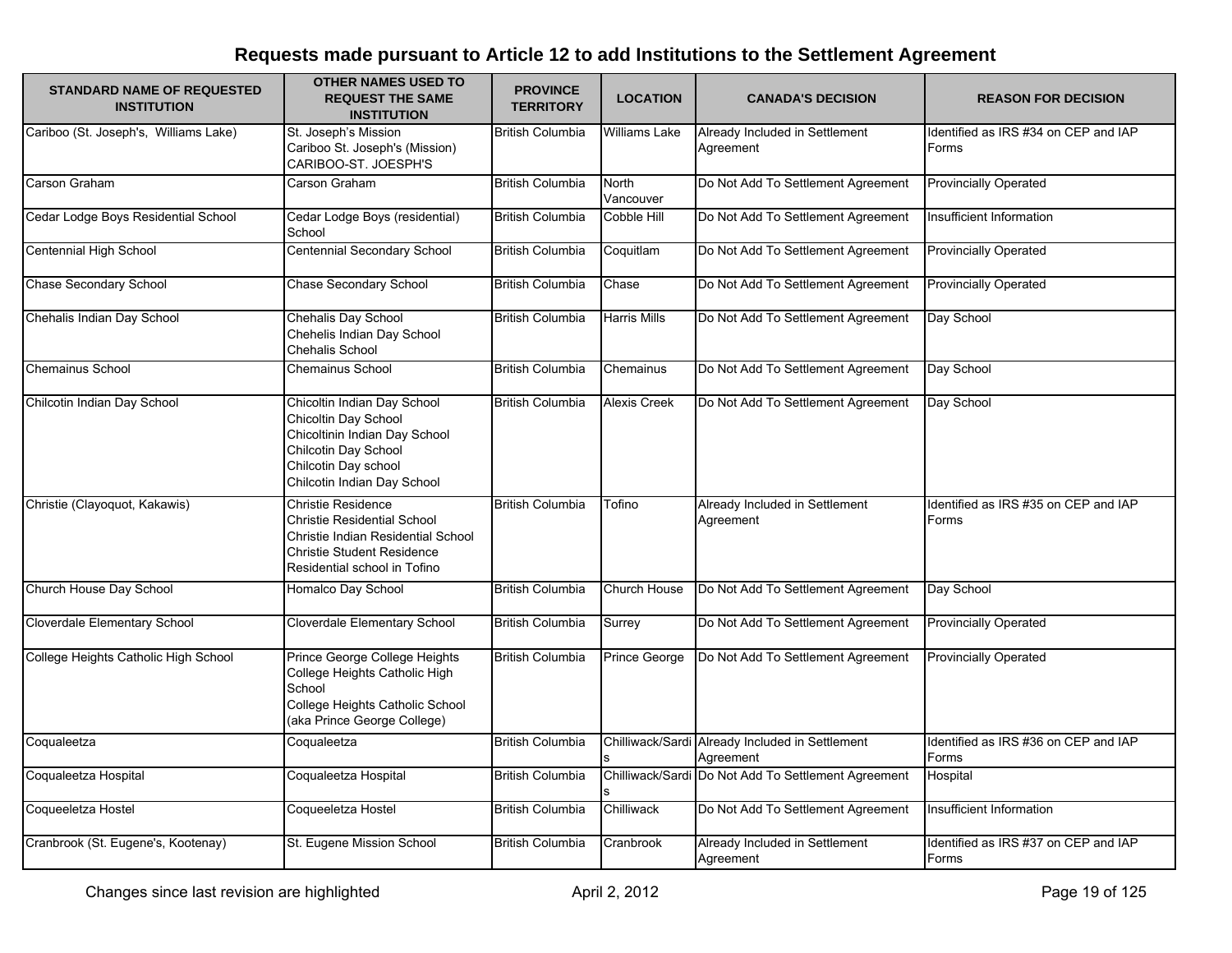| <b>STANDARD NAME OF REQUESTED</b><br><b>INSTITUTION</b> | <b>OTHER NAMES USED TO</b><br><b>REQUEST THE SAME</b><br><b>INSTITUTION</b>                                                                                                                            | <b>PROVINCE</b><br><b>TERRITORY</b> | <b>LOCATION</b>       | <b>CANADA'S DECISION</b>                         | <b>REASON FOR DECISION</b>         |
|---------------------------------------------------------|--------------------------------------------------------------------------------------------------------------------------------------------------------------------------------------------------------|-------------------------------------|-----------------------|--------------------------------------------------|------------------------------------|
| Duncan Day School                                       | Duncan Day School                                                                                                                                                                                      | <b>British Columbia</b>             | Duncan                | Do Not Add To Settlement Agreement               | Day School                         |
| Duncan Elementary                                       | Duncan Elementary<br>Duncan Elementary School                                                                                                                                                          | <b>British Columbia</b>             | Duncan                | Do Not Add To Settlement Agreement               | <b>Provincially Operated</b>       |
| Durieu Convent                                          | Durieu Convent<br>Durieu Convent for Girls                                                                                                                                                             | <b>British Columbia</b>             | North<br>Vancouver    | Do Not Add To Settlement Agreement               | Operated by Religious Organization |
| E. J. Dunn School                                       | E.J. Dunn School                                                                                                                                                                                       | <b>British Columbia</b>             | Port Alberni          | Do Not Add To Settlement Agreement               | <b>Provincially Operated</b>       |
| Eleventh Avenue Elementary School                       | Eleventh Avenue Elementary School British Columbia                                                                                                                                                     |                                     | Port Alberni          | Do Not Add To Settlement Agreement               | Insufficient Information           |
| Eric Hamber School                                      | Eric Hamber School                                                                                                                                                                                     | <b>British Columbia</b>             | Vancouver             | Do Not Add To Settlement Agreement               | <b>Provincially Operated</b>       |
| Esperanza Day School                                    | Esperanza Day School                                                                                                                                                                                   | <b>British Columbia</b>             | PeeCee                | Esperanza/Cee Do Not Add To Settlement Agreement | <b>Provincially Operated</b>       |
| Essondale                                               | Essendale<br>Essondale S.J. Willis                                                                                                                                                                     | <b>British Columbia</b>             | Coquitlam             | Do Not Add To Settlement Agreement               | <b>Provincially Operated</b>       |
| Fort Babine Indian Day School                           | Fort Babine Indian Day School<br>Fort Babine Day School<br><b>Babine School</b><br>Riverside Indian Day School<br>Fort Babine School<br>Fort Babine Indian Day School<br>(Riverside Indian Day School) | <b>British Columbia</b>             | <b>Sioux Narrows</b>  | Do Not Add To Settlement Agreement               | Day School                         |
| Fort Nelson                                             | Fort Nelson                                                                                                                                                                                            | <b>British Columbia</b>             | Fort<br>Nelson/Tulita | Do Not Add To Settlement Agreement               | Day School                         |
| Foster Home at Port Simpson                             |                                                                                                                                                                                                        | <b>British Columbia</b>             | Port Simpson          | Do Not Add To Settlement Agreement               | Foster Care                        |
| Fountain Indian Day School                              | Fountain Indian Band School<br>Fountain Day School<br>Fountain Indian Day School                                                                                                                       | <b>British Columbia</b>             | Lillooet              | Do Not Add To Settlement Agreement               | Day School                         |
| François                                                | School in Francois<br>Francois Lake                                                                                                                                                                    | <b>British Columbia</b>             | François              | Do Not Add To Settlement Agreement               | Day School/Provincially Operated   |
| Fraser Lake Elementary Secondary School<br>(FLESS)      | <b>Fless</b><br>Fraser Lake School                                                                                                                                                                     | <b>British Columbia</b>             | Fraser Lake           | Do Not Add To Settlement Agreement               | <b>Provincially Operated</b>       |
| G. W. Carlson                                           | Carlson                                                                                                                                                                                                | <b>British Columbia</b>             | Fort Nelson           | Do Not Add To Settlement Agreement               | <b>Provincially Operated</b>       |
| Gitlakdamix Day School                                  | Gitlakdamix Indian Day School<br>Gitlakdamix Day<br>Gitlakdamix Indian<br>Gitlakdamix (AC)                                                                                                             | <b>British Columbia</b>             | Aiyansh               | Do Not Add To Settlement Agreement               | Day School                         |
| Glen Vowell Indian Day School                           | Glen Vowell Indian Day School<br>Glensvowell School<br><b>Glen Vowell School</b>                                                                                                                       | <b>British Columbia</b>             | Hazelton              | Do Not Add To Settlement Agreement               | Day School                         |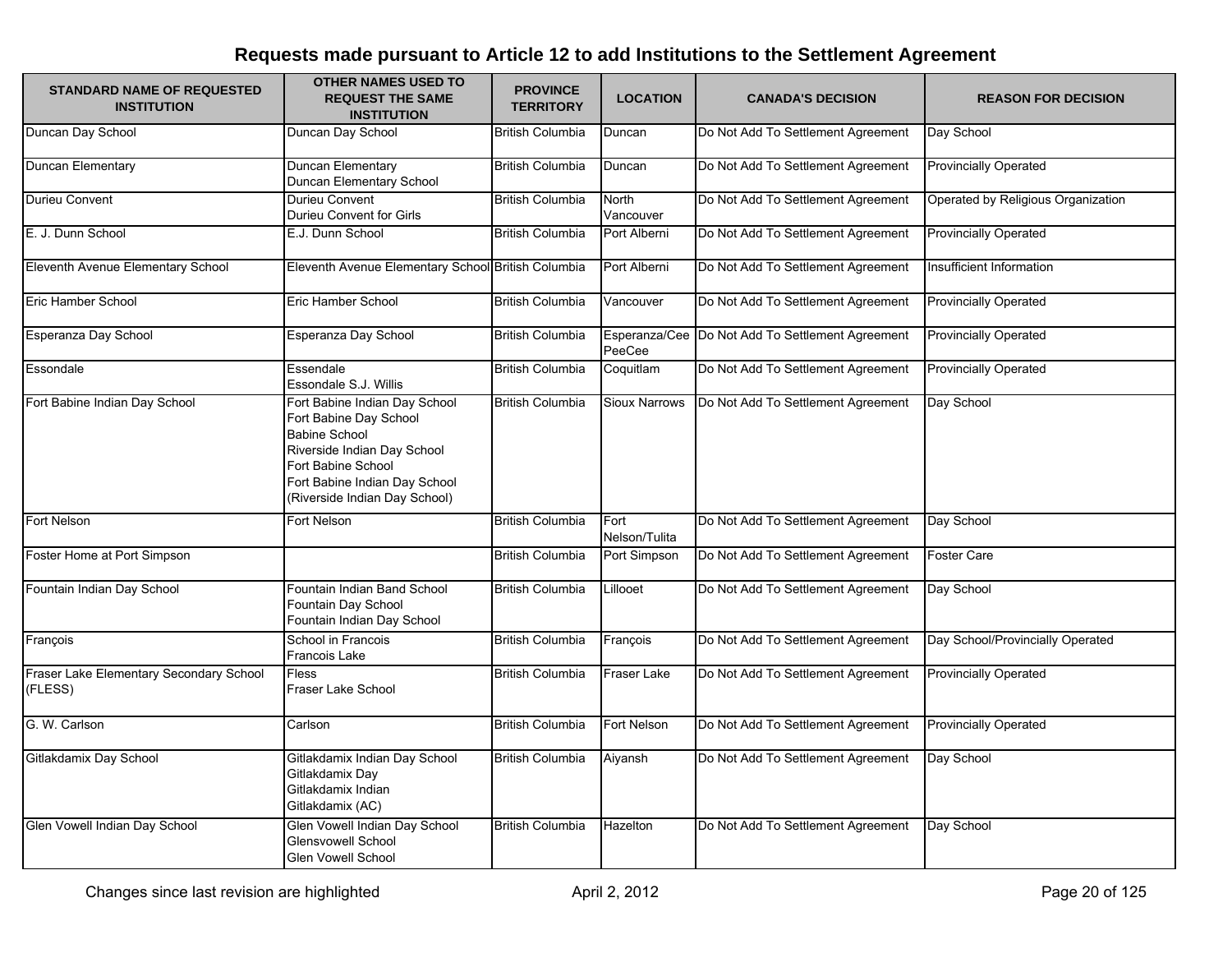| <b>STANDARD NAME OF REQUESTED</b><br><b>INSTITUTION</b> | <b>OTHER NAMES USED TO</b><br><b>REQUEST THE SAME</b><br><b>INSTITUTION</b>                   | <b>PROVINCE</b><br><b>TERRITORY</b> | <b>LOCATION</b>      | <b>CANADA'S DECISION</b>           | <b>REASON FOR DECISION</b>         |
|---------------------------------------------------------|-----------------------------------------------------------------------------------------------|-------------------------------------|----------------------|------------------------------------|------------------------------------|
| Godson Elementary School                                | Godson Elementary                                                                             | <b>British Columbia</b>             | Abbotsford           | Do Not Add To Settlement Agreement | <b>Provincially Operated</b>       |
| Grassy Plains Elementary/Junior Secondary<br>School     | <b>Grassy Plains Elementary School</b><br><b>Grassy Plains Elementary</b>                     | <b>British Columbia</b>             | South Bank           | Do Not Add To Settlement Agreement | <b>Provincially Operated</b>       |
| Group Home - Prince George                              |                                                                                               | <b>British Columbia</b>             | Prince George        | Do Not Add To Settlement Agreement | Operated by Religious Organization |
| H.D. Stafford Junior Secondary                          | HD Stafford Junior Secondary                                                                  | <b>British Columbia</b>             | Langley              | Do Not Add To Settlement Agreement | <b>Provincially Operated</b>       |
| Haney Correctional School                               | <b>Haney Correctional Institute</b><br>Haney Educational Institute<br>Haney Correctional Home | <b>British Columbia</b>             | Haney                | Do Not Add To Settlement Agreement | <b>Provincially Operated</b>       |
| Hazelton High School                                    | Hazelton High School                                                                          | <b>British Columbia</b>             | Hazelton             | Do Not Add To Settlement Agreement | <b>Provincially Operated</b>       |
| Home Placement - Abbotsford                             | <b>Boarding Homes</b>                                                                         | <b>British Columbia</b>             | Abbotsford           | Do Not Add To Settlement Agreement | Home Placement                     |
| Home Placement - Clearwater                             |                                                                                               | <b>British Columbia</b>             | Clearwater           | Do Not Add To Settlement Agreement | Insufficient Information           |
| Home Placement - Prince Rupert                          | <b>Boarding Homes</b>                                                                         | <b>British Columbia</b>             | <b>Prince Rupert</b> | Do Not Add To Settlement Agreement | Home Placement                     |
| Home Placement - Tofino                                 | <b>Private Homes</b>                                                                          | <b>British Columbia</b>             | Tofino               | Do Not Add To Settlement Agreement | Home Placement                     |
| Home Placement - Vancouver                              | <b>Boarding Homes</b>                                                                         | <b>British Columbia</b>             | Vancouver            | Do Not Add To Settlement Agreement | Home Placement                     |
| Hot Springs Cove School                                 | Hot Springs Cove School                                                                       | <b>British Columbia</b>             | <b>Hot Springs</b>   | Do Not Add To Settlement Agreement | <b>Band Operated</b>               |
| House of Concord School - Langley/Jervis                |                                                                                               | <b>British Columbia</b>             | Langley/Jervis       | Do Not Add To Settlement Agreement | Operated by Private Organization   |
| House of Concord School - Nanaimo                       |                                                                                               | <b>British Columbia</b>             | Nanaimo              | Do Not Add To Settlement Agreement | Insufficient Information           |
| Hugh Boyd Secondary School                              | Huchboyd                                                                                      | <b>British Columbia</b>             | Richmond             | Do Not Add To Settlement Agreement | <b>Provincially Operated</b>       |
| Hugh McRobert Junior Secondary School                   | Hugh McRobert Junior Secondary<br>School                                                      | <b>British Columbia</b>             | Richmond             | Do Not Add To Settlement Agreement | <b>Provincially Operated</b>       |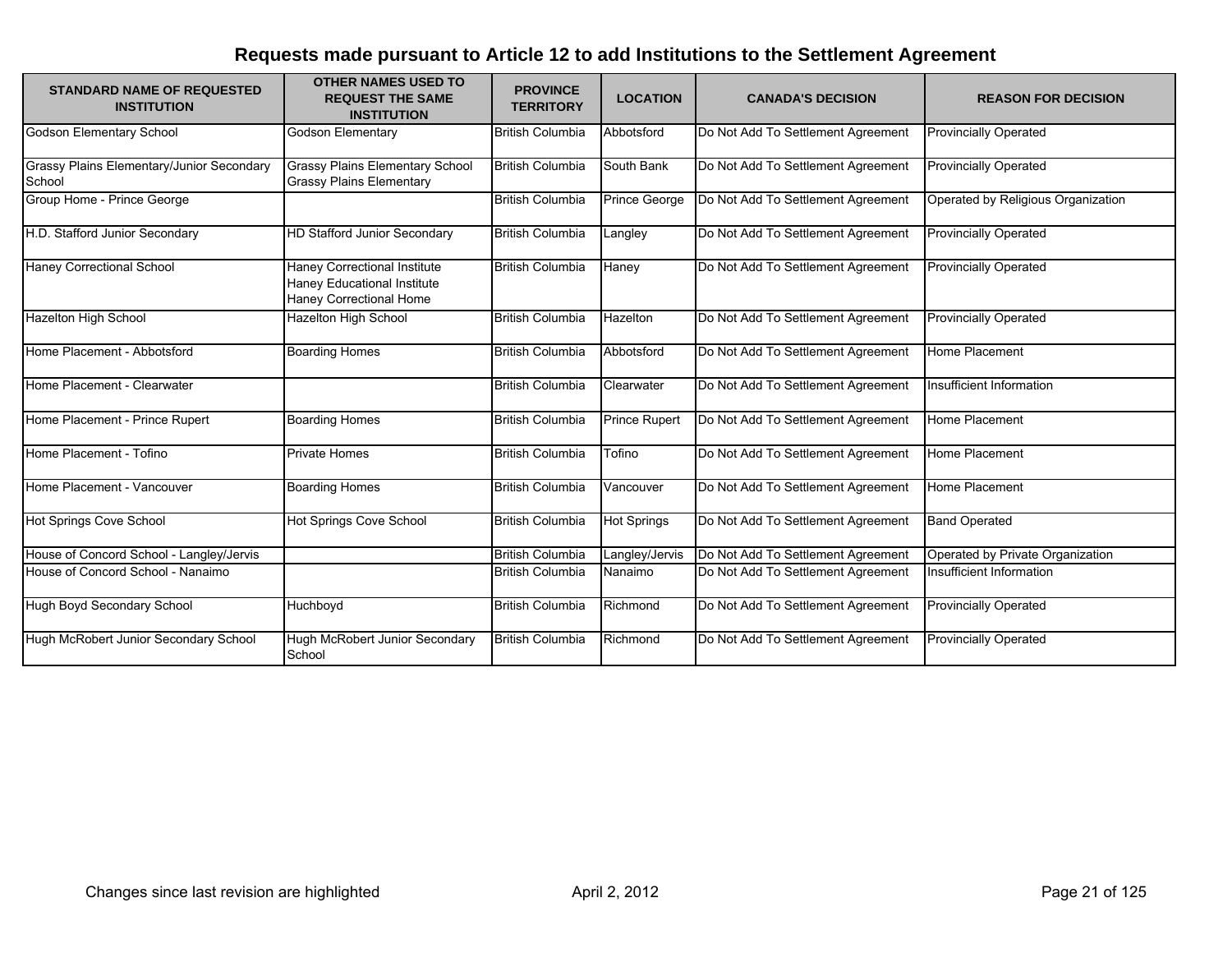| <b>STANDARD NAME OF REQUESTED</b><br><b>INSTITUTION</b> | <b>OTHER NAMES USED TO</b><br><b>REQUEST THE SAME</b><br><b>INSTITUTION</b>                                                                                                                                                                                                                         | <b>PROVINCE</b><br><b>TERRITORY</b> | <b>LOCATION</b>   | <b>CANADA'S DECISION</b>                    | <b>REASON FOR DECISION</b>                           |
|---------------------------------------------------------|-----------------------------------------------------------------------------------------------------------------------------------------------------------------------------------------------------------------------------------------------------------------------------------------------------|-------------------------------------|-------------------|---------------------------------------------|------------------------------------------------------|
| Immaculata Catholic School                              | Immaculate School<br>Immaculata<br>Immaculata School<br>Immaculata Parish Elementary<br>School<br>Immeculete<br>Immaculatta Residential School<br>Immaculata Catholic School<br>Immaculate Residential School<br>Immaculata Perish<br>Immacula School<br>Immaculate Parish<br>Immaculata Parish Cat | <b>British Columbia</b>             | <b>Burns Lake</b> | Do Not Add To Settlement Agreement          | Day School/Operated by Religious<br>Organization     |
| Immaculata Catholic School                              |                                                                                                                                                                                                                                                                                                     | <b>British Columbia</b>             | <b>Unknown</b>    | Do Not Add To Settlement Agreement          | Insufficient Information                             |
| Indian Day School                                       | Indian Day School                                                                                                                                                                                                                                                                                   | <b>British Columbia</b>             | Unknown           | Do Not Add To Settlement Agreement          | Insufficient Information                             |
| Jericho Hill School for the Deaf                        | Jericho Hill School for the deaf                                                                                                                                                                                                                                                                    | <b>British Columbia</b>             | Vancouver         | Do Not Add To Settlement Agreement          | <b>Provincially Operated</b>                         |
| John Barsby Junior High                                 | John Barsby Junior High                                                                                                                                                                                                                                                                             | <b>British Columbia</b>             | Nanaimo           | Do Not Add To Settlement Agreement          | <b>Provincially Operated</b>                         |
| John Oliver Secondary School                            | John Oliver Secondary School                                                                                                                                                                                                                                                                        | <b>British Columbia</b>             | Vancouver         | Do Not Add To Settlement Agreement          | <b>Provincially Operated</b>                         |
| Johnston Heights Junior Secondary                       | Johnston Heights Junior Secondary<br>Johnson Heights High School                                                                                                                                                                                                                                    | <b>British Columbia</b>             | North Surrey      | Do Not Add To Settlement Agreement          | Provincially Operated                                |
| Kaien Island School                                     | Kaien Island School                                                                                                                                                                                                                                                                                 | <b>British Columbia</b>             | Prince Rupert     | Do Not Add To Settlement Agreement          | Operated by Private/Non-Governmental<br>Organization |
| Kamloops                                                | Kamloops Residential School                                                                                                                                                                                                                                                                         | <b>British Columbia</b>             | Kamloops          | Already Included in Settlement<br>Agreement | Identified as IRS #38 on CEP and IAP<br>Forms        |
| Kanada Salvation Army Residence                         | Salvation Army Girls Lodge<br>Kanata All Girls Residential School<br>Kanata Residense<br>Kanada Residential School<br>Kanada Residential School for Girls<br>(The Salvation Army for Girls)<br>Kanata - run by Salvation Army<br>Kanata Operated by Salvation Army<br>Church<br>Kanata R            | <b>British Columbia</b>             | Prince Rupert     | Do Not Add To Settlement Agreement          | Operated by Religious Organization                   |
| Kanaka Thetis School                                    | Kanaka Thetis school<br>Thetis Island Elementary School                                                                                                                                                                                                                                             | <b>British Columbia</b>             | Thetis Island     | Do Not Add To Settlement Agreement          | <b>Provincially Operated</b>                         |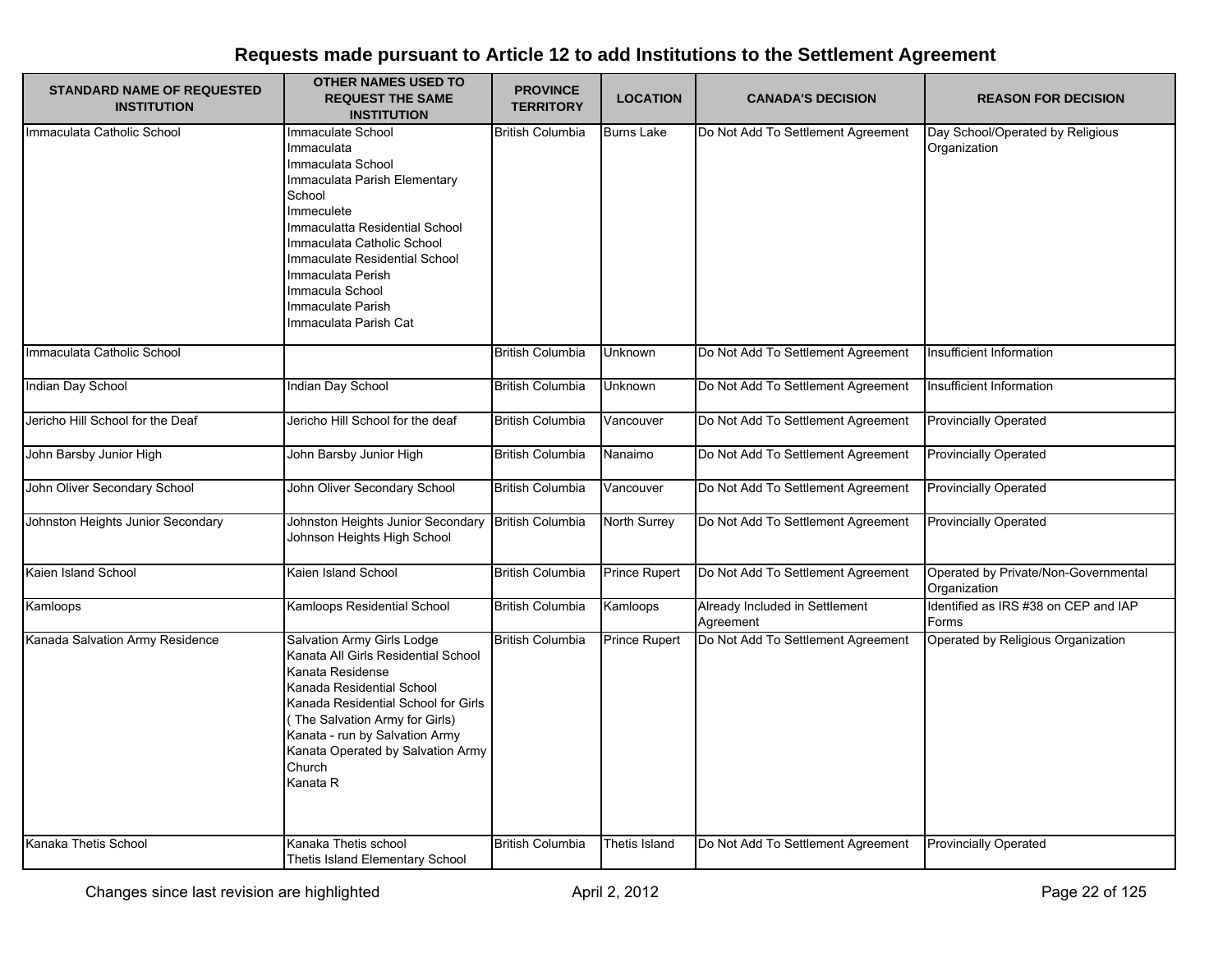| <b>STANDARD NAME OF REQUESTED</b><br><b>INSTITUTION</b> | <b>OTHER NAMES USED TO</b><br><b>REQUEST THE SAME</b><br><b>INSTITUTION</b>                                                                                                                                                                                                                 | <b>PROVINCE</b><br><b>TERRITORY</b> | <b>LOCATION</b> | <b>CANADA'S DECISION</b>                            | <b>REASON FOR DECISION</b>                           |
|---------------------------------------------------------|---------------------------------------------------------------------------------------------------------------------------------------------------------------------------------------------------------------------------------------------------------------------------------------------|-------------------------------------|-----------------|-----------------------------------------------------|------------------------------------------------------|
| <b>Kawakis School</b>                                   | Kakawis School<br>Kawakis School<br>Kakawis Family Development<br>Centre                                                                                                                                                                                                                    | <b>British Columbia</b>             | Meares Island   | Do Not Add To Settlement Agreement                  | Operated by Private/Non-Governmental<br>Organization |
| <b>Kilgard Elementary School</b>                        | Kilgard<br><b>Kilgard Elementary</b>                                                                                                                                                                                                                                                        | British Columbia                    | Abbotsford      | Do Not Add To Settlement Agreement                  | <b>Provincially Operated</b>                         |
| Kincolith Indian Day School                             | Kincolith Indian Day School                                                                                                                                                                                                                                                                 | <b>British Columbia</b>             | Kincolith       | Do Not Add To Settlement Agreement                  | Day School                                           |
| Kispiox Indian Day School                               | Kispiox Indian Day School<br>Kis Plox Indian Day School                                                                                                                                                                                                                                     | <b>British Columbia</b>             | Kispiox         | Do Not Add To Settlement Agreement                  | Day School                                           |
| Kitkatla Day School                                     | Kitkatla Day School                                                                                                                                                                                                                                                                         | <b>British Columbia</b>             | Kitkatla        | Do Not Add To Settlement Agreement                  | Day School                                           |
| Kitsegukla Day School                                   | Gitsequkla<br>Gitsegukla Indian Day School<br>Kitsegukla Day School                                                                                                                                                                                                                         | <b>British Columbia</b>             |                 | South Hazelton   Do Not Add To Settlement Agreement | Day School                                           |
| Kitwancool Day School (Gitanyow)                        | Kitwancool Day School<br>Gitanyow Independent School<br>Kitwancool Indian Day School<br>Gitanyow Indian Day<br>School/Kitwancool Indian Day<br>School<br>Kitwancool School<br>Kitwancool Day School - Kitwancool<br>(now called Gitanyow)<br>Kitwoncool Elementary<br>Kitwancool School (Gi | British Columbia                    | Gitanyow        | Do Not Add To Settlement Agreement                  | Day School                                           |
| Kitwanga Day School (Gitanyow)                          | Kitwanga Day School (Gitwangak)<br>Gitwangak School<br>Kitwangak School<br>Kitwanga Indian Day school<br>Kitwanga Day School<br>Kitwanga Indian Day School<br>Kitwanga Elementary                                                                                                           | <b>British Columbia</b>             | Kitwanga        | Do Not Add To Settlement Agreement                  | Day School                                           |
| Klappan Indian Day School                               | Klappan Indian Day School                                                                                                                                                                                                                                                                   | <b>British Columbia</b>             | <b>Iskut</b>    | Do Not Add To Settlement Agreement                  | Day School                                           |
| Kootenay Art and Vocational School                      | Kootenay Vocational and Art School<br>Kootenay School Of Art and<br><b>Vocational School</b>                                                                                                                                                                                                | <b>British Columbia</b>             | Nelson          | Do Not Add To Settlement Agreement                  | <b>Provincially Operated</b>                         |
| Kuper Island                                            | Kuper Island Residential<br>Kuper Island                                                                                                                                                                                                                                                    | <b>British Columbia</b>             | Kuper Island    | Already Included in Settlement<br>Agreement         | Identified as IRS #40 on CEP and IAP<br>Forms        |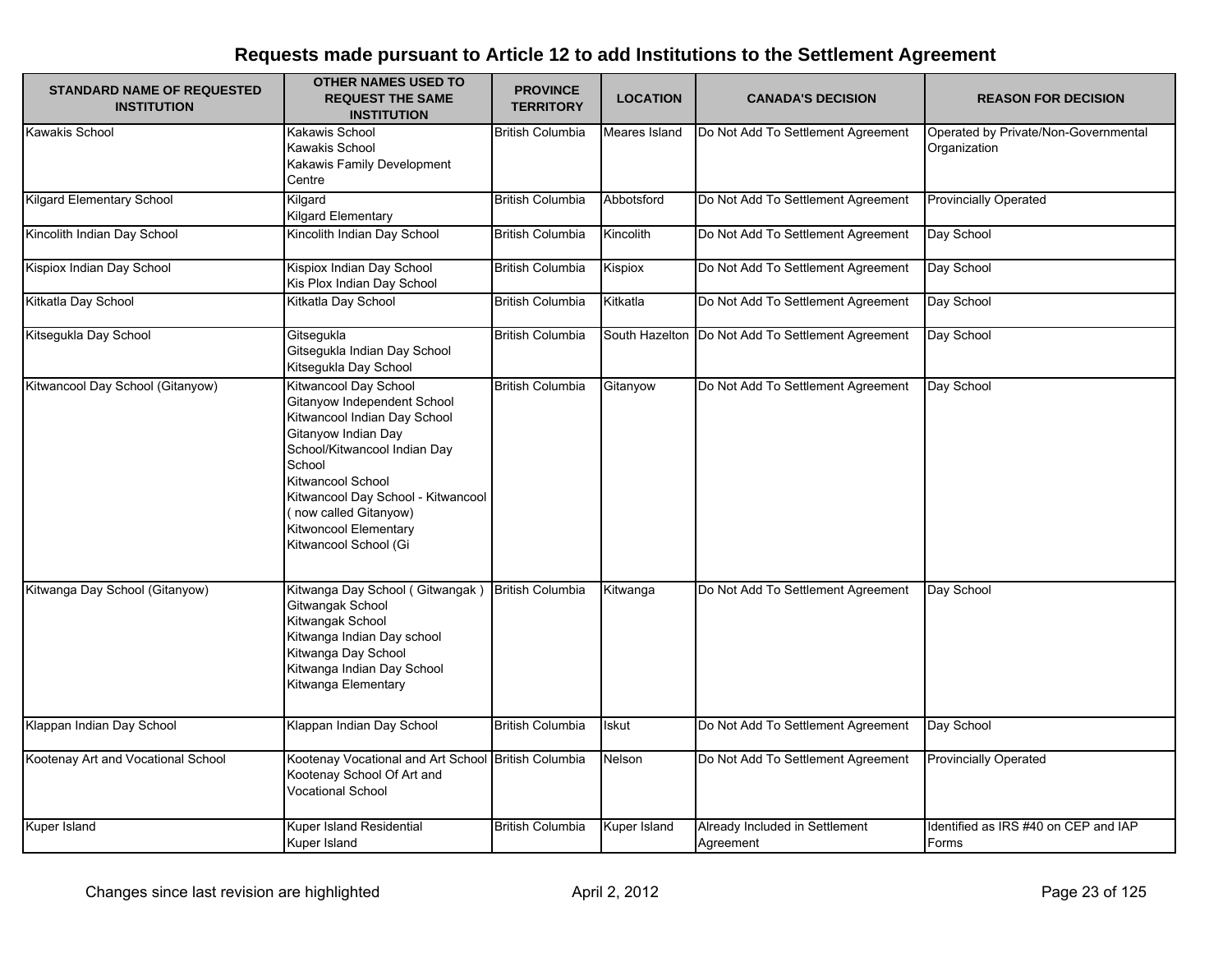| <b>STANDARD NAME OF REQUESTED</b><br><b>INSTITUTION</b>   | <b>OTHER NAMES USED TO</b><br><b>REQUEST THE SAME</b><br><b>INSTITUTION</b>                                                                              | <b>PROVINCE</b><br><b>TERRITORY</b> | <b>LOCATION</b> | <b>CANADA'S DECISION</b>                    | <b>REASON FOR DECISION</b>                    |
|-----------------------------------------------------------|----------------------------------------------------------------------------------------------------------------------------------------------------------|-------------------------------------|-----------------|---------------------------------------------|-----------------------------------------------|
| Kuper Island Day School                                   | Kuper Island Residential<br>Kuper Island                                                                                                                 | <b>British Columbia</b>             | Chemainus       | Do Not Add To Settlement Agreement          | Day School/Band Operated                      |
| Kyuquot Indian Day School                                 | <b>Aktis Day School</b><br>Kyuquot Indian Day School<br>Ayuquot Indian Day School<br>Kyuquot Island Day School<br>Attis Day School<br>Kyuquot Day School | <b>British Columbia</b>             | Kyuquot         | Do Not Add To Settlement Agreement          | Day School                                    |
| L. A. Matheson Secondary                                  | L A Matheson Secondary school<br>L.A. Matheson High School<br>LA Mathesson Secondary                                                                     | <b>British Columbia</b>             | Surrey          | Do Not Add To Settlement Agreement          | <b>Provincially Operated</b>                  |
| Lakalzap (AC) Day School                                  | Lakalzap<br>La Kalzap Indian Day School                                                                                                                  | <b>British Columbia</b>             | Greenville      | Do Not Add To Settlement Agreement          | Day School                                    |
| Lejac (Fraser Lake)                                       | Lejac Residential School<br>Lejac Res. School<br>Lejac Indian Residential School                                                                         | <b>British Columbia</b>             | Fraser Lake     | Already Included in Settlement<br>Agreement | Identified as IRS #41 on CEP and IAP<br>Forms |
| Lejac Day School                                          | Lejac Indian Residential School Day British Columbia<br><b>Students</b><br>Lejac Day School                                                              |                                     | Fraser Lake     | Do Not Add To Settlement Agreement          | Day School                                    |
| Len Sheperd Secondary School                              | Len Shepherd Secondary School                                                                                                                            | <b>British Columbia</b>             | Surrey          | Do Not Add To Settlement Agreement          | <b>Provincially Operated</b>                  |
| <b>Lillooet Dormitory</b>                                 | <b>Lillooet Dormitory</b><br>School District Dormitory at Lillooet<br><b>Lillooet High School Dormitory</b><br>Lillooet Secondary School Dormitory       | <b>British Columbia</b>             | Lillooet        | Do Not Add To Settlement Agreement          | <b>Provincially Operated</b>                  |
| <b>Lillooet Secondary School</b>                          | <b>Lillooet Secondary School</b>                                                                                                                         | <b>British Columbia</b>             | Lillooet        | Do Not Add To Settlement Agreement          | <b>Provincially Operated</b>                  |
| Little Red School House                                   | Little Red School House                                                                                                                                  | <b>British Columbia</b>             | Chilliwack      | Do Not Add To Settlement Agreement          | Insufficient Information                      |
| Lord Byng Secondary                                       | Lord Byng Secondary                                                                                                                                      | <b>British Columbia</b>             | Vancouver       | Do Not Add To Settlement Agreement          | <b>Provincially Operated</b>                  |
| Lumby Primary, Elementary and Secondary<br><b>Schools</b> | Lumby primary school<br>Lumby Elimentary School<br>Lumby Senior Secondary School                                                                         | <b>British Columbia</b>             | Lumby           | Do Not Add To Settlement Agreement          | Insufficient Information                      |
| Makalata Residential School (Metlakatla)                  | Makalata Residential School<br>Metlakatla (Makalata Residential<br>School)<br>Metlakatla IRS                                                             | <b>British Columbia</b>             | Metlakatla      | Do Not Add To Settlement Agreement          | Day School                                    |
| Maple Ridge Secondary School                              | Mapleridge Senior Secondary<br>School<br>Maple Ridge Secondary School                                                                                    | <b>British Columbia</b>             | Maple Ridge     | Do Not Add To Settlement Agreement          | <b>Provincially Operated</b>                  |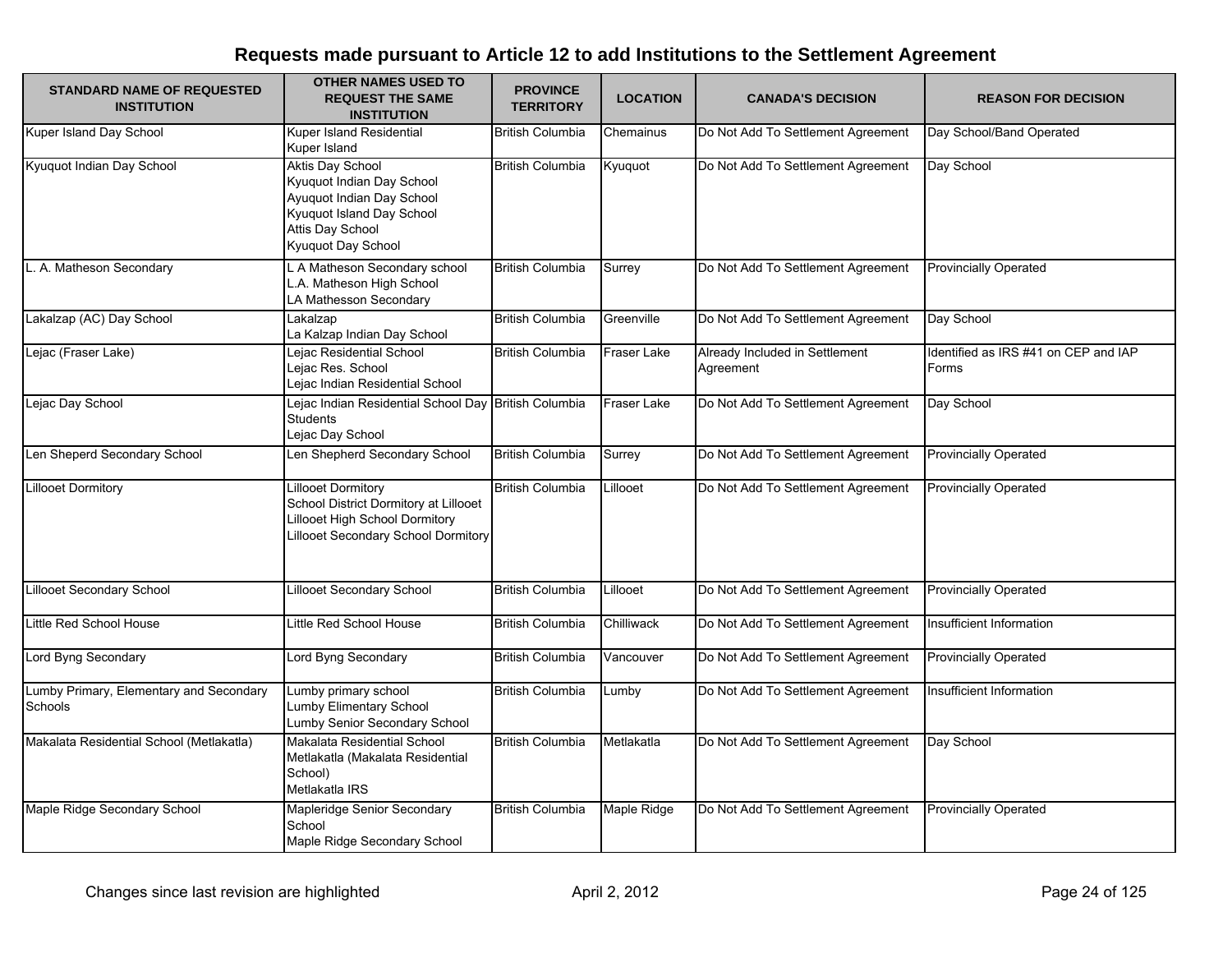| <b>STANDARD NAME OF REQUESTED</b><br><b>INSTITUTION</b> | <b>OTHER NAMES USED TO</b><br><b>REQUEST THE SAME</b><br><b>INSTITUTION</b>                                                                                                                                                                                                               | <b>PROVINCE</b><br><b>TERRITORY</b> | <b>LOCATION</b> | <b>CANADA'S DECISION</b>           | <b>REASON FOR DECISION</b>   |
|---------------------------------------------------------|-------------------------------------------------------------------------------------------------------------------------------------------------------------------------------------------------------------------------------------------------------------------------------------------|-------------------------------------|-----------------|------------------------------------|------------------------------|
| <b>Marie Sharp Elementary</b>                           | Marie Sharpe Elementary                                                                                                                                                                                                                                                                   | <b>British Columbia</b>             | Williams Lake   | Do Not Add To Settlement Agreement | <b>Provincially Operated</b> |
| Marion High School                                      | Marion High School<br>Marian High School<br>Marian High School for Girls                                                                                                                                                                                                                  | <b>British Columbia</b>             | Burnaby         | Do Not Add To Settlement Agreement | <b>Provincially Operated</b> |
| Mary Jane Shannon School                                | Mary Jane Shannon Elementary<br>School                                                                                                                                                                                                                                                    | <b>British Columbia</b>             | Surrey          | Do Not Add To Settlement Agreement | <b>Provincially Operated</b> |
| Maryhill Elementary School                              | Maryhill Junior Secondary School                                                                                                                                                                                                                                                          | <b>British Columbia</b>             | Port Coquitlam  | Do Not Add To Settlement Agreement | <b>Provincially Operated</b> |
| Massett Day School/Old Massett Village<br>School        | Old Massett Village School<br>Old Massett Day School<br>Old Masset School<br>Old Masset Village Day School<br>Old Masset Indian Day School<br>Old Masset Village School - Old<br>Masset Village<br>Old Massett Indian Day School<br>Old Masset Indian Day Center<br>Old Masset Day School | <b>British Columbia</b>             | Massett         | Do Not Add To Settlement Agreement | Day School                   |
| <b>Massett Learning Center</b>                          | <b>Massett Learning Center</b><br>The Massett Adult Learning Centre                                                                                                                                                                                                                       | <b>British Columbia</b>             | Massett         | Do Not Add To Settlement Agreement | <b>Provincially Operated</b> |
| McKenzie Boys Group Home                                | McKenzie Boys Group Home                                                                                                                                                                                                                                                                  | <b>British Columbia</b>             | Victoria        | Do Not Add To Settlement Agreement | Insufficient Information     |
| <b>McPherson Park School</b>                            | McPherson Park School<br>McPherson Park Junior Secondary                                                                                                                                                                                                                                  | <b>British Columbia</b>             | <b>Burnaby</b>  | Do Not Add To Settlement Agreement | <b>Provincially Operated</b> |
| Miller Bay Hospital                                     | Miller Bay Hospital<br>Miller Bay Hostel                                                                                                                                                                                                                                                  | <b>British Columbia</b>             | Prince Rupert   | Do Not Add To Settlement Agreement | Hospital                     |
| Miracle Valley Youth Centre                             | Miracle Valley Youth Center                                                                                                                                                                                                                                                               | <b>British Columbia</b>             | Miracle Valley  | Do Not Add To Settlement Agreement | Insufficient Information     |
| Mission Indian School                                   | <b>Mission Indian School</b><br>Mission Secondary School                                                                                                                                                                                                                                  | <b>British Columbia</b>             | Mission         | Do Not Add To Settlement Agreement | Day School                   |
| <b>Mission Secondary School</b>                         | <b>Mission Secondary School</b>                                                                                                                                                                                                                                                           | <b>British Columbia</b>             | Mission         | Do Not Add To Settlement Agreement | <b>Provincially Operated</b> |
| Montgomery Junior High School                           | Montgomery Junior High School<br>Montgomery Middle School                                                                                                                                                                                                                                 | <b>British Columbia</b>             | Coquitlam       | Do Not Add To Settlement Agreement | <b>Provincially Operated</b> |
| Montgomery Secondary                                    | Montgomery Secondary                                                                                                                                                                                                                                                                      | <b>British Columbia</b>             | Coquitlam       | Do Not Add To Settlement Agreement | Insufficient Information     |
| <b>Motney School</b>                                    | Motney School<br>Motney Mennonite School                                                                                                                                                                                                                                                  | <b>British Columbia</b>             | Motney          | Do Not Add To Settlement Agreement | <b>Provincially Operated</b> |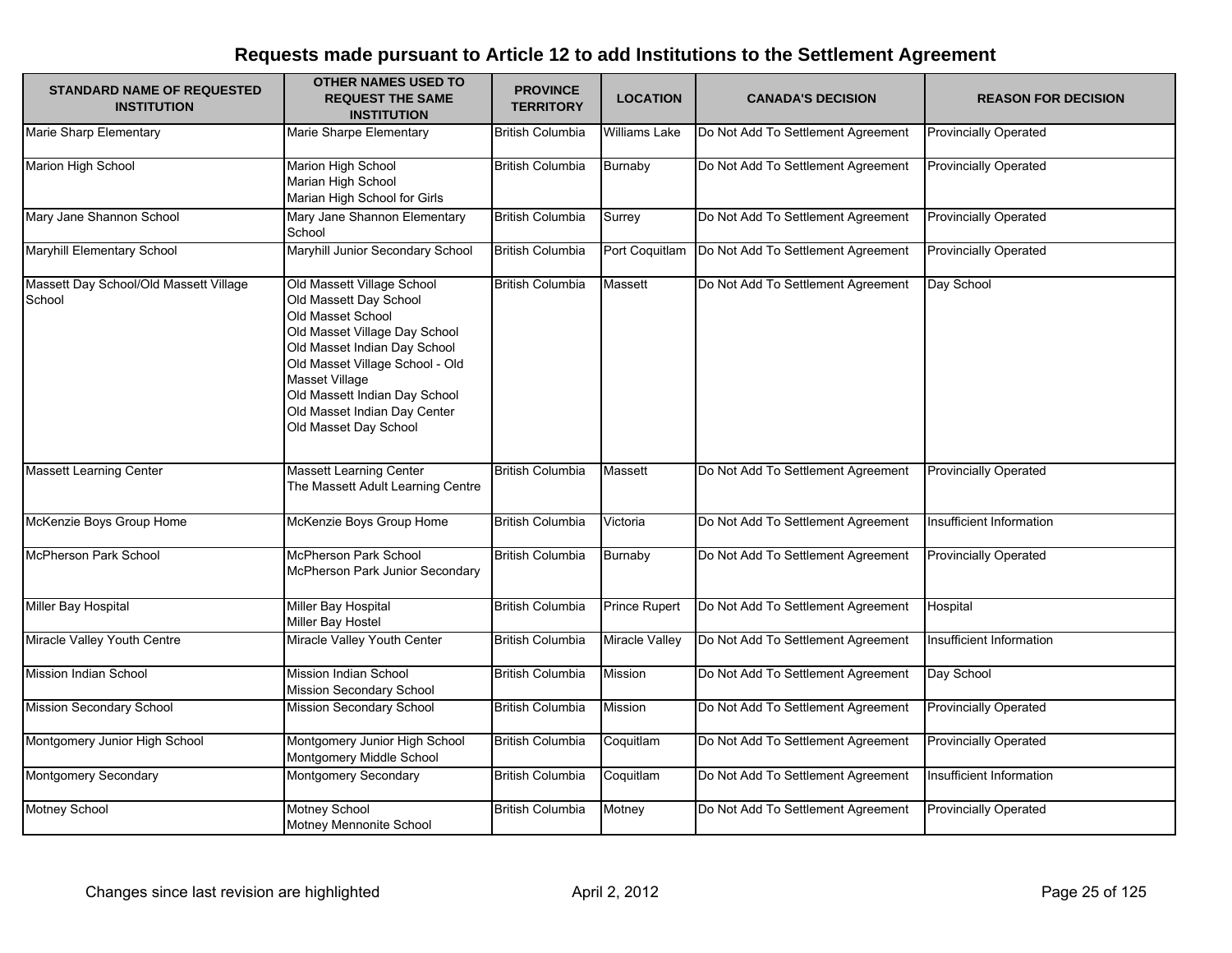| <b>STANDARD NAME OF REQUESTED</b><br><b>INSTITUTION</b> | <b>OTHER NAMES USED TO</b><br><b>REQUEST THE SAME</b><br><b>INSTITUTION</b>                                                                                                                                                                                                                 | <b>PROVINCE</b><br><b>TERRITORY</b> | <b>LOCATION</b>    | <b>CANADA'S DECISION</b>           | <b>REASON FOR DECISION</b>   |
|---------------------------------------------------------|---------------------------------------------------------------------------------------------------------------------------------------------------------------------------------------------------------------------------------------------------------------------------------------------|-------------------------------------|--------------------|------------------------------------|------------------------------|
| Mount Currie Indian Day School                          | Saint Christophers Roman Catholic<br>Day School (Aka: Mount Currie Day<br>School)<br>Mount Currie Indian Day School<br>MountCurrie BC day school<br>Mount Currie School<br>Mount Curry School<br>Mount Currie<br>Mount Currie Community School<br>Mount Currie Day School<br>Tizel Day Scho | <b>British Columbia</b>             | Mount Currie       | Do Not Add To Settlement Agreement | Day School                   |
| Mount Elizabeth Secondary School                        | Mount Elizabeth Secondary School<br>Mount Elizabeth Secondary                                                                                                                                                                                                                               | <b>British Columbia</b>             | Kitimat            | Do Not Add To Settlement Agreement | <b>Provincially Operated</b> |
| Mount Prevost School                                    | <b>Mont Perval</b><br>Mt. Prevost Junior High<br>Mount Prevost Middle School<br>Mount Prevost Junior Secondary                                                                                                                                                                              | <b>British Columbia</b>             | Duncan             | Do Not Add To Settlement Agreement | <b>Provincially Operated</b> |
| Mount View Senior Secondary School                      | Mount View Senior Secondary<br>School<br>Saanich High School<br>Mount View High School<br>Spectrum Community School                                                                                                                                                                         | <b>British Columbia</b>             | Victoria           | Do Not Add To Settlement Agreement | <b>Provincially Operated</b> |
| <b>Mountain Secondary</b>                               | Mountain Secondary<br>R.E. Mountain Secondary School                                                                                                                                                                                                                                        | <b>British Columbia</b>             | Langley            | Do Not Add To Settlement Agreement | <b>Provincially Operated</b> |
| N.I.C. Night School                                     | N.I.C. Night School<br>North Island College                                                                                                                                                                                                                                                 | <b>British Columbia</b>             | <b>Bella Coola</b> | Do Not Add To Settlement Agreement | <b>Provincially Operated</b> |
| Nakazdli Indian Day School                              | Fort St James Day School<br>Fort St James Indian Day School<br>Nakazdli Indian Day School<br>Indian Day School Situated on<br>Nak'azdli Reserve<br>Nakazcli Indian Day School<br>Indian Day School (Nakazdli Day<br>School)<br>Nakazdli Day School                                          | <b>British Columbia</b>             | Fort St. James     | Do Not Add To Settlement Agreement | Day School                   |
| Nanaimo District Senior Secondary School                | Nanaimo Districk Senior Secondary<br>School<br>Nanaimo District Secondary School<br>Nanaimo District Senior Secondary<br>School                                                                                                                                                             | <b>British Columbia</b>             | Nanaimo            | Do Not Add To Settlement Agreement | <b>Provincially Operated</b> |
| Nanaimo Indian Hospital                                 | Nanaimo Indian Hospital<br>Nanimo Indian Hospital School                                                                                                                                                                                                                                    | <b>British Columbia</b>             | Nanaimo            | Do Not Add To Settlement Agreement | Hospital                     |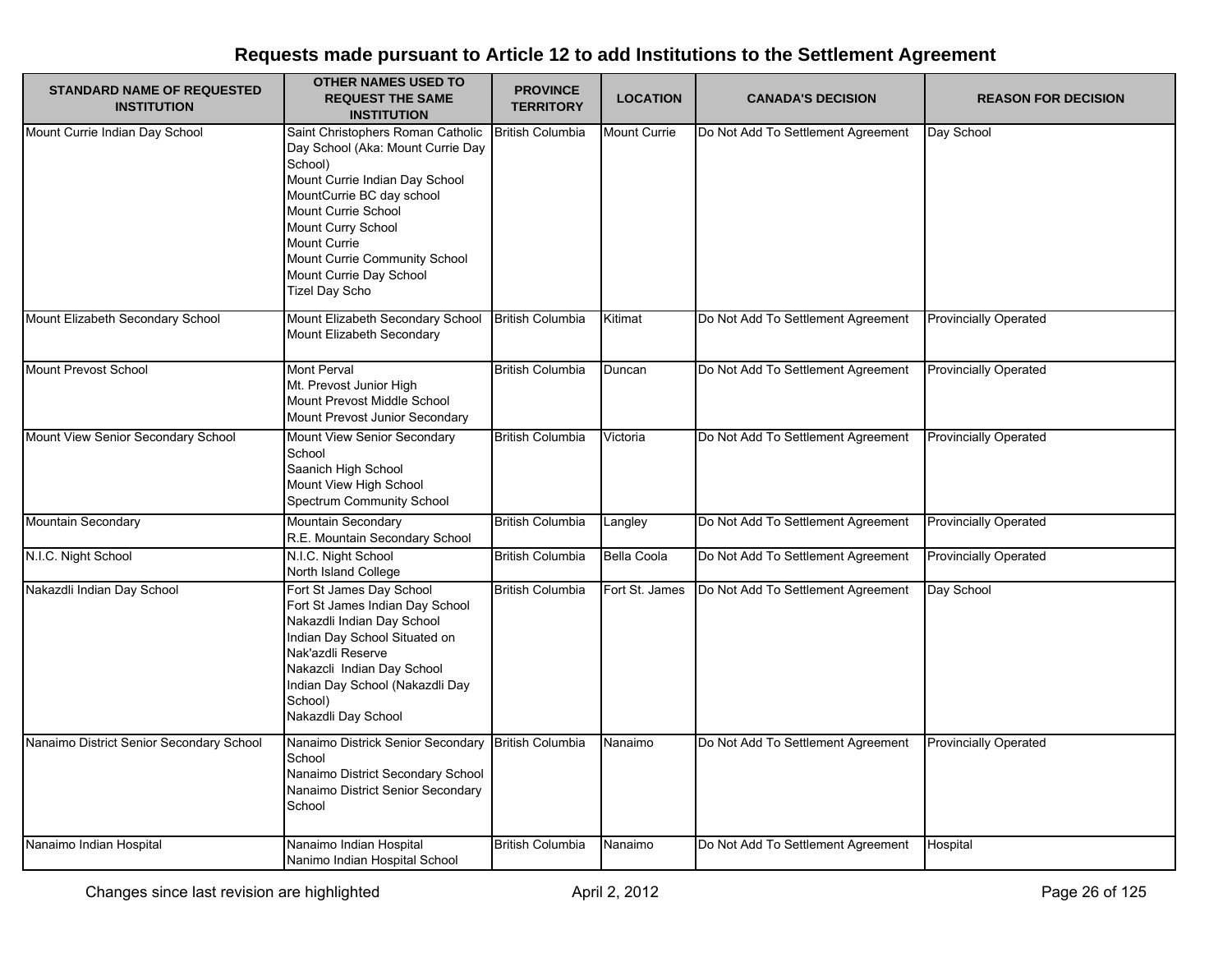| <b>STANDARD NAME OF REQUESTED</b><br><b>INSTITUTION</b> | <b>OTHER NAMES USED TO</b><br><b>REQUEST THE SAME</b><br><b>INSTITUTION</b>                                                     | <b>PROVINCE</b><br><b>TERRITORY</b> | <b>LOCATION</b>       | <b>CANADA'S DECISION</b>           | <b>REASON FOR DECISION</b>                           |
|---------------------------------------------------------|---------------------------------------------------------------------------------------------------------------------------------|-------------------------------------|-----------------------|------------------------------------|------------------------------------------------------|
| Native Institute of Canada                              | Native Institute of Canada                                                                                                      | <b>British Columbia</b>             | Quesnel               | Do Not Add To Settlement Agreement | Operated by Religious Organization                   |
| Nazko Indian Day School                                 | Nazko Indian Day School                                                                                                         | <b>British Columbia</b>             | Nazko                 | Do Not Add To Settlement Agreement | Day School                                           |
| Nechako Elementary School                               | Nechako (Elementary) School                                                                                                     | <b>British Columbia</b>             | Kitimat               | Do Not Add To Settlement Agreement | <b>Provincially Operated</b>                         |
| New Aiyansh Day School                                  | New Aiyansh (Gitlakdamix) Day<br>School<br>Aiyansh School<br>Nisga'a Elementary Secondary<br>School (NESS)                      | <b>British Columbia</b>             | New Aiyansh           | Do Not Add To Settlement Agreement | Day School/Provincially Operated                     |
| New Denver Youth Centre                                 | New Denver Youth Centre<br>New Denver Youth Center                                                                              | <b>British Columbia</b>             | New Denver            | Do Not Add To Settlement Agreement | <b>Provincially Operated</b>                         |
| New Westminster Secondary                               | New Westminster Secondary School British Columbia                                                                               |                                     | New<br>Westminster    | Do Not Add To Settlement Agreement | <b>Provincially Operated</b>                         |
| Nisg'ga Boarding Homes                                  | Nisg'ga Boarding Homes                                                                                                          | <b>British Columbia</b>             | Multiple<br>Locations | Do Not Add To Settlement Agreement | Home Placement                                       |
| Nootka Day School                                       | Nootka Day School<br>Friendly Cove Day School                                                                                   | <b>British Columbia</b>             | <b>Friendly Cove</b>  | Do Not Add To Settlement Agreement | Day School                                           |
| North Delta School                                      | North Delta School                                                                                                              | <b>British Columbia</b>             | North Delta           | Do Not Add To Settlement Agreement | <b>Provincially Operated</b>                         |
| North Surrey Senior Secondary                           | North Surrey Senior Secondary<br>North Surrey School                                                                            | <b>British Columbia</b>             | <b>North Surrey</b>   | Do Not Add To Settlement Agreement | <b>Provincially Operated</b>                         |
| Northern Training Center                                | Home for Retarded Children at<br><b>Smithers</b><br>Smithers Training Farm for the<br>Retarded<br>Northern Farm Training Centre | <b>British Columbia</b>             | <b>Smithers</b>       | Do Not Add To Settlement Agreement | Operated by Private/Non-Governmental<br>Organization |
| Notre Dame School - Dawson Creek                        | Notre Dame<br>Notre Dame School                                                                                                 | <b>British Columbia</b>             | Dawson Creek          | Do Not Add to Settlement Agreement | Operated by Private Organization                     |
| Old Koksilah                                            | Old Koksilah                                                                                                                    | <b>British Columbia</b>             | Duncan                | Do Not Add To Settlement Agreement | <b>Provincially Operated</b>                         |
| Opitsaht Day School                                     | <b>Opitsaht School</b><br>Opitsaht Day School                                                                                   | <b>British Columbia</b>             | Tofino                | Do Not Add To Settlement Agreement | Day School                                           |
| Oram Foster Home                                        | Oram Foster Home                                                                                                                | <b>British Columbia</b>             | Unknown               | Do Not Add To Settlement Agreement | Home Placement                                       |
| Pendelton Bay School                                    | Pendleton Bay School                                                                                                            | <b>British Columbia</b>             | <b>Burns Lake</b>     | Do Not Add To Settlement Agreement | Insufficient Information                             |
| Port Coquitlam (P.O.C.O.) Senior Secondary<br>School    | Port Coquitlam (shortform POCO<br>Senior Secondary School)                                                                      | <b>British Columbia</b>             | Port Coquitlam        | Do Not Add To Settlement Agreement | <b>Provincially Operated</b>                         |
| Port Edward Elementary School                           | Port Edward Elementary School<br>Port Edward Elementary                                                                         | <b>British Columbia</b>             | Port Edward           | Do Not Add To Settlement Agreement | <b>Provincially Operated</b>                         |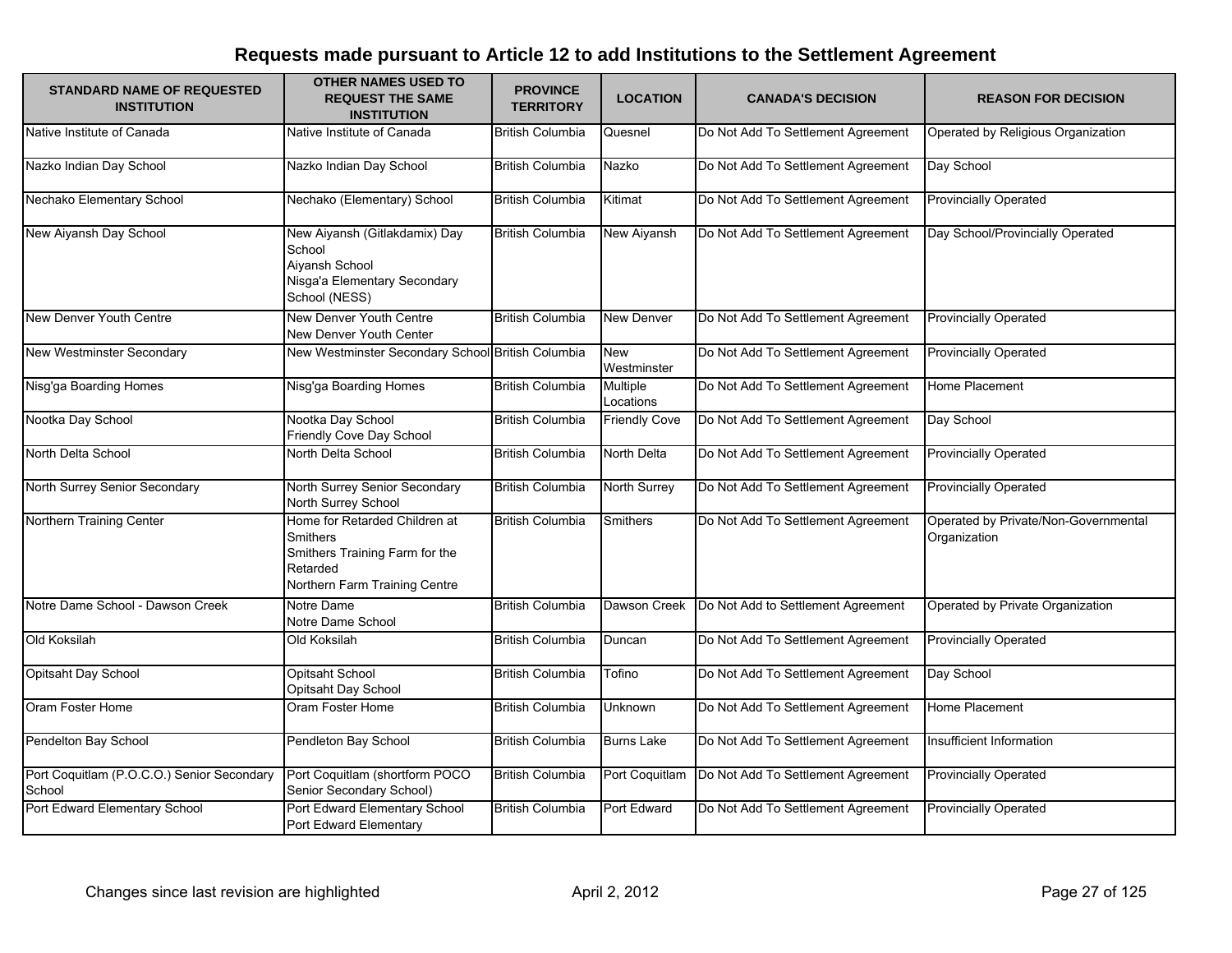| <b>STANDARD NAME OF REQUESTED</b><br><b>INSTITUTION</b>                                        | <b>OTHER NAMES USED TO</b><br><b>REQUEST THE SAME</b><br><b>INSTITUTION</b>                                                                                                                                                                                                               | <b>PROVINCE</b><br><b>TERRITORY</b> | <b>LOCATION</b>           | <b>CANADA'S DECISION</b>                    | <b>REASON FOR DECISION</b>                    |
|------------------------------------------------------------------------------------------------|-------------------------------------------------------------------------------------------------------------------------------------------------------------------------------------------------------------------------------------------------------------------------------------------|-------------------------------------|---------------------------|---------------------------------------------|-----------------------------------------------|
| Port Simpson (Crosby Home for Girls)                                                           | Port Simpson Indian Day School<br>Crosby Girls School<br>Port Simpson                                                                                                                                                                                                                     | <b>British Columbia</b>             | Port Simpson              | Already Included in Settlement<br>Agreement | Identified as IRS #43 on CEP and IAP<br>Forms |
| Prince George College/Prince George<br>Catholic High School/College/O'Grady<br>Catholic School | Prince George College<br>Prince George Catholic High School<br>Prince George Residential College<br>Prince George College (High<br>School)<br>O'Grady High School<br>Prince George College High School<br>Prince George Residential School<br>Prince George College Residential<br>School | <b>British Columbia</b>             | Prince George             | Do Not Add To Settlement Agreement          | Operated by Religious Organization            |
| <b>Prince Rupert Hospital</b>                                                                  | <b>Prince Rupert Hospital</b>                                                                                                                                                                                                                                                             | <b>British Columbia</b>             | <b>Prince Rupert</b>      | Do Not Add To Settlement Agreement          | Hospital                                      |
| Prince Rupert Senior Secondary School                                                          | <b>Prince Rupert Senior Secondary</b><br>School                                                                                                                                                                                                                                           | <b>British Columbia</b>             | <b>Prince Rupert</b>      | Do Not Add To Settlement Agreement          | <b>Provincially Operated</b>                  |
| <b>Princess Margaret School</b>                                                                | <b>Princess Margaret</b><br>Princess Margaret School                                                                                                                                                                                                                                      | <b>British Columbia</b>             | Penticton                 | Do Not Add To Settlement Agreement          | <b>Provincially Operated</b>                  |
| Princess Margaret Senior Secondary School                                                      | Princess Margaret Senior<br>Secondary School                                                                                                                                                                                                                                              | <b>British Columbia</b>             | Surrey                    | Do Not Add To Settlement Agreement          | <b>Provincially Operated</b>                  |
| Prophet River School                                                                           | Prophet River school<br><b>Prophet River School</b>                                                                                                                                                                                                                                       | British Columbia                    | <b>Prophet River</b>      | Do Not Add To Settlement Agreement          | Day School                                    |
| Providence St. Geneviève                                                                       | St. Geneviève<br><b>St Genvieve</b><br>Providence of Genivive<br>Province St. Geneviene<br>St. Genevieve<br>Providence St Genevive                                                                                                                                                        | <b>British Columbia</b>             | <b>New</b><br>Westminster | Do Not Add To Settlement Agreement          | Operated by Religious Organization            |
| Queen Charlotte Island                                                                         | Queen Charlotte Island Indian<br><b>Residential School</b><br>Queen Charlotte Island                                                                                                                                                                                                      | <b>British Columbia</b>             | Queen<br>Charlotte Island | Do Not Add To Settlement Agreement          | Insufficient Information                      |
| Queen Elizabeth Secondary School                                                               | Queen Elizabeth<br>Queen Elizabeth School<br>Queen Elizabeth High School                                                                                                                                                                                                                  | <b>British Columbia</b>             | North Surrey              | Do Not Add To Settlement Agreement          | <b>Provincially Operated</b>                  |
| Queen Margaret School                                                                          |                                                                                                                                                                                                                                                                                           | <b>British Columbia</b>             | Sioux Lookout             | Do Not Add To Settlement Agreement          | Insufficient Information                      |
| Queen Margaret School                                                                          | Queen Margaret School<br>Queen Margaret's School                                                                                                                                                                                                                                          | <b>British Columbia</b>             | Duncan                    | Do Not Add To Settlement Agreement          | Operated by Private Organization              |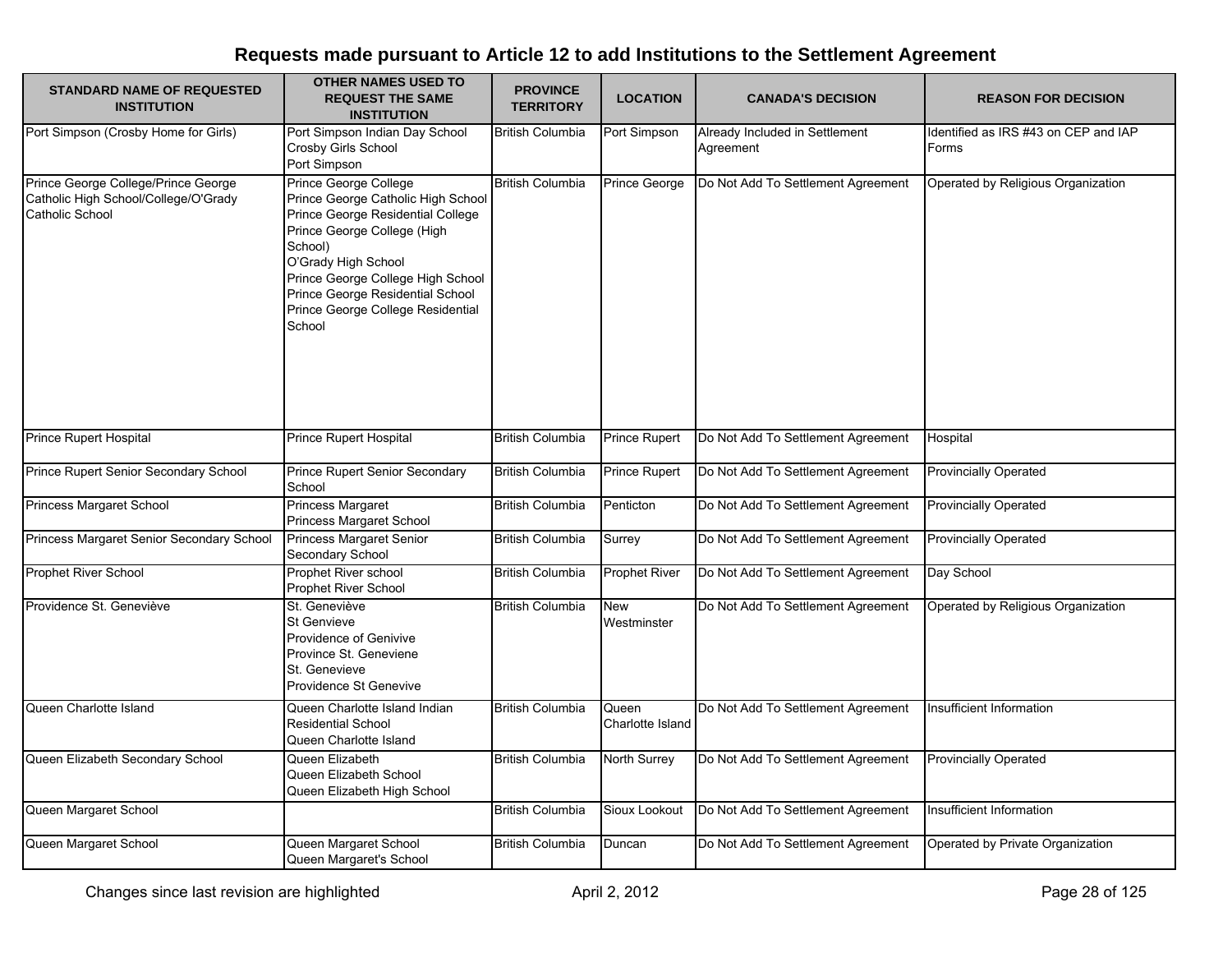| <b>STANDARD NAME OF REQUESTED</b><br><b>INSTITUTION</b> | <b>OTHER NAMES USED TO</b><br><b>REQUEST THE SAME</b><br><b>INSTITUTION</b> | <b>PROVINCE</b><br><b>TERRITORY</b> | <b>LOCATION</b>      | <b>CANADA'S DECISION</b>                    | <b>REASON FOR DECISION</b>                           |
|---------------------------------------------------------|-----------------------------------------------------------------------------|-------------------------------------|----------------------|---------------------------------------------|------------------------------------------------------|
| Queen of Angels School                                  | Queen of Angels School<br>Queen of Angels                                   | <b>British Columbia</b>             | Duncan               | Do Not Add To Settlement Agreement          | <b>Provincially Operated</b>                         |
| Quilchena Day School                                    | Quilchena Day School                                                        | <b>British Columbia</b>             | Unknown              | Do Not Add To Settlement Agreement          | Insufficient Information                             |
| R. C. Palmer                                            | R.C. Palmer                                                                 | <b>British Columbia</b>             | Richmond             | Do Not Add To Settlement Agreement          | <b>Provincially Operated</b>                         |
| R.L. Angus (Earl Angus)                                 | Earl Angus                                                                  | <b>British Columbia</b>             | Fort Nelson          | Do Not Add To Settlement Agreement          | <b>Provincially Operated</b>                         |
| Redford Elementary School                               | Redford Elemetary School                                                    | <b>British Columbia</b>             | Port Alberni         | Do Not Add To Settlement Agreement          | <b>Provincially Operated</b>                         |
| Redstone Day School                                     | Redstone Indian Day School<br>Redstone Day School<br>Red Stone School       | <b>British Columbia</b>             | Redstone<br>Reserve  | Do Not Add To Settlement Agreement          | Day School                                           |
| Rettalack                                               | Rettalack                                                                   | <b>British Columbia</b>             | Kaslo                | Do Not Add To Settlement Agreement          | Insufficient Information                             |
| Ridley Home for Girls                                   | Ridley Home for Girls                                                       | <b>British Columbia</b>             | <b>Prince Rupert</b> | Do Not Add To Settlement Agreement          | Operated by Religious Organization                   |
| Rogers Elementary School                                | Rogers School                                                               | <b>British Columbia</b>             | Victoria             | Do Not Add To Settlement Agreement          | <b>Provincially Operated</b>                         |
| Roosevelt Elementary School                             | Roosevelt Elementary School                                                 | <b>British Columbia</b>             | Prince Rupert        | Do Not Add To Settlement Agreement          | <b>Provincially Operated</b>                         |
| <b>Rosary Hall Dormitory</b>                            | <b>Rosary Hall Dormitory</b>                                                | <b>British Columbia</b>             | <b>Williams Lake</b> | Do Not Add To Settlement Agreement          | Insufficient Information                             |
| S. J. Willis                                            | S.J. Willis                                                                 | <b>British Columbia</b>             | Victoria             | Do Not Add To Settlement Agreement          | <b>Provincially Operated</b>                         |
| Sacred Heart                                            | <b>Sacred Heart</b>                                                         | <b>British Columbia</b>             | <b>Unknown</b>       | Do Not Add To Settlement Agreement          | Insufficient Information                             |
| Sacred Heart - Prince George                            | <b>Sacred Heart</b><br>Sacred Heart School                                  | <b>British Columbia</b>             | Prince George        | Do Not Add To Settlement Agreement          | Operated by Religious Organization                   |
| Sacred Heart - Victoria                                 | Sacred Heart School<br><b>Sacred Heart</b>                                  | <b>British Columbia</b>             | Victoria             | Do Not Add To Settlement Agreement          | Operated by Religious Organization                   |
| Sacred Heart Roman Catholic School                      | Sacred Heart Catholic School                                                | <b>British Columbia</b>             | <b>Williams Lake</b> | Do Not Add To Settlement Agreement          | Operated by Private/Non-Governmental<br>Organization |
| Salawat                                                 | Salawat                                                                     | <b>British Columbia</b>             | Victoria             | Do Not Add To Settlement Agreement          | Insufficient Information                             |
| School in Fort St. James                                | School located in Fort St. James                                            | <b>British Columbia</b>             | Fort St. James       | Do Not Add To Settlement Agreement          | Insufficient Information                             |
| Seabird Island Indian Day School                        | Seabird Island Indian Day School<br>Seabird Island Day School               | <b>British Columbia</b>             | Seabird Island       | Do Not Add To Settlement Agreement          | Day School                                           |
| Sechelt                                                 | Sechelt Residential School                                                  | <b>British Columbia</b>             | Sechelt              | Already Included in Settlement<br>Agreement | Identified as IRS #47 on CEP and IAP<br>Forms        |
| Seton Lake Indian Day School                            | Seton Lake Indian Day School                                                | <b>British Columbia</b>             | Shalaith             | Do Not Add To Settlement Agreement          | Day School                                           |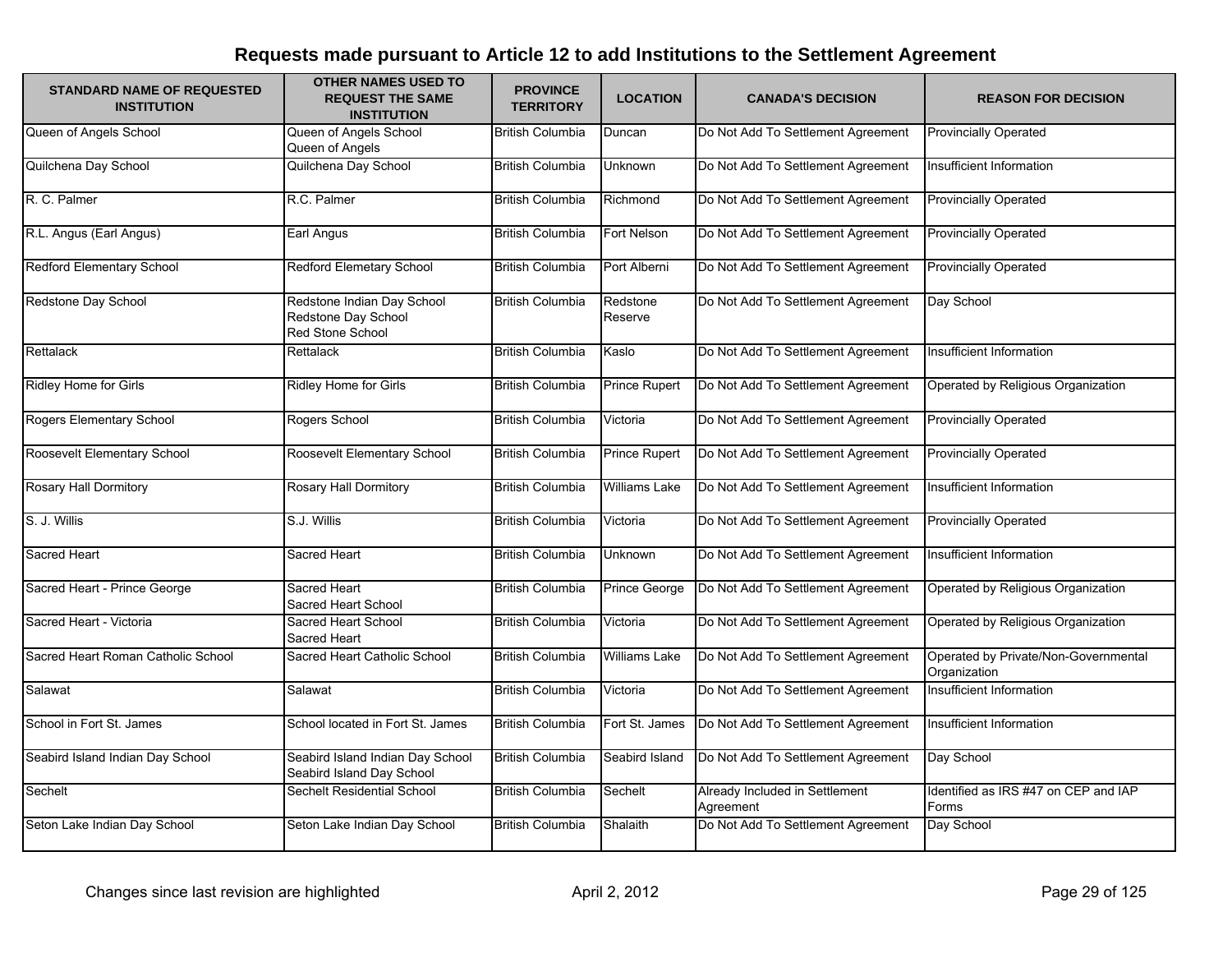| <b>STANDARD NAME OF REQUESTED</b><br><b>INSTITUTION</b>        | <b>OTHER NAMES USED TO</b><br><b>REQUEST THE SAME</b><br><b>INSTITUTION</b>                                                                                              | <b>PROVINCE</b><br><b>TERRITORY</b> | <b>LOCATION</b>      | <b>CANADA'S DECISION</b>           | <b>REASON FOR DECISION</b>                           |
|----------------------------------------------------------------|--------------------------------------------------------------------------------------------------------------------------------------------------------------------------|-------------------------------------|----------------------|------------------------------------|------------------------------------------------------|
| Sir Alexander MacKenzie High School                            | Sir Alexander MacKenzie High<br>School                                                                                                                                   | <b>British Columbia</b>             | Bella Coola          | Do Not Add To Settlement Agreement | Provincially Operated                                |
| Sir Charles Tupper Secondary                                   | Sir Charles Tupper Secondary                                                                                                                                             | <b>British Columbia</b>             | Vancouver            | Do Not Add To Settlement Agreement | <b>Provincially Operated</b>                         |
| Sir Winston Churchill Secondary                                | Sir Winston Churchill Secondary                                                                                                                                          | <b>British Columbia</b>             | Vancouver            | Do Not Add To Settlement Agreement | <b>Provincially Operated</b>                         |
| Skeena Junior Secondary - Terrace                              | Skeena High Secondary - Terrace                                                                                                                                          | <b>British Columbia</b>             | Terrace              | Do Not Add To Settlement Agreement | <b>Provincially Operated</b>                         |
| Smith Memorial Catholic School                                 | Smith Memorial Catholic School                                                                                                                                           | <b>British Columbia</b>             | Port Alberni         | Do Not Add To Settlement Agreement | Operated by Private/Non-Governmental<br>Organization |
| Smithers Residential Assessment Program                        | Smithers Residential Assessment<br>Program                                                                                                                               | <b>British Columbia</b>             | Smithers             | Do Not Add To Settlement Agreement | Insufficient Information                             |
| Songhees Indian Day School                                     | Songhees Indian School<br>Songhees Indian Day School<br>Songhees (Day) School                                                                                            | <b>British Columbia</b>             | Victoria             | Do Not Add To Settlement Agreement | Day School                                           |
| Southbank School                                               | Southbank                                                                                                                                                                | <b>British Columbia</b>             | Southbank            | Do Not Add To Settlement Agreement | <b>Provincially Operated</b>                         |
| St. Andrews                                                    | <b>St Andrews</b>                                                                                                                                                        | <b>British Columbia</b>             | Dawson Creek         | Do Not Add To Settlement Agreement | Insufficient Information                             |
| St. Angela's Academy - Surrey                                  | St Angela Academy School for Girls British Columbia                                                                                                                      |                                     | Surrey               | Do Not Add To Settlement Agreement | Insufficient Information                             |
| St. Anne's Catholic Church - Kelly Lake                        |                                                                                                                                                                          | <b>British Columbia</b>             | <b>Kelly Lake</b>    | Do Not Add To Settlement Agreement | Insufficient Information                             |
| St. Anne's Academy - Duncan                                    | St Ann's Academy<br>St. Anne's Academy<br>St. Anne's School for Boys<br>St. Ann's                                                                                        | <b>British Columbia</b>             | Duncan               | Do Not Add To Settlement Agreement | Operated by Religious Organization                   |
| St. Anne's Academy - Kamloops                                  | St Ann's Academy                                                                                                                                                         | <b>British Columbia</b>             | Kamloops             | Do Not Add To Settlement Agreement | Operated by Religious Organization                   |
| St. Anne's Academy - Nanaimo (St. Anne's<br>Convent - Nanaimo) | St Ann's Academy (Convent)                                                                                                                                               | <b>British Columbia</b>             | Nanaimo              | Do Not Add To Settlement Agreement | Operated by Religious Organization                   |
| St. Anne's Academy - Victoria                                  | St Anne's Academy<br>St Ann's Academy<br>St. Anne's Academy<br>St. Anne's<br>Saint Ann's Academy                                                                         | <b>British Columbia</b>             | Victoria             | Do Not Add To Settlement Agreement | Operated by Religious Organization                   |
| St. Anne's Mission - Williams Lake                             | Saint Anne's Mission                                                                                                                                                     | <b>British Columbia</b>             | <b>Williams Lake</b> | Do Not Add To Settlement Agreement | Insufficient Information                             |
| St. Catherine's Indian Day School                              | St. Catherines<br><b>St.Catherines School</b><br>Saint Catherine's<br>St. Catherines Indian Day School<br>St. Catherine's Indian Day School<br>St. Catherines Day School | <b>British Columbia</b>             | Duncan               | Do Not Add To Settlement Agreement | Day School                                           |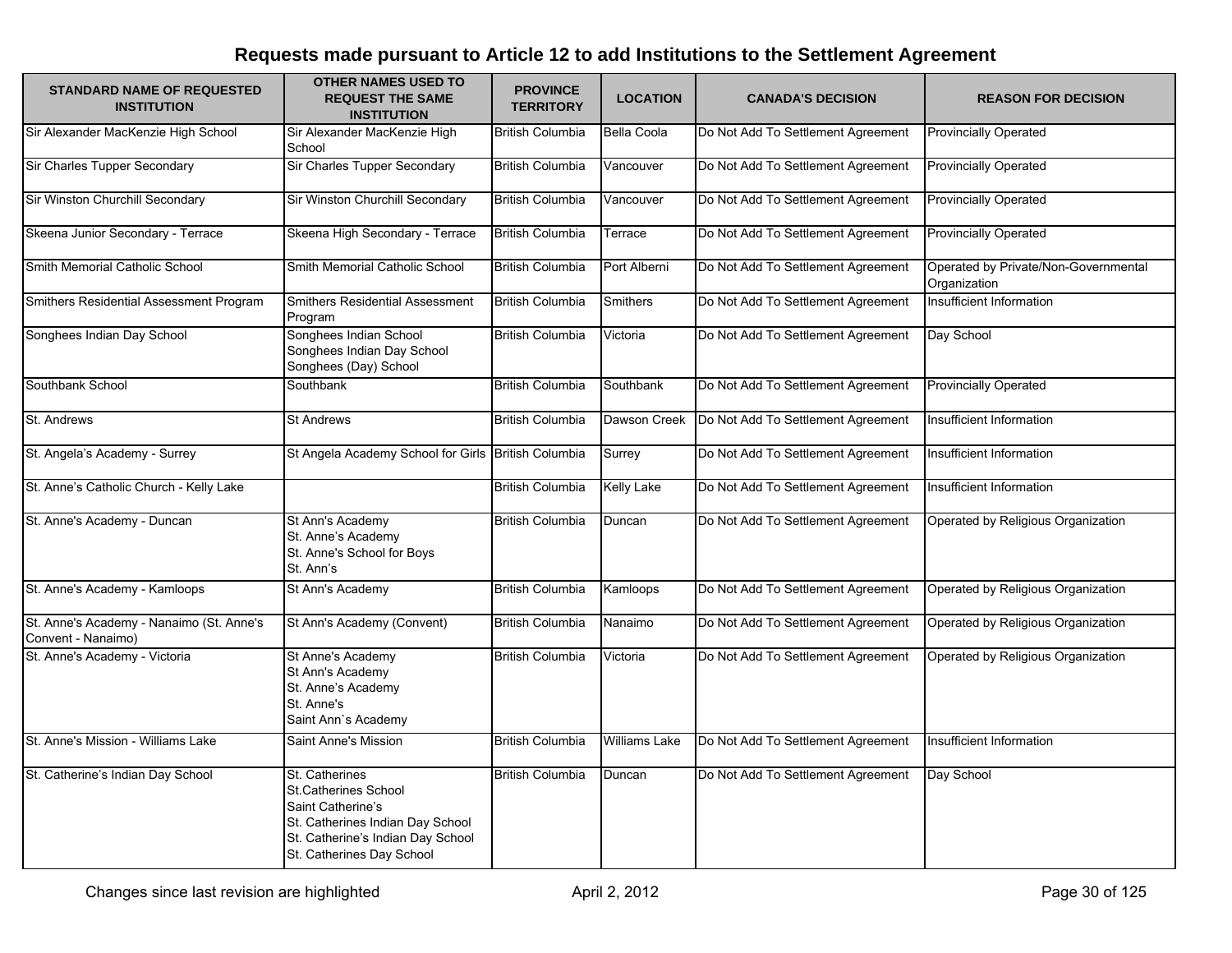| <b>STANDARD NAME OF REQUESTED</b><br><b>INSTITUTION</b> | <b>OTHER NAMES USED TO</b><br><b>REQUEST THE SAME</b><br><b>INSTITUTION</b>                                                                                                                                                                                                                         | <b>PROVINCE</b><br><b>TERRITORY</b> | <b>LOCATION</b>           | <b>CANADA'S DECISION</b>                    | <b>REASON FOR DECISION</b>                    |
|---------------------------------------------------------|-----------------------------------------------------------------------------------------------------------------------------------------------------------------------------------------------------------------------------------------------------------------------------------------------------|-------------------------------------|---------------------------|---------------------------------------------|-----------------------------------------------|
| St. Christopher's                                       | St. Christopher School (all boy<br>school<br>Saint Christopher's                                                                                                                                                                                                                                    | <b>British Columbia</b>             | North<br>Vancouver        | Do Not Add To Settlement Agreement          | Insufficient Information                      |
| St. Christopher's Church                                | St Christofer's Church                                                                                                                                                                                                                                                                              | <b>British Columbia</b>             | <b>Mount Currie</b>       | Do Not Add To Settlement Agreement          | Insufficient Information                      |
| St. Clair's Indian Residential School                   | <b>St Clairs IRS</b>                                                                                                                                                                                                                                                                                | <b>British Columbia</b>             | Dawson Creek              | Do Not Add To Settlement Agreement          | Insufficient Information                      |
| St. Edmund's School                                     | St-Edmund's<br>St. Edmund's Catholic School                                                                                                                                                                                                                                                         | <b>British Columbia</b>             | <b>North</b><br>Vancouver | Do Not Add To Settlement Agreement          | Operated by Private Organization              |
| St. George's School                                     | St George's School                                                                                                                                                                                                                                                                                  | <b>British Columbia</b>             | Lytton                    | Do Not Add To Settlement Agreement          | Insufficient Information                      |
| St. George's (Lytton)                                   |                                                                                                                                                                                                                                                                                                     | <b>British Columbia</b>             | Lytton                    | Already Included in Settlement<br>Agreement | Identified as IRS #44 on CEP and IAP<br>Forms |
| St. Joseph's Catholic School - Smithers                 | St Joseph's Catholic School<br>St Joseph's<br>St Joseph's Catholic Schools<br>St Joseph's School<br>St Joesph's<br>St Josephs<br>St. Joseph's Catholic School<br>St. Joseph's<br>Saint Joseph's Catholic Church<br>St Joseph's Catholic School<br>St. Josephs School<br>St Josephs School<br>St. Jo | <b>British Columbia</b>             | <b>Smithers</b>           | Do Not Add To Settlement Agreement          | Operated by Religious Organization            |
| St. Joseph's Catholic School - Vanderhoof               | St Josephs School<br>St Joseph's School<br>St. Joseph School<br>St. Joseph's School<br>St. Joseph's Indian School<br>St. Joseph<br>St. Joseph Catholic School<br>St. Joseph's Catholic School<br>Saint Joseph School- Vanderhoof                                                                    | <b>British Columbia</b>             | Vanderhoof                | Do Not Add To Settlement Agreement          | Operated by Religious Organization            |
| St. Joseph's Catholic School - Chemainus                | St. Joseph's Catholic School<br>St. Joseph<br>St. Joseph's School                                                                                                                                                                                                                                   | <b>British Columbia</b>             | Chemainus                 | Do Not Add To Settlement Agreement          | Operated by Private Organization              |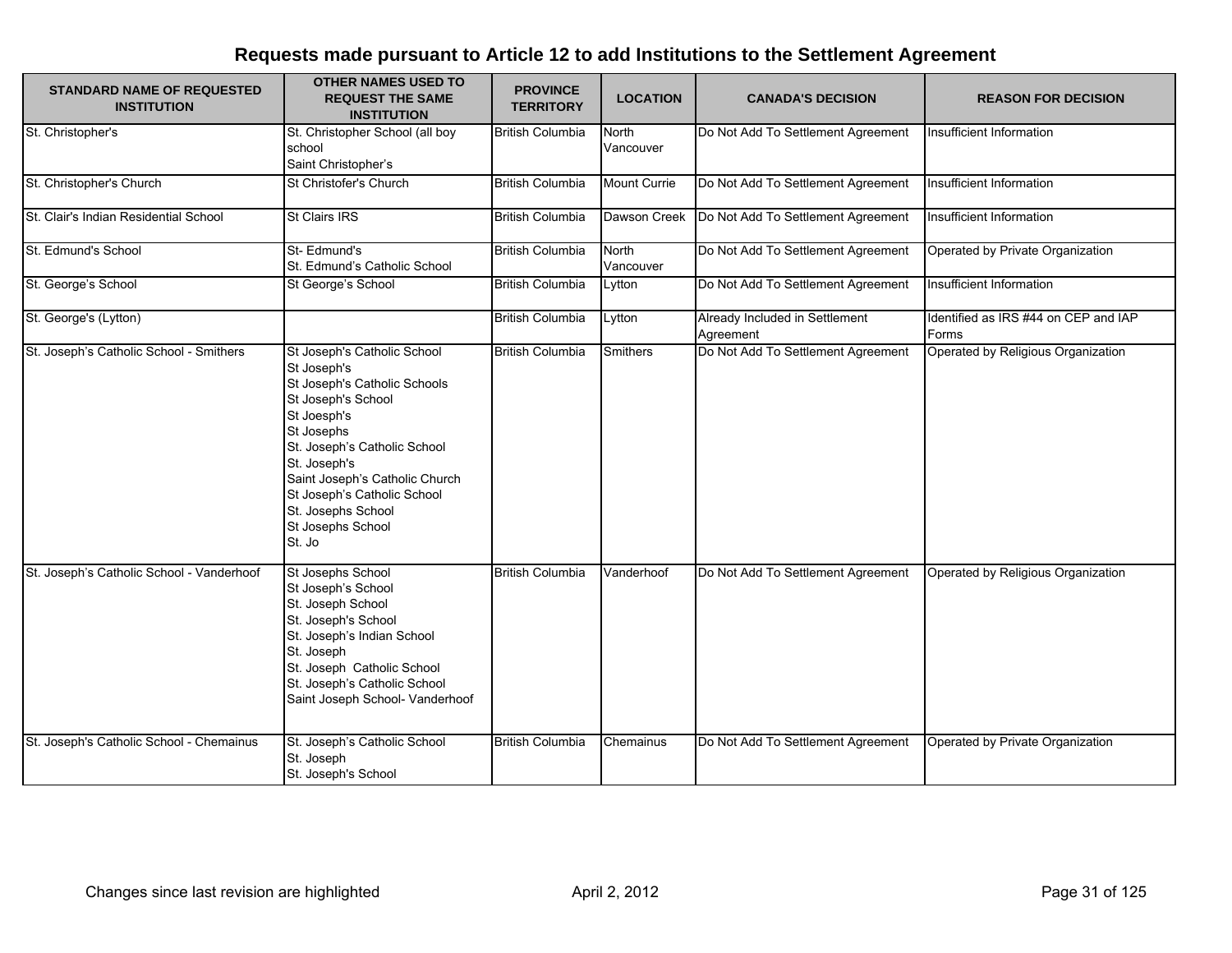| <b>STANDARD NAME OF REQUESTED</b><br><b>INSTITUTION</b>                                           | <b>OTHER NAMES USED TO</b><br><b>REQUEST THE SAME</b><br><b>INSTITUTION</b>                                                                                                                                                                                                                             | <b>PROVINCE</b><br><b>TERRITORY</b> | <b>LOCATION</b>     | <b>CANADA'S DECISION</b>                    | <b>REASON FOR DECISION</b>                                             |
|---------------------------------------------------------------------------------------------------|---------------------------------------------------------------------------------------------------------------------------------------------------------------------------------------------------------------------------------------------------------------------------------------------------------|-------------------------------------|---------------------|---------------------------------------------|------------------------------------------------------------------------|
| St. Joseph's Roman Catholic School - Victoria St. Joseph's Roman Catholic School British Columbia | St. Joseph<br>St Joseph's Roman Catholic School<br>St. Joseph's Roman Catholic School<br>St Joseph Roman Catholic School -<br>Victoria                                                                                                                                                                  |                                     | Victoria            | Do Not Add To Settlement Agreement          | Operated by Private Organization                                       |
| St. Louis College - Victoria                                                                      | St Louis College                                                                                                                                                                                                                                                                                        | <b>British Columbia</b>             | Victoria            | Do Not Add To Settlement Agreement          | Operated by Private Organization                                       |
| St. Maria Goretti                                                                                 | St Maria Greotta<br>St Maria Goretti School<br>St Marie Goretti School<br>Saint Maria Goretti School<br>St. Marie Goretti School<br>Saint Marie Goretti School<br>Saint Mary Gretti<br>St Marie Gorelti School<br><b>St Maria Garetti</b><br>St Maria Greatie School<br>St Marie Goretli School<br>St M | <b>British Columbia</b>             | Fort St. James      | Do Not Add To Settlement Agreement          | Operated by Religious Organization and by<br><b>First Nations Band</b> |
| St. Mark's University of British Columbia                                                         | St. Mark's, University of British<br>Columbia                                                                                                                                                                                                                                                           | <b>British Columbia</b>             | Vancouver           | Do Not Add to Settlement Agreement          | Operated by Private Organization                                       |
| St. Mary's (Mission)                                                                              | St Marys School<br>St. Marys<br><b>St Marys</b><br>ST. Mary's Mission                                                                                                                                                                                                                                   | <b>British Columbia</b>             | Mission             | Already Included in Settlement<br>Agreement | Identified as IRS #45 on CEP and IAP<br>Forms                          |
| St. Mary's School - Ladysmith                                                                     | St Marys School<br>St. Marys<br>St. Mary's Mission<br>St. Mary's RC Public (Ladysmith)<br>St. Mary's Parochial School                                                                                                                                                                                   | <b>British Columbia</b>             | Ladysmith           | Do Not Add to Settlement Agreement          | Operated by Religious Organization                                     |
| St. Mary's School - Mission City                                                                  | St. Mary's High School                                                                                                                                                                                                                                                                                  | <b>British Columbia</b>             | <b>Mission City</b> | Do Not Add To Settlement Agreement          | Operated by Religious Organization                                     |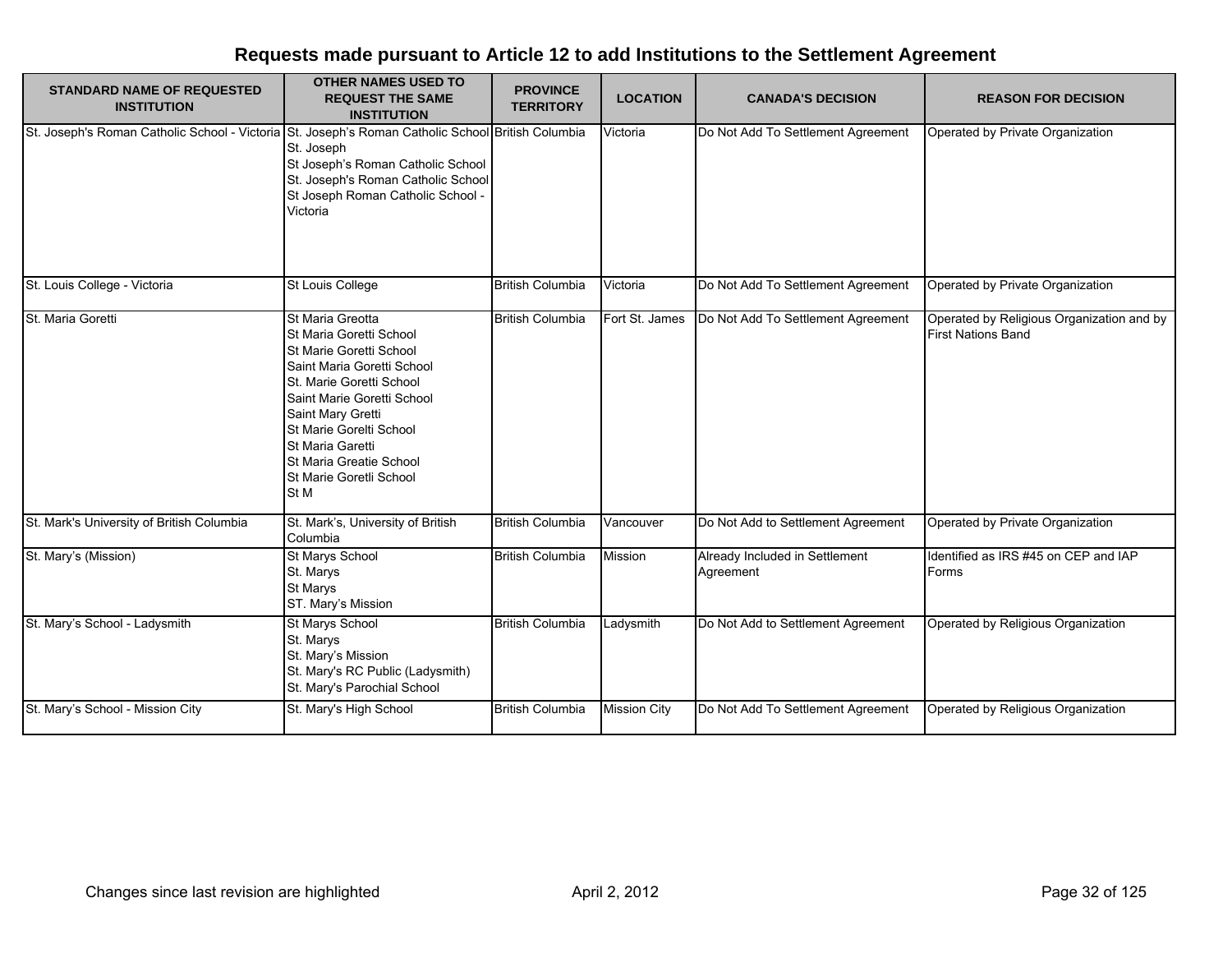| <b>STANDARD NAME OF REQUESTED</b><br><b>INSTITUTION</b>                  | <b>OTHER NAMES USED TO</b><br><b>REQUEST THE SAME</b><br><b>INSTITUTION</b>                                                                                                                                                                                                                      | <b>PROVINCE</b><br><b>TERRITORY</b> | <b>LOCATION</b>  | <b>CANADA'S DECISION</b>                    | <b>REASON FOR DECISION</b>                    |
|--------------------------------------------------------------------------|--------------------------------------------------------------------------------------------------------------------------------------------------------------------------------------------------------------------------------------------------------------------------------------------------|-------------------------------------|------------------|---------------------------------------------|-----------------------------------------------|
| St. Mary's - Chilliwack                                                  | St Mary School<br>St Mary's Roman Catholic School<br>St Mary's Catholic School<br>St. Mary's School<br>St Marys Catholic School<br>St. Mary's Catholic School<br>St Mary's Catholic School<br>St. Mary's Catholic School<br>St. Mary's<br>Saint Marys schoo<br>St Mary's Day School<br>St. Marys | <b>British Columbia</b>             | Chilliwack       | Do Not Add to Settlement Agreement          | Insufficient Information                      |
| St. Mary's - Hazelton                                                    | St Mary's Immaculate<br>Saint Mary's School<br>St. Mary<br>St. Mary's Elementary School<br>St. Mary's Parochial School<br>New Hazelton (St. Mary's)<br>Hazelton Joint R.C. School                                                                                                                | <b>British Columbia</b>             | Hazelton         | Do Not Add to Settlement Agreement          | Day School                                    |
| St. Mary's Catholic School - Prince George                               | St Mary's Catholic School<br>St Mary's                                                                                                                                                                                                                                                           | <b>British Columbia</b>             | Prince George    | Do Not Add to Settlement Agreement          | Operated by Religious Organization            |
| St. Mary's Convent - Duck Lake                                           | St. Mary's Convent                                                                                                                                                                                                                                                                               | <b>British Columbia</b>             | Duck Lake        | Do Not Add to Settlement Agreement          | Insufficient Information                      |
| St. Michael's (Alert Bay Girls' Home, Alert Bay Alert Bay<br>Boys' Home) | Alert Bay Residential School<br>St. Michael's<br>St. Michaels                                                                                                                                                                                                                                    | <b>British Columbia</b>             | Alert Bay        | Already Included in Settlement<br>Agreement | Identified as IRS #46 on CEP and IAP<br>Forms |
| St. Michaels Residential School Preventorium St. Michael's Preventorium  |                                                                                                                                                                                                                                                                                                  | <b>British Columbia</b>             | <b>Alert Bay</b> | Do Not Add to Settlement Agreement          | Sanatorium                                    |
| St. New Euphrasia (Good Shepherd)                                        | St New Euphrasia (Good Shepherd) British Columbia<br>St Euphrasia<br>St. New Euphrasia (Good shepherd<br>Convent)                                                                                                                                                                                |                                     | Vancouver        | Do Not Add to Settlement Agreement          | Operated by Religious Organization            |
| St. Patrick's School                                                     | St Patrick's Catholic School<br>St Patrick's School<br>St.Patrick's School<br>St. Patrick's Catholic School<br>St. Patrick's Catholic School                                                                                                                                                     | <b>British Columbia</b>             | Victoria         | Do Not Add to Settlement Agreement          | Operated by Private Organization              |
| St. Patrick's Catholic School                                            | St. Patrick's Catholic School                                                                                                                                                                                                                                                                    | <b>British Columbia</b>             | Maple Ridge      | Do Not Add to Settlement Agreement          | Operated by Private Organization              |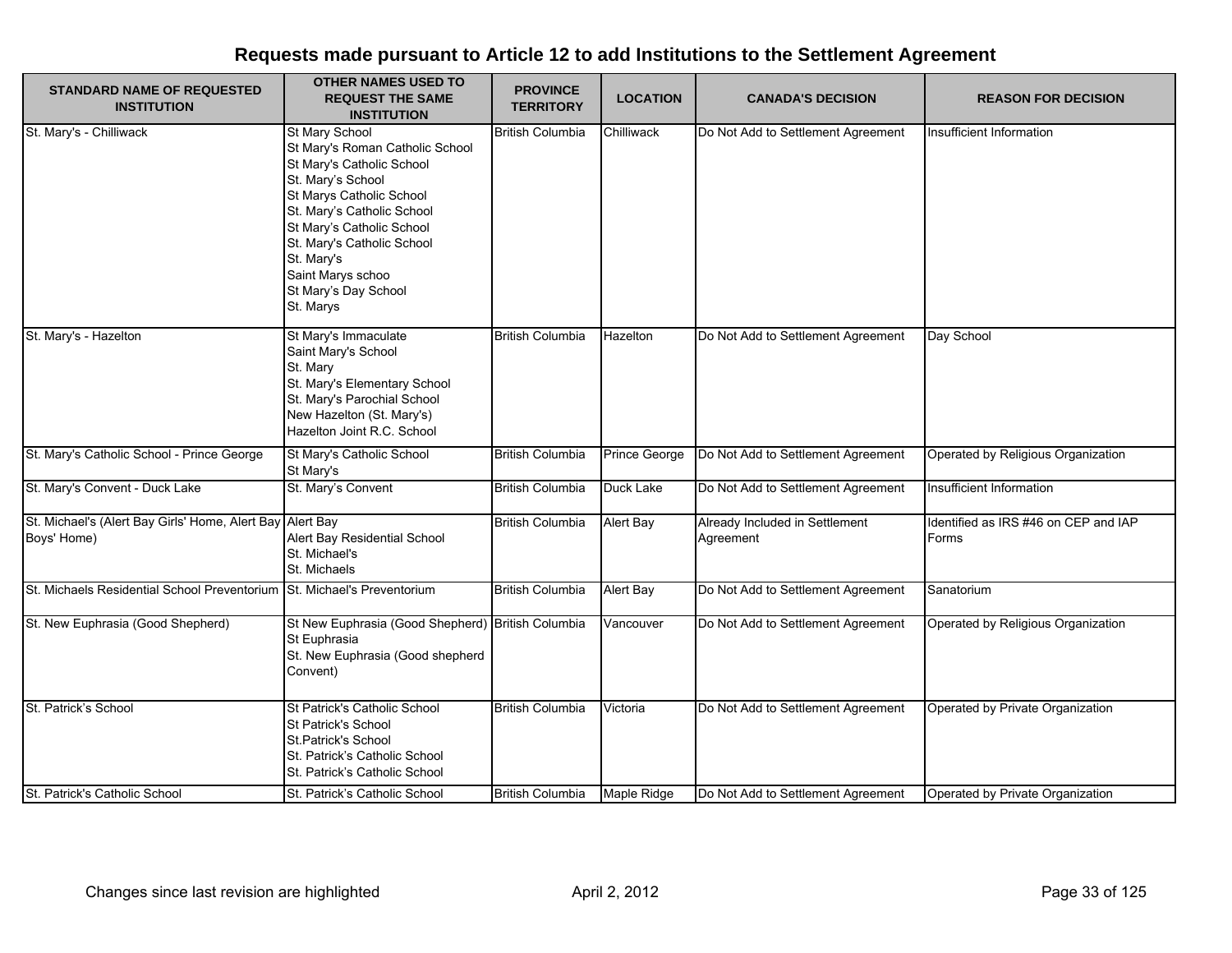| <b>STANDARD NAME OF REQUESTED</b><br><b>INSTITUTION</b> | <b>OTHER NAMES USED TO</b><br><b>REQUEST THE SAME</b><br><b>INSTITUTION</b>                                                                               | <b>PROVINCE</b><br><b>TERRITORY</b> | <b>LOCATION</b>      | <b>CANADA'S DECISION</b>           | <b>REASON FOR DECISION</b>         |
|---------------------------------------------------------|-----------------------------------------------------------------------------------------------------------------------------------------------------------|-------------------------------------|----------------------|------------------------------------|------------------------------------|
| St. Paul's Indian Day School                            | Saint Paul's<br>St. Paul's Indian Day School<br>St. Paul's Day School<br>St. Paul's (Squamish, North<br>Vancouver)                                        | <b>British Columbia</b>             | North<br>Vancouver   | Do Not Add to Settlement Agreement | Day School                         |
| St. Paul's Hospital                                     | St. Paul's Hospital                                                                                                                                       | <b>British Columbia</b>             | Vancouver            | Do Not Add To Settlement Agreement | Hospital                           |
| St. Peter's                                             | St Peter's                                                                                                                                                | <b>British Columbia</b>             | New<br>Westminster   | Do Not Add to Settlement Agreement | Operated by Religious Organization |
| St. Thomas Aquinas                                      | St Thomas Aquinas High School<br>St Thomas Aquinas                                                                                                        | <b>British Columbia</b>             | North<br>Vancouver   | Do Not Add to Settlement Agreement | Operated by Religious Organization |
| Sugar Cane Day School                                   | Sugar Cane Day School                                                                                                                                     | <b>British Columbia</b>             | <b>Williams Lake</b> | Do Not Add To Settlement Agreement | Day School                         |
| <b>Tache Day School</b>                                 | Day School Tache<br>Tache Day School                                                                                                                      | <b>British Columbia</b>             | Grouard              | Do Not Add To Settlement Agreement | Day School                         |
| Tak'la Indian Day School                                | Takl'a Indian Day School<br>Tak'la Indian Day School                                                                                                      | <b>British Columbia</b>             | Tak'la Landing       | Do Not Add To Settlement Agreement | Day School                         |
| <b>Templeton High School</b>                            | Templeton High School<br>Templeton High School<br><b>Templeton Secondary School</b><br>(Templeton High School)                                            | <b>British Columbia</b>             | Vancouver            | Do Not Add To Settlement Agreement | <b>Provincially Operated</b>       |
| Terrace Residential School                              | School in Terrace                                                                                                                                         | <b>British Columbia</b>             | Terrace              | Do Not Add To Settlement Agreement | Insufficient Information           |
| <b>Thetis Island School</b>                             | <b>Thetis Island School</b><br>Kanaka Thetis School                                                                                                       | <b>British Columbia</b>             | Thetis Island        | Do Not Add To Settlement Agreement | <b>Provincially Operated</b>       |
| Thunderbird Elementary School                           | Thunderbird Elementary School                                                                                                                             | <b>British Columbia</b>             | Vancouver            | Do Not Add To Settlement Agreement | <b>Provincially Operated</b>       |
| <b>Tsartlip Indian Day School</b>                       | <b>Tsartlip Day School</b><br><b>Psartlip School</b><br>Tsartlip Indian Day School<br>Psartilp School<br><b>Tsartlip School</b><br>Tsartlip Indian School | <b>British Columbia</b>             | Victoria             | Do Not Add To Settlement Agreement | Day School                         |
| Turner Island Day School                                | Turner Island School<br>Turner Island Day School                                                                                                          | <b>British Columbia</b>             | Turner Island        | Do Not Add To Settlement Agreement | Day School                         |
| Ucluelet Indian Day School                              | Ucluelet Indian day school<br><b>Ucluelet First Nation</b>                                                                                                | <b>British Columbia</b>             | <b>Ucluelet</b>      | Do Not Add To Settlement Agreement | Day School                         |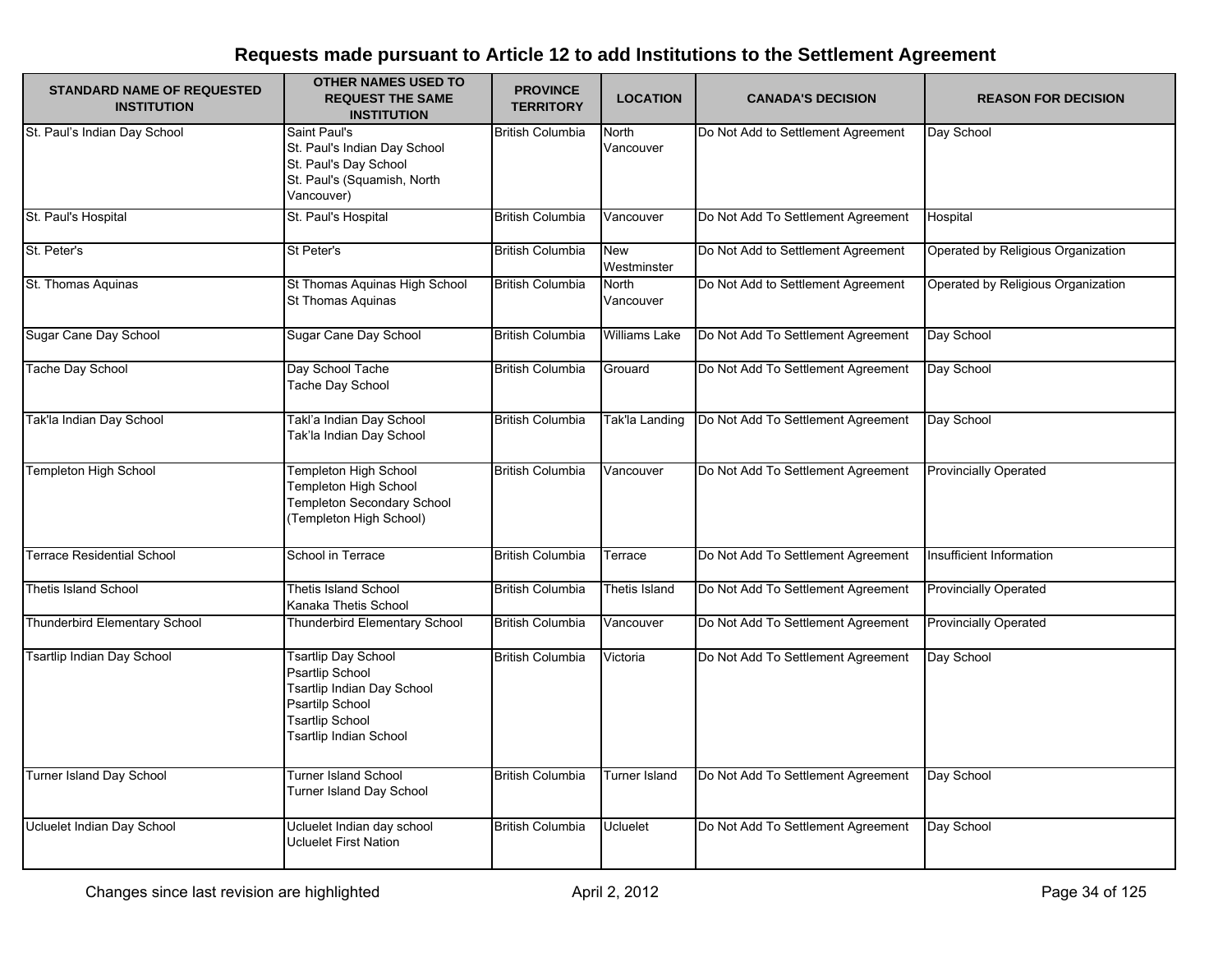| <b>STANDARD NAME OF REQUESTED</b><br><b>INSTITUTION</b> | <b>OTHER NAMES USED TO</b><br><b>REQUEST THE SAME</b><br><b>INSTITUTION</b>                                                                                                                                                                                                     | <b>PROVINCE</b><br><b>TERRITORY</b> | <b>LOCATION</b>      | <b>CANADA'S DECISION</b>           | <b>REASON FOR DECISION</b>         |
|---------------------------------------------------------|---------------------------------------------------------------------------------------------------------------------------------------------------------------------------------------------------------------------------------------------------------------------------------|-------------------------------------|----------------------|------------------------------------|------------------------------------|
| <b>Ucluelet Secondary School</b>                        |                                                                                                                                                                                                                                                                                 | <b>British Columbia</b>             | <b>Ucluelet</b>      | Do Not Add To Settlement Agreement | <b>Provincially Operated</b>       |
| United Church Residence for Boys - Prince<br>Rupert     | Prince Rupert Residential School<br>Prince Rupert Residential/Hostel<br>United Church Residence<br>School in Prince Rupert<br>United Church Boy's Residence<br>United Church Boys Residence<br>United Church Residential School<br>for Boys<br>United Church Residence for Boys | <b>British Columbia</b>             | <b>Prince Rupert</b> | Do Not Add To Settlement Agreement | Operated by Religious Organization |
| Upper Pine School                                       | <b>Upper Pine School</b>                                                                                                                                                                                                                                                        | <b>British Columbia</b>             | Fort St. John        | Do Not Add To Settlement Agreement | Day School                         |
| <b>Upper Sumas Elementary School</b>                    | Upper Sumas Elementary School,                                                                                                                                                                                                                                                  | <b>British Columbia</b>             | <b>Upper Sumas</b>   | Do Not Add To Settlement Agreement | <b>Provincially Operated</b>       |
| Valley View High School                                 | Vally View High School                                                                                                                                                                                                                                                          | <b>British Columbia</b>             | Kamloops             | Do Not Add To Settlement Agreement | <b>Provincially Operated</b>       |
| Vancouver College                                       |                                                                                                                                                                                                                                                                                 | <b>British Columbia</b>             | Vancouver            | Do Not Add To Settlement Agreement | Operated by Religious Organization |
| Vancouver Technical High School                         | Vancouver Technical High School<br>Vancouver Tech<br>Vancouver Tech. Senior Secondary<br>School<br>Vancouver Technical School<br>Vancouver Technical<br>Vancouver Technical Secondary<br>School<br>Van Tech                                                                     | <b>British Columbia</b>             | Vancouver            | Do Not Add To Settlement Agreement | <b>Provincially Operated</b>       |
| Vancouver Vocational                                    | Vancouver Technical High School                                                                                                                                                                                                                                                 | <b>British Columbia</b>             | Vancouver            | Do Not Add To Settlement Agreement | <b>Provincially Operated</b>       |
| Vernon Prepatory School                                 | Vernon Prepatory School                                                                                                                                                                                                                                                         | <b>British Columbia</b>             | Vernon               | Do Not Add To Settlement Agreement | Operated by Private Organization   |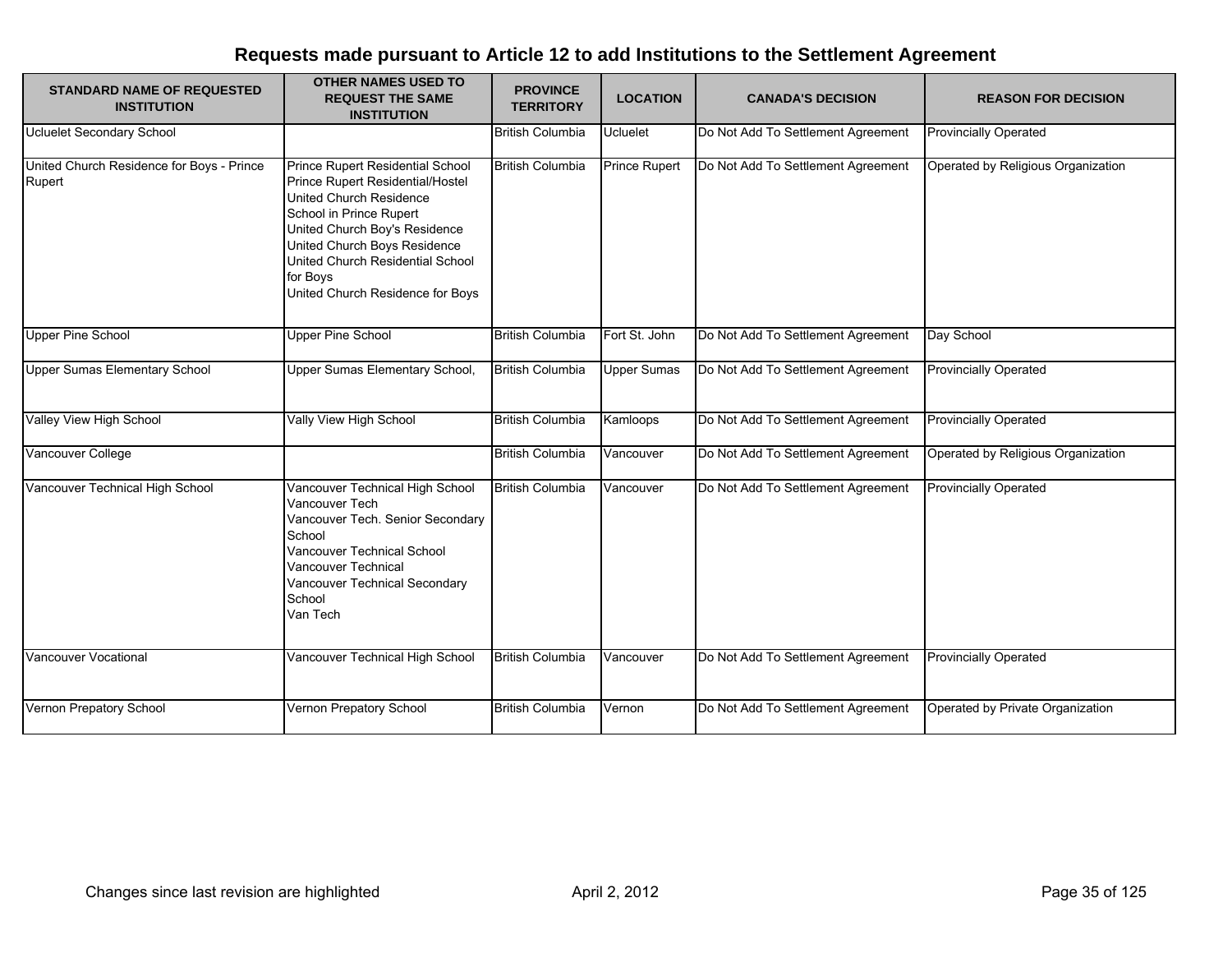| <b>STANDARD NAME OF REQUESTED</b><br><b>INSTITUTION</b> | <b>OTHER NAMES USED TO</b><br><b>REQUEST THE SAME</b><br><b>INSTITUTION</b>                                                                                                                                      | <b>PROVINCE</b><br><b>TERRITORY</b> | <b>LOCATION</b>           | <b>CANADA'S DECISION</b>           | <b>REASON FOR DECISION</b>   |
|---------------------------------------------------------|------------------------------------------------------------------------------------------------------------------------------------------------------------------------------------------------------------------|-------------------------------------|---------------------------|------------------------------------|------------------------------|
| Victoria Girls' Group Home and Boys' Group<br>Home      | <b>Boys Group Home</b><br>Girls Group Home<br>Group Home in Victoria<br>Victoria Girls Group Home<br>Victoria Girls' Group Home and<br>Boys' Group Home<br>Victoria Boys Group Home<br>Victoria Girls Group Home | <b>British Columbia</b>             | Victoria                  | Do Not Add To Settlement Agreement | Home Placement               |
| <b>West Whalley</b>                                     | <b>West Whalley</b><br><b>Whalley High School</b>                                                                                                                                                                | <b>British Columbia</b>             | Vancouver                 | Do Not Add To Settlement Agreement | <b>Provincially Operated</b> |
| <b>Westwind Academy</b>                                 | <b>Westwind Academy</b>                                                                                                                                                                                          | <b>British Columbia</b>             | Unknown                   | Do Not Add To Settlement Agreement | Insufficient Information     |
| White Rock Junior High                                  | White Rock Junior High<br>Sheimihoo School                                                                                                                                                                       | <b>British Columbia</b>             | <b>White Rock</b>         | Do Not Add To Settlement Agreement | <b>Provincially Operated</b> |
| Wiekanish School                                        | Wiekanish<br>Wiekennish Elementary<br><b>Wickaninnish Elementary</b><br>Wickaninnish Community School                                                                                                            | <b>British Columbia</b>             | Tofino                    | Do Not Add To Settlement Agreement | <b>Provincially Operated</b> |
| William Beagle                                          | <b>William Beagle</b>                                                                                                                                                                                            | <b>British Columbia</b>             | Surrey                    | Do Not Add To Settlement Agreement | <b>Provincially Operated</b> |
| Williams Lake Elementary School                         | Williams Lake Elementary School                                                                                                                                                                                  | <b>British Columbia</b>             | <b>Williams Lake</b>      | Do Not Add To Settlement Agreement | <b>Provincially Operated</b> |
| Williams Lake Jr. Secondary                             | Williams Lake Junior Senior High<br>School                                                                                                                                                                       | <b>British Columbia</b>             | <b>Williams Lake</b>      | Do Not Add To Settlement Agreement | <b>Provincially Operated</b> |
| Willington School for Girls                             | Willington School for Girls                                                                                                                                                                                      | <b>British Columbia</b>             | Burnaby                   | Do Not Add To Settlement Agreement | <b>Provincially Operated</b> |
| <b>Woodlands Residential School</b>                     | Woodland Residential School<br><b>Woodlands School</b><br>Woodlands Residential School                                                                                                                           | <b>British Columbia</b>             | <b>New</b><br>Westminster | Do Not Add To Settlement Agreement | <b>Provincially Operated</b> |
| Coast Girls' High School                                | Coast Girls High School                                                                                                                                                                                          | Kenya                               | Mombasa                   | Do Not Add To Settlement Agreement | Not In Canada                |
| <b>Alternate Class</b>                                  | <b>Alternate Class</b>                                                                                                                                                                                           | Manitoba                            | Thompson                  | Do Not Add To Settlement Agreement | Insufficient Information     |
| Anglican Church School - Lake St. Martin                | Lake St. Martin Day School<br>Lake St. Martin Indian Day School<br>No. 522                                                                                                                                       | Manitoba                            | Lake St. Martin           | Do Not Add To Settlement Agreement | Day School/Band Operated     |
| Anglican School                                         | Anglican School                                                                                                                                                                                                  | Manitoba                            | The Pas                   | Do Not Add To Settlement Agreement | Insufficient Information     |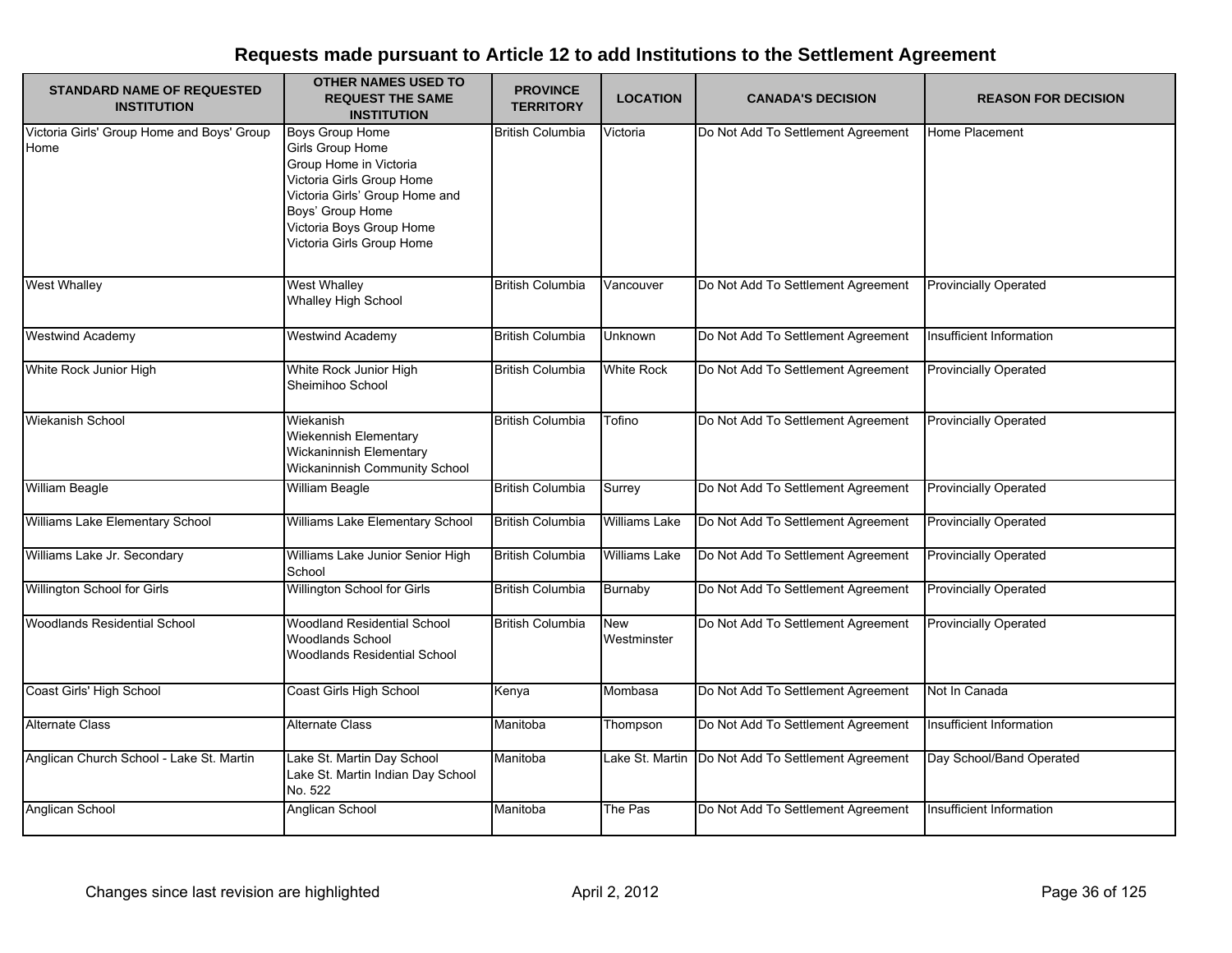| <b>STANDARD NAME OF REQUESTED</b><br><b>INSTITUTION</b>               | <b>OTHER NAMES USED TO</b><br><b>REQUEST THE SAME</b><br><b>INSTITUTION</b>                                                                                                                                                                                                                            | <b>PROVINCE</b><br><b>TERRITORY</b> | <b>LOCATION</b>                         | <b>CANADA'S DECISION</b>                    | <b>REASON FOR DECISION</b>                                                |
|-----------------------------------------------------------------------|--------------------------------------------------------------------------------------------------------------------------------------------------------------------------------------------------------------------------------------------------------------------------------------------------------|-------------------------------------|-----------------------------------------|---------------------------------------------|---------------------------------------------------------------------------|
| Argyle High School                                                    | Argyle High<br>Argyle High School                                                                                                                                                                                                                                                                      | Manitoba                            | Winnipeg                                | Do Not Add To Settlement Agreement          | <b>Provincially Operated</b>                                              |
| Assiniboia                                                            | Assiniboia                                                                                                                                                                                                                                                                                             | Manitoba                            | <b>Brandon</b>                          | Do Not Add To Settlement Agreement          | Insufficient Information                                                  |
| Assiniboine Academy Residence                                         | Assiniboine Academy Residence<br>Assiniboia Academy Residence<br>Assiniboia Residence Complex<br>Native Student Accomodation                                                                                                                                                                           | Manitoba                            | Winnipeg                                | Already Included in Settlement<br>Agreement | Identified as IRS #89 on CEP and IAP<br>Forms                             |
| <b>Balmoral Hall School</b>                                           | <b>Balmoral Hall School</b>                                                                                                                                                                                                                                                                            | Manitoba                            | Winnipeg                                | Do Not Add To Settlement Agreement          | Operated by Religious<br>Organization/Operated by Private<br>Organization |
| <b>Barrows Junction Day School</b>                                    | <b>Barrows Day School</b>                                                                                                                                                                                                                                                                              | Manitoba                            | <b>Barrows</b><br>Junction<br>(Barrows) | Do Not Add To Settlement Agreement          | Day School/Provincially Operated                                          |
| Berens River Roman Catholic Day School                                | Berens River Day School<br><b>Berens River</b>                                                                                                                                                                                                                                                         | Manitoba                            | <b>Berens River</b>                     | Do Not Add To Settlement Agreement          | Day School                                                                |
| Berens River Roman Catholic Mission School<br>(Our Lady Of The Snows) | Roman Catholic Mission School<br>Lady Of The Snow<br>Roman Catholic Mission School<br>Lady of the Snow<br>Berens River Mission School Our<br>Lady Of The Snows<br>Our Lady Of The Snow School<br>R C Mission<br>Lady Of The Snows Roman Catholic<br>School (Mission)<br><b>Berans School</b><br>Our La | Manitoba                            | <b>Berens River</b>                     | Do Not Add To Settlement Agreement          | Operated by Religious Organization                                        |
| Bernier School (St. Ambroise School)                                  | Bernié School St Ambroise<br><b>Bernier School</b><br>Bernier S.D. 718<br>Bernier School S.D. 718<br>St. Ambroise School<br>St Ambroise<br>St Ambroise Bernier<br>St Ambroise-Bernier S.D. 718                                                                                                         | Manitoba                            | St. Ambroise                            | Do Not Add To Settlement Agreement          | Insufficient Information                                                  |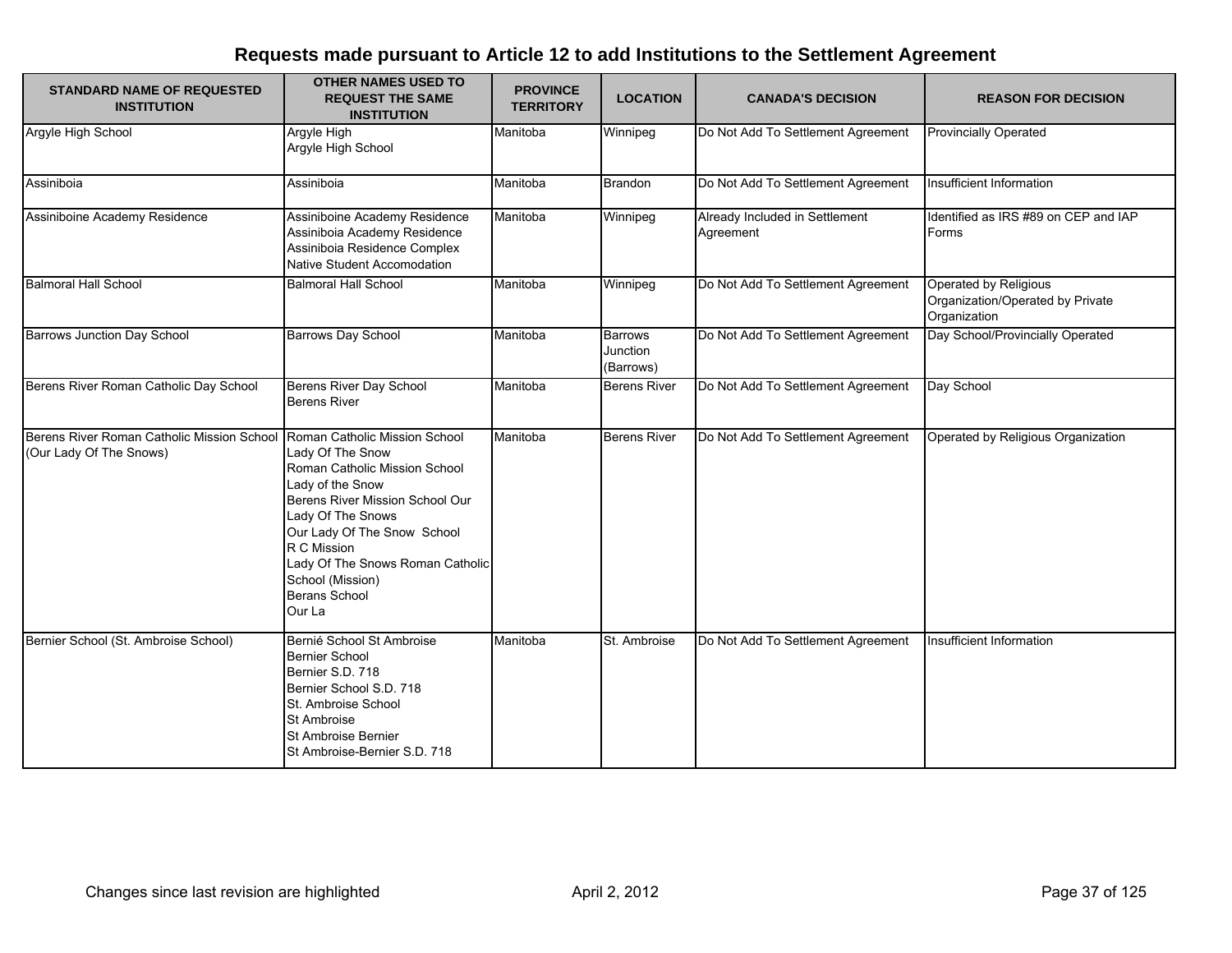| <b>STANDARD NAME OF REQUESTED</b><br><b>INSTITUTION</b> | <b>OTHER NAMES USED TO</b><br><b>REQUEST THE SAME</b><br><b>INSTITUTION</b>                                                                                                                                     | <b>PROVINCE</b><br><b>TERRITORY</b> | <b>LOCATION</b>    | <b>CANADA'S DECISION</b>                    | <b>REASON FOR DECISION</b>                    |
|---------------------------------------------------------|-----------------------------------------------------------------------------------------------------------------------------------------------------------------------------------------------------------------|-------------------------------------|--------------------|---------------------------------------------|-----------------------------------------------|
| <b>Big Eddy Day School</b>                              | <b>Big Eddy School</b><br><b>Big Eddy Day School</b><br><b>Bigedey School</b><br>Big Eddy Day Schoo<br>Indian day school on Bigeddy<br>Reserve<br>The Pas Indian Big Eddie Day<br>School                        | Manitoba                            | The Pas            | Do Not Add To Settlement Agreement          | Day School                                    |
| <b>Birch River Reserve</b>                              | <b>Birch River Reserve</b>                                                                                                                                                                                      | Manitoba                            | <b>Birch River</b> | Do Not Add To Settlement Agreement          | <b>Provincially Operated</b>                  |
| <b>Birtle</b>                                           | <b>Bintle</b>                                                                                                                                                                                                   | Manitoba                            | <b>Birtle</b>      | Already Included in Settlement<br>Agreement | Identified as IRS #90 on CEP and IAP<br>Forms |
| <b>Bloodvein River School</b>                           | <b>Bloodvein River School</b>                                                                                                                                                                                   | Manitoba                            | Bloodvein          | Do Not Add To Settlement Agreement          | Day School                                    |
| <b>Brandon</b>                                          | Brandon Indian Residential School                                                                                                                                                                               | Manitoba                            | Brandon            | Already Included in Settlement<br>Agreement | Identified as IRS #91 on CEP and IAP<br>Forms |
| Brandon Assiniboine Hospital                            | Brandon Assiniboine Hospital                                                                                                                                                                                    | Manitoba                            | <b>Brandon</b>     | Do Not Add To Settlement Agreement          | Hospital                                      |
| Brandon Industrial Agricultural Centre                  | Brandon Agricultural and<br>Homemaking School<br>Brandon Agricultural School<br><b>Agricultural Extension Centre</b>                                                                                            | Manitoba                            | <b>Brandon</b>     | Do Not Add To Settlement Agreement          | <b>Provincially Operated</b>                  |
| Brandon Tuberculosis Sanatorium                         | Brandon TB Sanitorium<br>Brandon Tuberculosis Sanatorium                                                                                                                                                        | Manitoba                            | <b>Brandon</b>     | Do Not Add To Settlement Agreement          | Non-Educational Institution                   |
| Brochet School (F.C.I.)                                 | Brochet (F.C.I)<br><b>Brochet School</b>                                                                                                                                                                        | Manitoba                            | <b>Brochet</b>     | Do Not Add To Settlement Agreement          | <b>Provincially Operated</b>                  |
| <b>Brookland Junior High</b>                            | <b>Brookland Junior High</b><br><b>Brooklands Elementary School</b>                                                                                                                                             | Manitoba                            | Winnipeg           | Do Not Add To Settlement Agreement          | <b>Provincially Operated</b>                  |
| <b>Burntwood Elementary School</b>                      | <b>Burntwood Elementary School</b>                                                                                                                                                                              | Manitoba                            | Thompson           | Do Not Add To Settlement Agreement          | <b>Provincially Operated</b>                  |
| <b>Cayer Convent School</b>                             | Cayer School                                                                                                                                                                                                    | Manitoba                            | Cayer              | Do Not Add To Settlement Agreement          | Operated by Religious Organization            |
| Charlebois Catholic Residence                           | Charlebois Catholic Residence<br><b>Charlesbois Residence</b><br>Charlebois<br><b>Chelebois Residence</b><br>Charlebois Residence<br>Charlebois Catholic Residential<br>School<br>Charlebois Residential School | Manitoba                            | The Pas            | Do Not Add To Settlement Agreement          | Operated by Religious Organization            |
| Charleswood Collegiate                                  | Charleswood Collegiate<br>Charleswood School                                                                                                                                                                    | Manitoba                            | Winnipeg           | Do Not Add To Settlement Agreement          | <b>Provincially Operated</b>                  |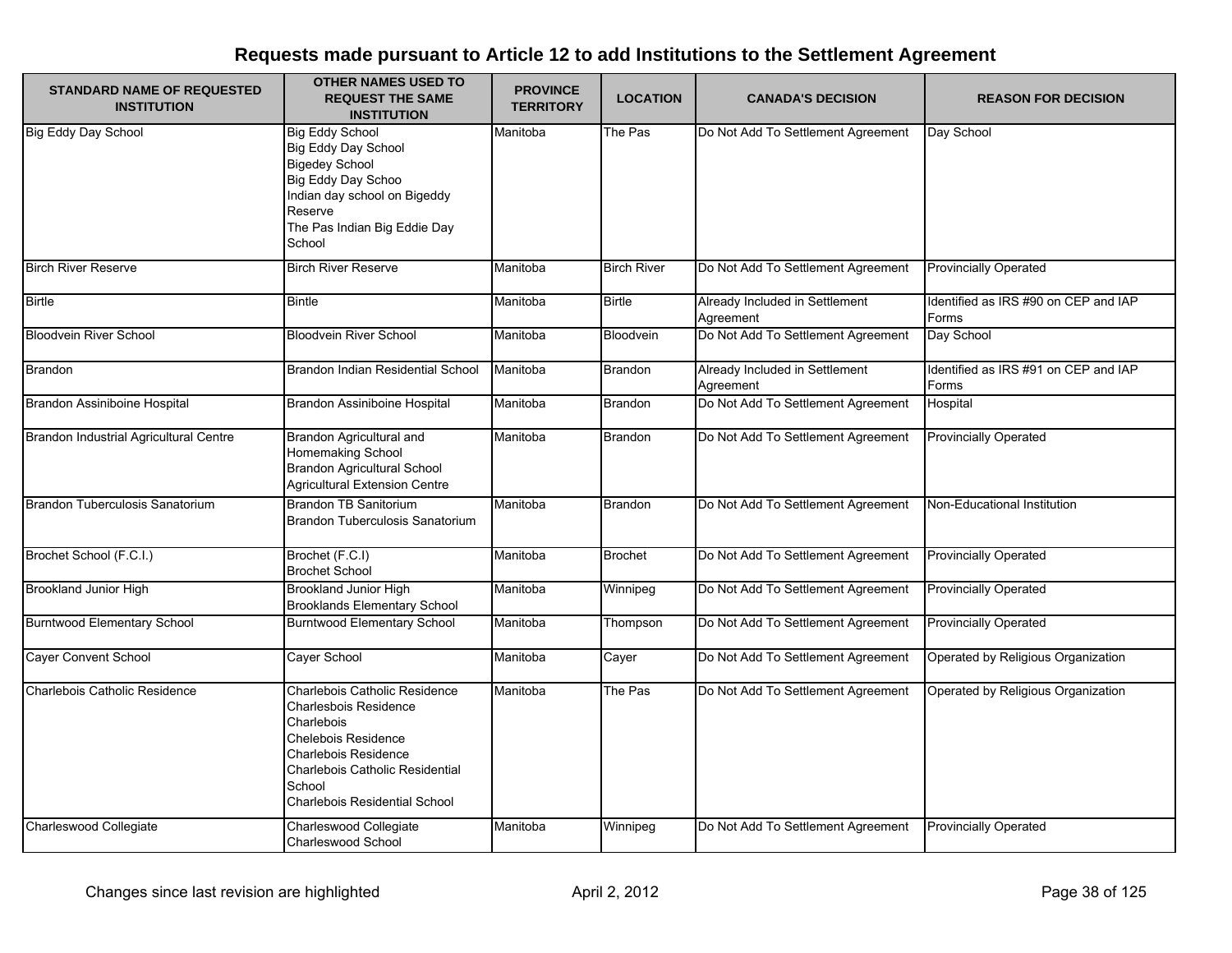| <b>STANDARD NAME OF REQUESTED</b><br><b>INSTITUTION</b> | <b>OTHER NAMES USED TO</b><br><b>REQUEST THE SAME</b><br><b>INSTITUTION</b>                                                                                                                                                                                                                                       | <b>PROVINCE</b><br><b>TERRITORY</b> | <b>LOCATION</b>      | <b>CANADA'S DECISION</b>                    | <b>REASON FOR DECISION</b>                       |
|---------------------------------------------------------|-------------------------------------------------------------------------------------------------------------------------------------------------------------------------------------------------------------------------------------------------------------------------------------------------------------------|-------------------------------------|----------------------|---------------------------------------------|--------------------------------------------------|
| Children of the Earth School                            | Children of the Earth School<br>Aboriginal High School                                                                                                                                                                                                                                                            | Manitoba                            | Winnipeg             | Do Not Add To Settlement Agreement          | <b>Provincially Operated</b>                     |
| Christ The King School - Camperville Day<br>School      | Camperville School<br>Christ the King Mission School<br>Christ the King School<br>Camperville School/Christ The King<br>School<br>Christ of Kings Day School<br>Christ King Day School<br>Christ The King School<br>(Christ the Lord) Camperville<br>Residential & Day School (Mission<br>Sch                     | Manitoba                            | Camperville          | Do Not Add To Settlement Agreement          | Day School                                       |
| <b>Churchill Vocational Centre</b>                      | <b>Churchill Vocational Centre</b>                                                                                                                                                                                                                                                                                | Manitoba                            | Churchill            | Already Included in Settlement<br>Agreement | Identified as IRS #92 on CEP and IAP<br>Forms    |
| Clearwater Lake Sanatorium                              | Clearwater Lake Sanitorium<br>ClearWater Lake Sanitorium                                                                                                                                                                                                                                                          | Manitoba                            | Ninette              | Do Not Add To Settlement Agreement          | Sanatorium                                       |
| Comeau School                                           | Comeau School<br>Comeau Day School                                                                                                                                                                                                                                                                                | Manitoba                            | Ebb and Flow         | Do Not Add To Settlement Agreement          | Operated by Religious Organization               |
| Couvent St. François d'Assise                           | Couvent St Francois d'Assise<br>St Francois Assisis Convent<br>St. Francois Assisis Convent                                                                                                                                                                                                                       | Manitoba                            | Unknown              | Do Not Add To Settlement Agreement          | Insufficient Information                         |
| Cranberry Portage/Frontier Collegiate                   | <b>Cranberry Portage</b><br>Cranberry Portage Frontier<br>Collegiate<br>Cranberry<br>Cranberrry<br>Frontier Collegiate Institute<br>Cranberry Cortage(high-school<br><b>Cranberry Frontier Residential</b><br>School<br>Frontier Collegiate Instution<br>Cranberry School<br>Frontier Collegate Institute<br>Cran | Manitoba                            | Cranberry<br>Portage | Do Not Add To Settlement Agreement          | <b>Provincially Operated</b>                     |
| <b>Crane River School</b>                               | <b>Crane River School</b><br>Crane River Metis School<br>Crane River Reserve School<br>Crane River Métis School                                                                                                                                                                                                   | Manitoba                            | <b>Crane River</b>   | Do Not Add To Settlement Agreement          | Day School                                       |
| Crocus Plains Regional Secondary School                 | <b>Crocus Planes</b><br>crocus plains<br>Crocus Plains Regional Secondary<br>School                                                                                                                                                                                                                               | Manitoba                            | Brandon              | Do Not Add To Settlement Agreement          | Provincially Operated/No Residence<br>Identified |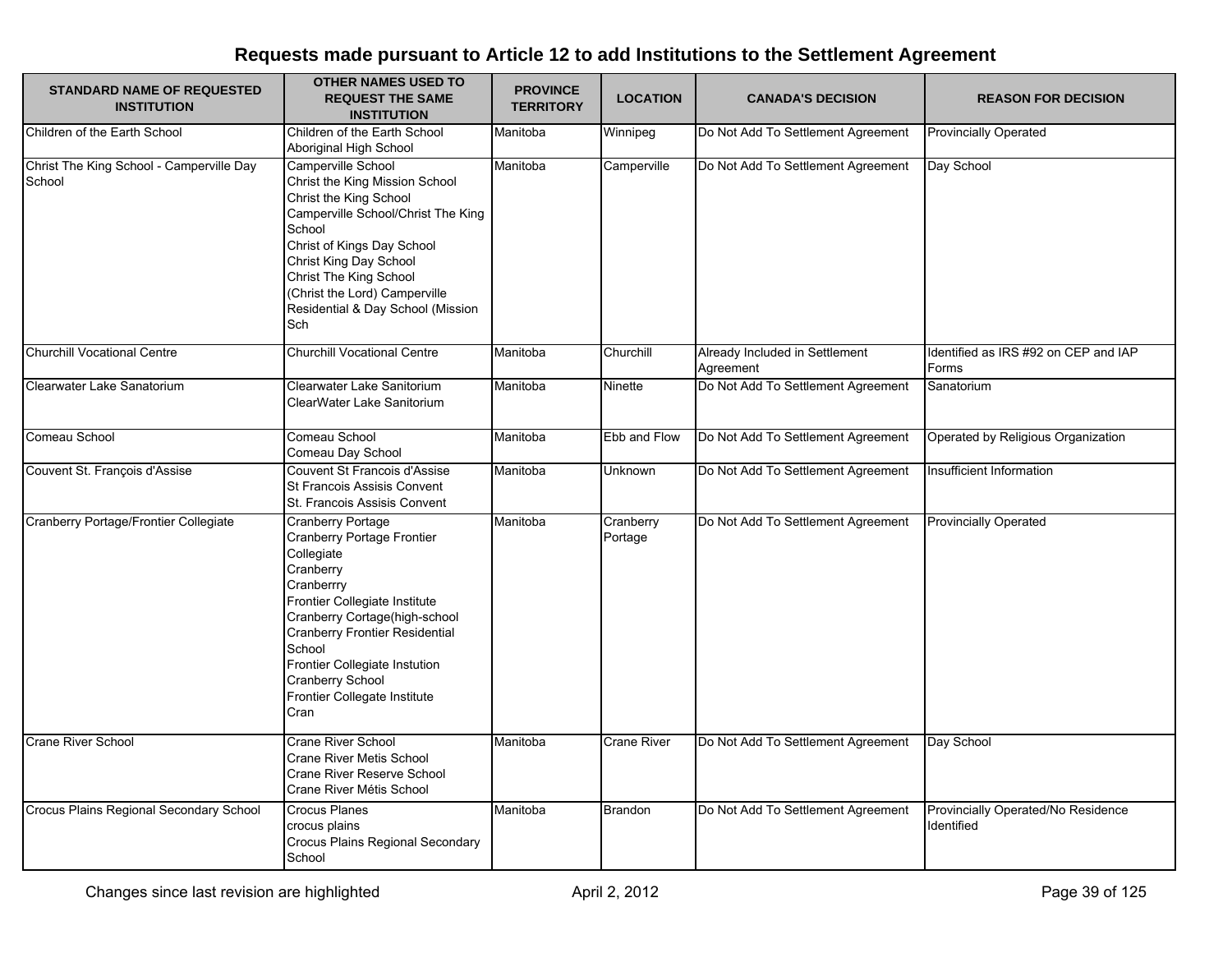| <b>STANDARD NAME OF REQUESTED</b><br><b>INSTITUTION</b>                          | <b>OTHER NAMES USED TO</b><br><b>REQUEST THE SAME</b><br><b>INSTITUTION</b>                                                                                                      | <b>PROVINCE</b><br><b>TERRITORY</b> | <b>LOCATION</b>                                  | <b>CANADA'S DECISION</b>                    | <b>REASON FOR DECISION</b>                       |
|----------------------------------------------------------------------------------|----------------------------------------------------------------------------------------------------------------------------------------------------------------------------------|-------------------------------------|--------------------------------------------------|---------------------------------------------|--------------------------------------------------|
| Cross Lake                                                                       | <b>Cross Lake</b>                                                                                                                                                                | Manitoba                            | Cross Lake                                       | Do Not Add To Settlement Agreement          | Insufficient Information                         |
| Cross Lake (St. Joseph's, Jack River Annex-<br>predecessor to Notre Dame Hostel) |                                                                                                                                                                                  | Manitoba                            | Cross Lake                                       | Already Included in Settlement<br>Agreement | Identified as IRS #93 on CEP and IAP<br>Forms    |
| Cross Lake Junior High School                                                    | Cross Lake Junior High School                                                                                                                                                    | Manitoba                            | Cross Lake                                       | Do Not Add To Settlement Agreement          | Insufficient Information                         |
| Cross Lake United Church School                                                  | Cross Lake Indian Day School                                                                                                                                                     | Manitoba                            | Cross Lake                                       | Do Not Add To Settlement Agreement          | Day School                                       |
| Daniel MacIntyre Public School                                                   | Daniel MacIntyre Public School<br>Daniel McIntyre Collegiate                                                                                                                     | Manitoba                            | Winnipeg                                         | Do Not Add To Settlement Agreement          | <b>Provincially Operated</b>                     |
| Dauphin (McKay)                                                                  | McKay Student Residence<br>Dauphin<br><b>McKay Residence</b><br>Dauphin High School<br>Dauphin McKay Residence                                                                   | Manitoba                            | <b>The</b><br>Pas/Dauphin                        | Already Included in Settlement<br>Agreement | Identified as IRS #94 on CEP and IAP<br>Forms    |
| Dauphin Regional Comprehensive Secondary DRCSS<br>School (DRCSS)                 | Dauphin Regional Comprehensive<br>Secondary School (DRCSS)<br>Dawson Regional Comprehensive<br>Secondary School<br>Dauphin High School<br>Home Placement for DRCSS in<br>Dauphin | Manitoba                            | Dauphin                                          | Do Not Add To Settlement Agreement          | Provincially Operated/No Residence<br>Identified |
| Deerwood Elementary School                                                       | Deerwood Elementary School<br>Deerwood School                                                                                                                                    | Manitoba                            | Thompson                                         | Do Not Add To Settlement Agreement          | <b>Provincially Operated</b>                     |
| Devon Mission Indian Day School                                                  | Indian Day School, possibly Devon<br>Mission                                                                                                                                     | Manitoba                            | The Pas                                          | Do Not Add To Settlement Agreement          | Day School                                       |
| Dog Creek Indian Day School                                                      | Dog Creek Indian Day School                                                                                                                                                      | Manitoba                            | Dog Creek<br>Reserve/Lake<br>Manitoba<br>Reserve | Do Not Add To Settlement Agreement          | Day School                                       |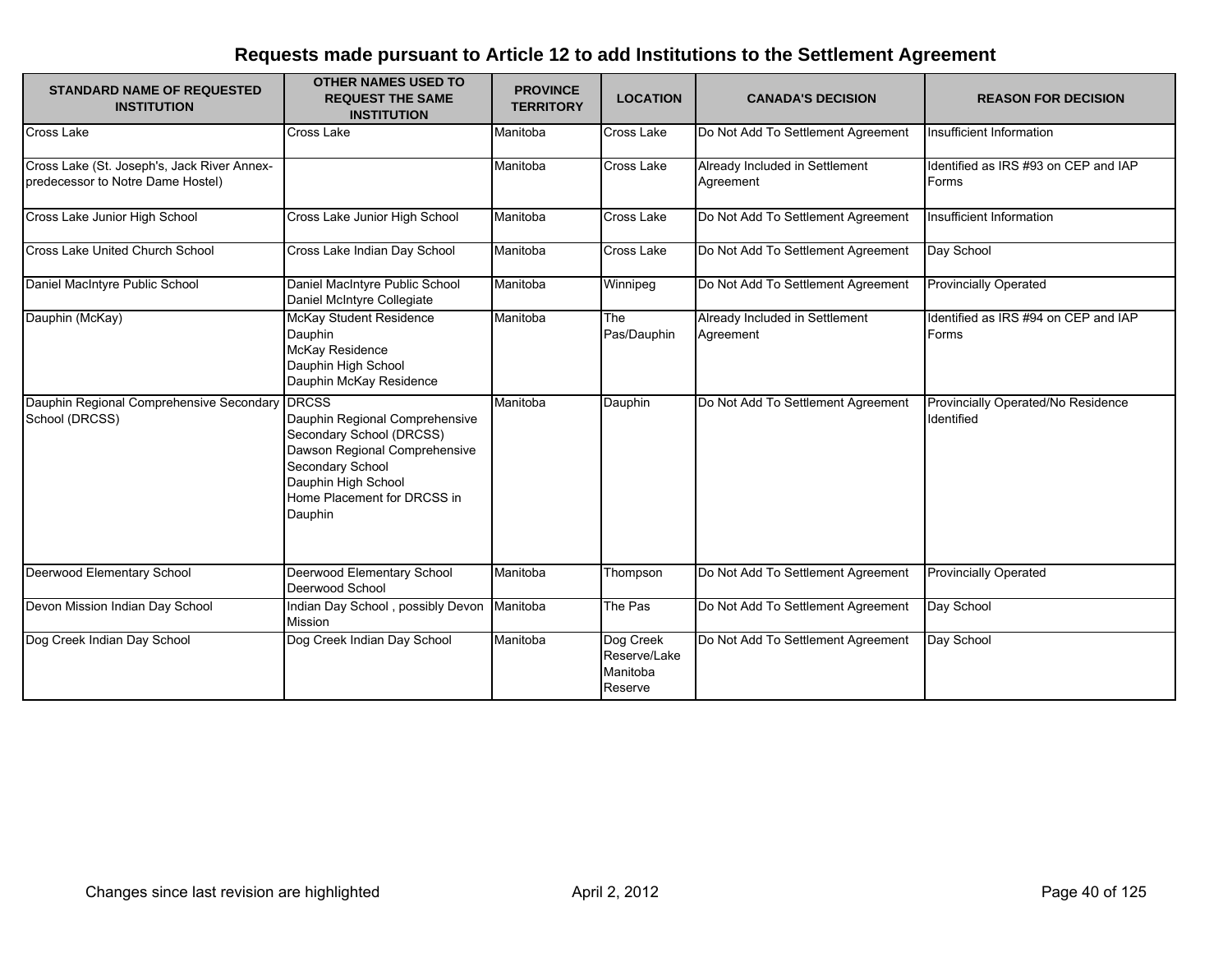| <b>STANDARD NAME OF REQUESTED</b><br><b>INSTITUTION</b> | <b>OTHER NAMES USED TO</b><br><b>REQUEST THE SAME</b><br><b>INSTITUTION</b>                                                                                                                                                                                            | <b>PROVINCE</b><br><b>TERRITORY</b> | <b>LOCATION</b>                 | <b>CANADA'S DECISION</b>                    | <b>REASON FOR DECISION</b>                         |
|---------------------------------------------------------|------------------------------------------------------------------------------------------------------------------------------------------------------------------------------------------------------------------------------------------------------------------------|-------------------------------------|---------------------------------|---------------------------------------------|----------------------------------------------------|
| Duck Bay School                                         | Duck Bay School<br>Duck Bay Residential School<br>Duck Bay<br>Duck Bay Missionary School<br>Duck Bay School<br>Duck Bay - Frontier School Division<br>Duck Bay Special School<br>Pine Creek (Duck Bay Mission<br>School)<br>Duck Bay school<br>Duck Bay Mission School | Manitoba                            | Duck Bay                        | Do Not Add To Settlement Agreement          | Operated by Religious Organization                 |
| Duke of Edinburgh School                                | Duke of Edinburg<br>Duke of Edinburgh School<br>Duke of Edinburgh High School<br>Duke of Edinburgh School<br>Prince of Edinborough<br>The Duke of Edinborough                                                                                                          | Manitoba                            | Fort Churchill                  | Do Not Add To Settlement Agreement          | Day School                                         |
| Duke of Marborough                                      | Duke of Marborough School<br>Duke of Marborough<br>Duke of Malborough School<br>Other School in Churchill (not Duke<br>of Edinburg)<br>Duke of Marlborough School                                                                                                      | Manitoba                            | Churchill                       | Do Not Add To Settlement Agreement          | <b>Provincially Operated</b>                       |
| <b>Dynevor Tuberculosis Hospital</b>                    | Dynevor TB Hospital                                                                                                                                                                                                                                                    | Manitoba                            | <b>Selkirk</b>                  | Do Not Add To Settlement Agreement          | Hospital                                           |
| Ebb and Flow Day School North                           | Ebb and Flow<br>Ebb and Flow Day School North                                                                                                                                                                                                                          | Manitoba                            | Dauphin                         | Do Not Add To Settlement Agreement          | Day School                                         |
| Ebb and Flow Day School South                           | Ebb and Flow<br>Ebb and Flow Day School South                                                                                                                                                                                                                          | Manitoba                            | Dauphin                         | Do Not Add To Settlement Agreement          | Day School                                         |
| École Précieux Sang                                     | Ecole Precieux Sang<br>Precious Blood School                                                                                                                                                                                                                           | Manitoba                            | Winnipeg/St.<br><b>Boniface</b> | Do Not Add To Settlement Agreement          | <b>Provincially Operated</b>                       |
| École Sacré-Coeur School                                | Sacré Coeur Church (Sacred Heart<br>Church)<br>Sacred Heart School<br>École Sacré-Coeur de Winnipeg                                                                                                                                                                    | Manitoba                            | Winnipeg                        | Do Not Add To Settlement Agreement          | Operated by Religious Organization and<br>Province |
| Ecole Sainte-Marie (St. Mary's School)                  |                                                                                                                                                                                                                                                                        | Manitoba                            | Winnipeg                        | Do Not Add To Settlement Agreement          | No Residence Identified                            |
| Elkhorn (Washakada)                                     | Elkhorn                                                                                                                                                                                                                                                                | Manitoba                            | Elkhorn                         | Already Included in Settlement<br>Agreement | Identified as IRS #95 on CEP and IAP<br>Forms      |
| <b>Fairford Band School</b>                             | <b>Fairford Band School</b><br>Stedman's School (Fairford Band<br>School)                                                                                                                                                                                              | Manitoba                            | Fairford                        | Do Not Add To Settlement Agreement          | Operated by First Nations Band                     |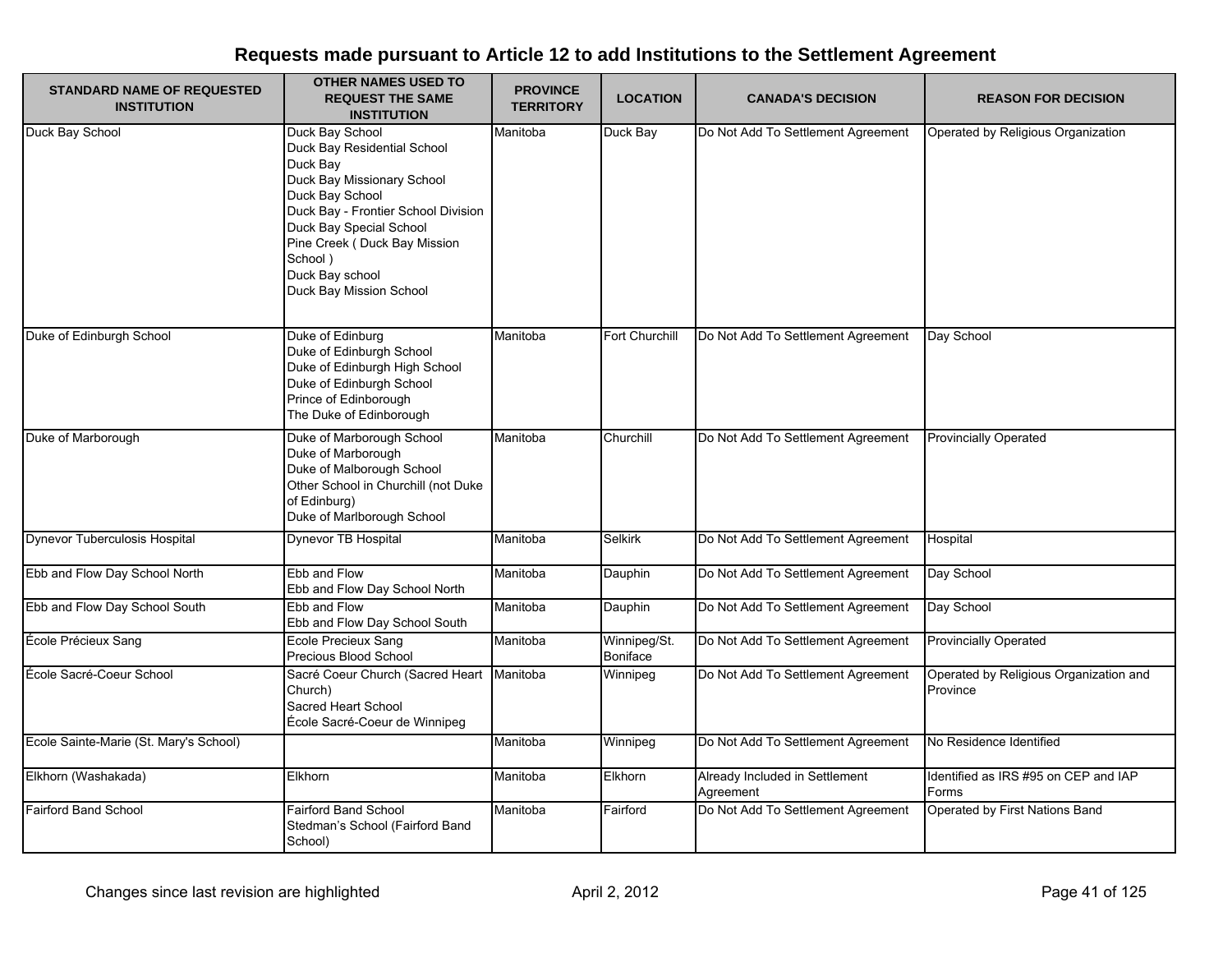| <b>STANDARD NAME OF REQUESTED</b><br><b>INSTITUTION</b>           | <b>OTHER NAMES USED TO</b><br><b>REQUEST THE SAME</b><br><b>INSTITUTION</b>                                                    | <b>PROVINCE</b><br><b>TERRITORY</b> | <b>LOCATION</b>                         | <b>CANADA'S DECISION</b>                    | <b>REASON FOR DECISION</b>                    |
|-------------------------------------------------------------------|--------------------------------------------------------------------------------------------------------------------------------|-------------------------------------|-----------------------------------------|---------------------------------------------|-----------------------------------------------|
| <b>Fisher Branch Collegiate</b>                                   | The Fisher Branch Collegiate                                                                                                   | Manitoba                            | <b>Fisher Branch</b>                    | Do Not Add To Settlement Agreement          | <b>Provincially Operated</b>                  |
| Fort Alexander (Pine Falls)                                       | Fort Alexander IRS<br>Fort Alexander Residential School                                                                        | Manitoba                            | Fort Alexander                          | Already Included in Settlement<br>Agreement | Identified as IRS #96 on CEP and IAP<br>Forms |
| Fort Alexander A.C. Day School                                    | Little Red School House Day School Manitoba<br>Fort Alexander<br>Little Red School House<br>Little Red School House Day School |                                     | Fort Alexander                          | Do Not Add To Settlement Agreement          | Day School                                    |
| Fort Alexander Day School                                         | Fort Alexander Day School<br>Fort Alexander Indain Day School                                                                  | Manitoba                            | Fort Alexander<br>Reserve/Pine<br>Falls | Do Not Add To Settlement Agreement          | Day School                                    |
| Frontier School (Berens River School)                             | Frontier School (Berens River<br>School)<br>Berens River Day School R.C.<br>Berens River Day School U.C.                       | Manitoba                            | <b>Berens River</b>                     | Do Not Add To Settlement Agreement          | Day School                                    |
| <b>Frontier School Division</b>                                   | Frontier School Division Daufin<br>River                                                                                       | Manitoba                            | Gypsumville                             | Do Not Add To Settlement Agreement          | <b>Provincially Operated</b>                  |
| General School                                                    |                                                                                                                                | Manitoba                            | Pukatawagan                             | Do Not Add To Settlement Agreement          | Insufficient Information                      |
| Glenlawn Collegiate Institute                                     | Glenlawn Collegiate                                                                                                            | Manitoba                            | Winnipeg                                | Do Not Add To Settlement Agreement          | <b>Provincially Operated</b>                  |
| Gordon Bell High School                                           | Gordon Bell High School                                                                                                        | Manitoba                            | Winnipeg                                | Do Not Add To Settlement Agreement          | <b>Provincially Operated</b>                  |
| <b>Grand Prairie</b>                                              |                                                                                                                                | Manitoba                            | Portage                                 | Do Not Add To Settlement Agreement          | Insufficient Information                      |
| Grand Rapids Indian Day School                                    | Grand Rapids Indian Day School                                                                                                 | Manitoba                            | <b>Grand Rapids</b>                     | Do Not Add To Settlement Agreement          | Day School                                    |
| <b>Grand Rapids Sunday School</b>                                 |                                                                                                                                | Manitoba                            | <b>Grand Rapids</b>                     | Do Not Add To Settlement Agreement          | No Residence Identified                       |
| <b>Grant Park High School</b>                                     | <b>Grant Park High School</b>                                                                                                  | Manitoba                            | Winnipeg                                | Do Not Add To Settlement Agreement          | <b>Provincially Operated</b>                  |
| Group Home at Grand View                                          | Group Home - Grandview                                                                                                         | Manitoba                            | <b>Grand View</b>                       | Do Not Add To Settlement Agreement          | <b>Foster Care</b>                            |
| Guy (Guy Hill, Clearwater, The Pas, formerly<br>Sturgeon Landing) | <b>Guy Hill</b><br><b>Guy Hill School</b><br>Guy Hill Indian Residential School                                                | Manitoba                            | The Pas                                 | Already Included in Settlement<br>Agreement | Identified as IRS #98 on CEP and IAP<br>Forms |
| <b>Hapnot Collegiate</b>                                          | <b>Hapnot Collegiate</b>                                                                                                       | Manitoba                            | Flin Flon                               | Do Not Add To Settlement Agreement          | <b>Provincially Operated</b>                  |
| <b>Hearne Hall</b>                                                | <b>Hearne Hall</b><br>Hearne Hall School                                                                                       | Manitoba                            | Fort Churchill                          | Do Not Add To Settlement Agreement          | Day School                                    |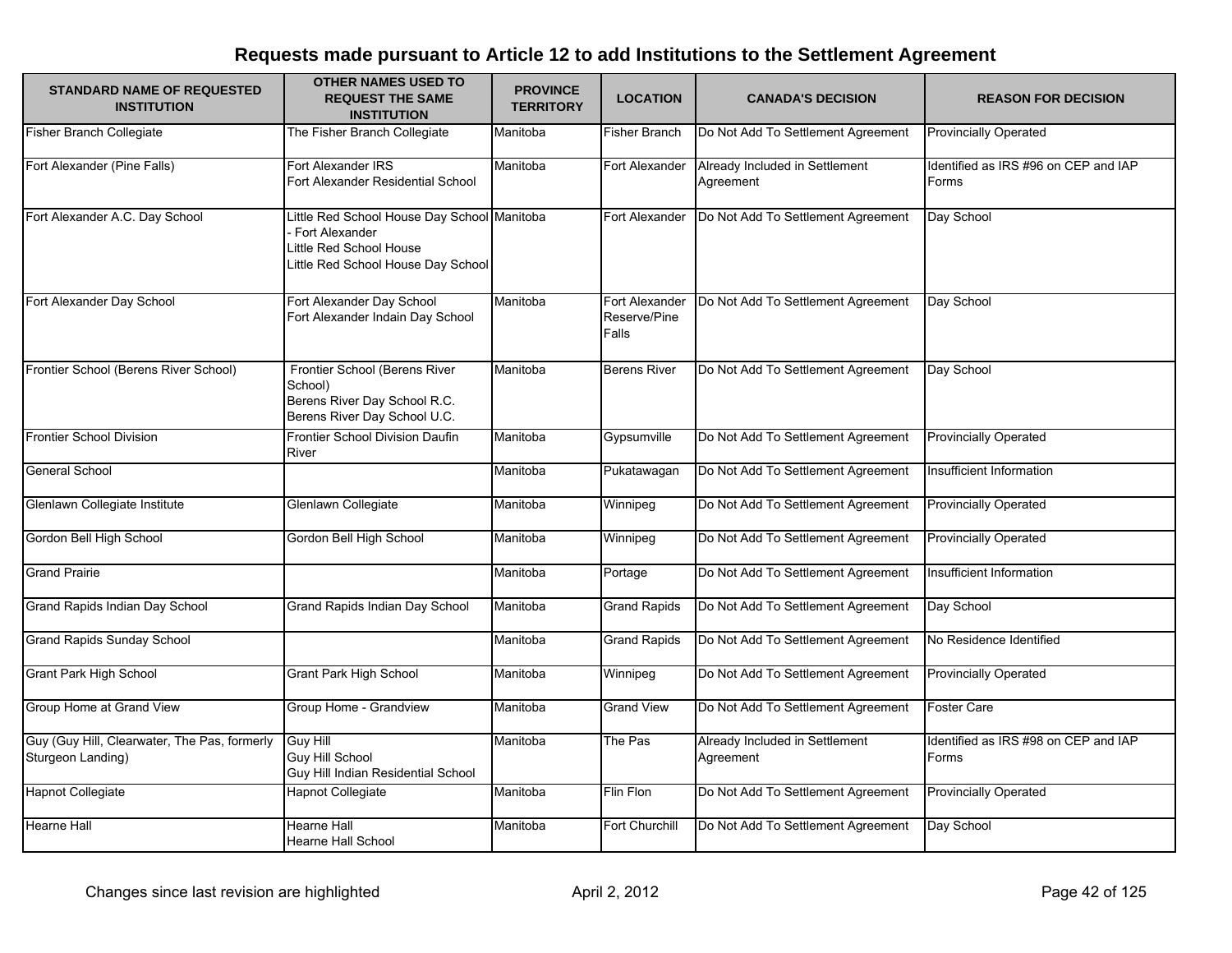| <b>STANDARD NAME OF REQUESTED</b><br><b>INSTITUTION</b> | <b>OTHER NAMES USED TO</b><br><b>REQUEST THE SAME</b><br><b>INSTITUTION</b>                                                                                                                                                             | <b>PROVINCE</b><br><b>TERRITORY</b> | <b>LOCATION</b>                | <b>CANADA'S DECISION</b>           | <b>REASON FOR DECISION</b>         |
|---------------------------------------------------------|-----------------------------------------------------------------------------------------------------------------------------------------------------------------------------------------------------------------------------------------|-------------------------------------|--------------------------------|------------------------------------|------------------------------------|
| <b>Hollow Water School</b>                              | <b>Hollow Water River School</b><br>Hollow Water River A.C.<br>Hollow Water River R.C.<br>Anglican School No. 515<br>Hollow Water Roman Catholic<br>Indian Day School<br>Roman Catholic School No. 552<br>Manitoba Special Metis School | Manitoba                            | <b>Hollow Water</b><br>Reserve | Do Not Add To Settlement Agreement | Day School/Provincially Operated   |
| Home Placement - Cranberry Portage                      |                                                                                                                                                                                                                                         | Manitoba                            | Cranberry<br>Portage           | Do Not Add To Settlement Agreement | Home Placement                     |
| Home Placement - Dauphin (McKay)                        | Home Placement for McKay<br>Home Placement from Mckay<br>Residence (Dauphin)                                                                                                                                                            | Manitoba                            | Dauphin                        | Do Not Add To Settlement Agreement | Home Placement                     |
| Home Placement - Portage La Prairie                     |                                                                                                                                                                                                                                         | Manitoba                            | Portage La<br>Prairie          | Do Not Add To Settlement Agreement | Home Placement                     |
| Home Placement - Winnipeg                               | Home Placement in Winnipeg                                                                                                                                                                                                              | Manitoba                            | Winnipeg                       | Do Not Add To Settlement Agreement | Home Placement                     |
| Indian & Métis Holiness School                          | Indian & Metis Holiness School                                                                                                                                                                                                          | Manitoba                            | Winnipeg                       | Do Not Add To Settlement Agreement | Operated by Private Organization   |
| Indian Springs Day School                               | Indian Springs Day School<br>Indian Springs Day School-Swan<br>Lake                                                                                                                                                                     | Manitoba                            | Swan Lake<br>Reserve           | Do Not Add To Settlement Agreement | Day School                         |
| Jack River Day School                                   | Jack River Elementary School<br><b>Jack River School</b><br>Jack River Roman Catholic<br><b>Residential School</b>                                                                                                                      | Manitoba                            | Norway House                   | Do Not Add To Settlement Agreement | Day School                         |
| Jackhead School                                         | Jackhead School<br>Jack Head School                                                                                                                                                                                                     | Manitoba                            | Jackhead                       | Do Not Add To Settlement Agreement | Day School                         |
| John Pritchard                                          | John Pritchard<br>Lord Kitchener School                                                                                                                                                                                                 | Manitoba                            | Winnipeg                       | Do Not Add To Settlement Agreement | <b>Provincially Operated</b>       |
| Juniorate Collegiate Boarding School                    | Juniorate Collegiate Boarding<br>School<br>Juniorat de la Sainte-Famille                                                                                                                                                                | Manitoba                            | Winnipeg/St.<br>Boniface       | Do Not Add To Settlement Agreement | Operated by Religious Organization |
| Keewatin Community College                              | Keewatin Community College<br>North Manitoba Vocational Centre<br>University College of the North                                                                                                                                       | Manitoba                            | The Pas                        | Do Not Add To Settlement Agreement | <b>Provincially Operated</b>       |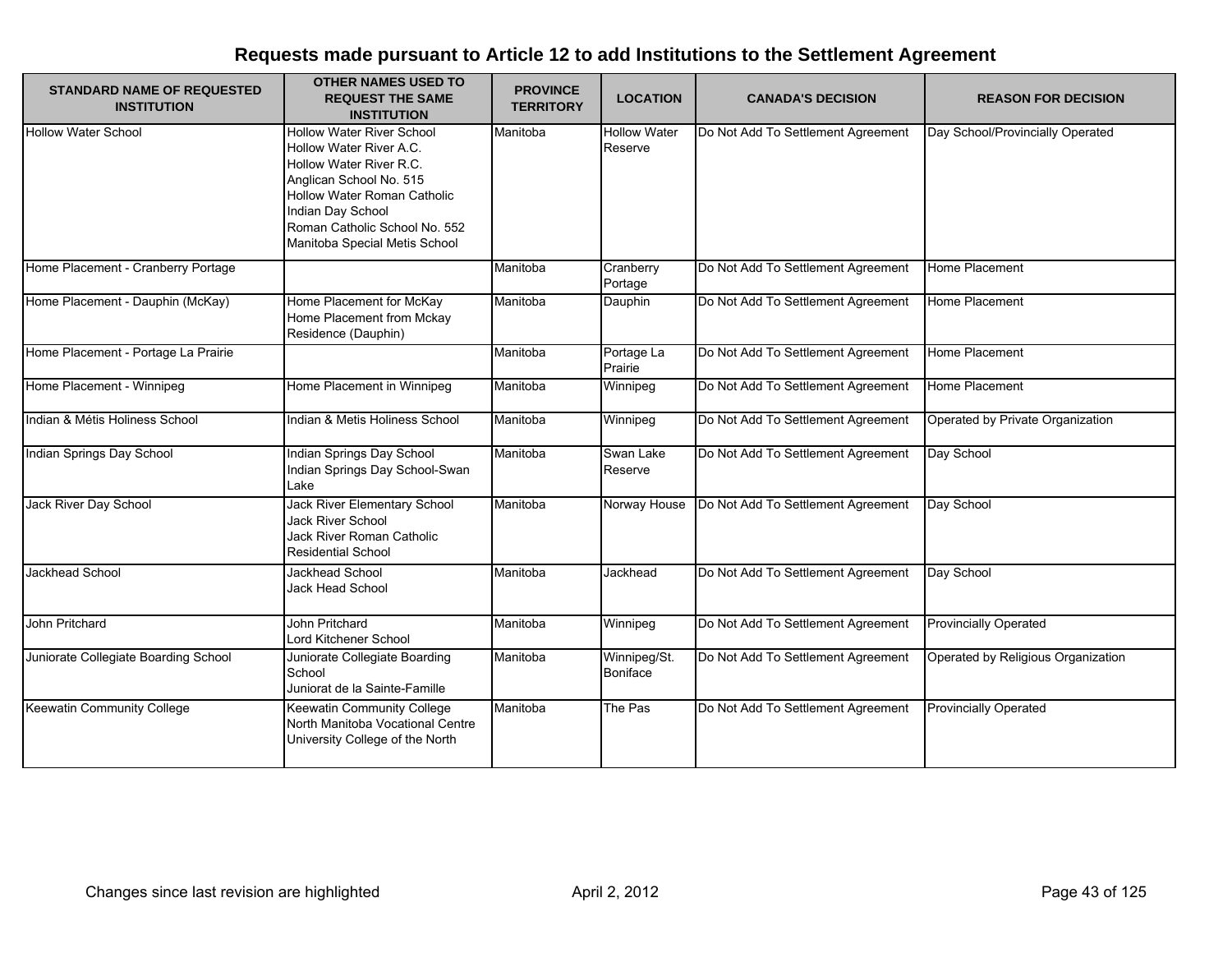| <b>STANDARD NAME OF REQUESTED</b><br><b>INSTITUTION</b> | <b>OTHER NAMES USED TO</b><br><b>REQUEST THE SAME</b><br><b>INSTITUTION</b>                                                                                                                                                                                                                                                  | <b>PROVINCE</b><br><b>TERRITORY</b> | <b>LOCATION</b>                         | <b>CANADA'S DECISION</b>                          | <b>REASON FOR DECISION</b>         |
|---------------------------------------------------------|------------------------------------------------------------------------------------------------------------------------------------------------------------------------------------------------------------------------------------------------------------------------------------------------------------------------------|-------------------------------------|-----------------------------------------|---------------------------------------------------|------------------------------------|
| Keewatin Tribal Council Residence                       | <b>KTC Residence</b><br>Keewatin Tribal Council Residence<br><b>KTC School</b><br><b>Keewatin Tribal Council</b><br>Keewatin Tribal Council Residential<br>School<br>Thompson Keewatin Tribal Council<br>Residence<br>K.T.C. Alternate Class<br>K.T.C. Residence (Keewatin Tribal<br>Council)<br><b>Keewatin Tribal Coun</b> | Manitoba                            | Thompson                                | Do Not Add To Settlement Agreement                | Operated by Private Organization   |
| Kildonan East School                                    | Kiladonon East School<br>Kildonan East School                                                                                                                                                                                                                                                                                | Manitoba                            | Winnipeg                                | Do Not Add To Settlement Agreement                | <b>Provincially Operated</b>       |
| Killarney Collegiate Institute                          | Killarney Collegiate                                                                                                                                                                                                                                                                                                         | Manitoba                            | Killarney                               | Do Not Add To Settlement Agreement                | <b>Provincially Operated</b>       |
| Knowles School for Boys                                 | Noles School for Boys<br>Knowles School for Boys<br>Knowles Centre, Inc.                                                                                                                                                                                                                                                     | Manitoba                            | Winnipeg                                | Do Not Add To Settlement Agreement                | Operated by Private Organization   |
| Lake Manitoba Day School                                | Lake Manitoba Day School<br>Lake Manitoba<br>Lake Manitoba Day School-Lake<br>Manitoba<br>Lake Manitoba No 1 Day School<br>Lake Manitoba Day School                                                                                                                                                                          | Manitoba                            | Volgar                                  | Do Not Add To Settlement Agreement                | Day School                         |
| Langevin Boys' School (Maison Chapellle)                | Langevin Preparatory School Saint<br>(aka. Jardin Langevin)<br>Mason Chapel<br>Mason Charpel<br>Maison Chappelle School                                                                                                                                                                                                      | Manitoba                            | Winnipeg/St.<br>Boniface                | Do Not Add To Settlement Agreement                | Operated by Religious Organization |
| Laurier Convent                                         |                                                                                                                                                                                                                                                                                                                              | Manitoba                            | Laurier                                 | Do Not Add To Settlement Agreement                | Insufficient Information           |
| Leonard School (Powerview High School)                  | eonard School                                                                                                                                                                                                                                                                                                                | Manitoba                            | Falls                                   | Powerview/Pine Do Not Add To Settlement Agreement | Insufficient Information           |
| Letellier Manitoba School                               | Letellier Manitoba                                                                                                                                                                                                                                                                                                           | Manitoba                            | Letellier                               | Do Not Add To Settlement Agreement                | Insufficient Information           |
| Linwood School                                          |                                                                                                                                                                                                                                                                                                                              | <mark>Manitoba</mark>               | <b>Winnipeg</b>                         | Do Not Add To Settlement Agreement                | <b>Provincially Operated</b>       |
| Little Saskatchewan School                              | Little Saskatchewan First Nations<br>School<br>Little Saskatchewan School-Little<br>Saskatchewan Reserve                                                                                                                                                                                                                     | Manitoba                            | Gypsumville<br>(Little<br>Saskatchewan) | Do Not Add To Settlement Agreement                | Day School/Band Operated           |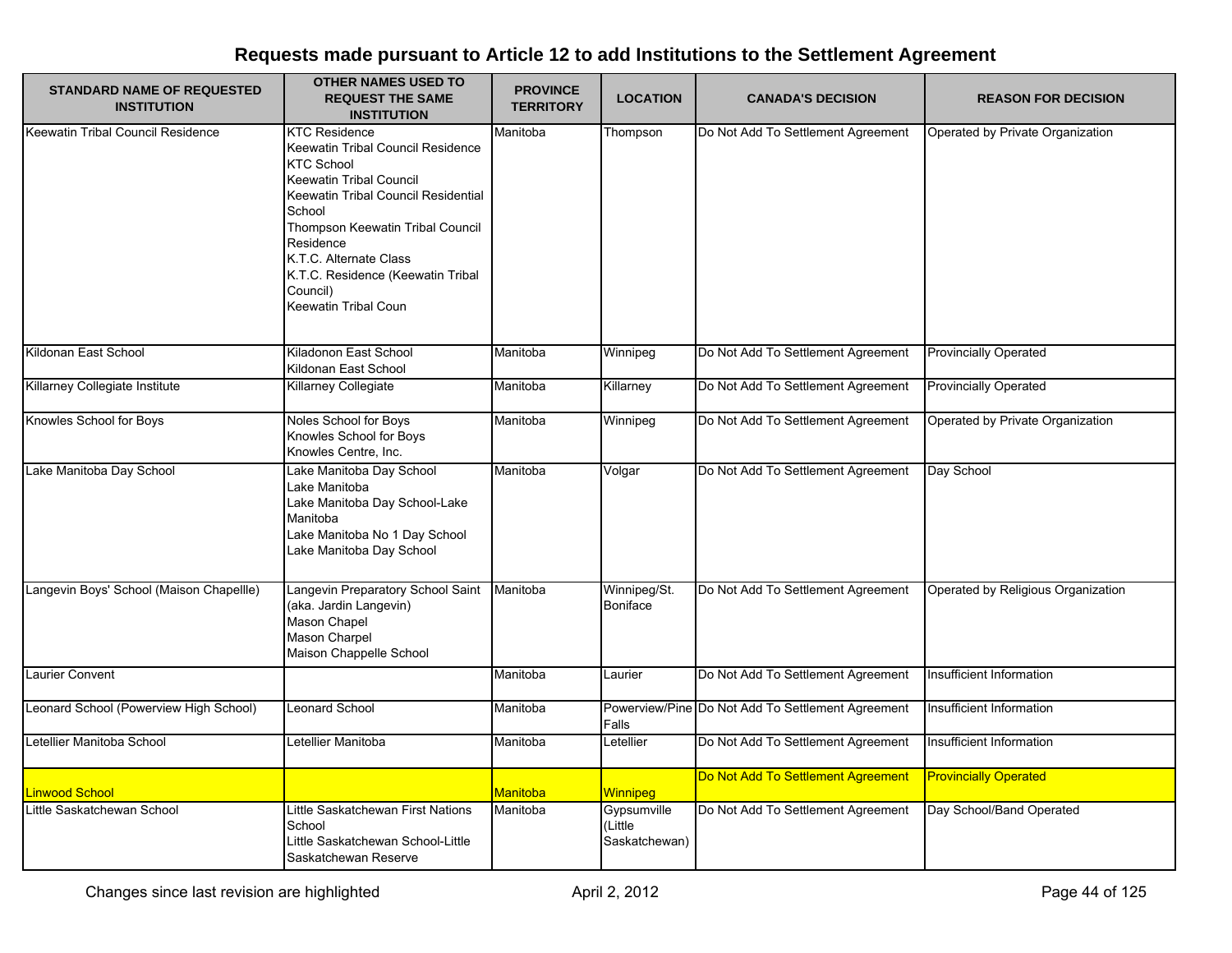| <b>STANDARD NAME OF REQUESTED</b><br><b>INSTITUTION</b> | <b>OTHER NAMES USED TO</b><br><b>REQUEST THE SAME</b><br><b>INSTITUTION</b>                         | <b>PROVINCE</b><br><b>TERRITORY</b> | <b>LOCATION</b>                 | <b>CANADA'S DECISION</b>           | <b>REASON FOR DECISION</b>         |
|---------------------------------------------------------|-----------------------------------------------------------------------------------------------------|-------------------------------------|---------------------------------|------------------------------------|------------------------------------|
| Long Plains School                                      | ong Plain UC Day School,<br>Long Plain #1, Long Plain #2                                            | Manitoba                            | Portage La<br>Prairie/Edwin     | Do Not Add To Settlement Agreement | Day School/Band Operated           |
| Lord Robert School                                      | Lord Robert School                                                                                  | Manitoba                            | Winnipeg                        | Do Not Add To Settlement Agreement | Insufficient Information           |
| Lorette Collegiate High School                          | Lorette Collegiate High School                                                                      | Manitoba                            | Lorette                         | Do Not Add To Settlement Agreement | <b>Provincially Operated</b>       |
| L'Orphelinat Saint-Boniface                             | L'orphelinat Saint Boniface                                                                         | Manitoba                            | Winnipeg/St.<br><b>Boniface</b> | Do Not Add To Settlement Agreement | Operated by Religious Organization |
| Lynn Lake (West Lynne Heights)                          | Lynn Lake High School<br>Lynn Lake Elementary School                                                | Manitoba                            | Lynn Lake                       | Do Not Add To Settlement Agreement | <b>Provincially Operated</b>       |
| Manitoba Development Centre                             | Manitoba School                                                                                     | Manitoba                            | Portage La<br>Prairie           | Do Not Add To Settlement Agreement | <b>Provincially Operated</b>       |
| Manitoba Home for Boys                                  | <b>Boys Home</b><br>Manitoba Home for Boys<br>Manitoba Reformatory for Boys<br>Aggasiz Youth Centre | Manitoba                            | Portage La<br>Prairie           | Do Not Add To Settlement Agreement | <b>Provincially Operated</b>       |
| Manitoba Home for Girls (East St. Paul)                 | Manitoba Home for Girls                                                                             | Manitoba                            | Winnipeg/East<br>St. Paul       | Do Not Add To Settlement Agreement | <b>Provincially Operated</b>       |
| Manitoba School for the Deaf                            | The Manitoba School for the Deaf                                                                    | Manitoba                            | Winnipeg                        | Do Not Add To Settlement Agreement | <b>Provincially Operated</b>       |
| Manitoba Youth Centre                                   | Manitoba Youth Centre (MYC)                                                                         | Manitoba                            | Winnipeg                        | Do Not Add To Settlement Agreement | <b>Provincially Operated</b>       |
| Margaret Barbour School                                 | Margaret Barber Collegiate<br>(Margaret Barbor) MBCI<br>Margaret Barbara Collegiat                  | Manitoba                            | The Pas                         | Do Not Add To Settlement Agreement | <b>Provincially Operated</b>       |
| <b>Marion School</b>                                    | <b>Marion School</b>                                                                                | Manitoba                            | Winnipeg                        | Do Not Add To Settlement Agreement | <b>Provincially Operated</b>       |
| Marius School                                           | <b>Marius School</b><br><b>Marius Hall</b>                                                          | Manitoba                            | Marius/Sandy<br>Bay             | Do Not Add To Settlement Agreement | Insufficient Information           |
| Mary Duncan School                                      | Mary Duncan School                                                                                  | Manitoba                            | The Pas                         | Do Not Add To Settlement Agreement | <b>Provincially Operated</b>       |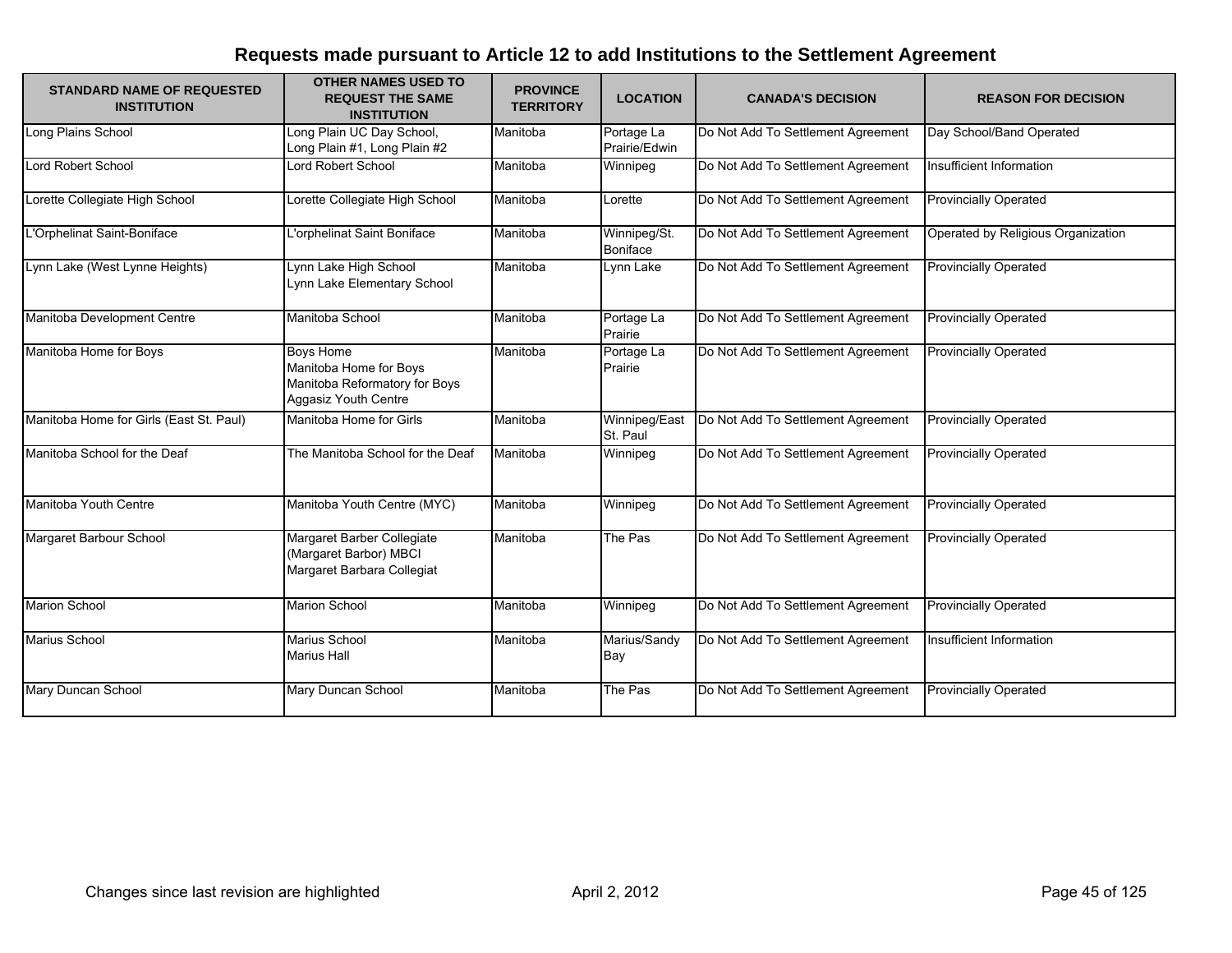| <b>STANDARD NAME OF REQUESTED</b><br><b>INSTITUTION</b> | <b>OTHER NAMES USED TO</b><br><b>REQUEST THE SAME</b><br><b>INSTITUTION</b>                                                                                                                                                                                                                                  | <b>PROVINCE</b><br><b>TERRITORY</b> | <b>LOCATION</b>       | <b>CANADA'S DECISION</b>           | <b>REASON FOR DECISION</b>                           |
|---------------------------------------------------------|--------------------------------------------------------------------------------------------------------------------------------------------------------------------------------------------------------------------------------------------------------------------------------------------------------------|-------------------------------------|-----------------------|------------------------------------|------------------------------------------------------|
| Mary Mount Girl School                                  | Mary Mount Girl School<br>Mary Mound<br>Mary Mount Residential School<br>Marymound<br>Mary Mound Girl School<br>Mary Mount Girls School<br>Mary Mound Residential School<br>Marymount Girls School<br>Good Shepard School<br>Mary Mount girl school<br>Mary Mount School for Girls in<br>Winnip              | Manitoba                            | Winnipeg              | Do Not Add To Settlement Agreement | Operated by Religious Organization                   |
| McKenzie Junior High                                    | Dauphin McKenzie Junior High                                                                                                                                                                                                                                                                                 | Manitoba                            | Dauphin               | Do Not Add To Settlement Agreement | <b>Provincially Operated</b>                         |
| Mennonite Collegiate                                    | Mennonite Collegiate                                                                                                                                                                                                                                                                                         | Manitoba                            | Gretna                | Do Not Add To Settlement Agreement | Operated by Private Organization                     |
| Miles MacDonnell Collegiate                             | Miles MacDonell Collegiate<br>Miles MacDonnell Collegiate                                                                                                                                                                                                                                                    | Manitoba                            | Winnipeg              | Do Not Add To Settlement Agreement | <b>Provincially Operated</b>                         |
| Natimik School                                          | Natimeek School<br>Cross Lake RC Day School #561<br>Cross Lake South RC Indian Day<br>School                                                                                                                                                                                                                 | Manitoba                            | Cross<br>Lake/Natimik | Do Not Add To Settlement Agreement | Day School                                           |
| Newranski Residence (Newransky Group<br>Home)           | Newranski Residence                                                                                                                                                                                                                                                                                          | Manitoba                            | Dauphin               | Do Not Add To Settlement Agreement | Operated by Private/Non-Governmental<br>Organization |
| Nickaway Indian Day School                              | Nickaway Indian Day School<br>Nickaway School                                                                                                                                                                                                                                                                | Manitoba                            | Rossville             | Do Not Add To Settlement Agreement | Day School                                           |
| Ninette Residential School (Pembina House)              | Pembina House<br>Ninette<br>Ninette<br>Ninedde Residential School<br>Ninette IRS<br>Ninetter Residential School<br>Pembina House Vocational<br>Pembina House School<br>Ninette Pembina House<br>A Residential School in Ninette<br>Ninette St Josehp Residential<br>School<br>Pambina Hall<br><b>Ninette</b> | Manitoba                            | Ninette               | Do Not Add To Settlement Agreement | Non-Educational Institution                          |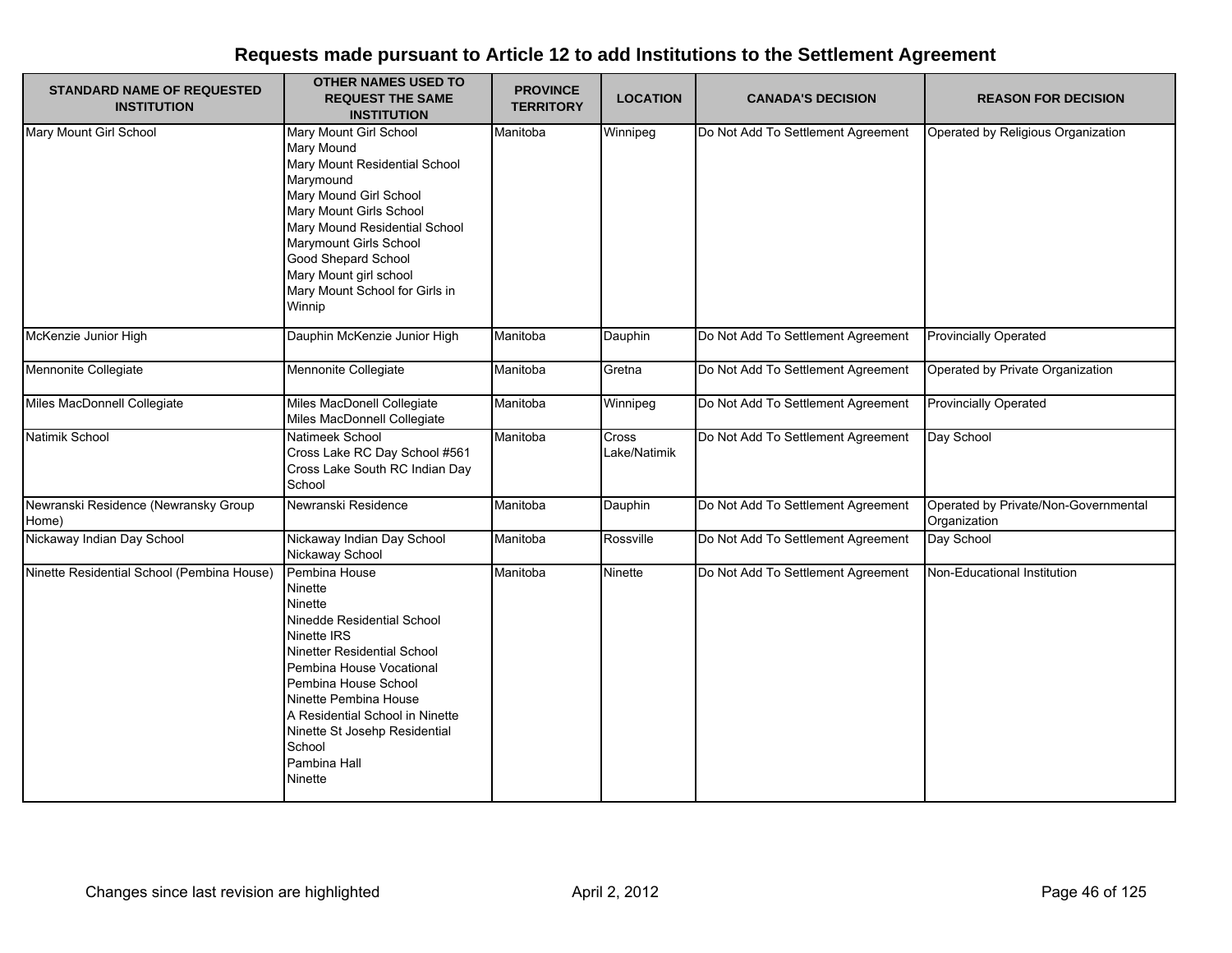| <b>STANDARD NAME OF REQUESTED</b><br><b>INSTITUTION</b>                                                           | <b>OTHER NAMES USED TO</b><br><b>REQUEST THE SAME</b><br><b>INSTITUTION</b>                                                                                                                                                                                                                | <b>PROVINCE</b><br><b>TERRITORY</b> | <b>LOCATION</b>                   | <b>CANADA'S DECISION</b>                    | <b>REASON FOR DECISION</b>                     |
|-------------------------------------------------------------------------------------------------------------------|--------------------------------------------------------------------------------------------------------------------------------------------------------------------------------------------------------------------------------------------------------------------------------------------|-------------------------------------|-----------------------------------|---------------------------------------------|------------------------------------------------|
| Ninette Sanatorium                                                                                                | Ninette Sanitorium<br>St. Joseph's IRS (formerly Ninette<br>Sanitorium)<br>Manitoba (Ninette) Sanatorium<br>Ninette MB Sanitorium<br>Ninette(Sanitarium)                                                                                                                                   | Manitoba                            | Ninette                           | Do Not Add To Settlement Agreement          | Sanatorium                                     |
| Norway House ACC Day School                                                                                       | Norway House<br>Jack River A.C.                                                                                                                                                                                                                                                            | Manitoba                            | Norway House                      | Do Not Add To Settlement Agreement          | Day School                                     |
| Norway House United Church                                                                                        | Norway House School<br>Rossville United Church IRS                                                                                                                                                                                                                                         | Manitoba                            | Norway House                      | Already Included in Settlement<br>Agreement | Identified as IRS #99 on CEP and IAP<br>Forms  |
| Notre Dame Hostel (Norway House Roman<br>Catholic, Jack River Hostel, replaced Jack<br>River Annex at Cross Lake) | Notre Dame Hostel<br>Notre Dame Hostel - Norway House                                                                                                                                                                                                                                      | Manitoba                            | Norway House                      | Already Included in Settlement<br>Agreement | Identified as IRS #129 on CEP and IAP<br>Forms |
| Oak River Catholic Day School                                                                                     |                                                                                                                                                                                                                                                                                            | Manitoba                            | Sioux Valley<br>Reserve           | Do Not Add To Settlement Agreement          | Insufficient Information                       |
| Oak River Sioux Indian Day School                                                                                 | Oak River Day School<br>Oak River Sioux<br>Oak River, Sioux Reserve School<br>Sioux Valley Residential School<br>(Oak River Indian School)                                                                                                                                                 | Manitoba                            | Oak River<br>Reserve/Griswo<br>ld | Do Not Add To Settlement Agreement          | Day School                                     |
| Peguis Central Day School                                                                                         | Peguis Central School                                                                                                                                                                                                                                                                      | Manitoba                            | Hodgson                           | Do Not Add To Settlement Agreement          | Day School                                     |
| Peguis Roman Catholic School                                                                                      | Peguis Roman Catholic School<br>Roman Catholic School on Peguis                                                                                                                                                                                                                            | Manitoba                            | Peguis                            | Do Not Add To Settlement Agreement          | Day School                                     |
| Pelican Lake Training Centre                                                                                      | Pelican Lake Training Centre                                                                                                                                                                                                                                                               | Manitoba                            | Pelican<br>Lake/Ninette           | Do Not Add To Settlement Agreement          | <b>Provincially Operated</b>                   |
| Pelican Rapids School                                                                                             | Pelican Rapids School<br>Pelican Rapids<br>Pelican Rapids Public School<br>Pelican Rapids (Shoal River)<br>Pelican Rapids District School<br>Pelican Rapids Frontier School<br>Pelican Rapids Reserve<br>Pelican Rapids Community School<br>Pelican Rapids Day School (Niel<br>Ketmatch Sc | Manitoba                            | Pelican Rapids                    | Do Not Add To Settlement Agreement          | Day School                                     |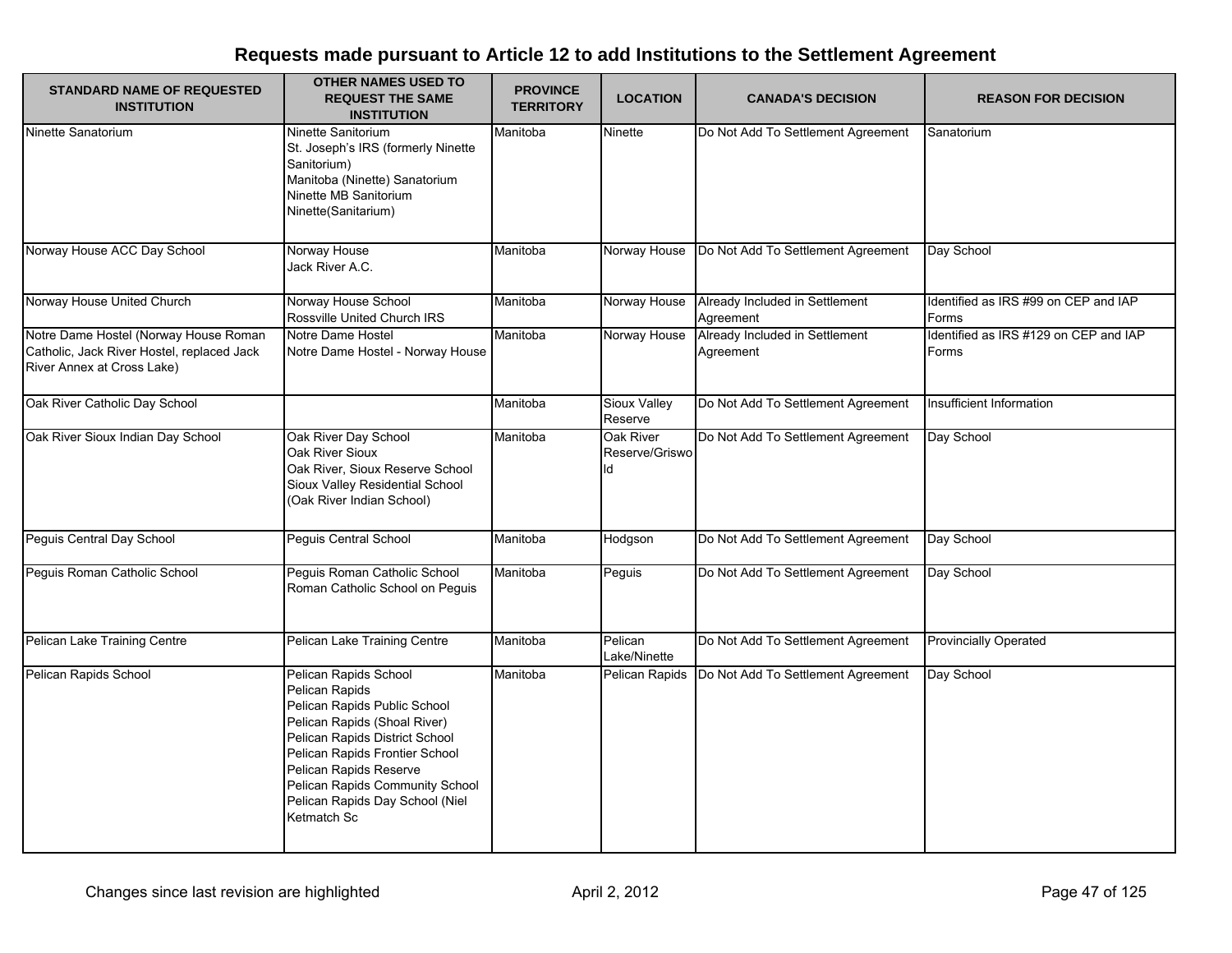| <b>STANDARD NAME OF REQUESTED</b><br><b>INSTITUTION</b>                  | <b>OTHER NAMES USED TO</b><br><b>REQUEST THE SAME</b><br><b>INSTITUTION</b>                                                                                     | <b>PROVINCE</b><br><b>TERRITORY</b> | <b>LOCATION</b>       | <b>CANADA'S DECISION</b>                    | <b>REASON FOR DECISION</b>                     |
|--------------------------------------------------------------------------|-----------------------------------------------------------------------------------------------------------------------------------------------------------------|-------------------------------------|-----------------------|---------------------------------------------|------------------------------------------------|
| <b>Philomene Chartrand School</b>                                        | Philomene (Dauphine)                                                                                                                                            | Manitoba                            | Camperville           | Do Not Add To Settlement Agreement          | <b>Provincially Operated</b>                   |
| Pine Creek (Camperville)                                                 | Camperville School<br>Camperville                                                                                                                               | Manitoba                            | Camperville           | Already Included in Settlement<br>Agreement | Identified as IRS #100 on CEP And IAP<br>Forms |
| Pine Creek Reserve School                                                | Pine Creek Reserve School                                                                                                                                       | Manitoba                            | Camperville           | Do Not Add To Settlement Agreement          | Day School                                     |
| <b>Pine Falls</b>                                                        | <b>Pine Falls</b>                                                                                                                                               | Manitoba                            | Pine Falls            | Do Not Add To Settlement Agreement          | Insufficient Information                       |
| Portage La Prairie School                                                | Portage La Prairie School<br>Portage la Prairie Residential<br>School - Private Home Placements                                                                 | Manitoba                            | Portage La<br>Prairie | Already Included in Settlement<br>Agreement | Identified as IRS #101 on CEP And IAP<br>Forms |
| Powerview Collegiate                                                     |                                                                                                                                                                 | Manitoba                            | Fort Alexander        | Already Included in Settlement<br>Agreement | <b>Provincially Operated</b>                   |
| Pukatawagan Elementary and Jr. High School Pukatawagan Elementary School | Pukatawagan Jr. High School                                                                                                                                     | Manitoba                            | The Pas               | Do Not Add To Settlement Agreement          | Insufficient Information                       |
| Pukatawagan Elementary School                                            | Sakastew School<br>Sakastew Primary/Secondary<br>School                                                                                                         | Manitoba                            | The Pas               | Do Not Add To Settlement Agreement          | <b>Band Operated</b>                           |
| Pukatawagan Sacred Heart Day School                                      | Pukatawagan Sacred Heart Day<br>School<br>Pukatawagan Sacred Heart Day<br>School<br>Sacred Heart in Pukatawagan<br>Sacred Heart Elementary School               | Manitoba                            | Pukatawagon           | Do Not Add To Settlement Agreement          | Day School                                     |
| R. B. Russell Vocational School                                          | R.B. Russell Vocational School<br>RB Russell Vocational School (Elgin<br>House)                                                                                 | Manitoba                            | Winnipeg              | Do Not Add To Settlement Agreement          | <b>Provincially Operated</b>                   |
| R.D. Parker Collegiate (Thompson High<br>School)                         | RD Parker Collegiate<br>Ardy Parker Collegent<br>R D Parker Collegiate<br>R.D. Parker Collegiate<br>R.R.P.C.<br>R.D. Parker High School<br>Thompson High School | Manitoba                            | Thompson              | Do Not Add To Settlement Agreement          | <b>Provincially Operated</b>                   |
| <b>Red Brick School</b>                                                  | <b>Red Brick School</b>                                                                                                                                         | Manitoba                            | The Pas               | Do Not Add To Settlement Agreement          | Insufficient Information                       |
| Riverton Collegiate Institute                                            | Riverton Collegiate Institute                                                                                                                                   | Manitoba                            | Riverton              | Do Not Add To Settlement Agreement          | <b>Provincially Operated</b>                   |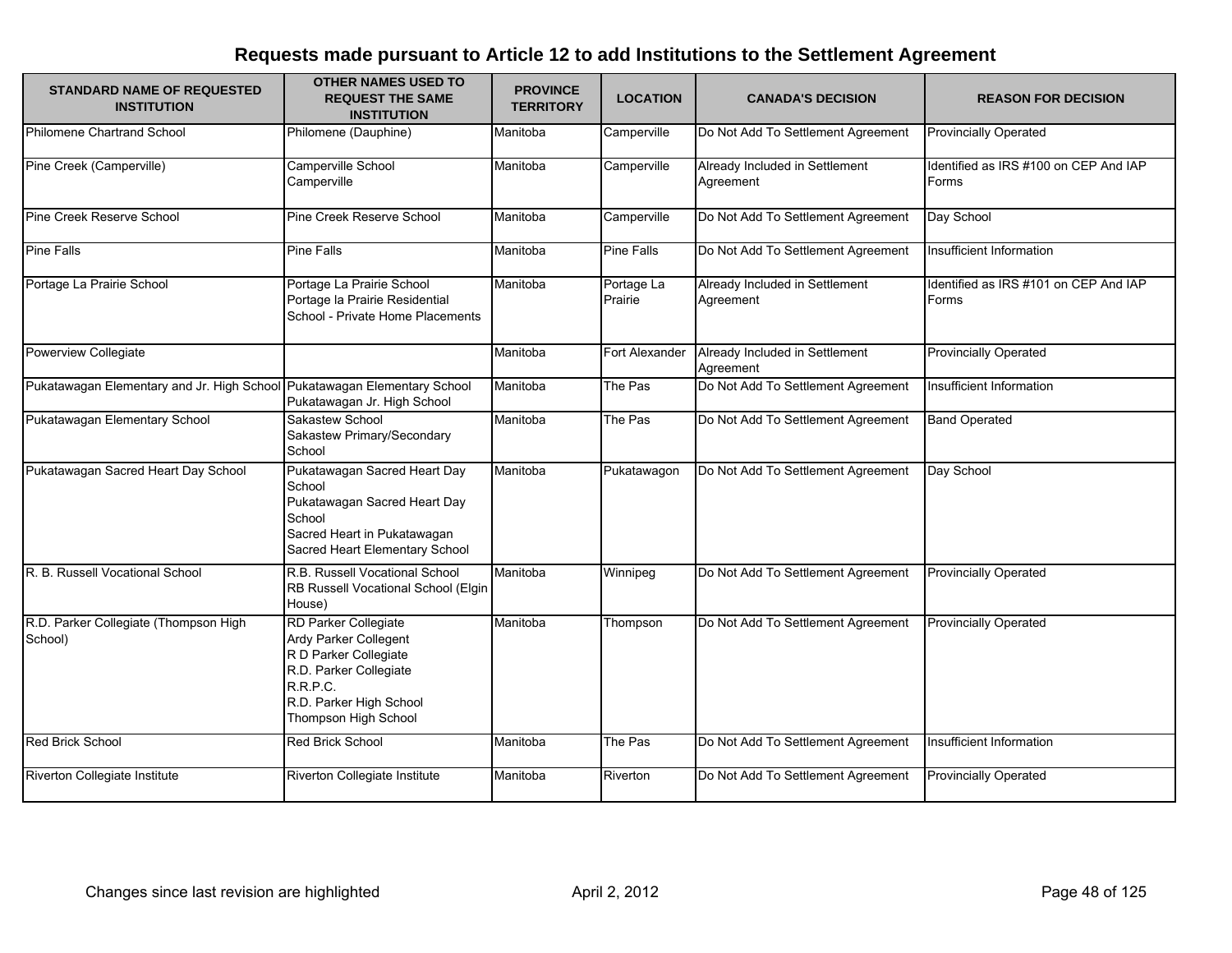| <b>STANDARD NAME OF REQUESTED</b><br><b>INSTITUTION</b>          | <b>OTHER NAMES USED TO</b><br><b>REQUEST THE SAME</b><br><b>INSTITUTION</b>                                                                                                                                                                                                                            | <b>PROVINCE</b><br><b>TERRITORY</b> | <b>LOCATION</b>      | <b>CANADA'S DECISION</b>           | <b>REASON FOR DECISION</b>                                                             |
|------------------------------------------------------------------|--------------------------------------------------------------------------------------------------------------------------------------------------------------------------------------------------------------------------------------------------------------------------------------------------------|-------------------------------------|----------------------|------------------------------------|----------------------------------------------------------------------------------------|
| Roland Lauze Roman Catholic School<br>(Nelson House R.C. School) | Roland Lauze School<br>Roman Catholic School<br>Roland Lauze Roman Catholic<br><b>Nelson House</b><br>R.C. Point (Roman Catholic Church)<br>Roland Leuze School<br>Nelson House RC School<br>R.C. School, in Nelson Home<br>Roman Catholic School Nelson<br>House<br>Roman Catholic Day School<br>R.C. | Manitoba                            | Nelson House         | Do Not Add To Settlement Agreement | Day School                                                                             |
| <b>Rolling River Day School</b>                                  | Roling River Day School                                                                                                                                                                                                                                                                                | Manitoba                            | <b>Rolling River</b> | Do Not Add To Settlement Agreement | Day School                                                                             |
| Rossville Day School                                             | Rossville School<br>Rossville Indian Residential School<br>Rossville Day School<br>Rossville United Church Indian<br><b>Residential School</b>                                                                                                                                                         | Manitoba                            | Norway House         | Do Not Add To Settlement Agreement | Day School                                                                             |
| Sacred Heart Day School - The Pas                                | Sacred Heart Day School<br>Sacred Heart School<br><b>Sacred Heart IRS</b><br>Sacred Heart High School                                                                                                                                                                                                  | Manitoba                            | The Pas              | Do Not Add To Settlement Agreement | Insufficient Information                                                               |
| Sacred Heart High School - The Pas                               | Sacred Heart High School<br>Sacred Heart Residential School<br>The Pas Separate School<br>Our Lady of Sacred Heart School<br>Sacred Heart Elementary School                                                                                                                                            | Manitoba                            | The Pas              | Do Not Add To Settlement Agreement | No Residence Identified/Operated by<br>Religious Organization/Provincially<br>Operated |
| Saggitawak Day School                                            | Saggitawak Day school                                                                                                                                                                                                                                                                                  | Manitoba                            | Saggitawak           | Do Not Add To Settlement Agreement | Day School                                                                             |
| Saggitawak United Church School                                  | Saggitawak United Church School<br>United Church Saggitawack<br>United Church Sakittawak day<br>school<br>United Church Day School<br>Saggitawak U.C. School                                                                                                                                           | Manitoba                            | Saggitawak           | Do Not Add To Settlement Agreement | Day School                                                                             |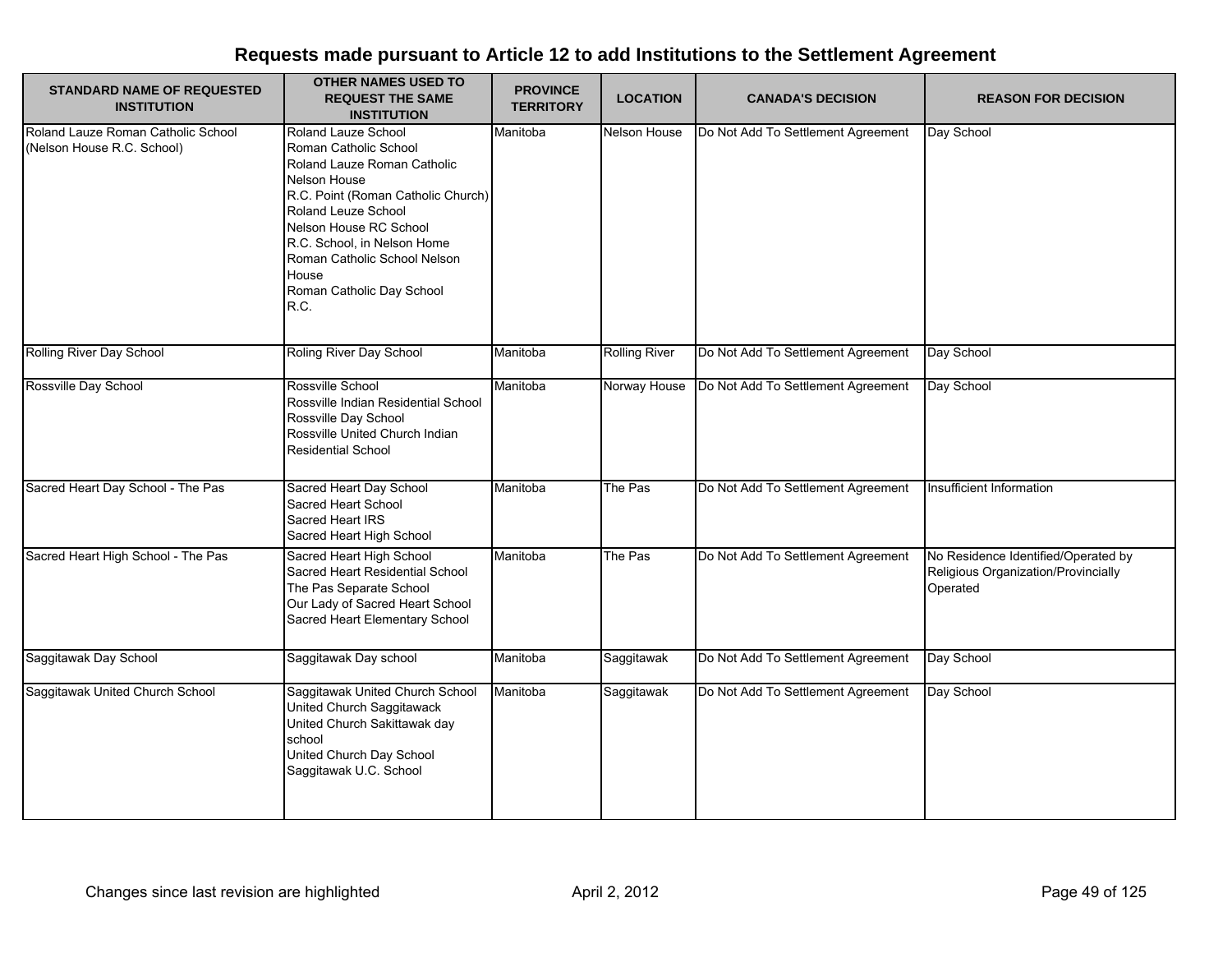| <b>STANDARD NAME OF REQUESTED</b><br><b>INSTITUTION</b> | <b>OTHER NAMES USED TO</b><br><b>REQUEST THE SAME</b><br><b>INSTITUTION</b>                                                                                         | <b>PROVINCE</b><br><b>TERRITORY</b> | <b>LOCATION</b>        | <b>CANADA'S DECISION</b>                          | <b>REASON FOR DECISION</b>                           |
|---------------------------------------------------------|---------------------------------------------------------------------------------------------------------------------------------------------------------------------|-------------------------------------|------------------------|---------------------------------------------------|------------------------------------------------------|
| Sagkeeng Consolidated School                            | Sagkeeng<br>Sagkeeng Consolidated School<br>#021<br>Sagkeeng School<br>Sakgkeng School<br>Sakgeeng School<br>Sakgeeng Consolidated                                  | Manitoba                            | Fort Alexander         | Do Not Add To Settlement Agreement                | Day School/Band Operated                             |
| Saint Francis Xavier (Grey Nuns Convent)                | Couvant de Saint Francois Xavier<br>Saint Frances Xavier<br>St. Francis Xavier School<br><b>St Francois Xavier</b><br><b>St Francis Xavier</b><br>Grey Nuns Convent | Manitoba                            | St. François<br>Xavier | Do Not Add To Settlement Agreement                | Operated by Religious Organization                   |
| Salt Point Day School                                   | Salt Point Day School                                                                                                                                               | Manitoba                            | Salt Point             | Do Not Add To Settlement Agreement                | Day School                                           |
| Sandy Bay                                               | Sandy Bay Residential School                                                                                                                                        | Manitoba                            | <b>Marius</b>          | Already Included in Settlement<br>Agreement       | Identified as IRS #102 on CEP and IAP<br>Forms       |
| Sandy Bay School - Amaranth                             | <b>Isaac Beaulieu Memorial School</b>                                                                                                                               | Manitoba                            |                        | Amaranth/Mariu Do Not Add To Settlement Agreement | <b>Band Operated</b>                                 |
| Sanford Collegiate                                      |                                                                                                                                                                     | Manitoba                            | Sanford                | Do Not Add To Settlement Agreement                | <b>Provincially Operated</b>                         |
| Sapotoweyak First Nations                               | Sapotoweyak First Nations<br>Sapotoweyak First Nation School<br>Sakitowak First Nations School<br>Sapotaweyak School                                                | Manitoba                            | Pelican Rapids         | Do Not Add To Settlement Agreement                | Day School                                           |
| Sargent Park                                            | Sargent Park School                                                                                                                                                 | Manitoba                            | Winnipeg               | Do Not Add To Settlement Agreement                | <b>Provincially Operated</b>                         |
| Selkirk Healing Centre                                  | Male youth Services Program of the Manitoba<br>Behavopural Health Foundation                                                                                        |                                     | <b>Selkirk</b>         | Do Not Add To Settlement Agreement                | Operated by Private/Non-Governmental<br>Organization |
| Seven Oaks Youth Centre                                 | Seven Oaks Youth Centre                                                                                                                                             | Manitoba                            | Winnipeg               | Do Not Add To Settlement Agreement                | <b>Provincially Operated</b>                         |
| Sheppard's School                                       | Sheppards School                                                                                                                                                    | Manitoba                            | Unknown                | Do Not Add To Settlement Agreement                | Insufficient Information                             |
| Sheridan Group Home                                     |                                                                                                                                                                     | Manitoba                            | Winnipeg               | Do Not Add To Settlement Agreement                | Home Placement                                       |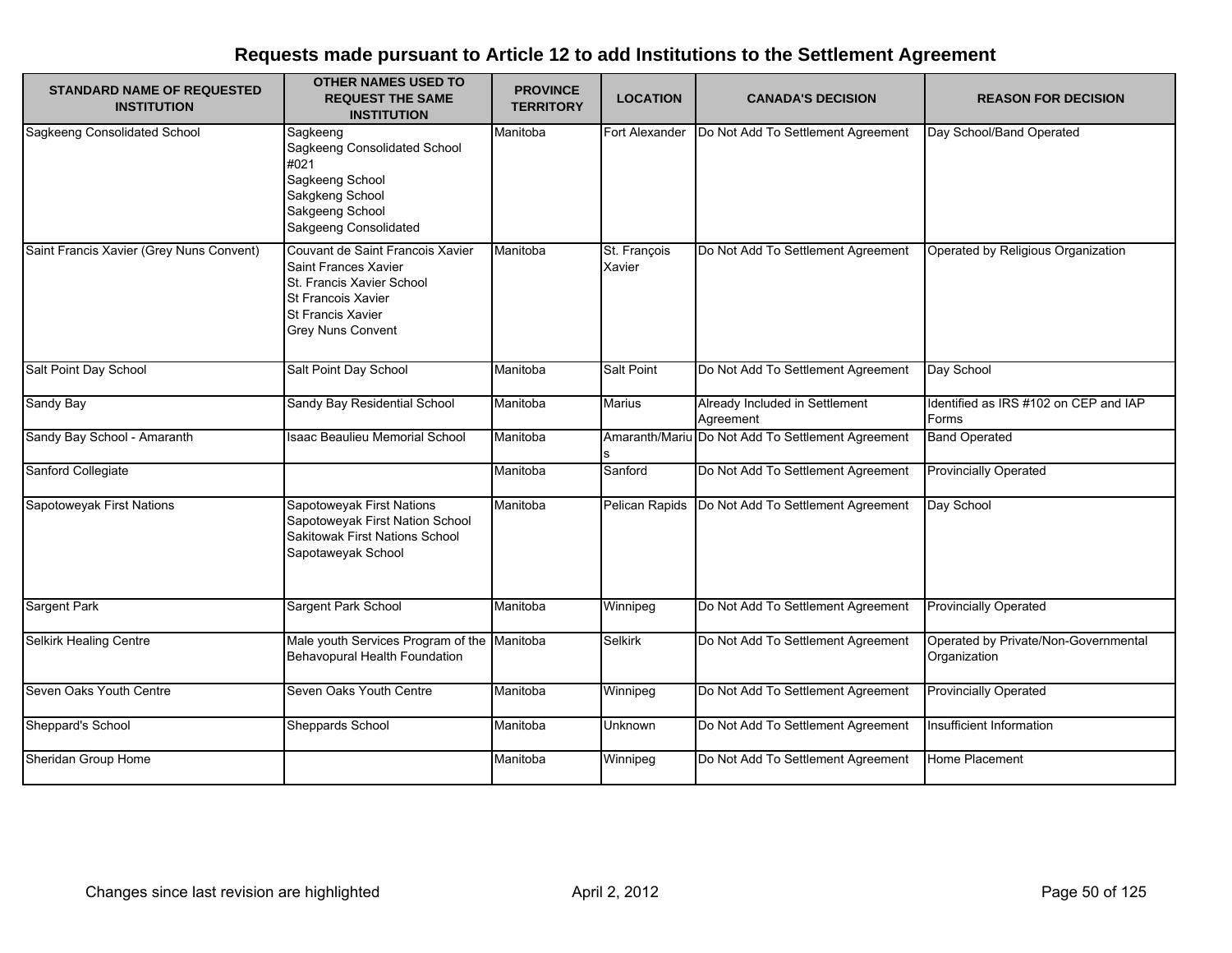| <b>STANDARD NAME OF REQUESTED</b><br><b>INSTITUTION</b> | <b>OTHER NAMES USED TO</b><br><b>REQUEST THE SAME</b><br><b>INSTITUTION</b>                                   | <b>PROVINCE</b><br><b>TERRITORY</b> | <b>LOCATION</b> | <b>CANADA'S DECISION</b>           | <b>REASON FOR DECISION</b>                           |
|---------------------------------------------------------|---------------------------------------------------------------------------------------------------------------|-------------------------------------|-----------------|------------------------------------|------------------------------------------------------|
| Simonet                                                 | Simonet<br>Simonet School<br>Simonette<br>Ecole Simonet<br>Summernet                                          | Manitoba                            | St. Laurent     | Do Not Add To Settlement Agreement | <b>Provincially Operated</b>                         |
| Sisters of the Good Shepherd School                     | <b>Good Shepherd</b><br>Good Shepard School<br>Mary Mount Girl School                                         | Manitoba                            | Winnipeg        | Do Not Add To Settlement Agreement | Operated by Religious Organization                   |
| Skownan Indian Day School                               | Skownan School<br>Skownan Indian Day School                                                                   | Manitoba                            | Skownan         | Do Not Add To Settlement Agreement | Day School                                           |
| South Indian Lake School                                | South Indian Lake School                                                                                      | Manitoba                            | Thompson        | Do Not Add To Settlement Agreement | <b>Provincially Operated</b>                         |
| Southeast College                                       | Southeast college                                                                                             | Manitoba                            | Onion Lake      | Do Not Add To Settlement Agreement | Operated by Private/Non-Governmental<br>Organization |
| St. Adolphe Catholic School                             | St. Adolphe Roman Catholic School Manitoba<br>St. Adolph Convent                                              |                                     | St. Adolphe     | Do Not Add To Settlement Agreement | Operated by Religious Organization                   |
| St. Agnes School for Girls                              | St.Agnus School for Girls<br><b>Saint Agnes</b><br>St. Agnes<br>St. Agnes School<br>St Agnes School for Girls | Manitoba                            | Winnipeg        | Do Not Add to Settlement Agreement | Operated by Religious Organization                   |
| St. Anges Primary School                                | St. Anges Primary School                                                                                      | Manitoba                            | Unknown         | Do Not Add To Settlement Agreement | Insufficient Information                             |
| St. Anne's - Winnipeg                                   | Saint Anne's                                                                                                  | Manitoba                            | Winnipeg        | Do Not Add To Settlement Agreement | Insufficient Information                             |
| St. Anthony's College                                   | St. Anthony's College                                                                                         | Manitoba                            | Unknown         | Do Not Add To Settlement Agreement | Insufficient Information                             |
| St. Benedict's Catholic Girl's School                   | St. Benedict's<br>St. Benedict's School for Girls<br>Saint Benidict's Catholic Girls<br>School                | Manitoba                            | Winnipeg        | Do Not Add To Settlement Agreement | Operated by Religious Organization                   |
| St. Benedict's Convent                                  | St. Benedict's Academy<br>St. Benedict's Orphanage                                                            | Manitoba                            | Arborg          | Do Not Add To Settlement Agreement | Operated by Religious Organization                   |
| St. Boniface College                                    | St. Boniface College                                                                                          | Manitoba                            | Winnipeg        | Do Not Add To Settlement Agreement | Insufficient Information                             |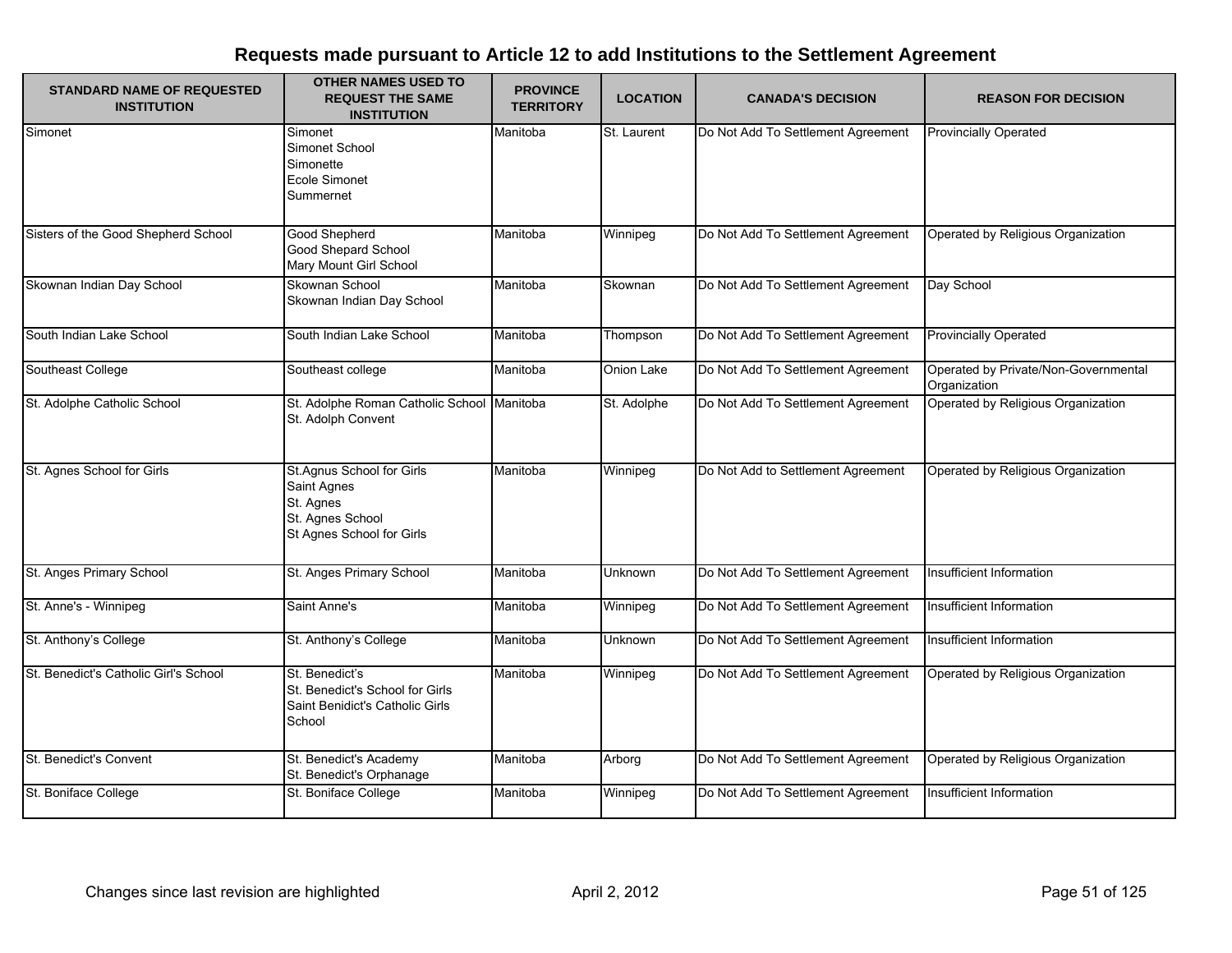| <b>STANDARD NAME OF REQUESTED</b><br><b>INSTITUTION</b> | <b>OTHER NAMES USED TO</b><br><b>REQUEST THE SAME</b><br><b>INSTITUTION</b>                                                                                                                                                                                                                              | <b>PROVINCE</b><br><b>TERRITORY</b> | <b>LOCATION</b> | <b>CANADA'S DECISION</b>           | <b>REASON FOR DECISION</b>         |
|---------------------------------------------------------|----------------------------------------------------------------------------------------------------------------------------------------------------------------------------------------------------------------------------------------------------------------------------------------------------------|-------------------------------------|-----------------|------------------------------------|------------------------------------|
| St. Boniface Sanatorium                                 | Sanitorium St Boniface<br>St. Boniface Sanitorium<br>St. Anet (originally St. Boniface)<br>St. Boniface Sanatorium                                                                                                                                                                                       | Manitoba                            | Winnipeg        | Do Not Add To Settlement Agreement | Sanatorium                         |
| St. Charles Catholic School/Convent                     | St Charles Catholic School<br><b>St Charles</b><br><b>St Charles Convent</b><br>St. Charles Academy<br>St. Charles (Academy or Convent)<br>St. Charles Catholic School<br>St. Charles Catholic School/Convent<br>St Charles Catholic School (later St<br>Charles Academy)<br>St. Charles Convent/ Our La | Manitoba                            | Winnipeg        | Do Not Add To Settlement Agreement | Operated by Religious Organization |
| St. Eustache School                                     | St. Eustache School<br>Ecole St. Eustache<br>St Eustache School<br>St Eustache IRS<br><b>St Eustache School</b>                                                                                                                                                                                          | Manitoba                            | St. Eustache    | Do Not Add To Settlement Agreement | <b>Provincially Operated</b>       |
| St. Hebert's Convent                                    | St Heberts Convent                                                                                                                                                                                                                                                                                       | Manitoba                            | Unknown         | Do Not Add To Settlement Agreement | Insufficient Information           |
| St. John's High School - Winnipeg                       | St. John's High School                                                                                                                                                                                                                                                                                   | Manitoba                            | Winnipeg        | Do Not Add To Settlement Agreement | <b>Provincially Operated</b>       |
| St. John's - Otterburne                                 | St. John's                                                                                                                                                                                                                                                                                               | Manitoba                            | Otterburne      | Do Not Add To Settlement Agreement | Insufficient Information           |
| St. John's Cathedral Boys School - Selkirk              | St John's<br>St John's Cathedral Boys School                                                                                                                                                                                                                                                             | Manitoba                            | Selkirk         | Do Not Add To Settlement Agreement | Operated by Private Organization   |
| St. John's Minor Seminary - Fort Alexander              | St John's Minor Seminary<br>St John's Seminary<br>St. Joseph Minor Seminary<br>St.John's Minor Seminary<br>St. John's Miner Semenary<br>St John's Minor Seminary<br>St. John's Minor Seminary                                                                                                            | Manitoba                            | Fort Alexander  | Do Not Add To Settlement Agreement | Operated by Religious Organization |
| St. Joseph                                              | St Joseph<br>St. Joseph                                                                                                                                                                                                                                                                                  | Manitoba                            | Unknown         | Do Not Add To Settlement Agreement | Insufficient Information           |
| St. Joseph College - Otterburne (Maison St.<br>Joseph)  | Maison St. Joseph<br>St Joseph's College<br>St Josephs College<br>Saint-Joseph College                                                                                                                                                                                                                   | Manitoba                            | Otterburne      | Do Not Add To Settlement Agreement | Operated by Religious Organization |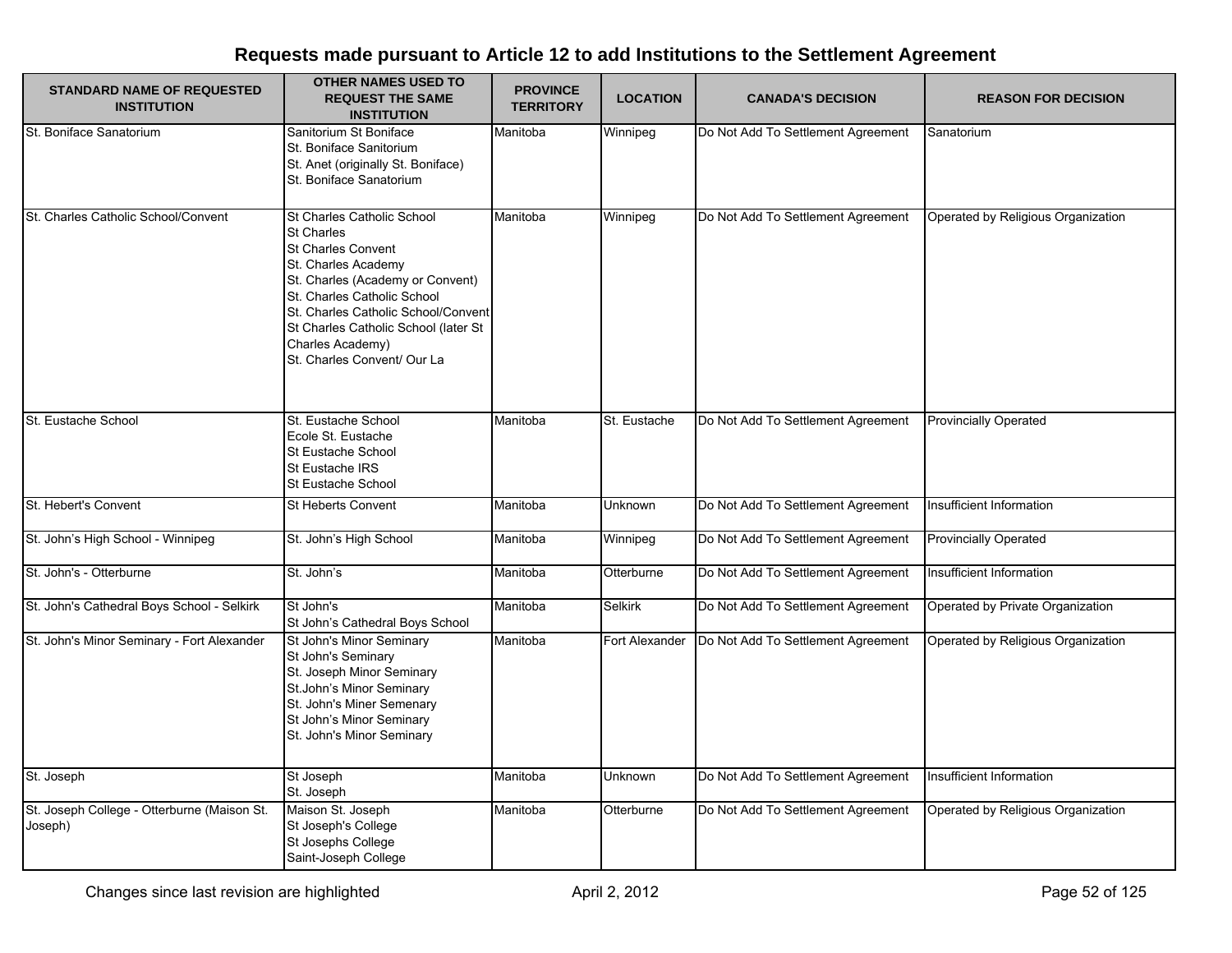| <b>STANDARD NAME OF REQUESTED</b><br><b>INSTITUTION</b> | <b>OTHER NAMES USED TO</b><br><b>REQUEST THE SAME</b><br><b>INSTITUTION</b>                                                                                                                                                                                                                                          | <b>PROVINCE</b><br><b>TERRITORY</b> | <b>LOCATION</b>              | <b>CANADA'S DECISION</b>           | <b>REASON FOR DECISION</b>         |
|---------------------------------------------------------|----------------------------------------------------------------------------------------------------------------------------------------------------------------------------------------------------------------------------------------------------------------------------------------------------------------------|-------------------------------------|------------------------------|------------------------------------|------------------------------------|
| St. Joseph R.C. Day School - Cross Lake                 | St Joseph Day School<br>St. Joseph - Cross Lake<br>St Josephs School<br>St. Joseph                                                                                                                                                                                                                                   | Manitoba                            | Cross Lake                   | Do Not Add To Settlement Agreement | Day School                         |
| St. Joseph's Academy - St.<br>Boniface/Winnipeg         | St Joseph's Convent<br>St. Joseph's Convent                                                                                                                                                                                                                                                                          | Manitoba                            | St.<br>Boniface/Winni<br>peg | Do Not Add To Settlement Agreement | Operated by Religious Organization |
| St. Joseph's Convent                                    | St Joseph Academy<br>St Joseph's Collegiate<br>St. Joseph's Institution<br>St Joseph's                                                                                                                                                                                                                               | Manitoba                            | Lorette                      | Do Not Add To Settlement Agreement | Operated by Religious Organization |
| St. Joseph's Vocational School - Winnipeg               | St Joseph's Vocational School<br>St Joseph's Vocational School<br>St. Joseph Vocational School<br>St. Joseph's Vocational School<br>St Joseph's                                                                                                                                                                      | Manitoba                            | Winnipeg                     | Do Not Add To Settlement Agreement | Operated by Religious Organization |
| St. Laurent                                             | <b>St Laurent</b><br><b>St Laurent Convent</b><br><b>St Laurent School</b><br>St Laurent Elementary School<br>St Laurent Roman Catholic School<br>St Laurent Catholic School<br>St Laurent Manitoba Elementary<br>Convent in St. Laurent<br>St. Laurent School<br>St. Laurent Convent<br>St. Laruant<br>St-Laurent S | Manitoba                            | St. Laurent                  | Do Not Add To Settlement Agreement | Operated by Religious Organization |
| St. Lazare Elementary                                   | <b>St Lazare Elementary</b><br>St. Lazare Elementary<br>École Saint Lazare                                                                                                                                                                                                                                           | Manitoba                            | St. Lazare                   | Do Not Add To Settlement Agreement | <b>Provincially Operated</b>       |
| St. Mary's Convent - Winnipeg                           | St. Mary's Convent                                                                                                                                                                                                                                                                                                   | Manitoba                            | Winnipeg                     | Do Not Add to Settlement Agreement | Operated by Religious Organization |
| St. Mary's Convent - Sifton                             | St Mary's Convent                                                                                                                                                                                                                                                                                                    | Manitoba                            | Sifton                       | Do Not Add to Settlement Agreement | Operated by Religious Organization |
| St. Mary's School - Winnipeg                            | St. Marys School for Boys                                                                                                                                                                                                                                                                                            | Manitoba                            | Winnipeg                     | Do Not Add To Settlement Agreement | Operated by Religious Organization |
| St. Michael                                             | St. Michael                                                                                                                                                                                                                                                                                                          | Manitoba                            | Unknown                      | Do Not Add To Settlement Agreement | Insufficient Information           |
| St. Michael's Academy                                   | St Michael Academy                                                                                                                                                                                                                                                                                                   | Manitoba                            | <b>Brandon</b>               | Do Not Add To Settlement Agreement | Operated by Religious Organization |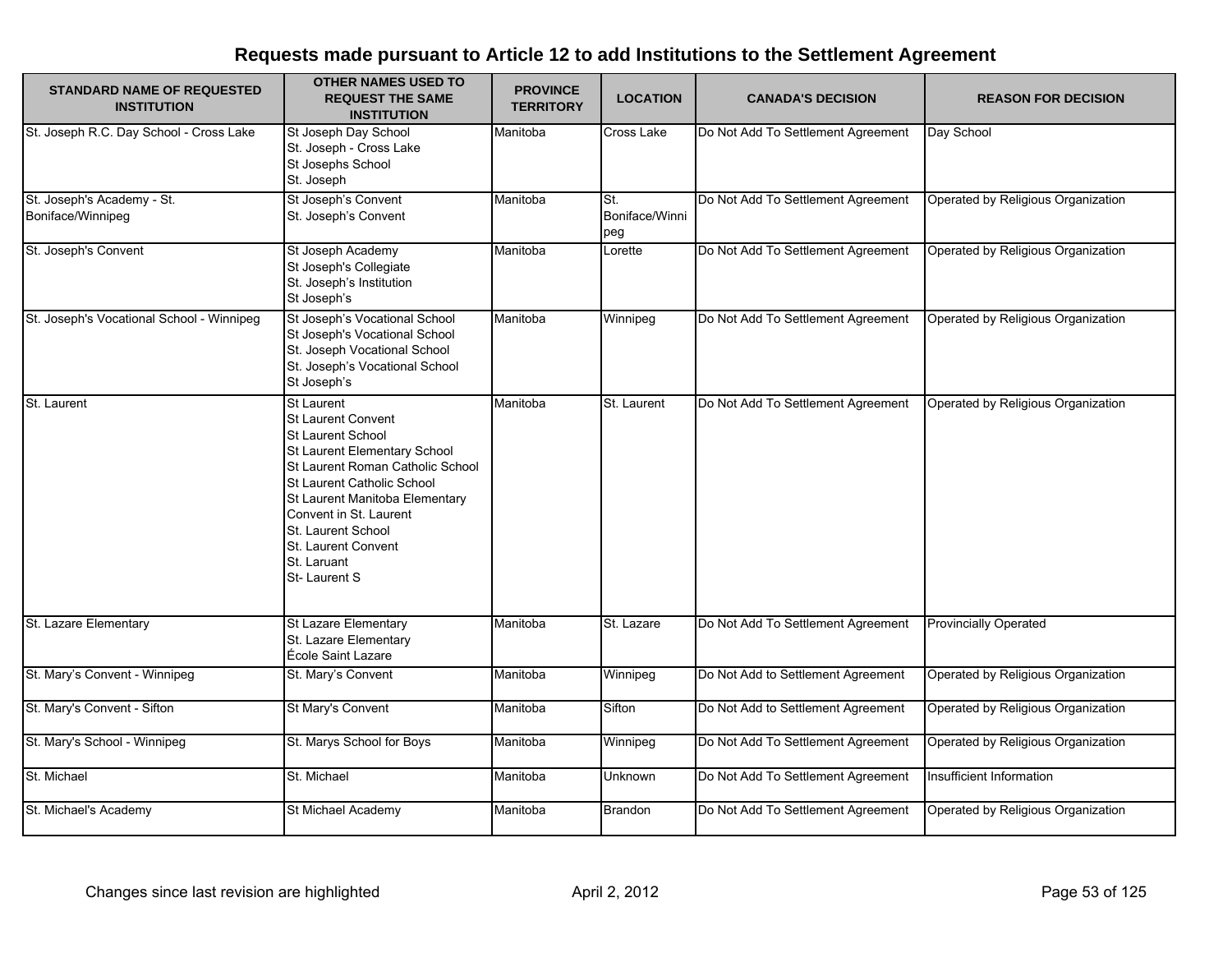| <b>STANDARD NAME OF REQUESTED</b><br><b>INSTITUTION</b>      | <b>OTHER NAMES USED TO</b><br><b>REQUEST THE SAME</b><br><b>INSTITUTION</b>                                                                                                                                                                                                              | <b>PROVINCE</b><br><b>TERRITORY</b> | <b>LOCATION</b>      | <b>CANADA'S DECISION</b>           | <b>REASON FOR DECISION</b>         |
|--------------------------------------------------------------|------------------------------------------------------------------------------------------------------------------------------------------------------------------------------------------------------------------------------------------------------------------------------------------|-------------------------------------|----------------------|------------------------------------|------------------------------------|
| St. Norbert Girls' Convent                                   | St Norbert Girls Convent<br>St Norbert Convent<br>St. Norbert Convent school for girls                                                                                                                                                                                                   | Manitoba                            | St. Norbert          | Do Not Add to Settlement Agreement | Operated by Religious Organization |
| St. Rose                                                     | St. Rose                                                                                                                                                                                                                                                                                 | Manitoba                            | Ste. Rose du<br>Lac  | Do Not Add to Settlement Agreement | Insufficient Information           |
| St. Rose Collegiate                                          | Ste. Rose Du-Lac<br>St. Rose Collegiate<br>St Rose Collegiate<br>St Rose Collegiate<br>St. Rose Collegiate-Ste. Rose du<br>Lac, MB<br>St. Rose Collegiate - (resided at St.<br>Rose Convent and went to school at<br>St. Rose Collegiate) St. Rose, MB<br>St Rose Collegiate-St. Rose du | Manitoba                            | Ste. Rose du<br>Lac  | Do Not Add to Settlement Agreement | <b>Provincially Operated</b>       |
| St. Rose Convent                                             | St Rose Convent<br>St Rose Du-Lac<br>Ste. Rose Du-Lac<br>Ste.Rose Convent<br>St Rose du Lac Convent<br>St. Rose Convent<br>St Rose Convent, Ste Rose, MB                                                                                                                                 | Manitoba                            | Ste. Rose du<br>Lac  | Do Not Add to Settlement Agreement | Operated by Religious Organization |
| St. Theresa Point Mission School                             | St Theresa Point Mission School<br>St Theresa Point                                                                                                                                                                                                                                      | Manitoba                            | St. Theresa<br>Point | Do Not Add To Settlement Agreement | Insufficient Information           |
| St. Thomas Aquinas (St. Thomas Elementary) St Thomas Aquinas | St Thomas (Duck Bay)<br>St Thomas Elementary<br>St Thomas Aquinas Church<br>Saint Thomas Aquinas Elementary /<br>Duck Bay School<br>St Thomas School<br>Duck Bay aka St. Thomas Aquinas<br>St. Thomas AcQuinas<br>St. Thomas Aquinas School<br>St. Thomas Aquinas Missio                 | Manitoba                            | Duck Bay             | Do Not Add To Settlement Agreement | Insufficient Information           |
| St. Vincent de Paul                                          | Vincent de Paul<br>St. Vincent de Paul                                                                                                                                                                                                                                                   | Manitoba                            | St. Amelie           | Do Not Add to Settlement Agreement | Insufficient Information           |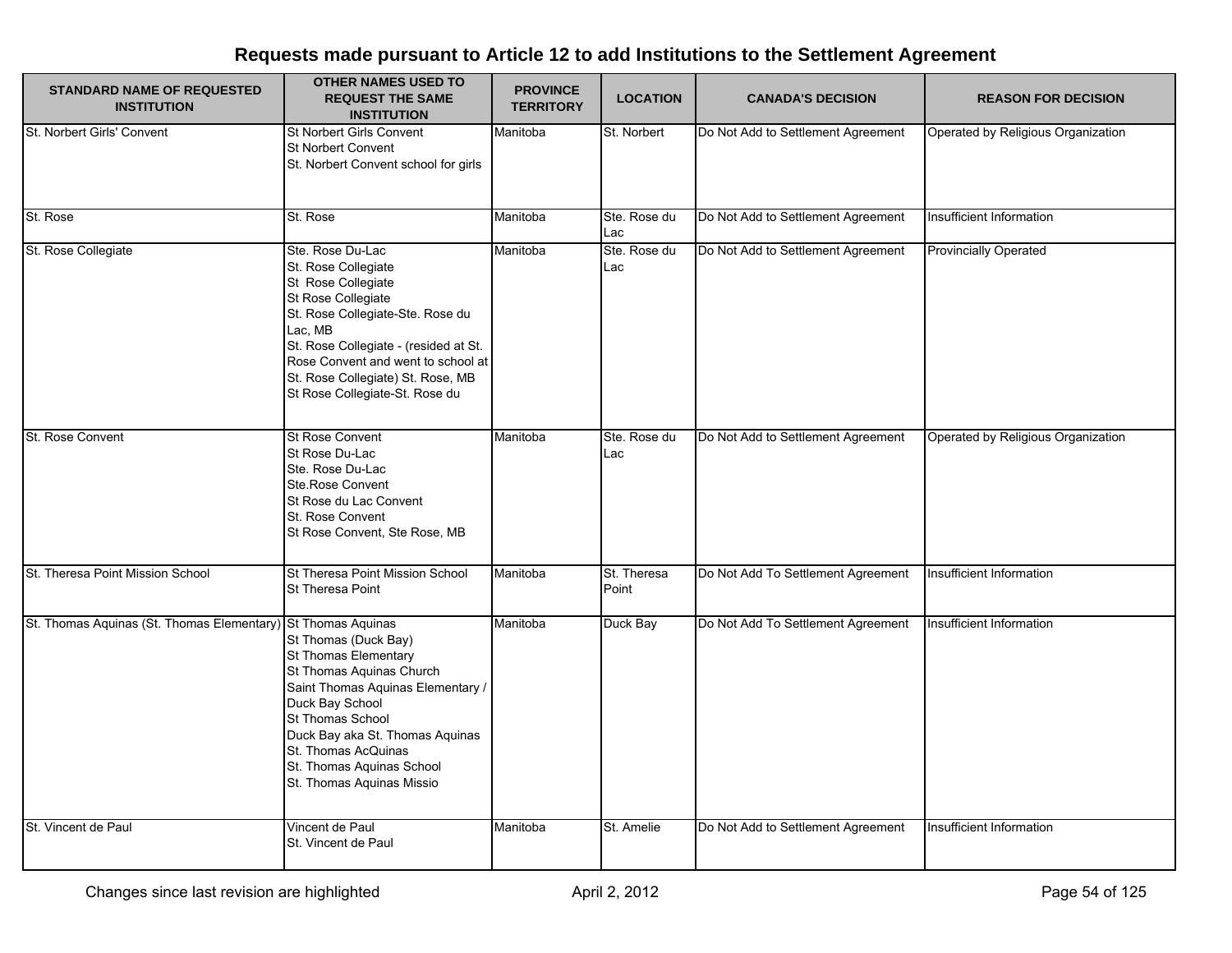| <b>STANDARD NAME OF REQUESTED</b><br><b>INSTITUTION</b> | <b>OTHER NAMES USED TO</b><br><b>REQUEST THE SAME</b><br><b>INSTITUTION</b>                                                                                                                                                                                                                                                        | <b>PROVINCE</b><br><b>TERRITORY</b> | <b>LOCATION</b>     | <b>CANADA'S DECISION</b>                                                 | <b>REASON FOR DECISION</b>                       |
|---------------------------------------------------------|------------------------------------------------------------------------------------------------------------------------------------------------------------------------------------------------------------------------------------------------------------------------------------------------------------------------------------|-------------------------------------|---------------------|--------------------------------------------------------------------------|--------------------------------------------------|
| Ste. Rose Elementary School                             | Ste Rose Elementary School<br>Ste. Rose School                                                                                                                                                                                                                                                                                     | Manitoba                            | Ste. Rose du<br>Lac | Do Not Add to Settlement Agreement                                       | <b>Provincially Operated</b>                     |
| Stedman's School                                        |                                                                                                                                                                                                                                                                                                                                    | Manitoba                            | Fairford            | Do Not Add to Settlement Agreement                                       | Day School                                       |
| Steinbach Bible Institute                               | Steinbach Bible Institute                                                                                                                                                                                                                                                                                                          | Manitoba                            | Steinbach           | Do Not Add To Settlement Agreement                                       | Operated by Private Organization                 |
| Stonewall Collegiate                                    | Stone Wall Collegiate                                                                                                                                                                                                                                                                                                              | Manitoba                            | Stonewall           | Do Not Add to Settlement Agreement                                       | Provincially Operated/No Residence<br>Identified |
| Technical Vocational High School                        | <b>Technical Vocational High School</b>                                                                                                                                                                                                                                                                                            | Manitoba                            | Winnipeg            | Do Not Add To Settlement Agreement                                       | <b>Provincially Operated</b>                     |
| Tempina Residential School                              | <b>Tempina Residential School</b>                                                                                                                                                                                                                                                                                                  | Manitoba                            | <b>Brandon</b>      | Do Not Add To Settlement Agreement                                       | Insufficient Information                         |
| Teulon                                                  | Teulon Residence<br>Teulon<br><b>Teulon Collegiate</b><br><b>Teulon Residential School</b><br><b>Teulon Boarding Home</b><br><b>Teulon United Church Residences</b><br>Teulon Collegiate Institution<br>Teulon Boys' and Girls' Residences<br><b>Teulon Residences</b><br>Teulon Indian Residential School<br>Tuelon, MB<br>Teulon | Manitoba                            | Teulon              | Do Not Add To Settlement Agreement                                       | Operated by Religious Organization               |
| The Pas Collegiate                                      | The Pas Collegiate                                                                                                                                                                                                                                                                                                                 | Manitoba                            | The Pas             | Do Not Add To Settlement Agreement                                       | Day School                                       |
| The Pas Indian Day School<br><b>Thibert School</b>      | The Pas Day School<br>Indian Day School<br>The Pas Indian Day School<br>The Pas Indian Big Eddie Day<br>School<br>The Pas Day School<br>The Pas Indian Day School<br><b>Thibert School</b>                                                                                                                                         | Manitoba<br>Manitoba                | The Pas<br>Cayer    | Do Not Add To Settlement Agreement<br>Do Not Add To Settlement Agreement | Day School<br>Insufficient Information           |
|                                                         | <b>Thibert Residential School</b><br>thibert school<br>Cayer Residential School                                                                                                                                                                                                                                                    |                                     |                     |                                                                          |                                                  |
| <b>Thompson District</b>                                | <b>Thompson District</b>                                                                                                                                                                                                                                                                                                           | Manitoba                            | Thompson            | Do Not Add To Settlement Agreement                                       | <b>Provincially Operated</b>                     |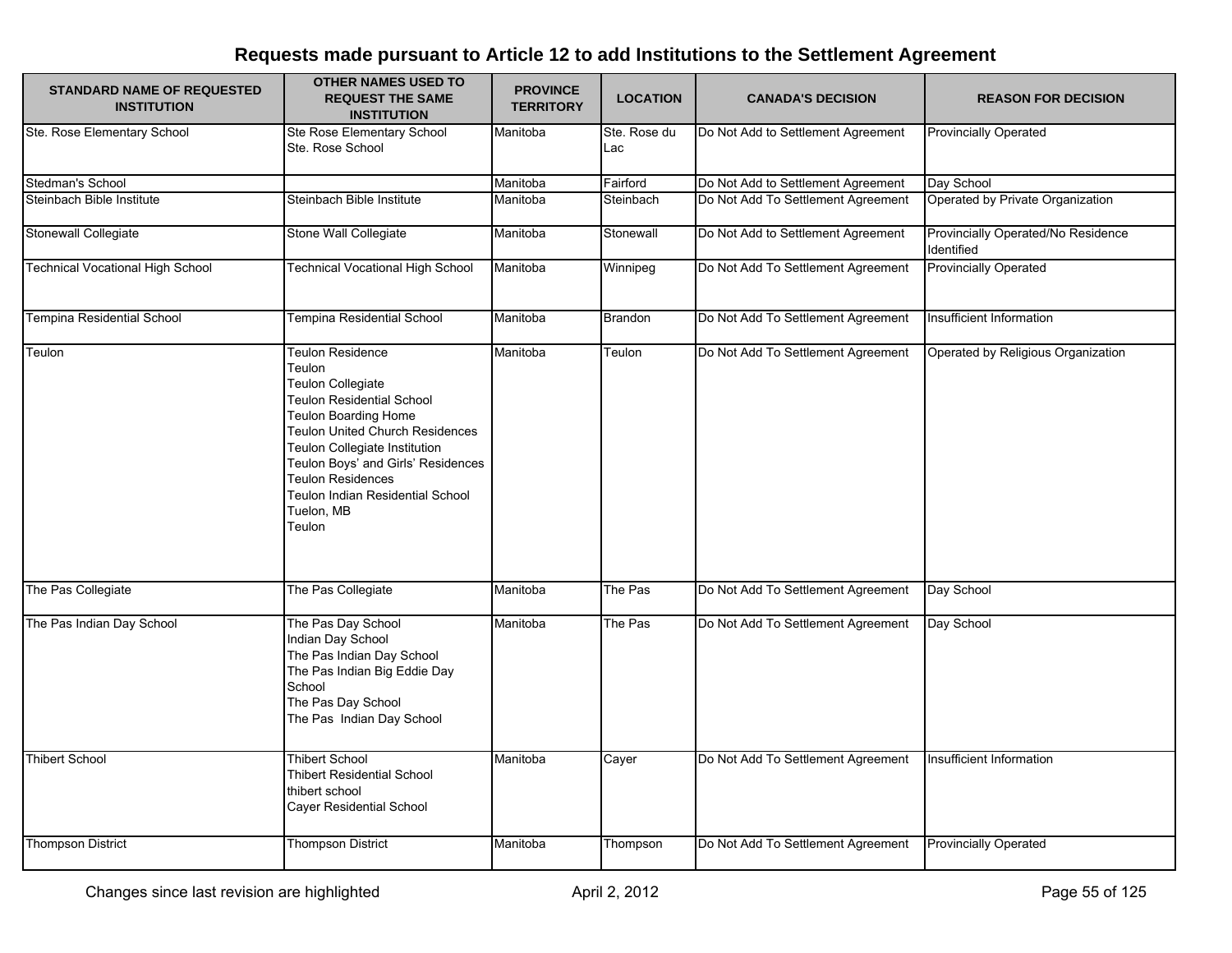| <b>STANDARD NAME OF REQUESTED</b><br><b>INSTITUTION</b>           | <b>OTHER NAMES USED TO</b><br><b>REQUEST THE SAME</b><br><b>INSTITUTION</b>                                                                                            | <b>PROVINCE</b><br><b>TERRITORY</b> | <b>LOCATION</b>                 | <b>CANADA'S DECISION</b>           | <b>REASON FOR DECISION</b>            |
|-------------------------------------------------------------------|------------------------------------------------------------------------------------------------------------------------------------------------------------------------|-------------------------------------|---------------------------------|------------------------------------|---------------------------------------|
| United Church Day School - Wapak                                  | <b>United Church School</b><br>The united church day school                                                                                                            | Manitoba                            | Cross<br>Lake/Wapak             | Do Not Add To Settlement Agreement | Day School                            |
| United Church School - Lake St. Martin                            |                                                                                                                                                                        | Manitoba                            | Lake St. Martin                 | Do Not Add To Settlement Agreement | Insufficient Information              |
| United Church School - Nelson House                               | United Church<br>United Church School of Nelson<br>House                                                                                                               | Manitoba                            | Nelson House                    | Do Not Add To Settlement Agreement | Day School/Band Operated              |
| <b>Vincent Massey Collegiate</b>                                  | Vincent Massey Collegiate                                                                                                                                              | Manitoba                            | <b>Brandon</b>                  | Do Not Add To Settlement Agreement | <b>Provincially Operated</b>          |
| <b>Walter White School</b>                                        |                                                                                                                                                                        | Manitoba                            | Grand Beach                     | Do Not Add To Settlement Agreement | <b>Provincially Operated</b>          |
| Waterhen Indian Day School                                        | <b>Waterhen River</b><br>Waterhen Day School<br><b>Waterhen School</b><br>Waterhen Or ("Water Hen") Indian<br><b>Residential school</b><br>Waterhand Indian Day School | Manitoba                            | Waterhen<br>Reserve/Skown<br>an | Do Not Add To Settlement Agreement | Day School/Provincially Operated      |
| <b>Westview School</b>                                            | <b>Westview School</b>                                                                                                                                                 | Manitoba                            | Sandy Bay                       | Do Not Add To Settlement Agreement | <b>Provincially Operated</b>          |
| <b>Westwood School</b>                                            | Westwood School                                                                                                                                                        | Manitoba                            | Thompson                        | Do Not Add To Settlement Agreement | <b>Provincially Operated</b>          |
| Winnipegosis School                                               | Winnipegosis Collegiate (W.C.I.)<br>Winnipegosis Elementary School                                                                                                     | Manitoba                            | Winnipegosis                    | Do Not Add To Settlement Agreement | <b>Provincially Operated</b>          |
| <b>Yellowquill Residential School</b>                             | Yellow Quill Residential                                                                                                                                               | Manitoba                            | Portage La<br>Prairie           | Do Not Add To Settlement Agreement | No Residence Identified/Band Operated |
| Young Women's Christian Association                               | Young Women's Christian<br>Association                                                                                                                                 | Manitoba                            | Brandon                         | Do Not Add To Settlement Agreement | Operated by Private Organization      |
| <b>Big Cove Indian Day School</b>                                 | Indian Residential Day School, ElsipoNew Brunswick                                                                                                                     |                                     | <b>Big Cove</b>                 | Do Not Add To Settlement Agreement | Day School                            |
| Collège Notre-Dame d'Acadie - Moncton                             | Notre Dame D'Acadie<br>Academie Notre Dame<br>Notre Dame Academy                                                                                                       | <b>New Brunswick</b>                | Moncton                         | Do Not Add To Settlement Agreement | Operated by Religious Organization    |
| Couvent de la Congrégation de Notre-Dame<br>(Saint-Louis Convent) | Couvent de la Congretion Notre<br>Dame<br>Couvent de la Congregation of Norte<br>Dame                                                                                  | <b>New Brunswick</b>                | Saint-Louis-de-<br>Kent         | Do Not Add To Settlement Agreement | Operated by Religious Organization    |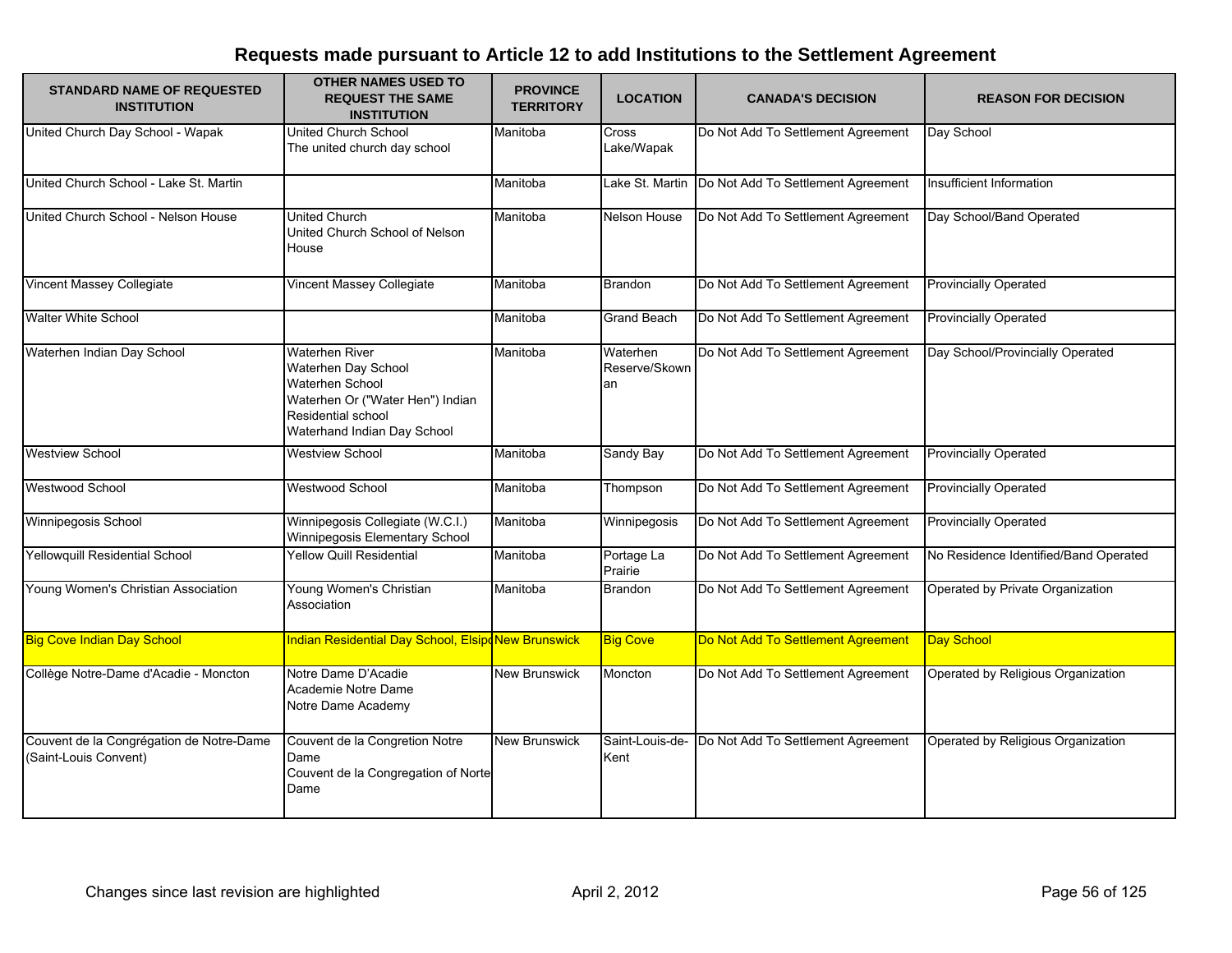| <b>STANDARD NAME OF REQUESTED</b><br><b>INSTITUTION</b>                              | <b>OTHER NAMES USED TO</b><br><b>REQUEST THE SAME</b><br><b>INSTITUTION</b>                                                                                                                                      | <b>PROVINCE</b><br><b>TERRITORY</b>      | <b>LOCATION</b> | <b>CANADA'S DECISION</b>           | <b>REASON FOR DECISION</b>                         |
|--------------------------------------------------------------------------------------|------------------------------------------------------------------------------------------------------------------------------------------------------------------------------------------------------------------|------------------------------------------|-----------------|------------------------------------|----------------------------------------------------|
| Dr. William F. Roberts Hospital School                                               | Dr. William F. Roberts Hospital<br>School<br>Roberts Hospital School<br>Dr. Roberts Hospital School                                                                                                              | <b>New Brunswick</b>                     | Saint John      | Do Not Add To Settlement Agreement | <b>Provincially Operated</b>                       |
| Mont Sainte-Marie Catholic Orphanage<br>(Orphelinat Mont Sainte-Marie)               | Mont Sainte Marie Catholic<br>Orphanage<br>Mont Saint Marie Orphanage                                                                                                                                            | <b>New Brunswick</b>                     | Edmundston      | Do Not Add To Settlement Agreement | Operated by Religious Organization                 |
| Notre Dame Academy (Académie Notre-<br>Dame du Sacré-Coeur) - Dalhousie              | Notre Dame Academy<br>Academie Notre Dame<br>L'Académie Notre-Dame du Sacré<br>Coeur<br>Commercial College of Our Lady of<br>the Sacred Heart                                                                    | <b>New Brunswick</b>                     | Dalhousie       | Do Not Add To Settlement Agreement | Operated by Religious Organization and<br>Province |
| Reformatory of the Good Shepherd                                                     | Reformatory of the Good Shepherd<br>Reformatory of the Good Shepherd<br>Good Shepherd Reformatory                                                                                                                | <b>New Brunswick</b>                     | Saint John      | Do Not Add To Settlement Agreement | <b>Provincially Operated</b>                       |
| St. Mary's Academy - Newcastle                                                       | St. Mary's Convent<br>St. Mary's Academy<br>St. Mary's Convent (Academy)                                                                                                                                         | <b>New Brunswick</b>                     | Newcastle       | Do Not Add To Settlement Agreement | Operated by Religious Organization                 |
| St. Mary's First Nation Day School -<br>Fredericton                                  | St Mary's First Nation Day School<br>Federal Day School<br>St. Mary's First Nation Federal Day<br>School<br>St Mary's Day School<br>St Mary's Federal Day School<br>St Mary's First Nation Federal Day<br>School | <b>New Brunswick</b>                     | Fredericton     | Do Not Add to Settlement Agreement | Day School                                         |
| Woodstock Indian Day School                                                          | Woodstock Indian Day School                                                                                                                                                                                      | <b>New Brunswick</b>                     | Woodstock       | Do Not Add To Settlement Agreement | Day School                                         |
| Anglican Parish Hall School                                                          |                                                                                                                                                                                                                  | Newfoundland and Unknown<br>Labrador     |                 | Do Not Add To Settlement Agreement | Insufficient Information                           |
| <b>Blackler Avenue Home</b>                                                          | Munday Pond School (also called<br>Reid Elementary)                                                                                                                                                              | Newfoundland and St. John's<br>Labrador  |                 | Do Not Add To Settlement Agreement | Insufficient Information                           |
| Goules (Kilbride) Boarding House                                                     | Munday Pond School (also called<br>Reid Elementary)                                                                                                                                                              | Newfoundland and St. John's<br>Labrador  |                 | Do Not Add To Settlement Agreement | Insufficient Information                           |
| Harriot Curtis Collegiate (Curtis Memorial High Harriet Curtis Collegiate<br>School) | Curtis Memorial High School                                                                                                                                                                                      | Newfoundland and St. Anthony<br>Labrador |                 | Do Not Add To Settlement Agreement | <b>Provincially Operated</b>                       |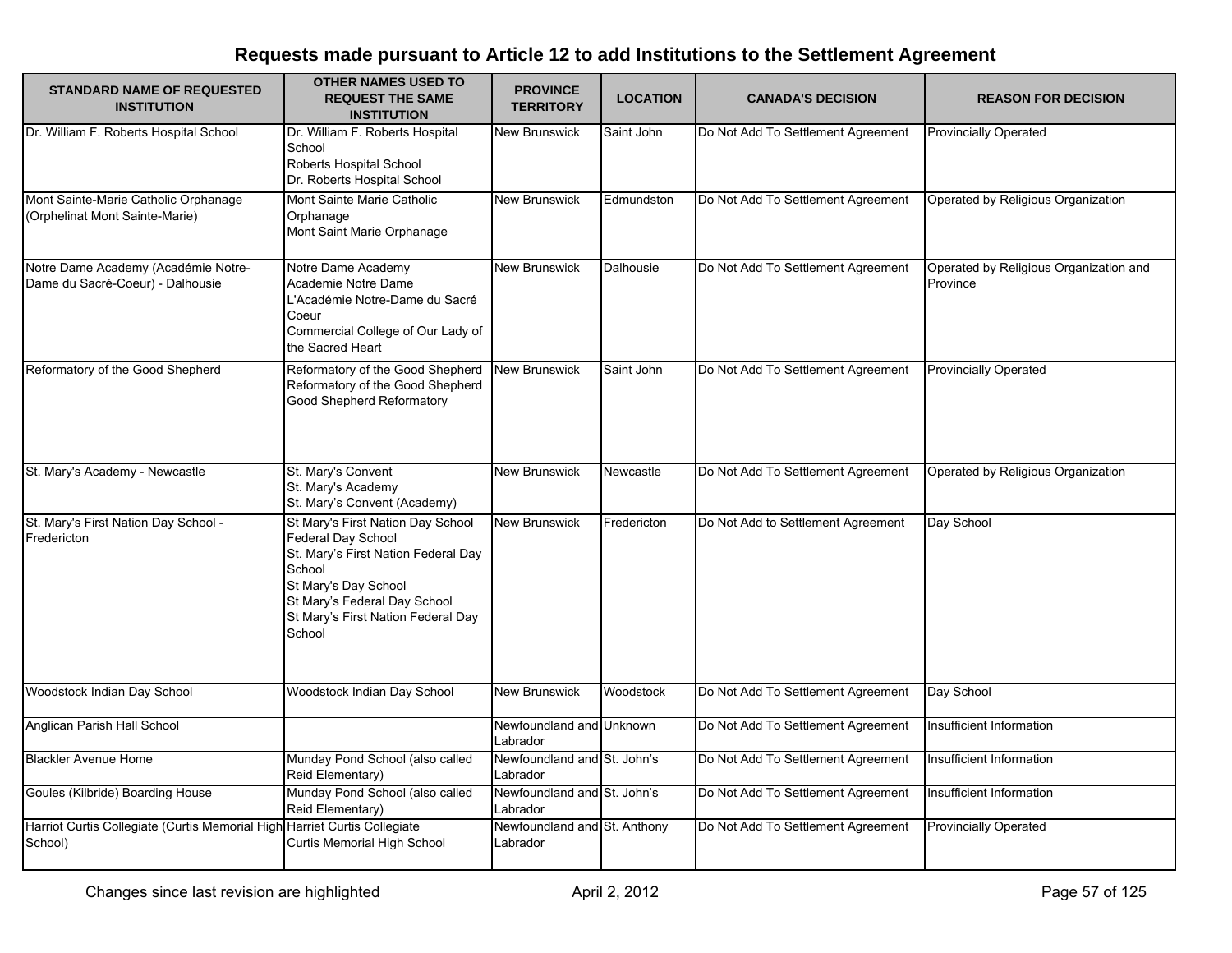| <b>STANDARD NAME OF REQUESTED</b><br><b>INSTITUTION</b>                              | <b>OTHER NAMES USED TO</b><br><b>REQUEST THE SAME</b><br><b>INSTITUTION</b>                                                                                                                                | <b>PROVINCE</b><br><b>TERRITORY</b>     | <b>LOCATION</b>     | <b>CANADA'S DECISION</b>                                             | <b>REASON FOR DECISION</b>                         |
|--------------------------------------------------------------------------------------|------------------------------------------------------------------------------------------------------------------------------------------------------------------------------------------------------------|-----------------------------------------|---------------------|----------------------------------------------------------------------|----------------------------------------------------|
| Holy Heart of Mary Regional High School for<br>Girls                                 | <b>Holy Heart of Mary</b>                                                                                                                                                                                  | Newfoundland and St. John's<br>Labrador |                     | Do Not Add To Settlement Agreement                                   | <b>Provincially Operated</b>                       |
| Labrador Public School (Gordon's<br>Orphanage/Boarding School, Cartwright<br>School) | Labrador Public School<br><b>Grenfell Association School</b>                                                                                                                                               | Newfoundland and Muddy<br>Labrador      | Bay/Cartwright      | Do Not Add To Settlement Agreement                                   | Operated by Religious Organization                 |
| Lake Melville High School                                                            | Lake Mellville<br>Lake Melville High<br>Lake Melville High School<br>Lake Melville School<br>Terreneuve Lake Melville High<br>School                                                                       | Newfoundland and North West<br>Labrador | River               | Do Not Add To Settlement Agreement                                   | <b>Provincially Operated</b>                       |
| Lockwood Boarding School (Cartwright<br>School)                                      | Lockwood Boarding School<br>Lockwood School<br>Lockwood<br><b>Lacwood Boarding School</b><br>Lacwood<br>Lochwood Residential School<br>Lochwood<br>Lockwood School (International<br>Grenfell Association) | Newfoundland and Cartwright<br>Labrador |                     | Do Not Add To Settlement Agreement                                   | Operated by Religious Organization                 |
| MacMillan Moravian Mission School (Nain<br>School) - Nain                            | MacMillan Mission School - Nain<br>Moravian Mission School<br>Nain School                                                                                                                                  | Newfoundland and Nain<br>Labrador       |                     | Do Not Add To Settlement Agreement                                   | Operated by Religious Organization and<br>Province |
| Moravian Church                                                                      | Maravean Church                                                                                                                                                                                            | Newfoundland and Unknown<br>Labrador    |                     | Do Not Add To Settlement Agreement                                   | Insufficient Information                           |
| Moravian Mission School - Hopedale                                                   | Hopedale<br>Moravian Mission School - Hopedale Labrador                                                                                                                                                    | Newfoundland and Hopedale               |                     | Do Not Add To Settlement Agreement                                   | Operated by Religious Organization and<br>Province |
| Moravian Mission School - Makkovik                                                   | Moravian Mission School - Makkovic<br>Moravian Mission School                                                                                                                                              | Newfoundland and Makkovik<br>Labrador   |                     | Do Not Add To Settlement Agreement                                   | Operated by Religious Organization and<br>Province |
| Moravian Mission School - St. Mary's River<br>(Mary's Harbour)                       | Moravian Mission School - St Mary's<br>River                                                                                                                                                               | Labrador                                | (Mary's<br>Harbour) | Newfoundland and St. Mary's River Do Not Add To Settlement Agreement | Operated by Religious Organization                 |
| Mount Cashel Orphanage                                                               | <b>Mount Cashelle</b><br><b>Mount Cashell</b>                                                                                                                                                              | Newfoundland and St. John's<br>Labrador |                     | Do Not Add To Settlement Agreement                                   | Operated by Religious Organization                 |
| Muddy Bay (Gordon's Orphanage)                                                       | <b>Muddy Bay</b><br>Mudy Bay<br>Gordon's Orphanage                                                                                                                                                         | Newfoundland and Muddy Bay<br>Labrador  |                     | Do Not Add To Settlement Agreement                                   | Operated by Religious Organization                 |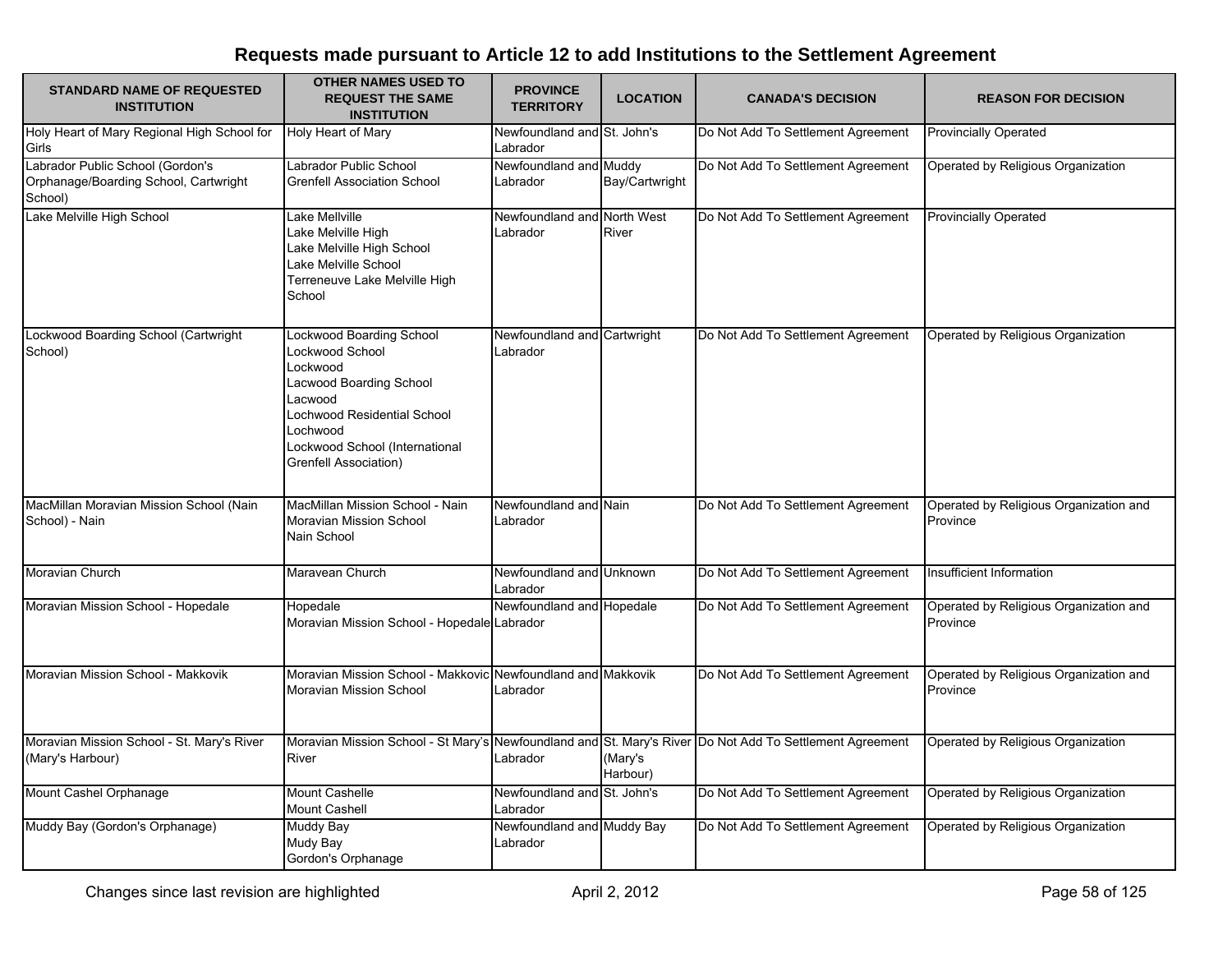| <b>STANDARD NAME OF REQUESTED</b><br><b>INSTITUTION</b> | <b>OTHER NAMES USED TO</b><br><b>REQUEST THE SAME</b><br><b>INSTITUTION</b>                                                                                                                                                                                                                                        | <b>PROVINCE</b><br><b>TERRITORY</b>        | <b>LOCATION</b>     | <b>CANADA'S DECISION</b>           | <b>REASON FOR DECISION</b>         |
|---------------------------------------------------------|--------------------------------------------------------------------------------------------------------------------------------------------------------------------------------------------------------------------------------------------------------------------------------------------------------------------|--------------------------------------------|---------------------|------------------------------------|------------------------------------|
| Munday Pond School (Reid Elementary)                    |                                                                                                                                                                                                                                                                                                                    | Newfoundland and St. John's<br>Labrador    |                     | Do Not Add to Settlement Agreement | Insufficient Information           |
| North Star School                                       | North Star Scoll<br>North Star Primary School                                                                                                                                                                                                                                                                      | Newfoundland and Happy Valley-<br>Labrador | Goose Bay           | Do Not Add To Settlement Agreement | <b>Provincially Operated</b>       |
| Northwest Labrador School                               | School in North west Labrador                                                                                                                                                                                                                                                                                      | Newfoundland and Unknown<br>Labrador       |                     | Do Not Add To Settlement Agreement | Insufficient Information           |
| Northwest River School (Yale School)                    | <b>Yale School</b><br>North West River<br>Northwest River Residential School<br>International Grenfell Association or<br><b>Grenfell Mission</b><br>Northwest River<br>Northwest River Dormitory<br>International Grenfell Association<br>Junior Dormitory<br><b>Granfell Mission</b><br>Grenfell Mission in North | Newfoundland and North West<br>Labrador    | River               | Do Not Add To Settlement Agreement | Operated by Religious Organization |
| Sir Wilfred Laurier School                              | Sir Wilfred School<br>Sir Wilfred Grenfell School                                                                                                                                                                                                                                                                  | Newfoundland and St. Anthony<br>Labrador   |                     | Do Not Add To Settlement Agreement | Insufficient Information           |
| St. Ann's                                               | St. Ann's School                                                                                                                                                                                                                                                                                                   | Newfoundland and Conne River<br>Labrador   |                     | Do Not Add To Settlement Agreement | Insufficient Information           |
| St. Anthony School (Grenfell Mission)                   | St. Anthony Orphanage<br>Grenfell (St. Anthony) School<br>St Anthony<br><b>Grenfell School</b><br>International Grenfell Association<br>Junior Dormitory<br><b>Grenfell Mission St Anthony</b><br>Wilfred T. Grenfell School<br>International Grenfell Association<br>Orphanage and School<br><b>Grenfell Miss</b> | Newfoundland and St. Anthony's<br>Labrador |                     | Do Not Add To Settlement Agreement | Operated by Religious Organization |
| St. John's School                                       |                                                                                                                                                                                                                                                                                                                    | Newfoundland and St. John's<br>Labrador    |                     | Do Not Add To Settlement Agreement | <b>Provincially Operated</b>       |
| <b>Tizzard's Habour Residential School</b>              | <b>Tizzard's Harbour Residential</b><br>School<br><b>Tizzards Harbour United Church</b><br>School                                                                                                                                                                                                                  | Newfoundland and<br>Labrador               | Tizzard's<br>Habour | Do Not Add To Settlement Agreement | Insufficient Information           |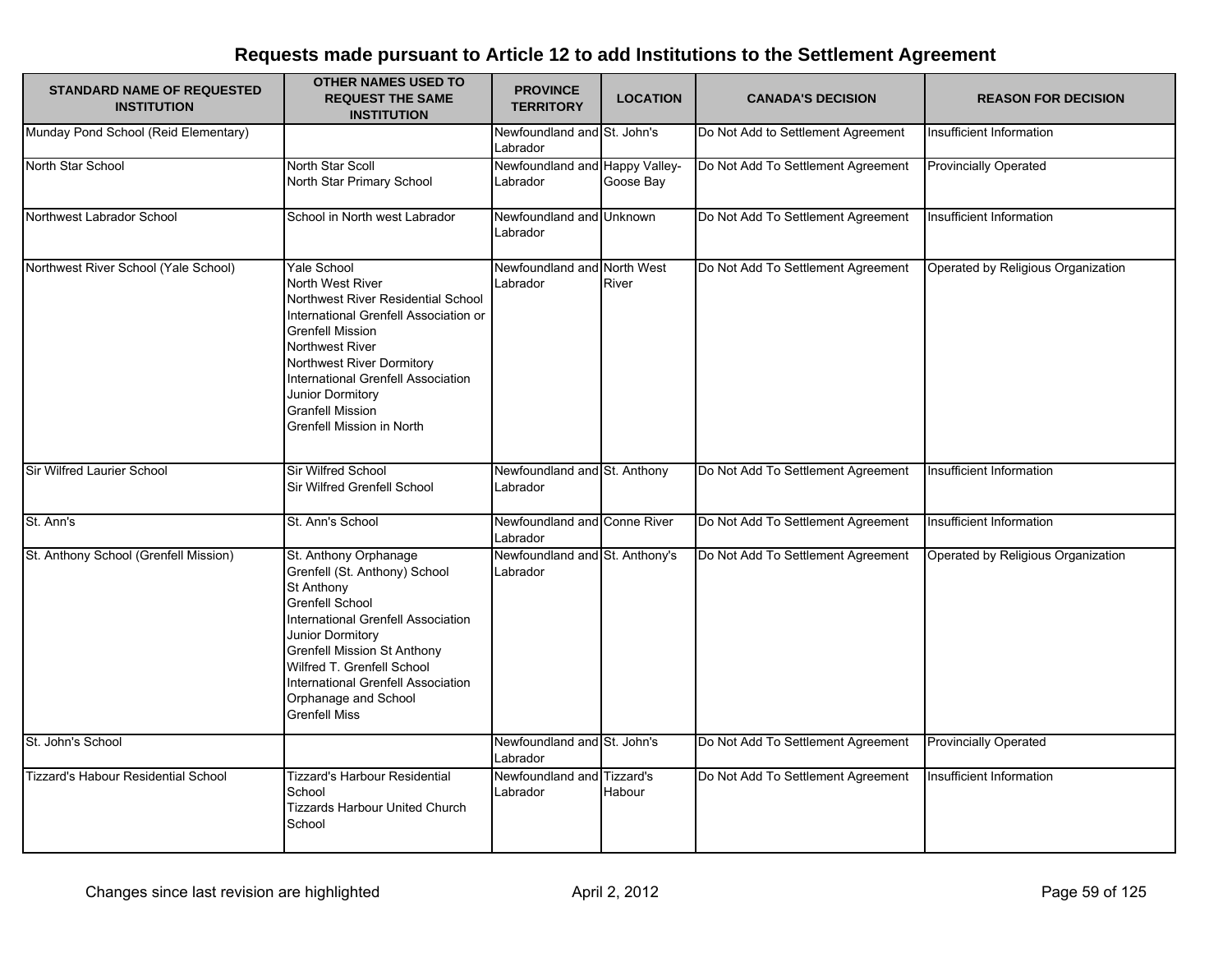| <b>STANDARD NAME OF REQUESTED</b><br><b>INSTITUTION</b> | <b>OTHER NAMES USED TO</b><br><b>REQUEST THE SAME</b><br><b>INSTITUTION</b>                                                                                       | <b>PROVINCE</b><br><b>TERRITORY</b>    | <b>LOCATION</b> | <b>CANADA'S DECISION</b>                             | <b>REASON FOR DECISION</b>                         |
|---------------------------------------------------------|-------------------------------------------------------------------------------------------------------------------------------------------------------------------|----------------------------------------|-----------------|------------------------------------------------------|----------------------------------------------------|
| United Church School - Tizzard's Harbour                | United All Grades School<br>United Church School<br><b>Tizzard United church school</b>                                                                           | Newfoundland and Tizzard's<br>Labrador | Harbour         | Do Not Add To Settlement Agreement                   | Day School                                         |
| White Elephant - Makkovic                               | White Elephant                                                                                                                                                    | Newfoundland and Makkovic<br>Labrador  |                 | Do Not Add To Settlement Agreement                   | Operated by Religious Organization and<br>Province |
| Acho/Echo Dene School                                   | Acho Dene School<br>Echo Dene Koe Residential School                                                                                                              | Northwest<br><b>Territories</b>        | Fort Liard      | Do Not Add To Settlement Agreement                   | <b>Territorially Operated</b>                      |
| <b>Adult Vocational Training Center</b>                 | <b>Adult Vocational Centre</b><br><b>Adult Vocational Training Centre</b><br>The Adult Vocational Center<br>Fort Smith Vocational Centre<br><b>Arctic College</b> | Northwest<br><b>Territories</b>        | Fort Smith      | Do Not Add To Settlement Agreement                   | <b>Territorially Operated</b>                      |
| Akaitcho Hall (Yellowknife)                             | <b>Akatcho Hall</b><br>Akaitcho Hall                                                                                                                              | Northwest<br>Territories               | Yellowknife     | Already Included in Settlement<br>Agreement          | Identified as IRS #18 on CEP and IAP<br>Forms      |
| <b>Aklavik Convent</b>                                  | <b>Aklavik Convent</b><br>Convent of the Immaculate<br>Conception                                                                                                 | Northwest<br><b>Territories</b>        | Aklavik         | Do Not Add To Settlement Agreement                   | Operated by Religious Organization                 |
| Arctic Red River Day School                             | Arctic Red River Day School                                                                                                                                       | Northwest<br><b>Territories</b>        |                 | Arctic Red River Do Not Add To Settlement Agreement  | Day School                                         |
| Aurora College                                          | Aurora College (Thebacha Campus)<br>Thebacha College (Aurora (Northern Territories<br>Lights))<br>Thabacha College                                                | Northwest                              | Fort Smith      | Do Not Add To Settlement Agreement                   | Operated by Private Organization                   |
| Boarding Home - Fort McPherson                          | Boarding Home - Fort McPherson,<br><b>NT</b>                                                                                                                      | Northwest<br>Territories               |                 | Fort McPherson Do Not Add To Settlement Agreement    | Home Placement                                     |
| Boarding Home - Fort Resolution                         |                                                                                                                                                                   | Northwest<br><b>Territories</b>        |                 | Fort Resolution   Do Not Add To Settlement Agreement | Home Placement                                     |
| Breynat Hall (Fort Smith)                               | <b>Breynant Hall</b><br>Fort Smith Breynat Hall<br>Fort Smith (Breynat Hall)<br>Fort Smith Breynat hall<br><b>Breynet Hall</b>                                    | Northwest<br><b>Territories</b>        | Fort Smith      | Already Included in Settlement<br>Agreement          | Identified as IRS #13 on CEP and IAP<br>Forms      |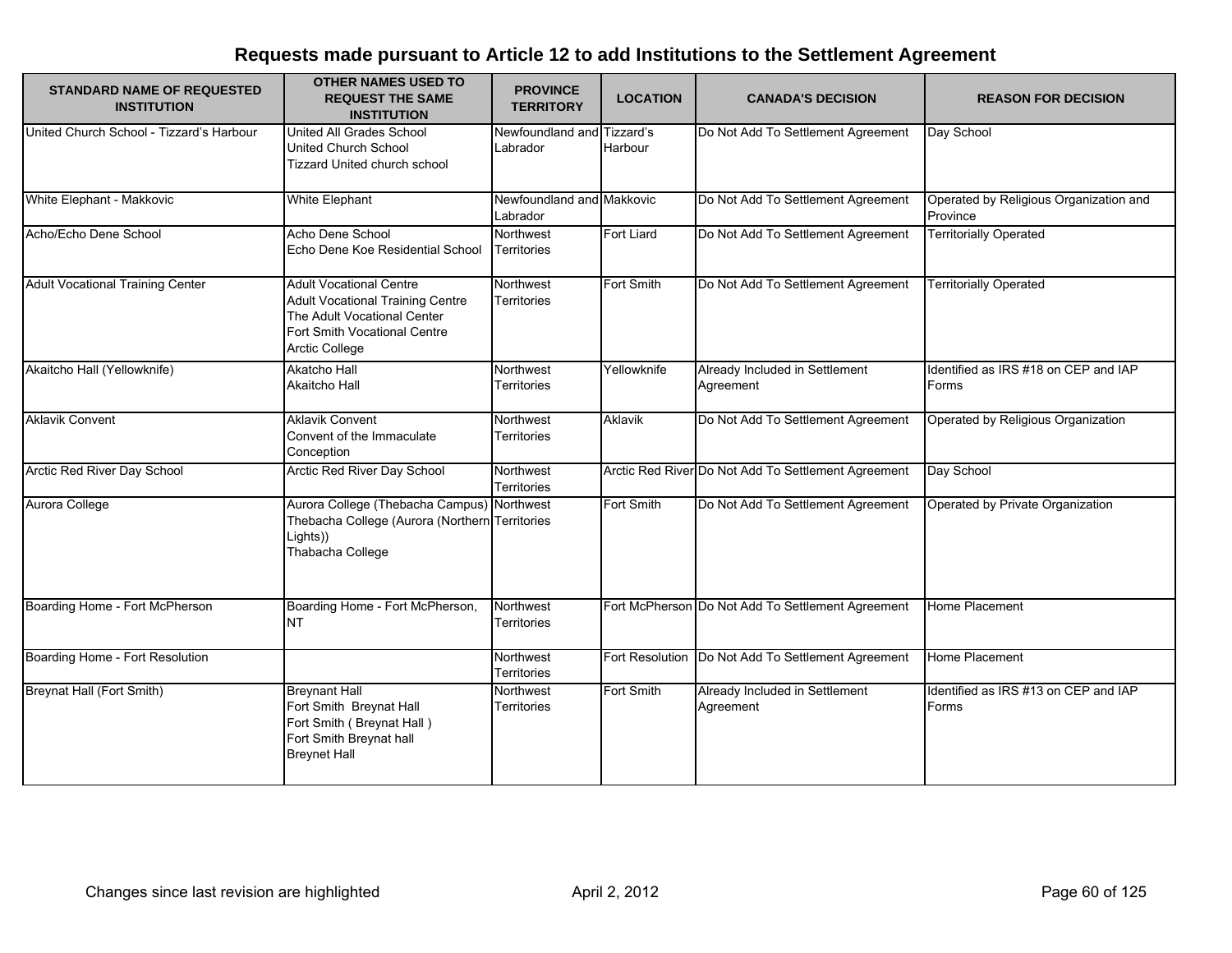| <b>STANDARD NAME OF REQUESTED</b><br><b>INSTITUTION</b> | <b>OTHER NAMES USED TO</b><br><b>REQUEST THE SAME</b><br><b>INSTITUTION</b>                                                                                                                                                                                                                                | <b>PROVINCE</b><br><b>TERRITORY</b> | <b>LOCATION</b>      | <b>CANADA'S DECISION</b>                          | <b>REASON FOR DECISION</b>    |
|---------------------------------------------------------|------------------------------------------------------------------------------------------------------------------------------------------------------------------------------------------------------------------------------------------------------------------------------------------------------------|-------------------------------------|----------------------|---------------------------------------------------|-------------------------------|
| Chief Jimmy Bruneau School                              | Jimmy Bruneau<br>Chief Jimmy Bruneau School<br>Chief Jimmy Bruno Residential<br>School<br>Chief Jimmy Bruneau Regional High<br>School<br>Chief Jimmy Bruneau Residential<br>School<br>Chief Jimmy Bruneau<br>Chief Jimmy Bruno School<br>Chief Bruneau School<br>Jimmy School<br><b>Edzo Residential S</b> | Northwest<br>Territories            | Rae<br>Edzo/Behchoko | Do Not Add To Settlement Agreement                | <b>Territorially Operated</b> |
| Chief T'seliye School                                   | <b>T'selihye School</b><br>Chief T.Sehliye School<br>Chief T. Seliye school<br>Chief T. Sehliye School<br>Chief T. Sehliye School / Fort Good<br>Hope Hostel<br>Chief T. Sehliye/Fort Good Hope<br>Chief T' Selehye Elementary School<br>Chief Tseleie School<br>Chief T-Seley School<br>Chief T Sel       | Northwest<br>Territories            |                      | Fort Good Hope Do Not Add To Settlement Agreement | <b>Provincially Operated</b>  |
| Colin Campbell School                                   | Collin Campbell School<br>Colin Campbell School                                                                                                                                                                                                                                                            | Northwest<br>Territories            | Fort Norman          | Do Not Add To Settlement Agreement                | Day School                    |
| Colville Lake School                                    | Coville Lake (Colville Lake)                                                                                                                                                                                                                                                                               | Northwest<br>Territories            | <b>Colville Lake</b> | Do Not Add To Settlement Agreement                | <b>Territorially Operated</b> |
| Desnoy Foster Home                                      | Desnoy Foster Home                                                                                                                                                                                                                                                                                         | Northwest<br>Territories            | <b>Hay River</b>     | Do Not Add To Settlement Agreement                | Foster Care                   |
| Diamond Jenness School                                  | Diamond Jenness School<br>Diamond Jenness Secondary<br>School<br>Diamond Jinness School<br>Diamond Jeness Residence<br>Diamond Jenness Secondary High<br>School<br>Diamond Jenness (Jeunesse)<br>Secondary School<br>Diamond Jenness School                                                                | Northwest<br>Territories            | <b>Hay River</b>     | Do Not Add To Settlement Agreement                | <b>Territorially Operated</b> |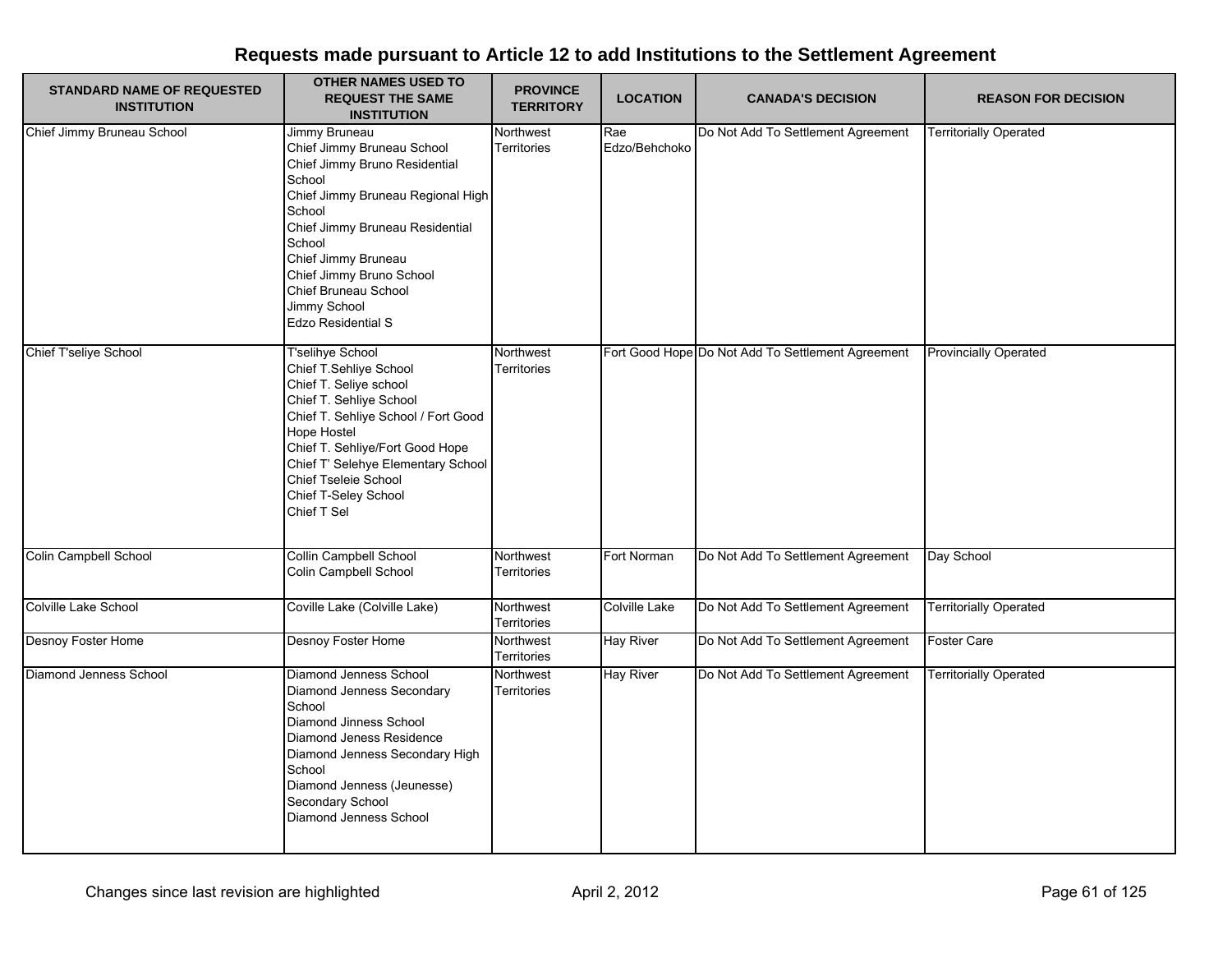| <b>STANDARD NAME OF REQUESTED</b><br><b>INSTITUTION</b> | <b>OTHER NAMES USED TO</b><br><b>REQUEST THE SAME</b><br><b>INSTITUTION</b>                                                                                                                                                                                                            | <b>PROVINCE</b><br><b>TERRITORY</b> | <b>LOCATION</b>   | <b>CANADA'S DECISION</b>                                   | <b>REASON FOR DECISION</b>                     |
|---------------------------------------------------------|----------------------------------------------------------------------------------------------------------------------------------------------------------------------------------------------------------------------------------------------------------------------------------------|-------------------------------------|-------------------|------------------------------------------------------------|------------------------------------------------|
| Elizabeth Ward School (Dehgah School)                   | Elizabeth Ward School                                                                                                                                                                                                                                                                  | Northwest<br>Territories            |                   | Fort Providence Do Not Add To Settlement Agreement         | Day School/Territorially Operated              |
| Federal Day School - Fort Rae                           |                                                                                                                                                                                                                                                                                        | Northwest<br>Territories            | Fort Rae          | Do Not Add To Settlement Agreement                         | Day School                                     |
| Federal Day School at Fort McPherson                    | Fort MacPherson Federal Day<br>School                                                                                                                                                                                                                                                  | Northwest<br>Territories            |                   | Fort McPherson Do Not Add To Settlement Agreement          | Day School                                     |
| Federal Day School at Hay River                         | Hay River Federal Day School                                                                                                                                                                                                                                                           | Northwest<br>Territories            | <b>Hay River</b>  | Do Not Add To Settlement Agreement                         | Day School                                     |
| Federal Hostel at Fort Franklin                         | Federal Hostel at Fort Franklin<br><b>Federal Hostel</b>                                                                                                                                                                                                                               | Northwest<br>Territories            | <b>Déline</b>     | Already Included in Settlement<br>Agreement                | Identified as IRS #130 on CEP and IAP<br>Forms |
| Fleming Hall (Fort McPherson)                           | Fort McPherson Anglican Hostel<br>School<br>Fort McPherson Anglican Hostel<br>Fort MacPherson<br>Flemming Hall<br>Anglican Hostel - Fort McPherson<br>Fort McPherson (Flemming Hall)<br>St. Mathews Anglican Hostel<br>Girls and Boys Hostel                                           | Northwest<br>Territories            |                   | Fort McPherson Already Included in Settlement<br>Agreement | Identified as IRS # 08 on CEP and IAP<br>Forms |
| Fort Good Hope Federal Day School                       | Fort Good Hope Federal Day School Northwest                                                                                                                                                                                                                                            | <b>Territories</b>                  |                   | Fort Good Hope Do Not Add To Settlement Agreement          | Day School                                     |
| Fort Good Hope Hostel                                   | Fort Good Hope Hostel<br>Hostel in Fort Hope<br>Fort Good Hope Hostels<br>Fort Good Hope<br>Fort Good Hope Resident Hostel<br>Fort Good Hope Residential Hostel<br>Fort Good Hope Federal School<br>Hostel At Fort Good Hope<br>Fort Good Hope Federal Hostel<br>Fort Good Hope Hostel | Northwest<br>Territories            |                   | Fort Good Hope Do Not Add To Settlement Agreement          | <b>Territorially Operated</b>                  |
| Fort Liard Federal Day School                           | Fort Liard Federal Day School<br>Ft. Liard School<br>Fort Liard School<br>Fort Liard Day School<br>Fort Liard Federal School                                                                                                                                                           | Northwest<br>Territories            | <b>Fort Liard</b> | Do Not Add To Settlement Agreement                         | Day School                                     |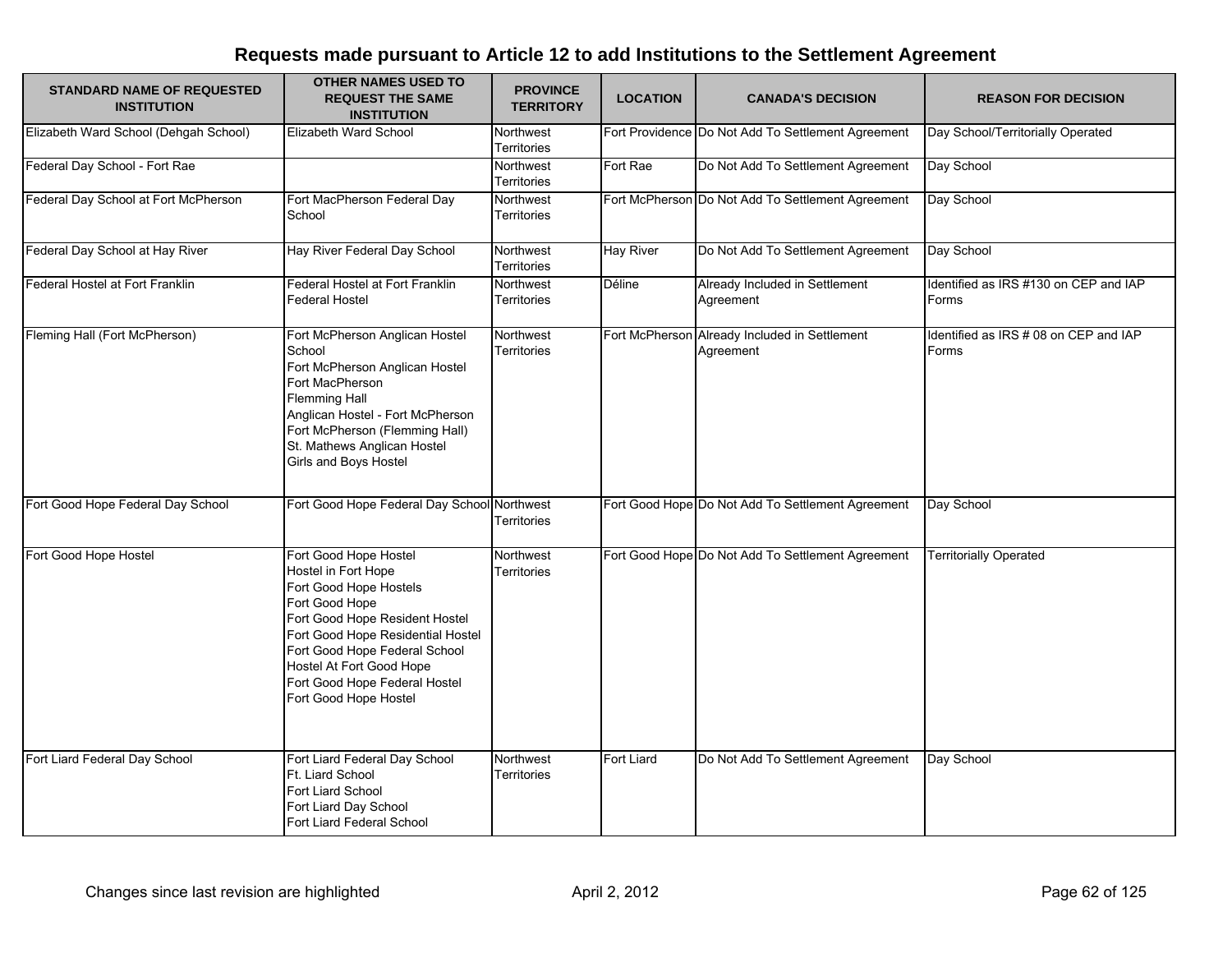| <b>STANDARD NAME OF REQUESTED</b><br><b>INSTITUTION</b> | <b>OTHER NAMES USED TO</b><br><b>REQUEST THE SAME</b><br><b>INSTITUTION</b>                                                                                                                                                                                                                  | <b>PROVINCE</b><br><b>TERRITORY</b> | <b>LOCATION</b>                  | <b>CANADA'S DECISION</b>                             | <b>REASON FOR DECISION</b>                    |
|---------------------------------------------------------|----------------------------------------------------------------------------------------------------------------------------------------------------------------------------------------------------------------------------------------------------------------------------------------------|-------------------------------------|----------------------------------|------------------------------------------------------|-----------------------------------------------|
| Fort Liard Hostel                                       | Fort Liard Hostel<br>Ft. Liard Hostel<br>Fort Llard Residential School<br>Fort Liard Residential School<br>Fort Liard school hostel<br>Ford Liard Hostel (Echo Dene<br>School)<br>Fort Liard Hostel<br>Fort Liard Federal Hostel<br>Federal Hostel in Fort Liard<br>Fort Liard Federal Schoo | Northwest<br>Territories            | <b>Fort Liard</b>                | Do Not Add To Settlement Agreement                   | <b>Territorially Operated</b>                 |
| Fort McPherson Indian Day School                        | Fort MacPherson Federal Day<br>School                                                                                                                                                                                                                                                        | Northwest<br><b>Territories</b>     |                                  | Fort McPherson Do Not Add To Settlement Agreement    | Day School                                    |
| Fort Norman Federal Day School                          |                                                                                                                                                                                                                                                                                              | Northwest<br>Territories            | Tulita (formerly<br>Fort Norman) | Do Not Add To Settlement Agreement                   | Day School                                    |
| Fort Norman Hostel                                      | Fort Norman Hostel<br>Tulita<br>Norman Wells (now called Tulita)                                                                                                                                                                                                                             | Northwest<br>Territories            | Fort<br>Nelson/Tulita            | Do Not Add To Settlement Agreement                   | <b>Territorially Operated</b>                 |
| Fort Providence Boarding Home                           | Fort Providence Boarding Home                                                                                                                                                                                                                                                                | Northwest<br>Territories            |                                  | Fort Providence Do Not Add To Settlement Agreement   | Home Placement                                |
| Fort Resolution Catholic Mission                        | Fort Resolution Catholic Mission<br>Fort Resolution Residence (Catholic<br>Mission)                                                                                                                                                                                                          | Northwest<br><b>Territories</b>     |                                  | Fort Resolution   Do Not Add To Settlement Agreement | Insufficient Information                      |
| Fort Resolution Residence                               | Fort Resolution<br>Fort Resolution Student Residence<br><b>Fort Resolution Residence</b>                                                                                                                                                                                                     | Northwest<br>Territories            | <b>Hay River</b>                 | Do Not Add To Settlement Agreement                   | <b>Territorially Operated</b>                 |
| Fort Simpson (Bompas Hall)                              | Fort Simpson<br>Fort Simpson Hostel<br><b>B-Hall</b><br>Bompas Simpson School<br><b>Bompas Residential School</b><br>Fort Simpson (Bompas Hall)                                                                                                                                              | Northwest<br>Territories            | Fort Simpson                     | Already Included in Settlement<br>Agreement          | Identified as IRS #11 on CEP and IAP<br>Forms |
| Fort Simpson Student Residence                          |                                                                                                                                                                                                                                                                                              | Northwest<br><b>Territories</b>     | Fort Simpson                     | Do Not Add To Settlement Agreement                   | <b>Territorially Operated</b>                 |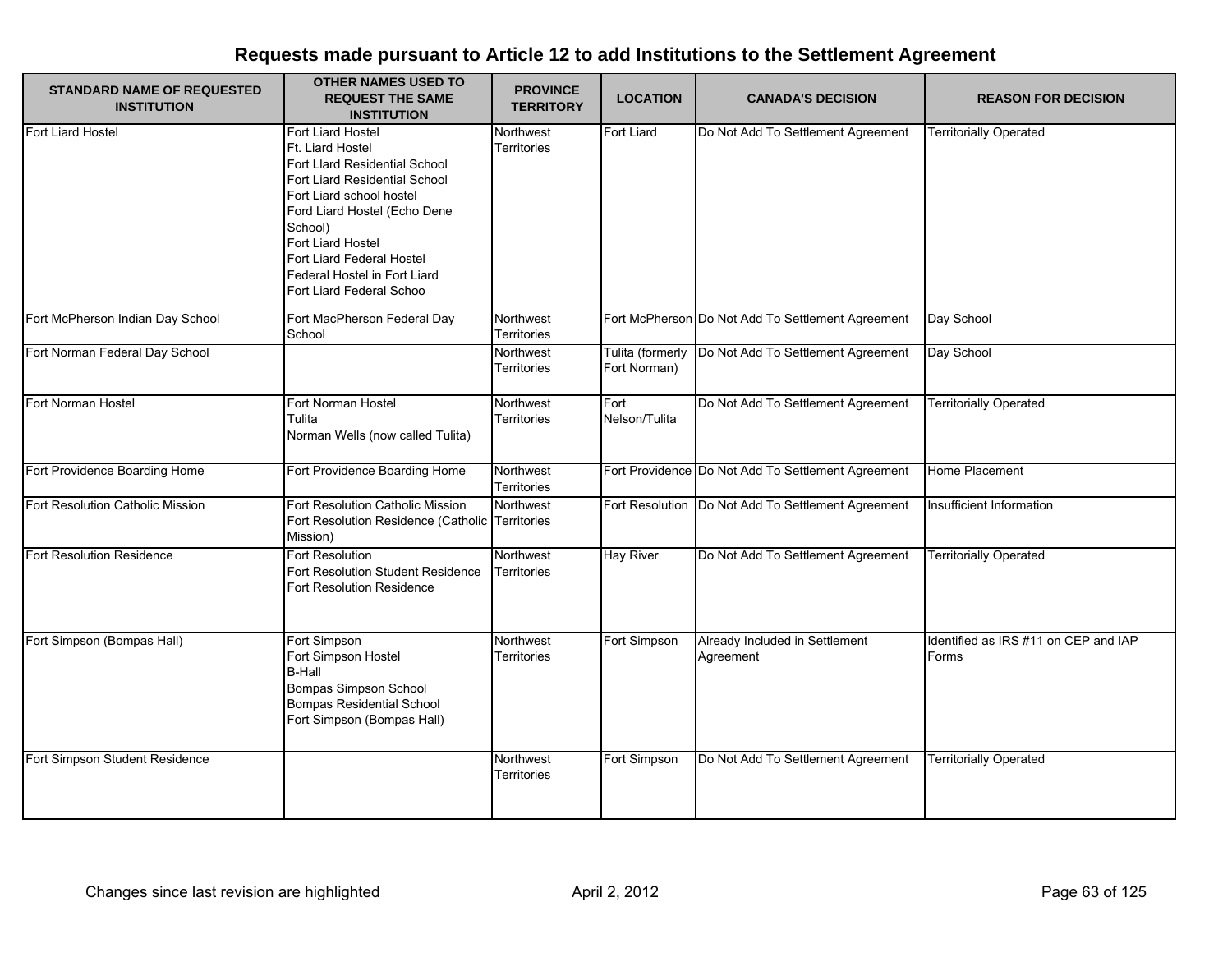| <b>STANDARD NAME OF REQUESTED</b><br><b>INSTITUTION</b>        | <b>OTHER NAMES USED TO</b><br><b>REQUEST THE SAME</b><br><b>INSTITUTION</b>                                                                                            | <b>PROVINCE</b><br><b>TERRITORY</b> | <b>LOCATION</b>  | <b>CANADA'S DECISION</b>                    | <b>REASON FOR DECISION</b>                    |
|----------------------------------------------------------------|------------------------------------------------------------------------------------------------------------------------------------------------------------------------|-------------------------------------|------------------|---------------------------------------------|-----------------------------------------------|
| Fort Smith Receiving Home - Group Home at<br><b>Fort Smith</b> | Receiving Home (Group Home)<br>Receiving Home<br>Group Home - Fort Smith<br>Fort Smith Receiving Home                                                                  | Northwest<br><b>Territories</b>     | Fort Smith       | Do Not Add To Settlement Agreement          | Non-Educational Institution                   |
| Foster Home in Hay River                                       | Pauline and Raoul Villeneuve<br><b>Foster Home</b>                                                                                                                     | Northwest<br>Territories            | <b>Hay River</b> | Do Not Add To Settlement Agreement          | <b>Foster Care</b>                            |
| <b>Grandin College</b>                                         | <b>Grandin College</b><br><b>Grandin Home</b>                                                                                                                          | Northwest<br><b>Territories</b>     | Fort Smith       | Already Included in Settlement<br>Agreement | Identified as IRS #14 on CEP and IAP<br>Forms |
| <b>Grey Nuns Residence</b>                                     | <b>Grey Nuns Resident</b>                                                                                                                                              | Northwest<br><b>Territories</b>     | Fort Simpson     | Do Not Add To Settlement Agreement          | Insufficient Information                      |
| Grollier Hall (Inuvik Roman Catholic)                          | <b>Grollier Hall</b><br><b>Groiler Hall</b>                                                                                                                            | Northwest<br><b>Territories</b>     | Inuvik           | Already Included in Settlement<br>Agreement | Identified as IRS #16 on CEP and IAP<br>Forms |
| <b>Hay River Receiving Home</b>                                | Hay River Receiving Home<br>Children's Receiving Home Hay<br>River                                                                                                     | Northwest<br><b>Territories</b>     | <b>Hay River</b> | Do Not Add To Settlement Agreement          | Non-Educational Institution                   |
| Home Placement - Fort Simpson                                  | Home Placement                                                                                                                                                         | Northwest<br>Territories            | Fort Simpson     | Do Not Add To Settlement Agreement          | Home Placement                                |
| Jean Wetrade Gameti School                                     | Jean Wetrade Gameti School                                                                                                                                             | Northwest<br>Territories            | Gameti           | Do Not Add To Settlement Agreement          | <b>Territorially Operated</b>                 |
| Joseph Burrell (Burr) Tyrrel School                            | Joseph Vurrtyrell School<br>Joseph Bert Tyrell school<br>Joseph Bert Tyrell (Vurrtyrell)                                                                               | Northwest<br>Territories            | Fort Smith       | Do Not Add To Settlement Agreement          | Day School                                    |
| Kaw Tay Whee School                                            | Kaw Tay Whee Community School<br>Dettah Community School                                                                                                               | Northwest<br>Territories            | Dettah           | Do Not Add To Settlement Agreement          | <b>Territorially Operated</b>                 |
| Lapointe Hall (Fort Simpson Roman Catholic)                    | Dehcho Hall<br>Deh Cho Hall<br>Deh Cho Hall<br>Lapoint Hall<br>La Pointe Hall<br>La Point Hall<br>Lapointe Hall<br>Fort Simpson Hostel<br>Deh Cho Hall (Lapointe Hall) | Northwest<br>Territories            | Fort Simpson     | Already Included in Settlement<br>Agreement | Identified as IRS #12 on CEP and IAP<br>Forms |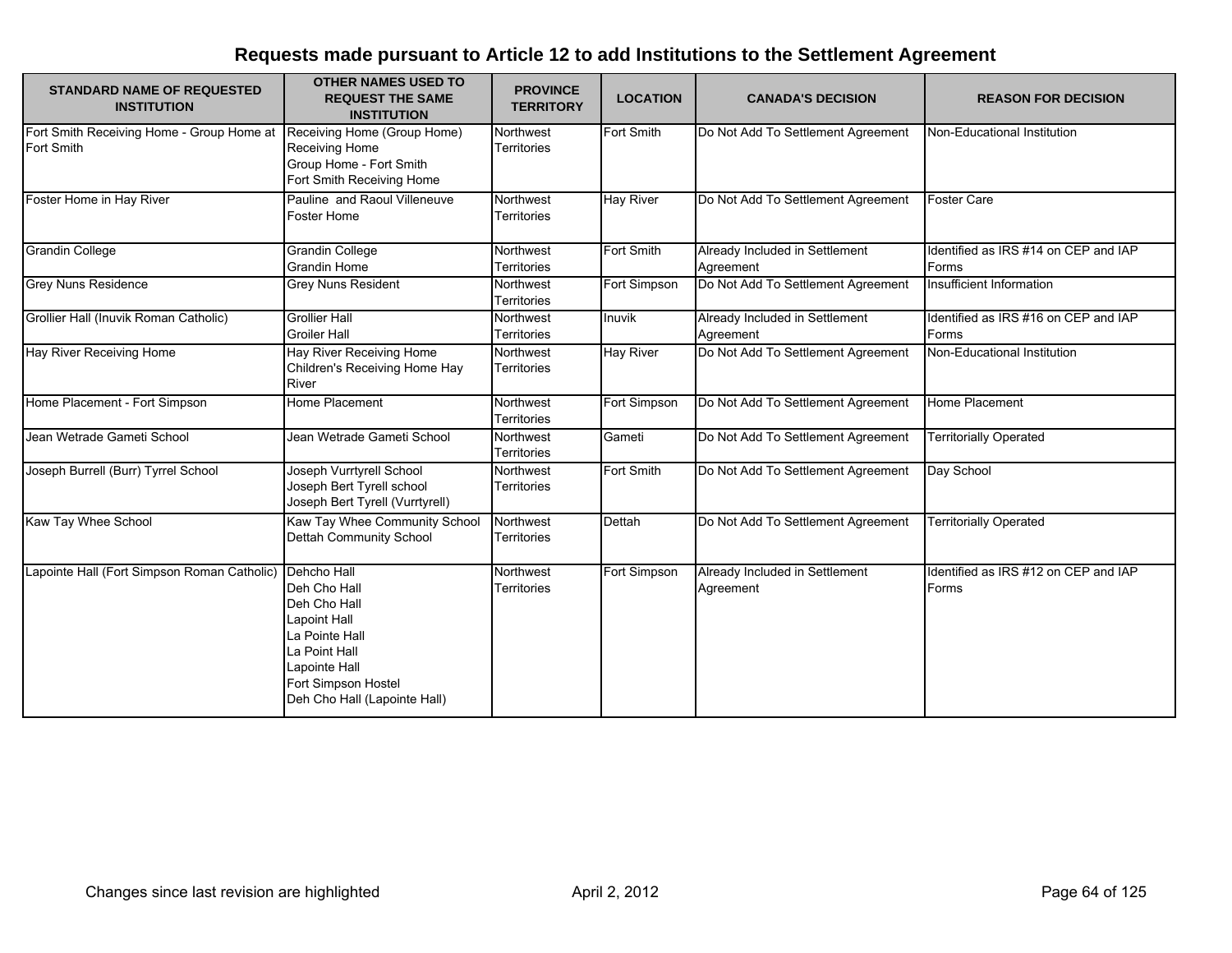| <b>STANDARD NAME OF REQUESTED</b><br><b>INSTITUTION</b> | <b>OTHER NAMES USED TO</b><br><b>REQUEST THE SAME</b><br><b>INSTITUTION</b>                                                                                                                                                                                                                    | <b>PROVINCE</b><br><b>TERRITORY</b> | <b>LOCATION</b>     | <b>CANADA'S DECISION</b>                             | <b>REASON FOR DECISION</b>                |
|---------------------------------------------------------|------------------------------------------------------------------------------------------------------------------------------------------------------------------------------------------------------------------------------------------------------------------------------------------------|-------------------------------------|---------------------|------------------------------------------------------|-------------------------------------------|
| Lutsel K'e Dene School (Snowdrift)                      | utsel ke residents<br>Lutselke South Slave Residents<br>Lutsel K'e Student Residence<br>Snow Drift School<br>Lutselk'e<br>Snowrift (Lutselk'e) Federal Day<br>School<br>Lutsel'ke Federal Day School<br>Lutselk'e Federal Day School<br>Lutselk'e Residence<br>Lutselk'e Federal School<br>Lut | Northwest<br><b>Territories</b>     | Fort Smith          | Do Not Add To Settlement Agreement                   | <b>Territorially Operated</b>             |
| Lutselkte Residence                                     | Lutselkte Residence<br>Lutsel KÕe Residence                                                                                                                                                                                                                                                    | Northwest<br>Territories            | Fort Smith          | Do Not Add To Settlement Agreement                   | <b>Territorially Operated</b>             |
| MacKenzie Mountain School                               | MacKenzie Mountain School                                                                                                                                                                                                                                                                      | Northwest<br>Territories            | Norman Wells        | Do Not Add To Settlement Agreement                   | <b>Territorially Operated</b>             |
| Mangilaluk (Mangilauk) School                           |                                                                                                                                                                                                                                                                                                | Northwest<br>Territories            | Tuktoyaktuk         | Do Not Add To Settlement Agreement                   | Day School                                |
| Nahanni Butte Federal Day School                        |                                                                                                                                                                                                                                                                                                | Northwest Territoric Mistissini     |                     | <b>Decision Pending</b>                              | <b>Research and Assessment Incomplete</b> |
| New Dawn Residence/Sunrise Residence                    |                                                                                                                                                                                                                                                                                                | Northwest<br><b>Territories</b>     | Fort Simpson        | Do Not Add to Settlement Agreement                   | Insufficient Information                  |
| Northwest Territories Catholic Mission                  | Northwest Territories Catholic<br>Mission                                                                                                                                                                                                                                                      | Northwest<br>Territories            | Holman Island       | Do Not Add To Settlement Agreement                   | Day School                                |
| Paul William Kaeser School                              | PW Kaeser School<br>Paul William Kaser High School<br>PW Keaser School<br>Paul William Kaeser School                                                                                                                                                                                           | Northwest<br>Territories            | Fort Smith          | Do Not Add To Settlement Agreement                   | <b>Territorially Operated</b>             |
| Peter Pond School (St. Joseph School)                   | Peter Pond School<br>Peter Pond<br>Peter Pond School (St. Joseph<br>School)<br>Peter Pond School (St Joseph<br>School)<br>Peter Pond School (St. Josephs<br>School)<br>Peter Pond School (St. Joseph)<br>St Joseph School<br>PETER POND SCHOOL                                                 | Northwest<br><b>Territories</b>     |                     | Fort Resolution   Do Not Add To Settlement Agreement | <b>Territorially Operated</b>             |
| Rocher River Federal Day School                         |                                                                                                                                                                                                                                                                                                | Northwest<br><b>Territories</b>     | <b>Rocher River</b> | Do Not Add To Settlement Agreement                   | Day School                                |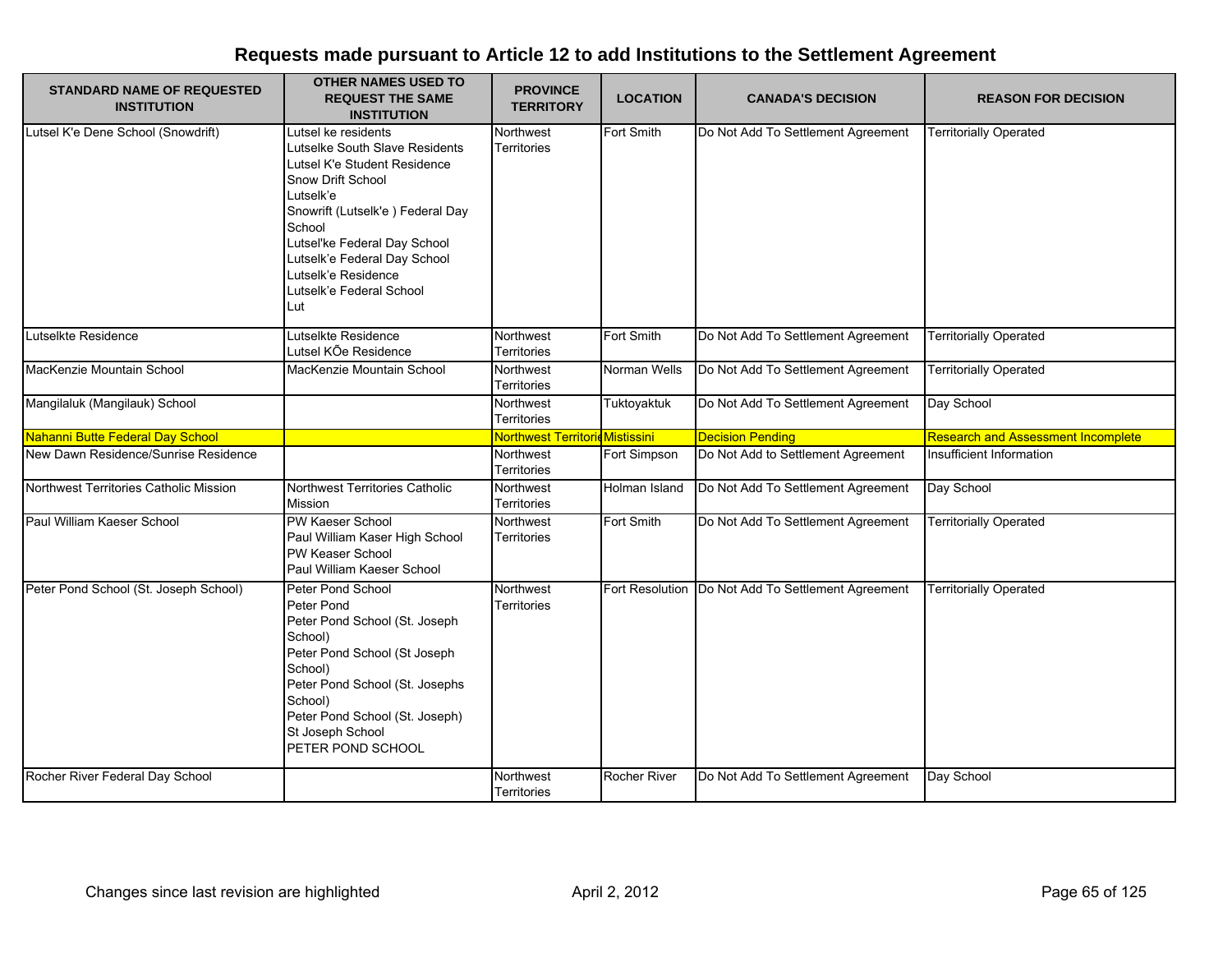| <b>STANDARD NAME OF REQUESTED</b><br><b>INSTITUTION</b> | <b>OTHER NAMES USED TO</b><br><b>REQUEST THE SAME</b><br><b>INSTITUTION</b>                                                                                                                                                                                                             | <b>PROVINCE</b><br><b>TERRITORY</b> | <b>LOCATION</b>  | <b>CANADA'S DECISION</b>                                                                                                                                                                | <b>REASON FOR DECISION</b>                                                                                                                                                              |
|---------------------------------------------------------|-----------------------------------------------------------------------------------------------------------------------------------------------------------------------------------------------------------------------------------------------------------------------------------------|-------------------------------------|------------------|-----------------------------------------------------------------------------------------------------------------------------------------------------------------------------------------|-----------------------------------------------------------------------------------------------------------------------------------------------------------------------------------------|
| Sir Alexander Mackenzie                                 | Sir Alexander MacKenzie<br>Sir Alexander MacKenzie School<br>Sir Alexander McKenzie School<br>Sir Alexander McKenzie<br><b>S.A.M.S.</b>                                                                                                                                                 | Northwest<br><b>Territories</b>     | Inuvik           | Do Not Add To Settlement Agreement                                                                                                                                                      | Day School                                                                                                                                                                              |
| Sir John Franklin High School                           | Sir John Franklin High School                                                                                                                                                                                                                                                           | Northwest<br><b>Territories</b>     | Yellowknife      | Do Not Add To Settlement Agreement                                                                                                                                                      | <b>Territorially Operated</b>                                                                                                                                                           |
| St. Anne's - Fort Smith                                 | St. Anne's<br>St. Anne's Indian Residential School<br>St. Anne's Hospital School (Mother<br>d'Youville Orientation School)<br>Fort Smith (St Anne Hospital)<br>Mother d'Youville Orientation School<br>Fort Smith (St Anne Hospital)<br>Mother d'Youville Orientation School<br>St. Ann | Northwest<br><b>Territories</b>     | Fort Smith       | Do Not Add To Settlement Agreement                                                                                                                                                      | Hospital                                                                                                                                                                                |
| St. David's Anglican Rectory                            | St David's Anglican Church Rectory                                                                                                                                                                                                                                                      | Northwest<br>Territories            | Fort Simpson     | Do Not Add To Settlement Agreement                                                                                                                                                      | <b>Territorially Operated</b>                                                                                                                                                           |
| St. Joseph's Convent - Fort Resolution                  | Hospice of St. Joseph's<br>Convent at St. Joseph's Hospital                                                                                                                                                                                                                             | Northwest<br>Territories            | Fort Resolution  | For 1903-1957 this is St. Joseph's (Fort<br>Resolution) Indian Residential School<br>(IRS#10 on the Settlement<br>Agreement). After 1957 it was operated<br>by a Religious Organization | For 1903-1957 this is St. Joseph's (Fort<br>Resolution) Indian Residential School<br>(IRS#10 on the Settlement<br>Agreement). After 1957 it was operated by a<br>Religious Organization |
| St. Margaret's Hall Indian Residential School           | St. Margaret's Hall IRS<br>St Margaret's Hall IRS<br>St Margaret's Hall                                                                                                                                                                                                                 | Northwest<br><b>Territories</b>     | Fort Simpson     | Do Not Add To Settlement Agreement                                                                                                                                                      | Operated by Religious Organization/Hospital                                                                                                                                             |
| St. Mary's - Yellowknife                                | St Mary's                                                                                                                                                                                                                                                                               | Northwest<br>Territories            | Yellowknife      | Do Not Add to Settlement Agreement                                                                                                                                                      | Insufficient Information                                                                                                                                                                |
| St. Mathew's Mission                                    | St Mathew's Mission                                                                                                                                                                                                                                                                     | Northwest<br>Territories            |                  | Fort McPherson Do Not Add To Settlement Agreement                                                                                                                                       | Day School                                                                                                                                                                              |
| St. Patrick High School                                 | St, Patrick High School<br>St Patrick's High School<br>St Patrick's High School                                                                                                                                                                                                         | Northwest<br>Territories            | Yellowknife      | Do Not Add to Settlement Agreement                                                                                                                                                      | <b>Territorially Operated</b>                                                                                                                                                           |
| St. Paul Separate School                                | St. Paul Separate School<br>St Paul's Catholic School<br>St Paul's Catholic School located in<br>Hay River, NT.                                                                                                                                                                         | <b>Northwest</b><br>Territories     | <b>Hay River</b> | Do Not Add to Settlement Agreement                                                                                                                                                      | Insufficient Information                                                                                                                                                                |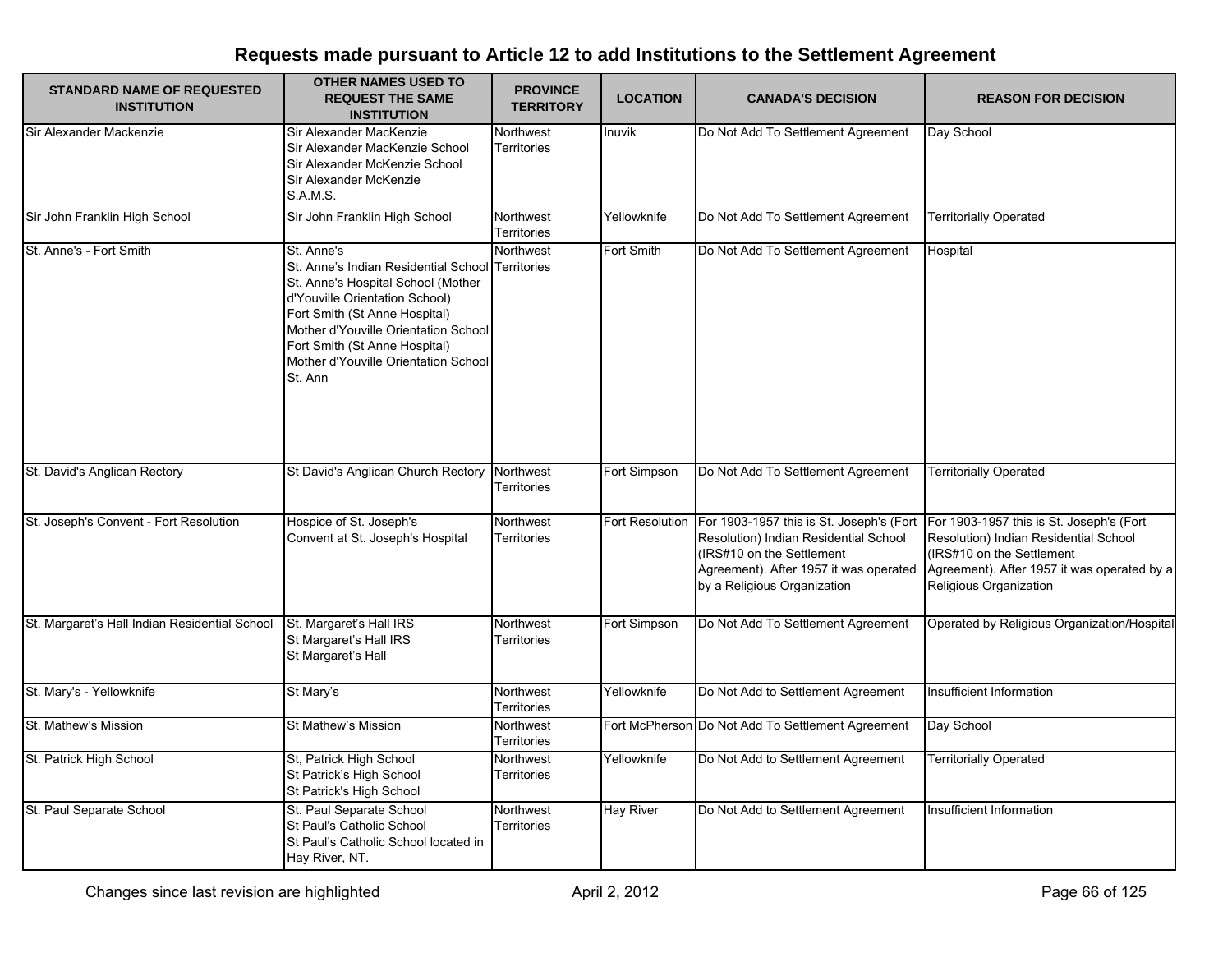| <b>STANDARD NAME OF REQUESTED</b><br><b>INSTITUTION</b>       | <b>OTHER NAMES USED TO</b><br><b>REQUEST THE SAME</b><br><b>INSTITUTION</b>                                                                                                                                    | <b>PROVINCE</b><br><b>TERRITORY</b> | <b>LOCATION</b>     | <b>CANADA'S DECISION</b>                    | <b>REASON FOR DECISION</b>                     |
|---------------------------------------------------------------|----------------------------------------------------------------------------------------------------------------------------------------------------------------------------------------------------------------|-------------------------------------|---------------------|---------------------------------------------|------------------------------------------------|
| St. Theresa School - Fort Smith                               | <b>St Theresa School</b><br><b>St Theresa</b><br>St Theresa Catholic School<br>St. Theresa School<br>St. Theresa                                                                                               | Northwest<br><b>Territories</b>     | Fort Smith          | Do Not Add To Settlement Agreement          | Day School                                     |
| Stringer Hall (Inuvik Anglican Hostel)                        | <b>Stringer Hall</b><br>Stringer Hall (Inuvik AnglicanHostel)                                                                                                                                                  | Northwest<br>Territories            | Inuvik              | Already Included in Settlement<br>Agreement | Identified as IRS # 17 on CEP and IAP<br>Forms |
| Taco School                                                   | Taco School                                                                                                                                                                                                    | Northwest<br>Territories            | Unknown             | Do Not Add To Settlement Agreement          | Insufficient Information                       |
| <b>Thomas Simpson School</b>                                  | <b>Thomas Simpson School</b><br>Thomas Simpson High School                                                                                                                                                     | Northwest<br>Territories            | Fort Simpson        | Do Not Add To Settlement Agreement          | Day School                                     |
| <b>Trail Cross</b>                                            | <b>Trail Cross</b>                                                                                                                                                                                             | Northwest<br><b>Territories</b>     | Fort Smith          | Do Not Add To Settlement Agreement          | Operated by Private Organization               |
| Western Arctic Leadership                                     | Western Arctic Leadership Program<br>Western Arctic Leadership                                                                                                                                                 | Northwest<br>Territories            | Fort Smith          | Do Not Add To Settlement Agreement          | Operated by Private Organization               |
| <b>Church Point</b>                                           |                                                                                                                                                                                                                | Nova Scotia                         | <b>Church Point</b> | Do Not Add To Settlement Agreement          | Insufficient Information                       |
| Eskasoni School                                               | Eskasoni                                                                                                                                                                                                       | Nova Scotia                         | Eskasoni            | Do Not Add To Settlement Agreement          | <b>Provincially Operated</b>                   |
| Halifax School for the Blind (Sir Frederick<br>Fraser School) | Halifax Asylum for the Blind<br>Halifax Institution for the Blind<br>Sir Fred School<br>Sir Frederick Fraser School for the<br><b>Blind</b><br>Atlantic Provinces Resource Centre<br>for the Visually Impaired | Nova Scotia                         | <b>Halifax</b>      | Do Not Add To Settlement Agreement          | <b>Provincially Operated</b>                   |
| Home of the Good Shepherd                                     | Home of the Good Sheppard<br>Home of the Good Shepherd                                                                                                                                                         | Nova Scotia                         | <b>Halifax</b>      | Do Not Add To Settlement Agreement          | Insufficient Information                       |
| Immaculate Conception Convent                                 | <b>Sisters of Charity Convent</b><br>Immaculate Conception convent-<br>school                                                                                                                                  | Nova Scotia                         | Arichat             | Do Not Add To Settlement Agreement          | Operated by Religious Organization             |
| Indian Brook Day School                                       | Indian Brook School<br>Shubenacadie Indian Day School<br>Indian Brook First<br>Indian Brook Day School                                                                                                         | Nova Scotia                         | Indian Brook        | Do Not Add To Settlement Agreement          | Day School                                     |
| Micmac Indian Day School                                      | Indian Day School<br>Indian Day School on the Mic Mac<br>Reserve<br>Mic Mac Indian Day school<br>MicMac Indian Day School                                                                                      | Nova Scotia                         | Micmac              | Do Not Add To Settlement Agreement          | Insufficient Information                       |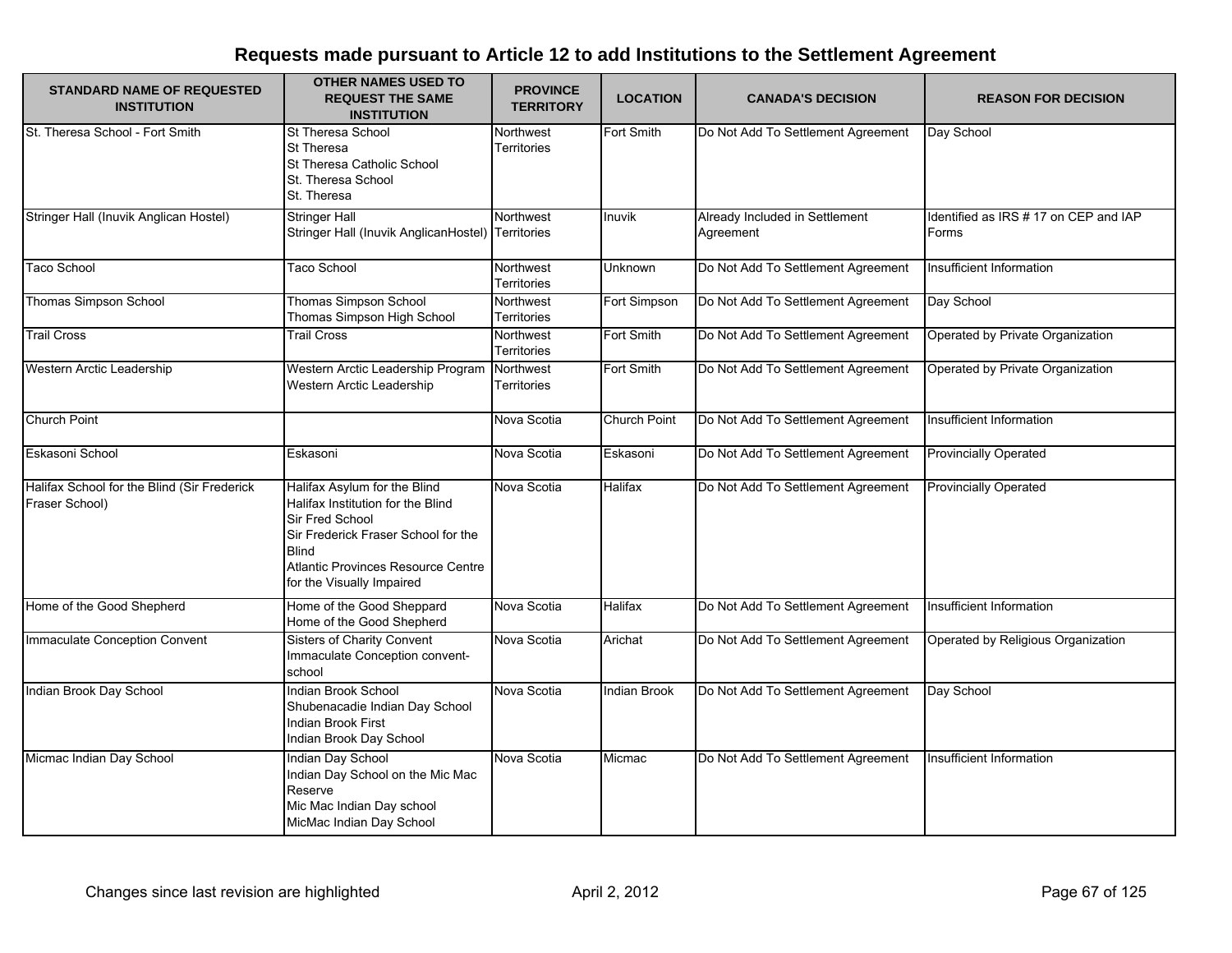| <b>STANDARD NAME OF REQUESTED</b><br><b>INSTITUTION</b>                                                       | <b>OTHER NAMES USED TO</b><br><b>REQUEST THE SAME</b><br><b>INSTITUTION</b>                                     | <b>PROVINCE</b><br><b>TERRITORY</b> | <b>LOCATION</b>                        | <b>CANADA'S DECISION</b>                             | <b>REASON FOR DECISION</b>                         |
|---------------------------------------------------------------------------------------------------------------|-----------------------------------------------------------------------------------------------------------------|-------------------------------------|----------------------------------------|------------------------------------------------------|----------------------------------------------------|
| Nova Scotia Home for Coloured Children                                                                        | Nova Scotia Home for Coloured<br>Children                                                                       | Nova Scotia                         | Dartmouth<br>(formerly<br>Preston)     | Do Not Add To Settlement Agreement                   | <b>Provincially Operated</b>                       |
| Nova Scotia School for Girls (Northern Home<br>for Girls, Maritime Home for Girls, Truro<br>School for Girls) | Nova Scotia School for girls<br>Northern Home for Girls                                                         | Nova Scotia                         | Truro                                  | Do Not Add To Settlement Agreement                   | Operated by Religious Organization and<br>Province |
| Our Lady of Assumption Convent (Couvent<br>Notre-Dame de l'Assomption)                                        | <b>OLA Convern</b><br>Our Lady of Assumption Convent                                                            | Nova Scotia                         | Arichat                                | Do Not Add To Settlement Agreement                   | Operated by Religious Organization                 |
| Shelburne School for Boys (Halifax Industrial<br>School for Boys, Shelburne Youth Centre)                     | Shelburne School For Boys                                                                                       | Nova Scotia                         | ne                                     | Halifax/Shelbur   Do Not Add To Settlement Agreement | <b>Provincially Operated</b>                       |
| Shubenacadie                                                                                                  | Shubenacadie School<br>Shubenacadie Residental School                                                           | Nova Scotia                         | Shubenacadie                           | Already Included in Settlement<br>Agreement          | Identified as IRS #128 on CEP and IAP<br>Forms     |
| Shubenacadie Indian Day School                                                                                | Indian Day School-Shubenacadie<br>Subenacadie Indian Day School                                                 | Nova Scotia                         | Shubenacadie                           | Do Not Add To Settlement Agreement                   | Day School                                         |
| St. Joseph's Convent - Mabou                                                                                  | St. Joseph's Convent<br>St Joseph's Convent<br>Mabou Convent                                                    | Nova Scotia                         | Mabou                                  | Do Not Add To Settlement Agreement                   | Operated by Religious Organization                 |
| Apex Hill Federal Day School                                                                                  | Apex Hill Federal Day School<br><b>Apax Hill</b><br>Apex Hill Day School                                        | Nunavut                             | Frobisher Bay                          | Do Not Add To Settlement Agreement                   | Day School                                         |
| Aqiggiq School                                                                                                | Aqqiggiq School                                                                                                 | Nunavut                             | Kimmirut<br>(formerly Lake<br>Harbour) | Do Not Add To Settlement Agreement                   | Day School/Territorially Operated                  |
| Cambridge Bay Federal Day School                                                                              | Federal Day School, Cambridge Bay Nunavut                                                                       |                                     |                                        | Cambridge Bay Do Not Add To Settlement Agreement     | Day School                                         |
| Chesterfield Inlet (Turquetil Hall)                                                                           | <b>Turquetil Hall</b>                                                                                           | Nunavut                             | Chesterfield<br>Inlet                  | Already Included in Settlement<br>Agreement          | Identified as IRS #19 on CEP and IAP<br>Forms      |
| Clyde River School                                                                                            | Clyde River School                                                                                              | Nunavut                             | <b>Clyde River</b>                     | Do Not Add To Settlement Agreement                   | <b>Territorially Operated</b>                      |
| Coral Harbour Federal Day School                                                                              | Federal Day School, Coral Harbour<br>Coral Harbour Federal Day School                                           | Nunavut                             | Coral Harbour                          | Do Not Add To Settlement Agreement                   | Day School                                         |
| <b>Eskimo Point Day School</b>                                                                                | Eskimo Point Federal Day School<br>Eskimo Point federal Day School<br>1959<br><b>Eskimo Point Hostel School</b> | Nunavut                             | <b>Eskimo Point</b>                    | Do Not Add To Settlement Agreement                   | Day School                                         |
| <b>Eskimo Point Hostel</b>                                                                                    | <b>Eskimo Point Hostel School</b>                                                                               | Nunavut                             | <b>Eskimo Point</b>                    | Already Included in Settlement<br>Agreement          | Identified as IRS #26 on CEP and IAP<br>Forms      |
| Federal Hostel at Baker Lake                                                                                  |                                                                                                                 | Nunavut                             | Qamani'tuaq,<br>Qamanittuag            | Already Included in Settlement<br>Agreement          | Identified as IRS #21 on CEP and IAP<br>Forms      |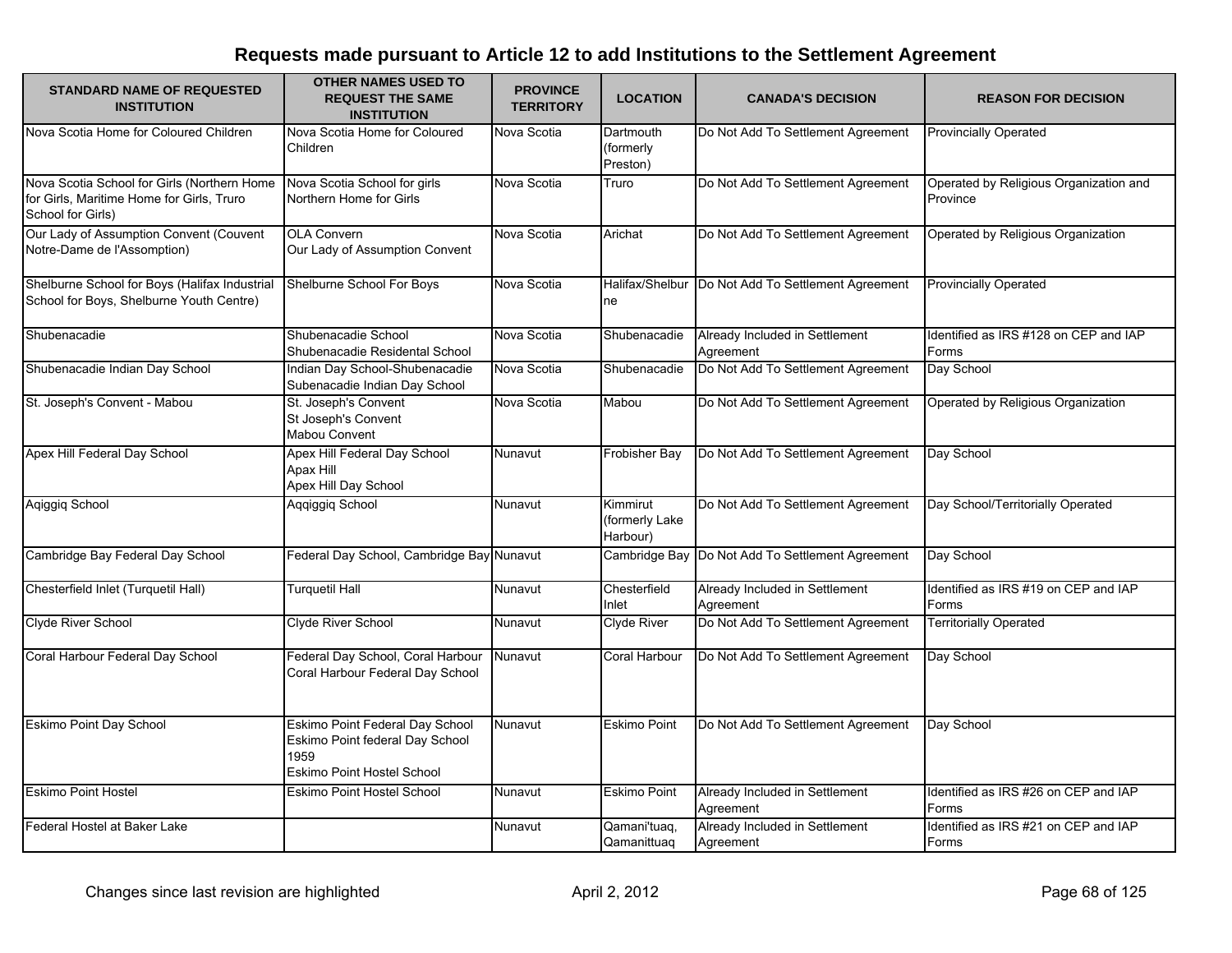| <b>STANDARD NAME OF REQUESTED</b><br><b>INSTITUTION</b>                   | <b>OTHER NAMES USED TO</b><br><b>REQUEST THE SAME</b><br><b>INSTITUTION</b>                                                                                       | <b>PROVINCE</b><br><b>TERRITORY</b> | <b>LOCATION</b>   | <b>CANADA'S DECISION</b>                                  | <b>REASON FOR DECISION</b>                    |
|---------------------------------------------------------------------------|-------------------------------------------------------------------------------------------------------------------------------------------------------------------|-------------------------------------|-------------------|-----------------------------------------------------------|-----------------------------------------------|
| Federal Hostel at Cambridge Bay                                           | Cambridge High School<br>Cambridge Bay Residential School<br>Cambridge Bay                                                                                        | Nunavut                             |                   | Cambridge Bay Already Included in Settlement<br>Agreement | Identified as IRS #24 on CEP and IAP<br>Forms |
| Federal Hostel at Frobisher Bay (Ukkivik)                                 | <b>Ukkivik Residence</b><br>Ukkivik or Ukiivak<br><b>Ukkivik</b>                                                                                                  | Nunavut                             | Frobisher Bay     | Already Included in Settlement<br>Agreement               | Identified as IRS #27 on CEP and IAP<br>Forms |
| Federal Tent Hostel at Coppermine                                         | <b>Coppermine Tent Hostel</b>                                                                                                                                     | Nunavut                             | Coppermine        | Already Included in Settlement<br>Agreement               | Identified as IRS #20 on CEP and IAP<br>Forms |
| Gjoa Haven School                                                         | Gjoa Haven School<br>Quqshuun School (Qiqirtaq High<br>School)                                                                                                    | Nunavut                             | Gjoa Haven        | Do Not Add To Settlement Agreement                        | Day School                                    |
| Gordon Robertson Education Centre (Grec<br>High School)                   | Gordon Robertson Education Centre Nunavut<br>Gordon Robertson Education Center<br>Gordon Robertson Education School<br>Grec High School(Nakashuk)                 |                                     | Iqualuit          | Do Not Add To Settlement Agreement                        | <b>Territorially Operated</b>                 |
| Home Placement - Gjoa Haven                                               |                                                                                                                                                                   | Nunavut                             | Gjoa Haven        | Do Not Add To Settlement Agreement                        | Home Placement                                |
| Ilinniarvik School                                                        | Ilinniarvik School                                                                                                                                                | Nunavut                             | <b>Baker Lake</b> | Do Not Add To Settlement Agreement                        | Insufficient Information                      |
| Keewatin Regional Education Centre                                        | Keewatin Regional Education<br>Centre                                                                                                                             | Nunavut                             | Rankin Inlet      | Do Not Add To Settlement Agreement                        | <b>Territorially Operated</b>                 |
| Kiilinik High School (Cambridge Bay School,<br>Cambridge Bay Junior High) | Cambridge Bay School<br>Cambridge Bay Junior High<br>Kiilinik High School<br>Kiilinirmi Angajukhiit Illiharviat                                                   | Nunavut                             |                   | Cambridge Bay Do Not Add To Settlement Agreement          | <b>Territorially Operated</b>                 |
| <b>Kivallig Hall</b>                                                      | <b>Kivalig Hall</b><br><b>Kivallig Hall</b><br>Kivaliq Hall Residence<br>Kivallig<br>Kivalliq Hall Residence<br>Kivalliqu Hall<br>Kivalliq Hall Student Residence | Nunavut                             | Rankin Inlet      | Do Not Add To Settlement Agreement                        | <b>Territorially Operated</b>                 |
| Kugluktuk High School                                                     |                                                                                                                                                                   | Nunavut                             | Kugluktuk         | Do Not Add To Settlement Agreement                        | <b>Territorially Operated</b>                 |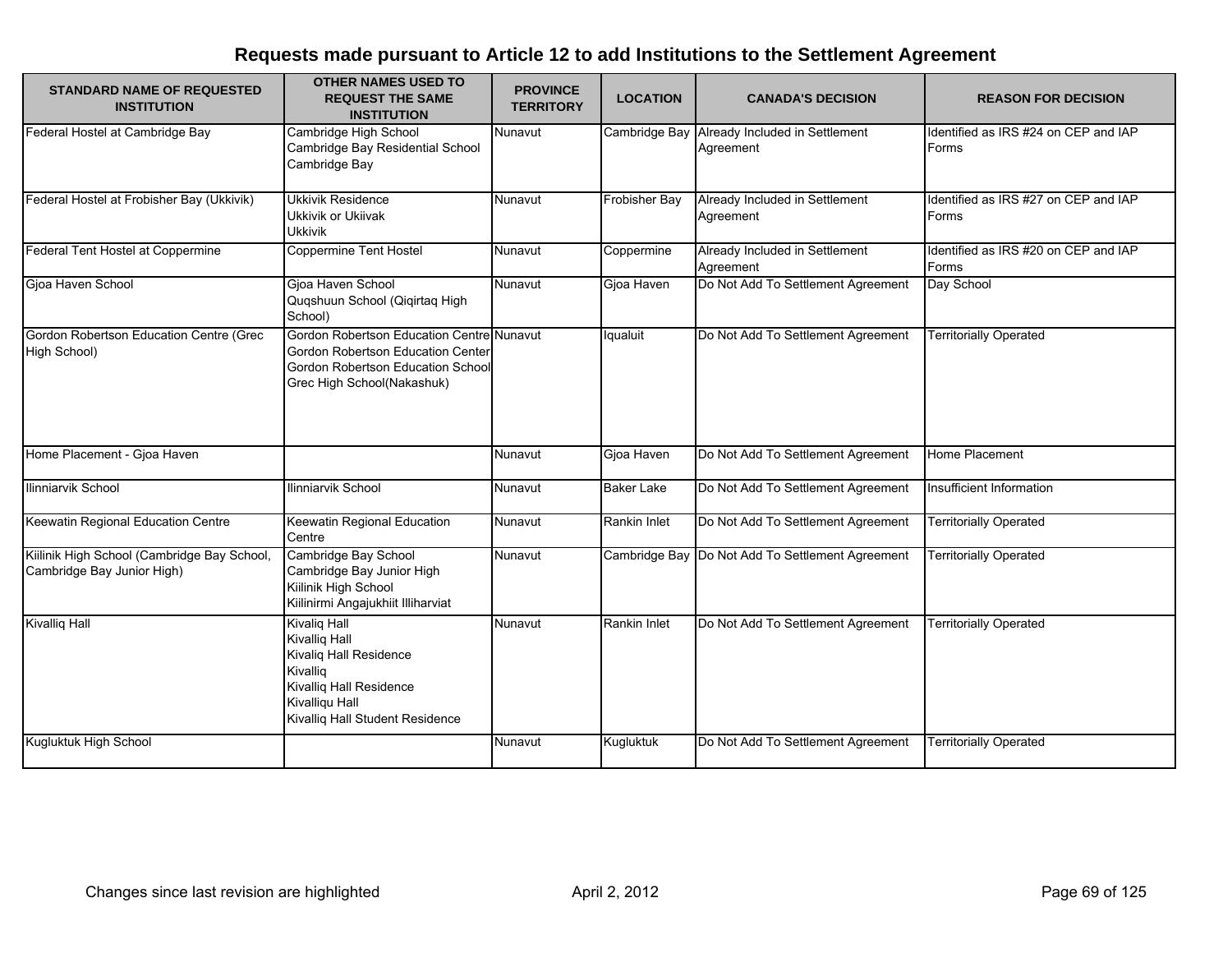| <b>STANDARD NAME OF REQUESTED</b><br><b>INSTITUTION</b> | <b>OTHER NAMES USED TO</b><br><b>REQUEST THE SAME</b><br><b>INSTITUTION</b>                                                                                                                                                                                                                      | <b>PROVINCE</b><br><b>TERRITORY</b> | <b>LOCATION</b>                       | <b>CANADA'S DECISION</b>           | <b>REASON FOR DECISION</b>    |
|---------------------------------------------------------|--------------------------------------------------------------------------------------------------------------------------------------------------------------------------------------------------------------------------------------------------------------------------------------------------|-------------------------------------|---------------------------------------|------------------------------------|-------------------------------|
| Kugluktuk Student Residence                             | Kugluktuk High School Hostel<br>Coppermine High School<br>Kugluktuk High School<br><b>Tugluktuk School</b><br>Coppermine<br><b>Coppermine Small Student</b><br>Residence                                                                                                                         | Nunavut                             | Kugluktuk                             | Do Not Add To Settlement Agreement | <b>Territorially Operated</b> |
| Leo Ossak High School                                   | Leo Ossak High school<br>Leo Ussak Elementary School                                                                                                                                                                                                                                             | Nunavut                             | Rankin Inlet                          | Do Not Add To Settlement Agreement | <b>Territorially Operated</b> |
| Maani Ulujuk Ilinniarvik School                         | Maaniuluyuk Illiniarvik<br>Maani Ulujuk School<br>Maani Ulujuk High School<br>Rankin Inlet High School<br>Maani Uluyok School<br>Maaniulujuk High School<br>Maani Ulujuk Ilinniarvik<br>Maqaniulujukilliniarvik<br>Maaniulujukilliarvik Residential<br>School<br>Maani Uluyuk School<br>Maaniulu | Nunavut                             | Rankin Inlet                          | Do Not Add To Settlement Agreement | <b>Territorially Operated</b> |
| Nanook School                                           | Nanook School                                                                                                                                                                                                                                                                                    | Nunavut                             | Frobisher<br>Bay/Apex Hill            | Do Not Add To Settlement Agreement | <b>Territorially Operated</b> |
| North Camp Federal Day School                           | Belcher Islands Federal Day School Nunavut                                                                                                                                                                                                                                                       |                                     | North Camp,<br><b>Belcher Islands</b> | Do Not Add To Settlement Agreement | Day School                    |
| Nuiyak School                                           | Nuiyak School                                                                                                                                                                                                                                                                                    | Nunavut                             | Apex                                  | Do Not Add to Settlement Agreement | <b>Territorially Operated</b> |
| Nunavut Arctic College                                  | Nunavut Arctic College                                                                                                                                                                                                                                                                           | Nunavut                             | Frobisher<br>Bay/Iqaluit              | Do Not Add to Settlement Agreement | <b>Territorially Operated</b> |
| Peter Pitseolak School                                  | Peter Pitseolak School<br>Peter Pitseolak                                                                                                                                                                                                                                                        | Nunavut                             | Cape Dorset                           | Do Not Add To Settlement Agreement | <b>Territorially Operated</b> |
| Qaqqalik School                                         | Qaqqalik School                                                                                                                                                                                                                                                                                  | Nunavut                             | Kimmirut                              | Do Not Add To Settlement Agreement | <b>Territorially Operated</b> |
| Quluaq School                                           | Quluak                                                                                                                                                                                                                                                                                           | Nunavut                             | <b>Clyde River</b>                    | Do Not Add To Settlement Agreement | <b>Territorially Operated</b> |
| Rankin Inlet Federal Day School                         | <b>Federal Day School</b><br>Rankin Inlet<br>Federal Hostel Day School                                                                                                                                                                                                                           | Nunavut                             | Rankin Inlet                          | Do Not Add To Settlement Agreement | Day School                    |
| Rankin Inlet High School                                |                                                                                                                                                                                                                                                                                                  | Nunavut                             | Rankin Inlet                          | Do Not Add To Settlement Agreement | Insufficient Information      |
| Resolute Bay Day School                                 | Resolute Bay Federal Day School<br>Resolute Federal school                                                                                                                                                                                                                                       | Nunavut                             | Resolute Bay                          | Do Not Add To Settlement Agreement | Day School                    |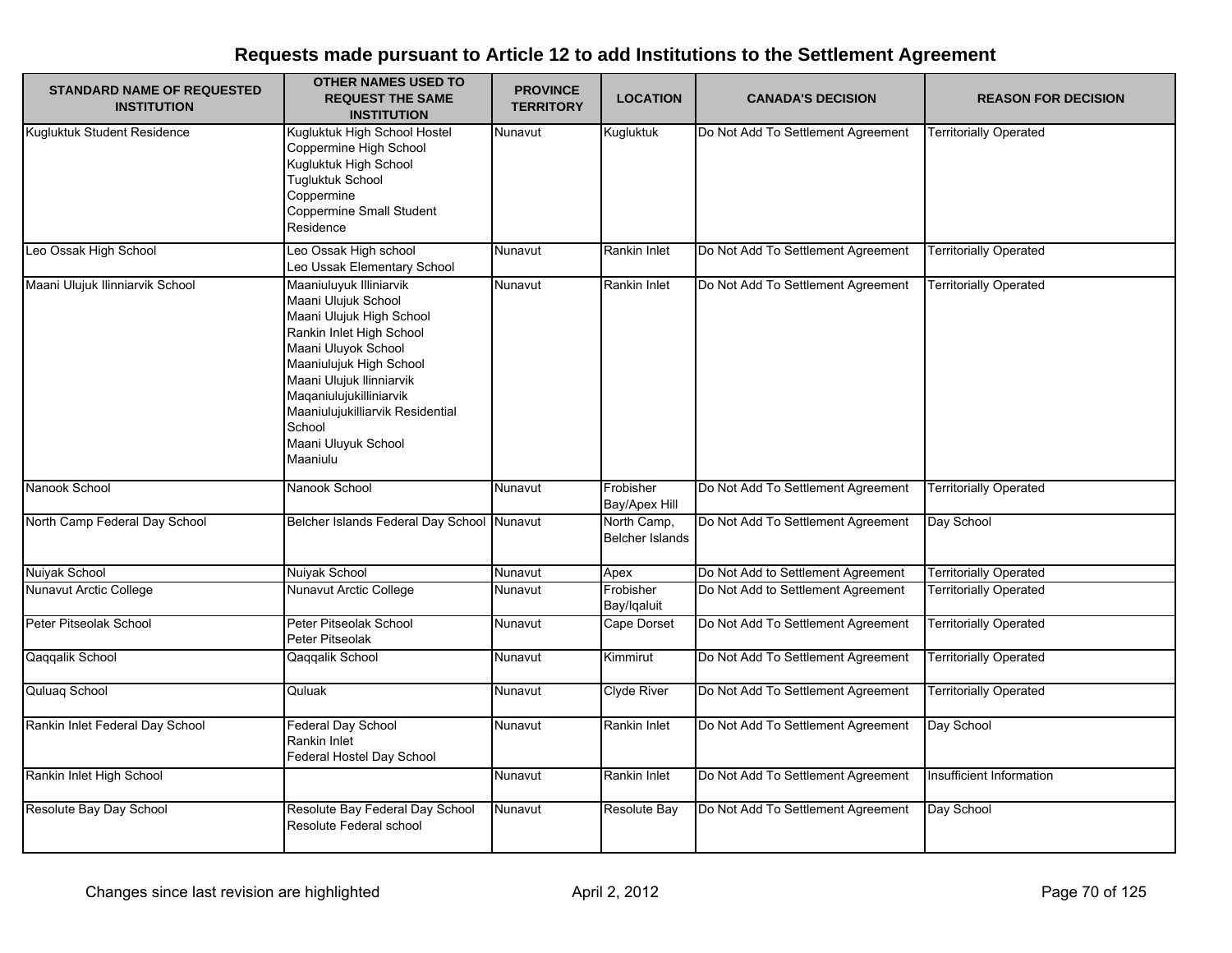| <b>STANDARD NAME OF REQUESTED</b><br><b>INSTITUTION</b> | <b>OTHER NAMES USED TO</b><br><b>REQUEST THE SAME</b><br><b>INSTITUTION</b>                                                   | <b>PROVINCE</b><br><b>TERRITORY</b> | <b>LOCATION</b>                                 | <b>CANADA'S DECISION</b>                            | <b>REASON FOR DECISION</b>                     |
|---------------------------------------------------------|-------------------------------------------------------------------------------------------------------------------------------|-------------------------------------|-------------------------------------------------|-----------------------------------------------------|------------------------------------------------|
| Sir Martin Frobisher School                             | Federal Day School (became Sir<br>Martin Frobisher School)<br><b>Martin Frobisher School</b><br>Sir Martin Frobisher School   | Nunavut                             | qaluit (formerly<br>Frobisher Bay)              | Do Not Add To Settlement Agreement                  | Day School                                     |
| South Camp Federal Day School                           | South Camp Federal Day School                                                                                                 | Nunavut                             | <b>Flaherty Island</b><br>(Belcher<br>Islands)  | Do Not Add To Settlement Agreement                  | Day School                                     |
| St. Joseph Bernier School                               | St. Joseph Bernier school<br>St.Joseph Bernier School<br>St Joseph Bernier School                                             | Nunavut                             | Chesterfield<br>Inlet                           | Do Not Add To Settlement Agreement                  | Day School                                     |
| St. Theresa's Hospital                                  |                                                                                                                               | Nunavut                             | Chesterfield<br>Inlet                           | Do Not Add to Settlement Agreement                  | Operated by Religious Organization             |
| <b>Takijualuk Residential School</b>                    | Takijualuk Residential School<br>Pond Inlet Territorial School                                                                | Nunavut                             | Pond Inlet                                      | Do Not Add to Settlement Agreement                  | <b>Territorially Operated</b>                  |
| Akwesasne Mohawk School                                 | <b>MC Mohawk Council</b><br>Ahkwesahsne Mohawk School                                                                         | Ontario                             | Cornwall Island                                 | Do Not Add To Settlement Agreement                  | <b>Band Operated</b>                           |
| Algoma Sanatorium                                       | Algoma Sanatorium<br>Sudbury Algoma Sanatorium                                                                                | Ontario                             | Sudbury                                         | Do Not Add To Settlement Agreement                  | Sanatorium                                     |
| Algonquin College                                       | Algonquin College                                                                                                             | Ontario                             | Ottawa                                          | Do Not Add To Settlement Agreement                  | <b>Provincially Operated</b>                   |
| Algonquin Composite School                              | Algonquin Composite School                                                                                                    | Ontario                             | North Bay                                       | Do Not Add To Settlement Agreement                  | <b>Provincially Operated</b>                   |
| Anderson Camp Boarding School                           |                                                                                                                               | Ontario                             | Sioux Lookout                                   | Do Not Add To Settlement Agreement                  | Insufficient Information                       |
| Anna McCrea Public School                               | Anna McCrea (Joint) Public School<br>Anna McCrea                                                                              | Ontario                             |                                                 | Sault Ste. Marie Do Not Add To Settlement Agreement | <b>Provincially Operated</b>                   |
| Armstrong Public School                                 | Armstrong Elementary School<br>Armstrong School                                                                               | Ontario                             | Armstrong                                       | Do Not Add To Settlement Agreement                  | Provincially Operated                          |
| Aroland Indian Day School                               | <b>Aroland Dav School</b><br>Aroland Indian Days School<br>Aeroland Indian Day School                                         | Ontario                             | Aroland<br>Reserve<br>(Thunder Bay<br>District) | Do Not Add To Settlement Agreement                  | Day School                                     |
| <b>Beaver Valley Elementary School</b>                  | <b>Beaver Valley Elementary School</b>                                                                                        | Ontario                             | Thornbury                                       | Do Not Add To Settlement Agreement                  | <b>Provincially Operated</b>                   |
| Big Beaver House Indian Day School                      | Big Beaver House Indian Day<br>School                                                                                         | Ontario                             | <b>Big Beaver</b>                               | Do Not Add To Settlement Agreement                  | Day School                                     |
| Big Trout Lake Indian Day School                        | Big Trout Lake Indian Day School                                                                                              | Ontario                             | <b>Big Trout Lake</b>                           | Do Not Add To Settlement Agreement                  | Day School                                     |
| Bishop Horden Hall (Moose Fort, Moose<br>Factory)       | <b>Bishop Horden Hall Residential</b><br>School<br><b>Bishop Horden Hall</b><br>Bishop Horden Hall (Moose Fort)<br>Moose Fort | Ontario                             | Moose Island                                    | Already Included in Settlement<br>Agreement         | Identified as IRS #103 on CEP and IAP<br>Forms |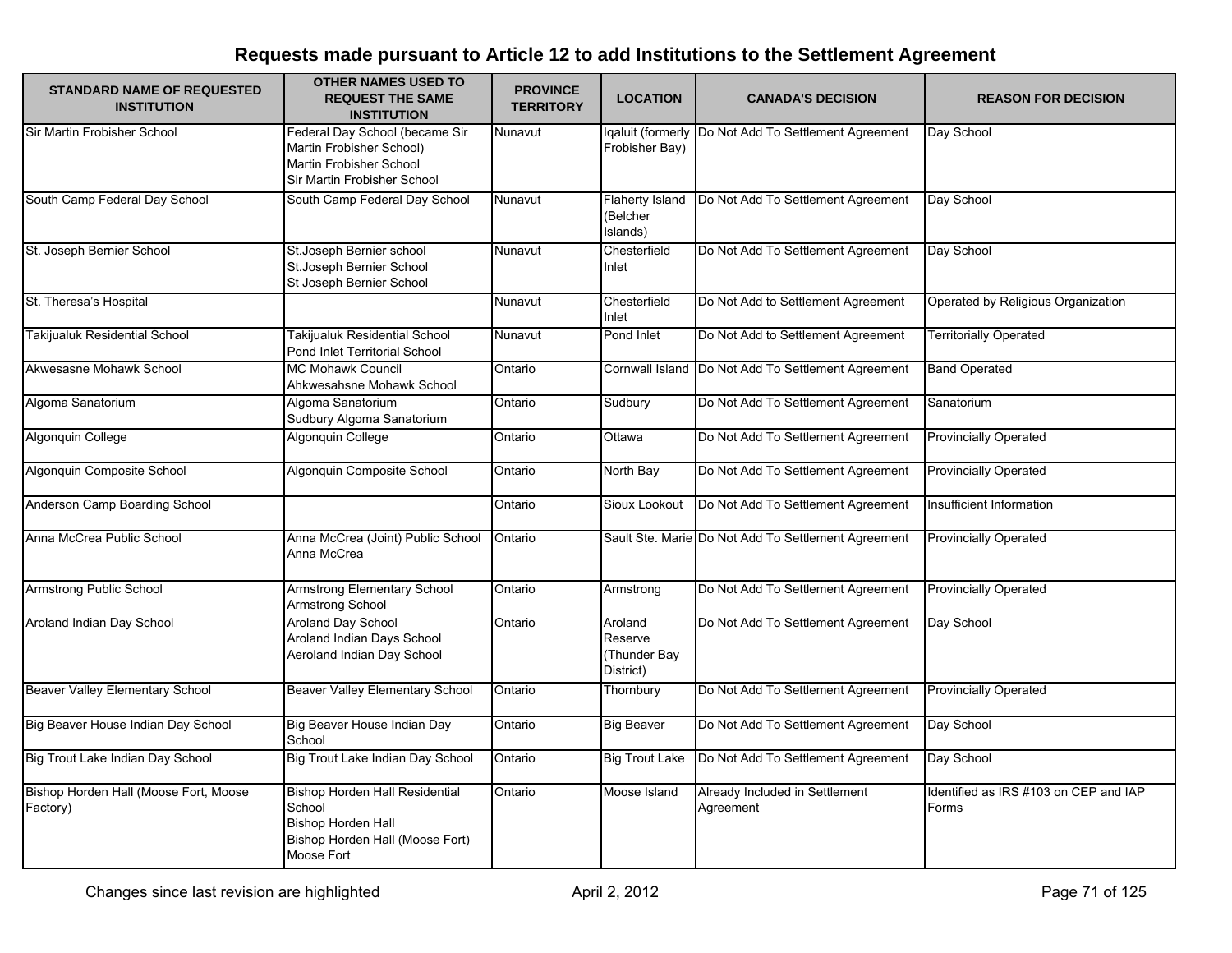| <b>STANDARD NAME OF REQUESTED</b><br><b>INSTITUTION</b>                 | <b>OTHER NAMES USED TO</b><br><b>REQUEST THE SAME</b><br><b>INSTITUTION</b>                                         | <b>PROVINCE</b><br><b>TERRITORY</b> | <b>LOCATION</b>                    | <b>CANADA'S DECISION</b>                    | <b>REASON FOR DECISION</b>                           |
|-------------------------------------------------------------------------|---------------------------------------------------------------------------------------------------------------------|-------------------------------------|------------------------------------|---------------------------------------------|------------------------------------------------------|
| <b>Brookside Training School</b>                                        | Ontario Training School for Boys,<br>Cobourg<br>Brookside School (Cobourg,<br>Ontario)                              | Ontario                             | Cobourg                            | Do Not Add To Settlement Agreement          | <b>Provincially Operated</b>                         |
| Browndale (Brown Dell Farm)                                             | Brown Dell Farm                                                                                                     | Ontario                             | Toronto<br>(Multiple<br>Locations) | Do Not Add To Settlement Agreement          | Operated by Private/Non-Governmental<br>Organization |
| <b>Burleigh Falls</b>                                                   | <b>Burleigh Falls</b>                                                                                               | Ontario                             | <b>Burleigh Falls</b>              | Do Not Add To Settlement Agreement          | Insufficient Information                             |
| C.P.R.I. Institute (Child and Parent Resource<br>Institute)             | Child and Parent Resource Institute<br>Children's Psychiatric Research<br>Institute                                 | Ontario                             | London                             | Do Not Add To Settlement Agreement          | <b>Provincially Operated</b>                         |
| Carmelite Convent (Carmelite Girls Home,<br>Carmel of the Divine Heart) | Carmelite Girls Home<br>Carmel of the Divine Heart                                                                  | Ontario                             | Toronto                            | Do Not Add To Settlement Agreement          | Operated by Religious Organization                   |
| Cathedral Separate School (École Catholique<br>Cathédrale)              | École Catholique Cathédrale<br>Cathedral Separate School<br>Cathedral School                                        | Ontario                             | Kingston                           | Do Not Add To Settlement Agreement          | <b>Provincially Operated</b>                         |
| Cecil Frazer Training School (Cecil Facer<br>School/Youth Centre)       | Cecil Frazer Training School<br>Cecil Frazer Reform School<br>Cecil Facer School<br>Cecil Facer Youth Centre        | Ontario                             | Sudbury                            | Do Not Add To Settlement Agreement          | <b>Provincially Operated</b>                         |
| Cecilia Jeffrey (Kenora, Shoal Lake)                                    | Cecilia Jeffery School                                                                                              | Ontario                             | Kenora                             | Already Included in Settlement<br>Agreement | Identified as IRS #104 on CEP and IAP<br>Forms       |
| Chapleau (St. John's)                                                   | St John's Anglican Residential<br>School                                                                            | Ontario                             | Chapleau                           | Already Included in Settlement<br>Agreement | Identified as IRS #105 on CEP and IAP<br>Forms       |
| Charlestown Residential School                                          | Charlestown Residential School for<br><b>Boys</b>                                                                   | Ontario                             | <b>Brampton</b>                    | Do Not Add To Settlement Agreement          | <b>Provincially Operated</b>                         |
| Charlton High School                                                    | Chalton High School<br><b>Charlton-Savard Public School</b><br><b>Charlton Public School</b>                        | Ontario                             | Chalton                            | Do Not Add To Settlement Agreement          | <b>Provincially Operated</b>                         |
| Christ The King Day School - Moosenee                                   | Christ the King Day School                                                                                          | Ontario                             | Moosenee                           | Do Not Add To Settlement Agreement          | Day School                                           |
| <b>City Adult Learning Centre</b>                                       |                                                                                                                     | <b>Ontario</b>                      | <b>Toronto</b>                     | <b>Decision Pending</b>                     | <b>Research and Assessment Incomplete</b>            |
| <b>Colvert Training School</b>                                          | <b>Colvert Training School</b>                                                                                      | Ontario                             | Toronto                            | Do Not Add To Settlement Agreement          | Insufficient Information                             |
| Convent of Mary Immaculate/Bishop Smith<br>(Catholic High School)       | Convent of Mary Immaculate<br>The Convent of Immaculate<br>Conception<br>Convent of Mary Immaculate/Bishop<br>Smith | Ontario                             | Pembroke                           | Do Not Add To Settlement Agreement          | Operated by Religious Organization                   |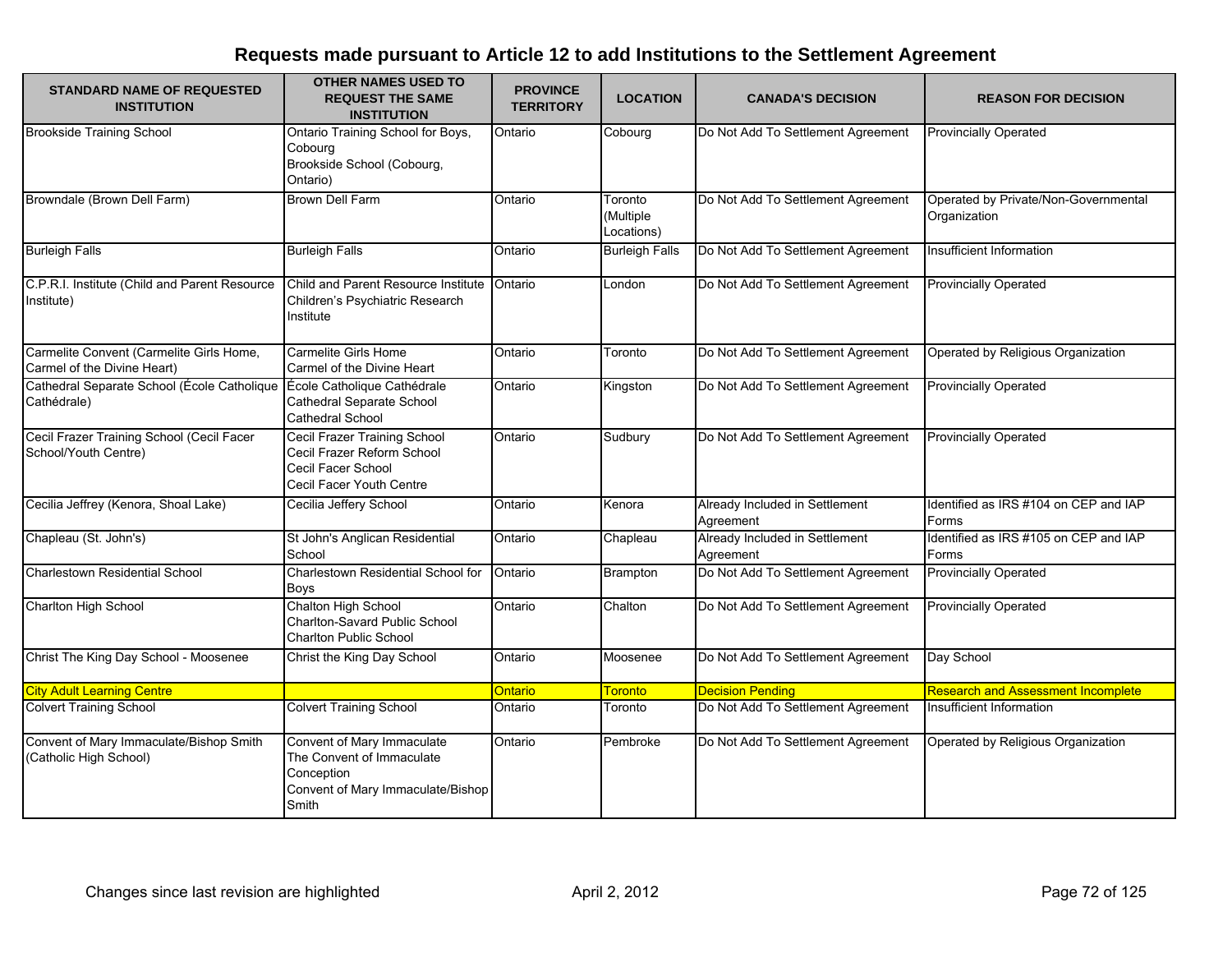| <b>STANDARD NAME OF REQUESTED</b><br><b>INSTITUTION</b> | <b>OTHER NAMES USED TO</b><br><b>REQUEST THE SAME</b><br><b>INSTITUTION</b>                                                                                                                                                                                                                                                                                    | <b>PROVINCE</b><br><b>TERRITORY</b> | <b>LOCATION</b>       | <b>CANADA'S DECISION</b>                                                                                                          | <b>REASON FOR DECISION</b>                         |
|---------------------------------------------------------|----------------------------------------------------------------------------------------------------------------------------------------------------------------------------------------------------------------------------------------------------------------------------------------------------------------------------------------------------------------|-------------------------------------|-----------------------|-----------------------------------------------------------------------------------------------------------------------------------|----------------------------------------------------|
| <b>Cornwall Island School</b>                           | Cornwall Island RC<br>Cornwall Island (Prot.)<br>Cornwall Island Indian Day School<br>Cornwall Island West School<br><b>Cornwall Island East School</b>                                                                                                                                                                                                        | Ontario                             |                       | Cornwall Island Do Not Add To Settlement Agreement                                                                                | Day School                                         |
| <b>Cristal Lake</b>                                     | <b>Cristal Lake High School</b><br><b>Cristal Lake School</b><br>Crystal Lake - Mennonite all girls<br>school<br><b>Cristal Lake Residential School</b><br><b>Crystal Lake</b><br><b>Crystal Lake High School</b><br>Coastal Lake<br><b>Cristal Lake</b><br><b>Crystal Lake School</b><br><b>Cristal Lake Stirland Lake</b><br><b>Cristal Lake Residential</b> | Ontario                             | <b>Cristal Lake</b>   | Add to the Settlement Agreement for the Identified as IRS #138 on CEP and IAP<br>time period September 1, 1976 to June<br>30.1986 | <b>Forms</b>                                       |
| <b>Dalewood Public School</b>                           | <b>Dellwood School</b>                                                                                                                                                                                                                                                                                                                                         | <b>Ontario</b>                      | <b>St. Catharines</b> | Do Not Add To Settlement Agreement                                                                                                | <b>Provincially Operated</b>                       |
| Deslaurier Group Home                                   | <b>Deslaurier Group Home</b>                                                                                                                                                                                                                                                                                                                                   | Ontario                             |                       | Sault Ste. Marie Do Not Add To Settlement Agreement                                                                               | Insufficient Information                           |
| Elliott Lake Continuing Adult Education                 | Elliott Lake School (Adult Education) Ontario<br><b>Adult Education Centre</b>                                                                                                                                                                                                                                                                                 |                                     | <b>Elliott Lake</b>   | Do Not Add To Settlement Agreement                                                                                                | <b>Provincially Operated</b>                       |
| <b>Ethel Gould Business College</b>                     | <b>Ethel Gould Business College</b>                                                                                                                                                                                                                                                                                                                            | Ontario                             | Ottawa                | Do Not Add To Settlement Agreement                                                                                                | Insufficient Information                           |
| Father Moss School                                      | <b>Father Moss</b><br>Father Moss Joint Separate School<br>Sioux Narrows Joint School<br>Sioux Narrows Separate School                                                                                                                                                                                                                                         | Ontario                             | Sioux Narrows         | Do Not Add To Settlement Agreement                                                                                                | Operated by Religious Organization and<br>Province |
| Fisher Park High School                                 | Fisher Park High School                                                                                                                                                                                                                                                                                                                                        | Ontario                             | Ottawa                | Do Not Add To Settlement Agreement                                                                                                | <b>Provincially Operated</b>                       |
| Fort Frances (St. Margaret's)                           | St. Margaret's School Fort Frances                                                                                                                                                                                                                                                                                                                             | Ontario                             | <b>Fort Frances</b>   | Already Included in Settlement<br>Agreement                                                                                       | Identified as IRS #106 on CEP and IAP<br>Forms     |
| Fort Severn Day School                                  | Fort Severn Day School<br>Fort Severn A.C. Seasonal School                                                                                                                                                                                                                                                                                                     | Ontario                             | Fort Severn           | Do Not Add To Settlement Agreement                                                                                                | Day School                                         |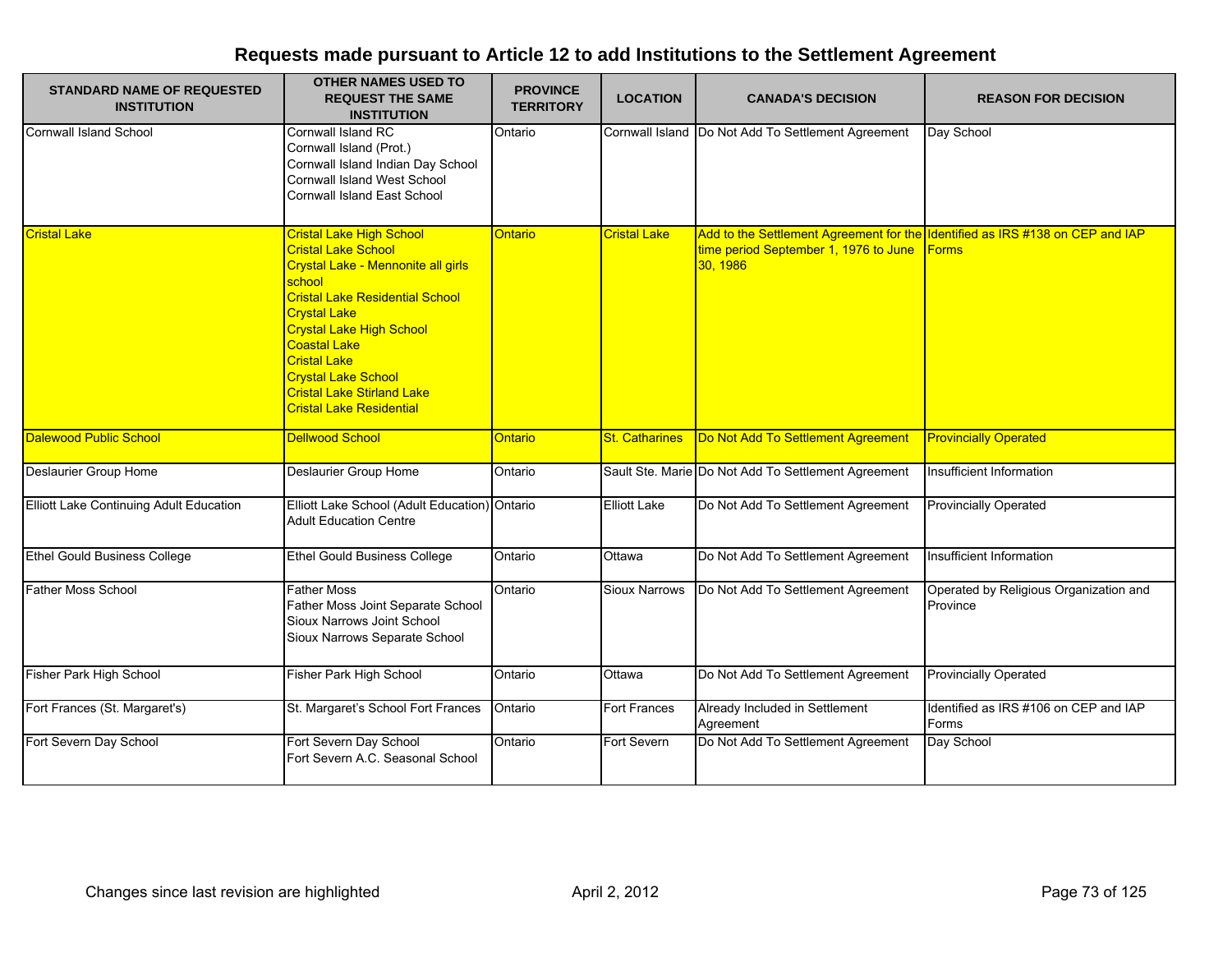| <b>STANDARD NAME OF REQUESTED</b><br><b>INSTITUTION</b> | <b>OTHER NAMES USED TO</b><br><b>REQUEST THE SAME</b><br><b>INSTITUTION</b>                                                                                                                                                                                                                | <b>PROVINCE</b><br><b>TERRITORY</b> | <b>LOCATION</b>       | <b>CANADA'S DECISION</b>                            | <b>REASON FOR DECISION</b>                     |
|---------------------------------------------------------|--------------------------------------------------------------------------------------------------------------------------------------------------------------------------------------------------------------------------------------------------------------------------------------------|-------------------------------------|-----------------------|-----------------------------------------------------|------------------------------------------------|
| Fort William (St. Joseph's)                             | St. Joseph's - formerly Fort William<br>St. Joseph Boarding School<br>St. Joseph's Residential School<br>St. Joseph Convent Orphanage<br>School<br>St. Joseph's Indian Home<br>St. Joseph's Orphanage<br>St. Joseph's Indian Industrial School<br>Fort William Orphanage<br>Fort William I | Ontario                             | Fort William          | Already Included in Settlement<br>Agreement         | Identified as IRS #107 on CEP and IAP<br>Forms |
| <b>Fort William Sanatorium School</b>                   |                                                                                                                                                                                                                                                                                            | Ontario                             | <b>Thunder Bay</b>    | <b>Decision Pending</b>                             | <b>Research and Assessment Incomplete</b>      |
| Fover d'Youville                                        | Maison d'Youville<br>l'Orphelinat d'Youville                                                                                                                                                                                                                                               | Ontario                             | Sudbury               | Do Not Add To Settlement Agreement                  | Operated by Religious Organization             |
| General Vanier High School                              | <b>General Vanier Public School</b>                                                                                                                                                                                                                                                        | Ontario                             | Ottawa                | Do Not Add To Settlement Agreement                  | <b>Provincially Operated</b>                   |
| Georgian Bay Secondary School                           | Georgian Bay Secondary School                                                                                                                                                                                                                                                              | Ontario                             | Meaford               | Do Not Add To Settlement Agreement                  | <b>Provincially Operated</b>                   |
| <b>Gloucester High School</b>                           | Glouster High                                                                                                                                                                                                                                                                              | Ontario                             | Ottawa                | Do Not Add To Settlement Agreement                  | <b>Provincially Operated</b>                   |
| <b>Good Shepherd Convent</b>                            | Good Shepherd Convent                                                                                                                                                                                                                                                                      | Ontario                             | Ramsy Lake            | Do Not Add To Settlement Agreement                  | Insufficient Information                       |
| Good Shepherd Residential School                        | <b>Good Sheppard</b>                                                                                                                                                                                                                                                                       | Ontario                             | Ottawa                | Do Not Add To Settlement Agreement                  | Insufficient Information                       |
| <b>Gracefield Public School</b>                         | Gracefield School                                                                                                                                                                                                                                                                          | Ontario                             |                       | Port Dalhousie (Do Not Add To Settlement Agreement  | <b>Provincially Operated</b>                   |
| <b>Grandview Training School for Girls</b>              | <b>Grandview Training School for Girls</b><br><b>Grandview Residential School for</b><br>Girls<br>Grandview<br>Ontario Training School for Girls -<br>Galt                                                                                                                                 | Ontario                             | Galt                  | Do Not Add To Settlement Agreement                  | <b>Provincially Operated</b>                   |
| <b>Grantham High School</b>                             |                                                                                                                                                                                                                                                                                            | Ontario                             | <b>St. Catharines</b> | Do Not Add To Settlement Agreement                  | <b>Provincially Operated</b>                   |
| <b>Hillcrest High School</b>                            | <b>Hillcrest High School</b>                                                                                                                                                                                                                                                               | Ontario                             | Ottawa                | Do Not Add To Settlement Agreement                  | <b>Provincially Operated</b>                   |
| Home Placement - Fort William                           |                                                                                                                                                                                                                                                                                            | Ontario                             | Fort William          | Do Not Add To Settlement Agreement                  | Home Placement                                 |
| Home Placement - Sault Ste. Marie                       |                                                                                                                                                                                                                                                                                            | Ontario                             |                       | Sault Ste. Marie Do Not Add To Settlement Agreement | Home Placement                                 |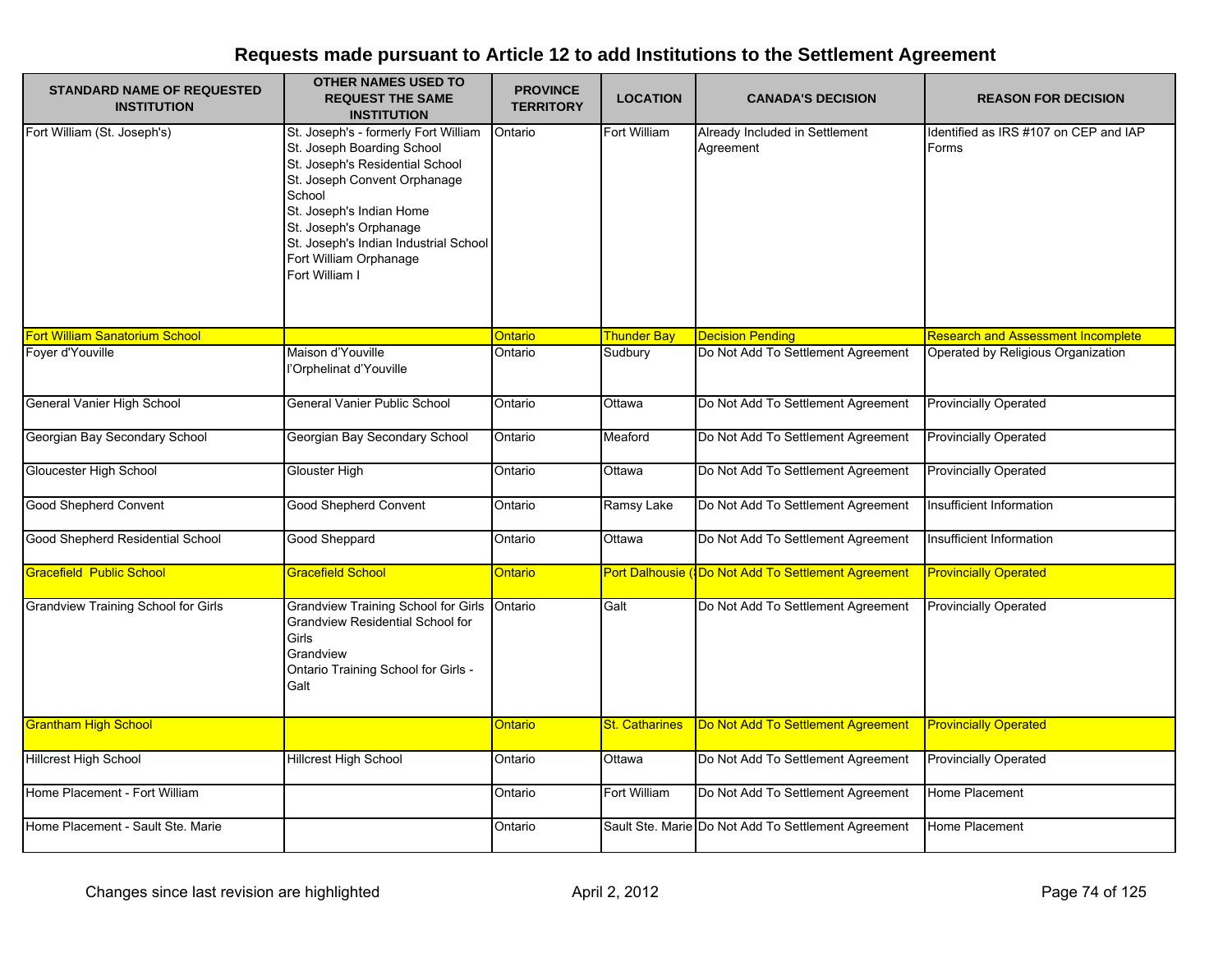| <b>STANDARD NAME OF REQUESTED</b><br><b>INSTITUTION</b> | <b>OTHER NAMES USED TO</b><br><b>REQUEST THE SAME</b><br><b>INSTITUTION</b>                                                                       | <b>PROVINCE</b><br><b>TERRITORY</b> | <b>LOCATION</b>             | <b>CANADA'S DECISION</b>                             | <b>REASON FOR DECISION</b>                           |
|---------------------------------------------------------|---------------------------------------------------------------------------------------------------------------------------------------------------|-------------------------------------|-----------------------------|------------------------------------------------------|------------------------------------------------------|
| Hornepayne Public School                                | Hornepayne Public School                                                                                                                          | Ontario                             | Hornepayne                  | Do Not Add To Settlement Agreement                   | <b>Provincially Operated</b>                         |
| Immaculate Heart of Mary                                | Immaculate Heart of Mary                                                                                                                          | Ontario                             | Garden River                | Do Not Add To Settlement Agreement                   | Insufficient Information                             |
| Iroquois Falls                                          | Iroquois Falls Continuation School<br>Iroquois Falls Secondary School                                                                             | Ontario                             | s Falls                     | Monteith/Iroquoi Do Not Add To Settlement Agreement  | Insufficient Information                             |
| Kawartha Lakes Reform School                            | Kawartha Lakes Residential School                                                                                                                 | Ontario                             | Lindsay                     | Do Not Add To Settlement Agreement                   | <b>Provincially Operated</b>                         |
| <b>Kernahan Park Secondary School</b>                   | <b>Carnahan Park</b>                                                                                                                              | Ontario                             | <b>St. Catharines</b>       | Do Not Add To Settlement Agreement                   | <b>Provincially Operated</b>                         |
| Kilkenny Public School                                  | Kilkenny Public School                                                                                                                            | Ontario                             | MacDiarmid                  | Do Not Add To Settlement Agreement                   | Insufficient Information                             |
| Lac Seul Day School                                     | Lac Seul Day School                                                                                                                               | Ontario                             | Lac Seul                    | Do Not Add To Settlement Agreement                   | Day School                                           |
| Lakeview Christian School                               | Lakeview School                                                                                                                                   | Ontario                             | Bluewater)                  | Bayfield (Zurich, Do Not Add To Settlement Agreement | Operated by Private/Non-Governmental<br>Organization |
| Lakeview High School                                    | Lakeview High School                                                                                                                              | Ontario                             | Thunder Bay                 | Do Not Add To Settlement Agreement                   | <b>Provincially Operated</b>                         |
| Lakeview Indian Day School                              |                                                                                                                                                   | Ontario                             |                             | M'Chigeeng Firs Decision Pending                     | <b>Research and Assessment Incomplete</b>            |
| Long Lac Indian Day School                              | Longlac Indian Day School<br>Long Lake Indian Day School<br>Indian Day School Reserve #58                                                         | Ontario                             | Longlac                     | Do Not Add To Settlement Agreement                   | Day School                                           |
| MacDiarmid Indian Day School                            | MacDiarmid Day School                                                                                                                             | Ontario                             | MacDiarmid                  | Do Not Add To Settlement Agreement                   | Day School                                           |
| Madonna St. Mary's (St. Mary's Convent)                 | St Mary's Convent<br>St. Mary's Residential School<br>(convent)<br>St. Mary's Convent Faithful<br>Companions of Jesus<br>Madonna House St. Mary's | Ontario                             | Barry's Bay<br>(Combermere) | Do Not Add To Settlement Agreement                   | Operated by Religious Organization and<br>Province   |
| Maryvale Vocational                                     | Maryvale Vocational (Residential)<br>Maryvale Adolescent and Family<br>Services                                                                   | Ontario                             | Windsor                     | Do Not Add To Settlement Agreement                   | <b>Provincially Operated</b>                         |
| <b>McArthur High School</b>                             | MacArthur High School<br><b>Ottawa Technical Learning Centre</b>                                                                                  | Ontario                             | Ottawa                      | Do Not Add To Settlement Agreement                   | <b>Provincially Operated</b>                         |
| McIntosh                                                | <b>McIntosh Boarding School</b><br><b>MacIntosh Residential School</b>                                                                            | Ontario                             | McIntosh                    | Already Included in Settlement<br>Agreement          | Identified as IRS #108 on CEP and IAP<br>Forms       |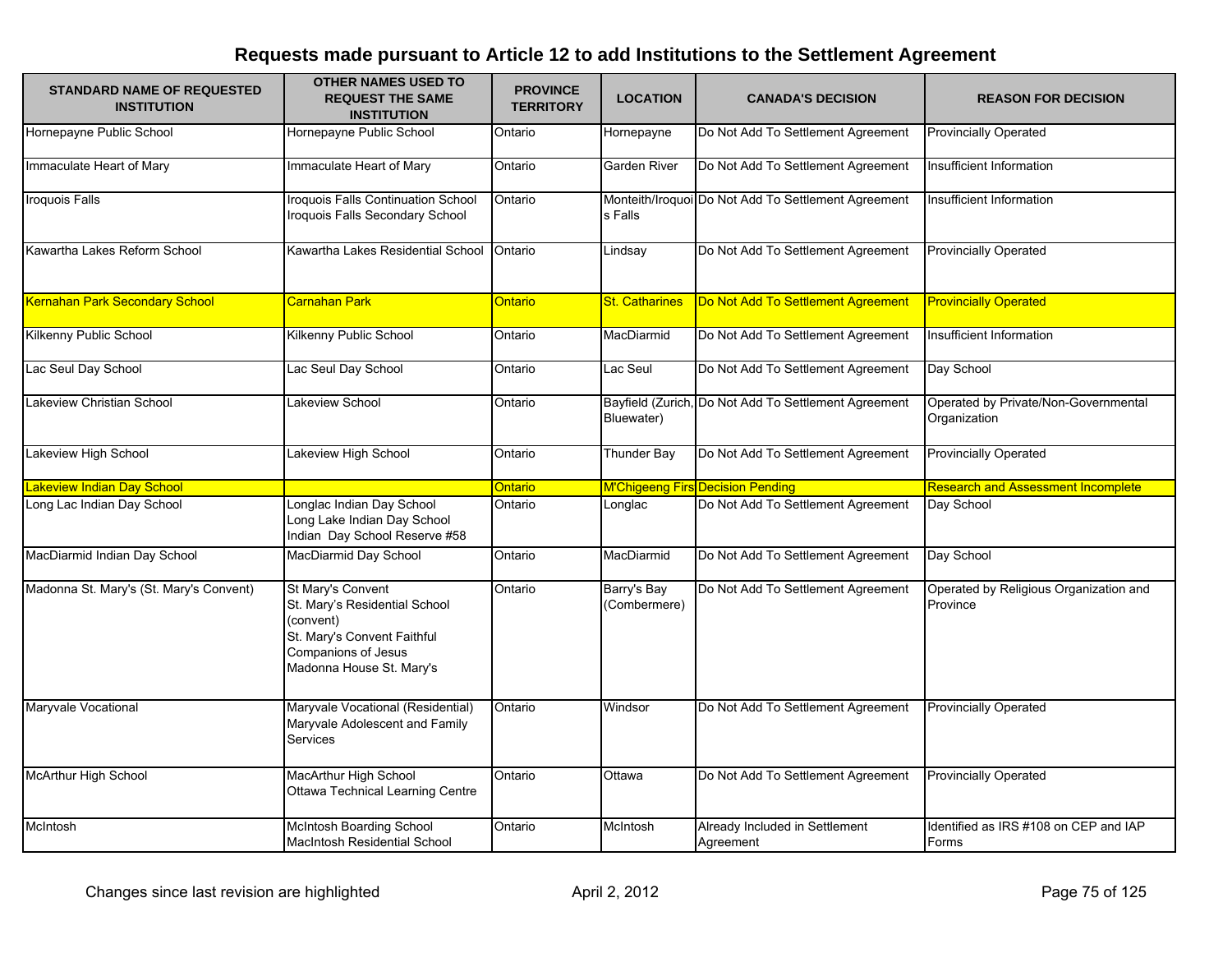| <b>STANDARD NAME OF REQUESTED</b><br><b>INSTITUTION</b> | <b>OTHER NAMES USED TO</b><br><b>REQUEST THE SAME</b><br><b>INSTITUTION</b>                                                                                                                                                                      | <b>PROVINCE</b><br><b>TERRITORY</b> | <b>LOCATION</b>     | <b>CANADA'S DECISION</b>                            | <b>REASON FOR DECISION</b>                           |
|---------------------------------------------------------|--------------------------------------------------------------------------------------------------------------------------------------------------------------------------------------------------------------------------------------------------|-------------------------------------|---------------------|-----------------------------------------------------|------------------------------------------------------|
| Miséricorde Hospital                                    | Misericorde Hospital (Ste. Famille)                                                                                                                                                                                                              | Ontario                             | Haileybury          | Do Not Add To Settlement Agreement                  | Hospital                                             |
| Mohawk Institute                                        | Mechanic's Institute<br>Mohawk Indian Residential School<br>Mohawk Institution<br><b>Brantford Institute</b><br>Six Nations School No. 1<br>Mohawk Institution (Industrial and<br>Normal School)<br>Mohawk Institute and Indian Normal<br>School | Ontario                             | <b>Brantford</b>    | Already Included in Settlement<br>Agreement         | Identified as IRS #109 on CEP and IAP<br>Forms       |
| Moose Factory Group Homes                               | Group Homes 1, 2, 3<br>Moose Factory Island Group Homes<br>Group Home Moose Factory                                                                                                                                                              | Ontario                             | Moose Factory       | Do Not Add To Settlement Agreement                  | <b>Band Operated</b>                                 |
| Mount Elgin (Muncey, St. Thomas)                        |                                                                                                                                                                                                                                                  | Ontario                             | Munceytown          | Already Included in Settlement<br>Agreement         | Identified as IRS #110 on CEP and IAP<br>Forms       |
| Mount St. Joseph Orphanage                              | Mount St. Joseph                                                                                                                                                                                                                                 | Ontario                             | Mount St<br>Joseph  | Do Not Add To Settlement Agreement                  | Operated by Religious Organization                   |
| Mount St. Joseph's College                              | Mount St. Joseph College                                                                                                                                                                                                                         | Ontario                             |                     | Sault Ste. Marie Do Not Add To Settlement Agreement | Home Placement                                       |
| Nazareth Orphanage                                      | Orphan Cradle                                                                                                                                                                                                                                    | Ontario                             | Cornwall            | Do Not Add To Settlement Agreement                  | Operated by Private Organization                     |
| Niagara Christian College                               | Niagara Christian College                                                                                                                                                                                                                        | Ontario                             | Fort Erie           | Do Not Add To Settlement Agreement                  | Operated by Private Organization                     |
| No Institution Name Provided - Kenora                   | Kenora<br>No Institution Name Provided                                                                                                                                                                                                           | Ontario                             | Kenora              | Do Not Add To Settlement Agreement                  | Insufficient Information                             |
| Northern Lights Gospel Mission School                   | Northern Lights Gospel Mission<br>School<br>The Mennonite House<br>Red Lake Mission School<br>Howey House                                                                                                                                        | Ontario                             | Red Lake            | Do Not Add To Settlement Agreement                  | Operated by Private/Non-Governmental<br>Organization |
| Northern Lights Secondary High School                   | Northern Lights High School<br>Northern Lights Student Residence<br>Northern Lights Secondary                                                                                                                                                    | Ontario                             | Moosonee            | Do Not Add To Settlement Agreement                  | <b>Provincially Operated</b>                         |
| Northern Missionary Fellowship                          | Northern Missionary Fellowship<br>SS#1 Canfield                                                                                                                                                                                                  | Ontario                             | <b>Moose River</b>  | Do Not Add To Settlement Agreement                  | Insufficient Information                             |
| Northwest Bay Day School                                | Northwest Bay Day School                                                                                                                                                                                                                         | Ontario                             | <b>Fort Frances</b> | Do Not Add To Settlement Agreement                  | Day School                                           |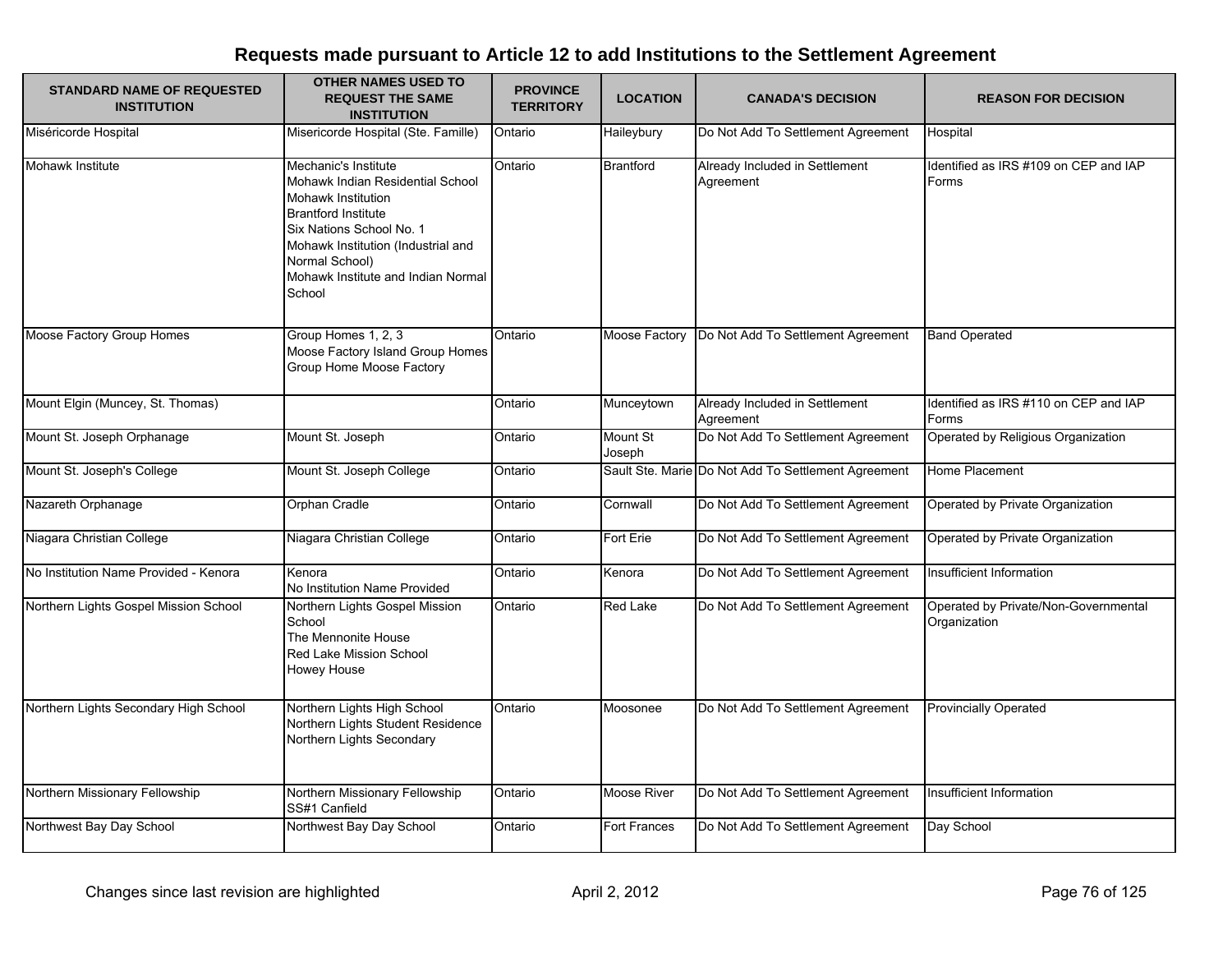| <b>STANDARD NAME OF REQUESTED</b><br><b>INSTITUTION</b>                 | <b>OTHER NAMES USED TO</b><br><b>REQUEST THE SAME</b><br><b>INSTITUTION</b>                                                                                                                             | <b>PROVINCE</b><br><b>TERRITORY</b> | <b>LOCATION</b>       | <b>CANADA'S DECISION</b>                    | <b>REASON FOR DECISION</b>                     |
|-------------------------------------------------------------------------|---------------------------------------------------------------------------------------------------------------------------------------------------------------------------------------------------------|-------------------------------------|-----------------------|---------------------------------------------|------------------------------------------------|
| Northwood High School                                                   |                                                                                                                                                                                                         | Ontario                             | Thunder Bay           | Do Not Add To Settlement Agreement          | <b>Provincially Operated</b>                   |
| Notre Dame Convent                                                      | Notre Dame Convent<br><b>Gloucester Street Convent</b><br>Notre Dame Convent High School<br>Campanel High School                                                                                        | Ontario                             | Ottawa                | Do Not Add To Settlement Agreement          | Operated by Religious Organization             |
| Notre Dame de Lourdes                                                   | Notre Dame De Lourdes                                                                                                                                                                                   | Ontario                             | <b>Sturgeon Falls</b> | Do Not Add To Settlement Agreement          | Operated by Religious Organization             |
| Ontario Hospital School - Orillia                                       | Orillia Asylum for Idiots<br>Orillia Lunatic Asylum<br>Convalescent Lunatic Asylum<br>Huronia Regional Centre                                                                                           | Ontario                             | Orillia               | Do Not Add To Settlement Agreement          | Hospital                                       |
| Ontario School for the Blind                                            | Ontario School for the Blind<br>W. Ross MacDonald School for the<br><b>Blind</b><br>Ontario Institute for the Education of<br>the Blind                                                                 | Ontario                             | <b>Brantford</b>      | Do Not Add To Settlement Agreement          | <b>Provincially Operated</b>                   |
| Ontario School for the Deaf - Belleville                                | Sir James Whitney School for the<br>Deaf<br>Sir James Whitney School for the<br><b>Hearing Handicapped</b><br>Ontario Institution for the Education<br>and Instruction of the Deaf and<br>Sumb (OIEIDD) | Ontario                             | <b>Belleville</b>     | Do Not Add To Settlement Agreement          | <b>Provincially Operated</b>                   |
| Ontario School for the Deaf - London                                    | Robarts School for the Deaf<br>Robarts Provincial School for the<br>Deaf<br>Robarts School                                                                                                              | Ontario                             | London                | Do Not Add To Settlement Agreement          | <b>Provincially Operated</b>                   |
| Ontario School for the Deaf - Milton                                    | Ontario School for the Deaf                                                                                                                                                                             | Ontario                             | Milton                | Do Not Add To Settlement Agreement          | <b>Provincially Operated</b>                   |
| Ontario Training School for Girls                                       | <b>Toronto School for Girls</b>                                                                                                                                                                         | Ontario                             | Toronto               | Do Not Add To Settlement Agreement          | <b>Provincially Operated</b>                   |
| Ottawa Civic Hospital                                                   | Ottawa Civic Hospital                                                                                                                                                                                   | Ontario                             | Ottawa                | Do Not Add To Settlement Agreement          | Hospital                                       |
| Pelican Group Homes (Pelican Lake Group<br>Homes, Pelican Falls Centre) | Pelican Group Homes<br>Pelican Lake Group Home for<br><b>Native Boys</b><br>Pelican Falls Centre<br>Pelian Falls Residential School                                                                     | Ontario                             | Pelican Falls         | Do Not Add To Settlement Agreement          | <b>Band Operated</b>                           |
| Pelican Lake (Pelican Falls)                                            | Pelican Lake IRS<br>Pelican Lake Indian Residential<br>School (Pelican Falls)                                                                                                                           | Ontario                             | Sioux Lookout         | Already Included in Settlement<br>Agreement | Identified as IRS #111 on CEP and IAP<br>Forms |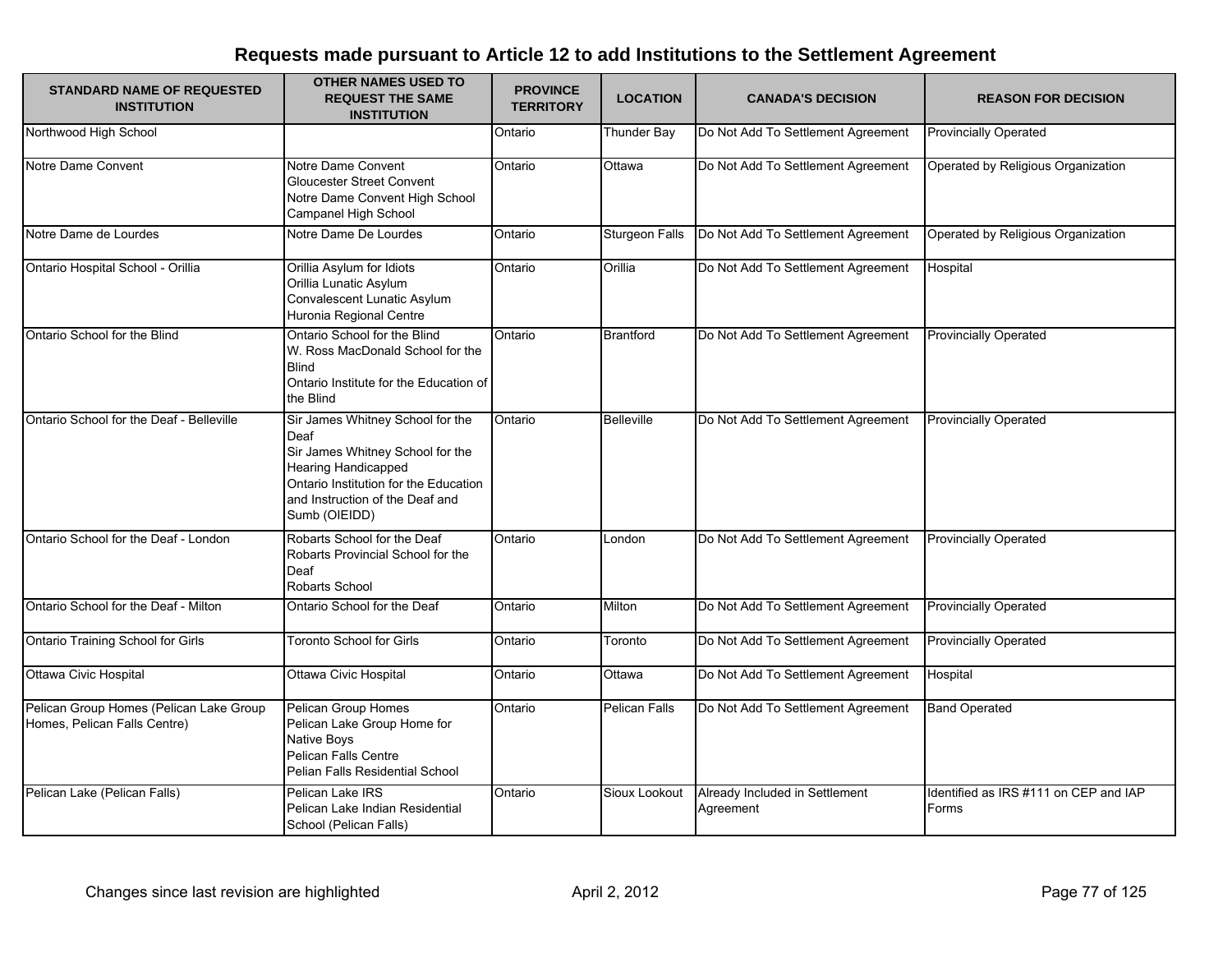| <b>STANDARD NAME OF REQUESTED</b><br><b>INSTITUTION</b>               | <b>OTHER NAMES USED TO</b><br><b>REQUEST THE SAME</b><br><b>INSTITUTION</b>                        | <b>PROVINCE</b><br><b>TERRITORY</b> | <b>LOCATION</b>                      | <b>CANADA'S DECISION</b>                           | <b>REASON FOR DECISION</b>                         |
|-----------------------------------------------------------------------|----------------------------------------------------------------------------------------------------|-------------------------------------|--------------------------------------|----------------------------------------------------|----------------------------------------------------|
| <b>Pickle Crowe</b>                                                   | Pickle Crow School                                                                                 | Ontario                             | Sioux<br>Lookout/Pickle<br>Crow      | Do Not Add To Settlement Agreement                 | <b>Provincially Operated</b>                       |
| Pine Ridge School (Ontario Training School<br>for Boys) - Bowmanville | Pine Ridge School<br>Bowmanville Training School<br>Bowmanville Training School for<br><b>Boys</b> | Ontario                             | Bowmanville                          | Do Not Add To Settlement Agreement                 | <b>Provincially Operated</b>                       |
| Pine Ridge School (Ontario Training School<br>for Boys) - Hagersville | Pine Ridge School<br>Sprucedale Training School                                                    | Ontario                             | coe                                  | Hagersville/Sim Do Not Add To Settlement Agreement | <b>Provincially Operated</b>                       |
| Poplar Hill                                                           | Poplar Hill School<br>Poplar Hill Development School                                               | Ontario                             | Poplar Hill                          | Already Included in Settlement<br>Agreement        | Identified as IRS #112 on CEP and IAP<br>Forms     |
| <b>Prince Philip Public School</b>                                    |                                                                                                    | Ontario                             | <b>St. Catharines</b>                | Do Not Add To Settlement Agreement                 | <b>Provincially Operated</b>                       |
| Project D.A.R.E.                                                      | <b>Project DARE</b>                                                                                | Ontario                             | South River                          | Do Not Add To Settlement Agreement                 | <b>Provincially Operated</b>                       |
| Queen Elizabeth District High School                                  | Queen Elizabeth High School                                                                        | Ontario                             | Sioux Lookout                        | Do Not Add To Settlement Agreement                 | <b>Provincially Operated</b>                       |
| Queen Mary's Sanatorium                                               | Queen Mary Sanitorium<br>Queen Mary Hospital for<br>Tuberculosis Children                          | Ontario                             |                                      | Weston/Toronto Do Not Add To Settlement Agreement  | Sanatorium                                         |
| Regina Mundi College                                                  | Regina Mundi Junior Seminary                                                                       | Ontario                             | London                               | Do Not Add To Settlement Agreement                 | Operated by Religious Organization and<br>Province |
| <b>Regional Park Health Centre</b>                                    |                                                                                                    | Ontario                             | <b>Toronto</b>                       | <b>Decision Pending</b>                            | <b>Research and Assessment Incomplete</b>          |
| S.S. Killkenny Indian Day School                                      | SS Killkenny Indian Day School                                                                     | Ontario                             | Macdermid                            | Do Not Add To Settlement Agreement                 | Insufficient Information                           |
| Sabaskong Indian Day School                                           | Sabasbong Indian Day School<br>Sabaskong Indian Day School                                         | Ontario                             | Sabaskong<br>Reserve/Nestor<br>Falls | Do Not Add To Settlement Agreement                 | Day School                                         |
| Sacred Heart - Peterborough                                           | Sacred Heart Separate School<br>Sacred Heart School                                                | Ontario                             | Peterborough                         | Do Not Add To Settlement Agreement                 | Insufficient Information                           |
| Sacred Heart - Toronto                                                | Sacré-Coeur<br>Catholic Elementary School of the<br><b>Sacred Heart</b><br>catholique Sacré-Coeur  | Ontario                             | Toronto                              | Do Not Add To Settlement Agreement                 | <b>Provincially Operated</b>                       |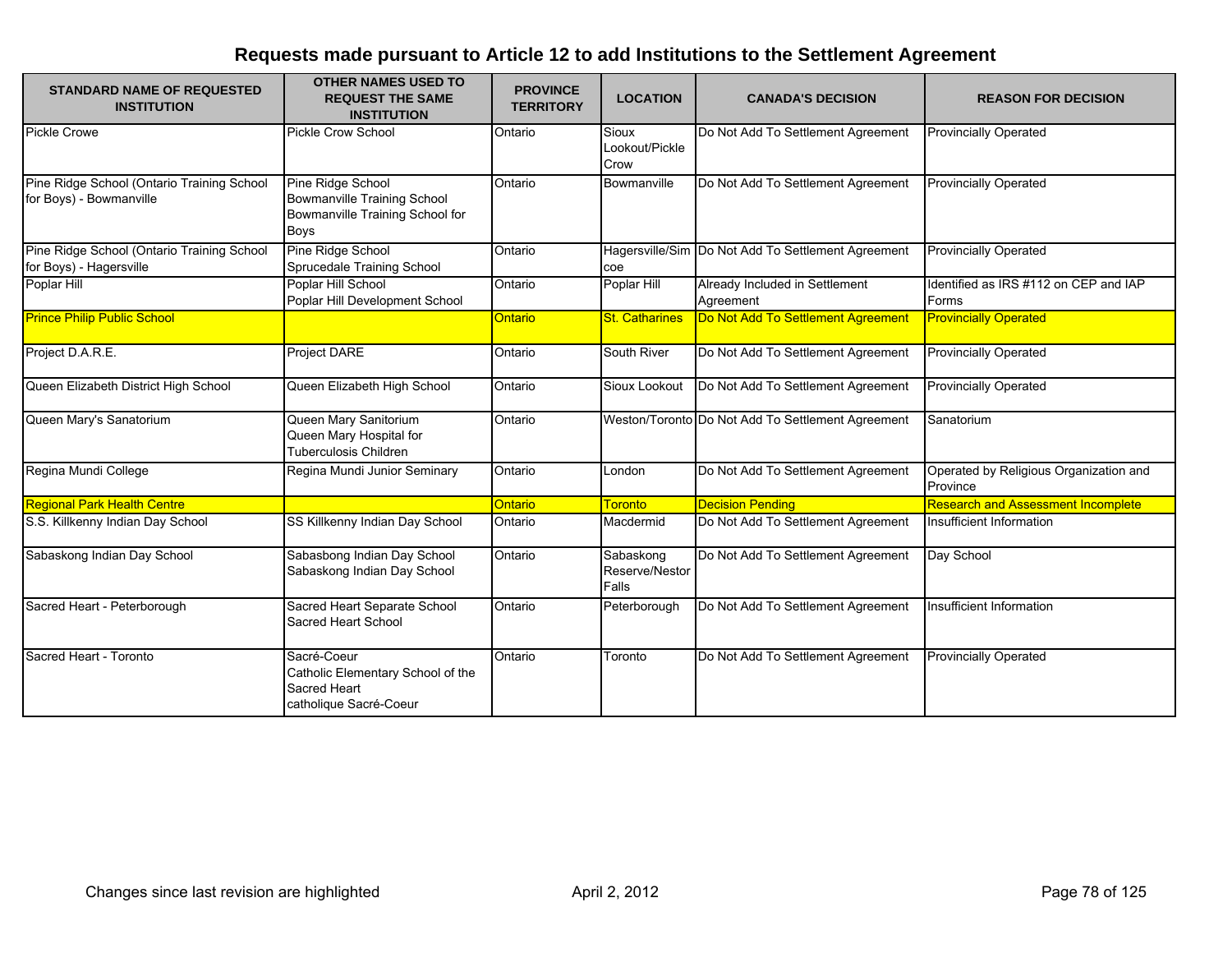| <b>STANDARD NAME OF REQUESTED</b>                                                       | <b>OTHER NAMES USED TO</b><br><b>REQUEST THE SAME</b>                                                                                                                                                                                                       | <b>PROVINCE</b>  | <b>LOCATION</b>               | <b>CANADA'S DECISION</b>                                     | <b>REASON FOR DECISION</b>                            |
|-----------------------------------------------------------------------------------------|-------------------------------------------------------------------------------------------------------------------------------------------------------------------------------------------------------------------------------------------------------------|------------------|-------------------------------|--------------------------------------------------------------|-------------------------------------------------------|
| <b>INSTITUTION</b>                                                                      | <b>INSTITUTION</b>                                                                                                                                                                                                                                          | <b>TERRITORY</b> |                               |                                                              |                                                       |
| Sacred Heart School - Ottawa                                                            | Pensionnat Notre-Dame du Sacré-<br>Coeur<br>Pensionnat des Soeurs de la<br>Charité<br>Couvent de la rue Rideau des Soeur<br>Grises<br>Couvent du Sacré-Coeur d'Ottawa<br>Pensionnat du Sacré-Coeur<br>d'Ottawa Est<br>Couvent des Soeurs du Sacré-<br>Coeur | Ontario          | Ottawa                        | Do Not Add To Settlement Agreement                           | Insufficient Information                              |
| Savant Lake Public School                                                               | Savant Lake Public School<br>Savant Lake Public                                                                                                                                                                                                             | Ontario          | Savant Lake                   | Do Not Add To Settlement Agreement                           | <b>Provincially Operated</b>                          |
| Scollard Hall/North Bay College                                                         | North Bay College Schollard Hall<br>Scholar Hall<br>St. Joseph-Scollard Hall Secondary<br>School<br>St. Joseph-Scollard Hall Catholic<br>Secondary School                                                                                                   | Ontario          | North Bay                     | Do Not Add To Settlement Agreement                           | <b>Provincially Operated</b>                          |
| Seine River Public School                                                               | Mine Centre Public School                                                                                                                                                                                                                                   | Ontario          | Seine<br>River/Mine<br>Centre | Do Not Add To Settlement Agreement                           | <b>Provincially Operated</b>                          |
| Seine River School                                                                      | Seine River Indian Day School<br>Seine River Day School                                                                                                                                                                                                     | Ontario          | <b>Fort Frances</b>           | Do Not Add To Settlement Agreement                           | Day School                                            |
| Shingwauk (Wawanosh Home)                                                               |                                                                                                                                                                                                                                                             | Ontario          |                               | Sault Ste. Marie Already Included in Settlement<br>Agreement | Identified as IRS #115 on CEP and IAP<br>Forms        |
| Simcoe Training School for Boys                                                         | Glendale School                                                                                                                                                                                                                                             | Ontario          | Simcoe                        | Do Not Add To Settlement Agreement                           | <b>Provincially Operated</b>                          |
| Sioux Narrows Public School                                                             | Sioux Narrows Public School                                                                                                                                                                                                                                 | Ontario          | <b>Sioux Narrows</b>          | Do Not Add To Settlement Agreement                           | <b>Provincially Operated</b>                          |
| Sir James Dunn Collegiate and Vocational<br>School                                      | Sir James Dunn Secondary school<br>Sir James Dunn High School                                                                                                                                                                                               | Ontario          |                               | Sault Ste. Marie Do Not Add To Settlement Agreement          | <b>Provincially Operated</b>                          |
| South Porcupine Mental Health Hospital.                                                 | Porcupine General Hospital<br>South Porcupine General Hospital                                                                                                                                                                                              | Ontario          | South<br>Porcupine            | Do Not Add To Settlement Agreement                           | Hospital                                              |
| Spanish Boys School (Charles Garnier, St.<br>Joseph's, formerly Wikwemikong Industrial) | Wikwmikong (Boys) Industrial<br>School                                                                                                                                                                                                                      | Ontario          | <b>Spanish</b>                | <b>Already Included in Settlement</b><br><b>Agreement</b>    | Identified as IRS #116 on CEP and IAP<br><b>Forms</b> |
| Spanish Girls School (St. Joseph's, St.<br>Peter's, St. Anne's Wikwemikong Industrial)  | St. Joseph's All Girls School                                                                                                                                                                                                                               | Ontario          | Spanish                       | Already Included in Settlement<br>Agreement                  | Identified as IRS #117 on CEP and IAP<br>Forms        |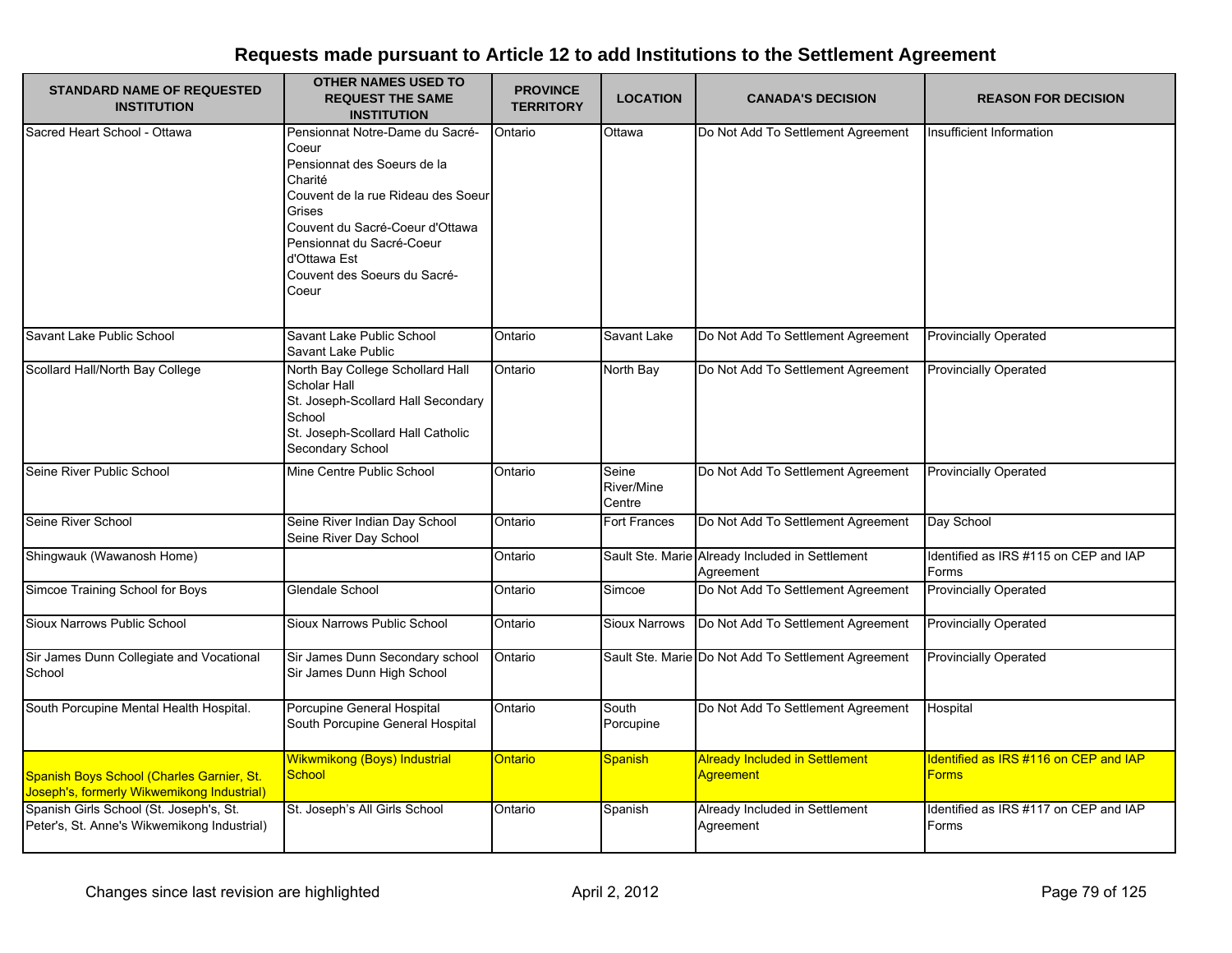| <b>STANDARD NAME OF REQUESTED</b><br><b>INSTITUTION</b> | <b>OTHER NAMES USED TO</b><br><b>REQUEST THE SAME</b><br><b>INSTITUTION</b>                                                                                                                                | <b>PROVINCE</b><br><b>TERRITORY</b> | <b>LOCATION</b>   | <b>CANADA'S DECISION</b>                           | <b>REASON FOR DECISION</b>                                                             |
|---------------------------------------------------------|------------------------------------------------------------------------------------------------------------------------------------------------------------------------------------------------------------|-------------------------------------|-------------------|----------------------------------------------------|----------------------------------------------------------------------------------------|
| Sprucedale                                              | Sprucedale<br>School in Hagersville<br>Sprucedale Training School                                                                                                                                          | Ontario                             | Hagersville       | Do Not Add To Settlement Agreement                 | <b>Provincially Operated</b>                                                           |
| St. Andrew's School                                     | Indian Day School (St. Andrews<br>School)<br>St. Andrew's School<br>Indian Day School, Kashechewan                                                                                                         | Ontario                             | Kashechewan       | Do Not Add To Settlement Agreement                 | Day School/Band Operated                                                               |
| St. Anne's Orphanage                                    | St Anne's Orphange<br>Albany Roman Catholic Mission<br>Orphanage<br>Fort Albany Indian Residential<br>Orphanage                                                                                            | Ontario                             | Fort Albany       | Already Included in Settlement<br>Agreement        | Identified as IRS # 113 on CEP and IAP<br>Forms                                        |
| St. Anne's (Fort Albany)                                | Fort Albany<br>St Anne's Residential School<br>Fort Albany School                                                                                                                                          | Ontario                             | Fort Albany       | Already Included in Settlement<br>Agreement        | Identified as IRS # 113 on CEP and IAP<br>Forms                                        |
| St. Catherine's Residential School                      |                                                                                                                                                                                                            | Ontario                             | St. Catherine's   | Do Not Add To Settlement Agreement                 | Insufficient Information                                                               |
| St. David School                                        |                                                                                                                                                                                                            | Ontario                             | Toronto           | Do Not Add To Settlement Agreement                 | Insufficient Information                                                               |
| St. Edward School                                       | St. Edwards, Nipigon Ontario<br>St. Edward School<br>St. Edward Catholic School                                                                                                                            | Ontario                             | Nipigon           | Do Not Add To Settlement Agreement                 | <b>Provincially Operated</b>                                                           |
| St. Elizabeth School                                    |                                                                                                                                                                                                            | Ontario                             | Fort William      | Do Not Add to Settlement Agreement                 | <b>Provincially Operated</b>                                                           |
| St. Francis Xavier                                      |                                                                                                                                                                                                            | Ontario                             | <b>Brockville</b> | Do Not Add to Settlement Agreement                 | No Residence Identified/Operated by<br>Religious Organization/Provincially<br>Operated |
| St. John's Separate Catholic School                     | St. John Separate School<br>St. John's Separate School                                                                                                                                                     | Ontario                             | Red Lake          | Do Not Add To Settlement Agreement                 | <b>Provincially Operated</b>                                                           |
| St. John's Training School - Toronto/Uxbridge           | St. John Training School<br>St. Johns Training Center<br>St. John's Reform School<br>St. John's School<br>St. John's Residential (Training)<br>School<br>St. John's Training School for Boys<br>St. John's | Ontario                             | е                 | Toronto/Uxbridg Do Not Add To Settlement Agreement | Operated by Religious Organization and<br>Province                                     |
| St. Joseph School - Penetangishene                      | St. Joseph School<br>Ecole Publique Saint-Joseph                                                                                                                                                           | Ontario                             |                   | Penetangishene Do Not Add To Settlement Agreement  | <b>Provincially Operated</b>                                                           |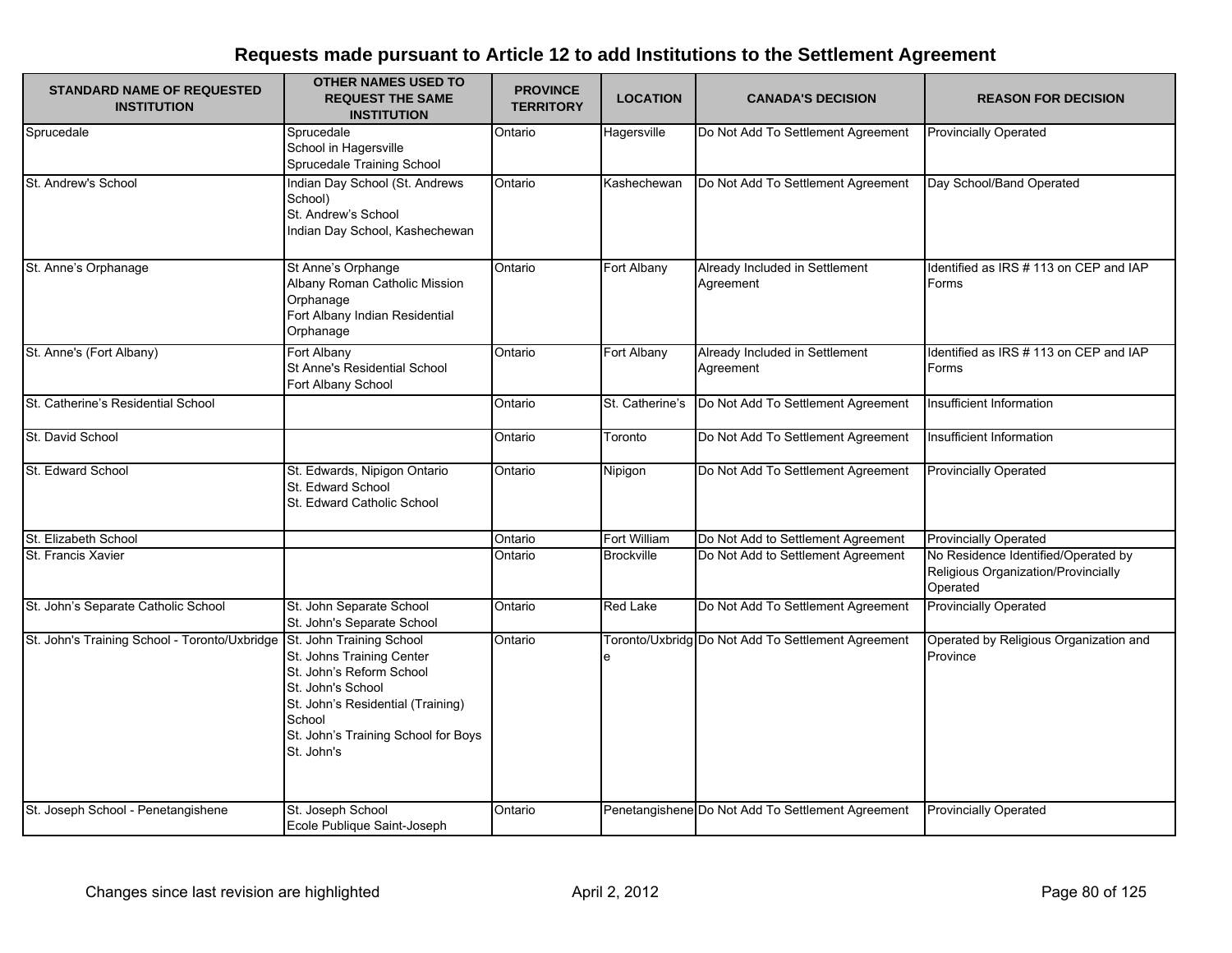| <b>STANDARD NAME OF REQUESTED</b><br><b>INSTITUTION</b>                 | <b>OTHER NAMES USED TO</b><br><b>REQUEST THE SAME</b><br><b>INSTITUTION</b>                                                                                                                                                                                                                                            | <b>PROVINCE</b><br><b>TERRITORY</b> | <b>LOCATION</b> | <b>CANADA'S DECISION</b>                    | <b>REASON FOR DECISION</b>                                   |
|-------------------------------------------------------------------------|------------------------------------------------------------------------------------------------------------------------------------------------------------------------------------------------------------------------------------------------------------------------------------------------------------------------|-------------------------------------|-----------------|---------------------------------------------|--------------------------------------------------------------|
| St. Joseph's Girls College - North Bay                                  | St. Joseph High School, Catholic<br>Girls' School<br>St. Joseph's Girls College<br>St. Joseph's College Girls School<br>St. Joseph-Scollard                                                                                                                                                                            | Ontario                             | North Bay       | Do Not Add To Settlement Agreement          | Operated by Religious Organization and<br>Province           |
| St. Joseph's Orphanage - Ottawa                                         | St. Joseph's Orphanage                                                                                                                                                                                                                                                                                                 | Ontario                             | Ottawa          | Do Not Add To Settlement Agreement          | No Federal Involvement Identified                            |
| St. Joseph's Convent - Hearst                                           |                                                                                                                                                                                                                                                                                                                        | Ontario                             | Hearst          | Do Not Add to Settlement Agreement          | Operated by Religious Organization                           |
| St. Joseph's Residential School - Cochrane                              | St. Joseph's<br>École catholique Nouveau Regard -<br>Pavillon St-Joseph (Elementary)                                                                                                                                                                                                                                   | Ontario                             | Cochrane        | Do Not Add To Settlement Agreement          | No Federal Involvement Identified/No<br>Residence Identified |
| St. Joseph's Training School - Alfred                                   | <b>Alfred School</b><br>Alfred Reform School<br><b>Alfred Training School</b><br>Champlain School<br>École industrielle Saint-Joseph<br>d'Alfred<br>St. Joseph's Training School<br>St. Joseph's Training School for<br><b>Boys</b><br>St. Joseph's<br>St. Joseph School<br>St. Joseph's Reform School<br>St. Joseph's | Ontario                             | Alfred          | Do Not Add To Settlement Agreement          | Operated by Religious Organization and<br>Province           |
| St. Luke Anglican Church School                                         | Saint Luke Anglican Church                                                                                                                                                                                                                                                                                             | Ontario                             | Hornepayne      | Do Not Add To Settlement Agreement          | Insufficient Information                                     |
| St. Mary's Grade School - Cornwall                                      | St. Mary's Grade School                                                                                                                                                                                                                                                                                                | Ontario                             | Cornwall        | Do Not Add to Settlement Agreement          | Insufficient Information                                     |
| St. Mary's Training School/Academy - Toronto St. Mary's Training School | St. Mary's School for Girls<br>St. Mary's Industrial School<br>St. Euphraisia's School for Girls<br><b>Elmcrest School</b>                                                                                                                                                                                             | Ontario                             | Toronto         | Do Not Add To Settlement Agreement          | <b>Provincially Operated</b>                                 |
| St. Mary's (Kenora, St. Anthony's)                                      | St. Mary's (formerly St. Anthony's)<br>St. Mary's Indian Residential School<br>Kenora                                                                                                                                                                                                                                  | Ontario                             | Kenora          | Already Included in Settlement<br>Agreement | Identified as IRS #114 on CEP and IAP<br>Forms               |
| St. Mary's Academy - North Bay                                          | St. Mary's Commercial Academy                                                                                                                                                                                                                                                                                          | Ontario                             | North Bay       | Do Not Add To Settlement Agreement          | Insufficient Information                                     |
| St. Mary's Convent - Combermere                                         | St. Mary's Residential School<br>(convent)<br>St. Mary's Convent Faithful<br>Companions of Jesus Combermere                                                                                                                                                                                                            | Ontario                             | Combermere      | Do Not Add to Settlement Agreement          | Operated by Religious Organization                           |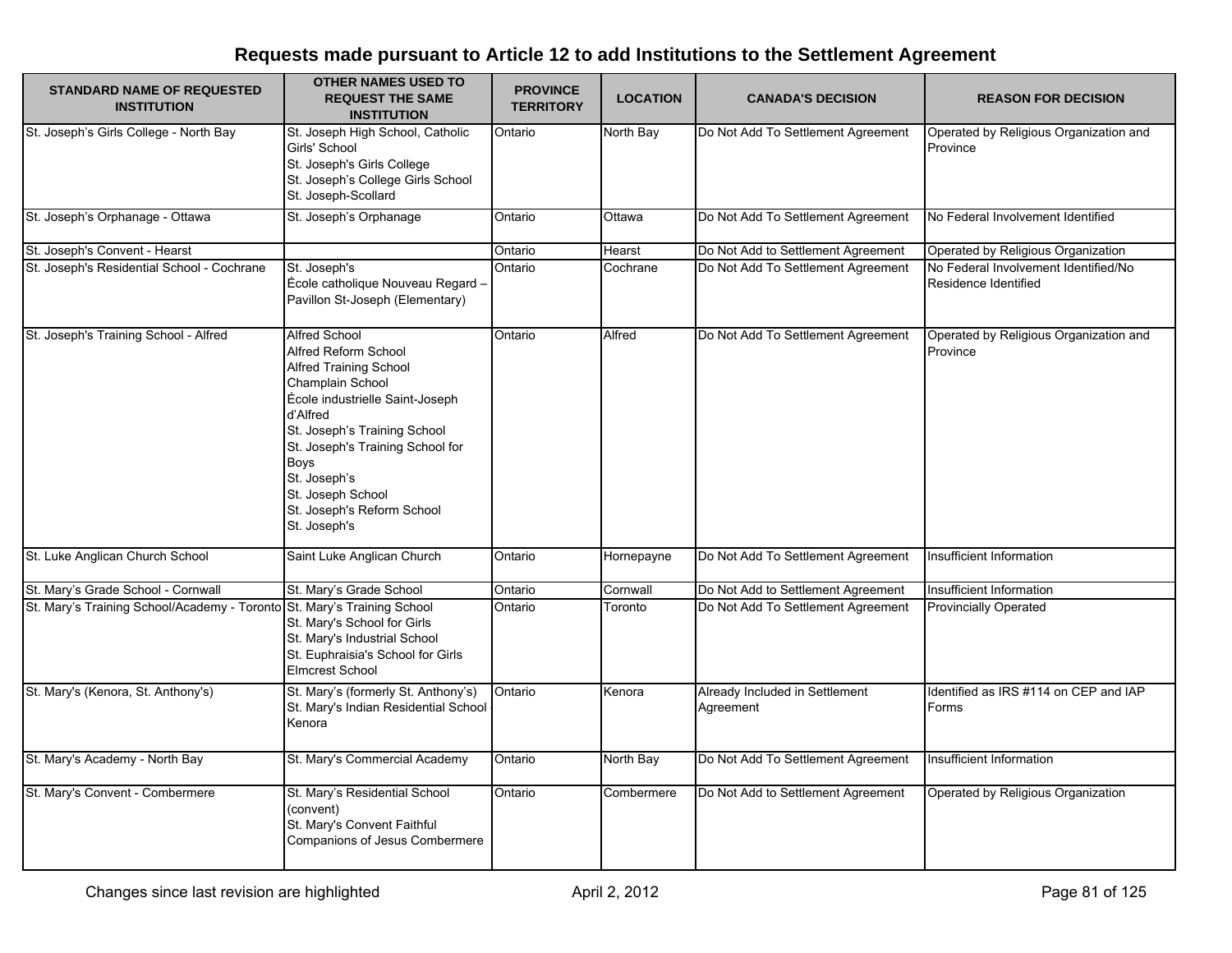| <b>STANDARD NAME OF REQUESTED</b><br><b>INSTITUTION</b>                                               | <b>OTHER NAMES USED TO</b><br><b>REQUEST THE SAME</b><br><b>INSTITUTION</b>                                                                                                                                                                                                                                               | <b>PROVINCE</b><br><b>TERRITORY</b> | <b>LOCATION</b>                       | <b>CANADA'S DECISION</b>                                                                                                           | <b>REASON FOR DECISION</b>                         |
|-------------------------------------------------------------------------------------------------------|---------------------------------------------------------------------------------------------------------------------------------------------------------------------------------------------------------------------------------------------------------------------------------------------------------------------------|-------------------------------------|---------------------------------------|------------------------------------------------------------------------------------------------------------------------------------|----------------------------------------------------|
| St. Mary's Hospital (St. Mary's Residential<br>School)                                                | St. Mary's Hospital<br>St. Mary's Residential School                                                                                                                                                                                                                                                                      | Ontario                             | Fort Albany                           | Do Not Add to Settlement Agreement                                                                                                 | Insufficient Information                           |
| St. Matthew's Secondary School (St. Martin of St Matthew's Secondary School<br>Tours Catholic School) | St. Martin of Tours Secondary<br>School                                                                                                                                                                                                                                                                                   | Ontario                             | Madawasca                             | Do Not Add to Settlement Agreement                                                                                                 | <b>Provincially Operated</b>                       |
| St. Matthew's Separate School                                                                         | St. Mathew's Separate School                                                                                                                                                                                                                                                                                              | Ontario                             | Nipissing                             | Do Not Add to Settlement Agreement                                                                                                 | <b>Provincially Operated</b>                       |
| St. Patrick's High School/College                                                                     | St. Patrick's College<br>St. Patrick's College High School<br>St. Patrick's Junior High School<br>St. Patrick's Catholic High School<br>St. Patrick's Intermediate School<br>St. Patrick's Catholic Intermediate<br>School<br>St. Patrick's College of the<br>University of Ottawa                                        | Ontario                             | Ottawa                                | Do Not Add to Settlement Agreement                                                                                                 | Operated by Religious Organization and<br>Province |
| St. Patrick's Lucern Orphanage                                                                        | St. Patrick's Lucern Orphanage and<br>Asylum<br>St. Patrick's Home of Ottawa<br>St. Pat's Home                                                                                                                                                                                                                            | Ontario                             | Ottawa                                | Do Not Add to Settlement Agreement                                                                                                 | Operated by Religious Organization                 |
| St. Therese School - Chapleau                                                                         |                                                                                                                                                                                                                                                                                                                           | Ontario                             | Chapleau                              | Do Not Add To Settlement Agreement                                                                                                 | Insufficient Information                           |
| <b>Stirland Lake (Wahbon Bay Academy)</b>                                                             | <b>Stirland Lake</b><br><b>Stirland Lake School</b><br><b>Stirland Lake High School</b><br><b>Sterling Lake High School</b><br><b>Stirland Lake Boys School</b><br><b>Stirland Lake Residential School</b><br><b>Stirland Lake Residential High</b><br>School<br><b>Stern Lake Academy</b><br><b>Stirland High School</b> | Ontario                             | <b>Stirland Lake</b>                  | Add to the Settlement Agreement for the Identified as IRS #137 on CEP and IAP<br>time period September 1, 1971 to June<br>30, 1991 | <b>Forms</b>                                       |
| Sucker Creek Day School                                                                               | Sucker Creek Indian Day School                                                                                                                                                                                                                                                                                            | Ontario                             | <b>Sucker Creek</b>                   | Do Not Add To Settlement Agreement                                                                                                 | Day School                                         |
| Sunny Brook Residential School                                                                        | Sunny Brook Residential School                                                                                                                                                                                                                                                                                            | Ontario                             | Toronto                               | Do Not Add to Settlement Agreement                                                                                                 | Operated by Private Organization                   |
| <b>Trilony House</b>                                                                                  | <b>Trilony House</b>                                                                                                                                                                                                                                                                                                      | Ontario                             | Port Bolster<br>(near Lake<br>Simcoe) | Do Not Add To Settlement Agreement                                                                                                 | Insufficient Information                           |
| Victoria Public School                                                                                | Victoria Public School                                                                                                                                                                                                                                                                                                    | Ontario                             | Renfrew                               | Do Not Add To Settlement Agreement                                                                                                 | <b>Provincially Operated</b>                       |
| Villa St. Joseph                                                                                      | Villa St. Joseph                                                                                                                                                                                                                                                                                                          | Ontario                             | Cobourg                               | Do Not Add To Settlement Agreement                                                                                                 | Operated by Religious Organization                 |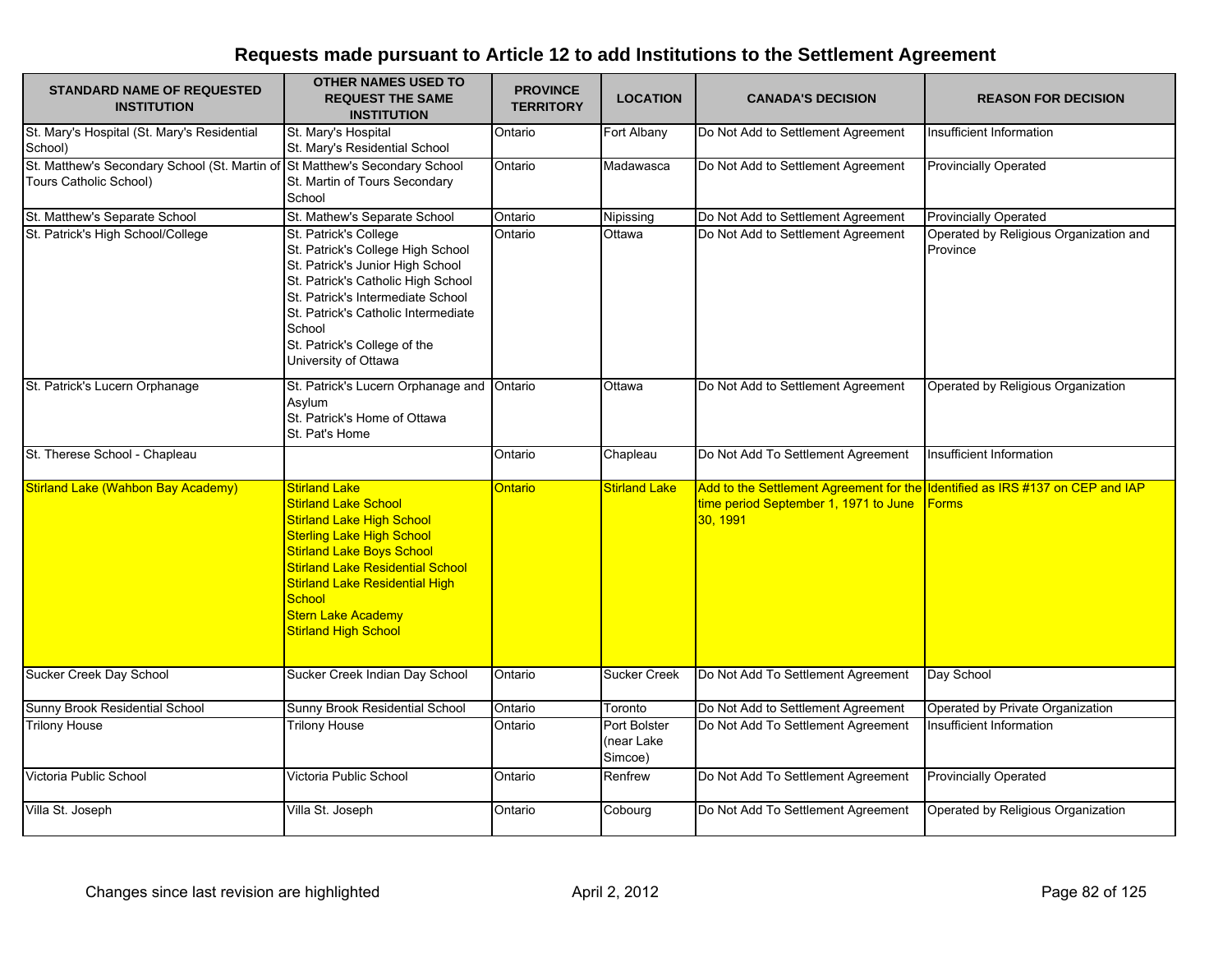| <b>STANDARD NAME OF REQUESTED</b><br><b>INSTITUTION</b> | <b>OTHER NAMES USED TO</b><br><b>REQUEST THE SAME</b><br><b>INSTITUTION</b>                                                                                                                                                                                                                 | <b>PROVINCE</b><br><b>TERRITORY</b> | <b>LOCATION</b>      | <b>CANADA'S DECISION</b>                                                                                                                                 | <b>REASON FOR DECISION</b>                           |
|---------------------------------------------------------|---------------------------------------------------------------------------------------------------------------------------------------------------------------------------------------------------------------------------------------------------------------------------------------------|-------------------------------------|----------------------|----------------------------------------------------------------------------------------------------------------------------------------------------------|------------------------------------------------------|
| Wawanosh Home                                           | Wawanosh Home<br>Résidence Wawanosh<br>Wawanosh Home for Indian Girls<br>Wawanosh Home for Girls<br>Wawanosh School<br>Algoma Indian Homes<br>Homes for Indian Children<br>Shingwauk Home                                                                                                   | Ontario                             |                      | Sault Ste. Marie Add to the Settlement Agreement for the Identified as IRS #136 on CEP and IAP<br>time period January 1, 1879 to August 5, Forms<br>1892 |                                                      |
| Weenusk Day School                                      | Weeneesk School<br>Weeneesk<br>Peewunuk                                                                                                                                                                                                                                                     | Ontario                             | Weenusk              | Do Not Add To Settlement Agreement                                                                                                                       | Day School                                           |
| <b>West Bay Day School</b>                              |                                                                                                                                                                                                                                                                                             | Ontario                             |                      | <b>M'Chigeeng Firs Decision Pending</b>                                                                                                                  | <b>Research and Assessment Incomplete</b>            |
| Whitefish Bay Day School                                | Whitefish Bay Day School                                                                                                                                                                                                                                                                    | Ontario                             | <b>Whitefish Bay</b> | Do Not Add To Settlement Agreement                                                                                                                       | Day School                                           |
| Wikwemikong Indian Day School                           | Wikwemiking Indian Day School<br>Wikwenikong Indian Day School<br>Wikwenikong Day School<br>Wikwemikong Indian Day School                                                                                                                                                                   | Ontario                             | Wikwemikong          | Do Not Add To Settlement Agreement                                                                                                                       | Day School                                           |
| Woodroffe High School                                   | Woodroffe High school                                                                                                                                                                                                                                                                       | Ontario                             | Ottawa               | Do Not Add To Settlement Agreement                                                                                                                       | <b>Provincially Operated</b>                         |
| York Street School                                      | York Street Public School                                                                                                                                                                                                                                                                   | Ontario                             | Ottawa               | Do Not Add To Settlement Agreement                                                                                                                       | <b>Provincially Operated</b>                         |
| Mount Herbert Orphanage                                 | Mount Herbert Orphanage in Prince<br>Edward Island.<br>Prince Edward Island Protestant<br>Orphanage<br>Protestant Children's Orphanage<br>P.E.I. Protestant Children's Trust<br>Prince Edward Island Protestant<br>Orphanage<br>Prince Edward Island Protestant<br>Children's Home<br>Mount | <b>Prince Edward</b><br>Island      | Mount Herbert        | Do Not Add To Settlement Agreement                                                                                                                       | Operated by Private/Non-Governmental<br>Organization |
| Souris (St. Mary's Convent)                             | Souris Convent School<br>Souris<br>Souris School (St Marys Convent)<br>Our Lady of the Sacred Heart<br>Souris Regional High School<br>Souris Consolidated Elementary<br>School                                                                                                              | <b>Prince Edward</b><br>Island      | Souris               | Do Not Add To Settlement Agreement                                                                                                                       | Operated by Religious Organization and<br>Province   |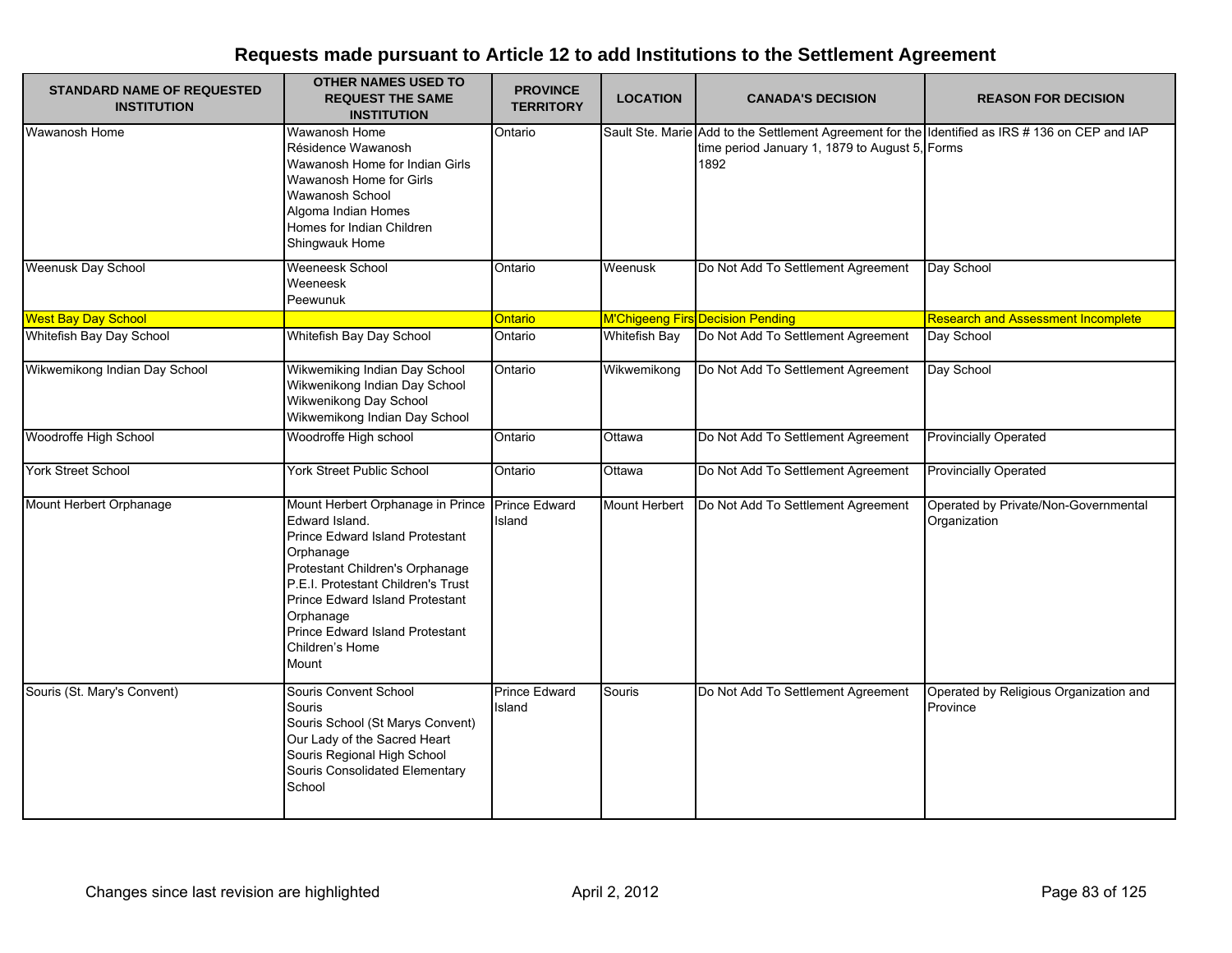| <b>STANDARD NAME OF REQUESTED</b><br><b>INSTITUTION</b> | <b>OTHER NAMES USED TO</b><br><b>REQUEST THE SAME</b><br><b>INSTITUTION</b>                                                                                          | <b>PROVINCE</b><br><b>TERRITORY</b> | <b>LOCATION</b>                     | <b>CANADA'S DECISION</b>                    | <b>REASON FOR DECISION</b>                     |
|---------------------------------------------------------|----------------------------------------------------------------------------------------------------------------------------------------------------------------------|-------------------------------------|-------------------------------------|---------------------------------------------|------------------------------------------------|
| South Rustico Convent School                            | South Rustico Convent School<br>South Rustico Residential School<br>South Rustico<br>South Rustico Convent                                                           | <b>Prince Edward</b><br>Island      | South Rustico                       | Do Not Add To Settlement Agreement          | Operated by Religious Organization             |
| St. Teresa's Convent                                    | St Theresa Convent<br><b>Saint Tiresa</b><br>St Theresa's Convent School                                                                                             | <b>Prince Edward</b><br>Island      | St. Teresa                          | Do Not Add to Settlement Agreement          | Operated by Religious Organization             |
| Académie Bon-Désir                                      | Académie Bon Désir                                                                                                                                                   | Québec                              | <b>Bergeronnes</b>                  | Do Not Add To Settlement Agreement          | Operated by Religious Organization             |
| Académie Bon-Pasteur                                    | <b>Bon Pasteur</b><br>Académie Bon Pasteur                                                                                                                           | Québec                              | Chicoutimi                          | Do Not Add To Settlement Agreement          | Operated by Religious Organization             |
| Académie de la Salle                                    | L'Academie de la Salle<br>École De-La-Salle                                                                                                                          | Québec                              | <b>Trois Rivieres</b>               | Do Not Add To Settlement Agreement          | Operated by Religious Organization             |
| Aikman School                                           | Aikman School<br>Aikam School<br>Acheman School<br>Aikman Public School<br>Aikman Protestant Public School<br>Ecole Aikman<br>Aikman Elementary Provincial<br>School | Québec                              | Senneterre                          | Do Not Add To Settlement Agreement          | Insufficient Information                       |
| Alexander Galt Regional High School                     | Alexander Galt Regional High<br>School                                                                                                                               | Québec                              | Lennoxville                         | Do Not Add To Settlement Agreement          | <b>Provincially Operated</b>                   |
| Amos (Saint-Marc-de-Figuery)                            | St Marc De Figuery<br>St Marc de Figurey<br>Saint Marc de Figuery                                                                                                    | Québec                              | Amos                                | Already Included in Settlement<br>Agreement | Identified as IRS #118 on CEP and IAP<br>Forms |
| Apostles of Infinite Love                               | Apostles of Infinite Love                                                                                                                                            | Québec                              | Saint-Jovite                        | Do Not Add To Settlement Agreement          | Operated by Private Organization               |
| <b>Badshaw Focus School</b>                             | <b>Badshaw Focus School</b><br><b>Waldale House School</b>                                                                                                           | Québec                              | Montréal                            | Do Not Add To Settlement Agreement          | Insufficient Information                       |
| <b>Beaconsfield School</b>                              | <b>Bacon Field</b><br>Beaconsfield                                                                                                                                   | Québec                              | Baie-D'Urfé                         | Do Not Add To Settlement Agreement          | <b>Provincially Operated</b>                   |
| Boys Farm and Training School                           | Shawbridge Reform School<br>Shawbridge Youth Centre                                                                                                                  | Québec                              | Prévost<br>(formerly<br>Shawbridge) | Do Not Add To Settlement Agreement          | Operated by Private Organization               |
| Calixa-Lavallée                                         | Calixa-lavallée à joliette                                                                                                                                           | Québec                              | Joliette                            | Do Not Add To Settlement Agreement          | <b>Provincially Operated</b>                   |
| Cégep de Joliette                                       | Cégep de Joliette<br>Cégep Régional de Lanaudière à<br>Joliette                                                                                                      | Québec                              | Joliette                            | Do Not Add To Settlement Agreement          | <b>Provincially Operated</b>                   |
| Centre Hospitalier Universitaire de Québec              | Centre Hospitalier Universitaire de<br>Quebec                                                                                                                        | Québec                              | Québec City                         | Do Not Add To Settlement Agreement          | Hospital                                       |
| Centre L'Étape de Val d'Or                              | Centre l'étape de val d'or<br>Centre l'Etape de Val d'Or                                                                                                             | Québec                              | Val d'Or                            | Do Not Add To Settlement Agreement          | <b>Provincially Operated</b>                   |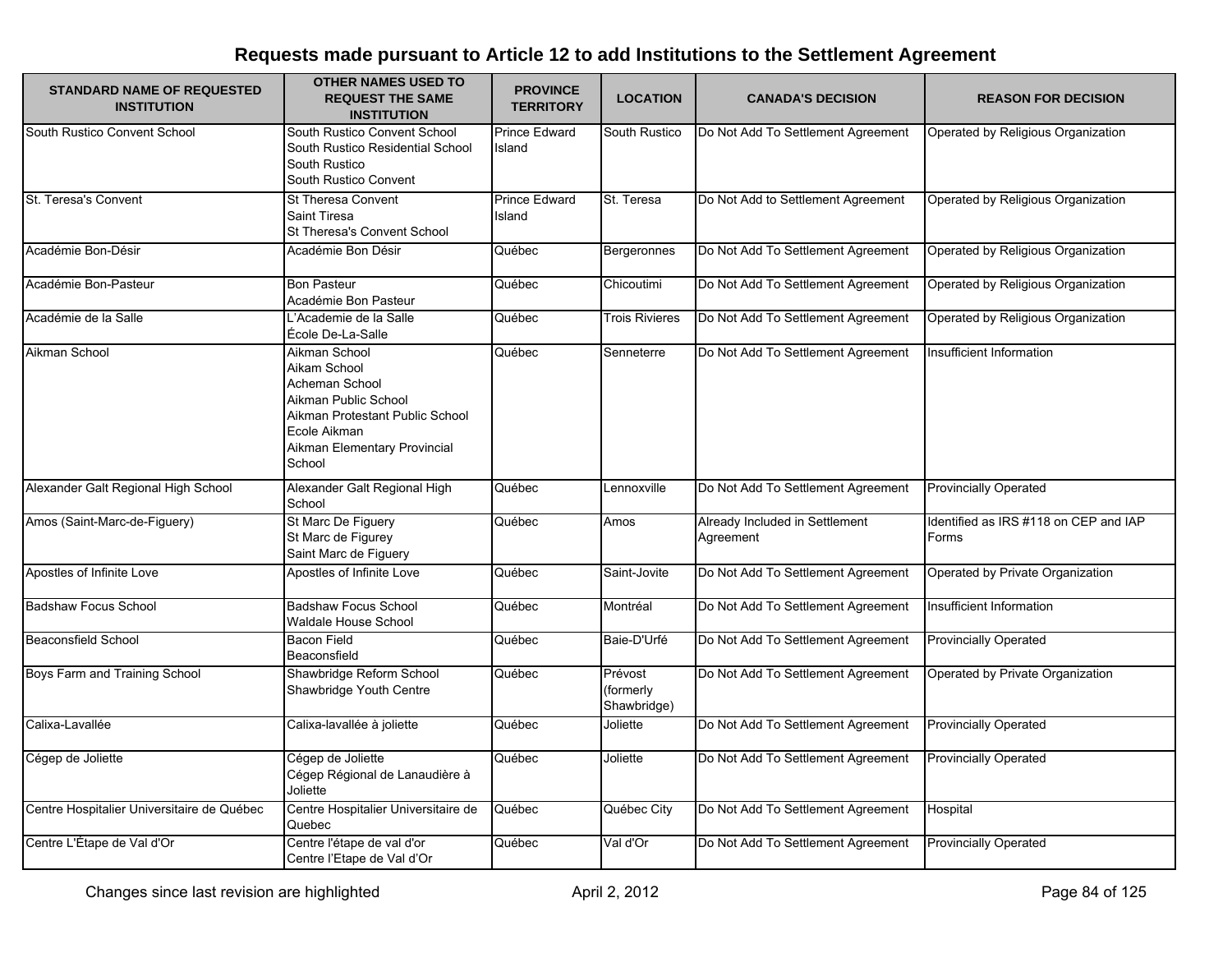| <b>STANDARD NAME OF REQUESTED</b><br><b>INSTITUTION</b> | <b>OTHER NAMES USED TO</b><br><b>REQUEST THE SAME</b><br><b>INSTITUTION</b>                                                                                                                                                                                                                      | <b>PROVINCE</b><br><b>TERRITORY</b> | <b>LOCATION</b>                | <b>CANADA'S DECISION</b>                           | <b>REASON FOR DECISION</b>         |
|---------------------------------------------------------|--------------------------------------------------------------------------------------------------------------------------------------------------------------------------------------------------------------------------------------------------------------------------------------------------|-------------------------------------|--------------------------------|----------------------------------------------------|------------------------------------|
| Chanoine-Delisle                                        | Chanoine-Delisle<br>Chanoine-delisse<br>Ecole Chanoine de l'Ile<br>Ecole Primaire Chanoine Delisle                                                                                                                                                                                               | Québec                              | Senneterre                     | Do Not Add To Settlement Agreement                 | <b>Provincially Operated</b>       |
| Chicoutimi Orphanage                                    | Chicoutimi Orphanage<br>Orphelinat de Chicoutimi<br>Orphelinat de l'Immaculée de<br>Chicoutimi                                                                                                                                                                                                   | Québec                              | Chicoutimi                     | Do Not Add To Settlement Agreement                 | Operated by Religious Organization |
| Cité Étudiante de Roberval                              | Polyvalente Cité-étudiante de<br>Roberval<br>Cite Etudiante de Roberval<br>l'école à roberval cité étudiantes<br>polyvanlante<br>Polyvalente Cité Étudiante<br>Cete Edudiante<br>Polyvalente Cite Etudiante de<br>Roberval<br>Ecole Polyvalente Cite Etudiante de<br>Robervale<br>Cite Étudiante | Québec                              | Roberval                       | Do Not Add To Settlement Agreement                 | <b>Provincially Operated</b>       |
| Collège de Sainte-Anne-de-la-Pocatière                  | College de St Anne de la Pocatiere<br>Couvent des Soeurs de la Charité<br>de Ste-Anne-de-la-Pocatiere<br>Couvent Ste. Anne de la Pocatiere<br>Couvent de Ste. Anne d'Apocatiere<br>Ste Anne de la Pocatiere<br>St Anne de La- Pocatiere<br>St-Anne de Lapocatière<br>Couvent de St. An           | Québec                              | La<br>Pocatière/Kamo<br>uraska | Do Not Add To Settlement Agreement                 | Operated by Private Organization   |
| Collège de Sainte-Croix de Lotbinière                   | Collège de St. Croix De Lot Benière Québec<br>Ecole de Saint Croix de Lot Beniere<br>College de Saint Croix de Lot<br>Berniere<br>College Ste Croix De L'Obiniere                                                                                                                                |                                     | Lotbinière                     | Sainte-Croix de Do Not Add To Settlement Agreement | Operated by Private Organization   |
| Collège de Saint-Grégoire de Nicolet                    | College de Ste. Gregoire de Nicolet Québec<br>Collège de Ste. Grégoire de Nicolet                                                                                                                                                                                                                |                                     | Nicolet                        | Do Not Add To Settlement Agreement                 | Insufficient Information           |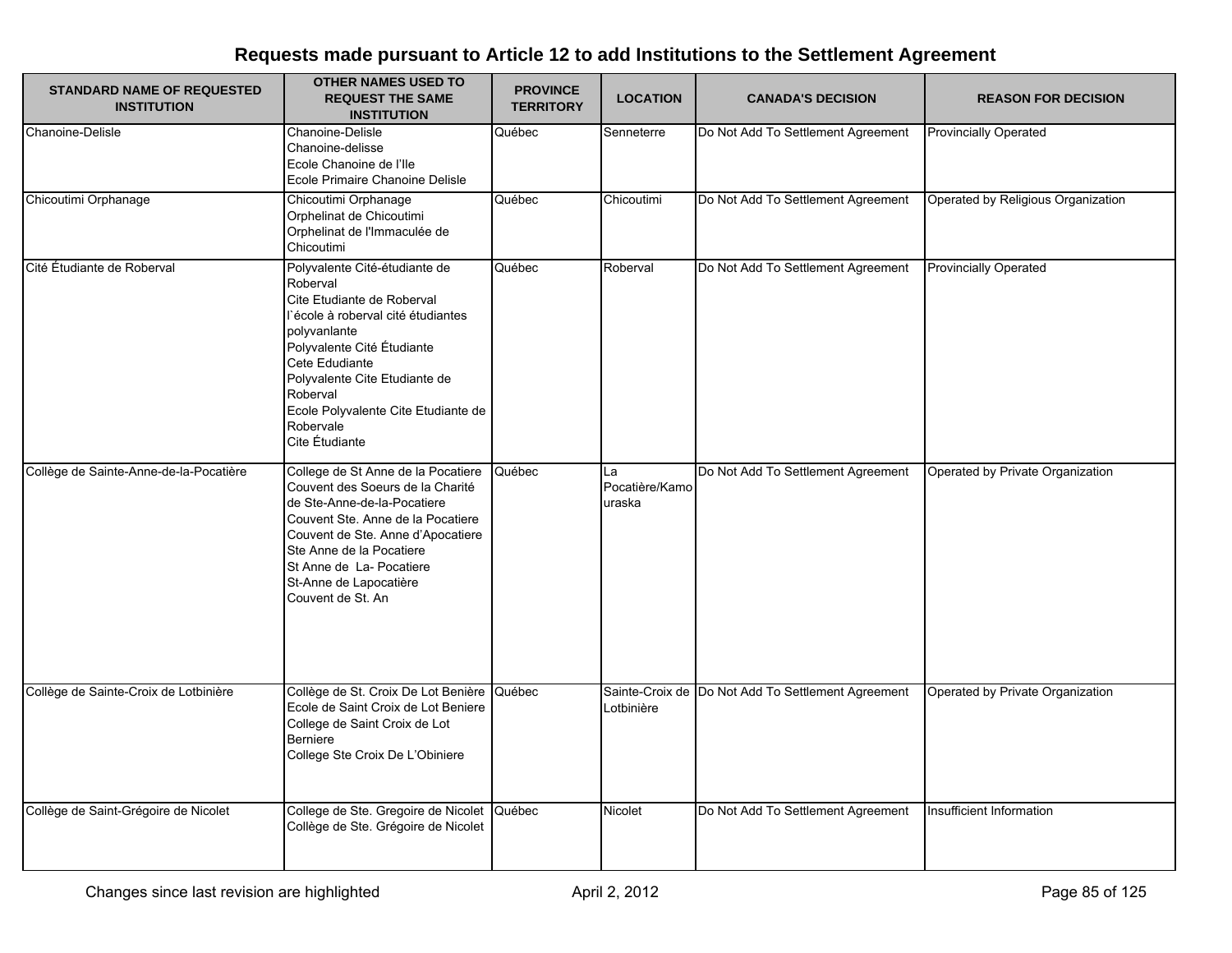| <b>STANDARD NAME OF REQUESTED</b><br><b>INSTITUTION</b>                      | <b>OTHER NAMES USED TO</b><br><b>REQUEST THE SAME</b><br><b>INSTITUTION</b>                                                                           | <b>PROVINCE</b><br><b>TERRITORY</b> | <b>LOCATION</b>                           | <b>CANADA'S DECISION</b>                        | <b>REASON FOR DECISION</b>                                    |
|------------------------------------------------------------------------------|-------------------------------------------------------------------------------------------------------------------------------------------------------|-------------------------------------|-------------------------------------------|-------------------------------------------------|---------------------------------------------------------------|
| Collège Dominique Savio                                                      | St Dominic Savio<br>College Dominique Savio<br>École Dominique Savio                                                                                  | Québec                              | Grandes-<br>Bergeronnes                   | Do Not Add To Settlement Agreement              | <b>Provincially Operated</b>                                  |
| Collège Marie de l'Incarnation                                               | College Marie de l'Incarnation de<br><b>Trois-Rivieres</b><br>Collège Marie de L'Incarnation                                                          | Québec                              | Trois-Rivières                            | Do Not Add To Settlement Agreement              | Operated by Religious Organization                            |
| Collège Notre-Dame - Roberval                                                | École Secondaire: Collège Notre-<br>Dame<br>Ecole Notre Dame<br>Académie Notre-Dame                                                                   | Québec                              | Roberval                                  | Do Not Add To Settlement Agreement              | Operated by Religious Organization                            |
| Collège Sacré-Coeur                                                          | College Sacre-Coeur                                                                                                                                   | Québec                              | Unknown                                   | Do Not Add To Settlement Agreement              | Insufficient Information                                      |
| Collège Sainte-Famille de Thurso (École<br>Sainte-Famille/Aux Trois-Chemins) | École Sainte-Famille/Aux Trois-<br>Chemins                                                                                                            | Québec                              | Thurso                                    | Do Not Add To Settlement Agreement              | <b>Provincially Operated</b>                                  |
| Collège Saint-Georges                                                        | Collège St-Georges                                                                                                                                    | Québec                              | Roberval                                  | Do Not Add To Settlement Agreement              | Insufficient Information                                      |
| <b>Collège Sully</b>                                                         | Sully<br><b>College Sully</b><br><b>Sully College</b><br>Maison Notre-Dame-des-Champs<br>l'Institution d'enseignement du<br>Transcontinental          | Québec                              | (formerly Sully)                          | Pohénégamook Do Not Add To Settlement Agreement | Operated by Religious Organization                            |
| Conseil de Band Obedjiwan School                                             | Obedjiwan Federal School<br>Obedjiwan Indian Day School<br>Ecole primaire Niska                                                                       | Québec                              | Obedjiwan                                 | Do Not Add To Settlement Agreement              | Day School/Band Operated                                      |
| Cote Belle School                                                            | Cote Belle                                                                                                                                            | Québec                              | Havre-Saint-<br>Pierre                    | Do Not Add To Settlement Agreement              | Insufficient Information                                      |
| Couvent de Bécancour                                                         | Couvant de Becancour<br>Pensionnat des Soeurs de<br>L'assomption<br>Pensionnat des Soeurs de<br>Bécancour<br>Pennsionat des Foeurs de<br>L'Assomption | Québec                              | Bécancour                                 | Do Not Add To Settlement Agreement              | Insufficient Information                                      |
| Couvent de la Présentation de Marie                                          | Couvent De La Presentation De<br>Mary<br>Presentation de Marie                                                                                        | Québec                              | Granby                                    | Do Not Add To Settlement Agreement              | Operated by Religious Organization                            |
| Couvent de Larouche                                                          |                                                                                                                                                       | Québec                              | Larouche<br>(Saguenay-Lac-<br>Saint-Jean) | Do Not Add To Settlement Agreement              | Operated by Religious Organization/No<br>Residence Identified |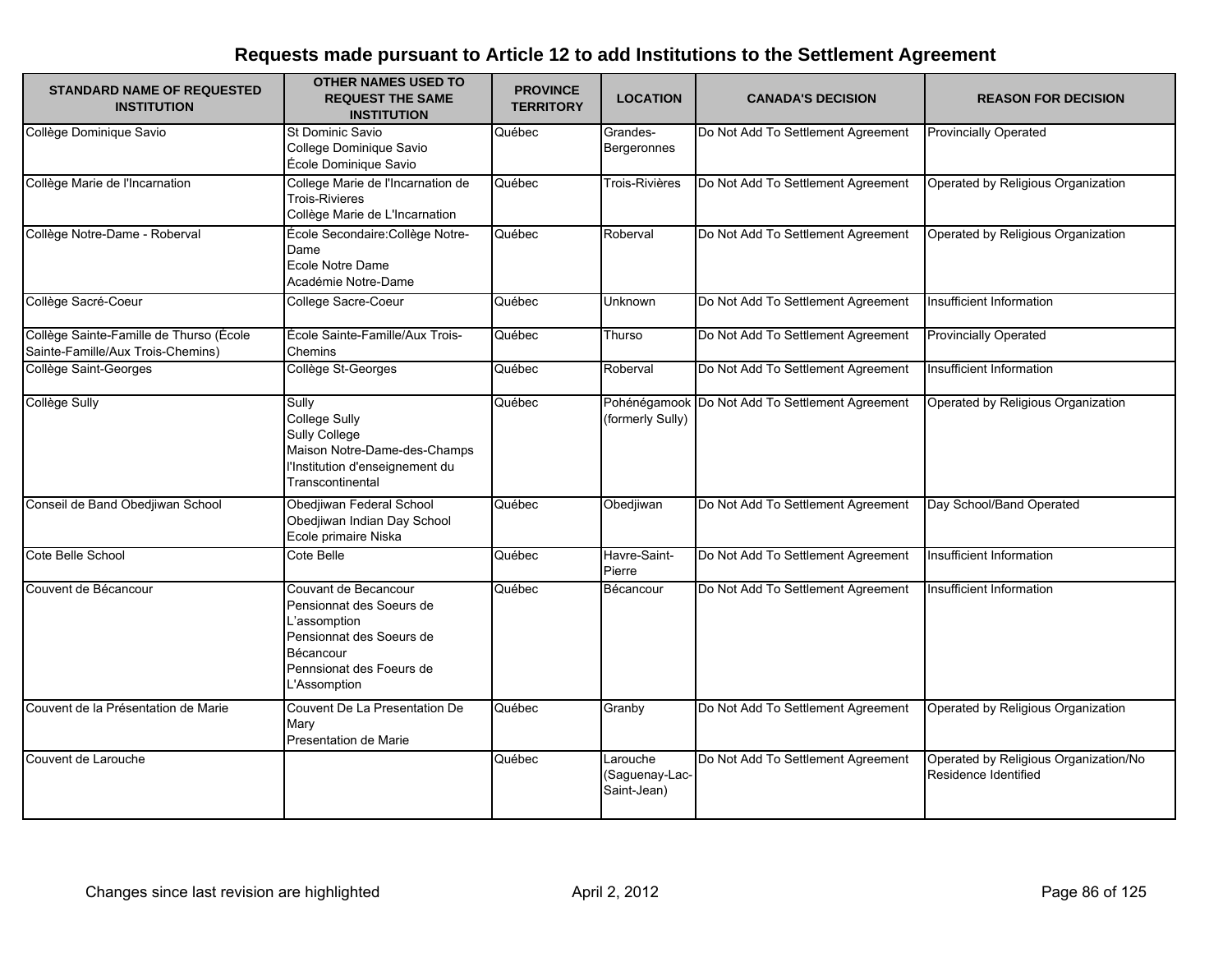| <b>STANDARD NAME OF REQUESTED</b><br><b>INSTITUTION</b>   | <b>OTHER NAMES USED TO</b><br><b>REQUEST THE SAME</b><br><b>INSTITUTION</b>                                                                                                                                                                                                                       | <b>PROVINCE</b><br><b>TERRITORY</b> | <b>LOCATION</b>                | <b>CANADA'S DECISION</b>                            | <b>REASON FOR DECISION</b>         |
|-----------------------------------------------------------|---------------------------------------------------------------------------------------------------------------------------------------------------------------------------------------------------------------------------------------------------------------------------------------------------|-------------------------------------|--------------------------------|-----------------------------------------------------|------------------------------------|
| Couvent de Rivière-du-Loup (Orphelinat du<br>Sacré-Coeur) | Orphelinat de Sacré Coeur de Jésus Québec<br>Orphelinat de Sacre-Coeur<br>Couvent de Rivière du Loup<br>(Orphelinat de Sacré Coeur de<br>Jésus)<br>Couvent De Riviere Du Loup<br>Maison Sacré-Coeur                                                                                               |                                     |                                | Rivière-du-Loup Do Not Add To Settlement Agreement  | Operated by Religious Organization |
| <b>Couvent Estcourt</b>                                   | <b>Couvent Escour</b>                                                                                                                                                                                                                                                                             | Québec                              | Estcourt                       | Do Not Add To Settlement Agreement                  | Operated by Religious Organization |
| <b>Couvent Françoise Simard</b>                           | <b>Couvent Francoise Simard</b>                                                                                                                                                                                                                                                                   | Québec                              | Grandes-<br>Bergeronnes        | Do Not Add To Settlement Agreement                  | Operated by Religious Organization |
| Couvent Rivière-à-Pierre                                  | Couvent Riviere a Pierre<br><b>Couvent Riviere A Pierre</b><br>Covent Riviere a Pierre<br>Centre d'accueil Mont d'Youville<br>Covvent Riviere à Pierre<br>Riviere A Pierre Residential School<br>Couvent De Riviere a Pierre<br>Couvent de Rivière à Pierre<br>Couvent Riviere-a-Pierre<br>Pensio | Québec                              |                                | Rivière-à-Pierre Do Not Add To Settlement Agreement | Operated by Religious Organization |
| Couvent Saint-Coeur-de-Marie                              | Soeurs Servantes du St Coeur de<br>Marie<br>Pensionnat St-Coeur de Marie<br>Externat Saint-Coeur de Marie<br>Ecole Soeurs Servantes St-Corue<br>Marie                                                                                                                                             | Québec                              | Beauport                       | Do Not Add To Settlement Agreement                  | Operated by Religious Organization |
| Couvent Sainte-Anne-de-la-Pocatière                       | Couvent St. Anne de la Pocatière                                                                                                                                                                                                                                                                  | Québec                              | La<br>Pocatière/Kamo<br>uraska | Do Not Add To Settlement Agreement                  | Operated by Religious Organization |
| Couvent Saint-Joseph                                      | Couvent Saint-Joseph<br>Couvent de Maskinongé                                                                                                                                                                                                                                                     | Québec                              | Maskinongé                     | Do Not Add To Settlement Agreement                  | Operated by Religious Organization |
| Day School in Pessamit                                    |                                                                                                                                                                                                                                                                                                   | Québec                              | Pessamit                       | <b>Decision Pending</b>                             | Research and Assessment Incomplete |
| Don Bosco Home - Laval                                    | Don Bosco Home                                                                                                                                                                                                                                                                                    | Québec                              | Laval                          | Do Not Add To Settlement Agreement                  | Insufficient Information           |
| Dorset Elementary School                                  | <b>Dorset Elementary School</b>                                                                                                                                                                                                                                                                   | Québec                              | Baie-D'Urfé                    | Do Not Add To Settlement Agreement                  | <b>Provincially Operated</b>       |
| École Amik-Wishe                                          | Ecole Amikwishe<br>École Amik-Wishe                                                                                                                                                                                                                                                               | Québec                              | Lac Simon                      | Do Not Add To Settlement Agreement                  | <b>Band Operated</b>               |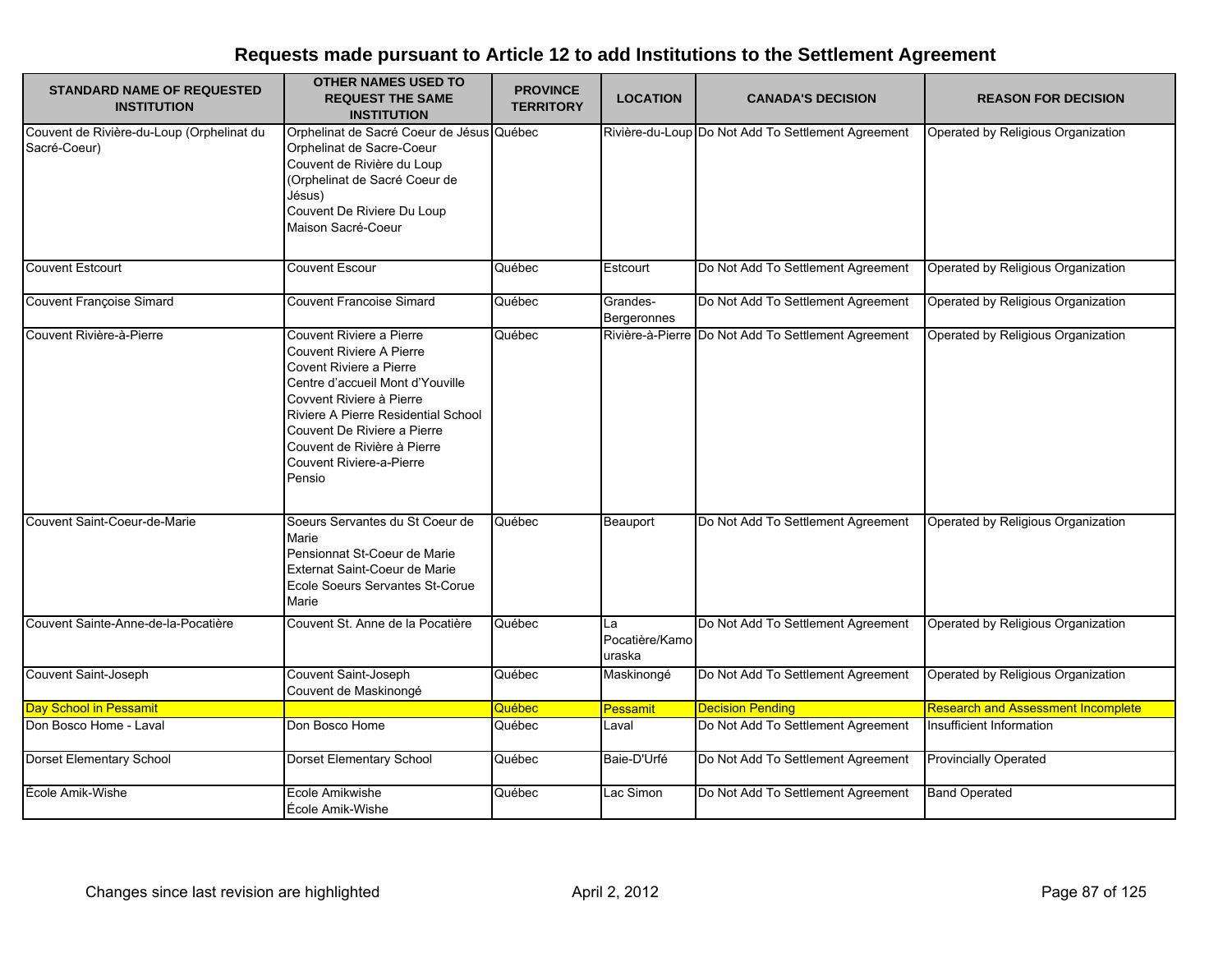| <b>STANDARD NAME OF REQUESTED</b><br><b>INSTITUTION</b>                                  | <b>OTHER NAMES USED TO</b><br><b>REQUEST THE SAME</b><br><b>INSTITUTION</b>                                                                                                                                                                                                                              | <b>PROVINCE</b><br><b>TERRITORY</b> | <b>LOCATION</b>                                                                                      | <b>CANADA'S DECISION</b>           | <b>REASON FOR DECISION</b>         |
|------------------------------------------------------------------------------------------|----------------------------------------------------------------------------------------------------------------------------------------------------------------------------------------------------------------------------------------------------------------------------------------------------------|-------------------------------------|------------------------------------------------------------------------------------------------------|------------------------------------|------------------------------------|
| École Barthélemy-Joliette                                                                | École Polyvalente Barthelémy-<br>Joliette<br>Ecole Barthélémy Joliette<br>Barthélémy De Joliette<br>Polyvalente Barthélémy-Joliette<br>Ecole Secondaire Barthélémy<br><b>Bateaux</b><br>Ecole Barthlémy Joliette<br>Saint Barthélémy Joliette<br>Ecole Polyvalente de Thérese<br>Martin de Joliette<br>E | Québec                              | Joliette                                                                                             | Do Not Add To Settlement Agreement | <b>Provincially Operated</b>       |
| École Bons Désirs de Grandes-Bergeronnes                                                 | Pensionnat Des Bergeronnes,<br>Québec<br>Grande Bergeronne<br>Ecole Bons Desirs de Grandes<br><b>Bergeronnes</b><br>Grandes Ber-Geronnes<br>Grande Bergeronnes<br>Pavillon Bon-Desir Grande-<br>Bergeronne<br>Pensionnnat Des Bergeronnes                                                                | Québec                              | Grandes-<br>Bergeronnes                                                                              | Do Not Add To Settlement Agreement | Insufficient Information           |
| École Boréale Quévillion                                                                 | École Boréale Quevillon                                                                                                                                                                                                                                                                                  | Québec                              | Lebel-sur-<br>Quévillon                                                                              | Do Not Add To Settlement Agreement | <b>Provincially Operated</b>       |
| École Collège Immaculée-Conception<br>Shawinigan (C.I.C.)                                | École C.I.C<br>Collège Immaculée-Conception<br>(C.I.C.)                                                                                                                                                                                                                                                  | Québec                              | Shawinigan                                                                                           | Do Not Add To Settlement Agreement | Operated by Religious Organization |
| École des Métiers                                                                        | Ecole des Metiers                                                                                                                                                                                                                                                                                        | Québec                              | Poste-de-la-<br><b>Baleine/Great</b><br><b>Whale River</b><br>(now<br>Kuujjuaraapik/<br>Whapmagoostu | Do Not Add To Settlement Agreement | <b>Provincially Operated</b>       |
| École Dubois                                                                             | <b>Dubois</b>                                                                                                                                                                                                                                                                                            | Québec                              | Saint-Jérôme                                                                                         | Do Not Add To Settlement Agreement | <b>Provincially Operated</b>       |
| École Durocher                                                                           |                                                                                                                                                                                                                                                                                                          | Québec                              | Chicoutimi                                                                                           | Do Not Add to Settlement Agreement | <b>Provincially Operated</b>       |
| École Félix-Gadoury de Joliette (Pavillon Félix-Ecole Félix Gadoury Joliette<br>Gadoury) | Pavillon Félix-Gadoury<br>École Felix-Gadoury<br>Félix Gadoury                                                                                                                                                                                                                                           | Québec                              | Joliette                                                                                             | Do Not Add To Settlement Agreement | <b>Provincially Operated</b>       |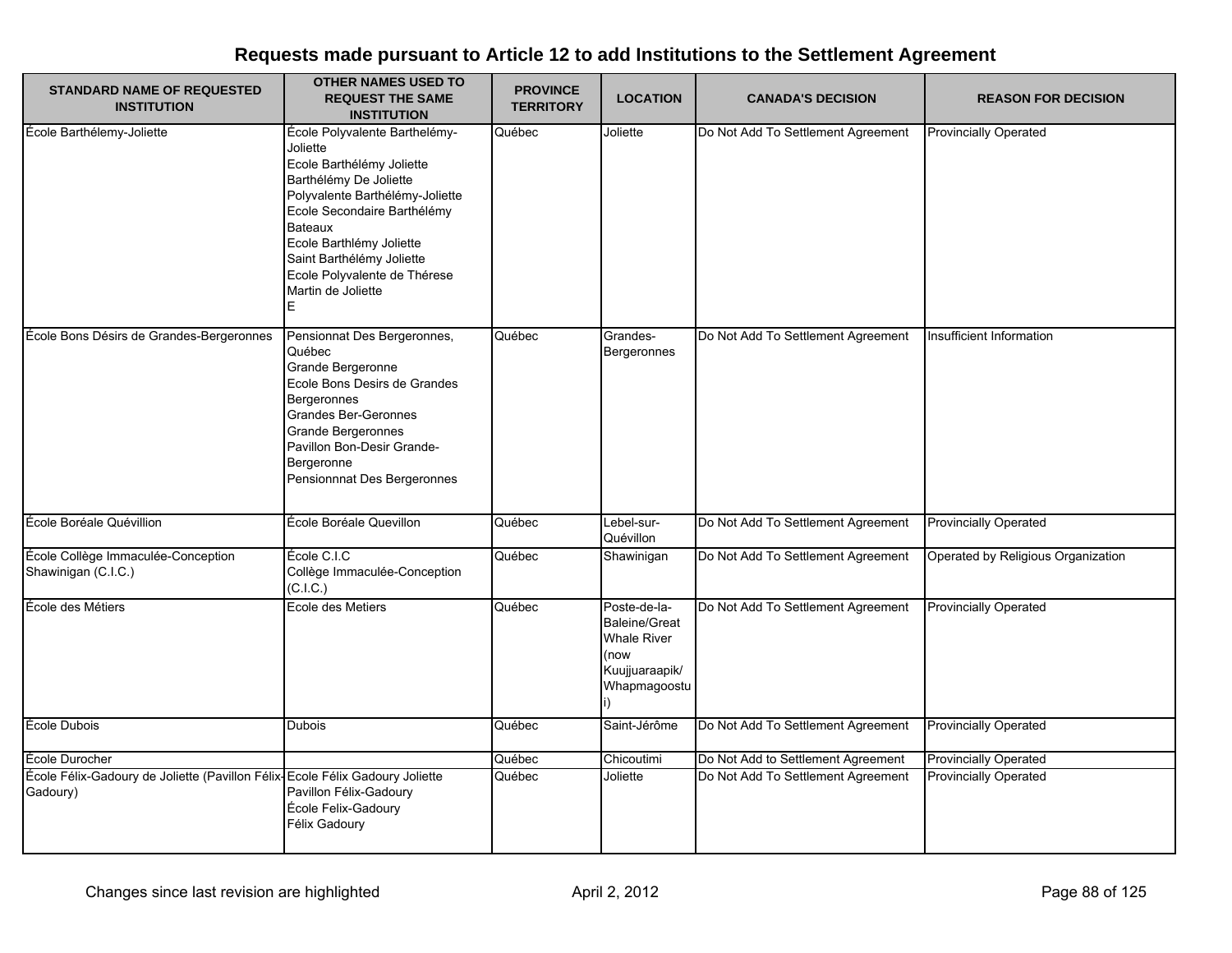| <b>STANDARD NAME OF REQUESTED</b><br><b>INSTITUTION</b>           | <b>OTHER NAMES USED TO</b><br><b>REQUEST THE SAME</b><br><b>INSTITUTION</b>                                                                                                                                                                                                | <b>PROVINCE</b><br><b>TERRITORY</b> | <b>LOCATION</b>                                             | <b>CANADA'S DECISION</b>           | <b>REASON FOR DECISION</b>                           |
|-------------------------------------------------------------------|----------------------------------------------------------------------------------------------------------------------------------------------------------------------------------------------------------------------------------------------------------------------------|-------------------------------------|-------------------------------------------------------------|------------------------------------|------------------------------------------------------|
| École Forestière de Duchesnay                                     | <b>Ecole Forestiere Duchesnay</b><br>École de foresterie et de technologie<br>du bois de Duchesnay                                                                                                                                                                         | Québec                              | Sainte-<br>Catherine-de-la-<br>Jacques Cartier              | Do Not Add To Settlement Agreement | <b>Provincially Operated</b>                         |
| École Jean Dequin                                                 | Ecole Jean Dequin (Roberval)                                                                                                                                                                                                                                               | Québec                              | Roberval                                                    | Do Not Add To Settlement Agreement | Insufficient Information                             |
| École Marie-Clarac (École Marie-Clara,<br>Pensionnat Saint-Donat) | Marie Clarac<br>Marie-Clarac<br>Marie Clara<br>Pensionnat St. Donat                                                                                                                                                                                                        | Québec                              | Montréal and<br>St. Donat                                   | Do Not Add To Settlement Agreement | Operated by Private Organization                     |
| École Ménagère Pratique M.G.R. Desmarais                          | Ecole Ménagère Pratique                                                                                                                                                                                                                                                    | Québec                              | Upton                                                       | Do Not Add To Settlement Agreement | Day School                                           |
| École Monseigneur-Labrie                                          | École Monseigneur Labbrie<br>Ecole normal MGR Labrie Hauterive<br>Ecole Monseigneur Labrie<br>Monseigeur Labrie Havre-st-Bierre<br>Monsignor Labrie<br>L'Ecole Monseigneur Labrie<br>Ecole Normale Monseigneur Labrie<br>Mont Seigneur Labrie<br>École Monseigneur Labbrie | Québec                              | Havre-Saint-<br>Pierre                                      | Do Not Add To Settlement Agreement | <b>Provincially Operated</b>                         |
| École Mont-Saint-Antoine                                          | Mont St. Antoine                                                                                                                                                                                                                                                           | Québec                              | Montréal                                                    | Do Not Add To Settlement Agreement | Operated by Religious Organization and<br>Province   |
| École normale du Bon-Conseil                                      | Ecole normal du bon conseil<br>Ecole Normal Notre Dame du Bon<br>Conseil                                                                                                                                                                                                   | Québec                              | Chicoutimi                                                  | Do Not Add To Settlement Agreement | Operated by Religious Organization                   |
| École Notre-Dame de Fort-Rupert                                   | École Notre Dame de Fort-Rupert<br>École Notre Dame<br><b>Father Provencher's School</b><br>Rupert's House Catholic School<br>École de la Mission Catholique<br>Mission Day School                                                                                         | Québec                              | Waskaganish<br>(formerly Fort-<br>Rupert/Rupert's<br>House) | Do Not Add To Settlement Agreement | Operated by Private/Non-Governmental<br>Organization |
| École primaire Nussim (Écoles 66, 54, 22)                         |                                                                                                                                                                                                                                                                            | Québec                              | <b>Betsiamites</b><br>(Bersimis)                            | Do Not Add To Settlement Agreement | Day School                                           |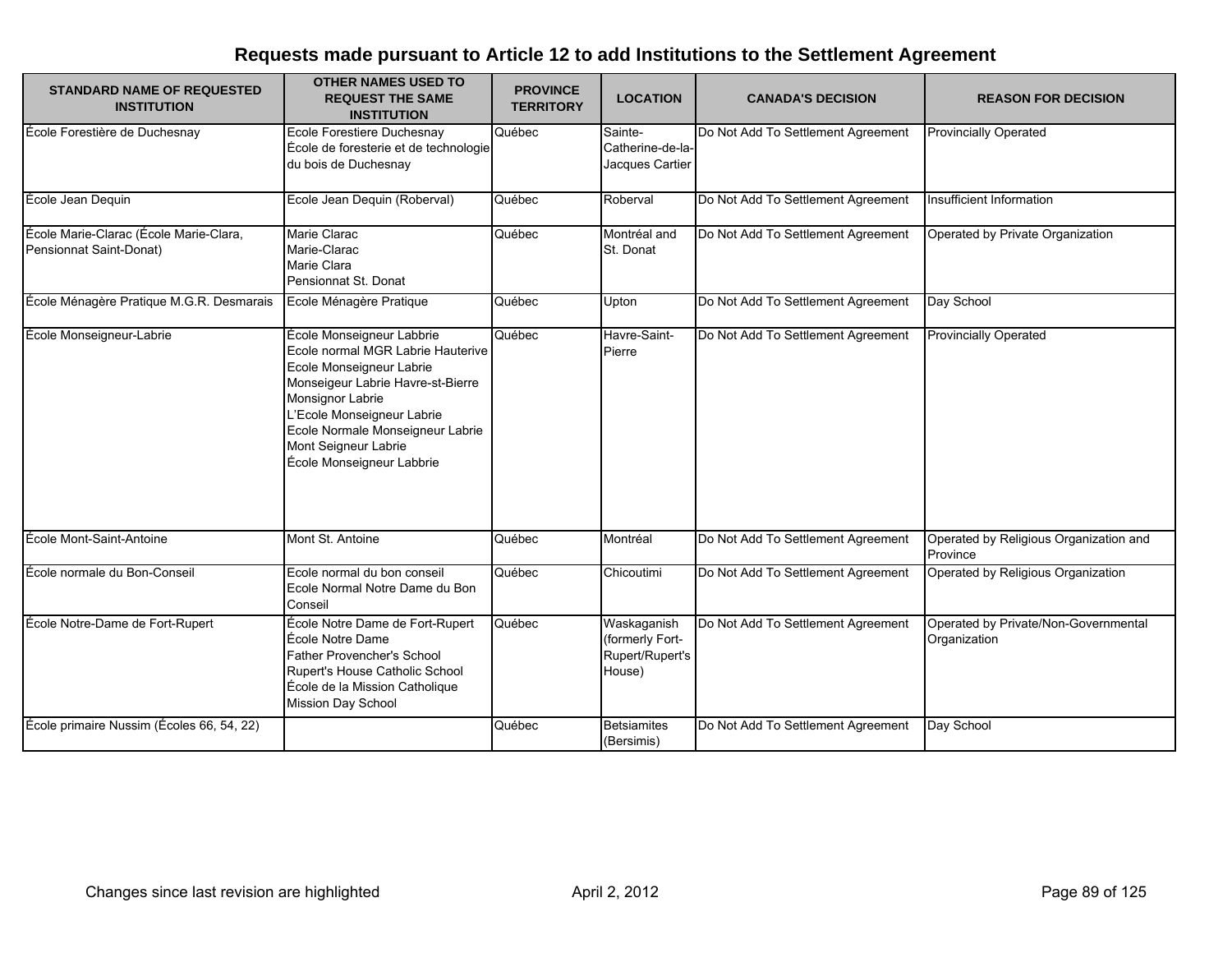| <b>STANDARD NAME OF REQUESTED</b><br><b>INSTITUTION</b> | <b>OTHER NAMES USED TO</b><br><b>REQUEST THE SAME</b><br><b>INSTITUTION</b>                                                                                                                                                                                                                                       | <b>PROVINCE</b><br><b>TERRITORY</b> | <b>LOCATION</b>                  | <b>CANADA'S DECISION</b>           | <b>REASON FOR DECISION</b>                           |
|---------------------------------------------------------|-------------------------------------------------------------------------------------------------------------------------------------------------------------------------------------------------------------------------------------------------------------------------------------------------------------------|-------------------------------------|----------------------------------|------------------------------------|------------------------------------------------------|
| École Primaire Sainte-Marie                             | Les écoles primaires, Ste-marie<br>École primaire Sainte-Marie de<br>Senneterre<br>Ecole Primaire Sainte-Marie<br>Ecole Primaire Sainte-Marie de<br>Senneterre<br>l'école primaire Ste-Marie à<br>Senneterre                                                                                                      | Québec                              | Senneterre                       | Do Not Add To Settlement Agreement | Insufficient Information                             |
| École Sacré-Coeur de Saint-Boniface-de-<br>Shawinigan   | École Saint-Boniface-de-Shawinigan Québec<br>École des Frères (de Saint-Boniface-<br>de-Shawinigan)<br>École Privée Sacrée-Coeur de St-<br><b>Boniface</b><br>Ecole Secondaire Sacre-Coeur de<br>Saint Boniface<br>Ecole St-Boniface<br>L'école Sacrécoeur de Saint-<br>Boniface<br>École St-Boniface<br>Ecole Se |                                     | Saint-Boniface-<br>de-Shawinigan | Do Not Add To Settlement Agreement | Operated by Private Organization                     |
| École Saint-Croix                                       | Ecole St Croix<br>École St Croix                                                                                                                                                                                                                                                                                  | Québec                              | Shawinigan                       | Do Not Add To Settlement Agreement | Insufficient Information                             |
| École Sainte-Amélie                                     | Ecole Ste Amelie de Baie Comeau<br>Couvent des Soeurs Marie-<br>Réparatrice de Hauterive                                                                                                                                                                                                                          | Québec                              | Baie-Comeau                      | Do Not Add To Settlement Agreement | Operated by Religious Organization                   |
| École Sainte-Jeanne-d'Arc                               | Ste-Jeanne d'Arc<br>Ecole Saint-Jeanne d'Arc<br>Ecole Secondaire a St-Jeanne d'Arc<br>Sainte-Jeanne D'arc Shawinigan-<br>Sud<br>Ecole Ste-Jeanne d'arc<br>École St-Jeanne d'Arc de<br>Shawinigan                                                                                                                  | Québec                              | Shawinigan                       | Do Not Add To Settlement Agreement | Insufficient Information                             |
| École Sainte-Thérèse (Couvent Sainte-<br>Thérèse)       | Saint-Therese<br>Sainte-Thérèse<br>Ecole Sainte-Thérèse<br>Couvent Sainte-Thérèse                                                                                                                                                                                                                                 | Québec                              | Amos                             | Do Not Add To Settlement Agreement | Operated by Private/Non-Governmental<br>Organization |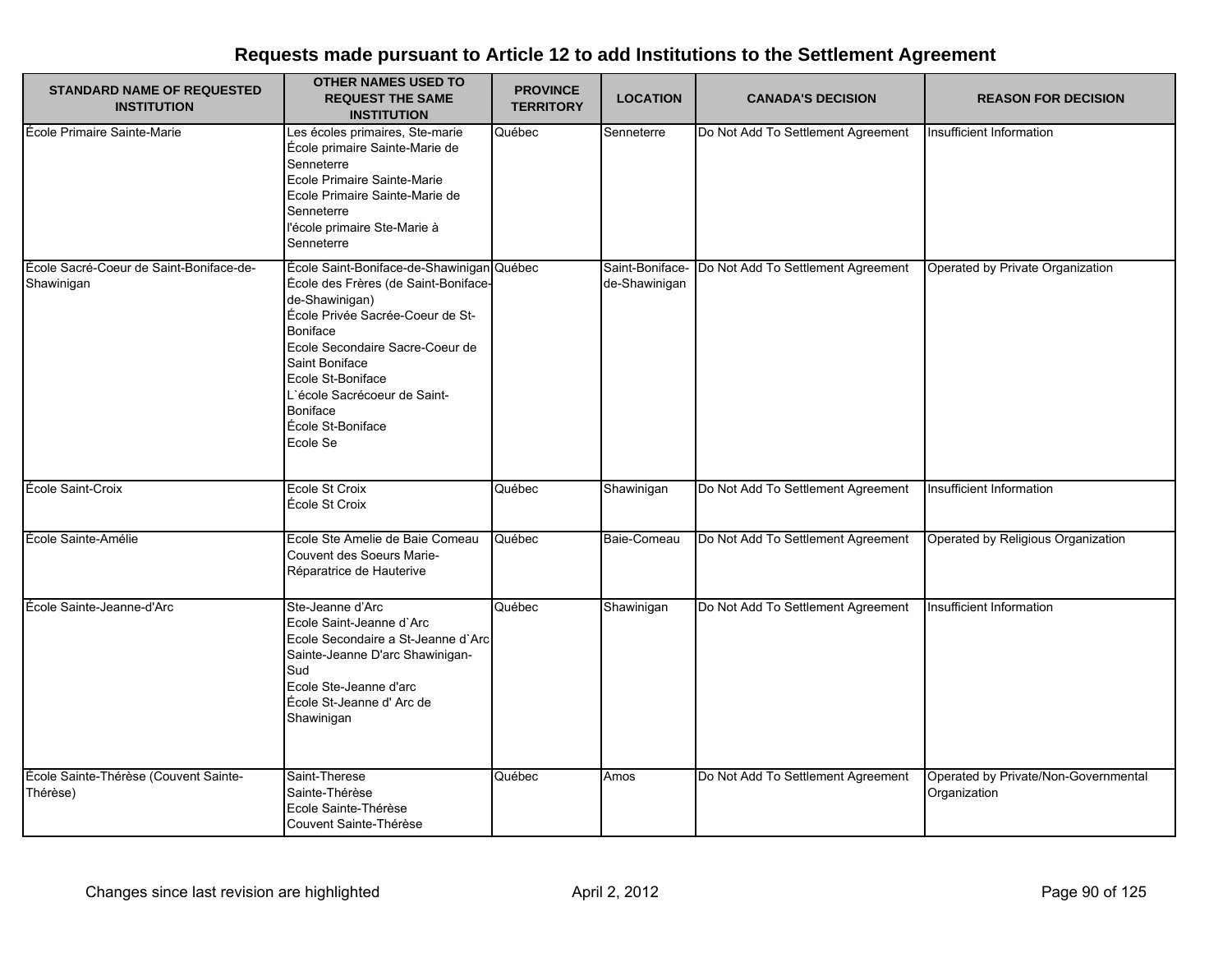| <b>STANDARD NAME OF REQUESTED</b><br><b>INSTITUTION</b>                                                    | <b>OTHER NAMES USED TO</b><br><b>REQUEST THE SAME</b><br><b>INSTITUTION</b>                                                                                                                                                                                                                   | <b>PROVINCE</b><br><b>TERRITORY</b> | <b>LOCATION</b>                           | <b>CANADA'S DECISION</b>                    | <b>REASON FOR DECISION</b>                           |
|------------------------------------------------------------------------------------------------------------|-----------------------------------------------------------------------------------------------------------------------------------------------------------------------------------------------------------------------------------------------------------------------------------------------|-------------------------------------|-------------------------------------------|---------------------------------------------|------------------------------------------------------|
| École Saint-Georges                                                                                        | Ecole St Georges<br>Ecole St. George                                                                                                                                                                                                                                                          | Québec                              | Shawinigan                                | Do Not Add To Settlement Agreement          | <b>Provincially Operated</b>                         |
| École Saint-Gérard-Magella de Larouche                                                                     | College Saint-Gerard-Magella<br>Ecole du Versant                                                                                                                                                                                                                                              | Québec                              | Larouche<br>(Saguenay-Lac-<br>Saint-Jean) | Do Not Add To Settlement Agreement          | <b>Provincially Operated</b>                         |
| École Saint-Sacrement Primaire                                                                             | <b>Ecole St Sacrement Primaire</b><br>École St-Sacrement de Shawinigan                                                                                                                                                                                                                        | Québec                              | Shawinigan                                | Do Not Add To Settlement Agreement          | Insufficient Information                             |
| École secondaire Champagnat - La Tuque                                                                     | Ecole secondaire Champagnat<br>LaTuque                                                                                                                                                                                                                                                        | Québec                              | La Tuque                                  | Do Not Add To Settlement Agreement          | <b>Provincially Operated</b>                         |
| École secondaire des Montagnes                                                                             | Ecole Secondaire des Montagnes                                                                                                                                                                                                                                                                | Québec                              | Saint-Michel-<br>des-Saints               | Do Not Add To Settlement Agreement          | <b>Provincially Operated</b>                         |
| École secondaire Fayard                                                                                    | Ecole Fayard de Joliette<br>Ecole Secondaire Fayard a Joliette<br>École Secondaire Fayard                                                                                                                                                                                                     | Québec                              | Joliette                                  | Do Not Add To Settlement Agreement          | Operated by Private/Non-Governmental<br>Organization |
| École secondaire Saint-Viateur (Collège<br>Joliette)                                                       | Ecole St-Viateur<br>St-Viateur à Joliette<br>École Saint-Viateur de Joliette<br>Ecole Secondaire St-Viateur Joliette<br>École Saint-Viateur Joliette<br>Ecole Secondaire St-Viateur<br>Ecole Secondaire St-Viateur a<br>Joliette<br>Ecole St-Viateur de Joliette<br>Ecole Ste. Viateur<br>St. | Québec                              | Joliette                                  | Do Not Add To Settlement Agreement          | Insufficient Information                             |
| École supérieure Immaculée-Conception de<br>Shawinigan                                                     | E.S.I.C                                                                                                                                                                                                                                                                                       | Québec                              | Shawinigan                                | Do Not Add To Settlement Agreement          | <b>Provincially Operated</b>                         |
| Famille Nourricière                                                                                        | En Famille nourricier                                                                                                                                                                                                                                                                         | Québec                              | Mashteuiatsh                              | Do Not Add To Settlement Agreement          | <b>Foster Care</b>                                   |
| Fort George                                                                                                | Fort George                                                                                                                                                                                                                                                                                   | Québec                              | Fort George                               | Do Not Add To Settlement Agreement          | Insufficient Information                             |
| Fort George (St. Joseph's Mission, Résidence Fort George IRS<br>Couture, Sainte-Thérèse-de-l'Énfant-Jésus) | St. Therese School<br>Fort George Roman Catholic Indian<br><b>Residential School</b>                                                                                                                                                                                                          | Québec                              | Fort George                               | Already Included in Settlement<br>Agreement | Identified as IRS #122 on CEP and IAP<br>Forms       |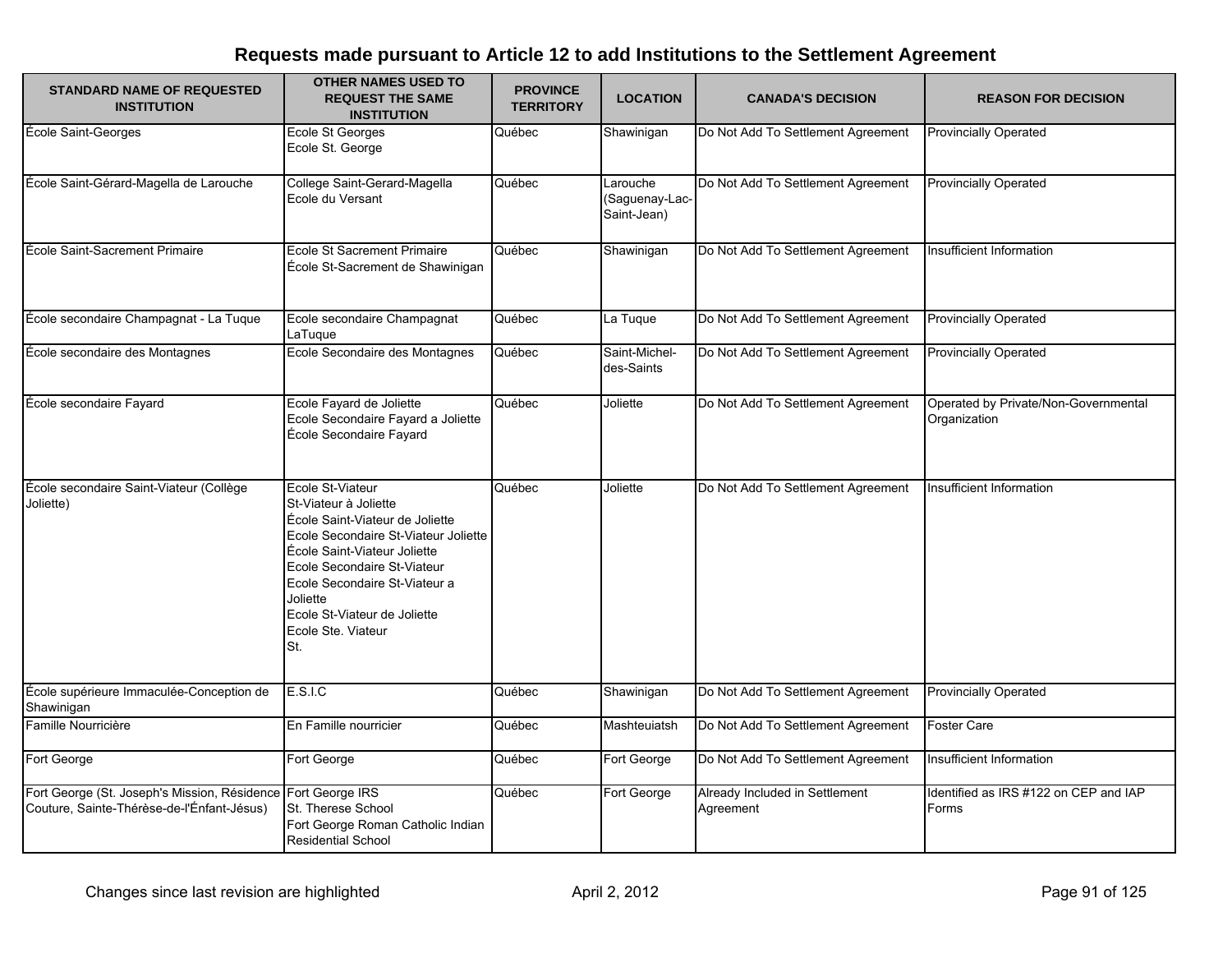| <b>STANDARD NAME OF REQUESTED</b><br><b>INSTITUTION</b>                                                                                  | <b>OTHER NAMES USED TO</b><br><b>REQUEST THE SAME</b><br><b>INSTITUTION</b>                                                                                                                                                                              | <b>PROVINCE</b><br><b>TERRITORY</b> | <b>LOCATION</b>                                                                                               | <b>CANADA'S DECISION</b>                                                                                                            | <b>REASON FOR DECISION</b>                         |
|------------------------------------------------------------------------------------------------------------------------------------------|----------------------------------------------------------------------------------------------------------------------------------------------------------------------------------------------------------------------------------------------------------|-------------------------------------|---------------------------------------------------------------------------------------------------------------|-------------------------------------------------------------------------------------------------------------------------------------|----------------------------------------------------|
| Fort George (St. Philip's)                                                                                                               | Fort George IRS<br>Fort George Anglican Indian<br><b>Residential School</b><br>St. Phillip's                                                                                                                                                             | Québec                              | Fort George                                                                                                   | Already Included in Settlement<br>Agreement                                                                                         | Identified as IRS #121 on CEP and IAP<br>Forms     |
| Fort George Hostels                                                                                                                      | 6 group homes in Fort George<br>Hostels (8) Fort George<br>Fort George Hostels<br>Foyers Fort George                                                                                                                                                     | Québec                              | Fort George                                                                                                   | Add to the Settlement Agreement for the Ildentified as IRS # 135 on CEP and IAP<br>time period September 1, 1975 to June<br>30.1978 | Forms                                              |
| Fort George Public School                                                                                                                | Fort George Public School                                                                                                                                                                                                                                | Québec                              | Fort George                                                                                                   | Do Not Add To Settlement Agreement                                                                                                  | Insufficient Information                           |
| Foyer d'accueil à Joliette                                                                                                               | Foyers d'accueil à Joliette<br>Famille d'accueil à Joliette                                                                                                                                                                                              | Québec                              | Joliette                                                                                                      | Do Not Add To Settlement Agreement                                                                                                  | Home Placement                                     |
| Foyer Notre-Dame de Saint-Damien-de-<br>Bellechasse (Pavillon du Sacré-Coeur, Foyers Foyer de la coline a Saint-Damien<br>de la Colline) | Pavillon du Sacre-Coeur<br>de Bellechasse<br>Saint-Damien De bellechasse<br>Quebec<br>Foyer Notre Dame St-Damien de<br><b>Bellechasse</b><br>foyer de la colline a saint-damien de<br>bellchasse couvent<br>Soeur du Sacre Coeur<br>Couvent St Damien de | Québec                              | Saint-Damien-<br>de-Buckland (in<br>the regional<br>municipality of<br>Bellechasse/MR<br>C de<br>Bellechasse) | Do Not Add To Settlement Agreement                                                                                                  | Insufficient Information                           |
| Foyer Sainte-Anne                                                                                                                        | Foyer St Anne<br>Foyer Ste-Anne                                                                                                                                                                                                                          | Québec                              | Mont-Laurier                                                                                                  | Do Not Add To Settlement Agreement                                                                                                  | Operated by Religious Organization and<br>Province |
| Frères des Écoles Chrétiennes                                                                                                            | Les Freres des Ecoles Chretiennes<br>Frères de les Écoles Chrétiènnes                                                                                                                                                                                    | Québec                              | Unknown                                                                                                       | Do Not Add To Settlement Agreement                                                                                                  | Insufficient Information                           |
| Gesgapegiag                                                                                                                              | Gesgapegiag                                                                                                                                                                                                                                              | Québec                              | Gesgapegiag                                                                                                   | Do Not Add To Settlement Agreement                                                                                                  | Insufficient Information                           |
| Great Whale River Federal Day School<br>(Federal Day School at Kuujjuaraapik)                                                            | <b>Great Whale River Federal Day</b><br>School<br>Federal Day School at Kuujjuaraapik                                                                                                                                                                    | Québec                              | Kuujjuaraapik                                                                                                 | Do Not Add To Settlement Agreement                                                                                                  | Day School                                         |
| Home Placement - Baie-Comeau                                                                                                             |                                                                                                                                                                                                                                                          | Québec                              | Baie-Comeau<br>(formerly known)<br>as Hauterive)                                                              | Do Not Add To Settlement Agreement                                                                                                  | Home Placement                                     |
| Home Placement - Forestville                                                                                                             |                                                                                                                                                                                                                                                          | Québec                              | Forestville                                                                                                   | Do Not Add To Settlement Agreement                                                                                                  | Home Placement                                     |
| Home Placement - Joliette                                                                                                                |                                                                                                                                                                                                                                                          | Québec                              | Joliette                                                                                                      | Do Not Add To Settlement Agreement                                                                                                  | Home Placement                                     |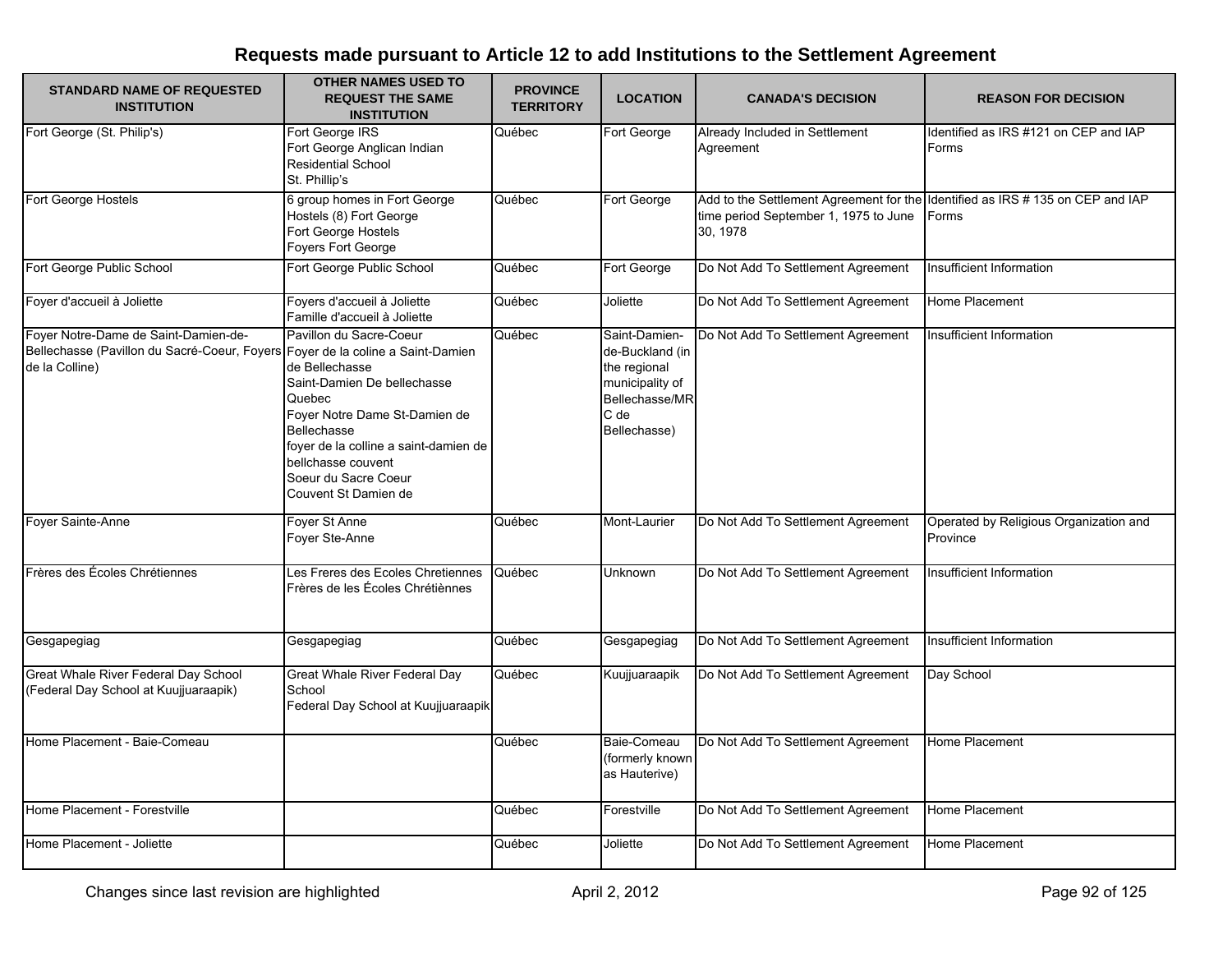| <b>STANDARD NAME OF REQUESTED</b><br><b>INSTITUTION</b>                     | <b>OTHER NAMES USED TO</b><br><b>REQUEST THE SAME</b><br><b>INSTITUTION</b>                                                                                                                                  | <b>PROVINCE</b><br><b>TERRITORY</b> | <b>LOCATION</b>                      | <b>CANADA'S DECISION</b>                         | <b>REASON FOR DECISION</b>                |
|-----------------------------------------------------------------------------|--------------------------------------------------------------------------------------------------------------------------------------------------------------------------------------------------------------|-------------------------------------|--------------------------------------|--------------------------------------------------|-------------------------------------------|
| Home Placement - Mistissini                                                 |                                                                                                                                                                                                              | Québec                              | <u>Mistissini</u>                    | <b>Decision Pending</b>                          | <b>Research and Assessment Incomplete</b> |
| Home Placement - Obedjiwan                                                  |                                                                                                                                                                                                              | Québec                              | Obedjiwan                            | Do Not Add To Settlement Agreement               | Home Placement                            |
| Home Placement - Senneterre                                                 | Maison d'hébergement                                                                                                                                                                                         | Québec                              | Senneterre                           | Do Not Add To Settlement Agreement               | Home Placement                            |
| Home Placement - Shawinigan                                                 | Foyers<br>Familles d'acceuil<br>Foster families/Home placement                                                                                                                                               | Québec                              | Shawinigan                           | Do Not Add To Settlement Agreement               | Home Placement                            |
| Hôpital de la Miséricorde de Montréal                                       | Hôpital de la Miséricorde de<br>Montréal<br>Hôpital général de [la] Miséricorde<br>Hôpital de la maternité<br>Institut des sœurs de Miséricorde<br>Centre hospitalier Jacques-Viger<br>Hôpital Jacques-Viger | Québec                              | Montréal                             | Do Not Add To Settlement Agreement               | Hospital                                  |
| Hospice du Sacré-Coeur                                                      | Hospice du Sacré-Coeur                                                                                                                                                                                       | Québec                              | Sherbrooke                           | Do Not Add To Settlement Agreement               | Operated by Religious Organization        |
| Hostel in Mistassini                                                        | Student Hostels in Mistassini<br>Mistassini Hostel<br>Hostel in Mistassini                                                                                                                                   | Québec                              | Mistassini                           | Do Not Add To Settlement Agreement               | <b>Band Operated</b>                      |
| Institut de Lachet                                                          | Institut de Lachet                                                                                                                                                                                           | Québec                              | Roberval                             | Do Not Add To Settlement Agreement               | Insufficient Information                  |
| Institut Esther-Blondin                                                     | Institut Esther Blondin<br>École supérieure d'Enseignement<br>ménager<br>Institut familial<br>Collège Esther-Blondin                                                                                         | Québec                              | Saint-Jacques                        | Do Not Add To Settlement Agreement               | Operated by Private Organization          |
| Institut Familial Couvent des Ursulines (École<br>Normal Ursuline Roberval) | <b>Institut Familial Counvent des</b><br><b>Ursulines</b><br>Ecole Normal Ursuline Roberval<br><b>Ecole Couvent des Urselines</b><br>Couvent des Ursulines (Roberval)<br>Ecole St -Ursule                    | Québec                              | i/Roberval                           | Gaspé/Rimousk Do Not Add To Settlement Agreement | No Federal Involvement Identified         |
| Institut Familial Saint-Georges-de-Beauce                                   | St George de Beauce<br>Institut Familale St. George de<br>Beauce                                                                                                                                             | Québec                              | Saint-Georges-<br>de-Beauce          | Do Not Add To Settlement Agreement               | Operated by Religious Organization        |
| Institut Français Évangélique                                               | Institute Francais Evangeleque<br>MacLaren School<br>Institut Français Évangélique<br>Collège des Suisses<br>Institut de la Pointe-aux-Trembles                                                              | Québec                              | Montréal<br>Pointe-aux-<br>Trembles) | Do Not Add To Settlement Agreement               | Operated by Religious Organization        |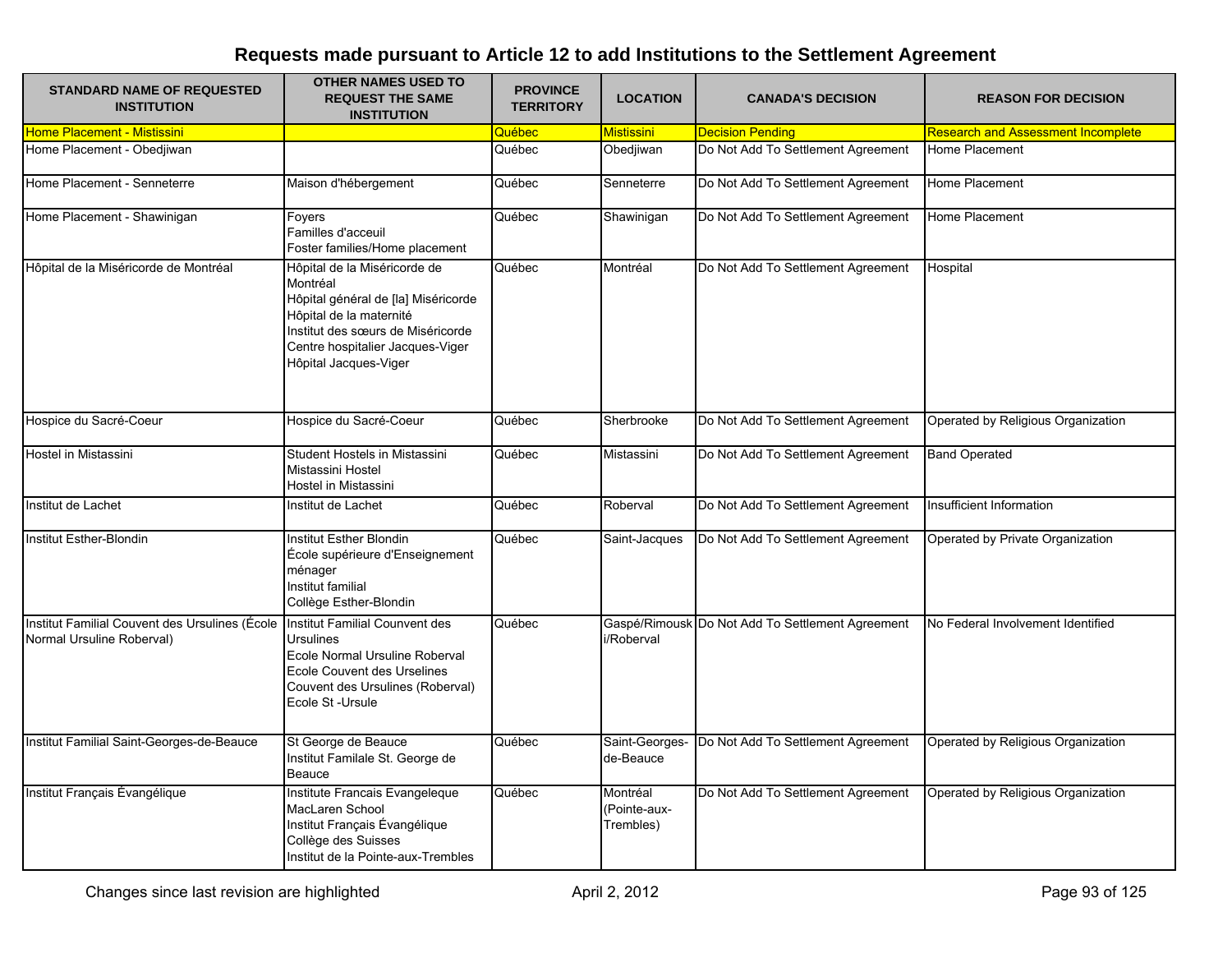| <b>STANDARD NAME OF REQUESTED</b><br><b>INSTITUTION</b>                          | <b>OTHER NAMES USED TO</b><br><b>REQUEST THE SAME</b><br><b>INSTITUTION</b>                                                                                                                                                | <b>PROVINCE</b><br><b>TERRITORY</b> | <b>LOCATION</b>                        | <b>CANADA'S DECISION</b>           | <b>REASON FOR DECISION</b>                                                                  |
|----------------------------------------------------------------------------------|----------------------------------------------------------------------------------------------------------------------------------------------------------------------------------------------------------------------------|-------------------------------------|----------------------------------------|------------------------------------|---------------------------------------------------------------------------------------------|
| Institut Monseigneur-Courchesne                                                  | Institut Monseigner Courchene<br>Institut Monseigneur Courchenes de<br>Rimouski<br>Institut Monseigneur Courchenes<br>Institut Monseigneur Courchène                                                                       | Québec                              | Rimouski                               | Do Not Add To Settlement Agreement | Operated by Religious Organization                                                          |
| <b>Institut Saint-Georges</b>                                                    |                                                                                                                                                                                                                            | Québec                              | Chicoutimi                             | Do Not Add to Settlement Agreement | Operated by Religious Organization and<br>Province                                          |
| Institut Saint-Jean-Bosco                                                        | Institut St. Jean Bosco<br>l'institute St Jean Bosco<br>Institut St Jean Bosco<br>Instituit St-Jean Bosco<br>St. Joan (Bosco)<br>Saint Jean Bosco<br>Pensionnat St-Jean Bosco<br>Institut Ste. Jean Bosco<br>St-Jean Bosco | Québec                              | Sainte-Foy<br>(Québec City)            | Do Not Add To Settlement Agreement | Operated by Religious Organization                                                          |
| Institut Saint-Joseph de Saint-Vallier                                           | L'institut Saint-Joseph des Saints-<br>Valier<br>Institut St-Joseph<br>École des Soeurs de Saint-Joseph<br>de Saint-Vallier<br>Pavillon St-Vallier<br>Pavillon St-Louis                                                    | Québec                              | Chemin Sainte-<br>Foy (Québec<br>City) | Do Not Add To Settlement Agreement | Operated by Religious<br>Organization/Operated by Private/Non-<br>Governmental Organization |
| Institut Secondaire Keranna                                                      | Institut Secondaire Keranna<br>École secondaire Keranna de Trois-<br><b>Rivieres</b>                                                                                                                                       | Québec                              | Trois-Rivières                         | Do Not Add To Settlement Agreement | Operated by Religious Organization                                                          |
| James Bay Eeyou School                                                           | James Bay Eeyou School<br>James Bay Eeyou School                                                                                                                                                                           | Québec                              | Chisasibi                              | Do Not Add To Settlement Agreement | Operated by Cree School Board in Québec                                                     |
| Jardin de l'Enfance (Providence Saint-Joseph) Jardin de l'enfance (Providence St | Joseph)<br>Jardin de l'Enfance Saint-Joseph                                                                                                                                                                                | Québec                              | Joliette                               | Do Not Add To Settlement Agreement | Operated by Religious Organization                                                          |
| Jean-du-Nord                                                                     | Jean du Nord                                                                                                                                                                                                               | Québec                              | Sept-Îles                              | Do Not Add To Settlement Agreement | <b>Provincially Operated</b>                                                                |
| Kateri Tekakwitha School                                                         | Kateri Tekakawitha School<br>Kateri Tekakwitha School<br>Kateri Tekakwitha School<br>Kateri School for Girls<br>Kateri Central School<br>Tekakwitha School<br>Kateri-Kawennanoron                                          | Québec                              | Kahnawake<br>(Caughnawaga)             | Do Not Add To Settlement Agreement | Day School                                                                                  |
| Knob Lake School                                                                 | Knob Lake School                                                                                                                                                                                                           | Québec                              | Schefferville                          | Do Not Add To Settlement Agreement | Day School                                                                                  |
| Kuujjuaraapik                                                                    | Kuujuarapik                                                                                                                                                                                                                | Québec                              | Poste-de-la-<br><b>Baleine</b>         | Do Not Add To Settlement Agreement | Insufficient Information                                                                    |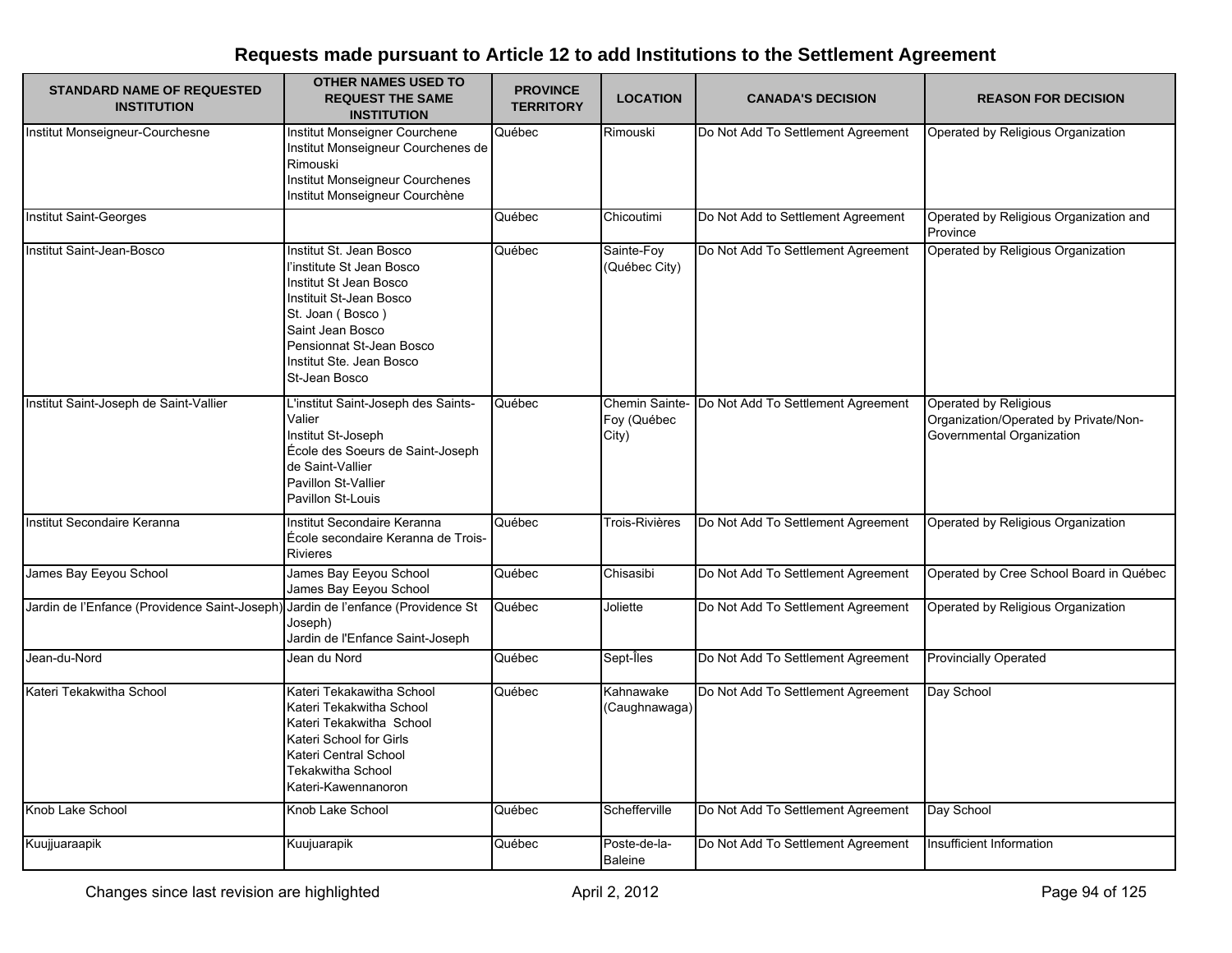| <b>STANDARD NAME OF REQUESTED</b><br><b>INSTITUTION</b>                             | <b>OTHER NAMES USED TO</b><br><b>REQUEST THE SAME</b><br><b>INSTITUTION</b>                                                                                  | <b>PROVINCE</b><br><b>TERRITORY</b> | <b>LOCATION</b>                                 | <b>CANADA'S DECISION</b>           | <b>REASON FOR DECISION</b>                           |
|-------------------------------------------------------------------------------------|--------------------------------------------------------------------------------------------------------------------------------------------------------------|-------------------------------------|-------------------------------------------------|------------------------------------|------------------------------------------------------|
| L'Estuaire (Polyvalente des Baies)                                                  |                                                                                                                                                              | Québec                              | Baie-Comeau<br>(formerly known<br>as Hauterive) | Do Not Add To Settlement Agreement | <b>Provincially Operated</b>                         |
| La Calèche                                                                          | La Caleche<br>Centre Educatif et de Plein Air La<br>Calèche Inc.<br>Foyer de Group (C.E. et de Plein Air<br>La Calèche)                                      | Québec                              | Sainte-Agathe-<br>des-Monts                     | Do Not Add To Settlement Agreement | Operated by Private/Non-Governmental<br>Organization |
| La Maison Loretteville (Maison de Lorette)                                          | La Maison Loretteville<br>La Maison Lorette<br>Maison Notre-Dame de Lorette                                                                                  | Québec                              | Laval (Laval-<br>des-Rapides)                   | Do Not Add To Settlement Agreement | Operated by Religious Organization                   |
| La Mariouche                                                                        | La Mariouche at Sept-Iles<br>Résidence Mariouche<br>La Mariouche<br>Residence La Mariouche<br>Residence Mariouche (girls) and<br>Residence Papinachoi (boys) | Québec                              | Sept-Îles                                       | Do Not Add To Settlement Agreement | <b>Provincially Operated</b>                         |
| Lanaudière Foster Families                                                          | Lanaudiere Foster Families<br>La maison d'Octavie Duchesne<br>Octavie Launière-Duchesne                                                                      | Québec                              | Lanaudière                                      | Do Not Add To Settlement Agreement | <b>Foster Care</b>                                   |
| Les Foyers Scolaires                                                                | Les Foyers Scolaires                                                                                                                                         | Québec                              | Louvicourt                                      | Do Not Add To Settlement Agreement | Insufficient Information                             |
| Louis Hemon                                                                         | Louis Hemon                                                                                                                                                  | Québec                              | Roberval                                        | Do Not Add To Settlement Agreement | Insufficient Information                             |
| MacLean Memorial School (Chibougamau<br>High School)                                | Maclean Memorial School<br>Chibougamau High School<br>Chibougamau Protestant School                                                                          | Québec                              | Chibougamau                                     | Do Not Add To Settlement Agreement | <b>Provincially Operated</b>                         |
| Maison Sainte-Domitille                                                             | Maison St. Domitille<br>Maison Sainte-Domitille<br>Industrial School and Solitude of the<br>Magdalens                                                        | Québec                              | Laval (Laval-<br>des-Rapides)                   | Do Not Add To Settlement Agreement | Insufficient Information                             |
| Maison Sainte-Hélène                                                                |                                                                                                                                                              | Québec                              | Montréal                                        | Do Not Add To Settlement Agreement | Operated by Religious Organization                   |
| Manicoutai (École polyvalente Manikoutai)                                           | Manicoutai<br>École secondaire Manikoutai<br>École polyvalente Manikoutai                                                                                    | Québec                              | Sept-Îles                                       | Do Not Add To Settlement Agreement | Day School                                           |
| Manitou Community College                                                           | Manitou community College<br>La Macaza                                                                                                                       | Québec                              | La Macaza                                       | Do Not Add To Settlement Agreement | Post-Secondary Institution                           |
| Marie Fitzbach IRS (Asile/Maison Sainte-<br>Madeleine, Asile/Maison du Bon-Pasteur) | Maison Marie-Fitzbach<br>Asile Sainte-Madeleine<br>Asile de Sainte-Madeleine<br>Maison du Bon-Pasteur<br>Aisle du Bon-Pasteur                                | Québec                              | Québec City                                     | Do Not Add To Settlement Agreement | Operated by Religious Organization                   |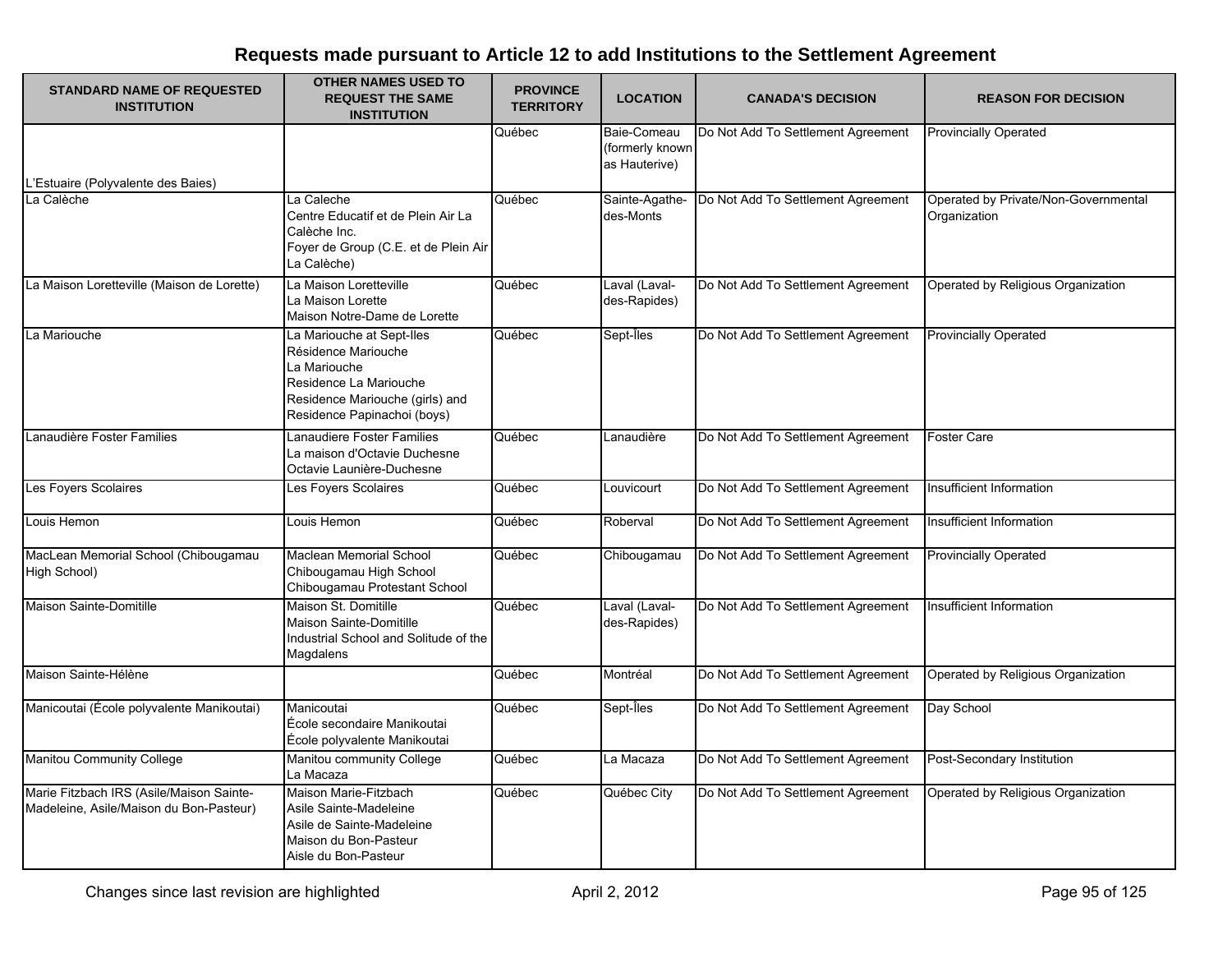| <b>STANDARD NAME OF REQUESTED</b><br><b>INSTITUTION</b>                         | <b>OTHER NAMES USED TO</b><br><b>REQUEST THE SAME</b><br><b>INSTITUTION</b>                                                                                                                                                                                                                          | <b>PROVINCE</b><br><b>TERRITORY</b> | <b>LOCATION</b>                   | <b>CANADA'S DECISION</b>           | <b>REASON FOR DECISION</b>                           |
|---------------------------------------------------------------------------------|------------------------------------------------------------------------------------------------------------------------------------------------------------------------------------------------------------------------------------------------------------------------------------------------------|-------------------------------------|-----------------------------------|------------------------------------|------------------------------------------------------|
| McKay Centre for the Deaf                                                       | McKay Centre for the Deaf located<br>School for the Deaf                                                                                                                                                                                                                                             | Québec                              | Montréal                          | Do Not Add To Settlement Agreement | Operated by Private Organization                     |
| McLearon Elementary School                                                      | <b>McLearon Elementary School</b>                                                                                                                                                                                                                                                                    | Québec                              | Montréal                          | Do Not Add To Settlement Agreement | <b>Provincially Operated</b>                         |
| Mistassini Indian Day School                                                    | Misstani Indian Day School<br>Mistassini Indian Day School<br>Indian Day School, Mistassini                                                                                                                                                                                                          | Québec                              | Mistassini                        | Do Not Add To Settlement Agreement | Day School                                           |
| Mont Joe Ville                                                                  | Mont Joe-Ville                                                                                                                                                                                                                                                                                       | Québec                              | Unknown                           | Do Not Add To Settlement Agreement | Insufficient Information                             |
| Montréal Children's Hospital                                                    | Montreal Children's Hospital                                                                                                                                                                                                                                                                         | Québec                              | Montréal                          | Do Not Add To Settlement Agreement | Hospital                                             |
| Notre-Dame-de-la-Garde                                                          |                                                                                                                                                                                                                                                                                                      | Québec                              | Cap-Rouge                         | Do Not Add to Settlement Agreement | Operated by Private/Non-Governmental<br>Organization |
| Notre-Dame-de-Liesse (Orphelinat/École<br>Notre-Dame-de-Liesse)                 | Orphelinat Notre-Dame de Liesse<br>École Notre-Dame-de-Liesse<br>Notre Dame de Liesse Orphan<br>Asylum<br>Orphanage & Foundling Asylum<br>Crèche d'Youville                                                                                                                                          | Québec                              | Montréal (Ville<br>Saint-Laurent) | Do Not Add To Settlement Agreement | Operated by Religious Organization                   |
| Notre-Dame-des-Anges                                                            | Notre-Dames des Anges                                                                                                                                                                                                                                                                                | Québec                              | Notre-Dame-<br>des-Anges          | Do Not Add To Settlement Agreement | Operated by Religious Organization                   |
| Notre-Dame-des-Anges - Natashquan                                               | École Notre-Dame-des-Anges<br>École Roger-Martineau<br>Notre Dame des Anges -<br>Natashquan                                                                                                                                                                                                          | Québec                              | Natashquan                        | Do Not Add To Settlement Agreement | <b>Provincially Operated</b>                         |
| Odonal Catholic School                                                          | Odonal Catholic School                                                                                                                                                                                                                                                                               | Québec                              | Odabak                            | Do Not Add To Settlement Agreement | Insufficient Information                             |
| Orphelinat Collège Huberdeau (Orphelinat<br>Notre-Dame-de-la-Merci à Huberdeau) | Orphelinat College Huberdheau                                                                                                                                                                                                                                                                        | Québec                              | Huberdeau                         | Do Not Add To Settlement Agreement | Operated by Religious Organization                   |
| Orphelinat du Sacré-Coeur                                                       | Orphelinat du Sacre Coeur                                                                                                                                                                                                                                                                            | Québec                              | La Tugue                          | Do Not Add To Settlement Agreement | Operated by Religious Organization                   |
| Orphelinat Mont d'Youville                                                      | D'Youville<br>Centre d'accueil Mont d'Youville<br>Orphelinat d'Youville (Centre<br>d'accueil Mont d'Youville)<br>Orphelinat Youville<br><b>Orphelinat Mont Youville</b><br>l'Orphelinat d'Youville<br>Orphelinat D'Yooville<br>Orphelinat Mont-d'Youville<br>Orphelinat d'Youville<br>Orphelinat Mon | Québec                              | Beauport                          | Do Not Add To Settlement Agreement | Operated by Religious Organization                   |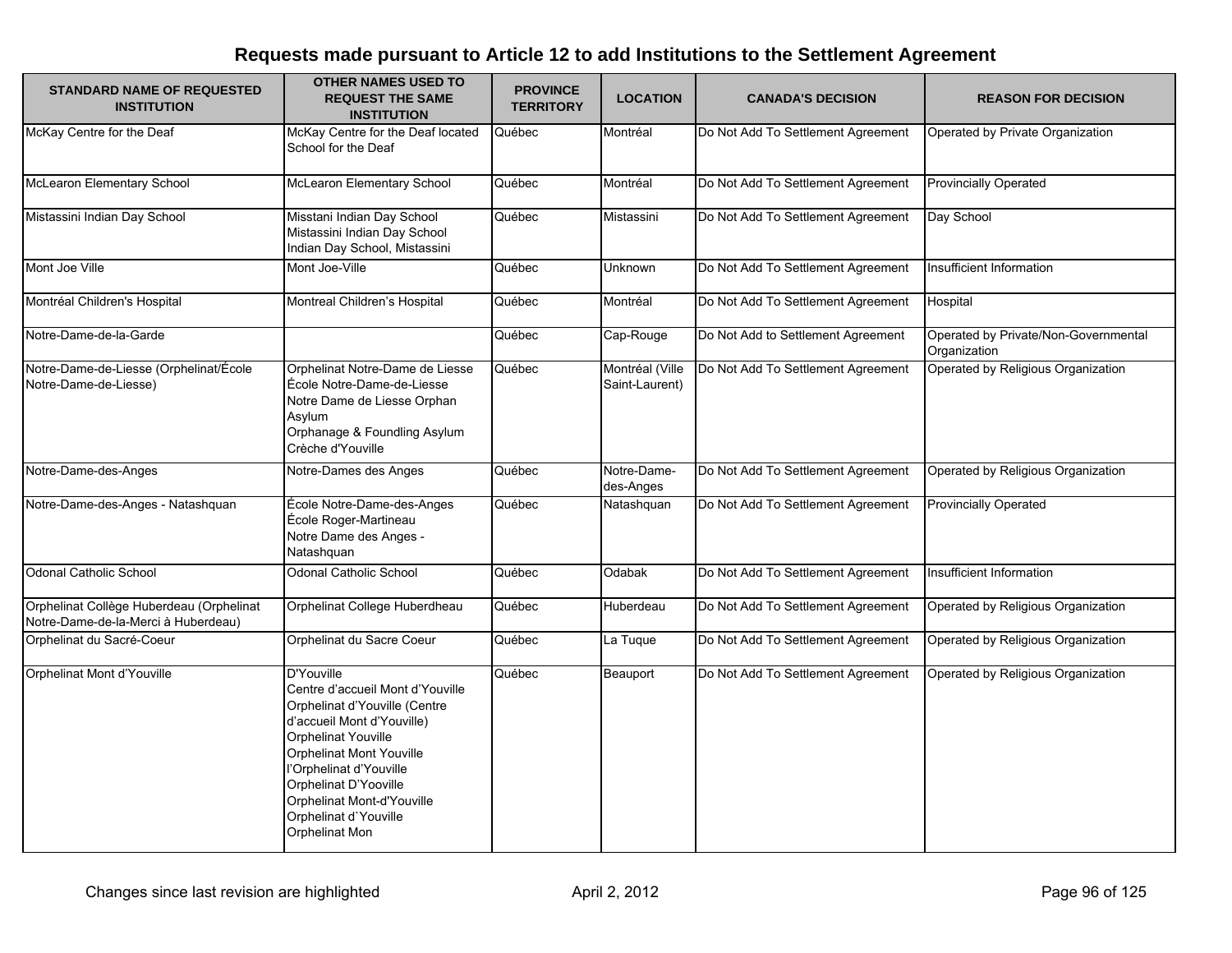| <b>STANDARD NAME OF REQUESTED</b><br><b>INSTITUTION</b>                                                  | <b>OTHER NAMES USED TO</b><br><b>REQUEST THE SAME</b><br><b>INSTITUTION</b>                                                                                                                                                                           | <b>PROVINCE</b><br><b>TERRITORY</b> | <b>LOCATION</b>               | <b>CANADA'S DECISION</b>           | <b>REASON FOR DECISION</b>         |
|----------------------------------------------------------------------------------------------------------|-------------------------------------------------------------------------------------------------------------------------------------------------------------------------------------------------------------------------------------------------------|-------------------------------------|-------------------------------|------------------------------------|------------------------------------|
| <b>Orphelinat Saint-Georges</b>                                                                          | <b>Orphelinat St George</b>                                                                                                                                                                                                                           | Québec                              | Joliette                      | Do Not Add To Settlement Agreement | Insufficient Information           |
| Orphelinat-Hôpital du Christ-Roi (Orphelinat<br>de Nicolet)                                              | Orphelinat de Nicolette<br>Orphelinat de Nicolet                                                                                                                                                                                                      | Québec                              | Nicolet                       | Do Not Add To Settlement Agreement | Operated by Religious Organization |
| Papinachois Boarding Home                                                                                | Papinachois<br>Le Papinachois Residence                                                                                                                                                                                                               | Québec                              | Sept-Îles                     | Do Not Add To Settlement Agreement | <b>Provincially Operated</b>       |
| Patronage Jean-Léon Le Prévost                                                                           | Patro Jean Le Prevost<br>Le Patro Prévost                                                                                                                                                                                                             | Québec                              | Montréal                      | Do Not Add To Settlement Agreement | Operated by Religious Organization |
| Patronage Saint-Charles                                                                                  | Patronage Saint-Charles Borromée<br>Maison Saint-Charles-Borromée<br>Patro St-Charles<br>Couvent St-Charles-Borromée                                                                                                                                  | Québec                              | <b>Trois-Rivières</b>         | Do Not Add To Settlement Agreement | Operated by Religious Organization |
| Pavillon Notre-Dame-de-la-Route (Louvicourt) Pavillon Notre Dame Louvicourt                              | Pavillon du Notre Dame à Louvicourt<br>Pavillon Notre Dame à Louvicourt<br>Notre Dame Pavillon Louvicourt<br>Résidence Notre Dame de<br>Louvicourt<br>Pavillon Notre Dame de Louvicourt<br>Pavilion notre dame Louvicourt<br>Pavillon Notre-Dame Louv | Québec                              | Louvicourt                    | Do Not Add To Settlement Agreement | Operated by Private Organization   |
| Payne Bay Federal School                                                                                 | Payne Bay Federal School                                                                                                                                                                                                                              | Québec                              | Payne Bay                     | Do Not Add To Settlement Agreement | Day School                         |
| Pensionnaire à Notre-Dame (Hôtel-Dieu de<br>Québec)                                                      | École des infirmières de l'Hôtel-Dieu Québec<br>de Québec<br>École des Augustines                                                                                                                                                                     |                                     | Notre-<br>Dame/Québec<br>City | Do Not Add To Settlement Agreement | Operated by Religious Organization |
| Pensionnaire à Ville Saint-Laurent<br>(Pensionnat Notre-Dame-des-Anges,<br>Maison/Académie Sainte-Marie) | Académie Sainte-Marie<br>Pensionnat Saint-Marie des Soeurs<br>Marianites de Sainte-Croix<br>Pensionnat Notre-Dame-des-Anges<br>Maison Sainte-Marie                                                                                                    | Québec                              | Saint-Laurent                 | Do Not Add To Settlement Agreement | Operated by Religious Organization |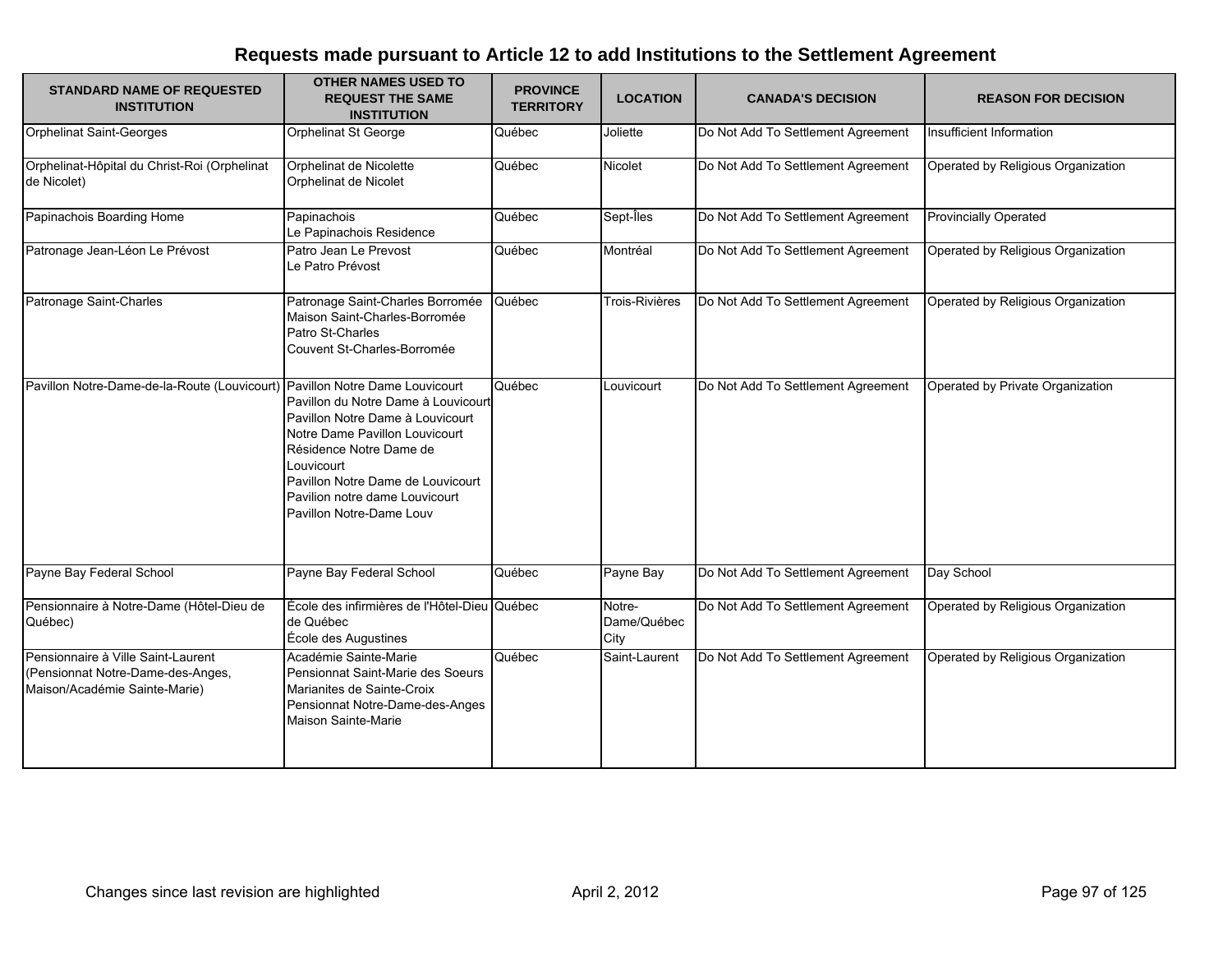| <b>STANDARD NAME OF REQUESTED</b><br><b>INSTITUTION</b> | <b>OTHER NAMES USED TO</b><br><b>REQUEST THE SAME</b><br><b>INSTITUTION</b>                                                                                                                                                  | <b>PROVINCE</b><br><b>TERRITORY</b> | <b>LOCATION</b>           | <b>CANADA'S DECISION</b>                           | <b>REASON FOR DECISION</b>                                                |
|---------------------------------------------------------|------------------------------------------------------------------------------------------------------------------------------------------------------------------------------------------------------------------------------|-------------------------------------|---------------------------|----------------------------------------------------|---------------------------------------------------------------------------|
| Pensionnat des Ursulines de Roberval                    | Ursulines de Roberval<br>Le Pensionnat des Ursulines de<br>Roberval<br>École Couvent des Urselines a<br>Roberval<br>Couvent des Ursulines de Roberval<br>Monastère des Ursulines de<br>Roberval                              | Québec                              | Roberval                  | Do Not Add To Settlement Agreement                 | Operated by Religious Organization                                        |
| Pensionnat Indien Saint-François-du-Lac                 | Pensionnat Saint Francois du Lac<br>Pensionnat indien St-François-du<br>Lac                                                                                                                                                  | Québec                              | Saint-François-<br>du-Lac | Do Not Add To Settlement Agreement                 | Operated by Religious Organization                                        |
| Pensionnat Mont-La-Mennais à Kanehsatake                | Juvénat Mont-La Mennais<br>Pensionnat Mont-La Mennais<br>Mont-Ka-Mennais d'Oka<br>École secondaire Mont-La-Mennais<br>Ratihente High School                                                                                  | Québec                              | anesatake, Oka            | Kanehsatake/K   Do Not Add To Settlement Agreement | Operated by Religious Organization and<br>Province                        |
| Pensionnat Notre-Dame-de-la-Merci                       | Pensionnat Notre Dame de la Merci                                                                                                                                                                                            | Québec                              | Aylmer                    | Do Not Add To Settlement Agreement                 | Insufficient Information                                                  |
| Pensionnat Saint-Ferdinand-d'Halifax                    | Saint Ferdinand d'Halifax<br>Pensionnat Indien Saint Ferdinand<br>St-Ferdinand d'Halifax                                                                                                                                     | Québec                              |                           | Saint Ferdinand Do Not Add To Settlement Agreement | Operated by Religious Organization                                        |
| Pensionnat Saint-Lambert                                | Pensionnat Saint-Lambert<br>Pavillon Saint-Lambert<br>École Secondaire Saint-Lambert<br>Collége Durocher Saint-Lambert                                                                                                       | Québec                              | Saint-Lambert             | Do Not Add To Settlement Agreement                 | Operated by Religious<br>Organization/Operated by Private<br>Organization |
| Philomon Wright School - Fort George                    | Philomene (Dauphine)                                                                                                                                                                                                         | Québec                              | Fort George               | Do Not Add To Settlement Agreement                 | Insufficient Information                                                  |
| Philomon Wright School - Hull (Gatineau)                | Philomeon Wright School - Hull                                                                                                                                                                                               | Québec                              | Hull (Gatineau)           | Do Not Add To Settlement Agreement                 | <b>Provincially Operated</b>                                              |
| Pointe Bleue                                            | Pointe Bleue<br>Pensionnat Indien Point-Bleue<br>Point Bleue<br>Point Blue<br>Pensionnat Indien de Point-Bleue<br>Pensionnat de Pointe Bleue<br>Pensionnat de Mashtewatsh<br>Masteuiash School<br><b>Mashteuiatsh School</b> | Québec                              | Pointe Bleue              | Already Included in Settlement<br>Agreement        | Identified as IRS #119 on CEP and IAP<br>Forms                            |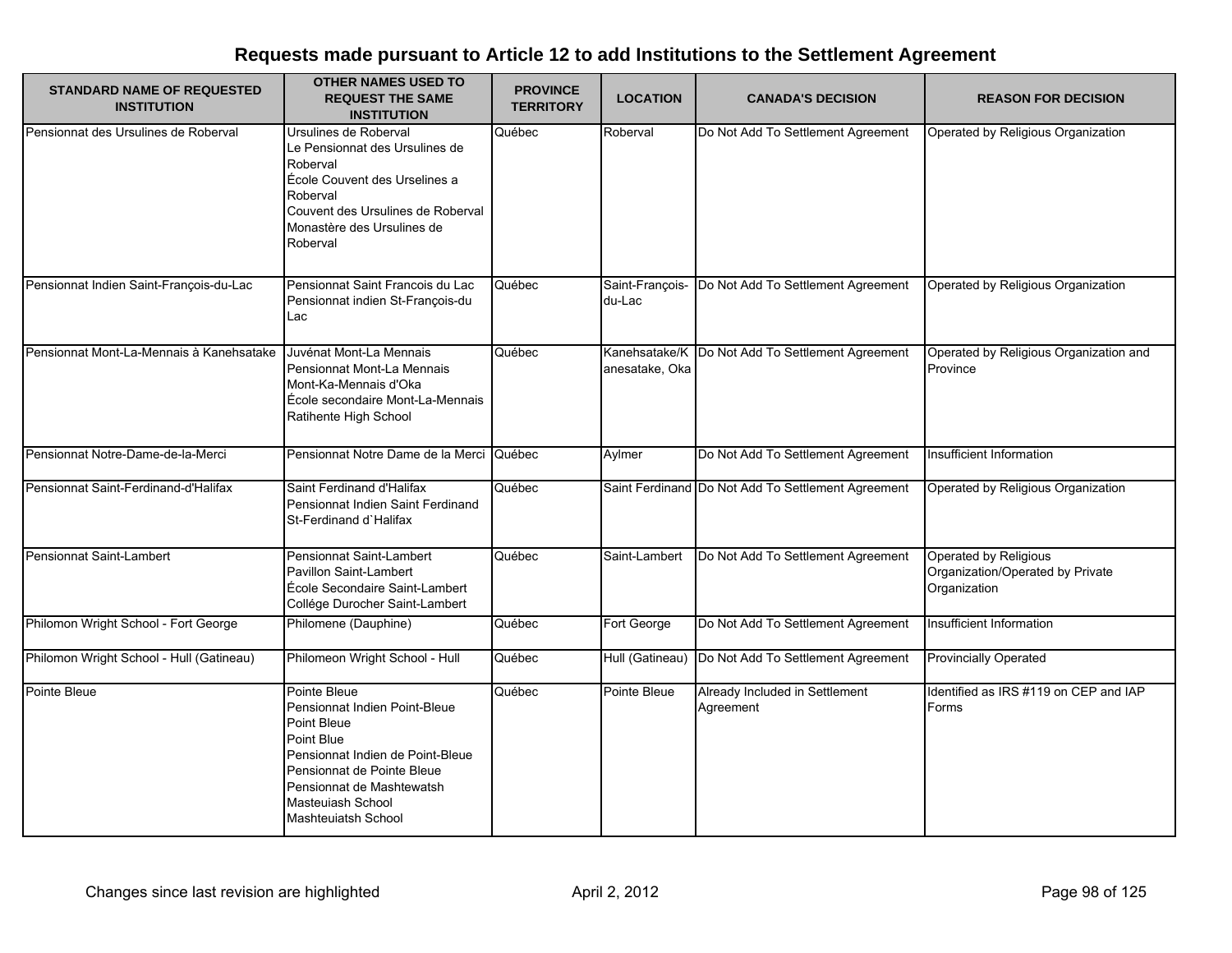| <b>STANDARD NAME OF REQUESTED</b><br><b>INSTITUTION</b>                                       | <b>OTHER NAMES USED TO</b><br><b>REQUEST THE SAME</b><br><b>INSTITUTION</b>                                                                                                                                                                                                                   | <b>PROVINCE</b><br><b>TERRITORY</b> | <b>LOCATION</b> | <b>CANADA'S DECISION</b>           | <b>REASON FOR DECISION</b>   |
|-----------------------------------------------------------------------------------------------|-----------------------------------------------------------------------------------------------------------------------------------------------------------------------------------------------------------------------------------------------------------------------------------------------|-------------------------------------|-----------------|------------------------------------|------------------------------|
| Polyvalente de la Forêt                                                                       | Polyvalente de la Foret<br>École Secondaire la Polyvalente de<br>la Foret                                                                                                                                                                                                                     | Québec                              | Amos            | Do Not Add To Settlement Agreement | <b>Provincially Operated</b> |
| Polyvalente des Chutes (École secondaire<br>des Chutes)                                       | Ployvalente Des Chutes de<br>Shawinigan<br>École secondaire Polyvalente des<br>Chutes de Shawinigan<br>École des Chutes                                                                                                                                                                       | Québec                              | Shawinigan      | Do Not Add To Settlement Agreement | <b>Provincially Operated</b> |
| Polyvalente des Rives (École secondaire<br>Serge-Bouchard),                                   | Polyvallant des Rives                                                                                                                                                                                                                                                                         | Québec                              | Baie-Comeau     | Do Not Add To Settlement Agreement | <b>Provincially Operated</b> |
| Polyvalente des Rivières                                                                      | Polyvalante des Rivères                                                                                                                                                                                                                                                                       | Québec                              | Forestville     | Do Not Add To Settlement Agreement | <b>Provincially Operated</b> |
| Polyvalente du Rocher à Grand-Mère                                                            | Polyvalente du Rocher a Grandmere Québec                                                                                                                                                                                                                                                      |                                     | Grand-Mère      | Do Not Add To Settlement Agreement | <b>Provincially Operated</b> |
| Polyvalente La Concorde de Senneterre                                                         | Polyvalente La Concorde<br>La Concorde                                                                                                                                                                                                                                                        | Québec                              | Senneterre      | Do Not Add To Settlement Agreement | <b>Provincially Operated</b> |
| Polyvalente Thérèse-Martin (École secondaire Polyvalente de Thérèse-Martin<br>Thérèse-Martin) | École Thérèse-Martin<br>École Thérese Martin<br>Polyvalente Thérèse-Martin de<br>Joliette<br>Polyvalente Thérèse-Martin<br>École Thérèse-Martin Joliette<br>Ecole Polyvalente de Thérese<br>Martin de Joliette<br>Ecole Secondaire Therese Martin de<br>Joli                                  | Québec                              | Joliette        | Do Not Add To Settlement Agreement | <b>Provincially Operated</b> |
| Polyvalente Val-Mauricie (École secondaire<br>Val-Mauricie)                                   | Polyvalente Val Maurice<br>Polyvalente Val-Mauricie de<br>Shawinigan-Sud<br>Ecole Secondaire Val-Mauricie<br>Val-Maurice Secondary School<br>École secondaire Val-Mauricie de<br>Shawinigan-Sud<br>Polyvalente Val-Maurice de<br>Shawinigan-Sud<br>Ecole Polyvalente Val-Maurice<br>École sec | Québec                              | Shawinigan      | Do Not Add To Settlement Agreement | <b>Provincially Operated</b> |
| Résidence Coste Belle                                                                         | Résidence Coste Belle                                                                                                                                                                                                                                                                         | Québec                              | Saint-Pierre    | Do Not Add To Settlement Agreement | Insufficient Information     |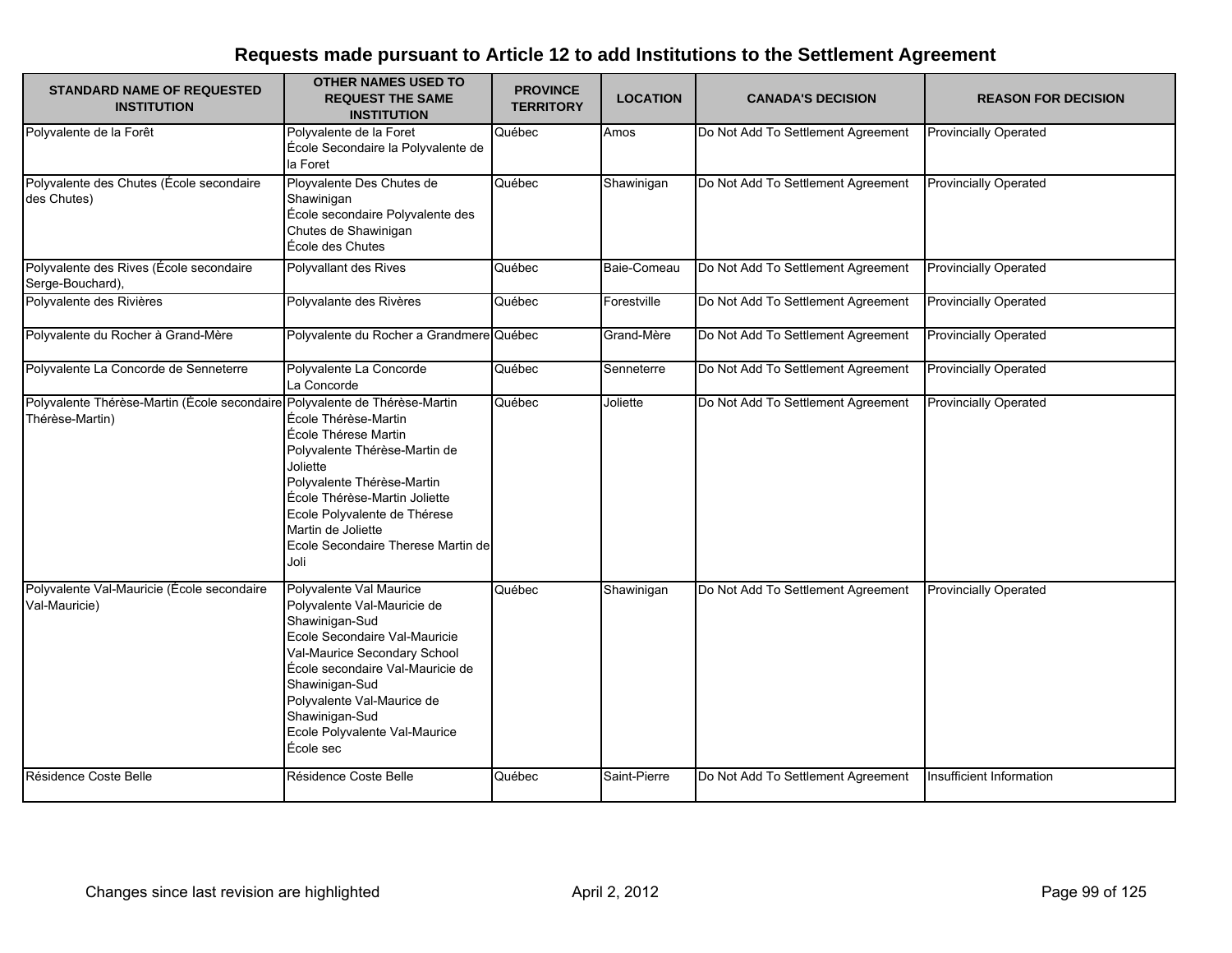| <b>STANDARD NAME OF REQUESTED</b><br><b>INSTITUTION</b>                     | <b>OTHER NAMES USED TO</b><br><b>REQUEST THE SAME</b><br><b>INSTITUTION</b>                                                                                                                                                                                                               | <b>PROVINCE</b><br><b>TERRITORY</b> | <b>LOCATION</b>                                       | <b>CANADA'S DECISION</b>                         | <b>REASON FOR DECISION</b>         |
|-----------------------------------------------------------------------------|-------------------------------------------------------------------------------------------------------------------------------------------------------------------------------------------------------------------------------------------------------------------------------------------|-------------------------------------|-------------------------------------------------------|--------------------------------------------------|------------------------------------|
| Résidence Niapiska/Kaniapiscau                                              | Residence Niapiska<br>Havre St Pierre<br>Pensionnat Kaniapiskau de Havre<br>St-Pierre P<br>Résidence Niapiscau de Havre-St-<br>Pierre                                                                                                                                                     | Québec                              | Havre-Saint-<br>Pierre                                | Do Not Add To Settlement Agreement               | <b>Provincially Operated</b>       |
| Residential School Listuguj                                                 | Residential School in Listuguj<br>Ristigouche Indian Day School                                                                                                                                                                                                                           | Québec                              | Listuguj<br>(formerly<br>Restigouche/Ri<br>stigouche) | Do Not Add To Settlement Agreement               | Operated by Religious Organization |
| Sainte-Agathe Academy                                                       | St-Agate school<br>Ste-Agathe Academy<br>Ste. Agathe Academy                                                                                                                                                                                                                              | Québec                              | Sainte-Agathe-<br>des-Monts                           | Do Not Add To Settlement Agreement               | <b>Provincially Operated</b>       |
| Sainte-Agnes                                                                | Ste-Agnes                                                                                                                                                                                                                                                                                 | Québec                              | Senneterre                                            | Do Not Add To Settlement Agreement               | <b>Foster Care</b>                 |
| Sainte-Germaine-de-Dorchester                                               |                                                                                                                                                                                                                                                                                           | Québec                              | Sainte-<br>Germaine-du-<br>Lac-Etchimin               | Do Not Add to Settlement Agreement               | Operated by Religious Organization |
| Saint-Félicien Soeurs Notre-Dame du Bon<br>Conseil                          | St Feliciens Soeurs Notre Dame du<br><b>Bon Conseil</b>                                                                                                                                                                                                                                   | Québec                              | Saint-Félicien                                        | Do Not Add To Settlement Agreement               | Operated by Religious Organization |
| Saint-Gervais de Bellechasse                                                | Saint Gervais De bellechasse                                                                                                                                                                                                                                                              | Québec                              | Saint-Gervais                                         | Do Not Add To Settlement Agreement               | Insufficient Information           |
| Saint-Jean-Baptiste-du-Lac-Sergent                                          | St-Jean-Baptiste de Lac-Sergent<br>Lake-Sergeant swith St-Raymond<br>de Portneu<br>Lac Sergent Pont Neuf<br>Lac Sergent Portneuf<br>Lac Sergeant<br>St. Jean Baptiste in Lac Sergent<br>Instituit St-Jean Baptiste<br>St Jean Baptiste de Lac Sergent<br>Orphelinat Saint-Jean-Baptiste-d | Québec                              | Lac-Sergent                                           | Do Not Add To Settlement Agreement               | Operated by Religious Organization |
| Saint-Louis - Abitibi                                                       | <b>St Louis</b>                                                                                                                                                                                                                                                                           | Québec                              | Abitibi                                               | Do Not Add To Settlement Agreement               | Insufficient Information           |
| Saint-Louis - Senneterre                                                    | <b>St Louis</b><br>Saint-Louis                                                                                                                                                                                                                                                            | Québec                              | Senneterre                                            | Do Not Add To Settlement Agreement               | Insufficient Information           |
| Saint-Michel Archange (Orphelinat Saint-<br>Michel, Séminaire Saint-Michel) | St Michel Archange<br>St. Michael's Orphanage<br>Seminaire Saint-Michel<br>Saint Michel Archange<br>St. Michel Archange School                                                                                                                                                            | Québec                              |                                                       | Rouyn-Noranda Do Not Add to Settlement Agreement | Operated by Religious Organization |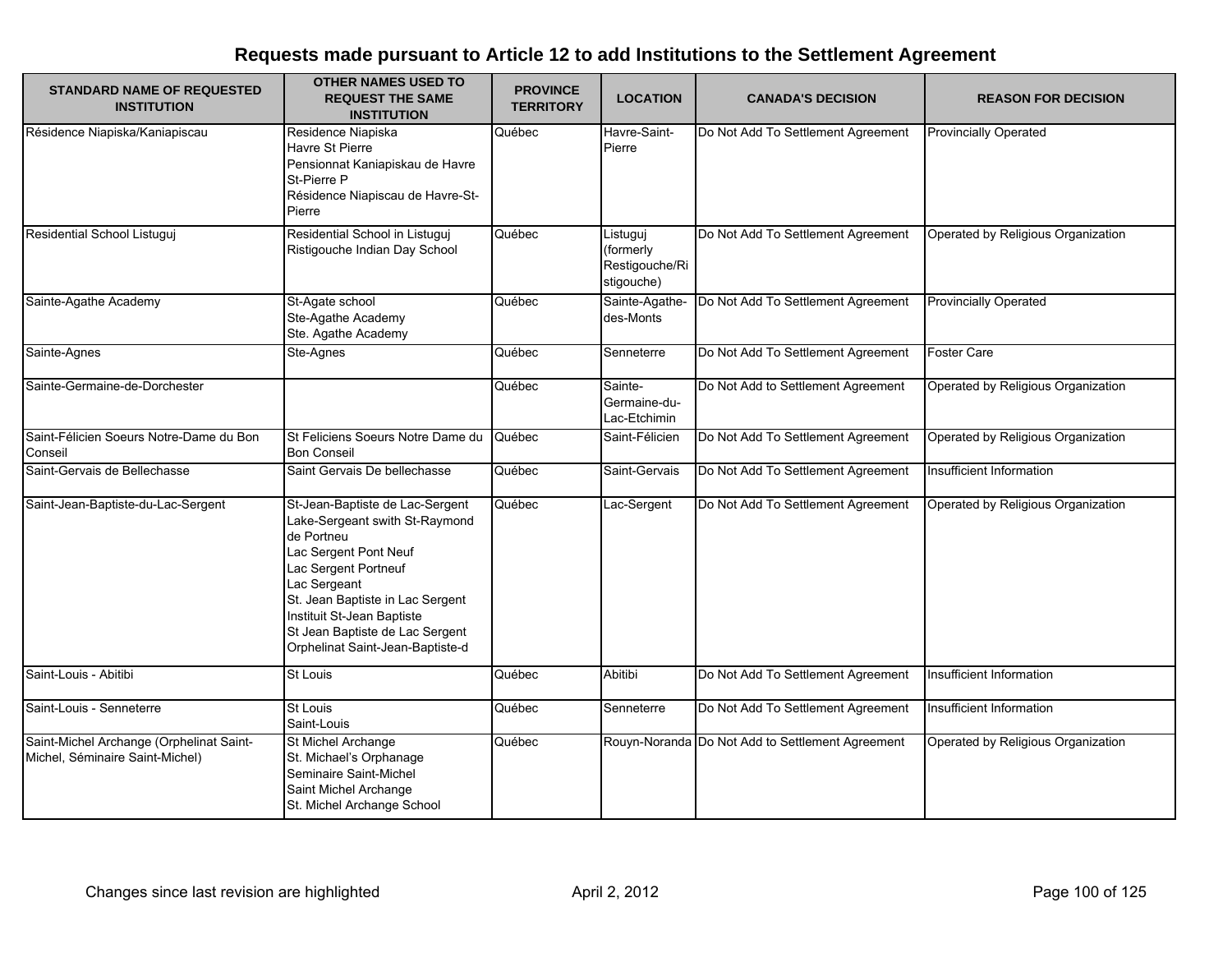| <b>STANDARD NAME OF REQUESTED</b><br><b>INSTITUTION</b>                   | <b>OTHER NAMES USED TO</b><br><b>REQUEST THE SAME</b><br><b>INSTITUTION</b>                                                                                                                      | <b>PROVINCE</b><br><b>TERRITORY</b> | <b>LOCATION</b>                 | <b>CANADA'S DECISION</b>                           | <b>REASON FOR DECISION</b>                                                                  |
|---------------------------------------------------------------------------|--------------------------------------------------------------------------------------------------------------------------------------------------------------------------------------------------|-------------------------------------|---------------------------------|----------------------------------------------------|---------------------------------------------------------------------------------------------|
| Saint-Paul (École Saint-Paul, Pavillon Saint-<br>Paul)                    | <b>Saint Paul</b><br>St-Paul<br>St Paul<br>Ste-Paul                                                                                                                                              | Québec                              | Senneterre                      | Do Not Add To Settlement Agreement                 | <b>Provincially Operated</b>                                                                |
| Sanatorium Saint-Michel (possibly CSSS<br>Domaine-du-Roy)                 | Sanatorium St-Michel<br>Sanitorium St-Michel (possibly<br>known as CSSS Domaine-du-Roy)<br><b>CSSS Domaine-du-Roy</b><br>Sanatorium de Roberval<br>Hôtel-Dieu Hospital<br>Hôtel-Dieu de Roberval | Québec                              | Roberval                        | Do Not Add To Settlement Agreement                 | Operated by Religious<br>Organization/Operated by Private/Non-<br>Governmental Organization |
| Sand Park                                                                 | Sand Park<br>Sand Park Elementary School                                                                                                                                                         | Québec                              | Fort George                     | Do Not Add To Settlement Agreement                 | Day School                                                                                  |
| Séminaire des Oblats (Juvénat/Juniorat des<br>Oblats de Marie-Immaculée)  | Seminaire Oblat De Chambly<br>Seminaire des Oblats, Chambly<br>Saminaire Oblat de Chambly<br>Juniorat des Oblats de Marie-<br>Immaculée<br>Juvénat des Oblats de Marie-<br>Immaculée             | Québec                              | Chambly                         | Do Not Add To Settlement Agreement                 | Operated by Religious Organization                                                          |
| Séminaire des Pères Maristes                                              | Seminaire des Pere Maristes                                                                                                                                                                      | Québec                              | Sillery                         | Do Not Add To Settlement Agreement                 | Operated by Religious Organization                                                          |
| Séminaire Saint-Alphonse                                                  | Juvenat Sainte-Anne<br>College St-Alphonse                                                                                                                                                       | Québec                              | Beaupré/St-Tite-<br>des-Caps    | Sainte-Anne-de- Do Not Add To Settlement Agreement | Operated by Religious Organization                                                          |
| Séminaire Saint-François                                                  | Seminaire St-Francois<br>Collège Séraphique                                                                                                                                                      | Québec                              | Saint-Augustin-<br>de-Desmaures | Do Not Add To Settlement Agreement                 | Operated by Religious Organization                                                          |
| Séminaire Saint-Pie X de Hauterive                                        | Seminaire St. Pie x de Hauterive<br>Seminaire St. Pie de Hauterive<br>Collège Saint-Pie X de Hauterive                                                                                           | Québec                              | Hauterive (now<br>Baie Comeau)  | Do Not Add To Settlement Agreement                 | Operated by Religious Organization                                                          |
| Sept-Îles (Notre Dame, Maliotenam)                                        | Pensionnats Indien de Malioténan                                                                                                                                                                 | Québec                              | Sept-Îles                       | Already Included in Settlement<br>Agreement        | Identified as IRS #123 on CEP and IAP<br>Forms                                              |
| Soeurs du Bon-Pasteur de Charlesbourg<br>(Couvent/Juvénat du Bon-Pasteur) | <b>Mission Saint-Pierre</b><br>Couven de Saint-Pierre de<br>Charlesbourg<br>Couvent du Bon-Pasteur<br>Pensionnat des Soeurs de Bon-<br>Pasteur<br>Juvénat du Bon-Pasteur                         | Québec                              | Charlesbourg                    | Do Not Add To Settlement Agreement                 | Operated by Religious Organization                                                          |
| St. Ann's Academy (Collège de Sainte-Anne<br>de Lachine)                  | St. Ann's Academy<br>St Ann's Boarding School                                                                                                                                                    | Québec                              | Lachine                         | Do Not Add To Settlement Agreement                 | Operated by Religious Organization                                                          |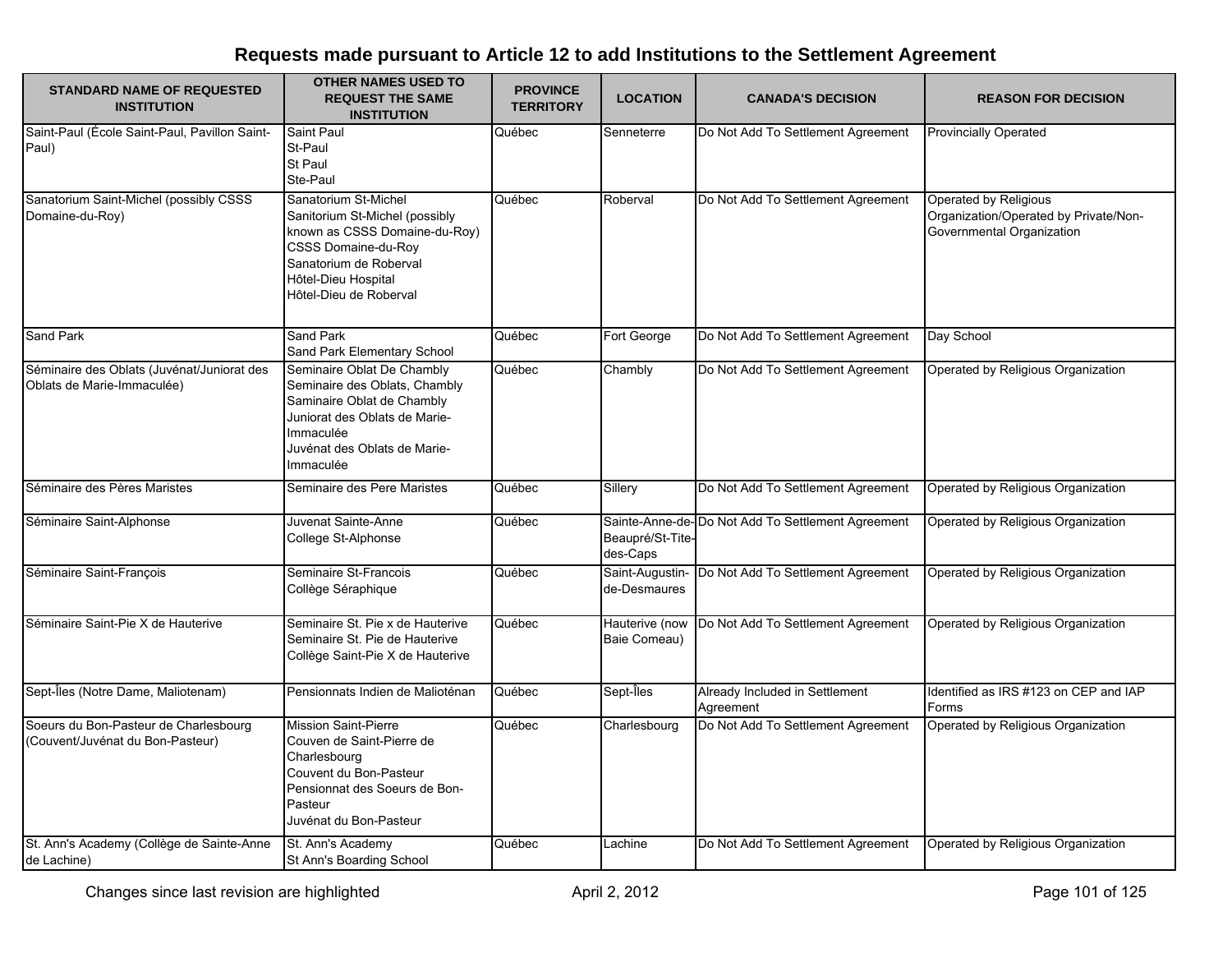| <b>STANDARD NAME OF REQUESTED</b><br><b>INSTITUTION</b>        | <b>OTHER NAMES USED TO</b><br><b>REQUEST THE SAME</b><br><b>INSTITUTION</b>                                                        | <b>PROVINCE</b><br><b>TERRITORY</b> | <b>LOCATION</b>                          | <b>CANADA'S DECISION</b>           | <b>REASON FOR DECISION</b>                           |
|----------------------------------------------------------------|------------------------------------------------------------------------------------------------------------------------------------|-------------------------------------|------------------------------------------|------------------------------------|------------------------------------------------------|
| St. John's Anglican Church (Knob Lake<br>Anglican Day School)  | St. John Anglican Church                                                                                                           | Québec                              | Schefferville<br>(formerly Knob<br>Lake) | Do Not Add To Settlement Agreement | Day School                                           |
| St. Joseph's Convent - Chapeau                                 | St Josephs Convent<br>ST. JOSEPH'S CONVENT<br>St Joseph's Convent-Chapeau                                                          | Québec                              | Chapeau                                  | Do Not Add To Settlement Agreement | Operated by Religious Organization                   |
| St. Patrick's Orphanage - Montréal                             | Montreal St. Patrick's Orphan<br>Asylum                                                                                            | Québec                              | Montréal                                 | Do Not Add to Settlement Agreement | Operated by Private Organization                     |
| The Friendly Home                                              | The Friendly Home<br>The Friendly Home for Girls<br>The Friendly Home for Women and<br><b>Babies</b>                               | Québec                              | Montréal                                 | Do Not Add To Settlement Agreement | Operated by Private/Non-Governmental<br>Organization |
| Villa Étudiante                                                |                                                                                                                                    | Québec                              | Roberval                                 | Do Not Add To Settlement Agreement | <b>Provincially Operated</b>                         |
| <b>Voyageur Memorial School</b>                                |                                                                                                                                    | Québec                              | <b>Mistissini</b>                        | <b>Decision Pending</b>            | <b>Research and Assessment Incomplete</b>            |
| <b>Waldale House</b>                                           | Waldale House                                                                                                                      | Québec                              | Montréal                                 | Do Not Add To Settlement Agreement | Insufficient Information                             |
| <b>Westbury College</b>                                        | <b>Westburry College</b><br>Westbury College/Collège Westbury                                                                      | Québec                              | Montréal                                 | Do Not Add To Settlement Agreement | <b>Provincially Operated</b>                         |
| A.C.C. Onion Lake Day School                                   | Onion Lake Anglican Day School<br>Onion Lake School<br>A.C.C. (Anglican Christian Church<br>School)<br>ACC Onion Lake Day School   | Saskatchewan                        | Onion Lake                               | Do Not Add To Settlement Agreement | Day School                                           |
| Academy of Sion (Convent of Sion)                              | Academy of Our Lady of Sion<br>Convent of Scion<br>Academy Presentation of Mary<br><b>Rivier Academy</b><br>Sion Academy           | Saskatchewan                        | Moose Jaw                                | Do Not Add To Settlement Agreement | Operated by Religious Organization                   |
| Alex Wright School                                             | Alex Wright School                                                                                                                 | Saskatchewan                        | Nipawin                                  | Do Not Add To Settlement Agreement | <b>Provincially Operated</b>                         |
| Alta Vista Private High School (Bosco Homes) Bosco (Homes) Inc | Alta Vista Private High<br><b>Bosco School</b><br><b>Bosco Homes</b><br>Alta Vista Private High School<br>Bosco Homes (Alta Vista) | Saskatchewan                        | Regina                                   | Do Not Add To Settlement Agreement | Operated by Private/Non-Governmental<br>Organization |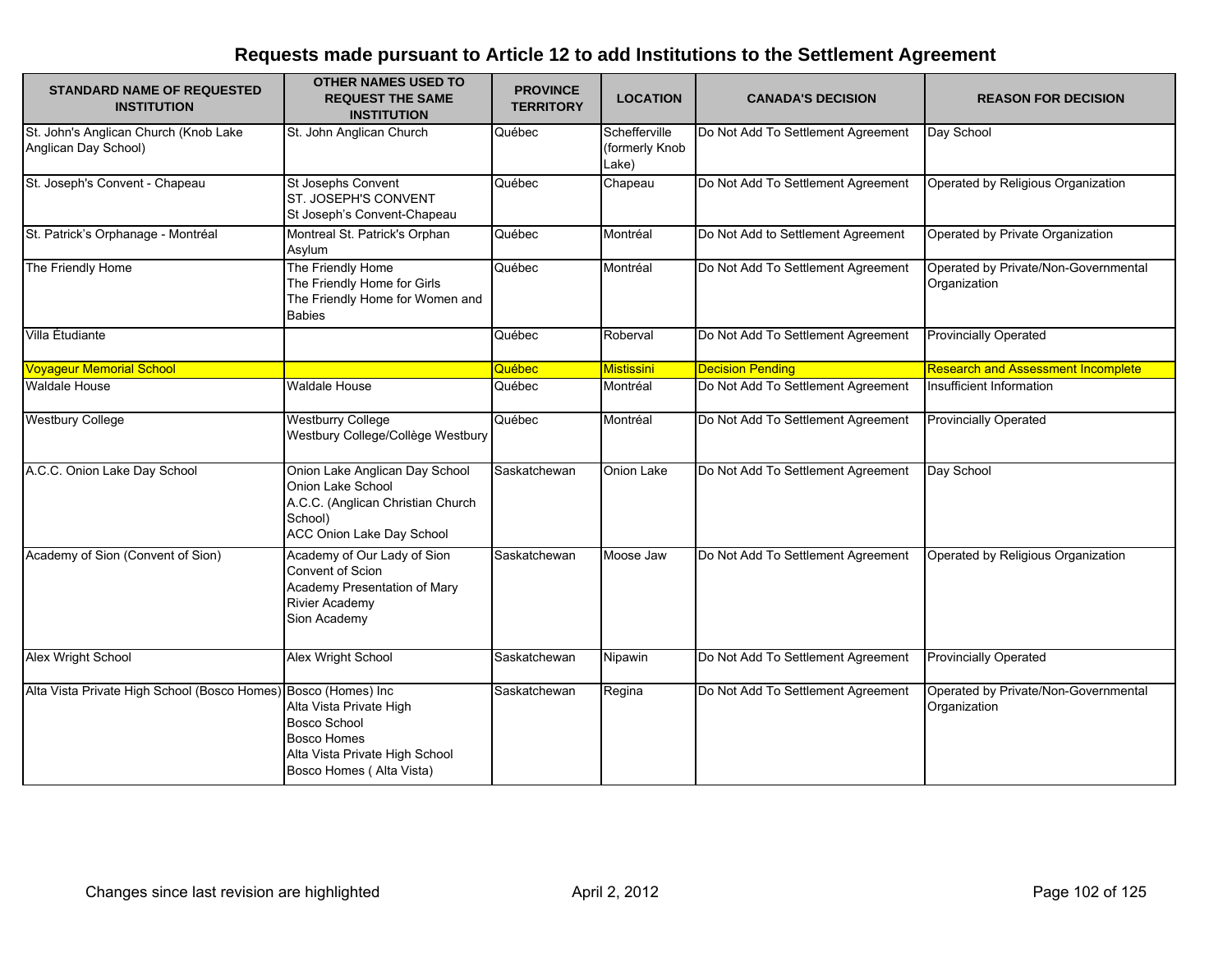| <b>STANDARD NAME OF REQUESTED</b><br><b>INSTITUTION</b> | <b>OTHER NAMES USED TO</b><br><b>REQUEST THE SAME</b><br><b>INSTITUTION</b>                                                                                                                                                                                                                                   | <b>PROVINCE</b><br><b>TERRITORY</b> | <b>LOCATION</b>      | <b>CANADA'S DECISION</b>           | <b>REASON FOR DECISION</b>                                     |
|---------------------------------------------------------|---------------------------------------------------------------------------------------------------------------------------------------------------------------------------------------------------------------------------------------------------------------------------------------------------------------|-------------------------------------|----------------------|------------------------------------|----------------------------------------------------------------|
| Angus Merasty (Queen Elizabeth)                         | Angus Marasi<br>Queen Elizabeth School<br>Queen Elizabeth (now called Angus<br>Merasty)<br>Angus Mirasty School<br>Queen Elizabeth High School<br>Queen Elizabeth Elementary School<br>Angus Merasty School<br><b>Angus Merasty</b><br>Angus Merasty IRS<br>Angus Merasty (Queen Elizabeth)                   | Saskatchewan                        | <b>Prince Albert</b> | Do Not Add To Settlement Agreement | No Residence Identified/Provincially<br>Operated/Band Operated |
| Arthur Peachy School                                    | Arthur Pechey Elementary School                                                                                                                                                                                                                                                                               | Saskatchewan                        | <b>Prince Albert</b> | Do Not Add To Settlement Agreement | No Residence Identified                                        |
| Assiniboia Girls Residence                              | Assiniboine Girls Residential School Saskatchewan<br>Assiniboia Girls Residence<br>United Church Residential School in<br>Assiniboia<br>Assiniboia Girls Residential School                                                                                                                                   |                                     | Assiniboia           | Do Not Add To Settlement Agreement | Operated by Religious Organization                             |
| Assumpta Academy                                        | Assumpta Academy<br>Assumpta Academy of Battleford<br><b>Assumption Academy</b><br>Assumpta<br><b>Batleford Assumption Academy</b><br>Assumpta Academy Residential<br>School<br>Assumpta Academy (Assumption<br>academy)<br>Assumpta Academy<br>St. Vital Nunnery School<br>St. Vital Convent and Boarding Sc | Saskatchewan                        | Battleford           | Do Not Add To Settlement Agreement | Operated by Religious Organization                             |
| Athol Murray College of Notre Dame                      | Notre Dame Hounds of Wilcox<br>Notre Dame (Boarding School)<br>Notre Dame of the Prairies Convent<br>Notre Dame Convent                                                                                                                                                                                       | Saskatchewan                        | Wilcox               | Do Not Add To Settlement Agreement | Operated by Religious Organization                             |
| <b>Balcarres High School</b>                            | <b>Belcarres Community School</b>                                                                                                                                                                                                                                                                             | Saskatchewan                        | <b>Balcarres</b>     | Do Not Add To Settlement Agreement | <b>Provincially Operated</b>                                   |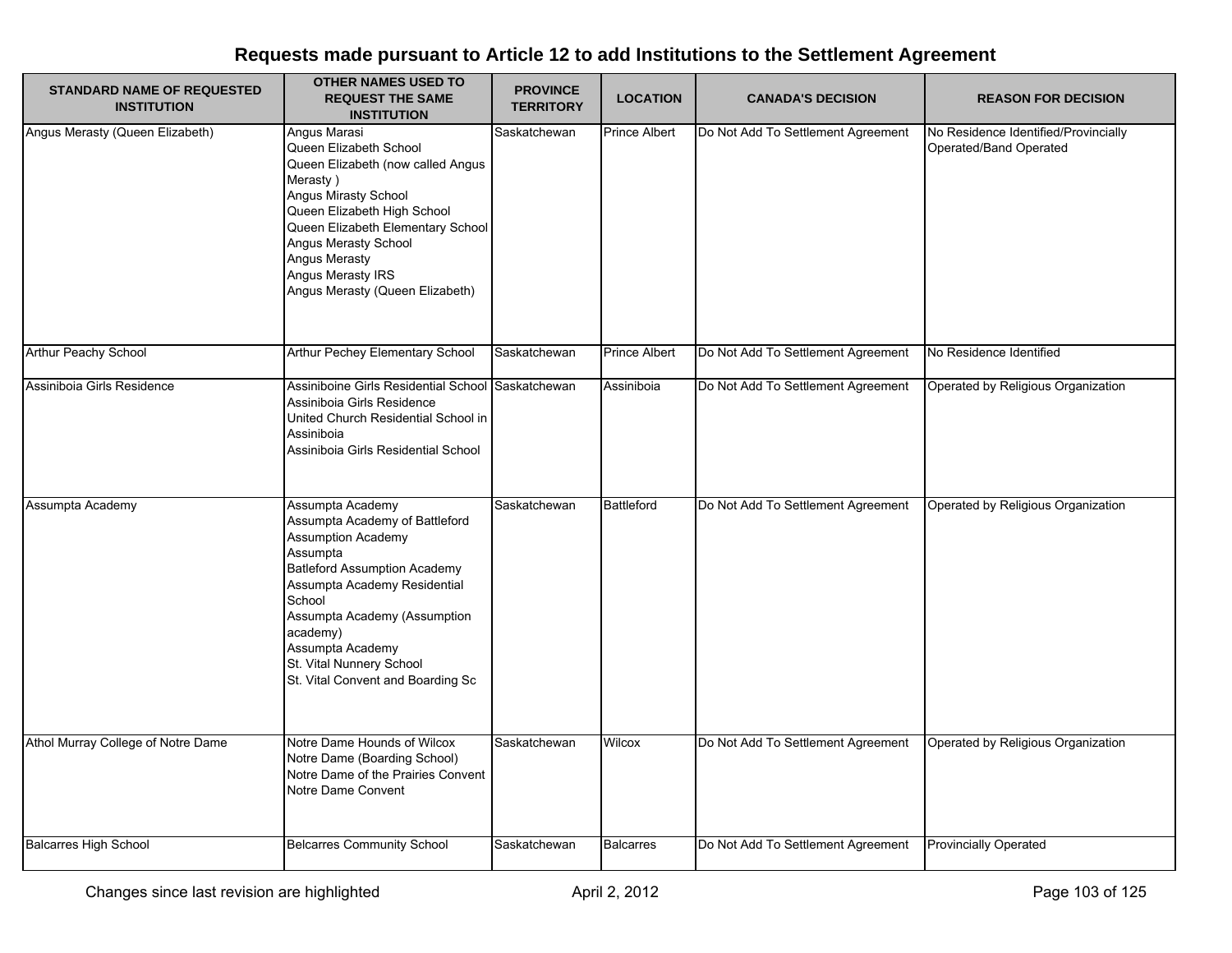| <b>STANDARD NAME OF REQUESTED</b><br><b>INSTITUTION</b> | <b>OTHER NAMES USED TO</b><br><b>REQUEST THE SAME</b><br><b>INSTITUTION</b>                                                                                                                                                                                                                                    | <b>PROVINCE</b><br><b>TERRITORY</b> | <b>LOCATION</b>                           | <b>CANADA'S DECISION</b>                                                                                                          | <b>REASON FOR DECISION</b>                                                |
|---------------------------------------------------------|----------------------------------------------------------------------------------------------------------------------------------------------------------------------------------------------------------------------------------------------------------------------------------------------------------------|-------------------------------------|-------------------------------------------|-----------------------------------------------------------------------------------------------------------------------------------|---------------------------------------------------------------------------|
| Battleford Baptist Boarding School (Bert<br>Johnston)   | North Battleford Baptist School<br>Home<br>First Baptist Church Residential<br>School<br>Battleford Baptist Boarding School<br><b>First Baptist Ministry</b><br><b>Baptist School</b><br>First Baptist Church<br><b>Batleford Assumption Academy</b><br><b>Baptist Residential School</b>                      | Saskatchewan                        | Battleford                                | Do Not Add To Settlement Agreement                                                                                                | Operated by Religious<br>Organization/Operated by Private<br>Organization |
| <b>Battleford Industrial School</b>                     |                                                                                                                                                                                                                                                                                                                | Saskatchewan                        | <b>Battleford</b>                         | Add to the Settlement Agreement for the Identified as IRS # 134 on CEP and IAP<br>time period December 1, 1883 to May<br>31, 1914 | Forms                                                                     |
| Beardy's Day School                                     | Beardy's<br>Beardy's School<br>Beardy's & Okemasis First Nation<br>Beardy's Okemasis Day School                                                                                                                                                                                                                | Saskatchewan                        | <b>Duck Lake</b><br>(Beardy's<br>Reserve) | Do Not Add To Settlement Agreement                                                                                                | Day School                                                                |
| Beauval (Lac La Plonge)                                 | Lac la Plonge Indian<br>Boarding/Mission School<br>Lac la Plonge High School<br>Beauval<br><b>Beauval School</b><br>Beauval Indian Residential School<br>Beauval Student Residence<br>Beauval Indian Residential High<br>School<br>Beauval Indian Residential/Boarding<br>School<br><b>Beuaval Indian Educ</b> | Saskatchewan                        | Plonge)                                   | Beauval (Lac La Already Included in Settlement<br>Agreement                                                                       | Identified as IRS #74 on CEP and IAP<br>Forms                             |
| <b>Beauval Valley View School</b>                       | Valley View School                                                                                                                                                                                                                                                                                             | Saskatchewan                        | Beauval                                   | Do Not Add To Settlement Agreement                                                                                                | <b>Provincially Operated</b>                                              |
| <b>Bethany Homes</b>                                    | <b>Bethany Homes</b>                                                                                                                                                                                                                                                                                           | Saskatchewan                        | Gwen                                      | Do Not Add To Settlement Agreement                                                                                                | Operated by Private/Non-Governmental<br>Organization                      |
| Big Island Lake Day School                              | Big Island Lake Day School<br>Big Island Lake (RC)<br>Joseph Bighead School                                                                                                                                                                                                                                    | Saskatchewan                        |                                           | Near Pierceland Do Not Add To Settlement Agreement                                                                                | Day School                                                                |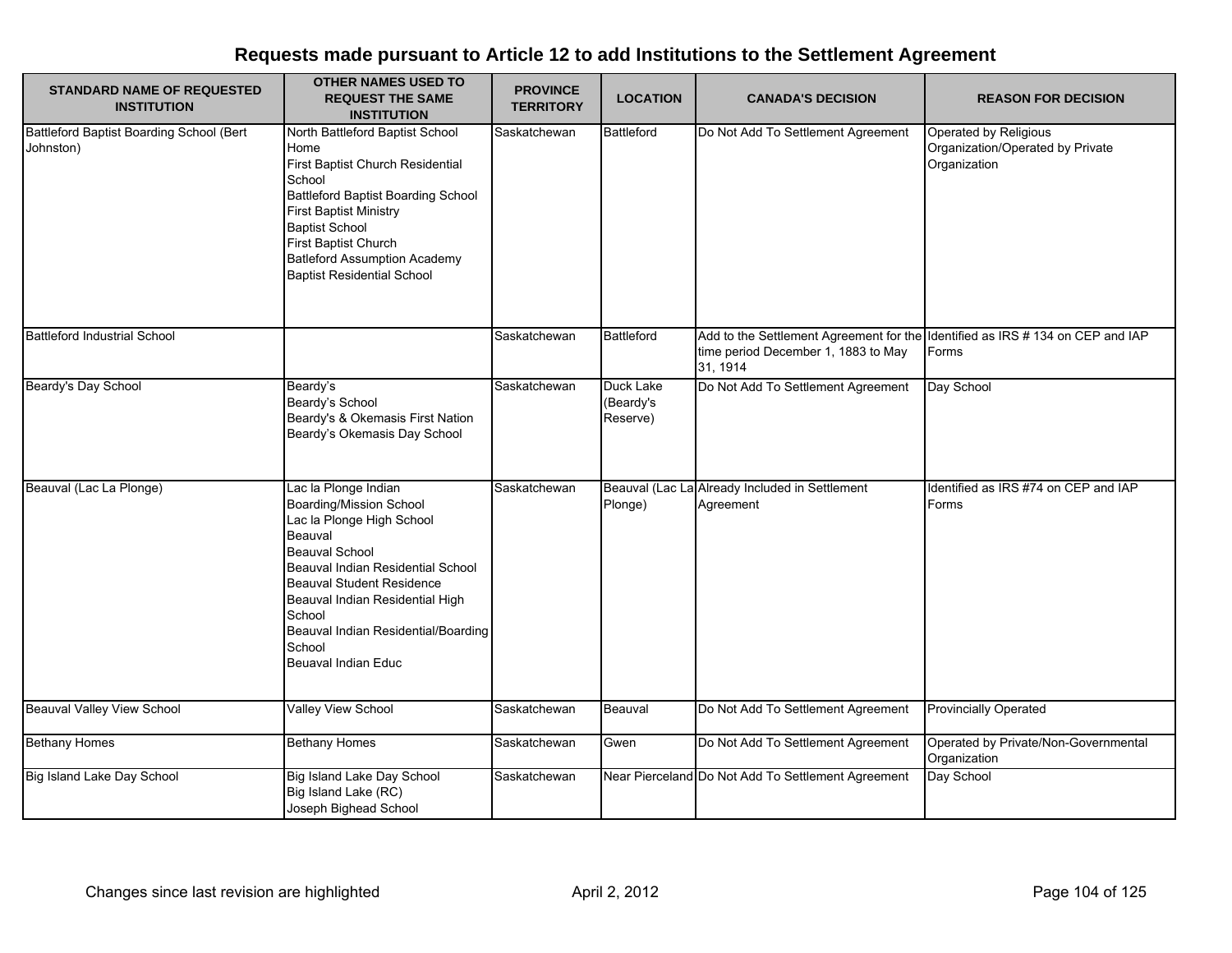| <b>STANDARD NAME OF REQUESTED</b><br><b>INSTITUTION</b> | <b>OTHER NAMES USED TO</b><br><b>REQUEST THE SAME</b><br><b>INSTITUTION</b>                                                                                                                        | <b>PROVINCE</b><br><b>TERRITORY</b> | <b>LOCATION</b>           | <b>CANADA'S DECISION</b>                         | <b>REASON FOR DECISION</b>                         |
|---------------------------------------------------------|----------------------------------------------------------------------------------------------------------------------------------------------------------------------------------------------------|-------------------------------------|---------------------------|--------------------------------------------------|----------------------------------------------------|
| <b>Big River High School</b>                            | <b>Big River High School</b><br><b>Big River Community High School</b><br><b>Big River RC School</b><br><b>Big River Reserve School</b>                                                            | Saskatchewan                        | <b>Big River</b>          | Do Not Add To Settlement Agreement               | <b>Provincially Operated</b>                       |
| Big River Indian Day School                             | <b>Big River Day School</b><br>Big River R.C. School<br>Big River A.C. School                                                                                                                      | Saskatchewan                        | <b>Big River</b>          | Do Not Add To Settlement Agreement               | Day School                                         |
| Boarding School at La Ronge                             | Boarding Home at La Ronge                                                                                                                                                                          | Saskatchewan                        | La Ronge                  | Do Not Add To Settlement Agreement               | Home Placement                                     |
| Boucher (Notre Dame de la Providence)                   | Boucher<br>Institute Notre Dame<br>Institute Notre Dame de la<br>Providence<br>Institute of Notre Dame de la<br>Providence<br>Msgr. Boucher Junior High School<br>Our Lady of Providence Institute | Saskatchewan                        | Prince Albert             | Do Not Add To Settlement Agreement               | Operated by Religious Organization and<br>Province |
| <b>Briercrest College</b>                               | <b>Briercrest</b><br><b>Briercrest College</b><br><b>Briercrest Institute</b>                                                                                                                      | Saskatchewan                        | Caronport                 | Do Not Add To Settlement Agreement               | Operated by Private Organization                   |
| Cando Residential School                                | <b>Cando Residential School</b>                                                                                                                                                                    | Saskatchewan                        | Cando                     | Do Not Add To Settlement Agreement               | Insufficient Information                           |
| Canoe Lake Indian Day School                            | Canoe Lake Day School<br>Canoe Lake Indian Day School                                                                                                                                              | Saskatchewan                        | Canoe Lake                | Do Not Add To Settlement Agreement               | Day School                                         |
| Canoe Lake Residence                                    | Canoe Lake Residence                                                                                                                                                                               | Saskatchewan                        |                           | Canoe Narrows Do Not Add To Settlement Agreement | Insufficient Information                           |
| Carlton High School                                     | Carlton Comprehensive High School Saskatchewan<br><b>Technical Institute</b>                                                                                                                       |                                     | Prince Albert             | Do Not Add To Settlement Agreement               | <b>Provincially Operated</b>                       |
| Caronport High School                                   | Caronport High School<br>Caronport School                                                                                                                                                          | Saskatchewan                        | Caronport                 | Do Not Add To Settlement Agreement               | Operated by Private Organization                   |
| Carpenter High School                                   | Carpenter High School                                                                                                                                                                              | Saskatchewan                        | Meadow Lake               | Do Not Add To Settlement Agreement               | <b>Provincially Operated</b>                       |
| <b>Celbrine Hall</b>                                    | Celbrine Hall                                                                                                                                                                                      | Saskatchewan                        | Saskatoon                 | Do Not Add To Settlement Agreement               | Insufficient Information                           |
| Center School                                           | Center School                                                                                                                                                                                      | Saskatchewan                        | Prince Albert             | Do Not Add To Settlement Agreement               | Day School                                         |
| Chakoo Roman Catholic School                            | Roman Catholic School<br>Opawikoscikan School<br>Roman Catholic School at Pelican<br>Narrows                                                                                                       | Saskatchewan                        | Pelican<br><b>Narrows</b> | Do Not Add To Settlement Agreement               | Day School                                         |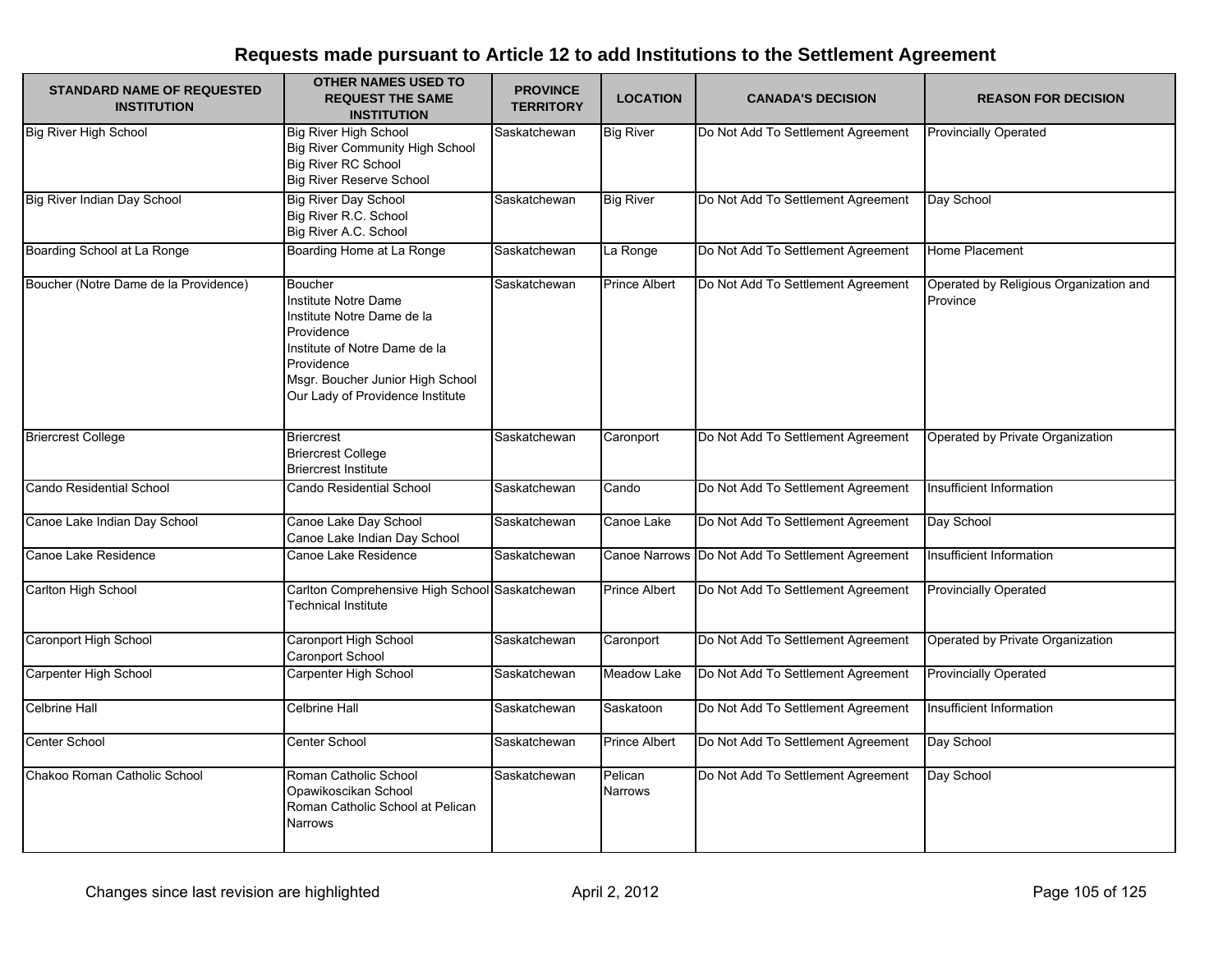| <b>STANDARD NAME OF REQUESTED</b><br><b>INSTITUTION</b> | <b>OTHER NAMES USED TO</b><br><b>REQUEST THE SAME</b>                                                                                                                                                                                                                                     | <b>PROVINCE</b><br><b>TERRITORY</b> | <b>LOCATION</b>      | <b>CANADA'S DECISION</b>                                                                    | <b>REASON FOR DECISION</b>                     |
|---------------------------------------------------------|-------------------------------------------------------------------------------------------------------------------------------------------------------------------------------------------------------------------------------------------------------------------------------------------|-------------------------------------|----------------------|---------------------------------------------------------------------------------------------|------------------------------------------------|
|                                                         | <b>INSTITUTION</b>                                                                                                                                                                                                                                                                        |                                     |                      |                                                                                             |                                                |
| Charlebois Catholic Day School                          | <b>Cumberland House School</b><br>Charlesbois Catholic School<br><b>Cumberland House Charlebois</b><br>School<br>Charlebois Day School<br>Charlebois P.R.C. (Public Roman<br>Catholic)<br>Charlebois Public R.C.<br>Cumberland House No. 37 R.C.P.                                        | Saskatchewan                        | Cumberland<br>House  | Do Not Add To Settlement Agreement                                                          | Territorially Operated/Provincially Operated   |
| Charlebois Catholic Residence - Cumberland<br>House     | Charlebois Residential School<br>St. Joseph's Mission Charlebois<br>School<br>Charlebois Catholic Residential<br>School                                                                                                                                                                   | Saskatchewan                        | Cumberland<br>House  | Do Not Add To Settlement Agreement                                                          | Insufficient Information                       |
| Christopher Lake IRS                                    | Christopher Lake School                                                                                                                                                                                                                                                                   | Saskatchewan                        | Christopher<br>Lake  | Do Not Add To Settlement Agreement                                                          | Day School/Provincially Operated               |
| Churchill High School                                   | Churchill High School<br>Churchill High School-La Ronge                                                                                                                                                                                                                                   | Saskatchewan                        | La Ronge             | Do Not Add To Settlement Agreement                                                          | <b>Provincially Operated</b>                   |
| <b>City Park Collegiate</b>                             | City Park Collegiate Institute                                                                                                                                                                                                                                                            | Saskatchewan                        | Saskatoon            | Do Not Add To Settlement Agreement                                                          | <b>Provincially Operated</b>                   |
| Convent of Jesus and Mary                               | Convent of Jesus and Mary                                                                                                                                                                                                                                                                 | Saskatchewan                        | Gravelburg           | Do Not Add To Settlement Agreement                                                          | Operated by Religious Organization             |
| Convent of the Child Jesus                              | Convent of Child Jesus<br>Convent of the Child Jesus<br>The Convent of the Child Jesus<br>Convent of the Child of Jesus<br>Convent of Christ Jesus<br>St. Joseph<br>Convent of the Sisters Child Jesus<br>The convent located in North<br><b>Battleford</b><br>Convent of The Child Jesus | Saskatchewan                        |                      | North Battleford Do Not Add To Settlement Agreement                                         | Operated by Religious Organization             |
| Cote Day School                                         | Cote Day School<br>Cote School                                                                                                                                                                                                                                                            | Saskatchewan                        | Cote First<br>Nation | Do Not Add To Settlement Agreement                                                          | Day School                                     |
| Cote First Nation Kindergarten                          | Cote #1 (Kgn)<br>Cote Kindergarten<br>Cote Nursery and Kindergarten                                                                                                                                                                                                                       | Saskatchewan                        | Kamsack              | Do Not Add To Settlement Agreement                                                          | Day School/Provincially Operated               |
| Cote Improved Federal Day School                        | Cote Day School<br>Cote Improved Day School<br>Cote Indian Day School<br>School #604<br>Cote #1                                                                                                                                                                                           | Saskatchewan                        | Kamsack              | Add to the Settlement Agreement for the<br>time period September1, 1928 to June<br>30, 1940 | Identified as IRS #133 on CEP and IAP<br>Forms |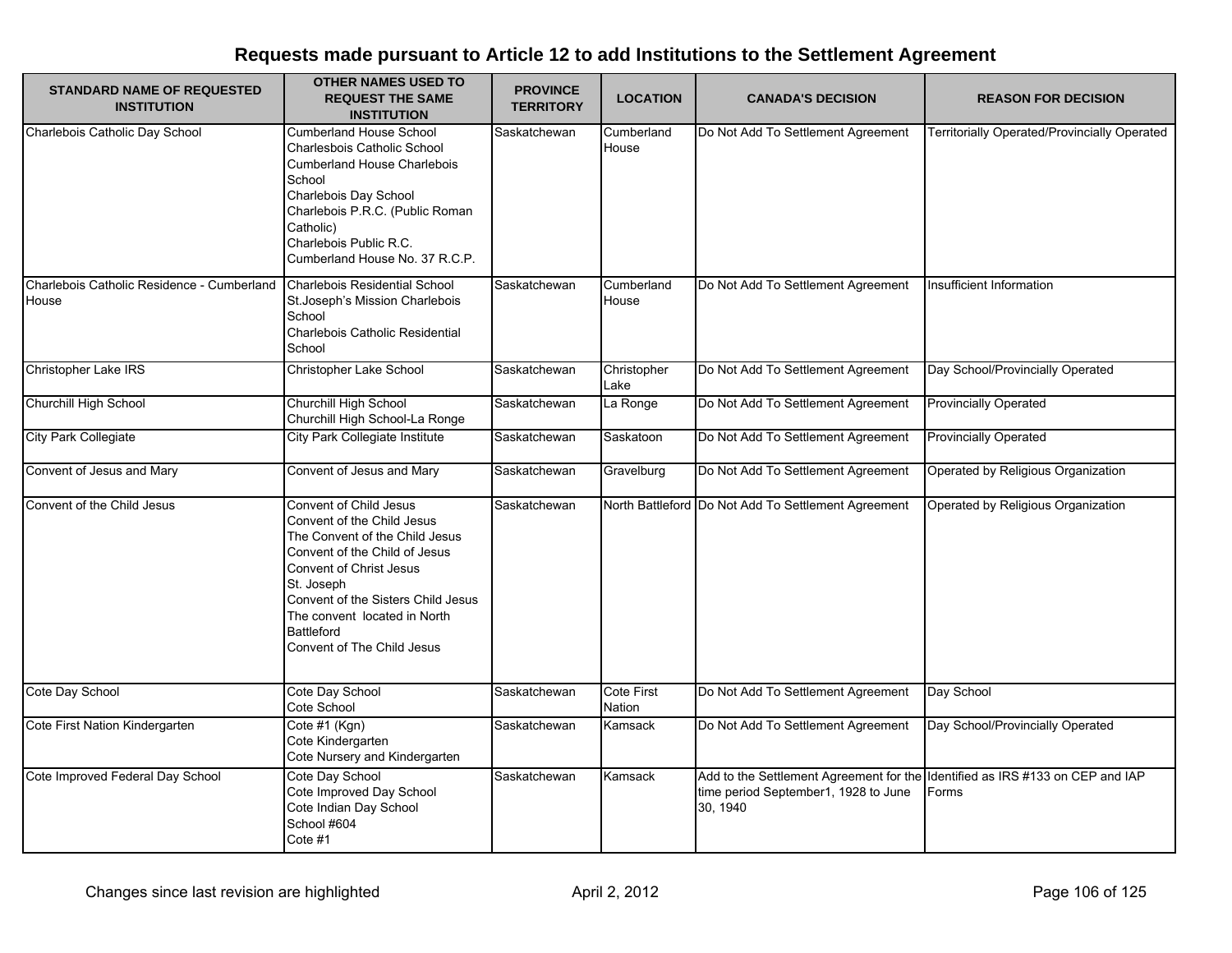| <b>STANDARD NAME OF REQUESTED</b><br><b>INSTITUTION</b> | <b>OTHER NAMES USED TO</b><br><b>REQUEST THE SAME</b><br><b>INSTITUTION</b>                                         | <b>PROVINCE</b><br><b>TERRITORY</b> | <b>LOCATION</b>                                              | <b>CANADA'S DECISION</b>           | <b>REASON FOR DECISION</b>         |
|---------------------------------------------------------|---------------------------------------------------------------------------------------------------------------------|-------------------------------------|--------------------------------------------------------------|------------------------------------|------------------------------------|
| <b>Creighton Community School</b>                       | Creighton<br>Creighton School                                                                                       | Saskatchewan                        | Creighton                                                    | Do Not Add To Settlement Agreement | <b>Provincially Operated</b>       |
| <b>Crescent Lake</b>                                    | <b>Crescent Lake</b>                                                                                                | Saskatchewan                        | Yorkton                                                      | Do Not Add To Settlement Agreement | <b>Provincially Operated</b>       |
| Dale's House                                            | Dales House                                                                                                         | Saskatchewan                        | Regina                                                       | Do Not Add To Settlement Agreement | <b>Provincially Operated</b>       |
| Debden School                                           | Debdin High School<br>Debdin School<br>Debden School<br>Debden Elementary School<br>Debden High School              | Saskatchewan                        | Debden                                                       | Do Not Add To Settlement Agreement | <b>Provincially Operated</b>       |
| Ducharme (La Loche) School                              | <b>Ducharme Elementary</b><br>La Loche Old School<br>La Loche Community School                                      | Saskatchewan                        | La Loche                                                     | Do Not Add To Settlement Agreement | <b>Provincially Operated</b>       |
| Duck Lake Convent                                       | Convent Presentation of St. Mary's<br>Duck Lake St. Mary's Convent                                                  | Saskatchewan                        | Duck Lake                                                    | Do Not Add To Settlement Agreement | Operated by Religious Organization |
| Duquette School                                         | Duquette School<br>Joe Duquette<br>Joe Duquette School<br>Saskatoon Native Survival School<br>(Joe Duquette School) | Saskatchewan                        | Saskatoon                                                    | Do Not Add To Settlement Agreement | <b>Provincially Operated</b>       |
| E. D. Feehan High School                                | E.D. Feehan High School                                                                                             | Saskatchewan                        | Saskatoon                                                    | Do Not Add To Settlement Agreement | Home Placement                     |
| <b>Edenwold School</b>                                  | <b>Edenwald School</b>                                                                                              | Saskatchewan                        | Edenwold                                                     | Do Not Add To Settlement Agreement | <b>Provincially Operated</b>       |
| <b>Emery House</b>                                      | <b>Emery House</b>                                                                                                  | Saskatchewan                        | Regina                                                       | Do Not Add To Settlement Agreement | Insufficient Information           |
| Evan Hardy Collegiate                                   | Evan Hardy Collegiate                                                                                               | Saskatchewan                        | Saskatoon                                                    | Do Not Add To Settlement Agreement | <b>Provincially Operated</b>       |
| File Hills Colony Day School                            | File Hills Colony Day School<br>RC Day School, Peepeekasis<br>Reserve                                               | Saskatchewan                        | Peepeekisis<br>Reserve,<br><b>Balcarres</b>                  | Do Not Add To Settlement Agreement | Day School                         |
| File Hills Indian Day School                            | Filehills Indian Day School<br>File Hills Indian Day School (No.<br>653)                                            | Saskatchewan                        | Near Okanese<br>Reserve                                      | Do Not Add To Settlement Agreement | Day School                         |
| <b>Fishing Lake Day School</b>                          | <b>Fishing Lake School</b><br>Fishing Lake I.R.<br>Fishing Lake Indian Day School                                   | Saskatchewan                        | <b>Fishing Lake</b><br>Reserve<br>(Wadena, near<br>Kylemore) | Do Not Add To Settlement Agreement | Day School                         |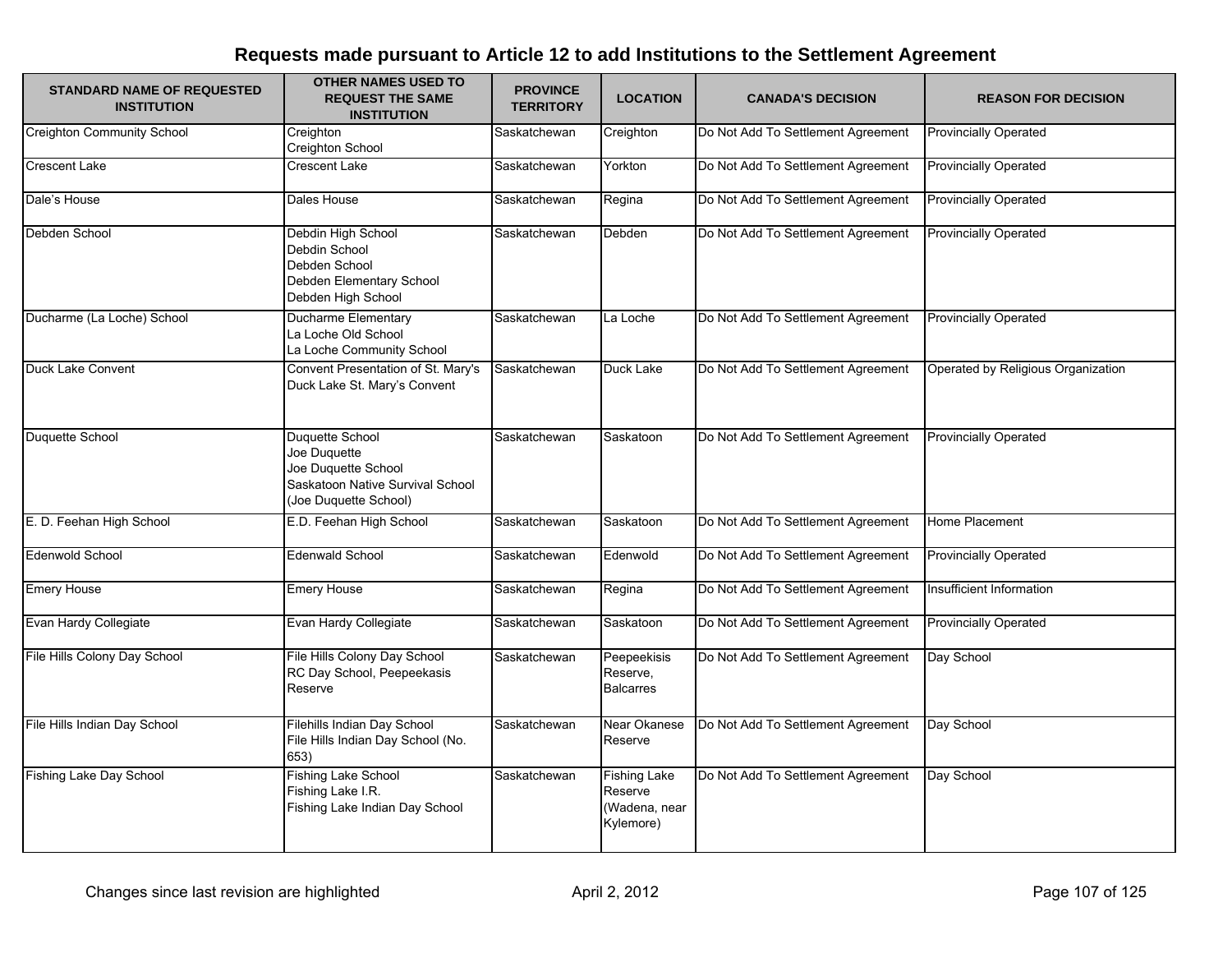| <b>STANDARD NAME OF REQUESTED</b><br><b>INSTITUTION</b>    | <b>OTHER NAMES USED TO</b><br><b>REQUEST THE SAME</b><br><b>INSTITUTION</b>                                                                                                                                                                                      | <b>PROVINCE</b><br><b>TERRITORY</b> | <b>LOCATION</b>                  | <b>CANADA'S DECISION</b>                            | <b>REASON FOR DECISION</b>                         |
|------------------------------------------------------------|------------------------------------------------------------------------------------------------------------------------------------------------------------------------------------------------------------------------------------------------------------------|-------------------------------------|----------------------------------|-----------------------------------------------------|----------------------------------------------------|
| Fond du Lac Day School (Father Gamache<br>Memorial School) | Fond du Lac Day School<br>Fond du Lac Indian Day School<br>Denie Day School<br>Dene Day School                                                                                                                                                                   | Saskatchewan                        | Fond du Lac                      | Do Not Add To Settlement Agreement                  | Day School                                         |
| Forget IRS - Radville                                      | St. Iouis Academy<br>St. Olivier Elementary School<br>Académie Saint-Louis<br>St. Olivier R.C.S. No. 12<br>St. Olivier School                                                                                                                                    | Saskatchewan                        | Radville                         | Do Not Add To Settlement Agreement                  | Operated by Religious Organization and<br>Province |
| Forget IRS - Verwood                                       |                                                                                                                                                                                                                                                                  | Saskatchewan                        | Verwood                          | Do Not Add To Settlement Agreement                  | Insufficient Information                           |
| Forget IRS - Willowbunch                                   | Willow Bunch Boarding School<br><b>Willow Bunch Convent</b><br>Willow Bunch convent-school<br>École et pensionnat à Willow-Bunch                                                                                                                                 | Saskatchewan                        | Willowbunch                      | Do Not Add To Settlement Agreement                  | Operated by Religious Organization                 |
| Fort Qu'Appelle                                            | Fort Qu'Apelle                                                                                                                                                                                                                                                   | Saskatchewan                        |                                  | Fort Qu'Appelle Do Not Add To Settlement Agreement  | Insufficient Information                           |
| Fort Qu'Appelle Sanatorium                                 | Qu'Appelle Indian Residential<br>Fort Qu'Appelle<br>Fort Sand TB Clinic<br>Fort San                                                                                                                                                                              | Saskatchewan                        |                                  | Fort Qu'Appelle Do Not Add To Settlement Agreement  | Sanatorium                                         |
| Foster Home - North Battleford                             | George and Sylvia Morin                                                                                                                                                                                                                                          | Saskatchewan                        |                                  | North Battleford Do Not Add To Settlement Agreement | <b>Foster Care</b>                                 |
| Four Points Road Muscowequan                               | Four Points Road                                                                                                                                                                                                                                                 | Saskatchewan                        | Muscowequan                      | Do Not Add To Settlement Agreement                  | Insufficient Information                           |
| Free Methodist Hostel                                      | <b>Free Methodist Hostel</b><br>Free Methodist Youth Hostel<br>Free Methodist Indian Missions<br>Moosejaw Free Methodist Hostel<br>Moosejaw Youth Hostel - Moosejaw<br><b>Free Methodist Hostel</b><br>Moose Jaw Youth Hostel<br>Moose Jaw Free Methodist School | Saskatchewan                        | Moose Jaw                        | Do Not Add To Settlement Agreement                  | Operated by Religious Organization                 |
| Gordon's                                                   | Gordon Indian Residential School<br>Gordon Residential School<br>Gordon Residential                                                                                                                                                                              | Saskatchewan                        | Gordon's<br>Reserve.<br>Punnichy | Already Included in Settlement<br>Agreement         | Identified as IRS #77 on CEP and IAP<br>Forms      |
| Green Lake School                                          | Green Lake<br><b>Green Lake School</b>                                                                                                                                                                                                                           | Saskatchewan                        | Green Lake                       | Do Not Add To Settlement Agreement                  | <b>Provincially Operated</b>                       |
| <b>Grenfell Farms</b>                                      | <b>Grenfell Farms</b>                                                                                                                                                                                                                                            | Saskatchewan                        | Grenfell                         | Do Not Add To Settlement Agreement                  | <b>Insufficient Information</b>                    |
| Greystone School                                           | Greystone School<br>Greystone Heights School                                                                                                                                                                                                                     | Saskatchewan                        | Saskatoon                        | Do Not Add To Settlement Agreement                  | <b>Provincially Operated</b>                       |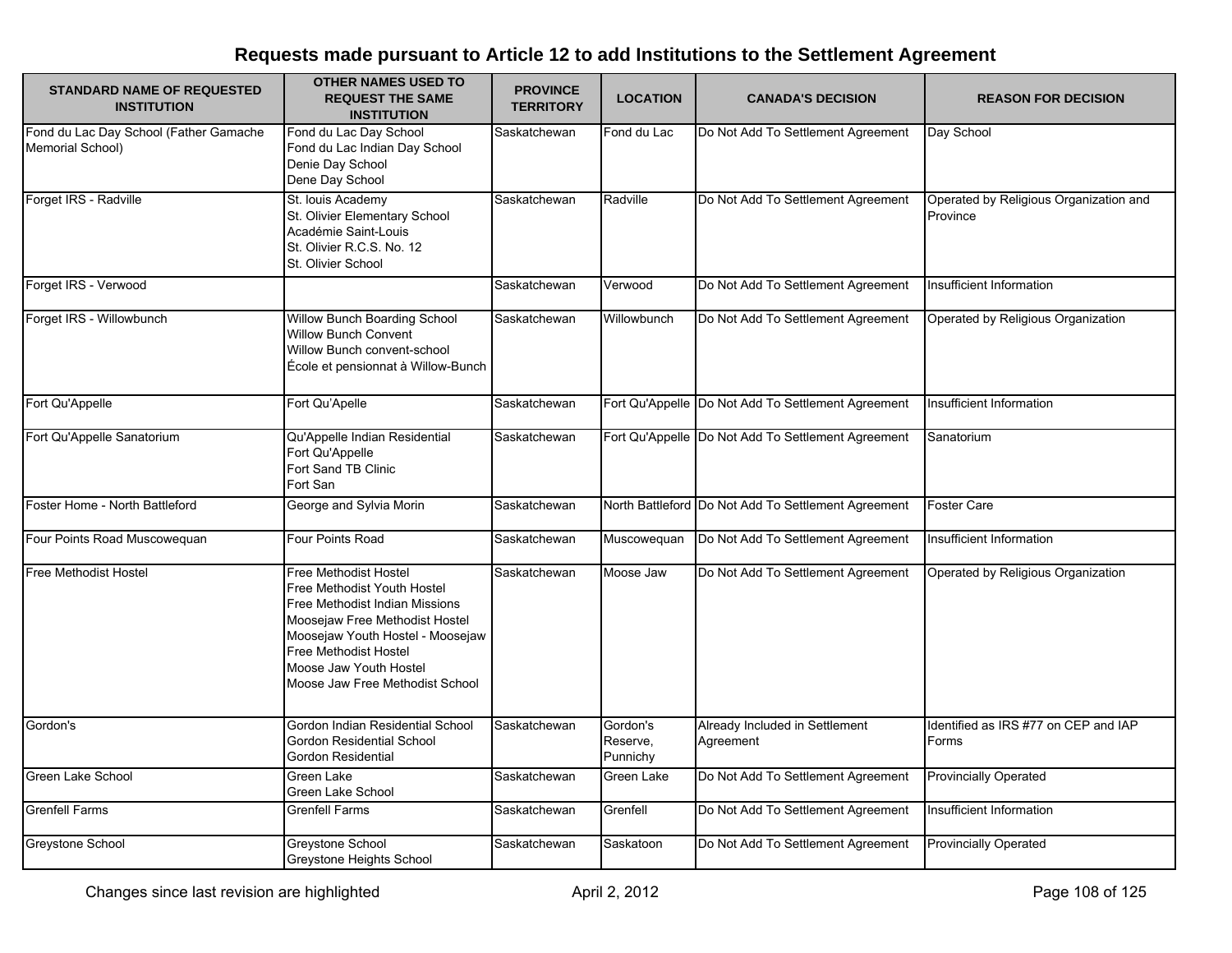| <b>STANDARD NAME OF REQUESTED</b><br><b>INSTITUTION</b>                                                              | <b>OTHER NAMES USED TO</b><br><b>REQUEST THE SAME</b><br><b>INSTITUTION</b>                                                        | <b>PROVINCE</b><br><b>TERRITORY</b> | <b>LOCATION</b> | <b>CANADA'S DECISION</b>                           | <b>REASON FOR DECISION</b>                           |
|----------------------------------------------------------------------------------------------------------------------|------------------------------------------------------------------------------------------------------------------------------------|-------------------------------------|-----------------|----------------------------------------------------|------------------------------------------------------|
| Healing Hospital/Indian Hospital                                                                                     | All Nations Healing Hospital<br>Fort Qu'Apelle Indian Hospital                                                                     | Saskatchewan                        |                 | Fort Qu'Appelle Do Not Add To Settlement Agreement | Hospital                                             |
| <b>Hector Thiboutot School</b>                                                                                       | <b>Hector Thiboutot School</b><br><b>Hector Thiboutot Community School</b>                                                         | Saskatchewan                        | Sandy Bay       | Do Not Add To Settlement Agreement                 | <b>Provincially Operated</b>                         |
| Hillside School                                                                                                      | <b>Hillside School</b><br>Cote No. 2 School<br>Cote No. 2 Roman Catholic Day<br>School                                             | Saskatchewan                        | Kamsack         | Do Not Add To Settlement Agreement                 | Day School                                           |
| Home Placement - Good Soil                                                                                           |                                                                                                                                    | Saskatchewan                        | Good Soil       | Do Not Add To Settlement Agreement                 | Insufficient Information                             |
| Home Placement - Humboldt                                                                                            |                                                                                                                                    | Saskatchewan                        | Humboldt        | Do Not Add To Settlement Agreement                 | Home Placement                                       |
| Home Placement - Prince Albert                                                                                       | Home Placements                                                                                                                    | Saskatchewan                        | Prince Albert   | Do Not Add to Settlement Agreement                 | Home Placement                                       |
| Home Placement - St. Gregor                                                                                          |                                                                                                                                    | Saskatchewan                        | St. Gregor      | Do Not Add To Settlement Agreement                 | Home Placement                                       |
| House of Concord - Regina                                                                                            | House of Concord Youth Resource<br>Centre                                                                                          | Saskatchewan                        | Regina          | Do Not Add To Settlement Agreement                 | Operated by Private/Non-Governmental<br>Organization |
| Hugh Cairns V.C. School                                                                                              | Cairns School                                                                                                                      | Saskatchewan                        | Saskatoon       | Do Not Add To Settlement Agreement                 | <b>Provincially Operated</b>                         |
| Île-à-la-Crosse Mission Boarding School (Holy Île-à-la-Crosse School<br>Family, St. Joseph, St. John Baptist Parish) | <b>Metis Residential School</b><br>Île-à-la-Crosse Convent<br>Île-à-la-Crosse Residential School<br>Île-à-la-Crosse Mission School | Saskatchewan                        | Île-à-la-Crosse | Do Not Add To Settlement Agreement                 | Operated by Religious Organization                   |
| Indian Head High School                                                                                              | Indian Head Collegiate                                                                                                             | Saskatchewan                        | Indian Head     | Do Not Add To Settlement Agreement                 | <b>Provincially Operated</b>                         |
| International Bible College                                                                                          | International Bible College                                                                                                        | Saskatchewan                        | Moose Jaw       | Do Not Add To Settlement Agreement                 | Operated by Private Organization                     |
| Ituna Orphanage (St. Ann's Orphanage)                                                                                | St. Anne's Orphanage<br>St. Annes Children Home<br>Ituna Ophanage<br>Ituna Orphanage                                               | Saskatchewan                        | Ituna           | Do Not Add To Settlement Agreement                 | Operated by Religious Organization                   |
| Johnson Frost Home                                                                                                   |                                                                                                                                    | Saskatchewan                        | <b>Biggar</b>   | Do Not Add To Settlement Agreement                 | Insufficient Information                             |
| Joseph Bighead School                                                                                                | Joseph Bighead School                                                                                                              | Saskatchewan                        | Pierceland      | Do Not Add To Settlement Agreement                 | Day School                                           |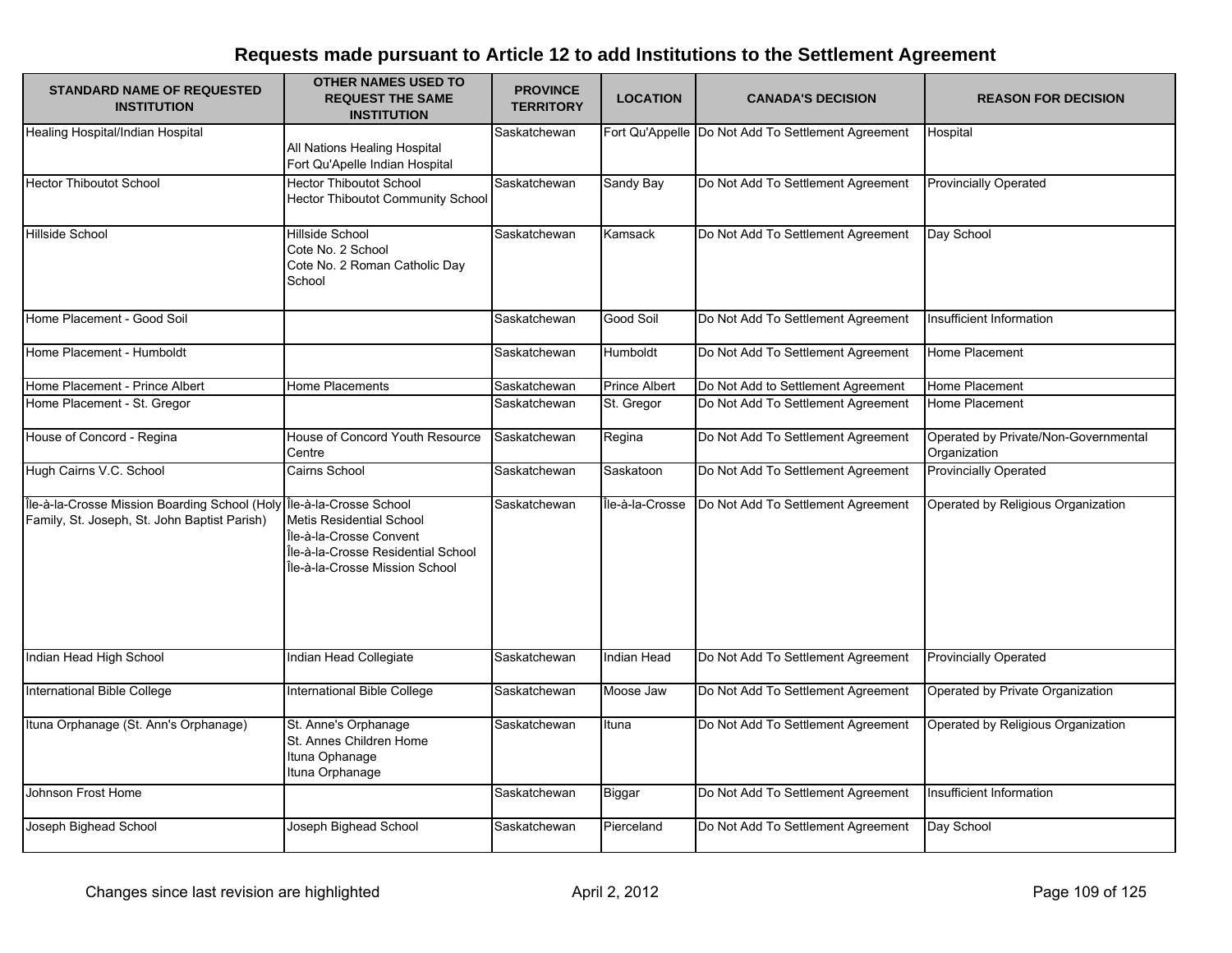| <b>STANDARD NAME OF REQUESTED</b><br><b>INSTITUTION</b>   | <b>OTHER NAMES USED TO</b><br><b>REQUEST THE SAME</b><br><b>INSTITUTION</b>                                                                                                                                                                                                                  | <b>PROVINCE</b><br><b>TERRITORY</b> | <b>LOCATION</b>                                 | <b>CANADA'S DECISION</b>                           | <b>REASON FOR DECISION</b>                                                     |
|-----------------------------------------------------------|----------------------------------------------------------------------------------------------------------------------------------------------------------------------------------------------------------------------------------------------------------------------------------------------|-------------------------------------|-------------------------------------------------|----------------------------------------------------|--------------------------------------------------------------------------------|
| Kaniswapit Central School                                 | Kaniswapit Central School<br>Muscowpetung-Kaniswapit Central<br>School                                                                                                                                                                                                                       | Saskatchewan                        |                                                 | Fort Qu'Appelle Do Not Add To Settlement Agreement | <b>Band Operated</b>                                                           |
| Kenosee Youth Center                                      | Camp Walk-A-Way<br>Kenosee Youth Camp<br>Work Camp (Kenosee)                                                                                                                                                                                                                                 | Saskatchewan                        | Carlyle<br>(Kenosee Park)                       | Do Not Add To Settlement Agreement                 | <b>Provincially Operated</b>                                                   |
| Kilburn Hall                                              | Kilbrin Hall Residential School<br><b>Kilbrin Hall</b>                                                                                                                                                                                                                                       | Saskatchewan                        | Saskatoon                                       | Do Not Add To Settlement Agreement                 | <b>Provincially Operated</b>                                                   |
| King Edward School                                        | King Edward School<br>King Edward Elementary School<br>Cornerstone Christian School<br>South Hill school                                                                                                                                                                                     | Saskatchewan                        | Moose Jaw                                       | Do Not Add To Settlement Agreement                 | <b>Provincially Operated</b>                                                   |
| Kinsmen School                                            | Kinsmen School for the<br>Handicapped                                                                                                                                                                                                                                                        | Saskatchewan                        | <b>Prince Albert</b>                            | Do Not Add To Settlement Agreement                 | <b>Provincially Operated</b>                                                   |
| Kitsaki School                                            | Kitsakik School<br>Senator Myles Venne School<br>(SMVS)                                                                                                                                                                                                                                      | Saskatchewan                        | La Ronge                                        | Do Not Add To Settlement Agreement                 | <b>Band Operated</b>                                                           |
| L. P. Miller High School                                  | L.P. Miller School<br>L.P. Miller Comprehensive School                                                                                                                                                                                                                                       | Saskatchewan                        | Nipawin                                         | Do Not Add To Settlement Agreement                 | <b>Provincially Operated</b>                                                   |
| Lebret (Qu'Appelle, Whitecalf, St. Paul's High<br>School) | Lebret Residential School<br>Lebret<br>Lebret Indian Residential School<br>Lebret School<br>Labrette Catholic School<br>Lebret Residential<br>Lebret Residential School<br>(Qu'Appelle, Whitecalf, St. Paul's<br>High School)<br>Qu'Appelle Indian Residential<br>Fort Qu'appelle Indian Res | Saskatchewan                        | Lebret                                          | Already Included in Settlement<br>Agreement        | Identified as IRS #78 on CEP and IAP<br>Forms                                  |
| Leoville Convent                                          | Convent in Leoville, (Leoville<br>School)                                                                                                                                                                                                                                                    | Saskatchewan                        | Leoville                                        | Do Not Add To Settlement Agreement                 | No Residence/No Federal<br>Involvement/Operated by a Religious<br>Organization |
| Leoville School                                           | Convent in Leoville, (Leoville<br>School)                                                                                                                                                                                                                                                    | Saskatchewan                        | Leoville                                        | Do Not Add To Settlement Agreement                 | <b>Provincially Operated</b>                                                   |
| Little Pine Improved Day School                           | Little Pine Indian Day School<br>Little Pine School                                                                                                                                                                                                                                          | Saskatchewan                        | <b>Little Pine</b><br>Reserve (near<br>Paynton) | Do Not Add To Settlement Agreement                 | Day School                                                                     |
| Loon Lake Day School                                      | Loon Lake Day School<br>Loon Lake School                                                                                                                                                                                                                                                     | Saskatchewan                        | Loon Lake                                       | Do Not Add To Settlement Agreement                 | Day School                                                                     |
| Luther High School                                        | Luther High School                                                                                                                                                                                                                                                                           | Saskatchewan                        | Regina                                          | Do Not Add To Settlement Agreement                 | Operated by Private Organization                                               |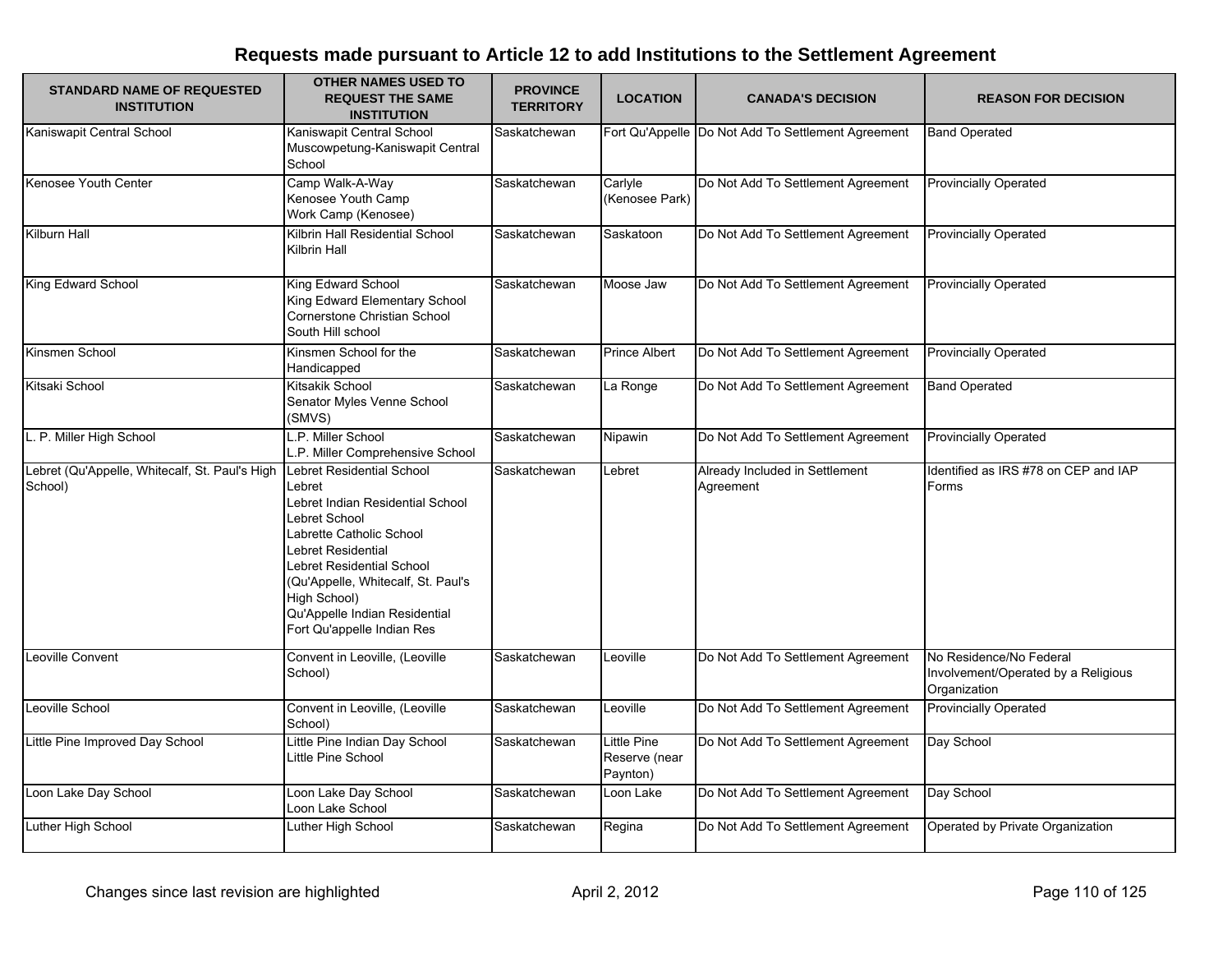| <b>STANDARD NAME OF REQUESTED</b><br><b>INSTITUTION</b>  | <b>OTHER NAMES USED TO</b><br><b>REQUEST THE SAME</b><br><b>INSTITUTION</b>                                                                                                                                       | <b>PROVINCE</b><br><b>TERRITORY</b> | <b>LOCATION</b>                   | <b>CANADA'S DECISION</b>                    | <b>REASON FOR DECISION</b>                    |
|----------------------------------------------------------|-------------------------------------------------------------------------------------------------------------------------------------------------------------------------------------------------------------------|-------------------------------------|-----------------------------------|---------------------------------------------|-----------------------------------------------|
| Lutheran Collegiate Bible Institute (Outlook<br>College) | Lutheran Collegiate Bible Institute -<br>Outlook                                                                                                                                                                  | Saskatchewan                        | Outlook                           | Do Not Add To Settlement Agreement          | Operated by Private Organization              |
| <b>Marcelin Convent</b>                                  |                                                                                                                                                                                                                   | Saskatchewan                        | Marcelin                          | Do Not Add To Settlement Agreement          | Operated by Religious Organization            |
| Marieval (Cowesess, Crooked Lake)                        | <b>Marieval School</b>                                                                                                                                                                                            | Saskatchewan                        | Grayson                           | Already Included in Settlement<br>Agreement | Identified as IRS #79 on CEP and IAP<br>Forms |
| <b>Mathieu College</b>                                   | Mathieu College du Gravelburg<br>Collège Matthieu du Gravelburg<br>Collège Catholique du Gravelbourg<br>École Secondaire Collège Mathieu                                                                          | Saskatchewan                        | Gravelbourg                       | Do Not Add To Settlement Agreement          | Operated by Private Organization              |
| <b>Meadow Lake School</b>                                | Meadow Lake School<br>Meadow Lake Indian Day School                                                                                                                                                               | Saskatchewan                        | Meadow Lake                       | Do Not Add To Settlement Agreement          | Day School                                    |
| Ministikwan Day School                                   | Ministikwan Indian Day School                                                                                                                                                                                     | Saskatchewan                        | Loon<br>Lake/Whalan               | Do Not Add To Settlement Agreement          | Day School                                    |
| Mistatim High School                                     | Mistatim School                                                                                                                                                                                                   | Saskatchewan                        | Mistatim                          | Do Not Add To Settlement Agreement          | <b>Provincially Operated</b>                  |
| Molanosa School                                          | Molaosa School<br>Molanosa School                                                                                                                                                                                 | Saskatchewan                        | Molanosa                          | Do Not Add To Settlement Agreement          | Insufficient Information                      |
| Montmartre Convent School                                | Montmartre<br><b>Montmartre Convent</b><br>Montmartre Catholic School<br>Montmartre Convent Public School<br>Montmartre Elementary School<br>Sacred Heart Academy<br>Sacred Heart Parrish (Montmartre<br>Convent) | Saskatchewan                        | Montmartre                        | Do Not Add To Settlement Agreement          | Operated by Religious Organization            |
| Mooreville School                                        |                                                                                                                                                                                                                   | Saskatchewan                        | Unknown                           | Do Not Add To Settlement Agreement          | Insufficient Information                      |
| Moose Jaw Residential Training School                    | Moosejaw Residential Training<br>School & Dorm                                                                                                                                                                    | Saskatchewan                        | Moose Jaw                         | Do Not Add To Settlement Agreement          | <b>Provincially Operated</b>                  |
| Moosomin Day School                                      | Moosomin School<br>Moosomin Indian Day School<br>Moosomin Day School (Reserve)<br>Moosomin Band School                                                                                                            | Saskatchewan                        | Moosomin                          | Do Not Add To Settlement Agreement          | Day School                                    |
| Mosquito Day School                                      | Mosquito Day School<br>Mosquito Stony Day School                                                                                                                                                                  | Saskatchewan                        | <b>Red Pheasant</b><br>(Mosquito) | Do Not Add To Settlement Agreement          | Day School                                    |
| Mukonman Bear Lodge                                      | Mukonman Bear Lodge<br>Oskeitawin Group Home (used to be<br>known as Mukonman Bear Lodge)                                                                                                                         | Saskatchewan                        | <b>Sandy Bay</b>                  | Do Not Add To Settlement Agreement          | Insufficient Information                      |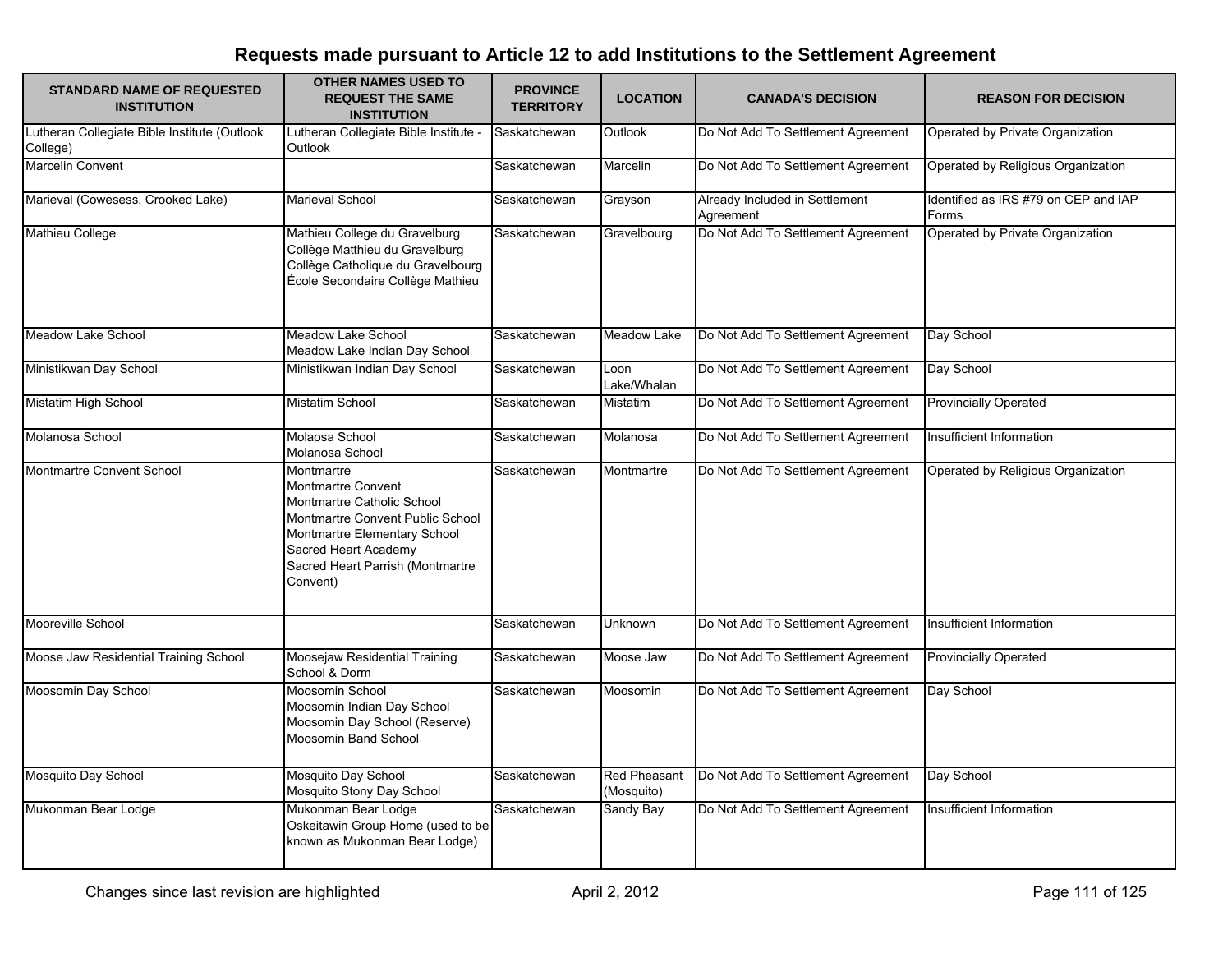| <b>STANDARD NAME OF REQUESTED</b><br><b>INSTITUTION</b> | OTHER NAMES USED TO<br><b>REQUEST THE SAME</b><br><b>INSTITUTION</b>                                                                                        | <b>PROVINCE</b><br><b>TERRITORY</b> | <b>LOCATION</b>            | <b>CANADA'S DECISION</b>                            | <b>REASON FOR DECISION</b>                           |
|---------------------------------------------------------|-------------------------------------------------------------------------------------------------------------------------------------------------------------|-------------------------------------|----------------------------|-----------------------------------------------------|------------------------------------------------------|
| Mulangar School                                         | Mulangar School                                                                                                                                             | Saskatchewan                        | Mullingar                  | Do Not Add To Settlement Agreement                  | Insufficient Information                             |
| Muscowequan (Lestock, Touchwood)                        | Muskowegan School<br>Muscowequan School<br>Muscoweguan Residential School<br>Muskowekwan                                                                    | Saskatchewan                        | Lestock                    | Already Included in Settlement<br>Agreement         | Identified as IRS #80 on CEP and IAP<br>Forms        |
| Muscowpetung Day School                                 | Muscowpetung Day School<br>Muscowpetung Reserve School                                                                                                      | Saskatchewan                        | Muscowpetung               | Do Not Add To Settlement Agreement                  | Day School                                           |
| Nipawin Junior High School                              | Nipawin Junior High School<br>Nipawin Christian School                                                                                                      | Saskatchewan                        | Nipawin                    | Do Not Add To Settlement Agreement                  | Operated by Private Organization                     |
| North Battleford Indian Hospital                        | North Battleford Indian Hospaital                                                                                                                           | Saskatchewan                        |                            | North Battleford Do Not Add To Settlement Agreement | Hospital                                             |
| Notre Dame - Victoire                                   | Notre Dame                                                                                                                                                  | Saskatchewan                        | Victoire                   | Do Not Add To Settlement Agreement                  | Insufficient Information                             |
| Notre Dame College                                      | College Notre Dame or Notre Dame Saskatchewan<br>College<br>Notre Dame                                                                                      |                                     | Prince<br>Albert/St. Louis | Do Not Add To Settlement Agreement                  | Insufficient Information                             |
| Notre Dame School - North Battleford                    | Notre Dame<br>Notre Dame School                                                                                                                             | Saskatchewan                        |                            | North Battleford Do Not Add To Settlement Agreement | Operated by Private/Non-Governmental<br>Organization |
| Nut Lake North School                                   | Nut Lake North School                                                                                                                                       | Saskatchewan                        | Yellowquill<br>Reserve     | Do Not Add To Settlement Agreement                  | Day School                                           |
| Oasis School                                            | Oasis School                                                                                                                                                | Saskatchewan                        | Unknown                    | Do Not Add To Settlement Agreement                  | Insufficient Information                             |
| Ochapowace Day School                                   | Ochapowace Day School<br>Ochapowace Indian Day School<br>Ochapowace U.C. School<br>Ochapowace Indian Day School No.<br>665<br>Ochapowace (UC)               | Saskatchewan                        | <b>Broadview</b>           | Do Not Add To Settlement Agreement                  | Day School                                           |
| Old Gateway                                             | Old Gateway                                                                                                                                                 | Saskatchewan                        | La Ronge                   | Do Not Add To Settlement Agreement                  | Insufficient Information                             |
| Onion Lake Roman Catholic School                        | Onion Lake School<br>R.C. School - Onion Lake                                                                                                               | Saskatchewan                        | Onion Lake                 | Do Not Add To Settlement Agreement                  | Day School                                           |
| Orange Home                                             | Orange Home Benevolent Society<br>Orange Home Society<br>Orange Benevolent Home School<br>Orange Home<br>Downing Memorial Home for Boys<br>Orange Orphanage | Saskatchewan                        | Indian Head                | Do Not Add To Settlement Agreement                  | Operated by Private/Non-Governmental<br>Organization |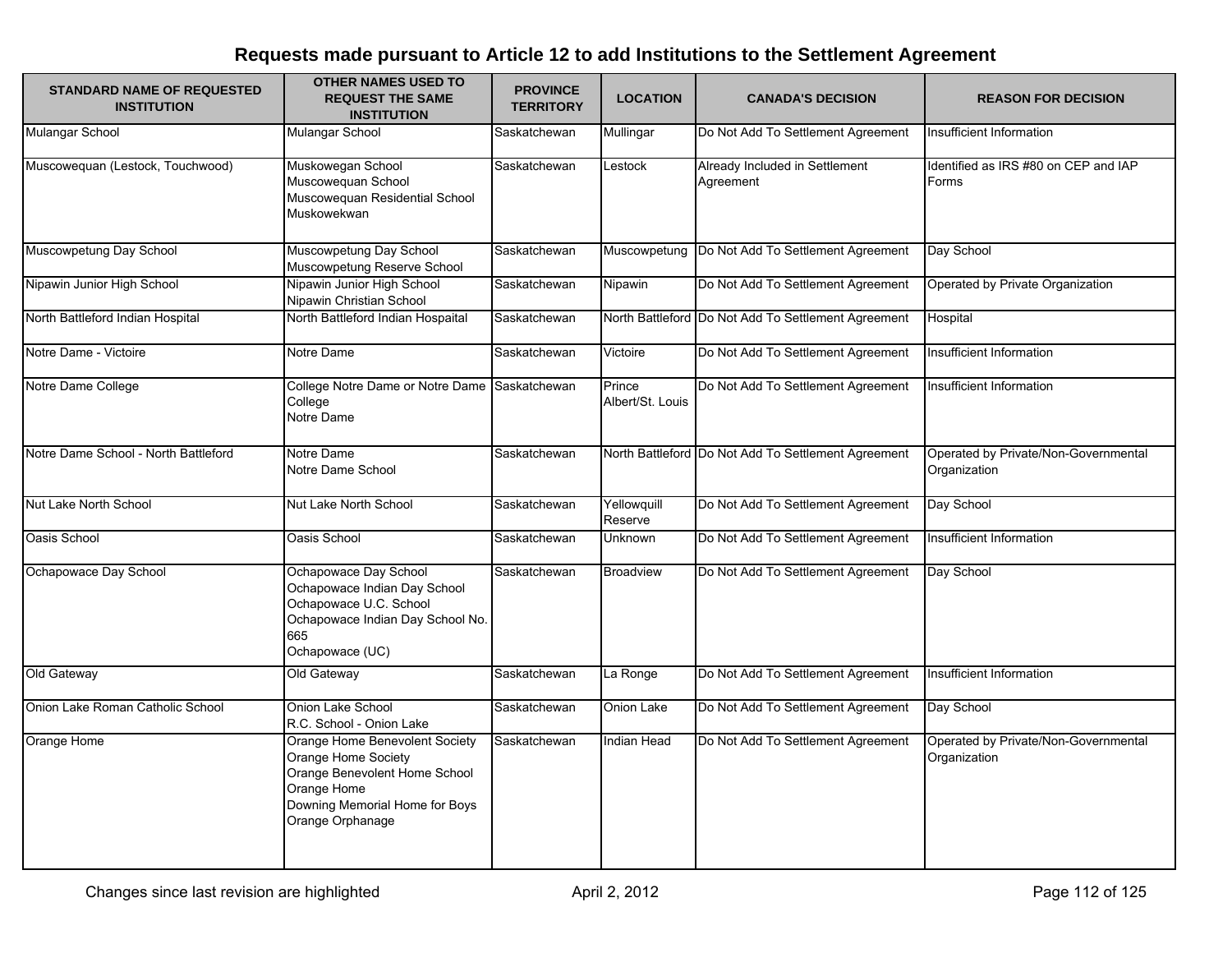| <b>STANDARD NAME OF REQUESTED</b><br><b>INSTITUTION</b>                                                 | <b>OTHER NAMES USED TO</b><br><b>REQUEST THE SAME</b><br><b>INSTITUTION</b>                                                                                                                                                                                                                                     | <b>PROVINCE</b><br><b>TERRITORY</b> | <b>LOCATION</b>                          | <b>CANADA'S DECISION</b>                          | <b>REASON FOR DECISION</b>                    |
|---------------------------------------------------------------------------------------------------------|-----------------------------------------------------------------------------------------------------------------------------------------------------------------------------------------------------------------------------------------------------------------------------------------------------------------|-------------------------------------|------------------------------------------|---------------------------------------------------|-----------------------------------------------|
| Osborne School                                                                                          | Osborne School                                                                                                                                                                                                                                                                                                  | Saskatchewan                        | <b>Prince Albert</b>                     | Do Not Add To Settlement Agreement                | <b>Provincially Operated</b>                  |
| Our Lady of Sion (Rivier Academy, Sion<br>Convent, Academy Presentation of Mary)                        | Academy of Our Lady of Sion<br>Convent of Scion<br>Academy Presentation of Mary<br><b>Rivier Academy</b><br>Sion Academy                                                                                                                                                                                        | Saskatchewan                        | Prince Albert                            | Do Not Add To Settlement Agreement                | Operated by Religious Organization            |
| Pasqua                                                                                                  | Pasqua<br>Pasqua Indian Day School<br>Pasqua Day School                                                                                                                                                                                                                                                         | Saskatchewan                        | Fort Lapel                               | Do Not Add To Settlement Agreement                | <b>Band Operated</b>                          |
| Pemmican Portage                                                                                        | Pemmican Portage School                                                                                                                                                                                                                                                                                         | Saskatchewan                        | Pemmican                                 | Do Not Add To Settlement Agreement                | <b>Provincially Operated</b>                  |
| Piapot Indian Day School                                                                                | Piapot First Nation Band #75 Day<br>school                                                                                                                                                                                                                                                                      | Saskatchewan                        |                                          | Piapot Reserve Do Not Add To Settlement Agreement | Day School                                    |
| Pine Bluff Day School                                                                                   | Pine Bluff<br>Pine Bluff Indian Day School                                                                                                                                                                                                                                                                      | Saskatchewan                        | Pine Bluff (near<br>Cumberland<br>House) | Do Not Add To Settlement Agreement                | Day School                                    |
| Presbyterian Fellowhip House                                                                            | Presbyterian Fellowhip House<br>Prince Albert Fellowship House for<br><b>Boys</b>                                                                                                                                                                                                                               | Saskatchewan                        | Prince Albert                            | Do Not Add To Settlement Agreement                | Operated by Religious Organization            |
| Prince Albert (Onion Lake Church of England,<br>St. Alban's, All Saints, St. Barnabas, Lac La<br>Ronge) | Prince Albert Student Residence<br>Prince Albert Indian Student<br><b>Education Center</b><br>Prince Albert Indian Student<br><b>Residential School</b><br>Prince Albert Residential School<br>Prince Albert Indian Education<br>Center<br><b>Prince Albert Residence</b><br>Prince Albert Indian Student Educa | Saskatchewan                        | Prince Albert                            | Already Included in Settlement<br>Agreement       | Identified as IRS #81 on CEP and IAP<br>Forms |
| <b>Prince Albert Business College</b>                                                                   | Prince Albert Business College                                                                                                                                                                                                                                                                                  | Saskatchewan                        | <b>Prince Albert</b>                     | Do Not Add To Settlement Agreement                | <b>Band Operated</b>                          |
| Prince Albert Collegiate Institute                                                                      | Prince Albert Collegiate Institute                                                                                                                                                                                                                                                                              | Saskatchewan                        | Prince Albert                            | Do Not Add To Settlement Agreement                | <b>Provincially Operated</b>                  |
| Prince Albert Grand Council Child Care and<br><b>Education Centre</b>                                   | Prince Albert Grand Council School<br>PAGC/CCEC<br>Child Care and Education Centre                                                                                                                                                                                                                              | Saskatchewan                        | <b>Prince Albert</b>                     | Do Not Add To Settlement Agreement                | <b>Band Operated</b>                          |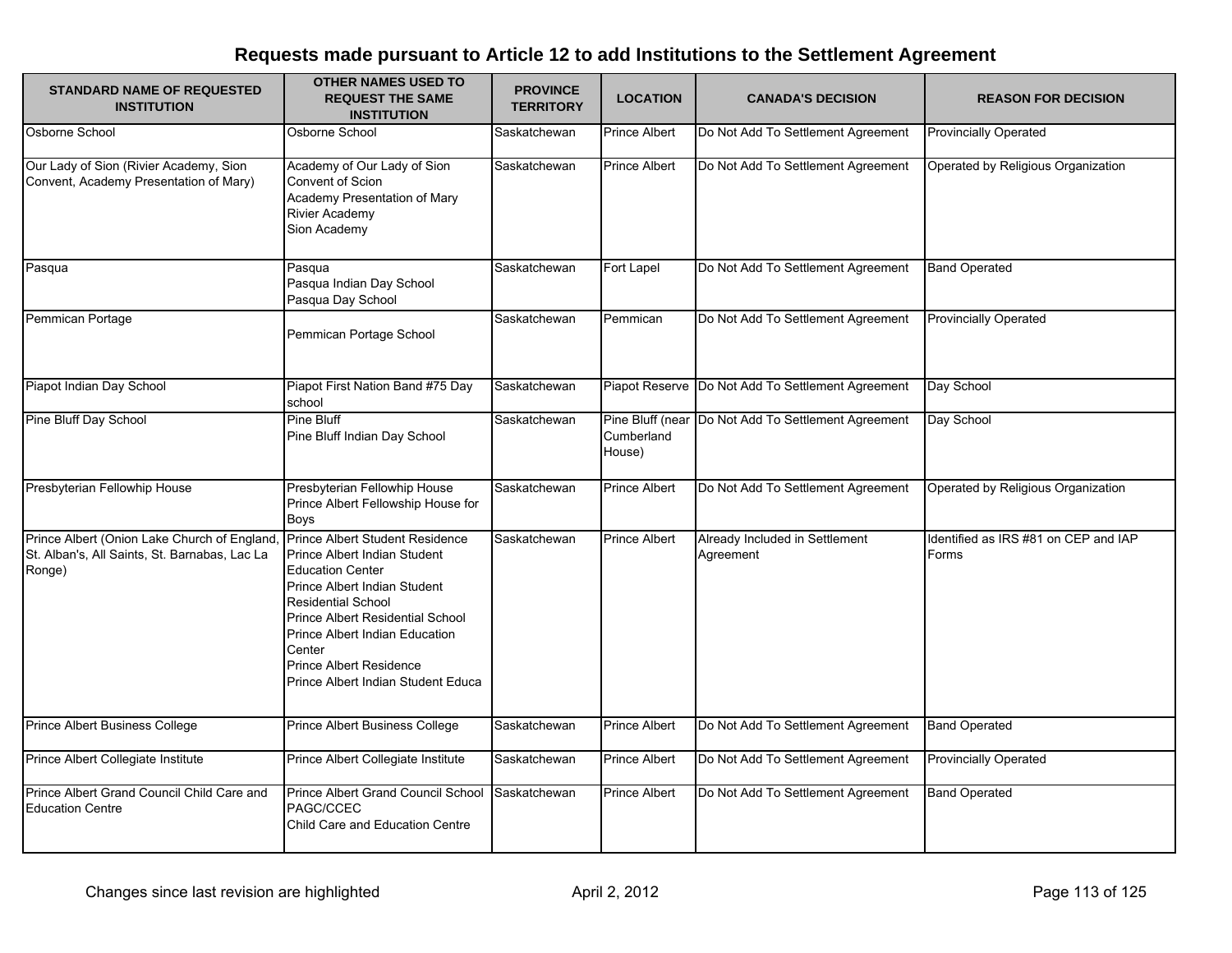| <b>STANDARD NAME OF REQUESTED</b><br><b>INSTITUTION</b>                             | <b>OTHER NAMES USED TO</b><br><b>REQUEST THE SAME</b><br><b>INSTITUTION</b>                                                                                                                         | <b>PROVINCE</b><br><b>TERRITORY</b> | <b>LOCATION</b>                                        | <b>CANADA'S DECISION</b>           | <b>REASON FOR DECISION</b>                                       |
|-------------------------------------------------------------------------------------|-----------------------------------------------------------------------------------------------------------------------------------------------------------------------------------------------------|-------------------------------------|--------------------------------------------------------|------------------------------------|------------------------------------------------------------------|
| Prince Albert Natonum College                                                       | <b>Prince Albert Regional Community</b><br>College<br>Prince Albert Natonum Community<br>College<br>Saskatchewan Institute of Applied<br>Science and Technology (SIAST -<br><b>Woodland Campus)</b> | Saskatchewan                        | <b>Prince Albert</b>                                   | Do Not Add To Settlement Agreement | <b>Provincially Operated</b>                                     |
| Prince Albert Sanatorium                                                            | Prince Albert Sanitorium School                                                                                                                                                                     | Saskatchewan                        | <b>Prince Albert</b>                                   | Do Not Add To Settlement Agreement | Sanatorium/Operated by Private/Non-<br>Governmental Organization |
| Prud'homme Residential School (Prud'homme Les Filles de la Providence à<br>Convent) | Prud'homme<br>Filles de la Providence convent in<br>Prud'homme<br>Couvent de Howell                                                                                                                 | Saskatchewan                        | Prud'homme<br>(formerly Lally<br>Siding and<br>Howell) | Do Not Add To Settlement Agreement | Operated by Religious Organization                               |
| Public School in Prince Albert                                                      | Prince Albert Public School                                                                                                                                                                         | Saskatchewan                        | <b>Prince Albert</b>                                   | Do Not Add To Settlement Agreement | Insufficient Information                                         |
| Punnichy High School                                                                | <b>Punnichy Elementary</b><br>Punnichy Community High School<br>(PCHS)                                                                                                                              | Saskatchewan                        | Punnichy                                               | Do Not Add To Settlement Agreement | <b>Provincially Operated</b>                                     |
| Queen Mary School                                                                   | Queen Mary<br>Queen Mary Public School                                                                                                                                                              | Saskatchewan                        | <b>Prince Albert</b>                                   | Do Not Add To Settlement Agreement | <b>Provincially Operated</b>                                     |
| Quinton Day School (Poormans)                                                       | Quinton Catholic School<br>Quinton Roman Catholic School<br>Quinton School<br>Quinton Day School - Last Mountain<br>School Division<br>Poorman's (RC)<br>Poormans - Quinton School                  | Saskatchewan                        | Quinton/Kawac<br>atoose/Poorma<br>n's Reserve          | Do Not Add To Settlement Agreement | Day School                                                       |
| Ranch Ehrlo                                                                         | Ranch Ehrlo School<br>Ranch Ehrlo - Regina<br>Ranch Erhlo Society (Boys Home)                                                                                                                       | Saskatchewan                        | Regina                                                 | Do Not Add To Settlement Agreement | Operated by Private Organization                                 |
| Red Field Boy's Home                                                                | Red Field Boy's Home                                                                                                                                                                                | Saskatchewan                        | Mayfair                                                | Do Not Add To Settlement Agreement | Insufficient Information                                         |
| Red Pheasant Day School                                                             | Red Pheasant Day School                                                                                                                                                                             | Saskatchewan                        | <b>Red Pheasant</b>                                    | Do Not Add To Settlement Agreement | Day School                                                       |
| Regina Collegiate                                                                   | Regina Collegiate                                                                                                                                                                                   | Saskatchewan                        | Regina                                                 | Do Not Add To Settlement Agreement | <b>Provincially Operated</b>                                     |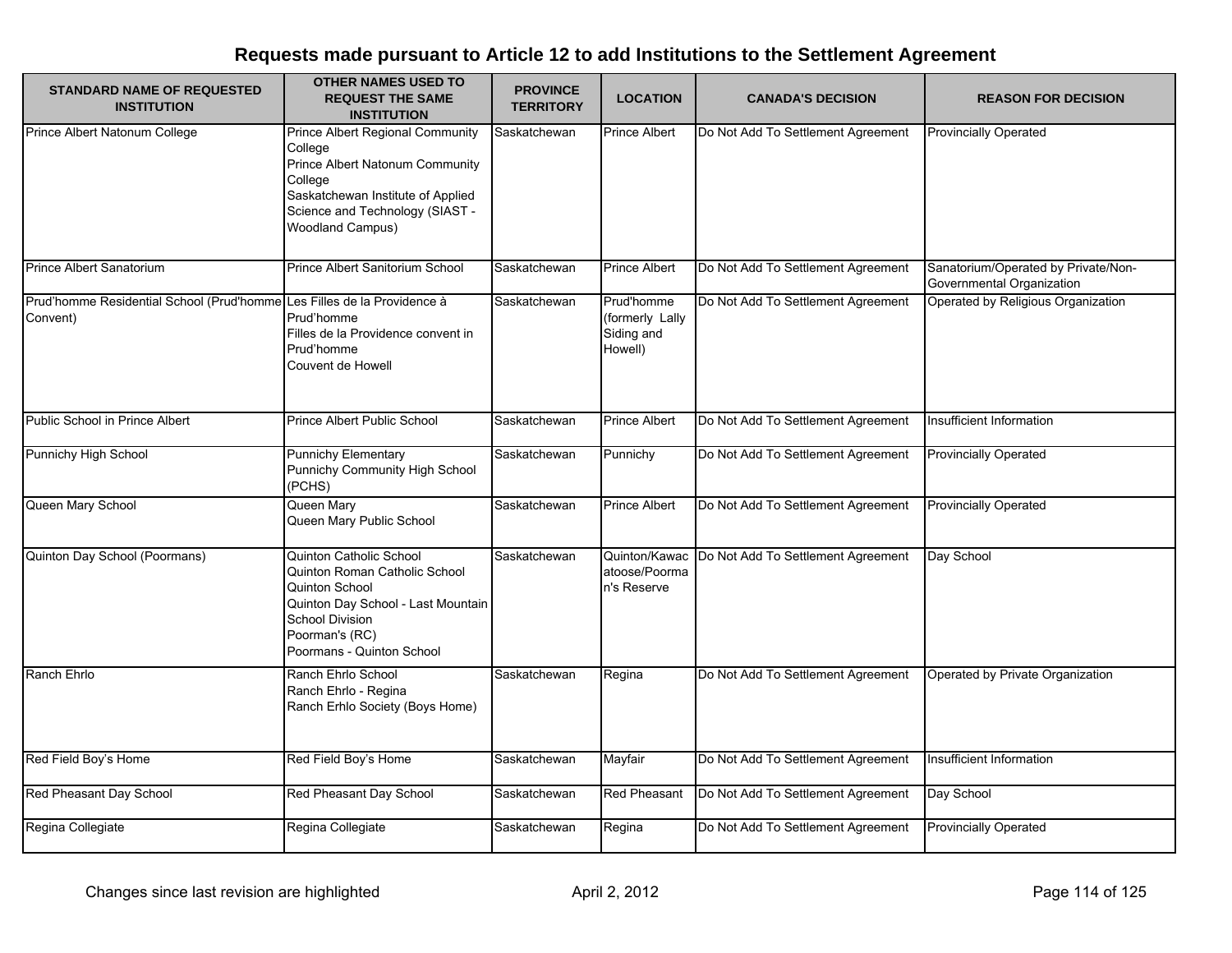| <b>STANDARD NAME OF REQUESTED</b><br><b>INSTITUTION</b> | <b>OTHER NAMES USED TO</b><br><b>REQUEST THE SAME</b><br><b>INSTITUTION</b>                                                  | <b>PROVINCE</b><br><b>TERRITORY</b> | <b>LOCATION</b>                        | <b>CANADA'S DECISION</b>                    | <b>REASON FOR DECISION</b>                         |
|---------------------------------------------------------|------------------------------------------------------------------------------------------------------------------------------|-------------------------------------|----------------------------------------|---------------------------------------------|----------------------------------------------------|
| Regina Correctional Center                              | Regina Jail and Lunatic Asylum<br>Regina Correctional Institution<br>Regina Jail<br>Regina Provincial Correctional<br>Centre | Saskatchewan                        | Carlyle                                | Do Not Add To Settlement Agreement          | Penitentiary/Provincially Operated                 |
| <b>Reserve Elementary School</b>                        | Reserve Elementary School                                                                                                    | Saskatchewan                        | Unknown                                | Do Not Add To Settlement Agreement          | Insufficient Information                           |
| Riverside Collegiate                                    | Riverside Collegiate                                                                                                         | Saskatchewan                        | Prince Albert                          | Do Not Add To Settlement Agreement          | <b>Provincially Operated</b>                       |
| Round Lake                                              | Round Lake School                                                                                                            | Saskatchewan                        | Stockholm                              | Already Included in Settlement<br>Agreement | Identified as IRS #83 on CEP and IAP<br>Forms      |
| Roy Wilson Centre                                       |                                                                                                                              | Saskatchewan                        | Sedley                                 | Do Not Add To Settlement Agreement          | <b>Provincially Operated</b>                       |
| Sacred Heart Academy - Regina                           | Sacred Heart Academy<br>Sacred Heart Academy - Regina                                                                        | Saskatchewan                        | Regina                                 | Do Not Add To Settlement Agreement          | Operated by Religious Organization                 |
| Sacred Heart Academy - Yorkton                          | Sacred Heart Academy<br>Sacred Heart High School<br>St. Mary's Sacred Heart Boarding<br>School                               | Saskatchewan                        | Yorkton                                | Do Not Add To Settlement Agreement          | Operated by Religious Organization                 |
| Sacred Heart College - Regina                           | Sacret Heart College<br>Marian High School                                                                                   | Saskatchewan                        | Regina                                 | Do Not Add To Settlement Agreement          | Operated by Religious Organization and<br>Province |
| Sandy Bay Group Home                                    | Sandy Bay Group Home                                                                                                         | Saskatchewan                        | Sandy Bay                              | Do Not Add To Settlement Agreement          | Operated by Private Organization                   |
| Sandy Lake Day School                                   | Sandy Lake Day School                                                                                                        | Saskatchewan                        | Sandy Lake<br>Reserve                  | Do Not Add To Settlement Agreement          | Day School                                         |
| Saskatchewan House                                      | Upgrading Class - Saskatchewan<br>House<br>Saskatchewan House School                                                         | Saskatchewan                        | Regina                                 | Do Not Add To Settlement Agreement          | <b>Insufficient Information</b>                    |
| Saskatchewan Penitentiary                               |                                                                                                                              | Saskatchewan                        | <b>Prince Albert</b>                   | Do Not Add To Settlement Agreement          | Penitentiary                                       |
| Saskatchewan Residential Centre for Boys                | Saskatchewan Residential Centre<br>for Boys<br>Saskatchewan Boys School                                                      | Saskatchewan                        | Regina                                 | Do Not Add To Settlement Agreement          | <b>Provincially Operated</b>                       |
| Saskatchewan Training School - Regina                   | Saskatchewan Training School<br>Valley View Training School (Valley<br>Centre School)                                        | Saskatchewan                        | Regina                                 | Do Not Add To Settlement Agreement          | Insufficient Information                           |
| Saskatchewan Training School (Valley View<br>Centre)    | Saskatchewan Training School                                                                                                 | Saskatchewan                        | Weyburn/Moos<br>e Jaw/Prince<br>Albert | Do Not Add To Settlement Agreement          | <b>Provincially Operated</b>                       |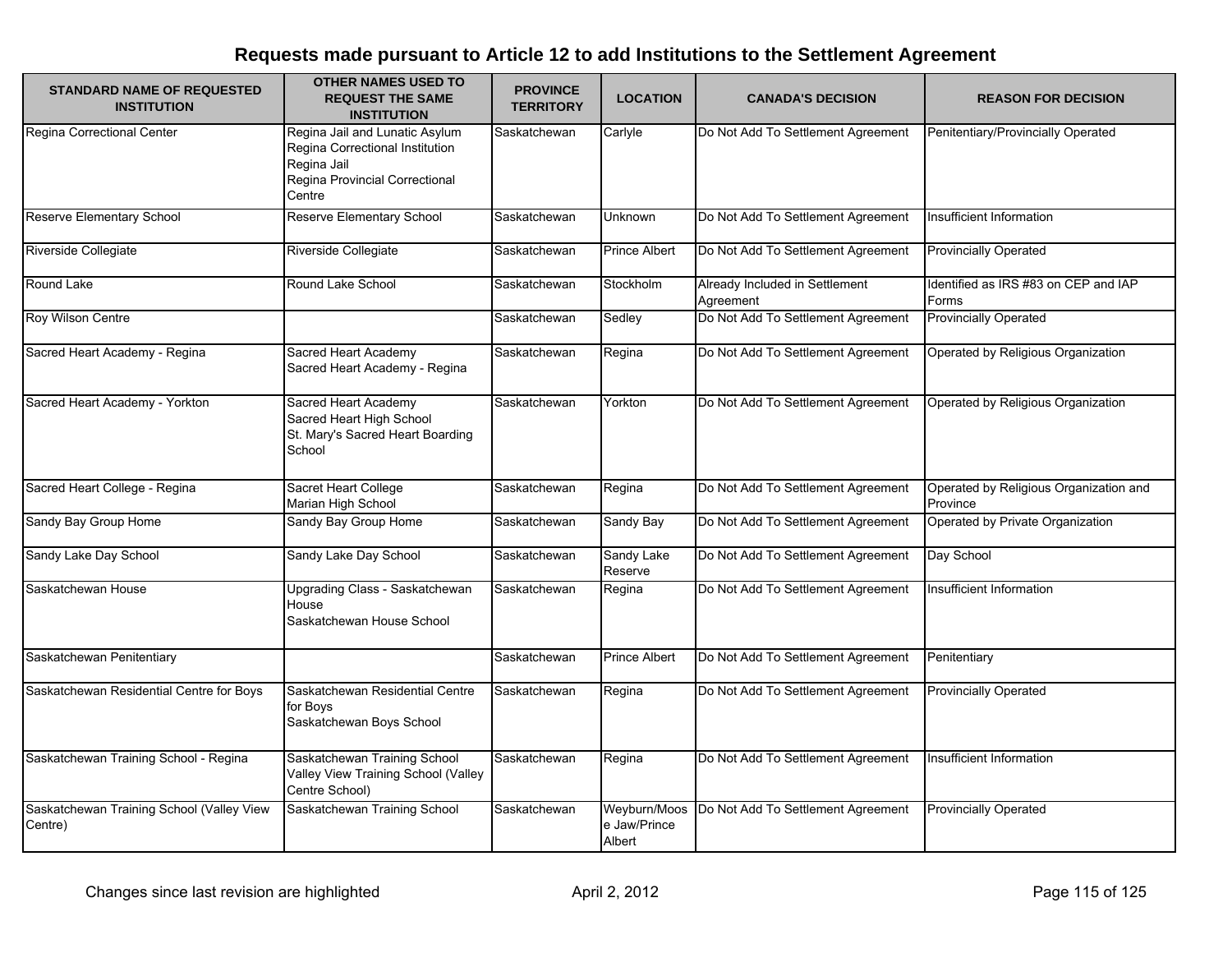| <b>STANDARD NAME OF REQUESTED</b><br><b>INSTITUTION</b>                  | <b>OTHER NAMES USED TO</b><br><b>REQUEST THE SAME</b><br><b>INSTITUTION</b>                | <b>PROVINCE</b><br><b>TERRITORY</b> | <b>LOCATION</b>             | <b>CANADA'S DECISION</b>                    | <b>REASON FOR DECISION</b>                    |
|--------------------------------------------------------------------------|--------------------------------------------------------------------------------------------|-------------------------------------|-----------------------------|---------------------------------------------|-----------------------------------------------|
| Saskatoon Sanatorium                                                     | Sanitarium in Saskatoon<br>Sanitorium in Saskatoon<br>Sanatorium in Saskatoon              | Saskatchewan                        | Saskatoon                   | Do Not Add To Settlement Agreement          | Sanatorium                                    |
| Saskatoon School for the Deaf (R. J. D.<br>Williams School for the Deaf) | SSD RJD School for the Deaf<br>Saskatoon Hearing Impaired School                           | Saskatchewan                        | Saskatoon                   | Do Not Add To Settlement Agreement          | <b>Provincially Operated</b>                  |
| Saskatoon Technical Collegiate                                           | Central Saskatchewan Technical<br>Institute<br>Saskatoon Technical Collegiate<br>Institute | Saskatchewan                        | Saskatoon                   | Do Not Add To Settlement Agreement          | <b>Provincially Operated</b>                  |
| Sedley School                                                            | Sedley School<br>Loretto Convent and School<br>Sedley Girls' School<br>Roy Wilson Centre   | Saskatchewan                        | Sedley                      | Do Not Add To Settlement Agreement          | Operated by Religious Organization            |
| Se-se-wa-hum High School                                                 | Se-se-wa-hum High School                                                                   | Saskatchewan                        | <b>Big River</b>            | Do Not Add To Settlement Agreement          | <b>Band Operated</b>                          |
| Sion Academy                                                             | Sion Academy Girls School<br>Notre Dame de Sion Academy<br>Academy of Our Lady of Sion     | Saskatchewan                        | Saskatoon                   | Do Not Add To Settlement Agreement          | Operated by Religious Organization            |
| Sister McGuigan School                                                   | Sister McGuigan High School<br>McGuigan High School                                        | Saskatchewan                        | Regina                      | Do Not Add To Settlement Agreement          | <b>Provincially Operated</b>                  |
| Southend Reindeer Lake School                                            | Reindeer Lake School<br>(Southend) Reindeer Lake (12)                                      | Saskatchewan                        | Southend<br>(Reindeer Lake) | Do Not Add To Settlement Agreement          | Day School/Band Operated                      |
| Spalding High School                                                     | Spalding High School                                                                       | Saskatchewan                        | Spalding                    | Do Not Add To Settlement Agreement          | Home Placement                                |
| St. Andrew's Convent                                                     | St Andrew's Convent                                                                        | Saskatchewan                        | Wapella                     | Do Not Add to Settlement Agreement          | Operated by Religious Organization            |
| St. Angela's Academy - Prelate                                           |                                                                                            | Saskatchewan                        | Prelate                     | Do Not Add To Settlement Agreement          | Operated by Religious Organization            |
| St. Ann's - Prince Albert                                                | St Ann's<br>École St. Anne School                                                          | Saskatchewan                        | <b>Prince Albert</b>        | Do Not Add To Settlement Agreement          | <b>Provincially Operated</b>                  |
| St. Anthony's (Onion Lake Roman Catholic)                                | St. Anthony's<br>St. Anthony's - Onion Lake                                                | Saskatchewan                        | Onion Lake                  | Already Included in Settlement<br>Agreement | Identified as IRS #84 on CEP and IAP<br>Forms |
| St. Bital Elementary School (St. Vital School)                           | St. Bital Elementary<br>St. Bital Catholic School<br>St. Vital Elementary School           | Saskatchewan                        | <b>Battleford</b>           | Do Not Add To Settlement Agreement          | <b>Provincially Operated</b>                  |
| St. Chad's Girls School (Qu'Appelle Diocesan<br>School)                  |                                                                                            | Saskatchewan                        | Regina                      | Do Not Add To Settlement Agreement          | Operated by Religious Organization            |
| St. Chad's Anglican Residential School                                   |                                                                                            | Saskatchewan                        | Regina                      | Do Not Add To Settlement Agreement          | Operated by Religious Organization            |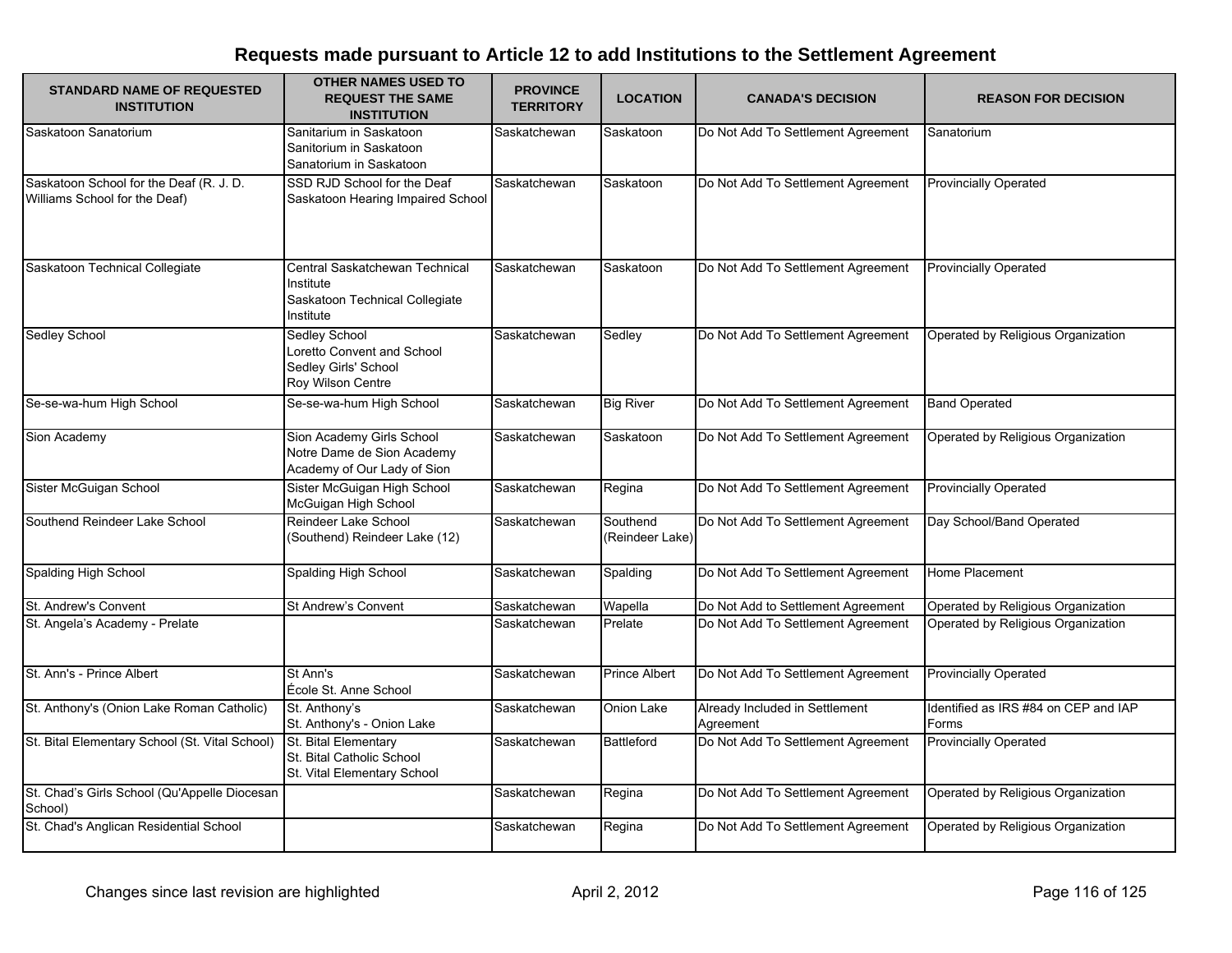| <b>STANDARD NAME OF REQUESTED</b><br><b>INSTITUTION</b>         | <b>OTHER NAMES USED TO</b><br><b>REQUEST THE SAME</b><br><b>INSTITUTION</b>                                                 | <b>PROVINCE</b><br><b>TERRITORY</b> | <b>LOCATION</b>      | <b>CANADA'S DECISION</b>                            | <b>REASON FOR DECISION</b>                         |
|-----------------------------------------------------------------|-----------------------------------------------------------------------------------------------------------------------------|-------------------------------------|----------------------|-----------------------------------------------------|----------------------------------------------------|
| St. Don Bosco School                                            |                                                                                                                             | Saskatchewan                        | Meadow Lake          | Do Not Add To Settlement Agreement                  | Insufficient Information                           |
| St. Gabriel's High School/Convent (St.<br>Teresa's Academy)     | St. Gabriel's<br>St. Gabriel's Student Residential<br>School<br><b>Biggar Convent</b><br>St. Gar                            | Saskatchewan                        | Biggar               | Do Not Add To Settlement Agreement                  | Operated by Religious Organization                 |
| St. George School                                               | St. George's College<br>St. George's College Boys School                                                                    | Saskatchewan                        | <b>Prince Albert</b> | Do Not Add To Settlement Agreement                  | Operated by Religious Organization                 |
| St. Hubert Mission Convent (St. Joan of Arc<br>Boarding School) | St Hubert Missionary (Convent)<br>St. Hubert Church                                                                         | Saskatchewan                        | Whitewood)           | St. Hubert (near Do Not Add To Settlement Agreement | Operated by Religious Organization                 |
| St. Jean Baptist de la Salle                                    | École Ste. Jean Baptiste de la Salle<br>St. Jean Baptiste de la Sallle School<br>District number 2580<br>The Whites' School | Saskatchewan                        | Delmas               | Do Not Add To Settlement Agreement                  | Operated by Religious Organization and<br>Province |
| St. Joan of Arc Academy                                         | St. Joan's Academy<br>Académie Jeanne d'Arc<br>Académie Ste. Jeanne d'Arc"                                                  | Saskatchewan                        | <b>Swift Current</b> | Do Not Add To Settlement Agreement                  | Insufficient Information                           |
| St. Joseph Convent - North Battleford                           | St Josephs Convent<br>St. Joseph<br>St .Joseph's School                                                                     | Saskatchewan                        |                      | North Battleford Do Not Add To Settlement Agreement | Insufficient Information                           |
| St. Joseph School - Prince Albert                               | St. Joseph's<br>St. Joseph's School                                                                                         | Saskatchewan                        | <b>Prince Albert</b> | Do Not Add To Settlement Agreement                  | <b>Provincially Operated</b>                       |
| St. Joseph's Convent - Forget (Our Lady of<br>LaSalette)        | St Joseph's<br>St. Joseph's Academy<br><b>Forget School</b><br>Our Lady of La Salette Convent                               | Saskatchewan                        | Forget               | Do Not Add To Settlement Agreement                  | Operated by Religious Organization                 |
| St. Joseph's - Rosetown                                         | St. Joseph's<br>St. Joseph's Convent                                                                                        | Saskatchewan                        | Rosetown             | Do Not Add To Settlement Agreement                  | <b>Provincially Operated</b>                       |
| St. Joseph's College - Yorkton                                  | St Joseph's College                                                                                                         | Saskatchewan                        | Yorkton              | Do Not Add To Settlement Agreement                  | Operated by Religious Organization and<br>Province |
| St. Joseph's Convent - St. Louis                                | St. Joseph's Convent<br>St. Louis Convent<br>St. Joseph Academy<br>Pensionnat de Ste. Louis<br>École Ste. Louis             | Saskatchewan                        | St. Louis            | Do Not Add To Settlement Agreement                  | Operated by Religious Organization                 |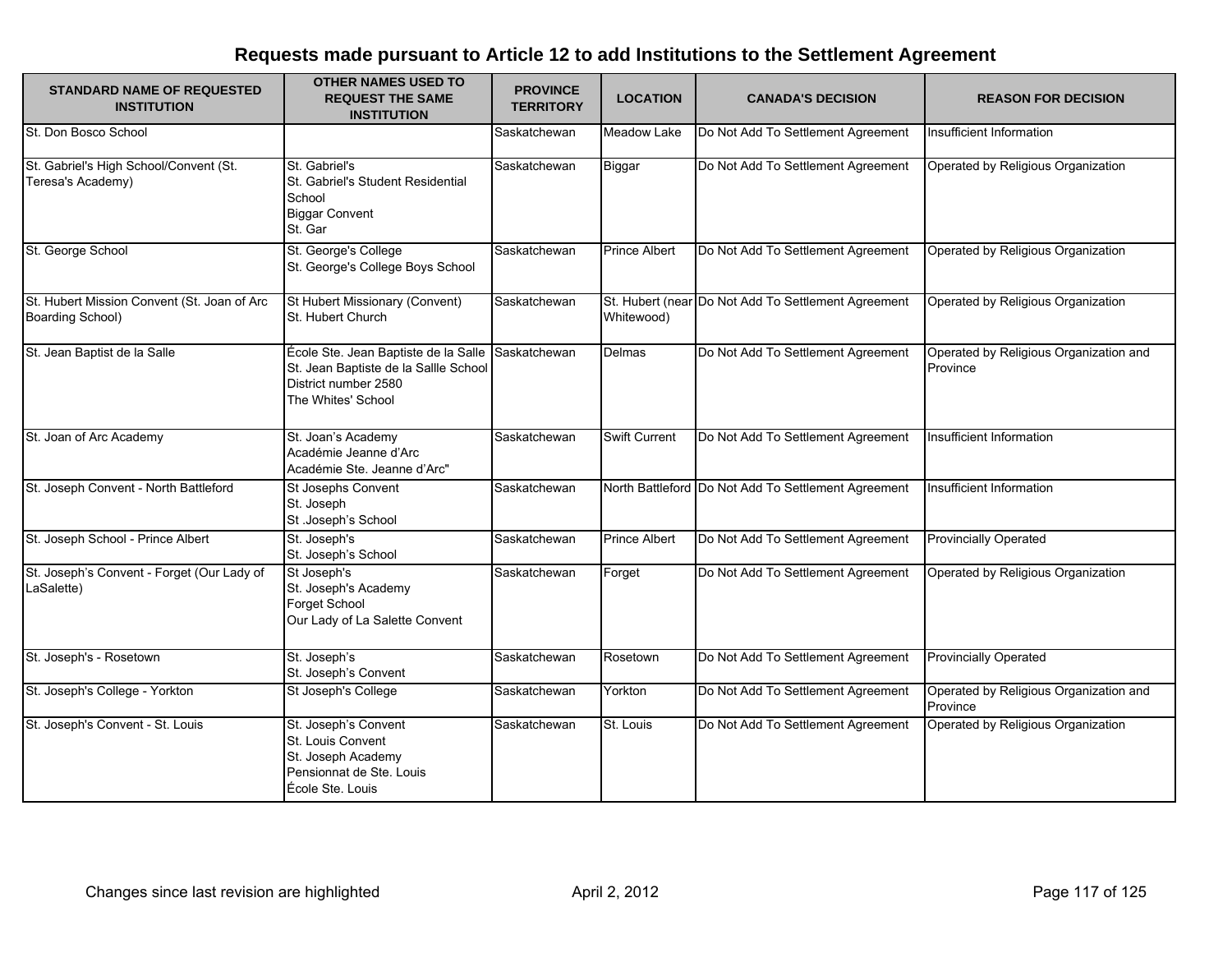| <b>STANDARD NAME OF REQUESTED</b><br><b>INSTITUTION</b> | <b>OTHER NAMES USED TO</b><br><b>REQUEST THE SAME</b><br><b>INSTITUTION</b>                                                                       | <b>PROVINCE</b><br><b>TERRITORY</b> | <b>LOCATION</b>      | <b>CANADA'S DECISION</b>                            | <b>REASON FOR DECISION</b>                    |
|---------------------------------------------------------|---------------------------------------------------------------------------------------------------------------------------------------------------|-------------------------------------|----------------------|-----------------------------------------------------|-----------------------------------------------|
| St. Joseph's School - Saskatoon                         | St. Joseph's<br>St. Joseph's Elementary Catholic<br>School<br>Saskatoon Native Survival School<br>Joe Duquette High School<br>Oskayak High School | Saskatchewan                        | Saskatoon            | Do Not Add To Settlement Agreement                  | <b>Provincially Operated</b>                  |
| St. Joseph's School - Vibank                            | St. Joseph's High School                                                                                                                          | Saskatchewan                        | Vibank               | Do Not Add To Settlement Agreement                  | Insufficient Information                      |
| St. Karen's                                             | St. Karens School                                                                                                                                 | Saskatchewan                        | Unknown              | Do Not Add To Settlement Agreement                  | Insufficient Information                      |
| St. Louis Convent - St. Louis                           |                                                                                                                                                   | Saskatchewan                        | St. Louis            | Do Not Add To Settlement Agreement                  | Operated by Religious Organization            |
| St. Luke's Home                                         | <b>St Lukes House</b>                                                                                                                             | Saskatchewan                        | Meadow Lake          | Do Not Add To Settlement Agreement                  | Operated by Religious Organization            |
| St. Mary's High School - Prince Albert                  |                                                                                                                                                   | Saskatchewan                        | <b>Prince Albert</b> | Do Not Add to Settlement Agreement                  | <b>Provincially Operated</b>                  |
| St. Mary's - North Battleford                           | St. Mary's Community School                                                                                                                       | Saskatchewan                        |                      | North Battleford Do Not Add to Settlement Agreement | <b>Provincially Operated</b>                  |
| St. Mary's - Regina                                     | St Marys                                                                                                                                          | Saskatchewan                        | Regina               | Do Not Add To Settlement Agreement                  | Provincially Operated                         |
| St. Mary's - Saskatoon                                  | St Mary's<br>St. Mary's<br>St Marys-Saskatoon                                                                                                     | Saskatchewan                        | Saskatoon            | Do Not Add To Settlement Agreement                  | <b>Provincially Operated</b>                  |
| St. Mary's School                                       | St. Marys School                                                                                                                                  | Saskatchewan                        | <b>Unknown</b>       | Do Not Add To Settlement Agreement                  | Insufficient Information                      |
| St. Michael's - Prince Albert                           | St. Michael's Community School                                                                                                                    | Saskatchewan                        | Prince Albert        | Do Not Add to Settlement Agreement                  | <b>Provincially Operated</b>                  |
| St. Michael's (Duck Lake)                               | St. Michael College<br>Duck Lake School Block (St.<br>Michael's)                                                                                  | Saskatchewan                        | Duck Lake            | Already Included in Settlement<br>Agreement         | Identified as IRS #85 on CEP and IAP<br>Forms |
| St. Pascal School                                       | St. Pascal's School                                                                                                                               | Saskatchewan                        | Green Lake           | Do Not Add To Settlement Agreement                  | <b>Provincially Operated</b>                  |
| St. Patrick's Orphanage                                 | St. Patricks Orphanage/Residence<br>St. Pat's Orphange                                                                                            | Saskatchewan                        | <b>Prince Albert</b> | Do Not Add to Settlement Agreement                  | Operated by Religious Organization            |
| St. Patrick's School - Swift Current                    | St. Patrick's Separate School                                                                                                                     | Saskatchewan                        | Swift Current        | Do Not Add to Settlement Agreement                  | <b>Provincially Operated</b>                  |
| St. Paul's - Prince Albert                              | St Paul's                                                                                                                                         | Saskatchewan                        | Prince Albert        | Do Not Add to Settlement Agreement                  | <b>Insufficient Information</b>               |
| St. Peter's Abbey                                       | St. Peter's College                                                                                                                               | Saskatchewan                        | Muenster             | Do Not Add to Settlement Agreement                  | Operated by Religious Organization            |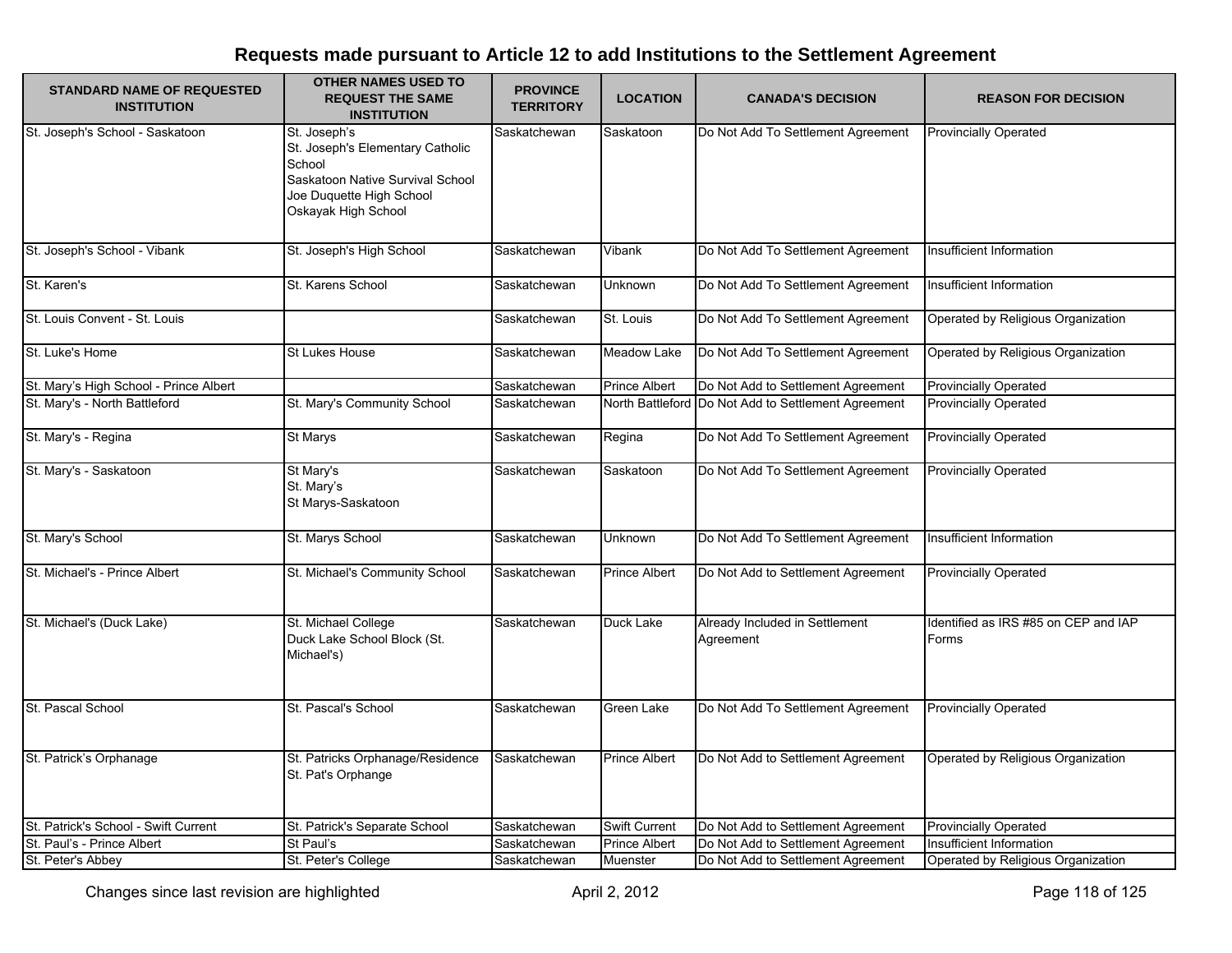| <b>STANDARD NAME OF REQUESTED</b><br><b>INSTITUTION</b> | <b>OTHER NAMES USED TO</b><br><b>REQUEST THE SAME</b><br><b>INSTITUTION</b>                                                                                                                                                   | <b>PROVINCE</b><br><b>TERRITORY</b> | <b>LOCATION</b>                         | <b>CANADA'S DECISION</b>                            | <b>REASON FOR DECISION</b>                          |
|---------------------------------------------------------|-------------------------------------------------------------------------------------------------------------------------------------------------------------------------------------------------------------------------------|-------------------------------------|-----------------------------------------|-----------------------------------------------------|-----------------------------------------------------|
| St. Philip's                                            | St. Phillips Residential School                                                                                                                                                                                               | Saskatchewan                        | Kamsack                                 | Already Included in Settlement<br>Agreement         | Identified as IRS #86 on CEP and IAP<br>Forms       |
| St. Philip's Day School                                 | St. Phillip's<br>St. Phillip's Indian Day School<br>Keeseekoose Catholic Day School<br>Keeseekoose (St. Philip's) Day<br>School                                                                                               | Saskatchewan                        | Kamsack                                 | Do Not Add To Settlement Agreement                  | Day School                                          |
| St. Raphael's Convent                                   | <b>Wolsley Convent</b><br>St Raphael's Convent                                                                                                                                                                                | Saskatchewan                        | Wolseley                                | Do Not Add to Settlement Agreement                  | Operated by Religious Organization                  |
| St. Thomas College                                      | St. Thomas More College                                                                                                                                                                                                       | Saskatchewan                        |                                         | North Battleford Do Not Add to Settlement Agreement | Operated by Religious Organization and<br>Province  |
| St. Ursaline Academy                                    | Ursaline Academy                                                                                                                                                                                                              | Saskatchewan                        | <b>Bruno</b>                            | Do Not Add to Settlement Agreement                  | Operated by Religious Organization and<br>Province  |
| <b>Standing Buffalo Day School</b>                      | Standing Buffalo Day School                                                                                                                                                                                                   | Saskatchewan                        |                                         | Fort Qu'Appelle Do Not Add to Settlement Agreement  | Day School                                          |
| <b>Stanley Mission Group Home</b>                       | <b>Stanley Mission</b><br><b>Stanley Mission Group Home</b>                                                                                                                                                                   | Saskatchewan                        | Unknown                                 | Do Not Add To Settlement Agreement                  | Insufficient Information                            |
| <b>Stanley Mission School</b>                           | <b>Stanley Mission</b><br><b>Stanley Day School</b><br>Stanley Mission Joint School                                                                                                                                           | Saskatchewan                        |                                         | Stanley Mission Do Not Add To Settlement Agreement  | Operated by Religious Organization/Band<br>Operated |
| Stobbarts School                                        | Stobbarts School<br>Stobart High School                                                                                                                                                                                       | Saskatchewan                        | Duck Lake                               | Do Not Add to Settlement Agreement                  | <b>Provincially Operated</b>                        |
| Sturgeon Landing (Predecessor to Guy Hill,<br>MB)       | <b>Sturgeon Landing School</b>                                                                                                                                                                                                | Saskatchewan                        | Sturgeon<br>Landing                     | Already Included in Settlement<br>Agreement         | Identified as IRS #87 on CEP and IAP<br>Forms       |
| Thunderchild (Delmas, St. Henri)                        | Delmas Residential School                                                                                                                                                                                                     | Saskatchewan                        | Delmas                                  | Already Included in Settlement<br>Agreement         | Identified as IRS #88 on CEP and IAP<br>Forms       |
| Thunderchild Anglican Day School                        | Anglican Church Of Canada Day<br>School<br>Thunderchild Anglican Church of<br>Canada<br>Thunderchild First Nation Day<br>School<br>Thunderchild Day School<br>Anglican Church of Canada School<br><b>Thunderchild Reserve</b> | Saskatchewan                        | Thunderchild<br>Reserve<br>(Turtleford) | Do Not Add To Settlement Agreement                  | Day School                                          |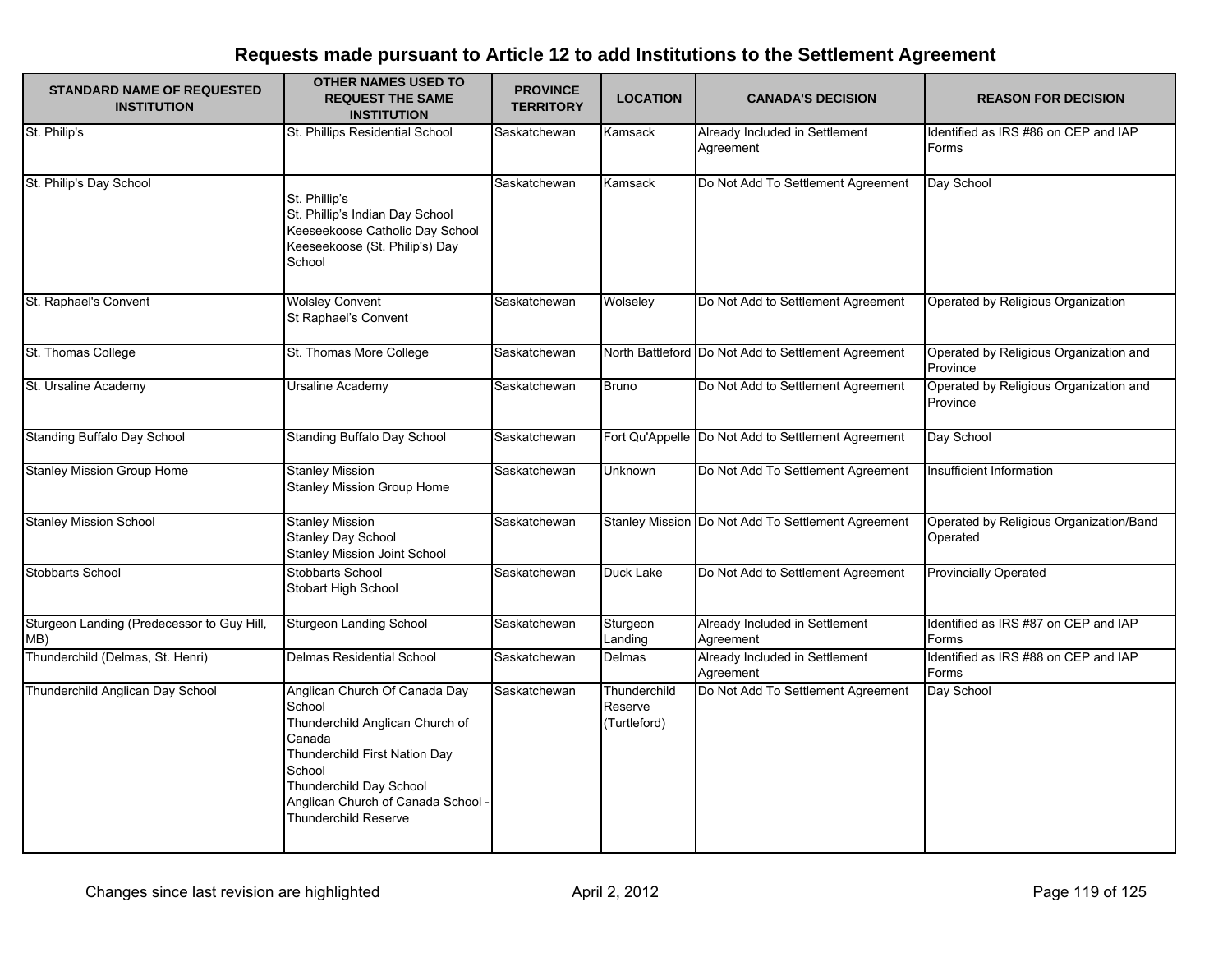| <b>STANDARD NAME OF REQUESTED</b><br><b>INSTITUTION</b> | <b>OTHER NAMES USED TO</b><br><b>REQUEST THE SAME</b><br><b>INSTITUTION</b>                                                                                                                                                                                                                                                  | <b>PROVINCE</b><br><b>TERRITORY</b> | <b>LOCATION</b>         | <b>CANADA'S DECISION</b>           | <b>REASON FOR DECISION</b>                           |
|---------------------------------------------------------|------------------------------------------------------------------------------------------------------------------------------------------------------------------------------------------------------------------------------------------------------------------------------------------------------------------------------|-------------------------------------|-------------------------|------------------------------------|------------------------------------------------------|
| Thunderchild Roman Catholic Day School                  | Thunderchild Roman Catholic Day<br>School<br>Thunderchild First Nation Day<br>School<br>Thunderchild RCC School<br>Thunderchild Day School                                                                                                                                                                                   | Saskatchewan                        | Thunderchild<br>Reserve | Do Not Add To Settlement Agreement | Day School                                           |
| Timber Bay Children's Home                              | Timber Bay Children's Home<br>Montreal Lake Children's Home<br><b>Timber Bay</b><br>Montreal Lake Home For Neglected<br>Children<br><b>Timber Bay Mission</b><br>Montreal Lake Timber Bay<br>Montreal Lake Evangelical Mission<br>School<br><b>Timber Bay Residence</b><br>Montreal Lake/Timber Lake<br><b>Montreal Lake</b> | Saskatchewan                        | <b>Montreal Lake</b>    | Do Not Add To Settlement Agreement | Operated by Religious Organization                   |
| Val Marie Convent                                       | Val Marie Convent                                                                                                                                                                                                                                                                                                            | Saskatchewan                        | Val Marie               | Do Not Add To Settlement Agreement | Operated by Religious Organization                   |
| Vawn Convent                                            | Vawn Convent<br>Convent of Vawn<br>Roman Catholic Convent<br>Vawn School                                                                                                                                                                                                                                                     | Saskatchewan                        | Vawn                    | Do Not Add To Settlement Agreement | Operated by Religious Organization                   |
| Victoire School                                         | <b>Victoire Convent</b><br>Victoire School                                                                                                                                                                                                                                                                                   | Saskatchewan                        | Victoire                | Do Not Add To Settlement Agreement | Insufficient Information                             |
| Victoria School                                         | Victoria School                                                                                                                                                                                                                                                                                                              | Saskatchewan                        | Kamsack                 | Do Not Add To Settlement Agreement | <b>Provincially Operated</b>                         |
| <b>Victory Baptist</b>                                  | <b>Victory Baptist</b>                                                                                                                                                                                                                                                                                                       | Saskatchewan                        | <b>Prince Albert</b>    | Do Not Add To Settlement Agreement | Insufficient Information                             |
| <b>Victory Christian Academy</b>                        | <b>Prince Albert Christian Academy</b>                                                                                                                                                                                                                                                                                       | Saskatchewan                        | <b>Prince Albert</b>    | Do Not Add To Settlement Agreement | Operated by Private/Non-Governmental Orga            |
| Western Co-operative College                            |                                                                                                                                                                                                                                                                                                                              | Saskatchewan                        | Saskatoon               | Do Not Add To Settlement Agreement | Operated by Private/Non-Governmental<br>Organization |
| Weyburn Western Christian College                       | <b>Western Christian College</b><br>Weyburn Christian College<br>Radville Christian College<br>Western Christian College and High<br>School                                                                                                                                                                                  | Saskatchewan                        | Weyburn                 | Do Not Add To Settlement Agreement | Operated by Religious Organization and<br>Province   |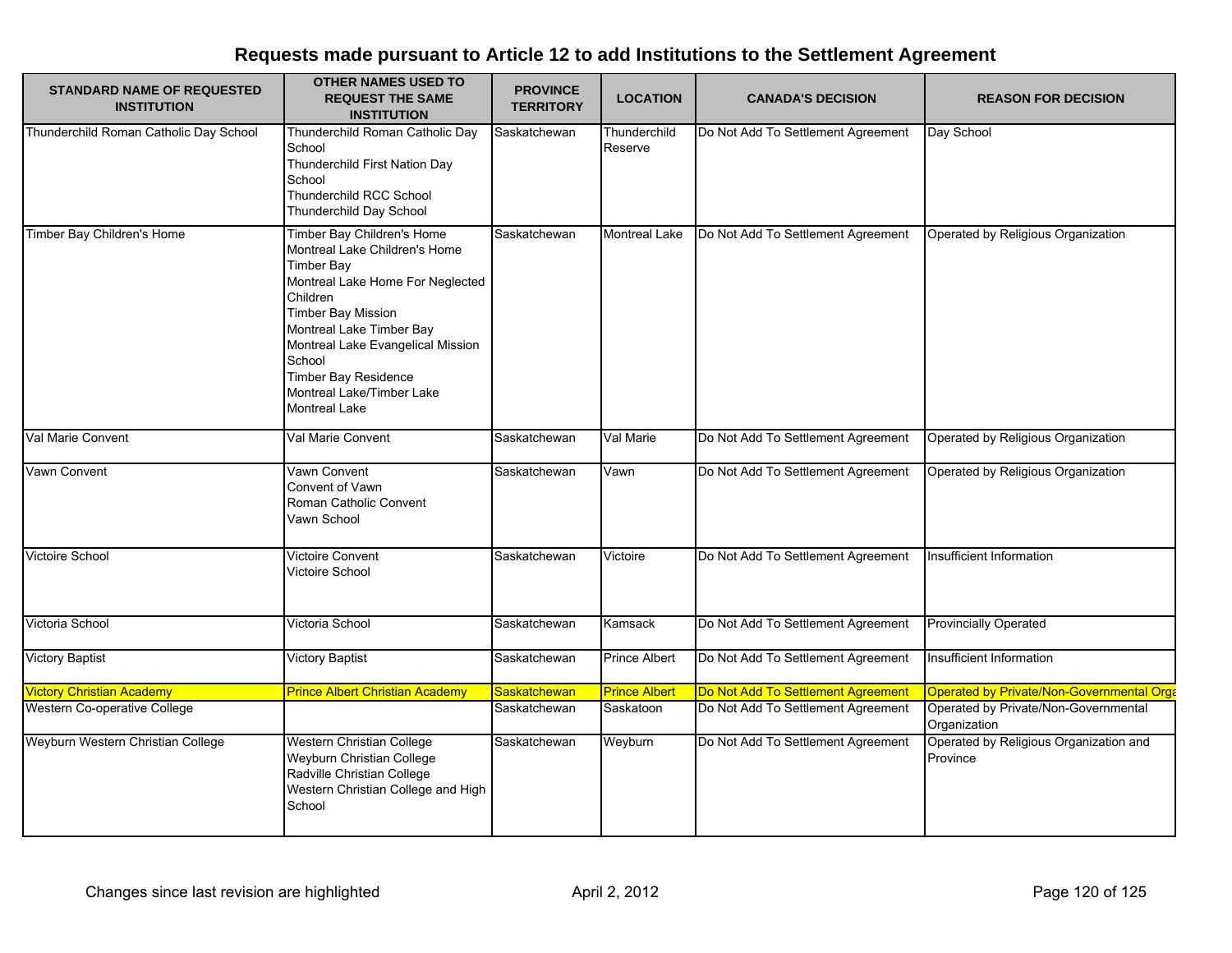| <b>STANDARD NAME OF REQUESTED</b><br><b>INSTITUTION</b> | <b>OTHER NAMES USED TO</b><br><b>REQUEST THE SAME</b><br><b>INSTITUTION</b>                                                                                                                                                                                                                                    | <b>PROVINCE</b><br><b>TERRITORY</b> | <b>LOCATION</b>                                  | <b>CANADA'S DECISION</b>           | <b>REASON FOR DECISION</b>       |
|---------------------------------------------------------|----------------------------------------------------------------------------------------------------------------------------------------------------------------------------------------------------------------------------------------------------------------------------------------------------------------|-------------------------------------|--------------------------------------------------|------------------------------------|----------------------------------|
| Whitefish Lake School                                   | Whitefish Lake<br>Whitefish Lake Residential School<br>Whitefish Lake Band 128<br>Whitefish Indian School<br><b>Whitefish School</b><br>Whitefish Lake Roman Catholic Day<br>School<br>Whitefish Lake Day School<br>Sacred Heart School<br>Sacred Heart Mission School<br><b>Big River Reserve School</b><br>W | Saskatchewan                        | Whitefish<br>Reserve/Big<br><b>River Reserve</b> | Do Not Add To Settlement Agreement | Insufficient Information         |
| Whitespruce Youth Treatment Centre                      | Whitespruce<br>White Spruce Youth Treatment<br>Centre                                                                                                                                                                                                                                                          | Saskatchewan                        | Yorkton                                          | Do Not Add To Settlement Agreement | <b>Provincially Operated</b>     |
| Wilderness Challenge Camp                               | Wilderness Challenge Camp                                                                                                                                                                                                                                                                                      | Saskatchewan                        | Keller Lake                                      | Do Not Add To Settlement Agreement | Operated by Private Organization |
| <b>Wolseley Public School</b>                           | <b>Wolseley Elementary School</b><br>Wolseley High Schoo                                                                                                                                                                                                                                                       | Saskatchewan                        | Wolseley                                         | Do Not Add To Settlement Agreement | <b>Provincially Operated</b>     |
| <b>Yorkton School</b>                                   | Yorkton Regional High School<br><b>YRHS</b>                                                                                                                                                                                                                                                                    | Saskatchewan                        | Regina                                           | Do Not Add To Settlement Agreement | Insufficient Information         |
| Gordon's Day School - Anglican                          | Gordon Day School<br>Gordon's Indian School<br>Gordon's School                                                                                                                                                                                                                                                 | Saskatchewan                        | Punnichy                                         | Do Not Add To Settlement Agreement | Day School                       |
| Gordon's Day School - Roman Catholic                    | Gordon's Roman Catholic Day<br>School                                                                                                                                                                                                                                                                          | Saskatchewan                        | Punnichy                                         | Do Not Add To Settlement Agreement | Day School                       |
| All Saints Residential School                           |                                                                                                                                                                                                                                                                                                                | Unknown                             | Unknown                                          | Do Not Add To Settlement Agreement | Insufficient Information         |
| <b>Boarding Home</b>                                    | <b>Boarding Home</b>                                                                                                                                                                                                                                                                                           | Unknown                             | Unknown                                          | Do Not Add To Settlement Agreement | Insufficient Information         |
| Chrislertking                                           |                                                                                                                                                                                                                                                                                                                | <b>Unknown</b>                      | <b>Unknown</b>                                   | Do Not Add To Settlement Agreement | Insufficient Information         |
| <b>Great Falls</b>                                      | Great Falls                                                                                                                                                                                                                                                                                                    | Unknown                             | Unknown                                          | Do Not Add To Settlement Agreement | Insufficient Information         |
| Immaculata Elementary School                            | Immaculata School                                                                                                                                                                                                                                                                                              | <b>Unknown</b>                      | <b>Unknown</b>                                   | Do Not Add To Settlement Agreement | Insufficient Information         |
| Immaculata School                                       | Indian Day Schools                                                                                                                                                                                                                                                                                             | Unknown                             | Unknown                                          | Do Not Add To Settlement Agreement | Insufficient Information         |
| Indian Day Schools                                      | Jardin L'Enfance                                                                                                                                                                                                                                                                                               | Unknown                             | Unknown                                          | Do Not Add To Settlement Agreement | Day School                       |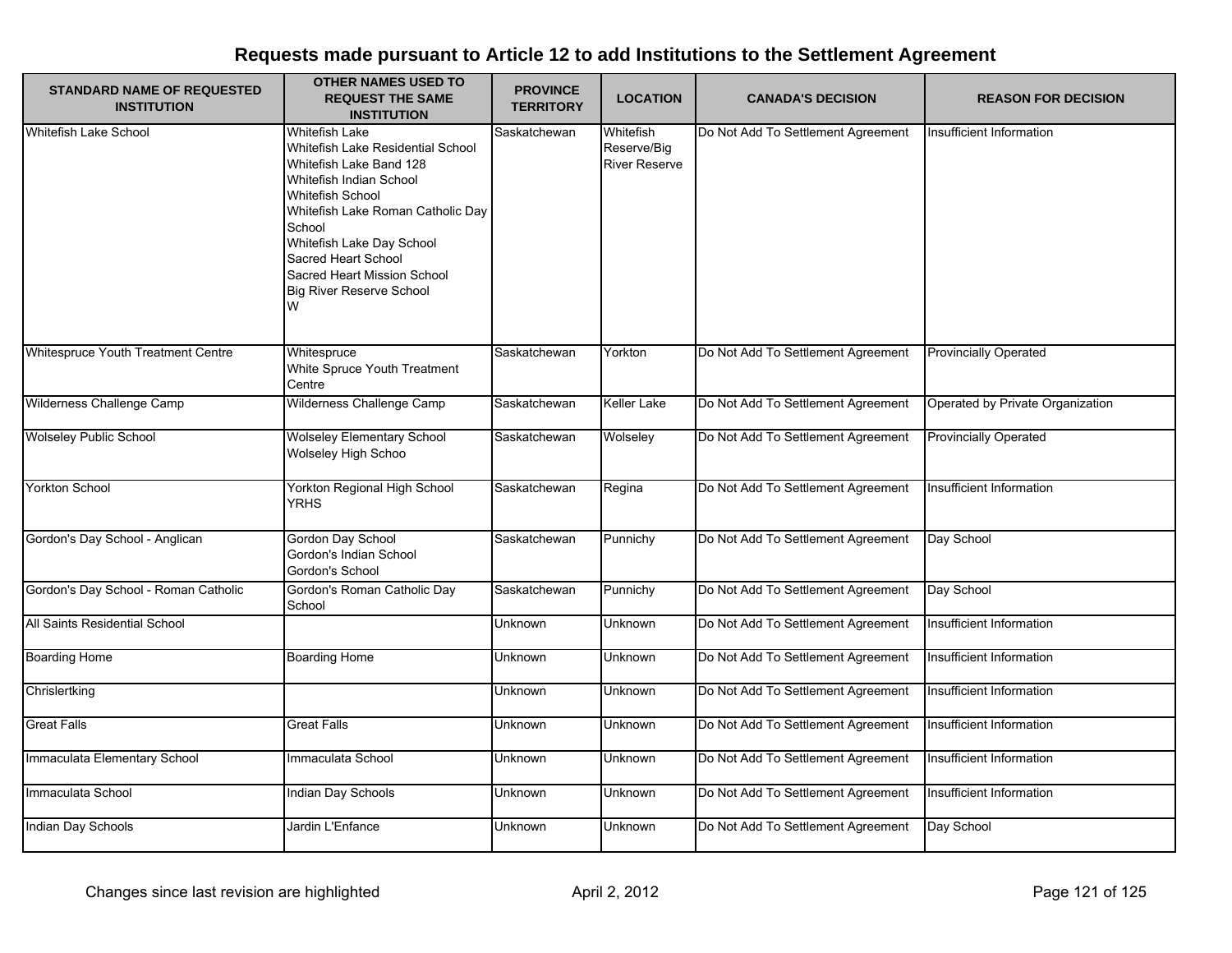| <b>STANDARD NAME OF REQUESTED</b><br><b>INSTITUTION</b> | <b>OTHER NAMES USED TO</b><br><b>REQUEST THE SAME</b><br><b>INSTITUTION</b>                    | <b>PROVINCE</b><br><b>TERRITORY</b> | <b>LOCATION</b>     | <b>CANADA'S DECISION</b>           | <b>REASON FOR DECISION</b>      |
|---------------------------------------------------------|------------------------------------------------------------------------------------------------|-------------------------------------|---------------------|------------------------------------|---------------------------------|
| Jardin L'Enfance                                        | La Fortune                                                                                     | Unknown                             | Unknown             | Do Not Add To Settlement Agreement | <b>Insufficient Information</b> |
| La Fortune School                                       | Lavender School<br>Lavender District School                                                    | Unknown                             | Unknown             | Do Not Add To Settlement Agreement | Insufficient Information        |
| Lavender District School                                | Maryhill School Division                                                                       | Unknown                             | Unknown             | Do Not Add To Settlement Agreement | Insufficient Information        |
| Maryhill School Division                                | No Institution Name Provided                                                                   | Unknown                             | Unknown             | Do Not Add To Settlement Agreement | Insufficient Information        |
| No Institution Name Provided                            | Notre Dame                                                                                     | Unknown                             | Unknown             | Do Not Add To Settlement Agreement | Insufficient Information        |
| Notre Dame                                              | <b>Prince Harbert</b>                                                                          | Unknown                             | Unknown             | Do Not Add To Settlement Agreement | Insufficient Information        |
| <b>Prince Harbert</b>                                   | <b>St Annes</b>                                                                                | Unknown                             | Unknown             | Do Not Add To Settlement Agreement | Insufficient Information        |
| St. Anne's                                              | <b>St Anne's Catholic</b>                                                                      | Unknown                             | <b>Unknown</b>      | Do Not Add To Settlement Agreement | Insufficient Information        |
| St. Anne's Catholic School                              |                                                                                                | Unknown                             | Unknown             | Do Not Add To Settlement Agreement | Insufficient Information        |
| St. Ann's - No Location Provided                        | St John's                                                                                      | Unknown                             | <b>Unknown</b>      | Do Not Add To Settlement Agreement | Insufficient Information        |
| St. John's                                              |                                                                                                | Unknown                             | Unknown             | Do Not Add To Settlement Agreement | Insufficient Information        |
| St. Joseph                                              | St Mary's                                                                                      | Unknown                             | Unknown             | Do Not Add To Settlement Agreement | Insufficient Information        |
| St. Mary's                                              | <b>St Pauls</b>                                                                                | Unknown                             | <b>Unknown</b>      | Do Not Add to Settlement Agreement | Insufficient Information        |
| St. Paul's                                              | St.Philip's Day School<br>St. Philips Indian Day School<br>St.Philips Indian School Day school | <b>Unknown</b>                      | Unknown             | Do Not Add to Settlement Agreement | Insufficient Information        |
| St. Philip's Day School                                 | Ste Rose School                                                                                | Unknown                             | <b>Unknown</b>      | Do Not Add To Settlement Agreement | Insufficient Information        |
| Ste. Rose School                                        |                                                                                                | Unknown                             | Ste. Rose du<br>Lac | Do Not Add to Settlement Agreement | Insufficient Information        |
| The Atonement Home - The Atonement<br>(Camp)            | United Christians Children Home of<br>Canada<br>United Christian Children's Home of<br>Canada  | Unknown                             | Unknown             | Do Not Add To Settlement Agreement | Insufficient Information        |
| United Christian Children's Home of Canada              | United Church Indian School                                                                    | Unknown                             | Unknown             | Do Not Add To Settlement Agreement | Insufficient Information        |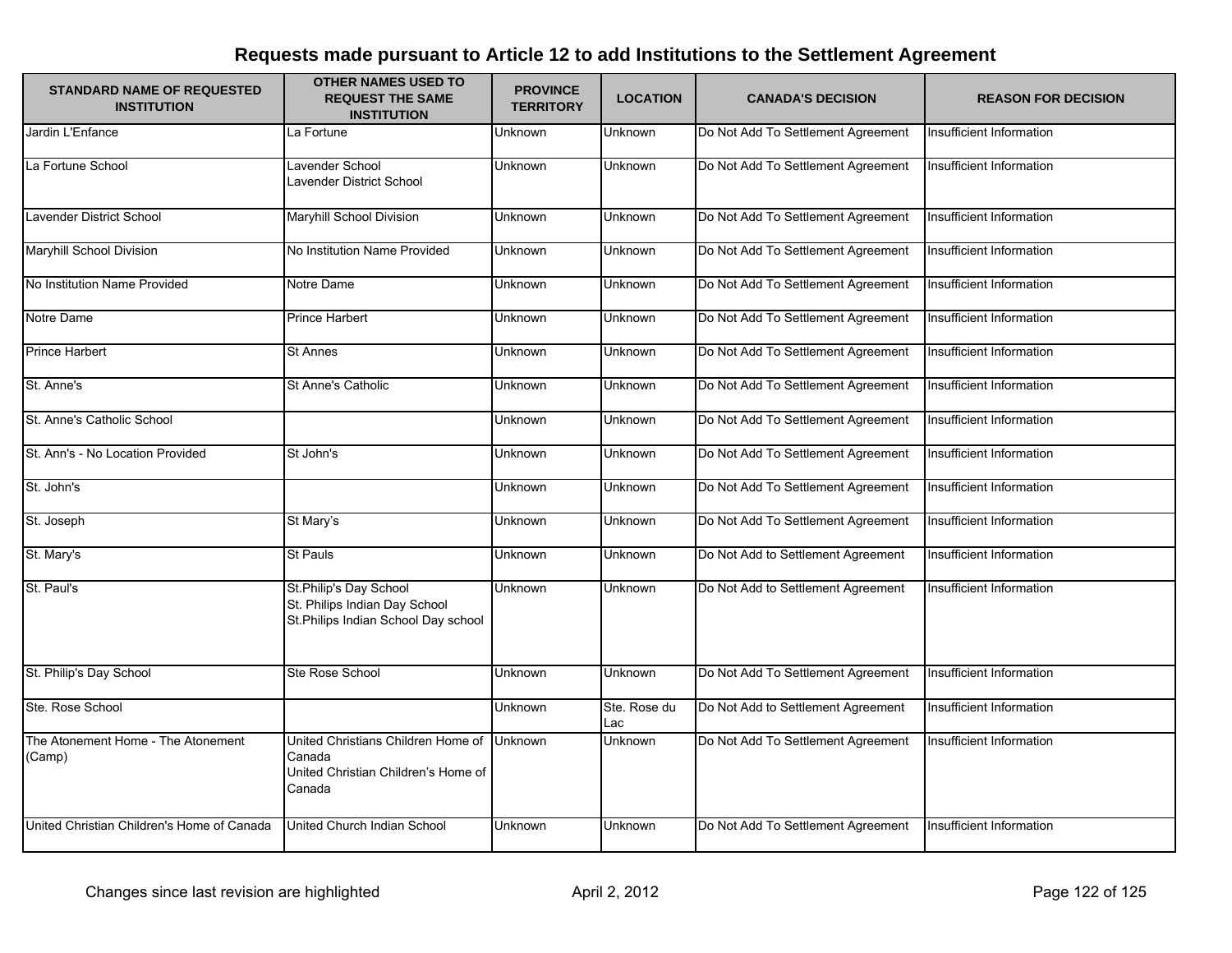| <b>STANDARD NAME OF REQUESTED</b><br><b>INSTITUTION</b>            | <b>OTHER NAMES USED TO</b><br><b>REQUEST THE SAME</b><br><b>INSTITUTION</b>                                                                                 | <b>PROVINCE</b><br><b>TERRITORY</b> | <b>LOCATION</b>            | <b>CANADA'S DECISION</b>                    | <b>REASON FOR DECISION</b>                |
|--------------------------------------------------------------------|-------------------------------------------------------------------------------------------------------------------------------------------------------------|-------------------------------------|----------------------------|---------------------------------------------|-------------------------------------------|
| United Church Indian School                                        | United Church Indian School                                                                                                                                 | <b>Unknown</b>                      | Unknown                    | Do Not Add To Settlement Agreement          | Insufficient Information                  |
| <b>Unknown</b>                                                     | No School Name Provided                                                                                                                                     | Unknown                             | Unknown                    | Do Not Add To Settlement Agreement          | Insufficient Information                  |
| Church of Jesus Christ of Latter-day Saints                        | Church of Jesus Christ of Latter-Day USA<br>Saints [Mormons]                                                                                                |                                     |                            | Do Not Add To Settlement Agreement          | Not In Canada                             |
| House of Providence (Coxsackie<br>Institute/Correctional Facility) | House of Providence<br>Coxsackie Institute<br><b>Coxsackie Correctional Facility</b><br>The New York State Vocational<br>Institution                        | <b>USA</b>                          | Syracuse/West<br>Coxsackie | Do Not Add To Settlement Agreement          | Not in Canada                             |
| Kicking Horse Job Corps                                            | Kicking Horse Job Corpes                                                                                                                                    | <b>USA</b>                          | Montana                    | Do Not Add To Settlement Agreement          | Not in Canada                             |
| Northwest Indian Bible School                                      | Northwest Indian Bible School                                                                                                                               | <b>USA</b>                          | Montana                    | Do Not Add To Settlement Agreement          | Not In Canada                             |
| Quentin N. Burdick Job Corps                                       | Quentin N. Burdick Job Corpes                                                                                                                               | <b>USA</b>                          | North Dakota               | Do Not Add To Settlement Agreement          | Not In Canada                             |
| St. Mary's Mission - Washington                                    | St Mary's Mission<br>St. Mary's Mission                                                                                                                     | <b>USA</b>                          | Washington                 | Do Not Add To Settlement Agreement          | Not In Canada                             |
| University of Alaska                                               | University of Alaska                                                                                                                                        | <b>USA</b>                          | Alaska                     | Do Not Add To Settlement Agreement          | Not In Canada                             |
| Valley View School for Boys                                        | Valley View School for Boys                                                                                                                                 | <b>USA</b>                          | Massachusetts              | Do Not Add To Settlement Agreement          | Not In Canada                             |
| <b>Baptiste School</b>                                             | <b>Baptiste School</b>                                                                                                                                      | Yukon                               | Klukshu                    | Do Not Add To Settlement Agreement          | Insufficient Information                  |
| <b>Boy's Dormitory</b>                                             | <b>Boys Dormitory</b>                                                                                                                                       | Yukon                               | Whitehorse                 | Do Not Add To Settlement Agreement          | Insufficient Information                  |
| Carcross (Chooutla)                                                | Carcross residential school                                                                                                                                 | Yukon                               | Carcross                   | Already Included in Settlement<br>Agreement | Identified as IRS #1 on CEP and IAP Forms |
| Christ The King Convent - Whitehorse                               | Christ the King Convent<br>Sacred Heart Convent<br>Christ the King Elementary High<br>Christ The King<br>Christ King School<br><b>Sisters of Providence</b> | Yukon                               | Whitehorse                 | Do Not Add To Settlement Agreement          | Operated by Religious Organization        |
| Christ the King High School                                        | Christ the King High School                                                                                                                                 | Yukon                               | Whitehorse                 | Do Not Add To Settlement Agreement          | <b>Territorially Operated</b>             |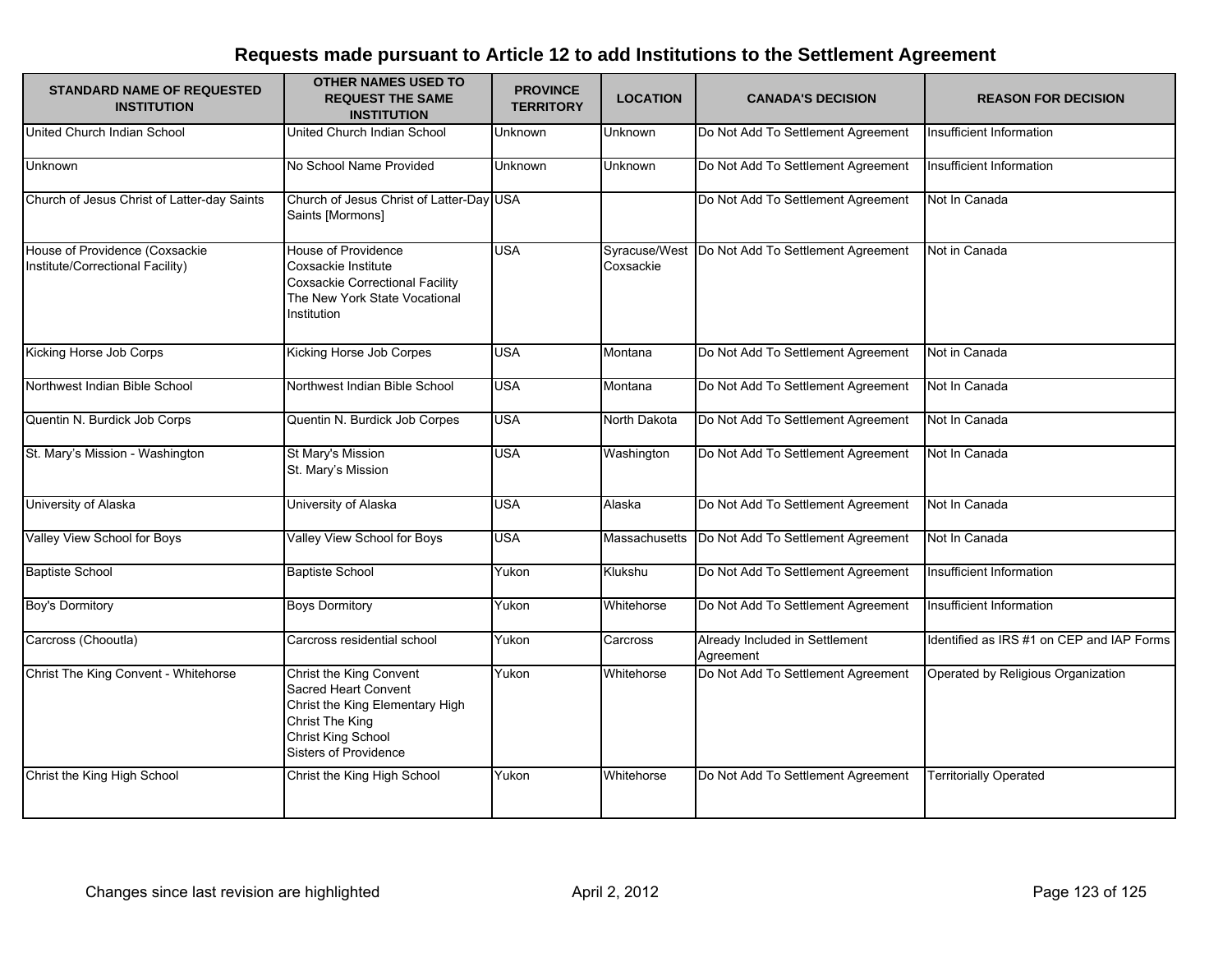| <b>STANDARD NAME OF REQUESTED</b><br><b>INSTITUTION</b> | OTHER NAMES USED TO<br><b>REQUEST THE SAME</b><br><b>INSTITUTION</b>                                                                   | <b>PROVINCE</b><br><b>TERRITORY</b> | <b>LOCATION</b>    | <b>CANADA'S DECISION</b>           | <b>REASON FOR DECISION</b>         |
|---------------------------------------------------------|----------------------------------------------------------------------------------------------------------------------------------------|-------------------------------------|--------------------|------------------------------------|------------------------------------|
| F. H. Collins Secondary School                          | F.H. Collins Secondary High School Yukon<br>F H Colins<br>FH Collins Seconday School                                                   |                                     | Whitehorse         | Do Not Add To Settlement Agreement | <b>Territorially Operated</b>      |
| Gadzoosdaa Student Residence                            | Gadzoosdaa Student Residence<br>Gadzoosdaa Residence                                                                                   | Yukon                               | Whitehorse         | Do Not Add To Settlement Agreement | <b>Territorially Operated</b>      |
| Hanson Residence                                        | Hanson Residence                                                                                                                       | Yukon                               | Whitehorse         | Do Not Add To Settlement Agreement | <b>Territorially Operated</b>      |
| Holy Family Catholic Mission                            |                                                                                                                                        | Yukon                               | <b>Upper Liard</b> | Do Not Add To Settlement Agreement | Insufficient Information           |
| John Allen Elementary School                            | John Allen Elementary School                                                                                                           | Yukon                               | Whitehorse         | Do Not Add To Settlement Agreement | Insufficient Information           |
| Lambert Street All Boys Student Residence               | Lambert Street (All Boys) Student<br>Residence<br>Lambert Street School                                                                | Yukon                               | Whitehorse         | Do Not Add To Settlement Agreement | <b>Territorially Operated</b>      |
| <b>Mary House</b>                                       | <b>Mary House</b><br>Mary House Hostel<br>Mary House, Whitehorse, YT                                                                   | Yukon                               | Whitehorse         | Do Not Add To Settlement Agreement | Operated by Religious Organization |
| <b>Pelly Block</b>                                      | <b>Pelly Block</b>                                                                                                                     | Yukon                               | Whitehorse         | Do Not Add To Settlement Agreement | <b>Territorially Operated</b>      |
| Ridgeview Home (Redsview Home for<br>Children)          | Ridgeview Home for Chidren<br>Ridge View Home for Children<br>Ridgeview Home (Baptist)<br>Ridgeview Home<br>Redsview Home for Children | Yukon                               | Whitehorse         | Do Not Add To Settlement Agreement | Operated by Religious Organization |
| Ross River School                                       | Ross River School                                                                                                                      | Yukon                               | <b>Ross River</b>  | Do Not Add To Settlement Agreement | <b>Territorially Operated</b>      |
| St. Agnes Hostel                                        | St. Agnes Hostel<br>St Agnes Hostel<br>St Agnes<br>Ste-Agnes<br>Saint Agnes Hostel                                                     | Yukon                               | Whitehorse         | Do Not Add To Settlement Agreement | Operated by Religious Organization |
| St. Ann's Catholic School - Watson Lake                 | St. Ann's Catholic School<br>St Ann Catholic School<br>St. Ann's Catholic School                                                       | Yukon                               | Watson Lake        | Do Not Add To Settlement Agreement | Territorially Operated             |